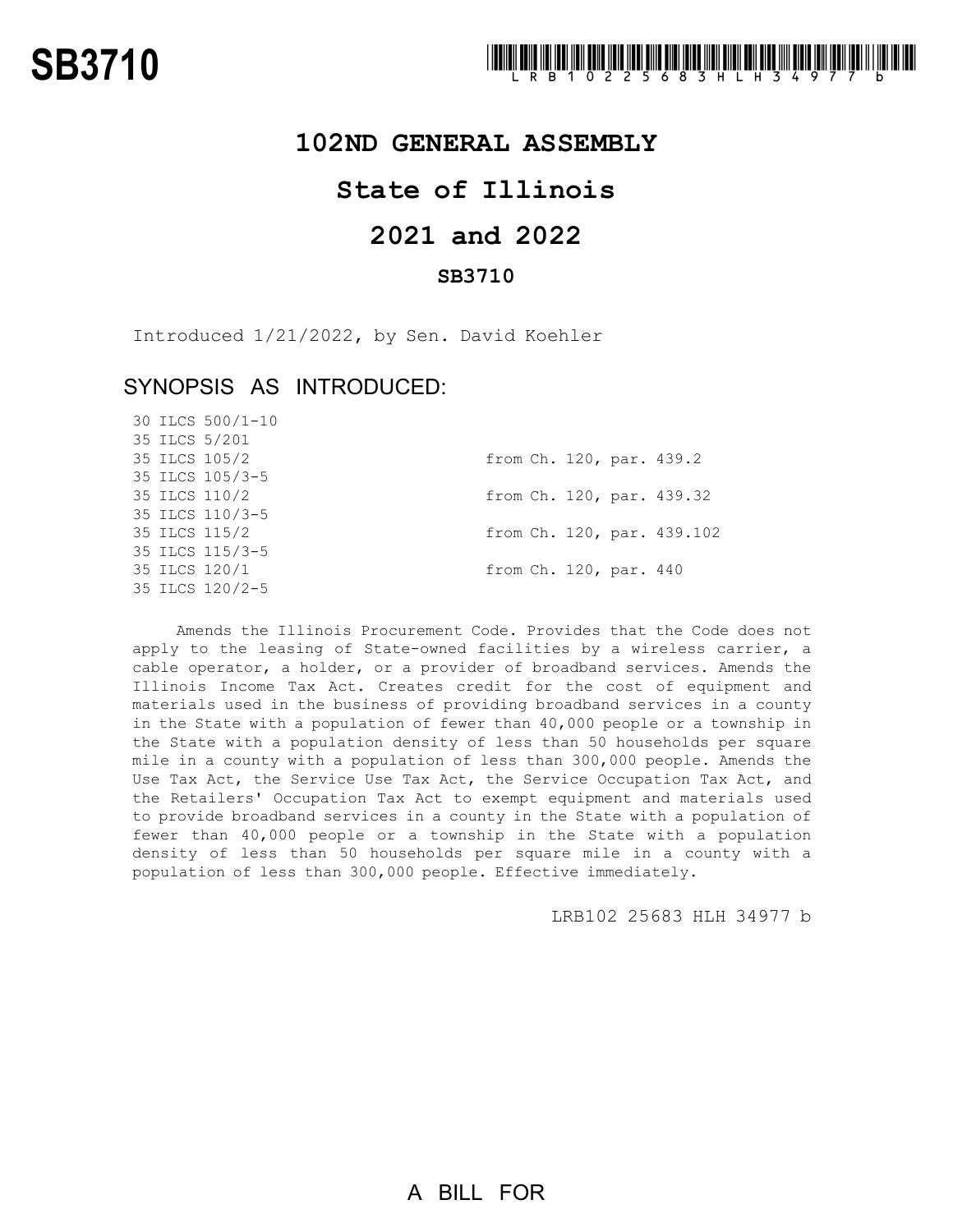AN ACT concerning revenue. 1

#### **Be it enacted by the People of the State of Illinois, represented in the General Assembly:** 2 3

Section 1. Short title. This Act may be cited as the Illinois Broadband Investment Act. 4 5

Section 3. The Illinois Procurement Code is amended by changing Section 1-10 as follows: 6 7

(30 ILCS 500/1-10) 8

Sec. 1-10. Application. 9

(a) This Code applies only to procurements for which bidders, offerors, potential contractors, or contractors were first solicited on or after July 1, 1998. This Code shall not be construed to affect or impair any contract, or any provision of a contract, entered into based on a solicitation prior to the implementation date of this Code as described in Article 99, including, but not limited to, any covenant entered into with respect to any revenue bonds or similar instruments. All procurements for which contracts are solicited between the effective date of Articles 50 and 99 and July 1, 1998 shall be substantially in accordance with this Code and its intent. 10 11 12 13 14 15 16 17 18 19 20 21

22

(b) This Code shall apply regardless of the source of the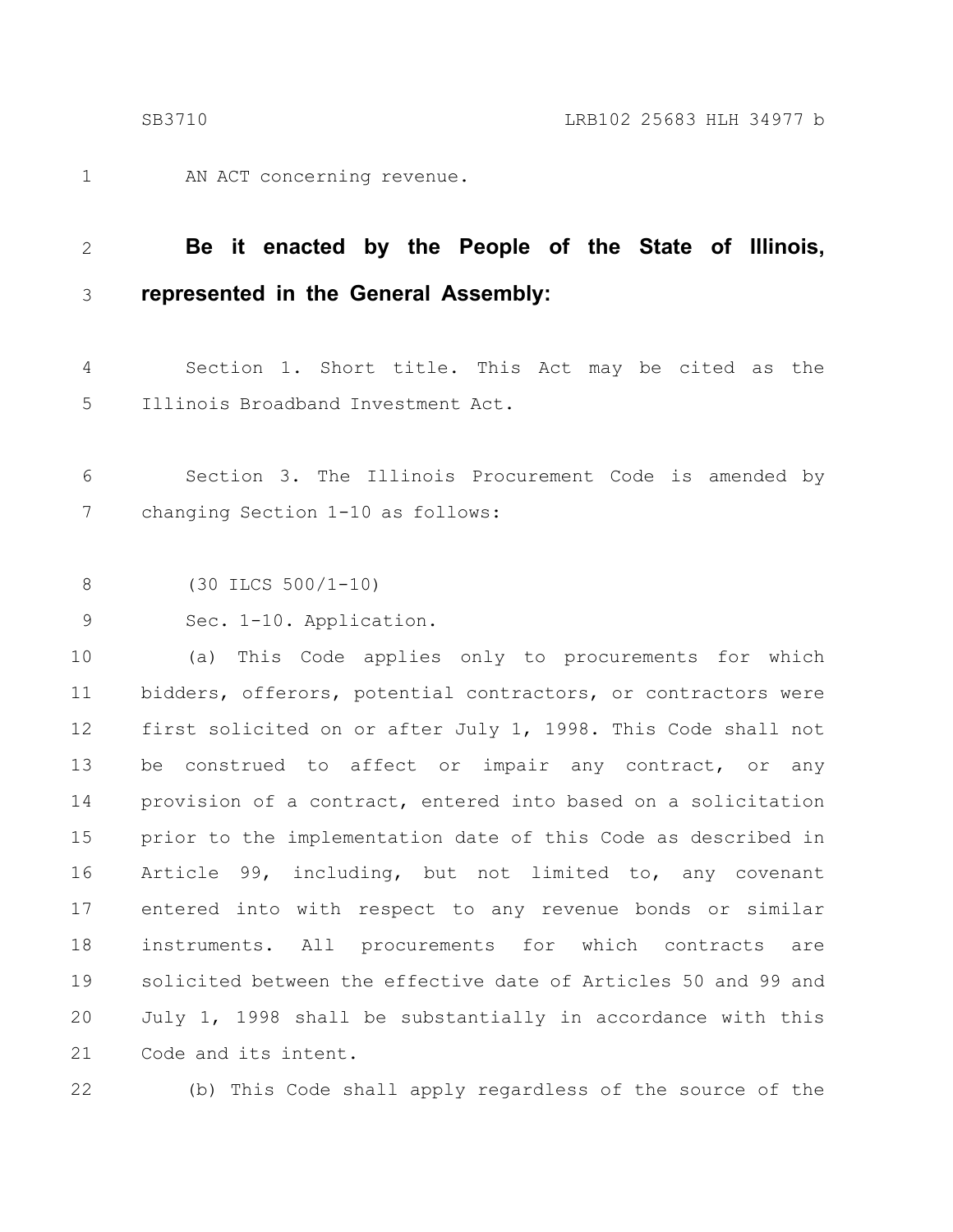SB3710 - 2 - LRB102 25683 HLH 34977 b

funds with which the contracts are paid, including federal assistance moneys. This Code shall not apply to: 1 2

(1) Contracts between the State and its political subdivisions or other governments, or between State governmental bodies, except as specifically provided in this Code. 3 4 5 6

(2) Grants, except for the filing requirements of Section 20-80. 7 8

(3) Purchase of care, except as provided in Section 5-30.6 of the Illinois Public Aid Code and this Section. 9 10

(4) Hiring of an individual as an employee and not as an independent contractor, whether pursuant to an employment code or policy or by contract directly with that individual. 11 12 13 14

15

(5) Collective bargaining contracts.

(6) Purchase of real estate, except that notice of this type of contract with a value of more than \$25,000 must be published in the Procurement Bulletin within 10 calendar days after the deed is recorded in the county of jurisdiction. The notice shall identify the real estate purchased, the names of all parties to the contract, the value of the contract, and the effective date of the contract. 16 17 18 19 20 21 22 23

(7) Contracts necessary to prepare for anticipated litigation, enforcement actions, or investigations, provided that the chief legal counsel to the Governor 24 25 26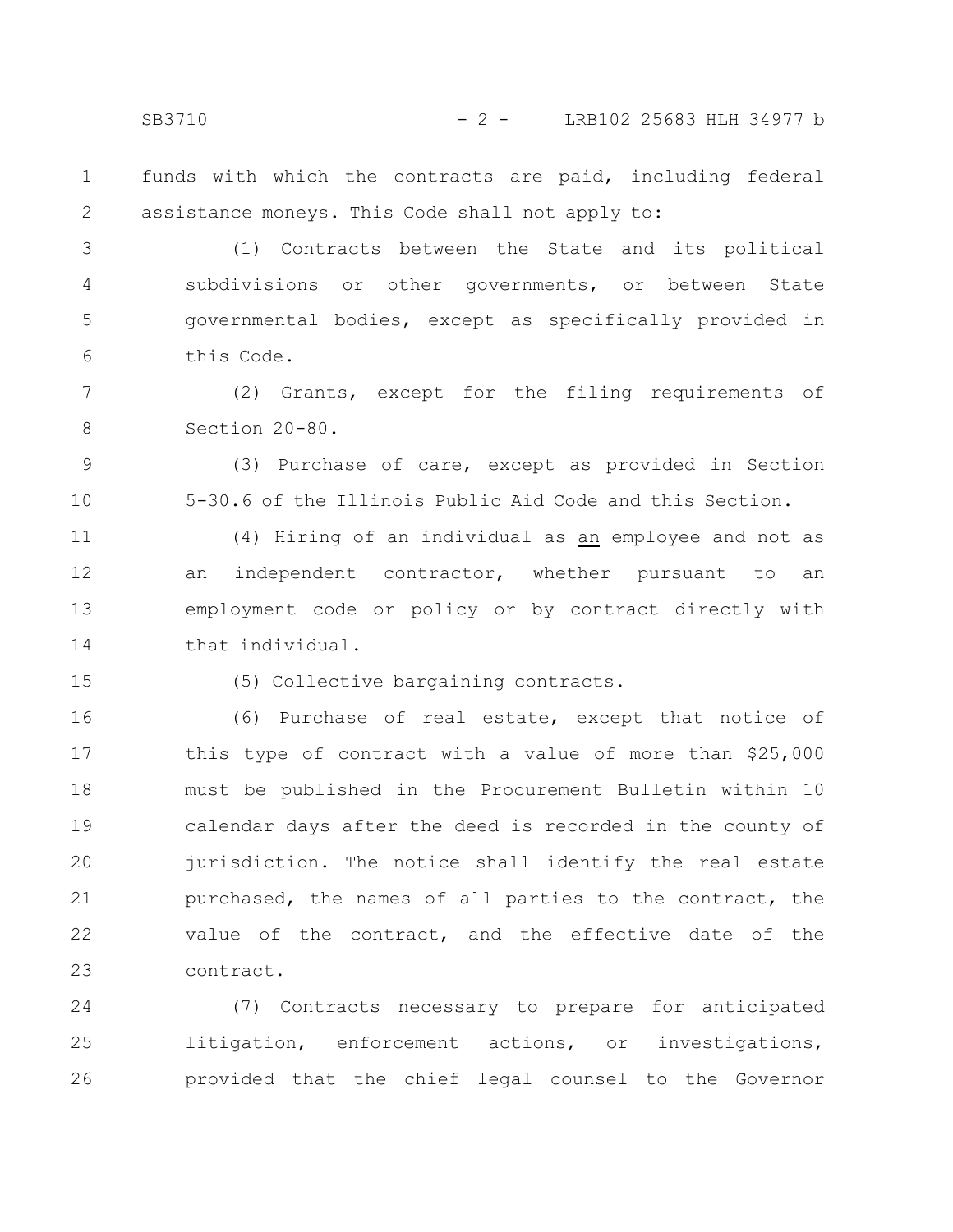SB3710 - 3 - LRB102 25683 HLH 34977 b

shall give his or her prior approval when the procuring agency is one subject to the jurisdiction of the Governor, and provided that the chief legal counsel of any other procuring entity subject to this Code shall give his or her prior approval when the procuring entity is not one subject to the jurisdiction of the Governor. 1 2 3 4 5 6

(8) (Blank).

(9) Procurement expenditures by the Illinois Conservation Foundation when only private funds are used. 8 9

10

26

7

(10) (Blank).

(11) Public-private agreements entered into according to the procurement requirements of Section 20 of the Public-Private Partnerships for Transportation Act and design-build agreements entered into according to the procurement requirements of Section 25 of the Public-Private Partnerships for Transportation Act. 11 12 13 14 15 16

(12) (A) Contracts for legal, financial, and other professional and artistic services entered into by the Illinois Finance Authority in which the State of Illinois is not obligated. Such contracts shall be awarded through a competitive process authorized by the members of the Illinois Finance Authority and are subject to Sections 5-30, 20-160, 50-13, 50-20, 50-35, and 50-37 of this Code, as well as the final approval by the members of the Illinois Finance Authority of the terms of the contract. 17 18 19 20 21 22 23 24 25

(B) Contracts for legal and financial services entered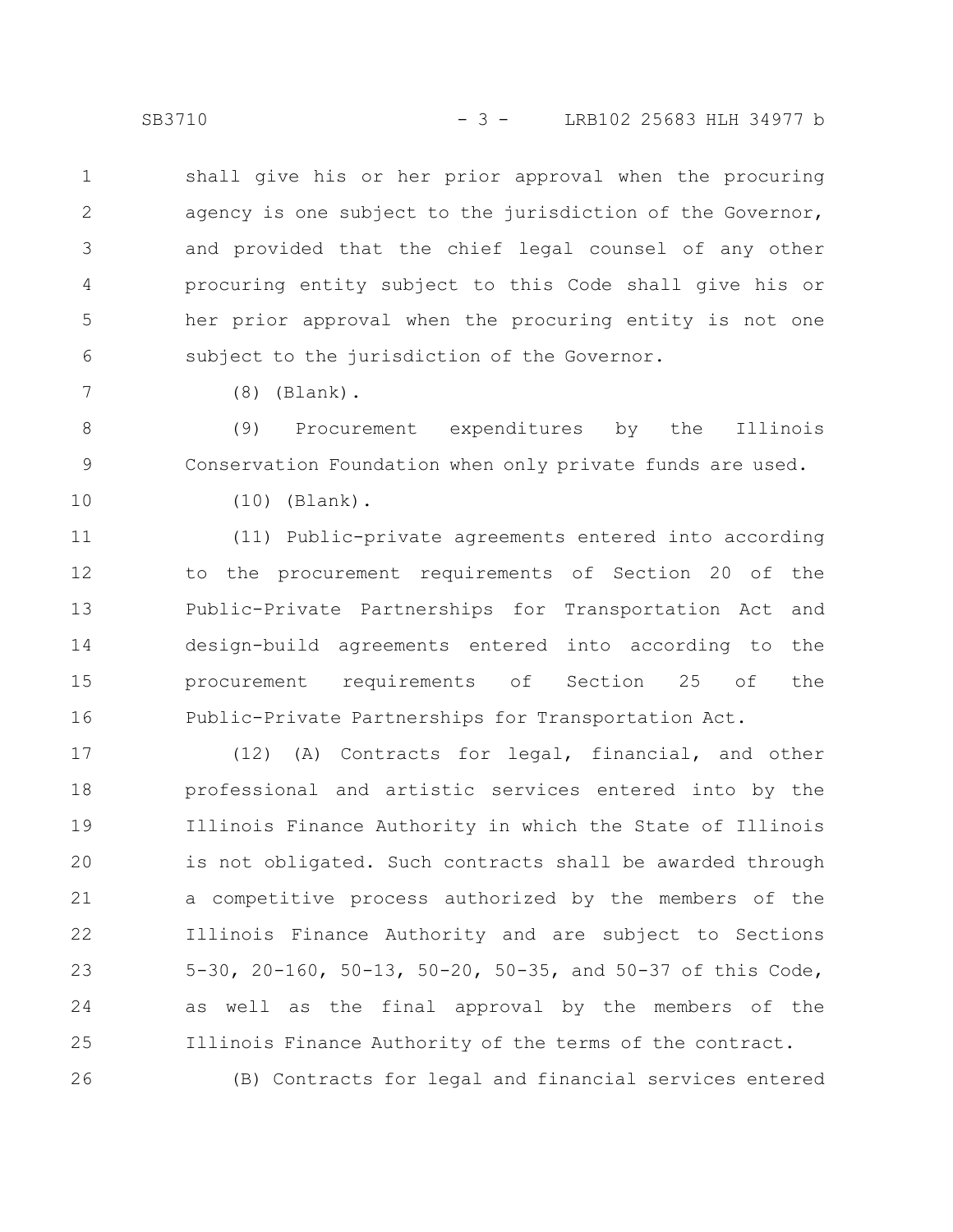into by the Illinois Housing Development Authority in connection with the issuance of bonds in which the State of Illinois is not obligated. Such contracts shall be awarded through a competitive process authorized by the members of the Illinois Housing Development Authority and are subject to Sections 5-30, 20-160, 50-13, 50-20, 50-35, and 50-37 of this Code, as well as the final approval by the members of the Illinois Housing Development Authority of the terms of the contract. 1 2 3 4 5 6 7 8 9

(13) Contracts for services, commodities, and equipment to support the delivery of timely forensic science services in consultation with and subject to the approval of the Chief Procurement Officer as provided in subsection (d) of Section 5-4-3a of the Unified Code of Corrections, except for the requirements of Sections 20-60, 20-65, 20-70, and 20-160 and Article 50 of this Code; however, the Chief Procurement Officer may, in writing with justification, waive any certification required under Article 50 of this Code. For any contracts for services which are currently provided by members of a collective bargaining agreement, the applicable terms of the collective bargaining agreement concerning subcontracting shall be followed. 10 11 12 13 14 15 16 17 18 19 20 21 22 23

On and after January 1, 2019, this paragraph (13), except for this sentence, is inoperative. 24 25

26

(14) Contracts for participation expenditures required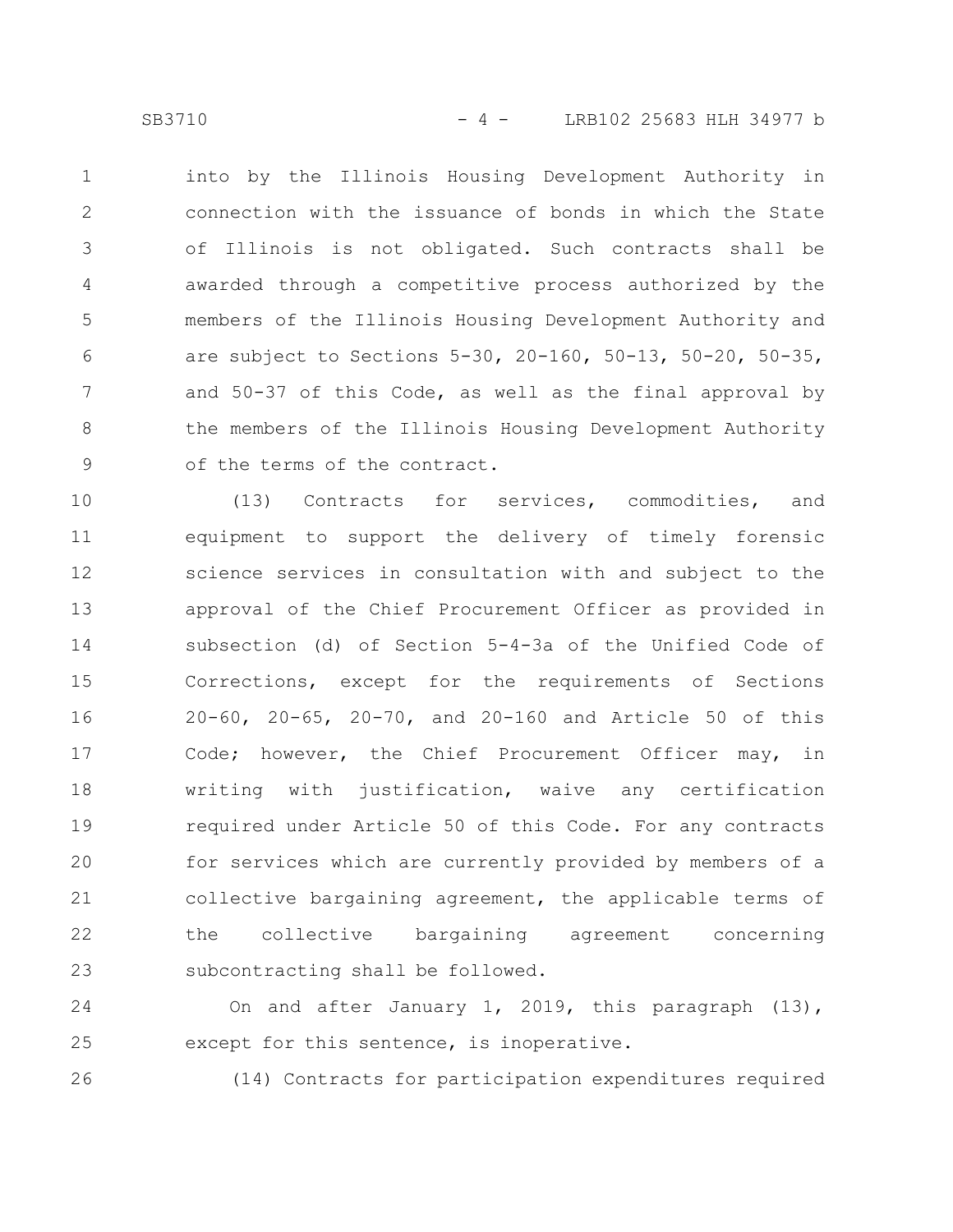1 2 by a domestic or international trade show or exhibition of an exhibitor, member, or sponsor.

(15) Contracts with a railroad or utility that requires the State to reimburse the railroad or utilities for the relocation of utilities for construction or other public purpose. Contracts included within this paragraph (15) shall include, but not be limited to, those associated with: relocations, crossings, installations, and maintenance. For the purposes of this paragraph (15), "railroad" means any form of non-highway ground transportation that runs on rails or electromagnetic guideways and "utility" means: (1) public utilities as defined in Section 3-105 of the Public Utilities Act, (2) telecommunications carriers as defined in Section 13-202 of the Public Utilities Act, (3) electric cooperatives as defined in Section 3.4 of the Electric Supplier Act, (4) telephone or telecommunications cooperatives as defined in Section 13-212 of the Public Utilities Act, (5) rural water or waste water systems with 10,000 connections or less, (6) a holder as defined in Section 21-201 of the Public Utilities Act, and (7) municipalities owning or operating utility systems consisting of public utilities as that term is defined in Section 11-117-2 of the Illinois Municipal Code. 3 4 5 6 7 8 9 10 11 12 13 14 15 16 17 18 19 20 21 22 23 24

(16) Procurement expenditures necessary for the Department of Public Health to provide the delivery of 25 26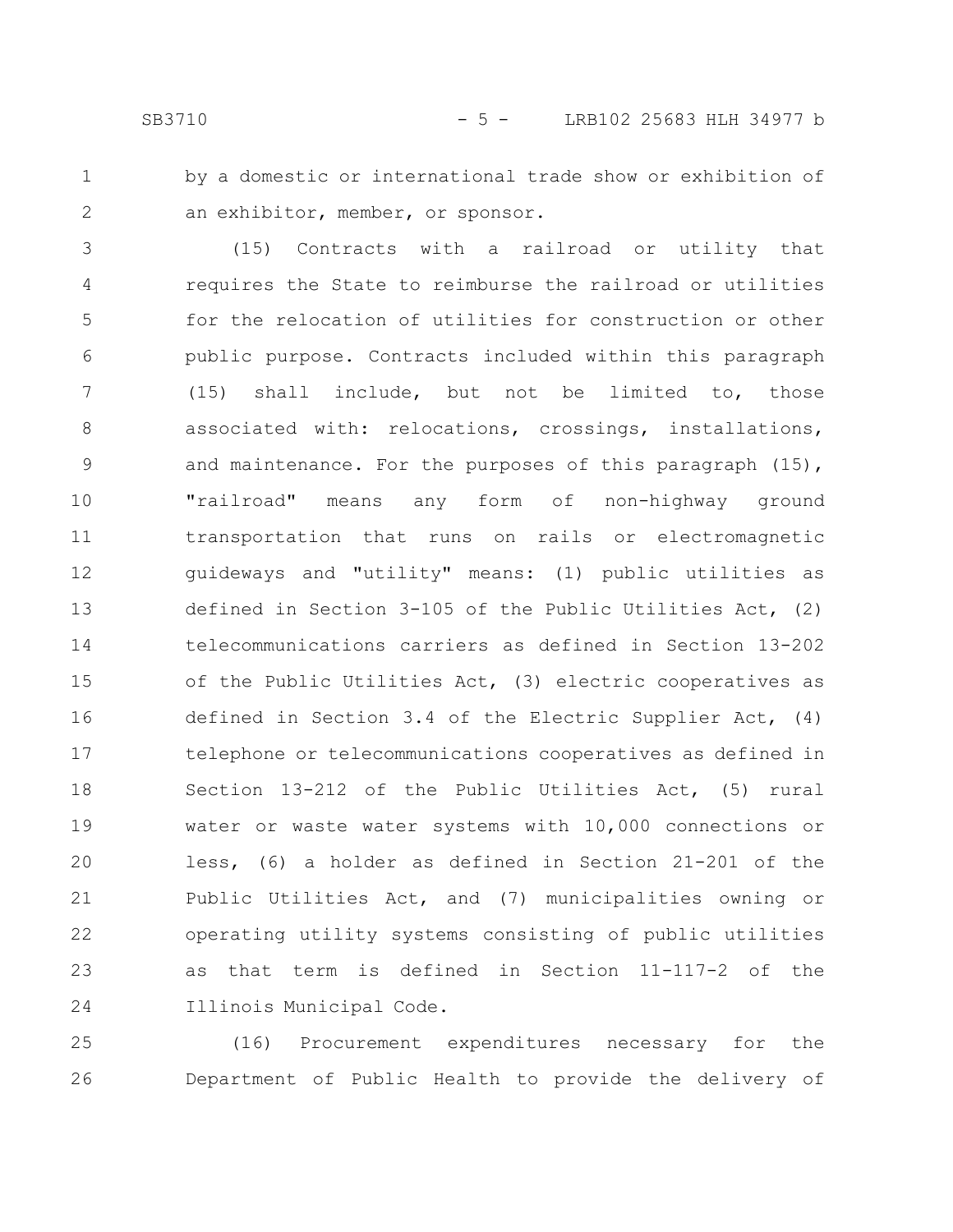1 2 timely newborn screening services in accordance with the Newborn Metabolic Screening Act.

(17) Procurement expenditures necessary for the Department of Agriculture, the Department of Financial and Professional Regulation, the Department of Human Services, and the Department of Public Health to implement the Compassionate Use of Medical Cannabis Program and Opioid Alternative Pilot Program requirements and ensure access to medical cannabis for patients with debilitating medical conditions in accordance with the Compassionate Use of Medical Cannabis Program Act. 3 4 5 6 7 8 9 10 11

(18) This Code does not apply to any procurements necessary for the Department of Agriculture, the Department of Financial and Professional Regulation, the Department of Human Services, the Department of Commerce and Economic Opportunity, and the Department of Public Health to implement the Cannabis Regulation and Tax Act if the applicable agency has made a good faith determination that it is necessary and appropriate for the expenditure to fall within this exemption and if the process is conducted in a manner substantially in accordance with the requirements of Sections 20-160, 25-60, 30-22, 50-5, 50-10, 50-10.5, 50-12, 50-13, 50-15, 50-20, 50-21, 50-35, 50-36, 50-37, 50-38, and 50-50 of this Code; however, for Section 50-35, compliance applies only to contracts or subcontracts over \$100,000. Notice of each contract 12 13 14 15 16 17 18 19 20 21 22 23 24 25 26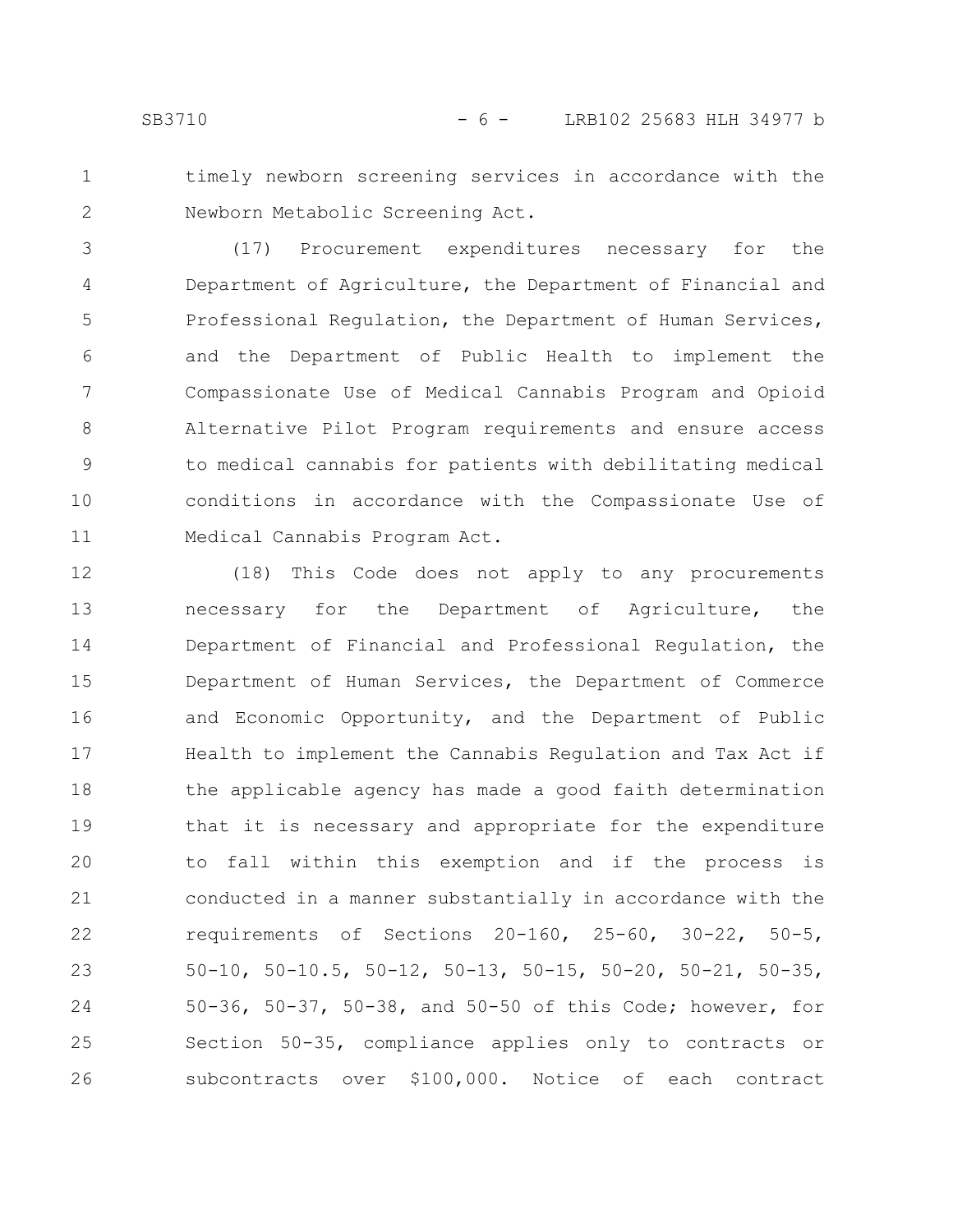entered into under this paragraph (18) that is related to the procurement of goods and services identified in paragraph (1) through (9) of this subsection shall be published in the Procurement Bulletin within 14 calendar days after contract execution. The Chief Procurement Officer shall prescribe the form and content of the notice. Each agency shall provide the Chief Procurement Officer, on a monthly basis, in the form and content prescribed by the Chief Procurement Officer, a report of contracts that are related to the procurement of goods and services identified in this subsection. At a minimum, this report shall include the name of the contractor, a description of the supply or service provided, the total amount of the contract, the term of the contract, and the exception to this Code utilized. A copy of any or all of these contracts shall be made available to the Chief Procurement Officer immediately upon request. The Chief Procurement Officer shall submit a report to the Governor and General Assembly no later than November 1 of each year that includes, at a minimum, an annual summary of the monthly information reported to the Chief Procurement Officer. This exemption becomes inoperative 5 years after June 25, 2022 June  $25$ , 2019 (the effective date Act 101-27). 1 2 3 4 5 6 7 8 9 10 11 12 13 14 15 16 17 18 19 20 21 22 23 24

(19) Acquisition of modifications or adjustments, limited to assistive technology devices and assistive 25 26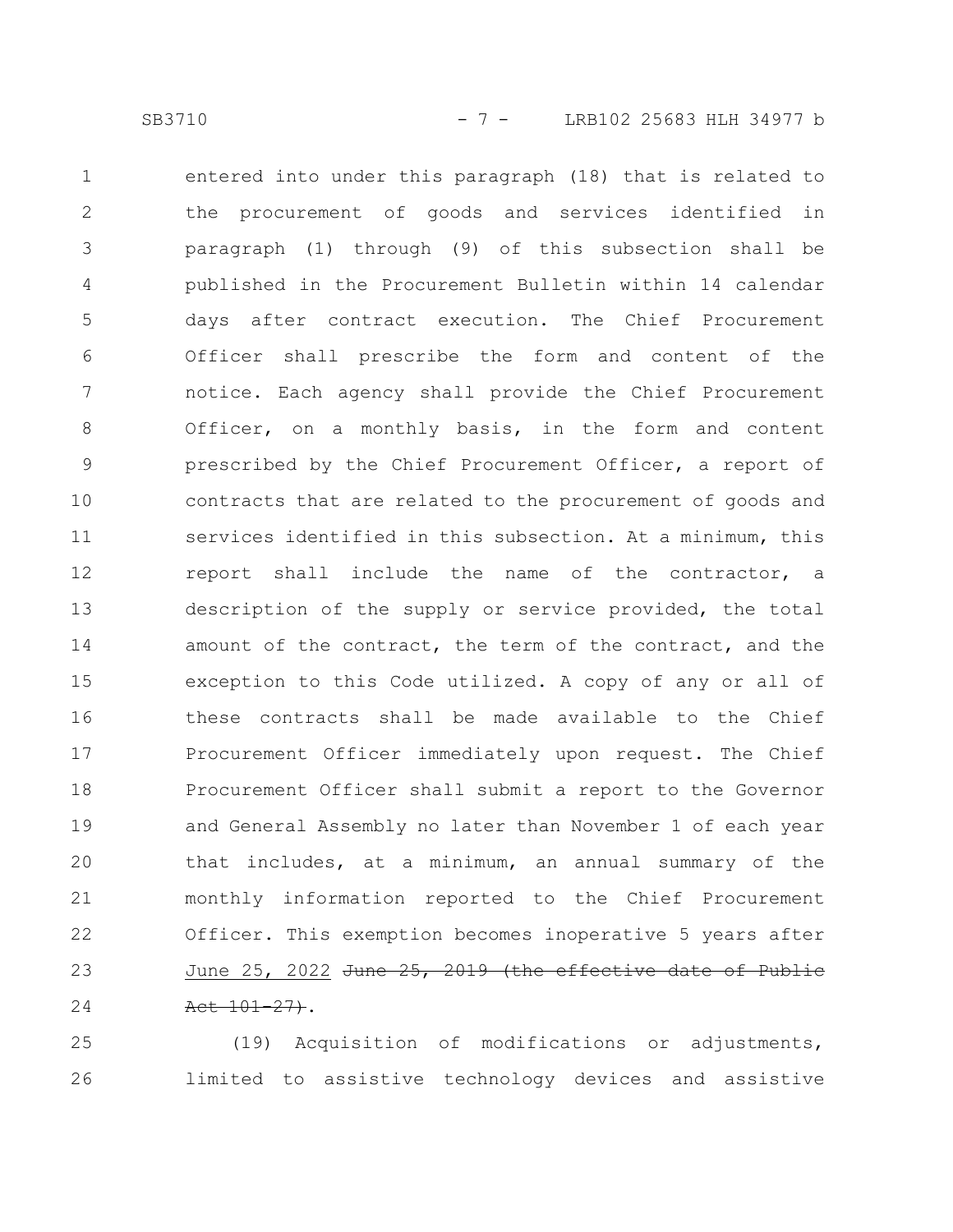technology services, adaptive equipment, repairs, and replacement parts to provide reasonable accommodations (i) that enable a qualified applicant with a disability to complete the job application process and be considered for the position such qualified applicant desires, (ii) that modify or adjust the work environment to enable a qualified current employee with a disability to perform the essential functions of the position held by that employee, (iii) to enable a qualified current employee with a disability to enjoy equal benefits and privileges of employment as are enjoyed by its other similarly situated employees without disabilities, and (iv) that allow a customer, client, claimant, or member of the public seeking State services full use and enjoyment of and access to its programs, services, or benefits. 1 2 3 4 5 6 7 8 9 10 11 12 13 14 15

16

For purposes of this paragraph (19):

"Assistive technology devices" means any item, piece of equipment, or product system, whether acquired commercially off the shelf, modified, or customized, that is used to increase, maintain, or improve functional capabilities of individuals with disabilities. 17 18 19 20 21

"Assistive technology services" means any service that directly assists an individual with a disability in selection, acquisition, or use of an assistive technology device. 22 23 24 25

26

"Qualified" has the same meaning and use as provided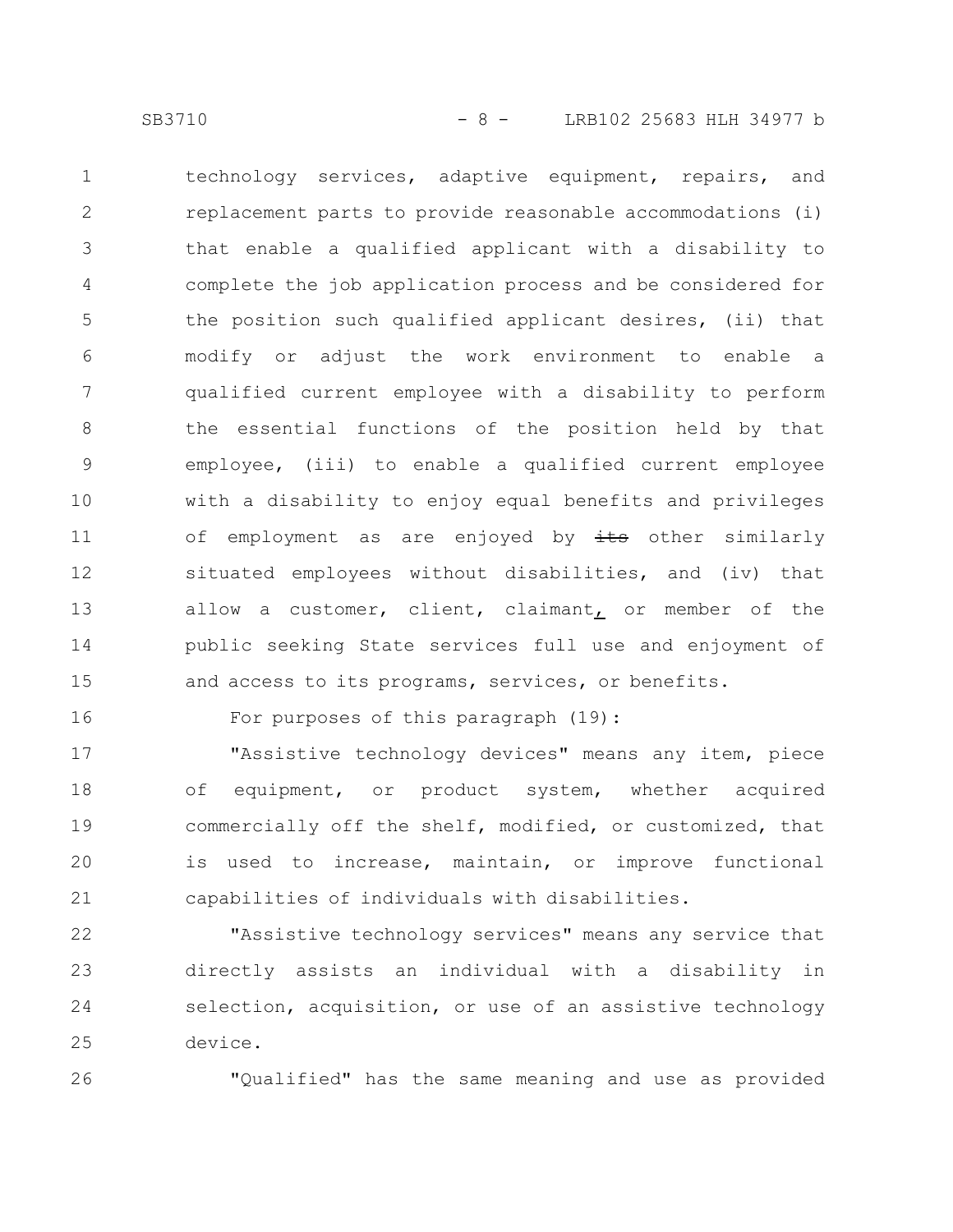1 2 under the federal Americans with Disabilities Act when describing an individual with a disability.

(20)  $(19)$  Procurement expenditures necessary for the Illinois Commerce Commission to hire third-party facilitators pursuant to Sections 16-105.17 and Section 16-108.18 of the Public Utilities Act or an ombudsman pursuant to Section 16-107.5 of the Public Utilities Act, a facilitator pursuant to Section 16-105.17 of the Public Utilities Act, or a grid auditor pursuant to Section 16-105.10 of the Public Utilities Act. 3 4 5 6 7 8 9 10

Notwithstanding any other provision of law, for contracts entered into on or after October 1, 2017 under an exemption provided in any paragraph of this subsection (b), except paragraph  $(1)$ ,  $(2)$ , or  $(5)$ , each State agency shall post to the appropriate procurement bulletin the name of the contractor, a description of the supply or service provided, the total amount of the contract, the term of the contract, and the exception to the Code utilized. The chief procurement officer shall submit a report to the Governor and General Assembly no later than November 1 of each year that shall include, at a minimum, an annual summary of the monthly information reported to the chief procurement officer. 11 12 13 14 15 16 17 18 19 20 21 22

(c) This Code does not apply to the electric power procurement process provided for under Section 1-75 of the Illinois Power Agency Act and Section 16-111.5 of the Public Utilities Act. 23 24 25 26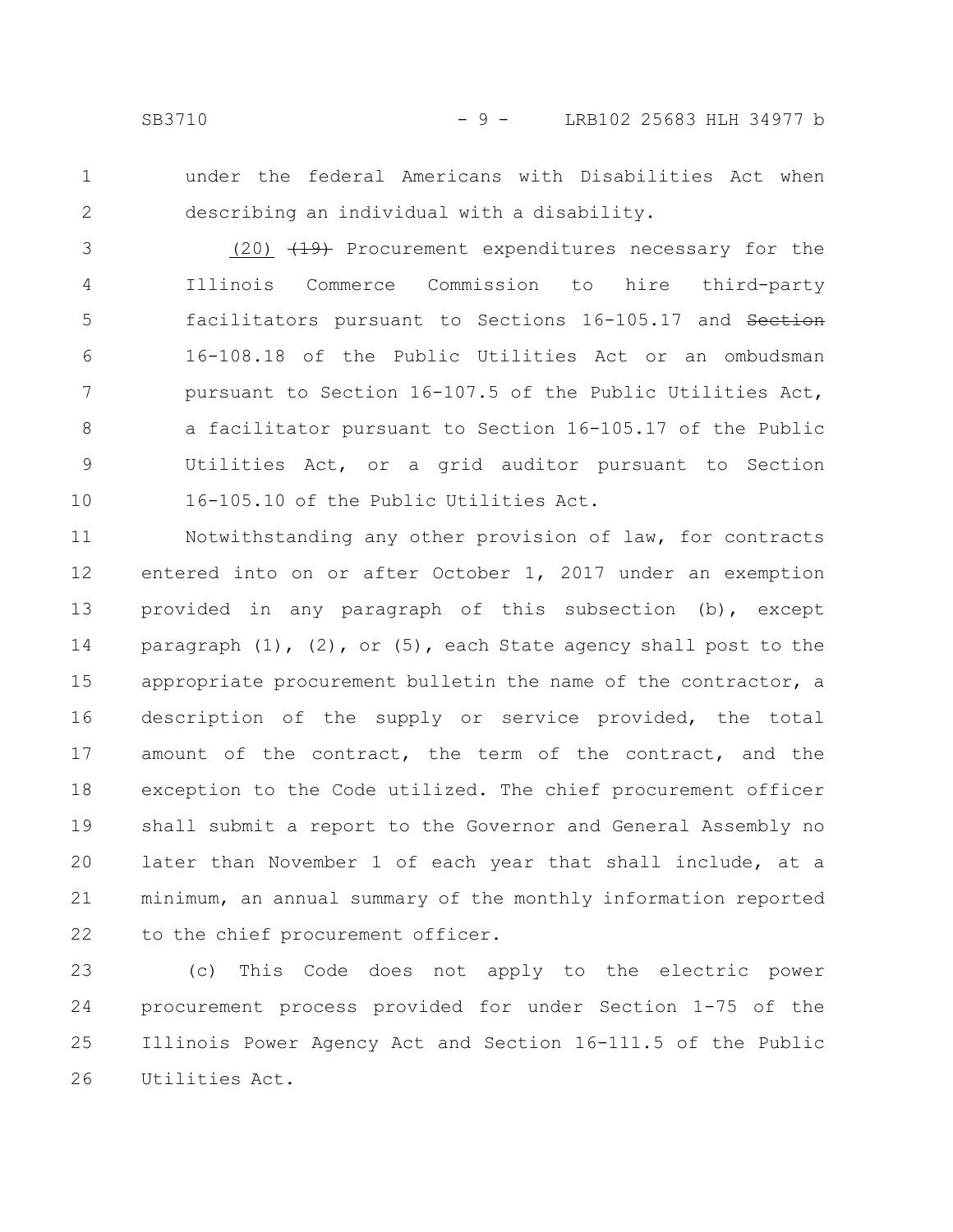(d) Except for Section 20-160 and Article 50 of this Code, and as expressly required by Section 9.1 of the Illinois Lottery Law, the provisions of this Code do not apply to the procurement process provided for under Section 9.1 of the Illinois Lottery Law. 1 2 3 4 5

(e) This Code does not apply to the process used by the Capital Development Board to retain a person or entity to assist the Capital Development Board with its duties related to the determination of costs of a clean coal SNG brownfield facility, as defined by Section 1-10 of the Illinois Power Agency Act, as required in subsection (h-3) of Section 9-220 of the Public Utilities Act, including calculating the range of capital costs, the range of operating and maintenance costs, or the sequestration costs or monitoring the construction of clean coal SNG brownfield facility for the full duration of construction. 6 7 8 9 10 11 12 13 14 15 16

- (f) (Blank). 17
- (g) (Blank). 18

(g-5) This Code does not apply to the leasing of State-owned facilities by a wireless carrier, as defined in Section 2 of the Emergency Telephone System Act, and does not apply to the leasing of State-owned facilities by a cable operator, a holder, or a provider of broadband services, as those terms are defined by Section 21-201 of the Public Utilities Act. 19 20 21 22 23 24 25

26

(h) This Code does not apply to the process to procure or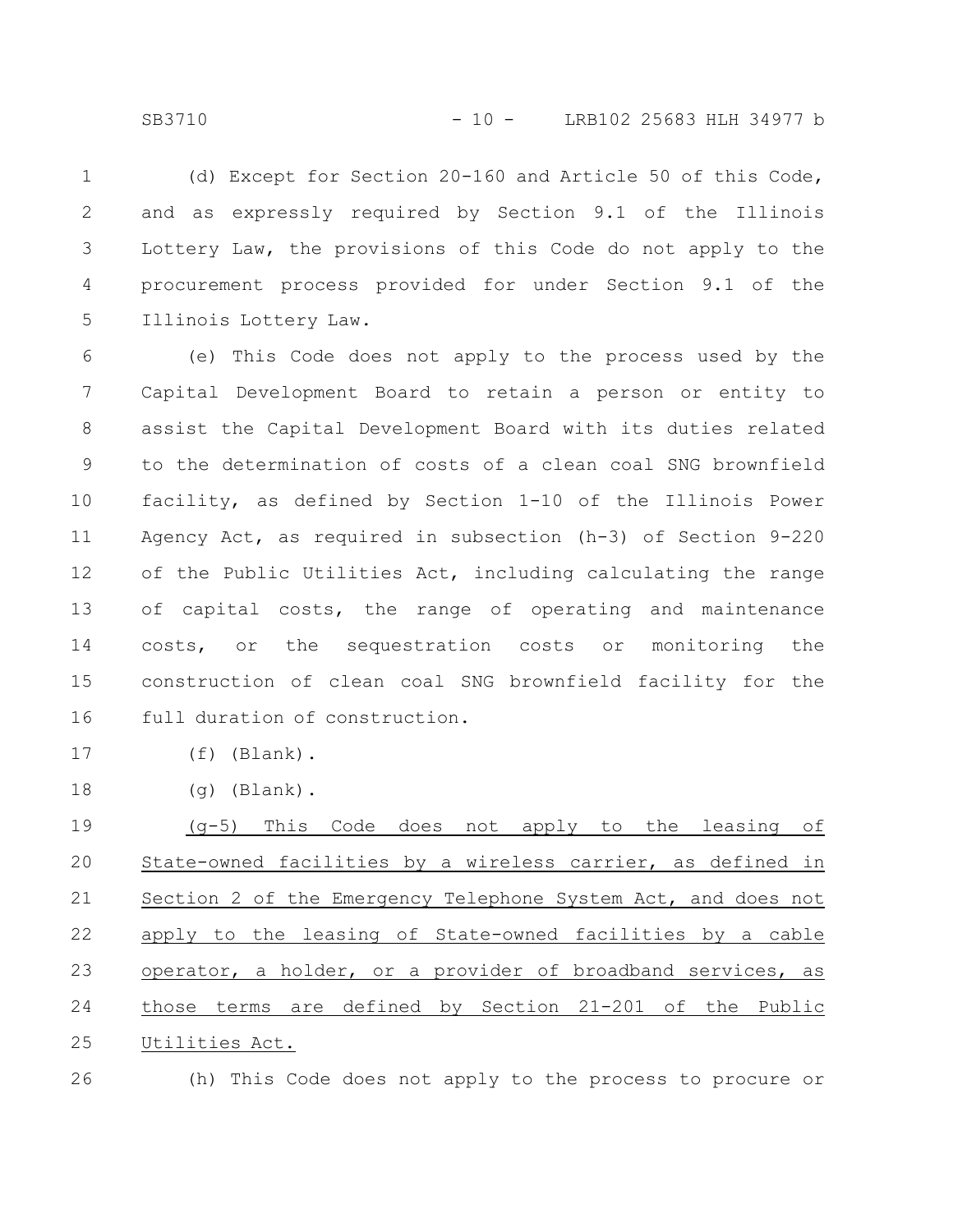SB3710 - 11 - LRB102 25683 HLH 34977 b

contracts entered into in accordance with Sections 11-5.2 and 11-5.3 of the Illinois Public Aid Code. 1 2

(i) Each chief procurement officer may access records necessary to review whether a contract, purchase, or other expenditure is or is not subject to the provisions of this Code, unless such records would be subject to attorney-client privilege. 3 4 5 6 7

(j) This Code does not apply to the process used by the Capital Development Board to retain an artist or work or works of art as required in Section 14 of the Capital Development Board Act. 8 9 10 11

(k) This Code does not apply to the process to procure contracts, or contracts entered into, by the State Board of Elections or the State Electoral Board for hearing officers appointed pursuant to the Election Code. 12 13 14 15

(l) This Code does not apply to the processes used by the Illinois Student Assistance Commission to procure supplies and services paid for from the private funds of the Illinois Prepaid Tuition Fund. As used in this subsection (l), "private funds" means funds derived from deposits paid into the Illinois Prepaid Tuition Trust Fund and the earnings thereon. 16 17 18 19 20 21

(m) This Code shall apply regardless of the source of funds with which contracts are paid, including federal assistance moneys. Except as specifically provided in this Code, this Code shall not apply to procurement expenditures necessary for the Department of Public Health to conduct the 22 23 24 25 26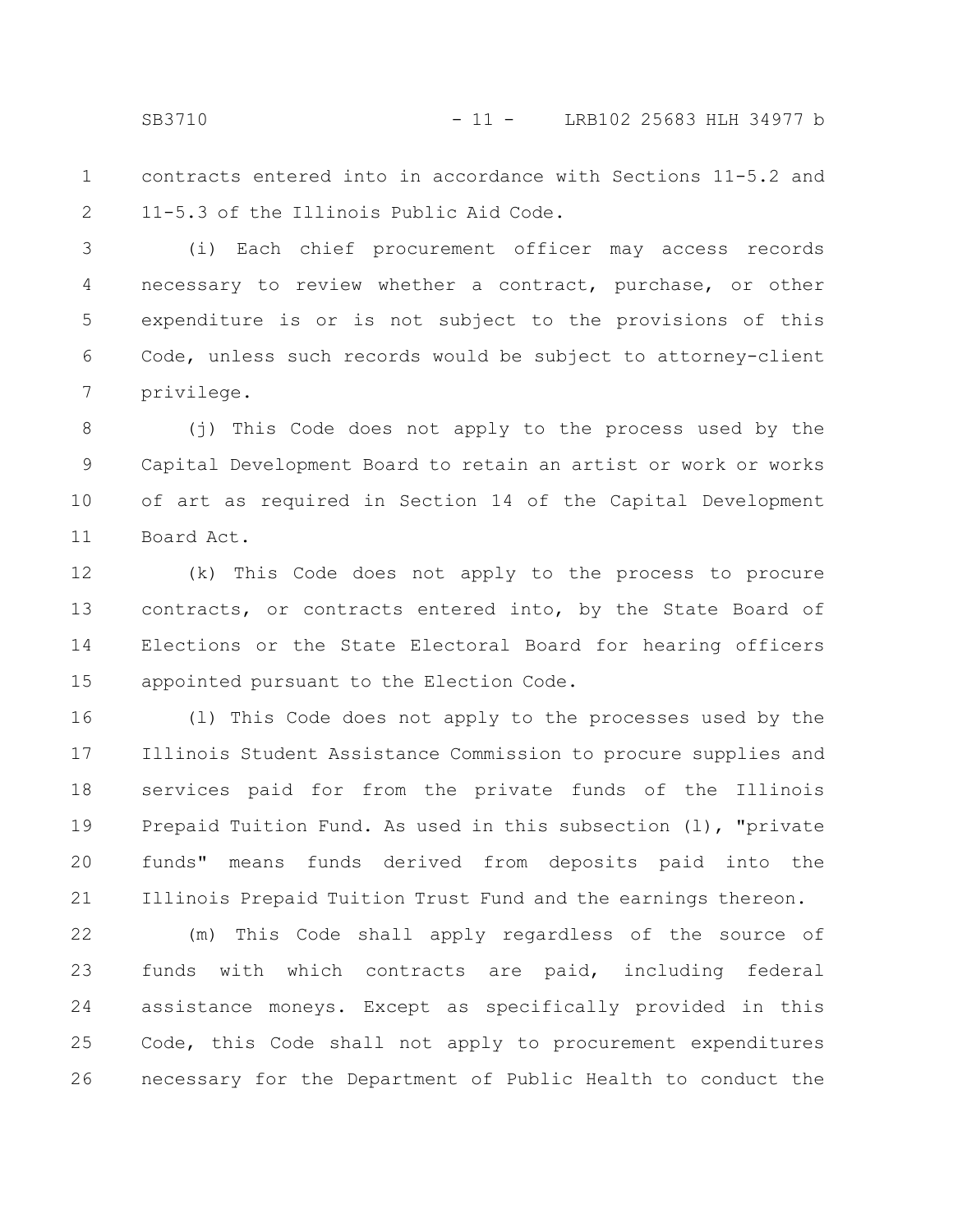SB3710 - 12 - LRB102 25683 HLH 34977 b

Healthy Illinois Survey in accordance with Section 2310-431 of the Department of Public Health Powers and Duties Law of the Civil Administrative Code of Illinois. 1 2 3

(Source: P.A. 101-27, eff. 6-25-19; 101-81, eff. 7-12-19; 101-363, eff. 8-9-19; 102-175, eff. 7-29-21; 102-483, eff 1-1-22; 102-558, eff. 8-20-21; 102-600, eff. 8-27-21; 102-662, eff. 9-15-21; revised 11-23-21.) 4 5 6 7

Section 5. The Illinois Income Tax Act is amended by changing Section 201 as follows: 8 9

(35 ILCS 5/201) 10

Sec. 201. Tax imposed. 11

(a) In general. A tax measured by net income is hereby imposed on every individual, corporation, trust and estate for each taxable year ending after July 31, 1969 on the privilege of earning or receiving income in or as a resident of this State. Such tax shall be in addition to all other occupation or privilege taxes imposed by this State or by any municipal corporation or political subdivision thereof. 12 13 14 15 16 17 18

(b) Rates. The tax imposed by subsection (a) of this Section shall be determined as follows, except as adjusted by subsection (d-1): 19 20 21

(1) In the case of an individual, trust or estate, for taxable years ending prior to July 1, 1989, an amount equal to 2 1/2% of the taxpayer's net income for the 22 23 24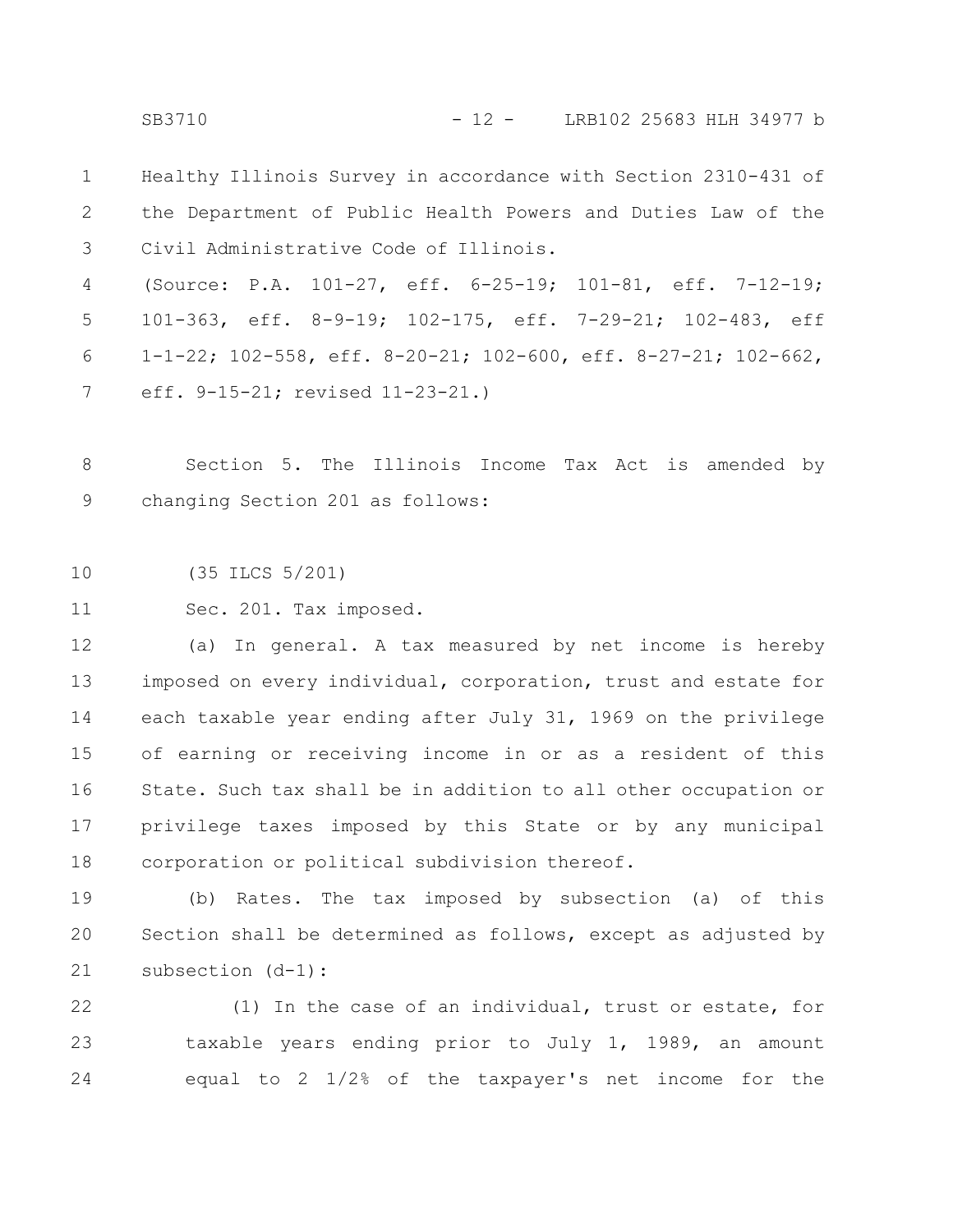taxable year. 1

(2) In the case of an individual, trust or estate, for taxable years beginning prior to July 1, 1989 and ending after June 30, 1989, an amount equal to the sum of (i) 2 1/2% of the taxpayer's net income for the period prior to July 1, 1989, as calculated under Section 202.3, and (ii) 3% of the taxpayer's net income for the period after June 30, 1989, as calculated under Section 202.3. 2 3 4 5 6 7 8

(3) In the case of an individual, trust or estate, for taxable years beginning after June 30, 1989, and ending prior to January 1, 2011, an amount equal to 3% of the taxpayer's net income for the taxable year. 9 10 11 12

(4) In the case of an individual, trust, or estate, for taxable years beginning prior to January 1, 2011, and ending after December 31, 2010, an amount equal to the sum of (i) 3% of the taxpayer's net income for the period prior to January 1, 2011, as calculated under Section 202.5, and (ii) 5% of the taxpayer's net income for the period after December 31, 2010, as calculated under Section 202.5. 13 14 15 16 17 18 19

(5) In the case of an individual, trust, or estate, for taxable years beginning on or after January 1, 2011, and ending prior to January 1, 2015, an amount equal to 5% of the taxpayer's net income for the taxable year. 20 21 22 23

(5.1) In the case of an individual, trust, or estate, for taxable years beginning prior to January 1, 2015, and ending after December 31, 2014, an amount equal to the sum 24 25 26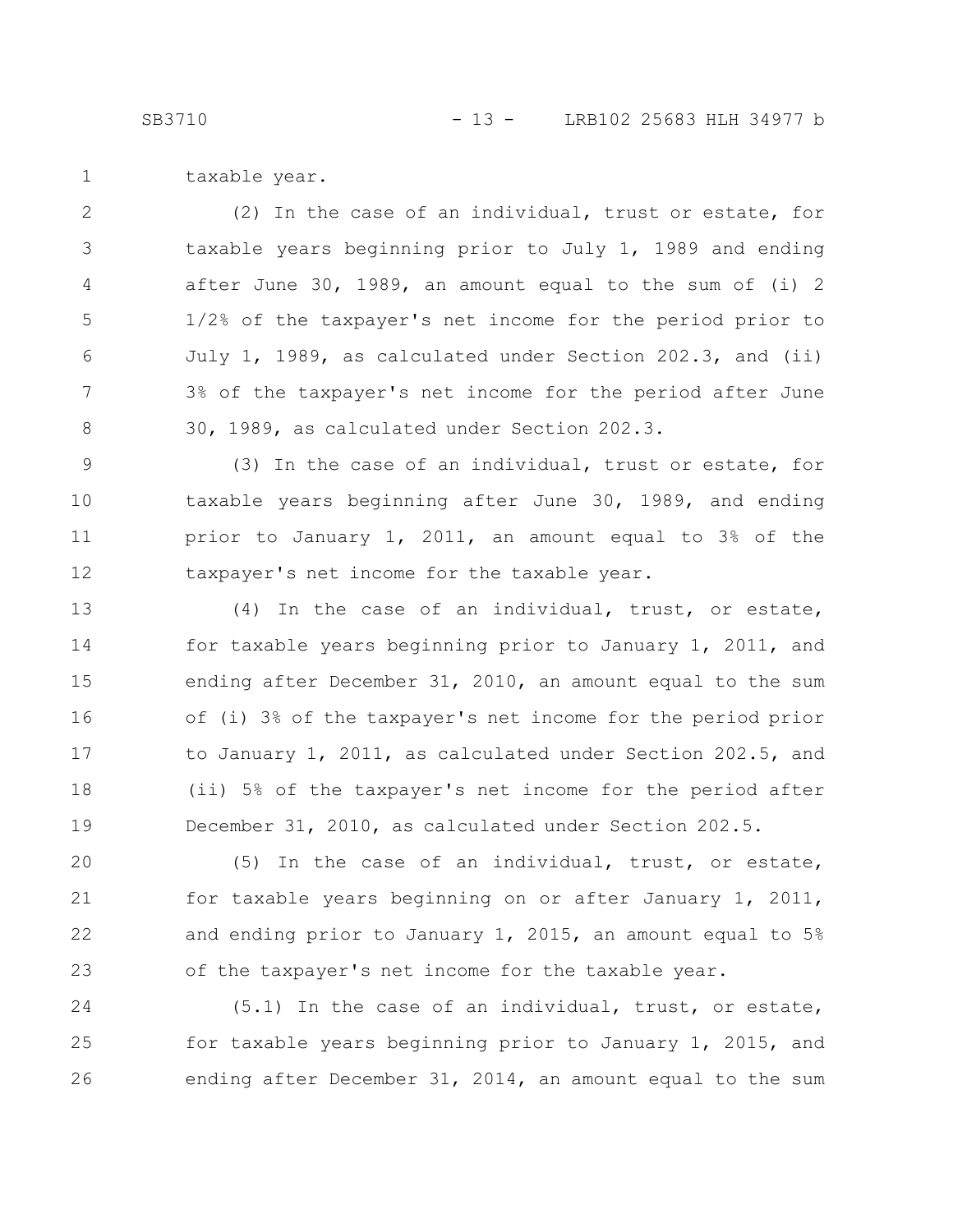of (i) 5% of the taxpayer's net income for the period prior to January 1, 2015, as calculated under Section 202.5, and (ii) 3.75% of the taxpayer's net income for the period after December 31, 2014, as calculated under Section 202.5. 1 2 3 4 5

(5.2) In the case of an individual, trust, or estate, for taxable years beginning on or after January 1, 2015, and ending prior to July 1, 2017, an amount equal to 3.75% of the taxpayer's net income for the taxable year. 6 7 8 9

(5.3) In the case of an individual, trust, or estate, for taxable years beginning prior to July 1, 2017, and ending after June 30, 2017, an amount equal to the sum of (i) 3.75% of the taxpayer's net income for the period prior to July 1, 2017, as calculated under Section 202.5, and (ii) 4.95% of the taxpayer's net income for the period after June 30, 2017, as calculated under Section 202.5. 10 11 12 13 14 15 16

(5.4) In the case of an individual, trust, or estate, for taxable years beginning on or after July 1, 2017, an amount equal to 4.95% of the taxpayer's net income for the taxable year. 17 18 19 20

(6) In the case of a corporation, for taxable years ending prior to July 1, 1989, an amount equal to 4% of the taxpayer's net income for the taxable year. 21 22 23

(7) In the case of a corporation, for taxable years beginning prior to July 1, 1989 and ending after June 30, 1989, an amount equal to the sum of (i) 4% of the 24 25 26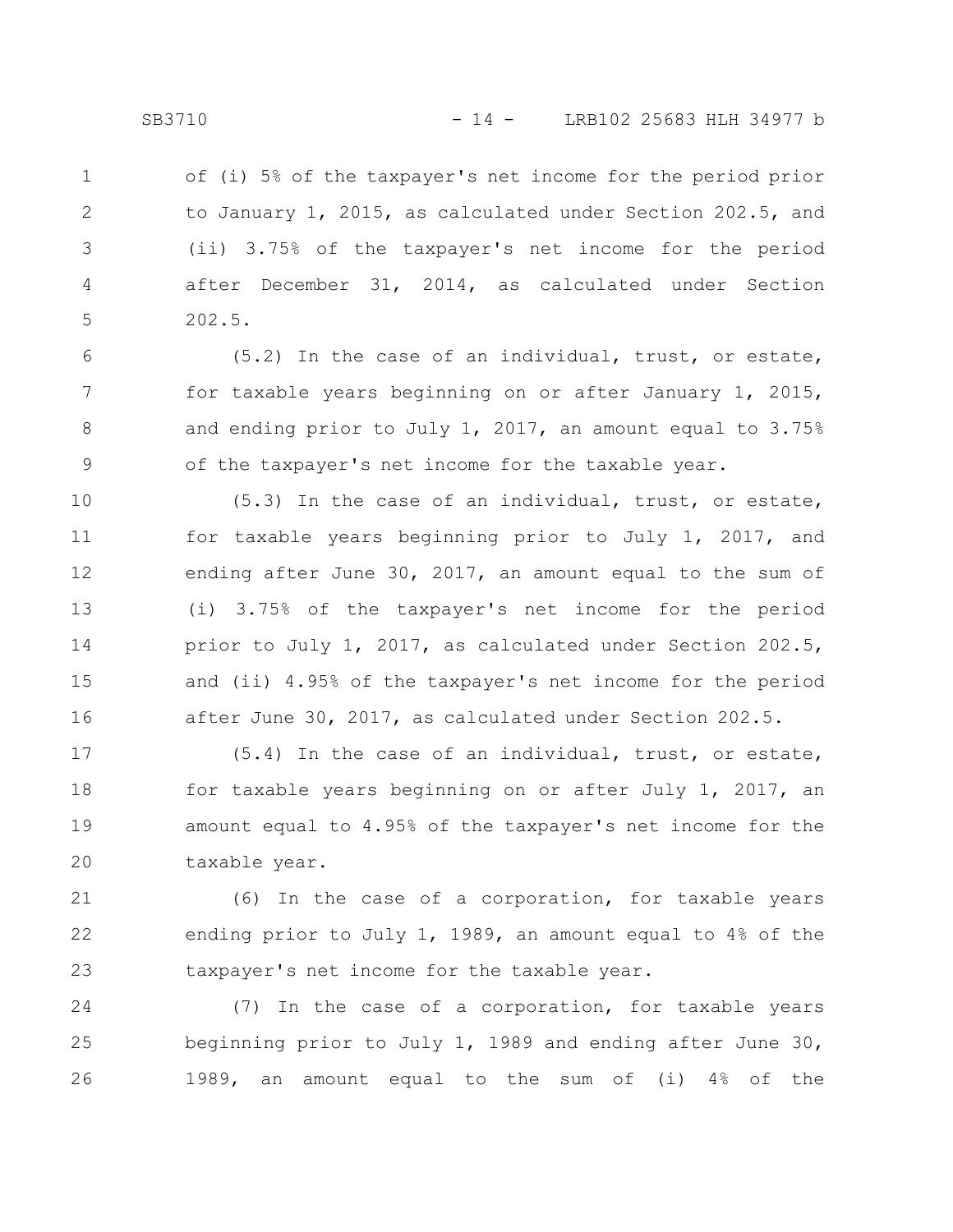taxpayer's net income for the period prior to July 1, 1989, as calculated under Section 202.3, and (ii) 4.8% of the taxpayer's net income for the period after June 30, 1989, as calculated under Section 202.3. 1 2 3 4

(8) In the case of a corporation, for taxable years beginning after June 30, 1989, and ending prior to January 1, 2011, an amount equal to 4.8% of the taxpayer's net income for the taxable year. 5 6 7 8

(9) In the case of a corporation, for taxable years beginning prior to January 1, 2011, and ending after December 31, 2010, an amount equal to the sum of (i) 4.8% of the taxpayer's net income for the period prior to January 1, 2011, as calculated under Section 202.5, and (ii) 7% of the taxpayer's net income for the period after December 31, 2010, as calculated under Section 202.5. 9 10 11 12 13 14 15

(10) In the case of a corporation, for taxable years beginning on or after January 1, 2011, and ending prior to January 1, 2015, an amount equal to 7% of the taxpayer's net income for the taxable year. 16 17 18 19

(11) In the case of a corporation, for taxable years beginning prior to January 1, 2015, and ending after December 31, 2014, an amount equal to the sum of (i) 7% of the taxpayer's net income for the period prior to January 1, 2015, as calculated under Section 202.5, and (ii) 5.25% of the taxpayer's net income for the period after December 31, 2014, as calculated under Section 202.5. 20 21 22 23 24 25 26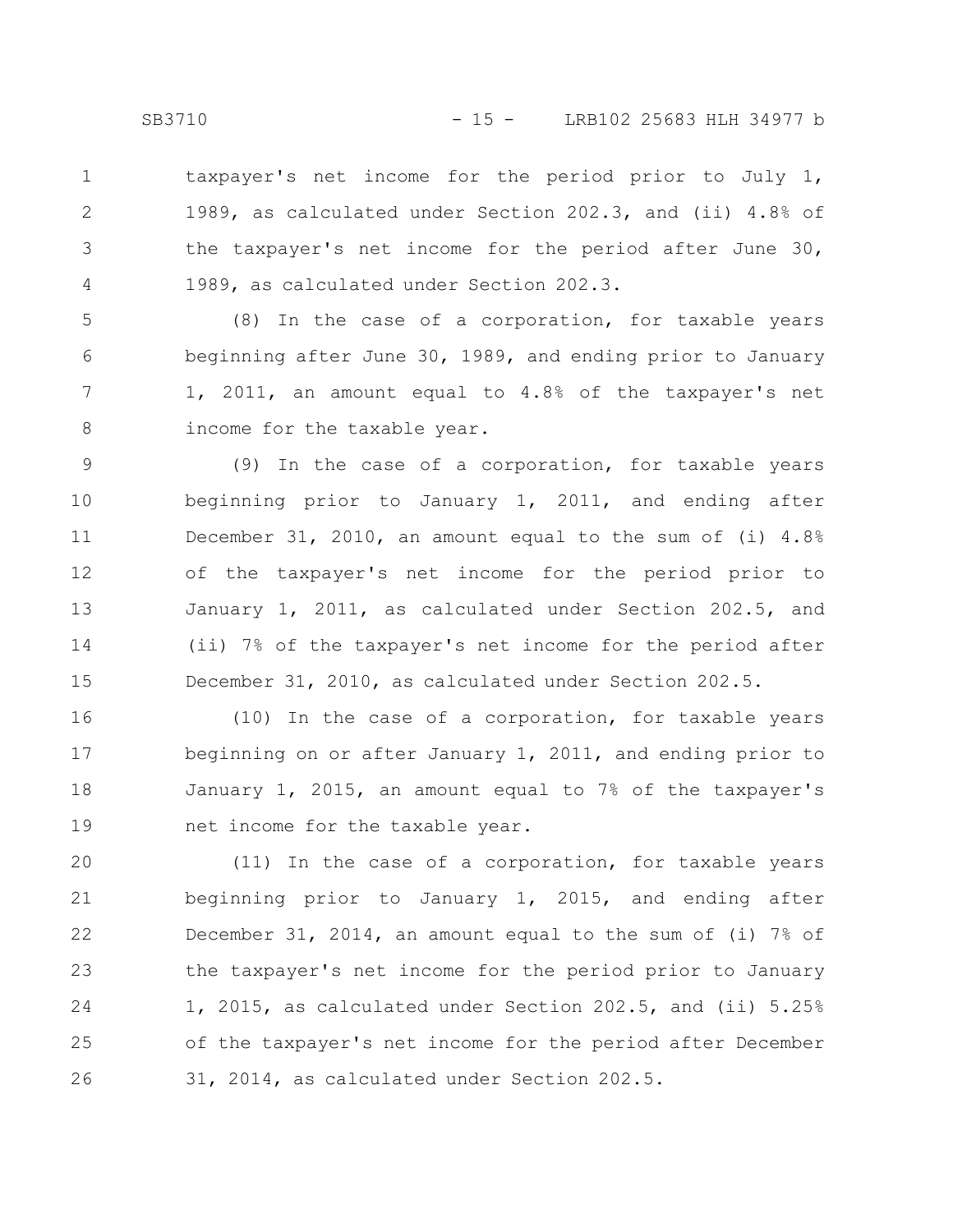(12) In the case of a corporation, for taxable years beginning on or after January 1, 2015, and ending prior to July 1, 2017, an amount equal to 5.25% of the taxpayer's net income for the taxable year. 1 2 3 4

(13) In the case of a corporation, for taxable years beginning prior to July 1, 2017, and ending after June 30, 2017, an amount equal to the sum of (i) 5.25% of the taxpayer's net income for the period prior to July 1, 2017, as calculated under Section 202.5, and (ii) 7% of the taxpayer's net income for the period after June 30, 2017, as calculated under Section 202.5. 5 6 7 8 9 10 11

(14) In the case of a corporation, for taxable years beginning on or after July 1, 2017, an amount equal to  $7\%$ of the taxpayer's net income for the taxable year. 12 13 14

The rates under this subsection (b) are subject to the provisions of Section 201.5. 15 16

(b-5) Surcharge; sale or exchange of assets, properties, and intangibles of organization gaming licensees. For each of taxable years 2019 through 2027, a surcharge is imposed on all taxpayers on income arising from the sale or exchange of capital assets, depreciable business property, real property used in the trade or business, and Section 197 intangibles (i) of an organization licensee under the Illinois Horse Racing Act of 1975 and (ii) of an organization gaming licensee under the Illinois Gambling Act. The amount of the surcharge is equal to the amount of federal income tax liability for the 17 18 19 20 21 22 23 24 25 26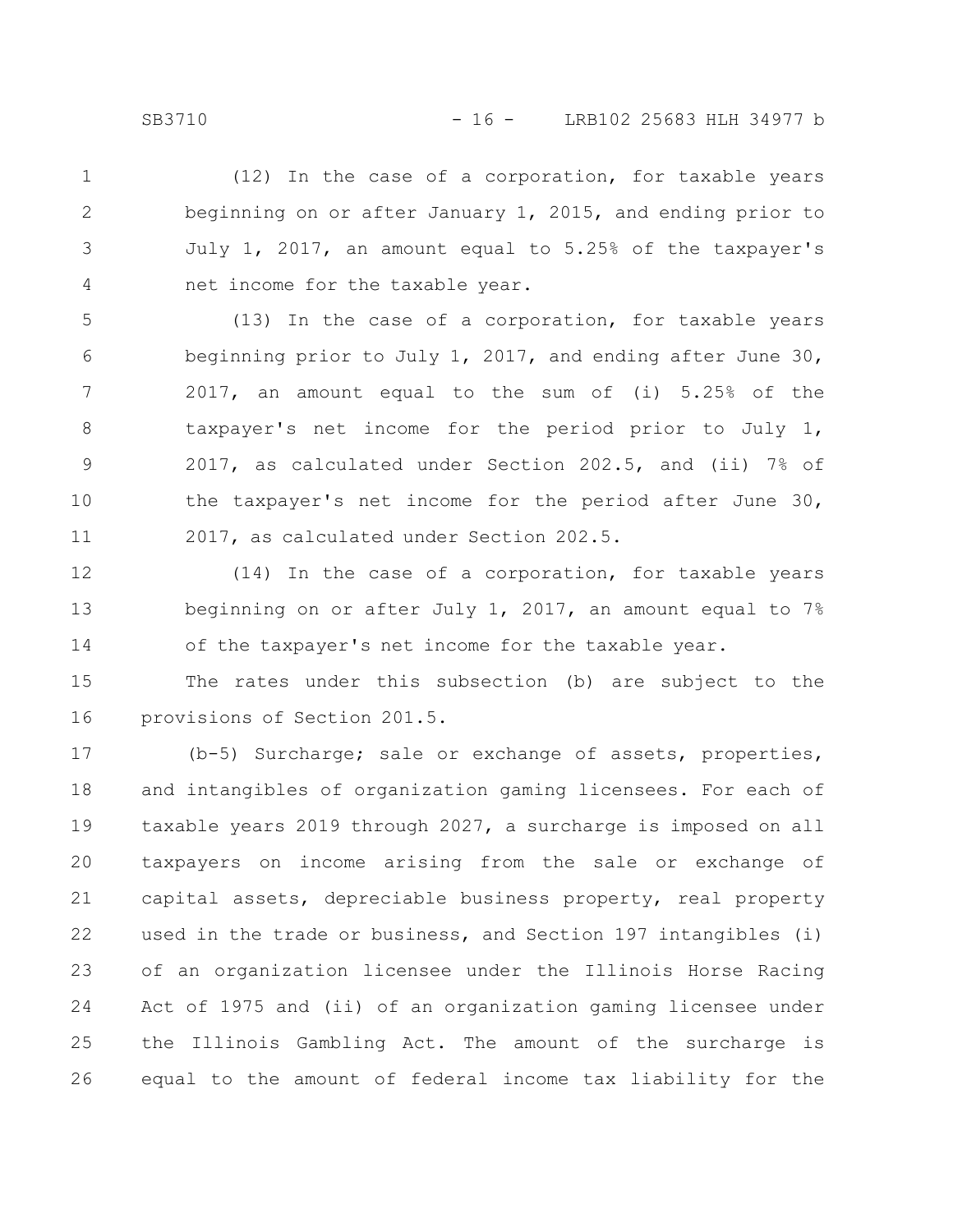SB3710 - 17 - LRB102 25683 HLH 34977 b

taxable year attributable to those sales and exchanges. The surcharge imposed shall not apply if: 1 2

(1) the organization gaming license, organization license, or racetrack property is transferred as a result of any of the following: 3 4 5

(A) bankruptcy, a receivership, or a debt adjustment initiated by or against the initial licensee or the substantial owners of the initial licensee; 6 7 8 9

(B) cancellation, revocation, or termination of any such license by the Illinois Gaming Board or the Illinois Racing Board; 10 11 12

(C) a determination by the Illinois Gaming Board that transfer of the license is in the best interests of Illinois gaming; 13 14 15

(D) the death of an owner of the equity interest in a licensee; 16 17

(E) the acquisition of a controlling interest in the stock or substantially all of the assets of a publicly traded company; 18 19 20

(F) a transfer by a parent company to a wholly owned subsidiary; or 21 22

(G) the transfer or sale to or by one person to another person where both persons were initial owners of the license when the license was issued; or (2) the controlling interest in the organization 23 24 25 26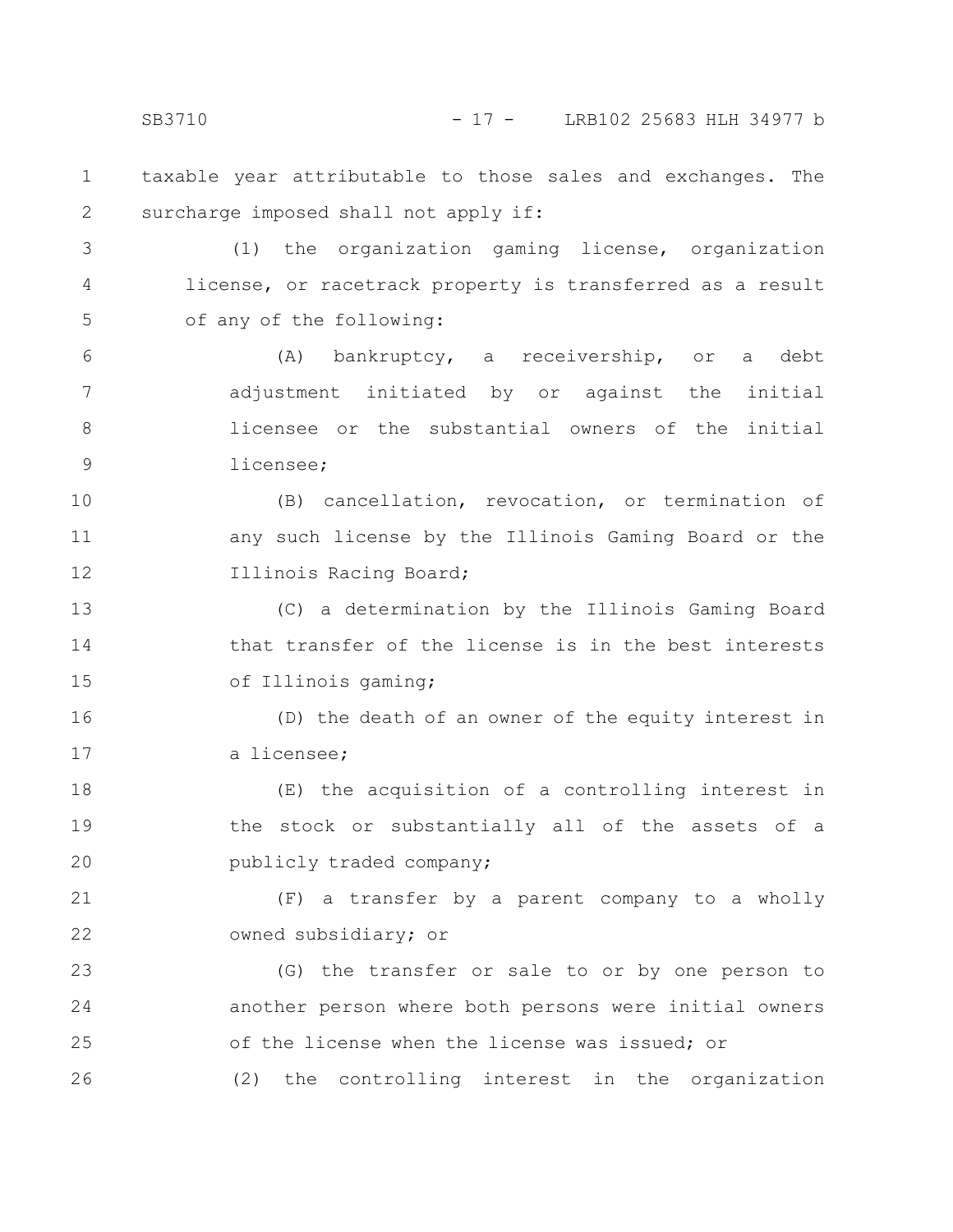gaming license, organization license, or racetrack property is transferred in a transaction to lineal descendants in which no gain or loss is recognized or as a result of a transaction in accordance with Section 351 of the Internal Revenue Code in which no gain or loss is recognized; or 1 2 3 4 5 6

(3) live horse racing was not conducted in 2010 at a racetrack located within 3 miles of the Mississippi River under a license issued pursuant to the Illinois Horse Racing Act of 1975. 7 8 9 10

The transfer of an organization gaming license, organization license, or racetrack property by a person other than the initial licensee to receive the organization gaming license is not subject to a surcharge. The Department shall adopt rules necessary to implement and administer this subsection. 11 12 13 14 15 16

(c) Personal Property Tax Replacement Income Tax. Beginning on July 1, 1979 and thereafter, in addition to such income tax, there is also hereby imposed the Personal Property Tax Replacement Income Tax measured by net income on every corporation (including Subchapter S corporations), partnership and trust, for each taxable year ending after June 30, 1979. Such taxes are imposed on the privilege of earning or receiving income in or as a resident of this State. The Personal Property Tax Replacement Income Tax shall be in addition to the income tax imposed by subsections (a) and (b) 17 18 19 20 21 22 23 24 25 26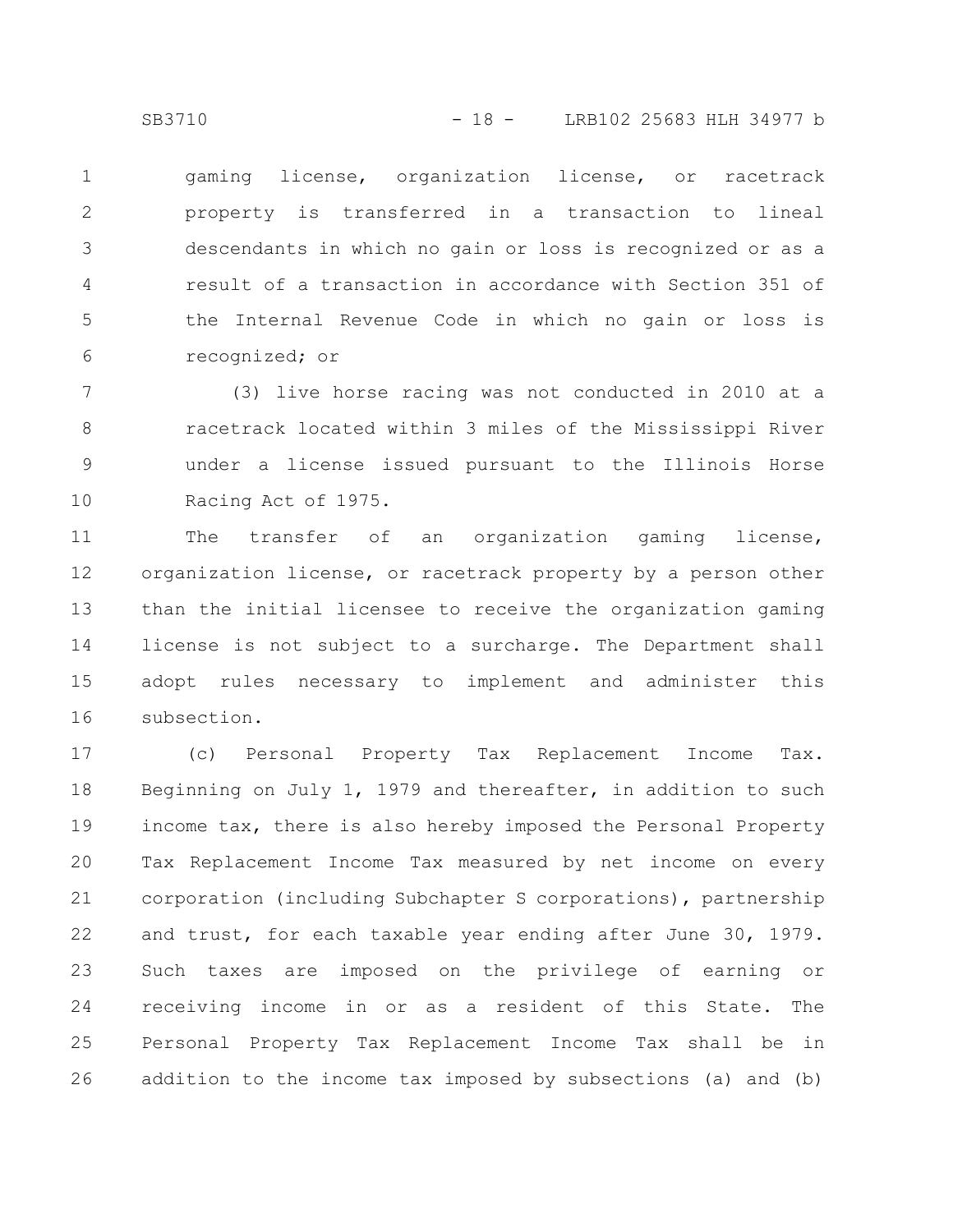of this Section and in addition to all other occupation or privilege taxes imposed by this State or by any municipal corporation or political subdivision thereof. 1 2 3

(d) Additional Personal Property Tax Replacement Income Tax Rates. The personal property tax replacement income tax imposed by this subsection and subsection (c) of this Section in the case of a corporation, other than a Subchapter S corporation and except as adjusted by subsection (d-1), shall be an additional amount equal to 2.85% of such taxpayer's net income for the taxable year, except that beginning on January 1, 1981, and thereafter, the rate of 2.85% specified in this subsection shall be reduced to 2.5%, and in the case of a partnership, trust or a Subchapter S corporation shall be an additional amount equal to 1.5% of such taxpayer's net income for the taxable year. 4 5 6 7 8 9 10 11 12 13 14 15

(d-1) Rate reduction for certain foreign insurers. In the case of a foreign insurer, as defined by Section 35A-5 of the Illinois Insurance Code, whose state or country of domicile imposes on insurers domiciled in Illinois a retaliatory tax (excluding any insurer whose premiums from reinsurance assumed are 50% or more of its total insurance premiums as determined under paragraph (2) of subsection (b) of Section 304, except that for purposes of this determination premiums from reinsurance do not include premiums from inter-affiliate reinsurance arrangements), beginning with taxable years ending on or after December 31, 1999, the sum of the rates of tax 16 17 18 19 20 21 22 23 24 25 26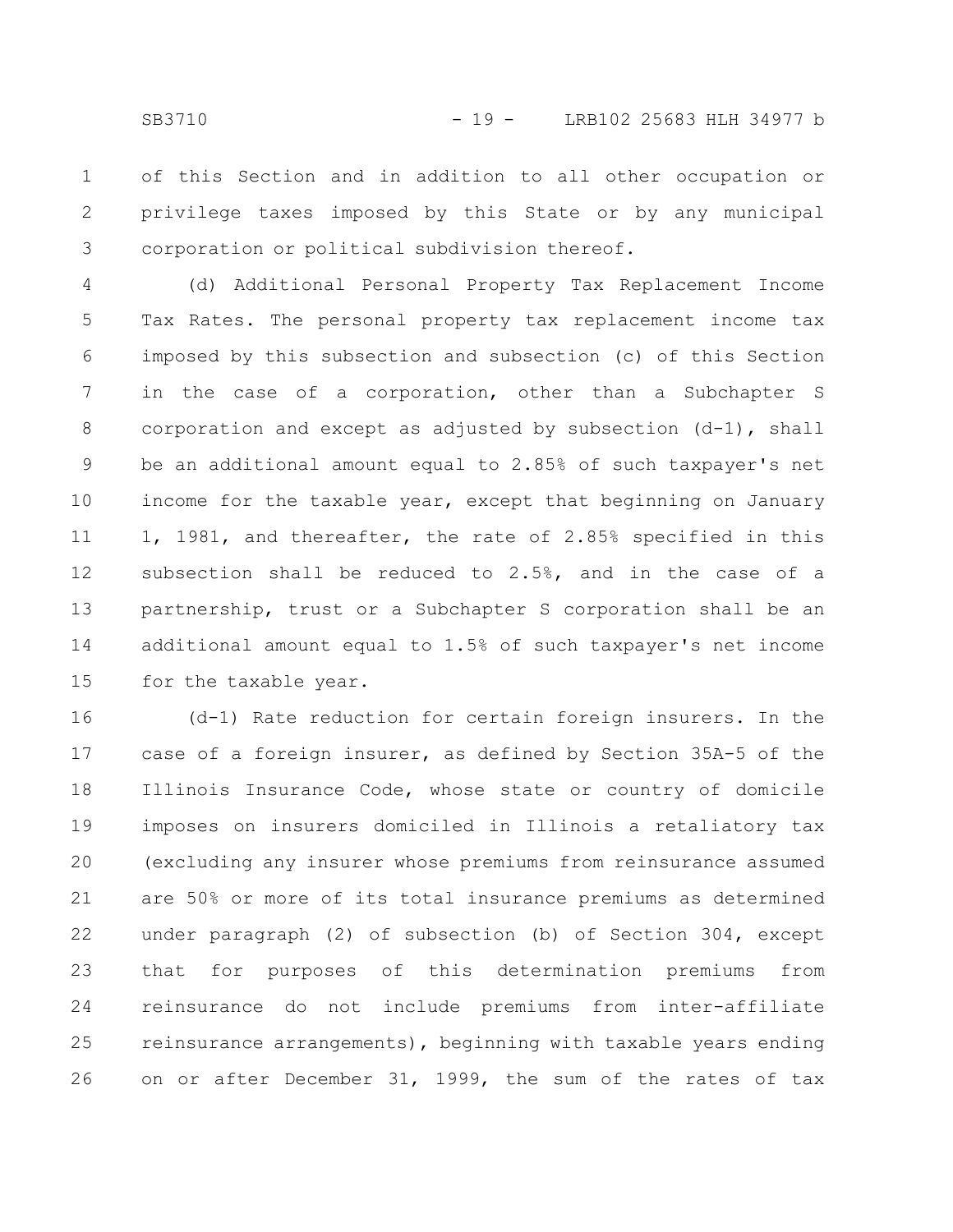imposed by subsections (b) and (d) shall be reduced (but not increased) to the rate at which the total amount of tax imposed under this Act, net of all credits allowed under this Act, shall equal (i) the total amount of tax that would be imposed on the foreign insurer's net income allocable to Illinois for the taxable year by such foreign insurer's state or country of domicile if that net income were subject to all income taxes and taxes measured by net income imposed by such foreign insurer's state or country of domicile, net of all credits allowed or (ii) a rate of zero if no such tax is imposed on such income by the foreign insurer's state of domicile. For the purposes of this subsection (d-1), an inter-affiliate includes a mutual insurer under common management. 1 2 3 4 5 6 7 8 9 10 11 12 13

(1) For the purposes of subsection  $(d-1)$ , in no event shall the sum of the rates of tax imposed by subsections (b) and (d) be reduced below the rate at which the sum of: 14 15 16

(A) the total amount of tax imposed on such foreign insurer under this Act for a taxable year, net of all credits allowed under this Act, plus 17 18 19

(B) the privilege tax imposed by Section 409 of the Illinois Insurance Code, the fire insurance company tax imposed by Section 12 of the Fire Investigation Act, and the fire department taxes imposed under Section 11-10-1 of the Illinois Municipal Code, 20 21 22 23 24 25

equals 1.25% for taxable years ending prior to December 26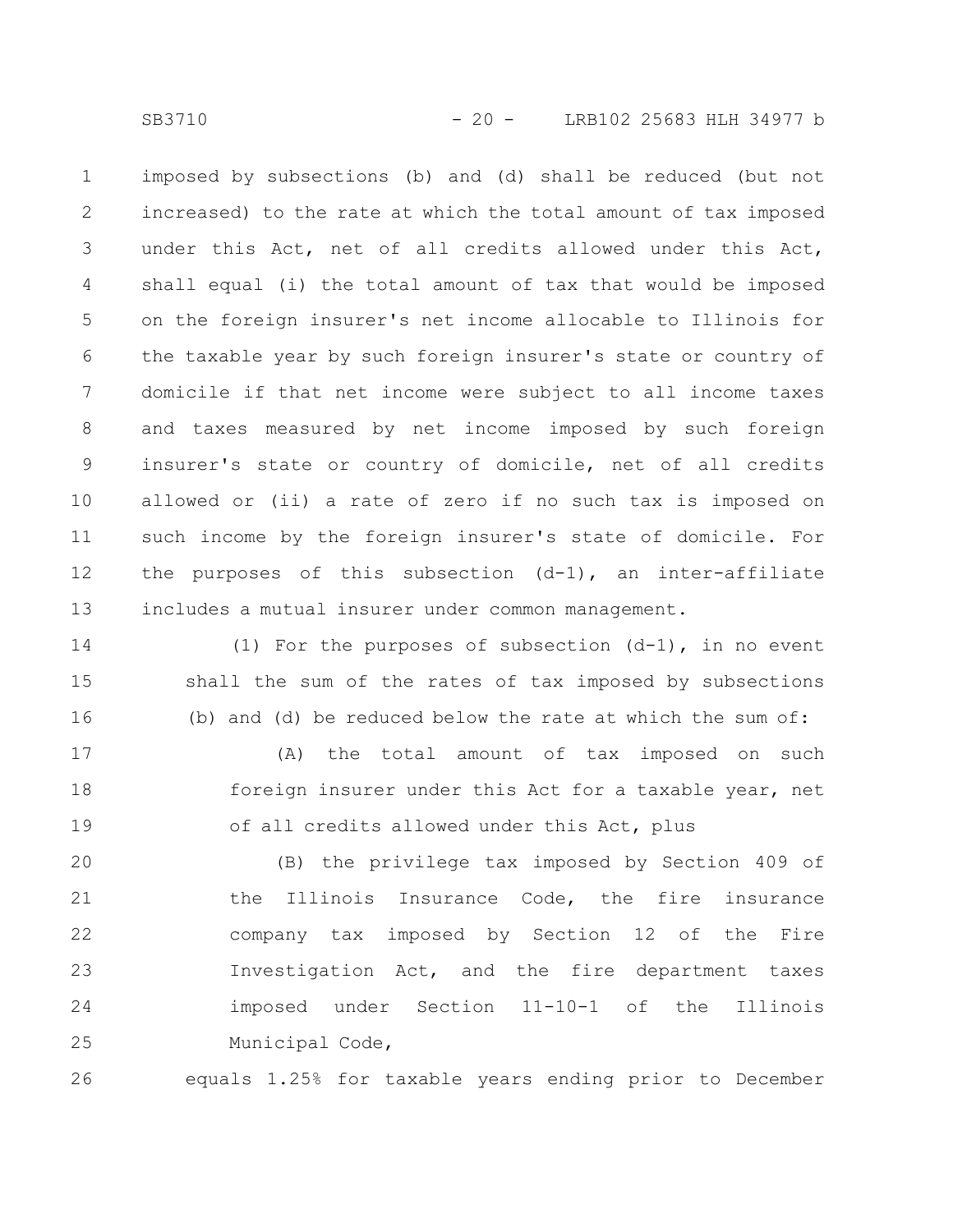31, 2003, or 1.75% for taxable years ending on or after December 31, 2003, of the net taxable premiums written for the taxable year, as described by subsection (1) of Section 409 of the Illinois Insurance Code. This paragraph will in no event increase the rates imposed under subsections (b) and (d). 1 2 3 4 5 6

(2) Any reduction in the rates of tax imposed by this subsection shall be applied first against the rates imposed by subsection (b) and only after the tax imposed by subsection (a) net of all credits allowed under this Section other than the credit allowed under subsection (i) has been reduced to zero, against the rates imposed by subsection (d). 7 8 9 10 11 12 13

This subsection (d-1) is exempt from the provisions of Section 250. 14 15

(e) Investment credit. A taxpayer shall be allowed a credit against the Personal Property Tax Replacement Income Tax for investment in qualified property. 16 17 18

(1) A taxpayer shall be allowed a credit equal to .5% of the basis of qualified property placed in service during the taxable year, provided such property is placed in service on or after July 1, 1984. There shall be allowed an additional credit equal to .5% of the basis of qualified property placed in service during the taxable year, provided such property is placed in service on or after July 1, 1986, and the taxpayer's base employment 19 20 21 22 23 24 25 26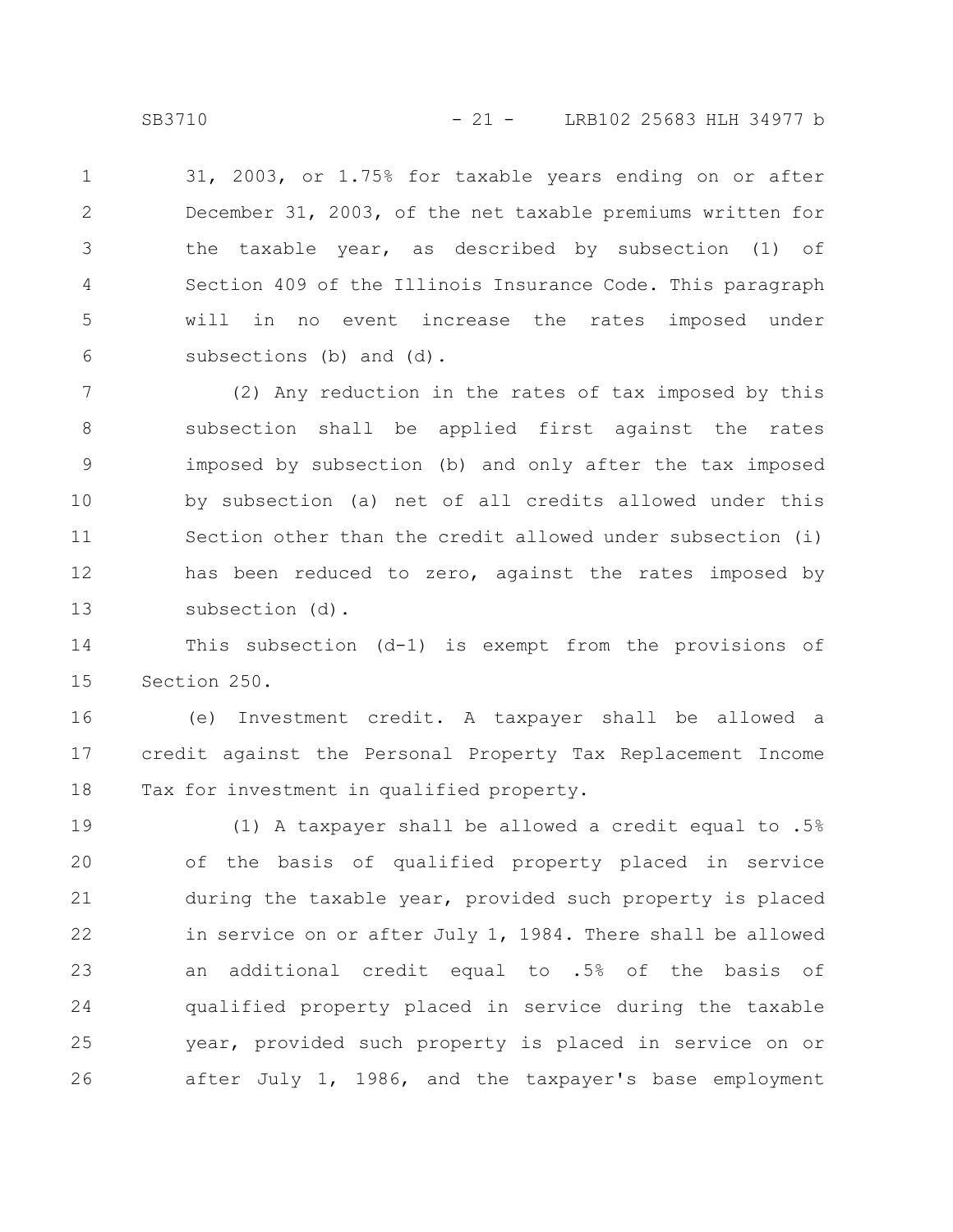within Illinois has increased by 1% or more over the preceding year as determined by the taxpayer's employment records filed with the Illinois Department of Employment Security. Taxpayers who are new to Illinois shall be deemed to have met the 1% growth in base employment for the first year in which they file employment records with the Illinois Department of Employment Security. The provisions added to this Section by Public Act 85-1200 (and restored by Public Act 87-895) shall be construed as declaratory of existing law and not as a new enactment. If, in any year, the increase in base employment within Illinois over the preceding year is less than 1%, the additional credit shall be limited to that percentage times a fraction, the numerator of which is .5% and the denominator of which is 1%, but shall not exceed .5%. The investment credit shall not be allowed to the extent that it would reduce a taxpayer's liability in any tax year below zero, nor may any credit for qualified property be allowed for any year other than the year in which the property was placed in service in Illinois. For tax years ending on or after December 31, 1987, and on or before December 31, 1988, the credit shall be allowed for the tax year in which the property is placed in service, or, if the amount of the credit exceeds the tax liability for that year, whether it exceeds the original liability or the liability as later amended, such excess may be carried forward and applied to 1 2 3 4 5 6 7 8 9 10 11 12 13 14 15 16 17 18 19 20 21 22 23 24 25 26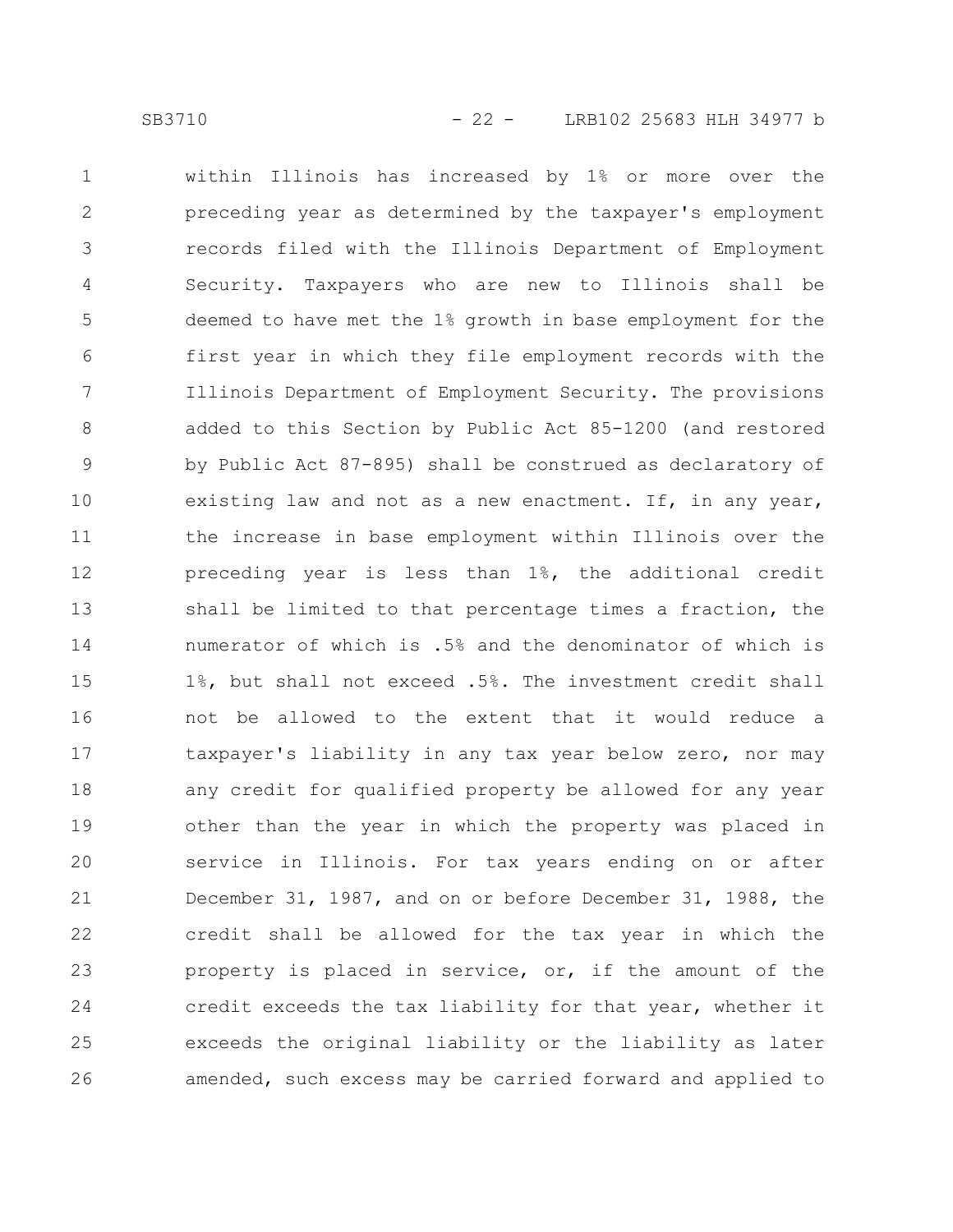the tax liability of the 5 taxable years following the excess credit years if the taxpayer (i) makes investments which cause the creation of a minimum of 2,000 full-time equivalent jobs in Illinois, (ii) is located in an enterprise zone established pursuant to the Illinois Enterprise Zone Act and (iii) is certified by the Department of Commerce and Community Affairs (now Department of Commerce and Economic Opportunity) as complying with the requirements specified in clause (i) and (ii) by July 1, 1986. The Department of Commerce and Community Affairs (now Department of Commerce and Economic Opportunity) shall notify the Department of Revenue of all such certifications immediately. For tax years ending after December 31, 1988, the credit shall be allowed for the tax year in which the property is placed in service, or, if the amount of the credit exceeds the tax liability for that year, whether it exceeds the original liability or the liability as later amended, such excess may be carried forward and applied to the tax liability of the 5 taxable years following the excess credit years. The credit shall be applied to the earliest year for which there is a liability. If there is credit from more than one tax year that is available to offset a liability, earlier credit shall be applied first. 1 2 3 4 5 6 7 8 9 10 11 12 13 14 15 16 17 18 19 20 21 22 23 24

(2) The term "qualified property" means property which: 25 26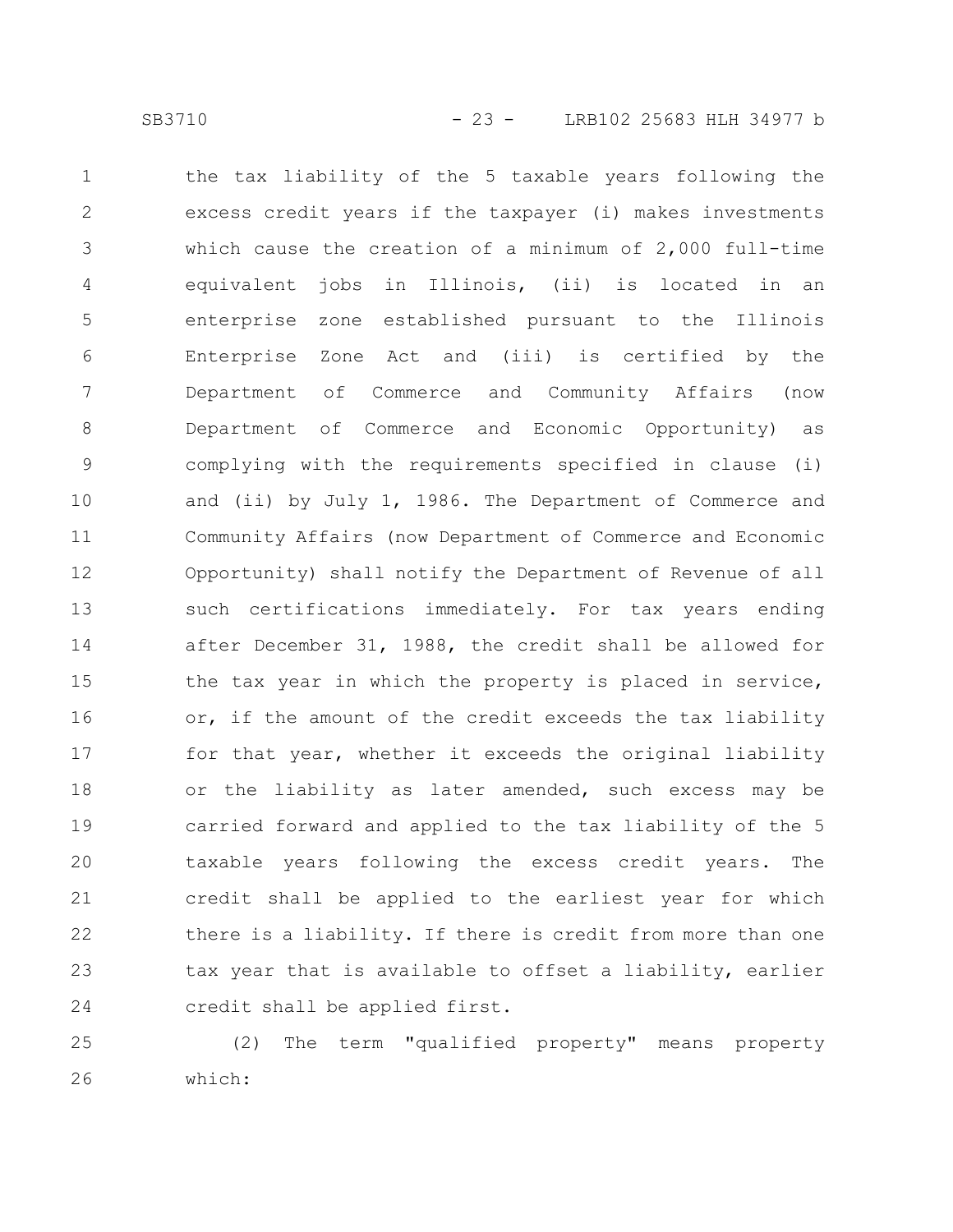(A) is tangible, whether new or used, including buildings and structural components of buildings and signs that are real property, but not including land or improvements to real property that are not a structural component of a building such as landscaping, sewer lines, local access roads, fencing, parking lots, and other appurtenances; 1 2 3 4 5 6 7

(B) is depreciable pursuant to Section 167 of the Internal Revenue Code, except that "3-year property" as defined in Section 168(c)(2)(A) of that Code is not eligible for the credit provided by this subsection  $(e)$ ; 8 9 10 11 12

(C) is acquired by purchase as defined in Section 179(d) of the Internal Revenue Code; 13 14

(D) is used in Illinois by a taxpayer who is primarily engaged in manufacturing, or in mining coal or fluorite, or in retailing, or was placed in service on or after July 1, 2006 in a River Edge Redevelopment Zone established pursuant to the River Edge Redevelopment Zone Act; and 15 16 17 18 19 20

(E) has not previously been used in Illinois in such a manner and by such a person as would qualify for the credit provided by this subsection (e) or subsection (f). 21 22 23 24

(3) For purposes of this subsection (e), "manufacturing" means the material staging and production 25 26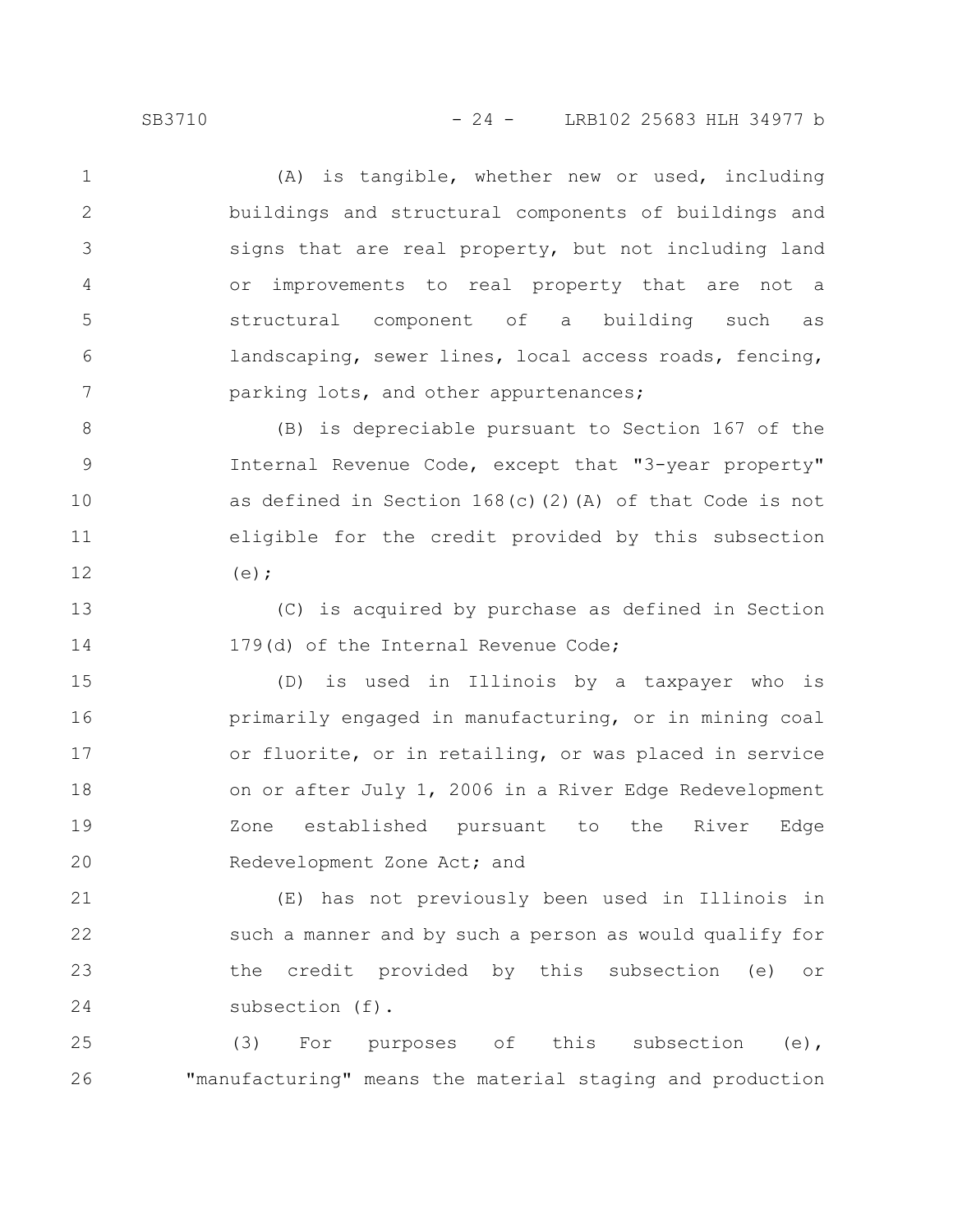of tangible personal property by procedures commonly regarded as manufacturing, processing, fabrication, or assembling which changes some existing material into new shapes, new qualities, or new combinations. For purposes of this subsection (e) the term "mining" shall have the same meaning as the term "mining" in Section 613(c) of the Internal Revenue Code. For purposes of this subsection (e), the term "retailing" means the sale of tangible personal property for use or consumption and not for resale, or services rendered in conjunction with the sale of tangible personal property for use or consumption and not for resale. For purposes of this subsection (e), "tangible personal property" has the same meaning as when that term is used in the Retailers' Occupation Tax Act, and, for taxable years ending after December 31, 2008, does not include the generation, transmission, or distribution of electricity. 1 2 3 4 5 6 7 8 9 10 11 12 13 14 15 16 17

(4) The basis of qualified property shall be the basis used to compute the depreciation deduction for federal income tax purposes. 18 19 20

(5) If the basis of the property for federal income tax depreciation purposes is increased after it has been placed in service in Illinois by the taxpayer, the amount of such increase shall be deemed property placed in service on the date of such increase in basis. 21 22 23 24 25

26

(6) The term "placed in service" shall have the same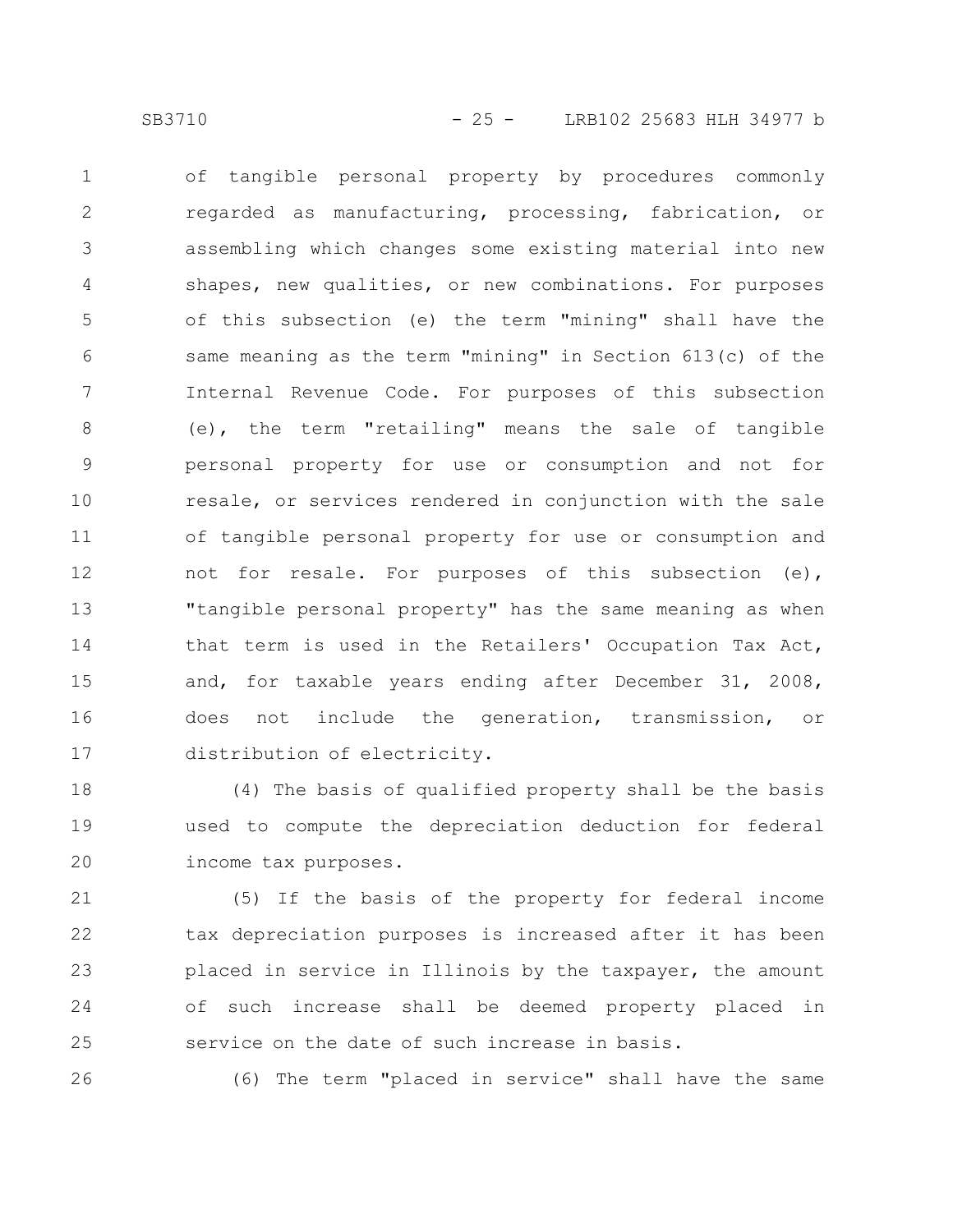1

meaning as under Section 46 of the Internal Revenue Code.

(7) If during any taxable year, any property ceases to be qualified property in the hands of the taxpayer within 48 months after being placed in service, or the situs of any qualified property is moved outside Illinois within 48 months after being placed in service, the Personal Property Tax Replacement Income Tax for such taxable year shall be increased. Such increase shall be determined by (i) recomputing the investment credit which would have been allowed for the year in which credit for such property was originally allowed by eliminating such property from such computation and, (ii) subtracting such recomputed credit from the amount of credit previously allowed. For the purposes of this paragraph (7), a reduction of the basis of qualified property resulting from a redetermination of the purchase price shall be deemed a disposition of qualified property to the extent of such reduction. 2 3 4 5 6 7 8 9 10 11 12 13 14 15 16 17 18

(8) Unless the investment credit is extended by law, the basis of qualified property shall not include costs incurred after December 31, 2018, except for costs incurred pursuant to a binding contract entered into on or before December 31, 2018. 19 20 21 22 23

(9) Each taxable year ending before December 31, 2000, a partnership may elect to pass through to its partners the credits to which the partnership is entitled under 24 25 26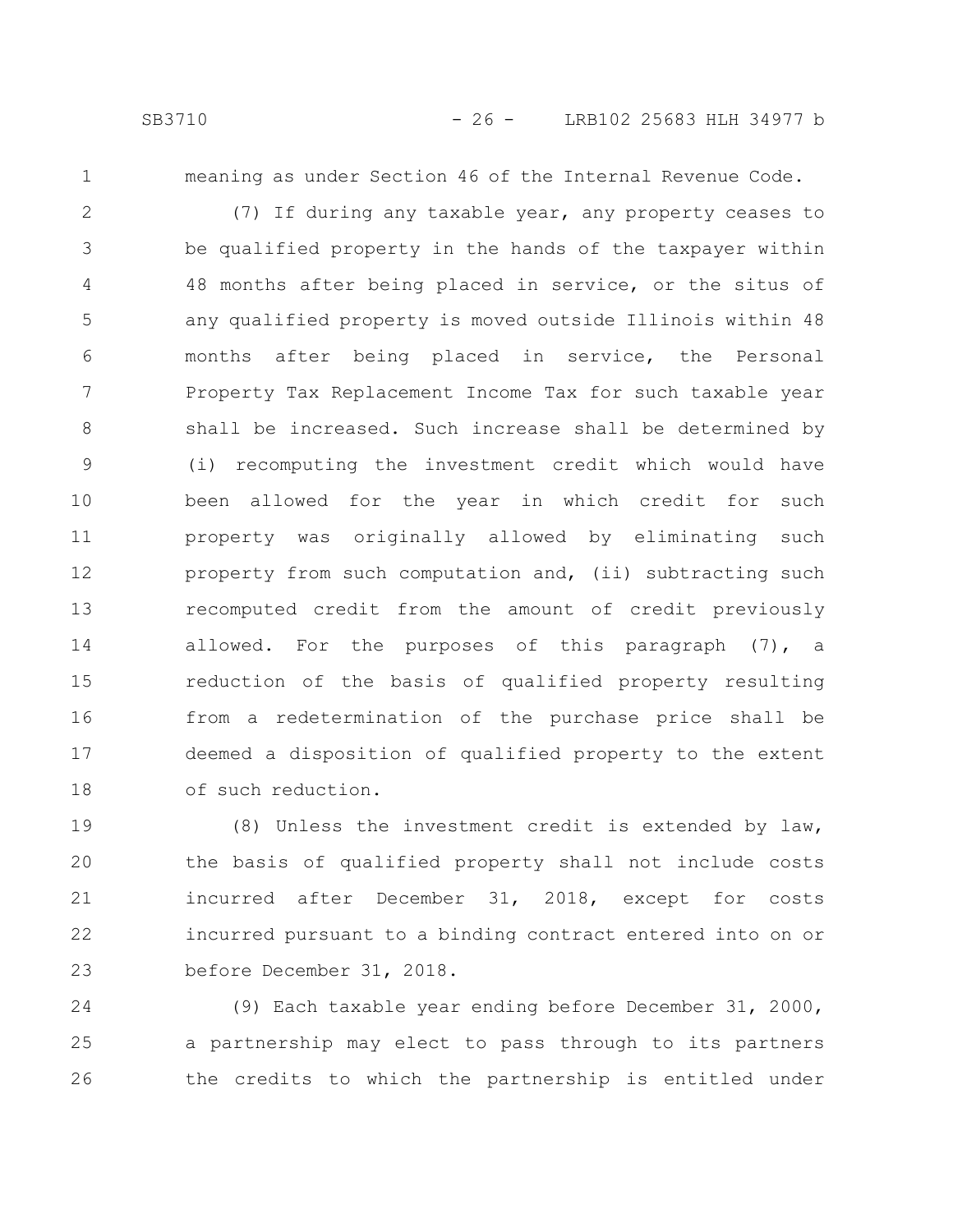this subsection (e) for the taxable year. A partner may use the credit allocated to him or her under this paragraph only against the tax imposed in subsections (c) and (d) of this Section. If the partnership makes that election, those credits shall be allocated among the partners in the partnership in accordance with the rules set forth in Section 704(b) of the Internal Revenue Code, and the rules promulgated under that Section, and the allocated amount of the credits shall be allowed to the partners for that taxable year. The partnership shall make this election on its Personal Property Tax Replacement Income Tax return for that taxable year. The election to pass through the credits shall be irrevocable. 1 2 3 4 5 6 7 8 9 10 11 12 13

For taxable years ending on or after December 31, 2000, a partner that qualifies its partnership for a subtraction under subparagraph (I) of paragraph (2) of subsection (d) of Section 203 or a shareholder that qualifies a Subchapter S corporation for a subtraction under subparagraph (S) of paragraph (2) of subsection (b) of Section 203 shall be allowed a credit under this subsection (e) equal to its share of the credit earned under this subsection (e) during the taxable year by the partnership or Subchapter S corporation, determined in accordance with the determination of income and distributive share of income under Sections 702 and 704 and Subchapter S of the Internal Revenue Code. This 14 15 16 17 18 19 20 21 22 23 24 25 26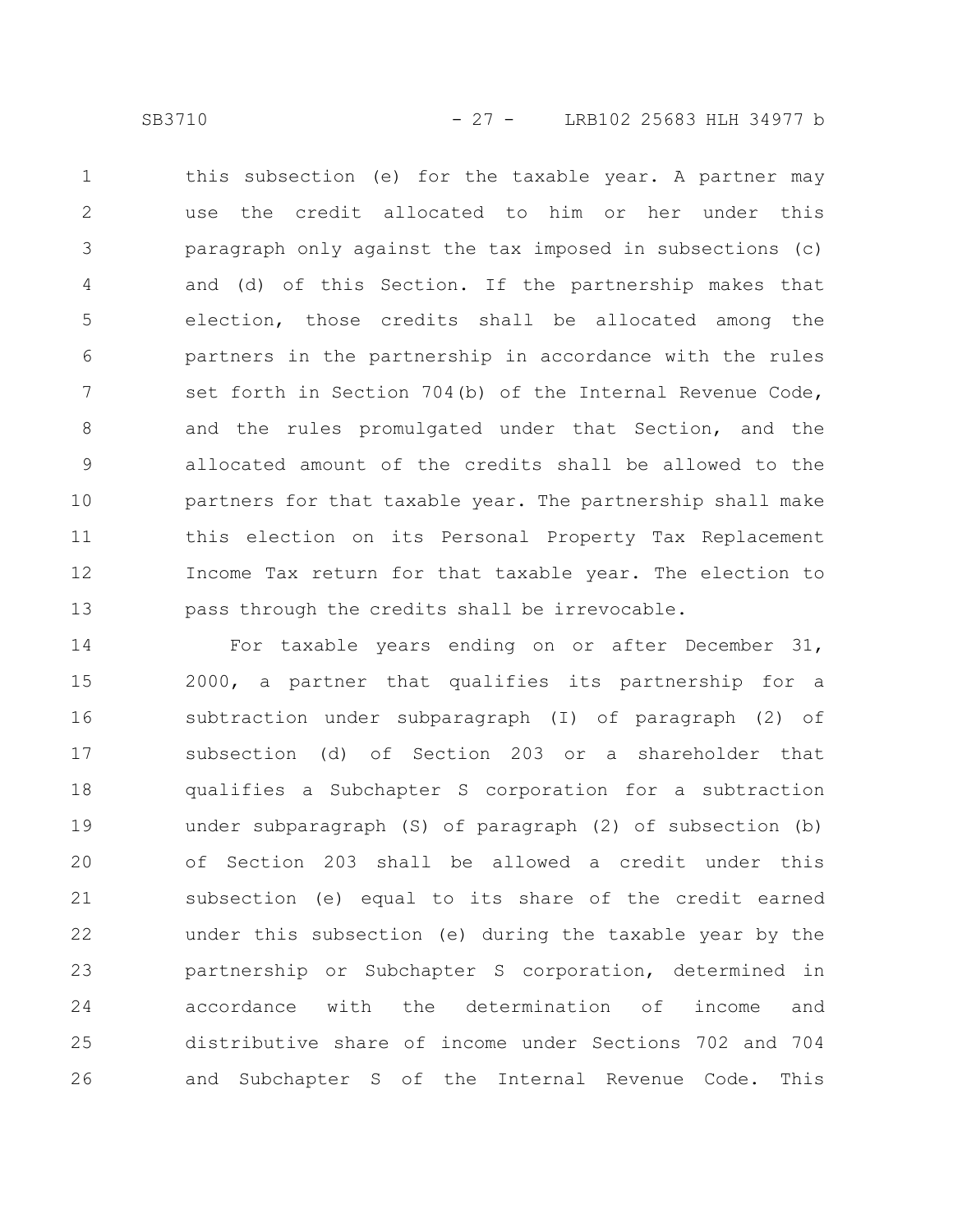1

paragraph is exempt from the provisions of Section 250.

(f) Investment credit; Enterprise Zone; River Edge Redevelopment Zone. 2 3

(1) A taxpayer shall be allowed a credit against the tax imposed by subsections (a) and (b) of this Section for investment in qualified property which is placed in service in an Enterprise Zone created pursuant to the Illinois Enterprise Zone Act or, for property placed in service on or after July 1, 2006, a River Edge Redevelopment Zone established pursuant to the River Edge Redevelopment Zone Act. For partners, shareholders of Subchapter S corporations, and owners of limited liability companies, if the liability company is treated as a partnership for purposes of federal and State income taxation, there shall be allowed a credit under this subsection (f) to be determined in accordance with the determination of income and distributive share of income under Sections 702 and 704 and Subchapter S of the Internal Revenue Code. The credit shall be .5% of the basis for such property. The credit shall be available only in the taxable year in which the property is placed in service in the Enterprise Zone or River Edge Redevelopment Zone and shall not be allowed to the extent that it would reduce a taxpayer's liability for the tax imposed by subsections (a) and (b) of this Section to below zero. For tax years ending on or after December 31, 1985, the credit 4 5 6 7 8 9 10 11 12 13 14 15 16 17 18 19 20 21 22 23 24 25 26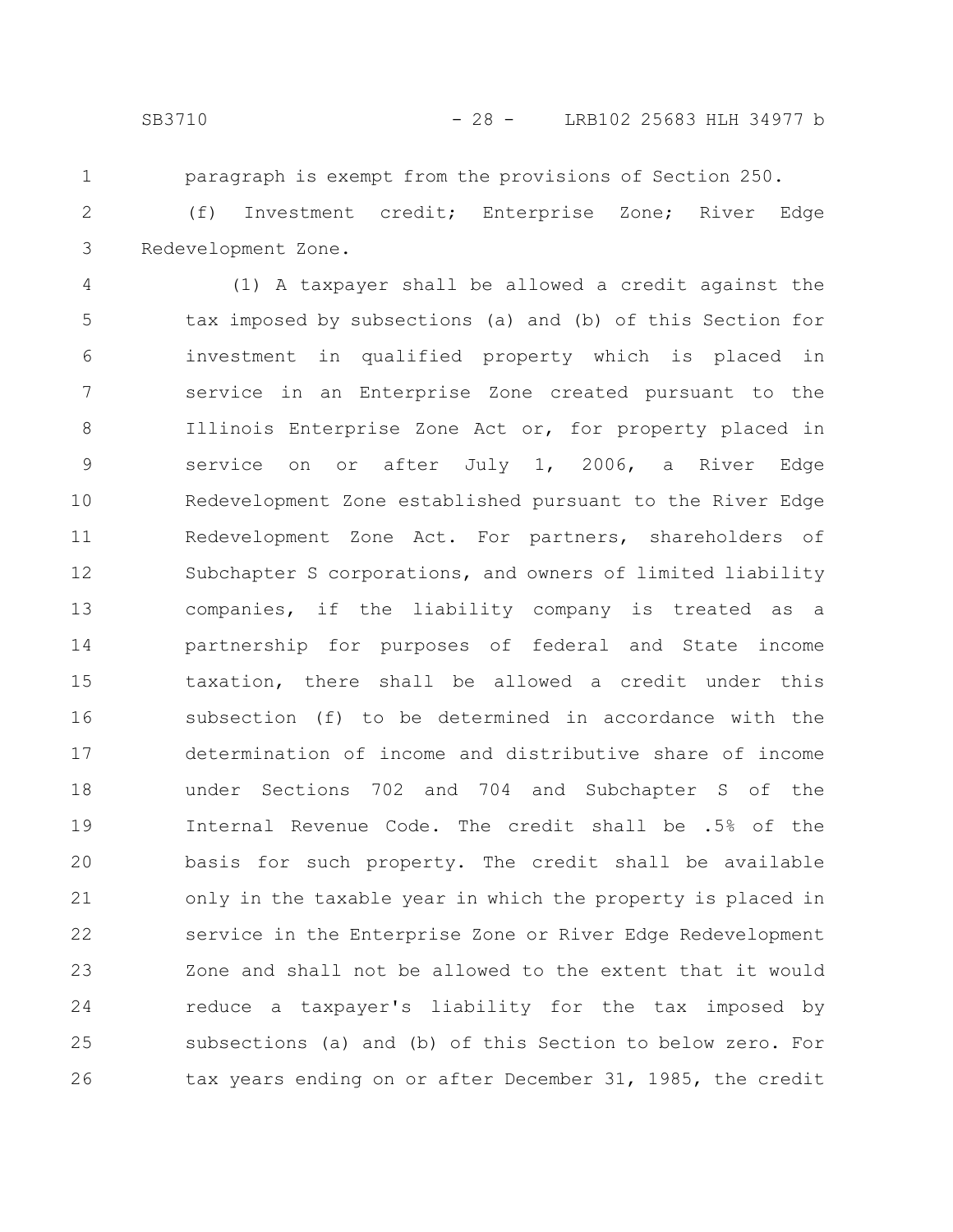shall be allowed for the tax year in which the property is placed in service, or, if the amount of the credit exceeds the tax liability for that year, whether it exceeds the original liability or the liability as later amended, such excess may be carried forward and applied to the tax liability of the 5 taxable years following the excess credit year. The credit shall be applied to the earliest year for which there is a liability. If there is credit from more than one tax year that is available to offset a liability, the credit accruing first in time shall be applied first. 1 2 3 4 5 6 7 8 9 10 11

12

13

14

(2) The term qualified property means property which:

(A) is tangible, whether new or used, including buildings and structural components of buildings;

(B) is depreciable pursuant to Section 167 of the Internal Revenue Code, except that "3-year property" as defined in Section  $168(c)(2)(A)$  of that Code is not eligible for the credit provided by this subsection  $(f)$ ; 15 16 17 18 19

(C) is acquired by purchase as defined in Section 179(d) of the Internal Revenue Code; 20 21

(D) is used in the Enterprise Zone or River Edge Redevelopment Zone by the taxpayer; and 22 23

(E) has not been previously used in Illinois in such a manner and by such a person as would qualify for the credit provided by this subsection (f) or 24 25 26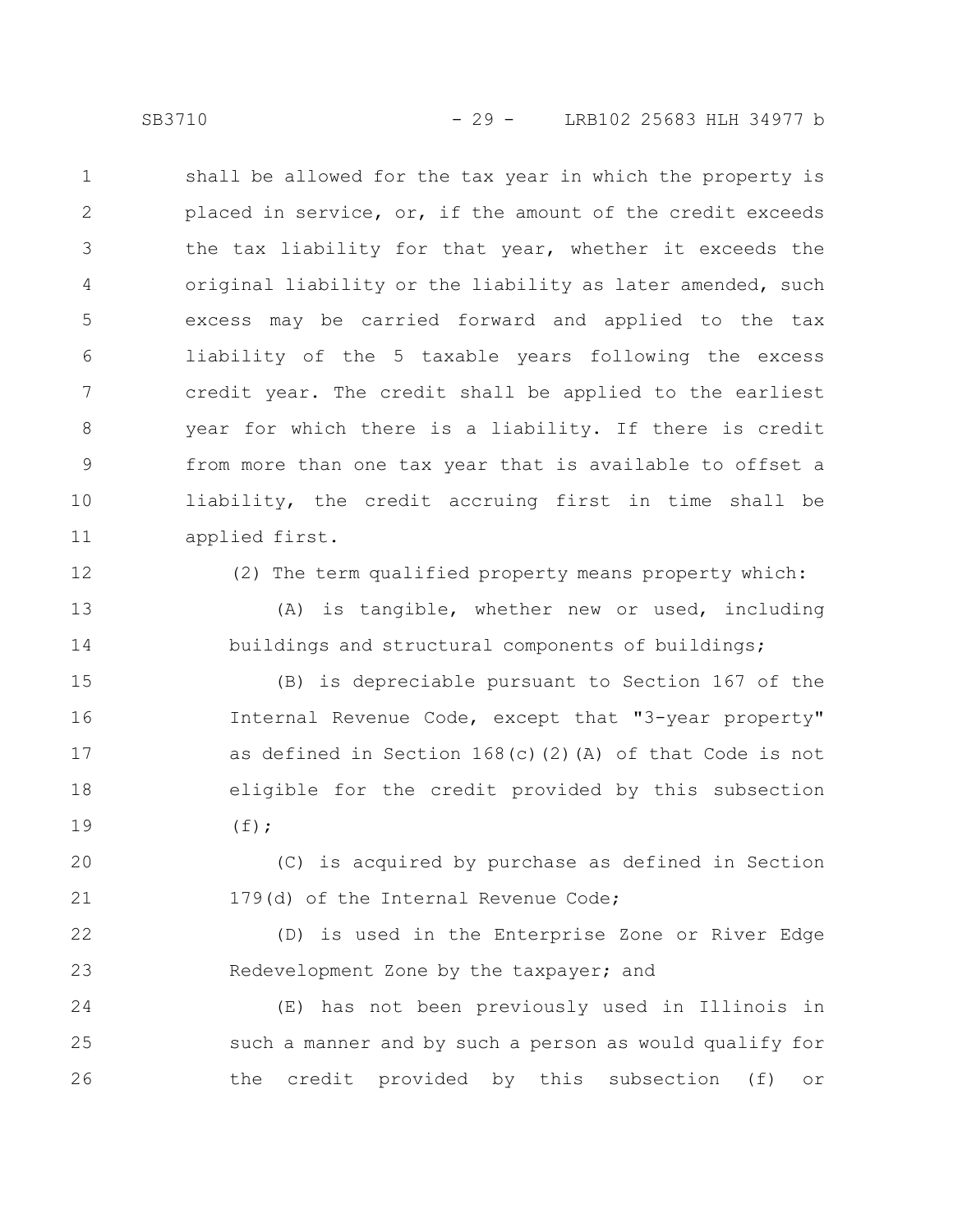subsection (e). 1

(3) The basis of qualified property shall be the basis used to compute the depreciation deduction for federal income tax purposes. 2 3 4

(4) If the basis of the property for federal income tax depreciation purposes is increased after it has been placed in service in the Enterprise Zone or River Edge Redevelopment Zone by the taxpayer, the amount of such increase shall be deemed property placed in service on the date of such increase in basis. 5 6 7 8 9 10

(5) The term "placed in service" shall have the same meaning as under Section 46 of the Internal Revenue Code. 11 12

(6) If during any taxable year, any property ceases to be qualified property in the hands of the taxpayer within 48 months after being placed in service, or the situs of any qualified property is moved outside the Enterprise Zone or River Edge Redevelopment Zone within 48 months after being placed in service, the tax imposed under subsections (a) and (b) of this Section for such taxable year shall be increased. Such increase shall be determined by (i) recomputing the investment credit which would have been allowed for the year in which credit for such property was originally allowed by eliminating such property from such computation, and (ii) subtracting such recomputed credit from the amount of credit previously allowed. For the purposes of this paragraph (6), a 13 14 15 16 17 18 19 20 21 22 23 24 25 26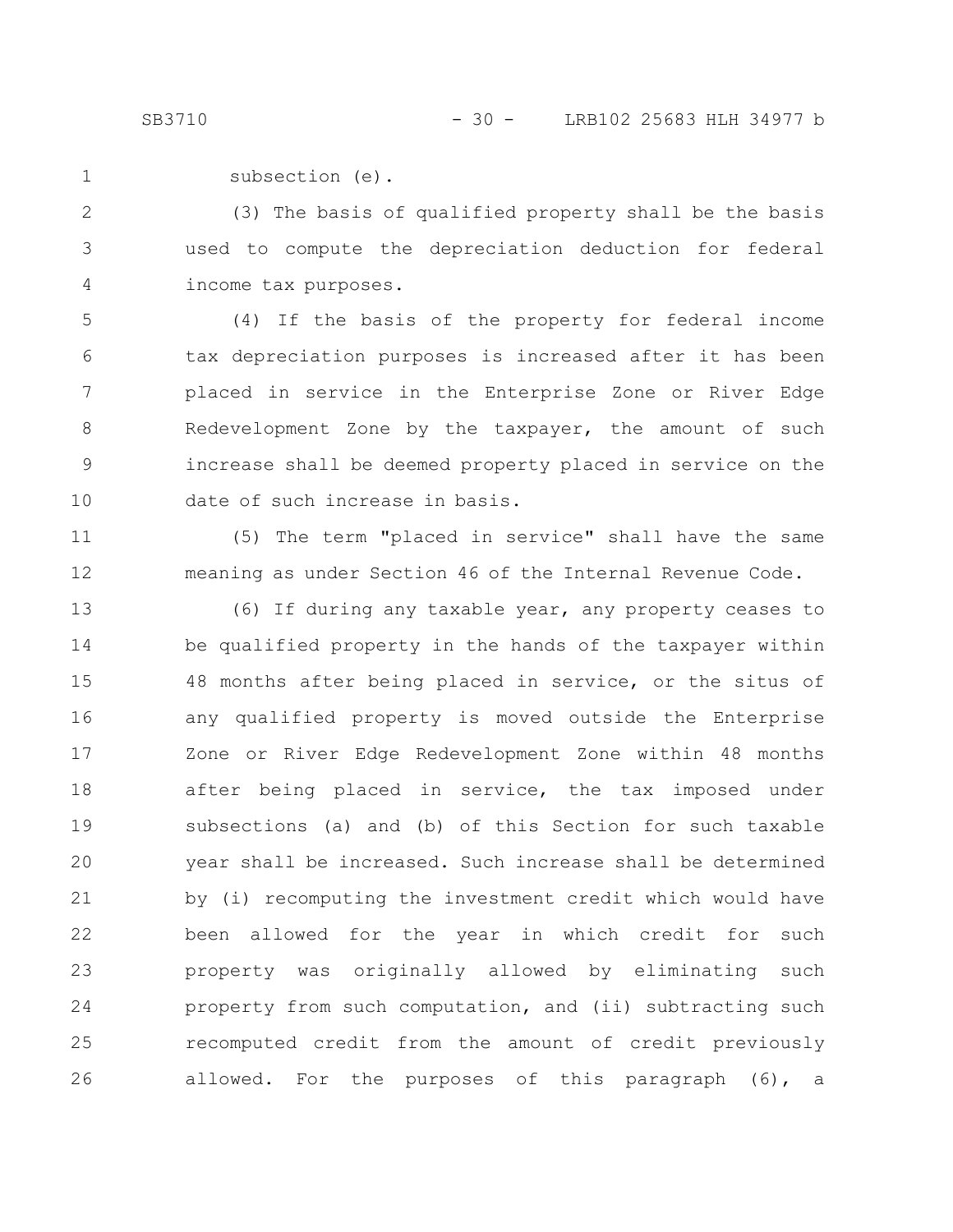reduction of the basis of qualified property resulting from a redetermination of the purchase price shall be deemed a disposition of qualified property to the extent of such reduction. 1 2 3 4

(7) There shall be allowed an additional credit equal to 0.5% of the basis of qualified property placed in service during the taxable year in a River Edge Redevelopment Zone, provided such property is placed in service on or after July 1, 2006, and the taxpayer's base employment within Illinois has increased by 1% or more over the preceding year as determined by the taxpayer's employment records filed with the Illinois Department of Employment Security. Taxpayers who are new to Illinois shall be deemed to have met the 1% growth in base employment for the first year in which they file employment records with the Illinois Department of Employment Security. If, in any year, the increase in base employment within Illinois over the preceding year is less than 1%, the additional credit shall be limited to that percentage times a fraction, the numerator of which is 0.5% and the denominator of which is 1%, but shall not exceed 0.5%. 5 6 7 8 9 10 11 12 13 14 15 16 17 18 19 20 21 22

(8) For taxable years beginning on or after January 1, 2021, there shall be allowed an Enterprise Zone construction jobs credit against the taxes imposed under subsections (a) and (b) of this Section as provided in 23 24 25 26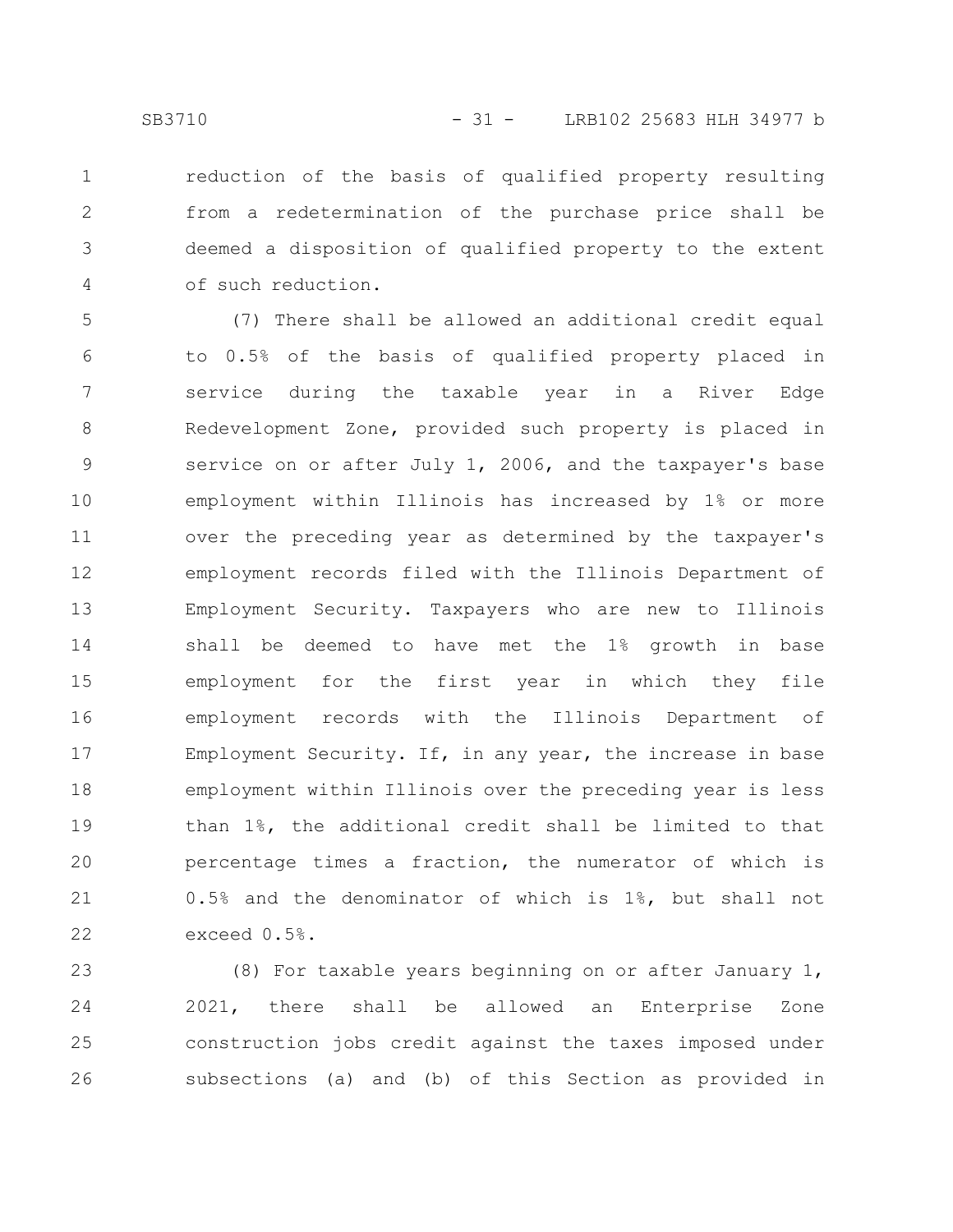1

Section 13 of the Illinois Enterprise Zone Act.

The credit or credits may not reduce the taxpayer's liability to less than zero. If the amount of the credit or credits exceeds the taxpayer's liability, the excess may be carried forward and applied against the taxpayer's liability in succeeding calendar years in the same manner provided under paragraph (4) of Section 211 of this Act. The credit or credits shall be applied to the earliest year for which there is a tax liability. If there are credits from more than one taxable year that are available to offset a liability, the earlier credit shall be applied first. 2 3 4 5 6 7 8 9 10 11 12

For partners, shareholders of Subchapter S corporations, and owners of limited liability companies, if the liability company is treated as a partnership for the purposes of federal and State income taxation, there shall be allowed a credit under this Section to be determined in accordance with the determination of income and distributive share of income under Sections 702 and 704 and Subchapter S of the Internal Revenue Code. 13 14 15 16 17 18 19 20

The total aggregate amount of credits awarded under the Blue Collar Jobs Act (Article 20 of Public Act 101-9) shall not exceed \$20,000,000 in any State fiscal year. 21 22 23

This paragraph (8) is exempt from the provisions of Section 250. 24 25

(g) (Blank). 26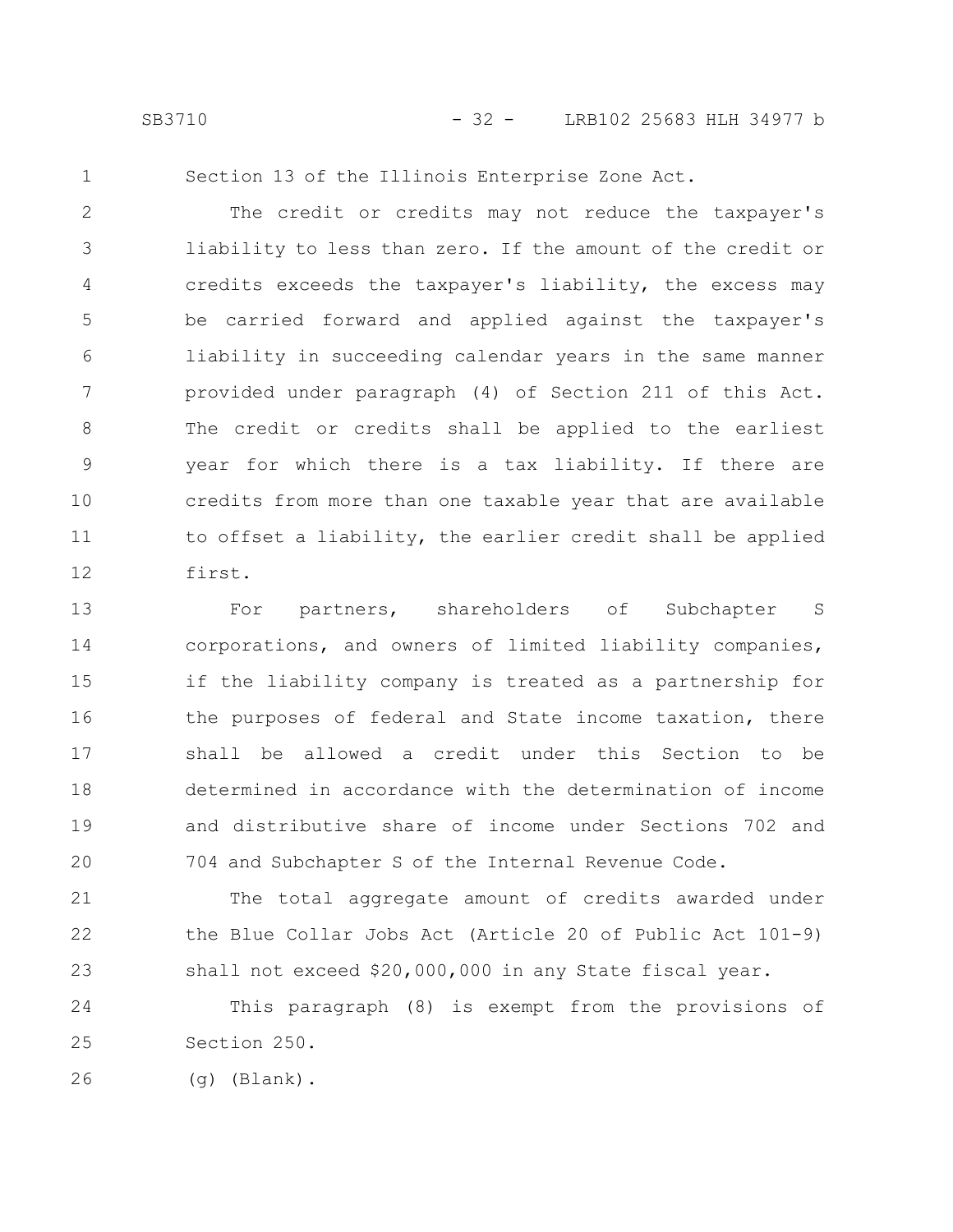- 
- 1

(h) Investment credit; High Impact Business.

(1) Subject to subsections (b) and (b-5) of Section 5.5 of the Illinois Enterprise Zone Act, a taxpayer shall be allowed a credit against the tax imposed by subsections (a) and (b) of this Section for investment in qualified property which is placed in service by a Department of Commerce and Economic Opportunity designated High Impact Business. The credit shall be .5% of the basis for such property. The credit shall not be available (i) until the minimum investments in qualified property set forth in subdivision (a)(3)(A) of Section 5.5 of the Illinois Enterprise Zone Act have been satisfied or (ii) until the time authorized in subsection (b-5) of the Illinois Enterprise Zone Act for entities designated as High Impact Businesses under subdivisions (a)(3)(B), (a)(3)(C), and (a)(3)(D) of Section 5.5 of the Illinois Enterprise Zone Act, and shall not be allowed to the extent that it would reduce a taxpayer's liability for the tax imposed by subsections (a) and (b) of this Section to below zero. The credit applicable to such investments shall be taken in the taxable year in which such investments have been completed. The credit for additional investments beyond the minimum investment by a designated high impact business authorized under subdivision (a)(3)(A) of Section 5.5 of the Illinois Enterprise Zone Act shall be available only in the taxable year in which the property is placed in 2 3 4 5 6 7 8 9 10 11 12 13 14 15 16 17 18 19 20 21 22 23 24 25 26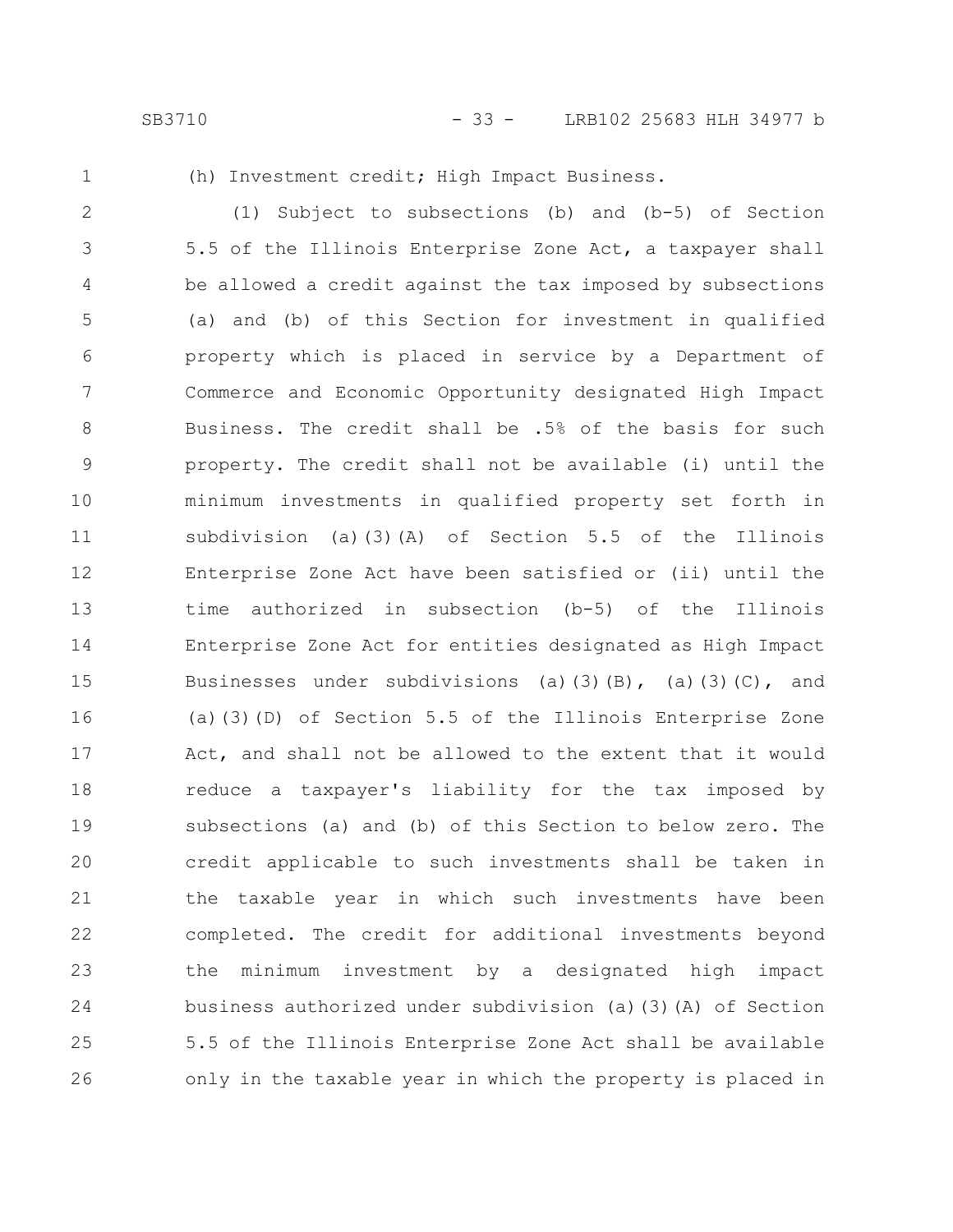service and shall not be allowed to the extent that it would reduce a taxpayer's liability for the tax imposed by subsections (a) and (b) of this Section to below zero. For tax years ending on or after December 31, 1987, the credit shall be allowed for the tax year in which the property is placed in service, or, if the amount of the credit exceeds the tax liability for that year, whether it exceeds the original liability or the liability as later amended, such excess may be carried forward and applied to the tax liability of the 5 taxable years following the excess credit year. The credit shall be applied to the earliest year for which there is a liability. If there is credit from more than one tax year that is available to offset a liability, the credit accruing first in time shall be applied first. 1 2 3 4 5 6 7 8 9 10 11 12 13 14 15

Changes made in this subdivision (h)(1) by Public Act 88-670 restore changes made by Public Act 85-1182 and reflect existing law. 16 17 18

19

(2) The term qualified property means property which:

(A) is tangible, whether new or used, including buildings and structural components of buildings; 20 21

(B) is depreciable pursuant to Section 167 of the Internal Revenue Code, except that "3-year property" as defined in Section 168(c)(2)(A) of that Code is not eligible for the credit provided by this subsection  $(h);$ 22 23 24 25 26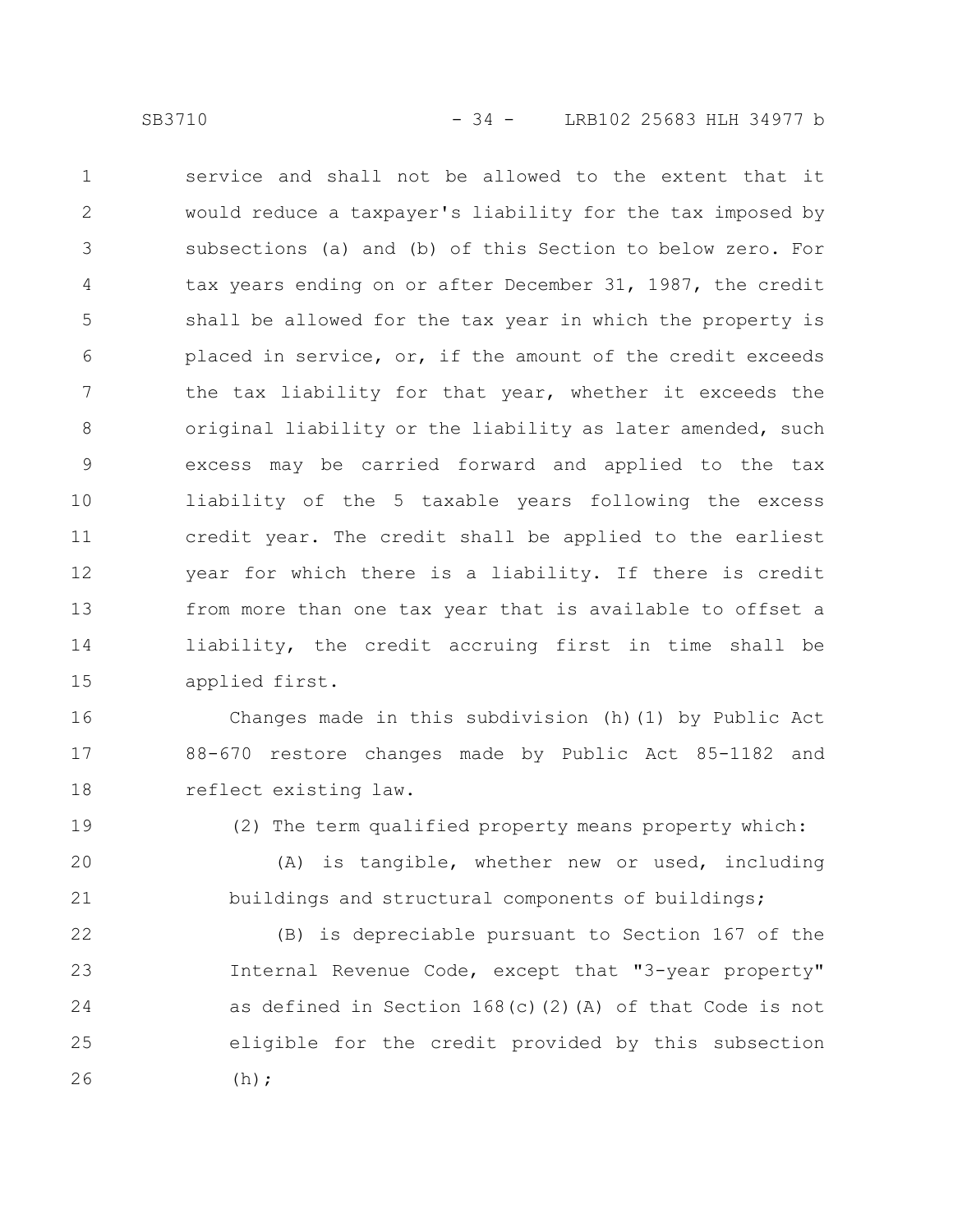3

4

5

### SB3710 - 35 - LRB102 25683 HLH 34977 b

(C) is acquired by purchase as defined in Section 179(d) of the Internal Revenue Code; and 1 2

(D) is not eligible for the Enterprise Zone Investment Credit provided by subsection (f) of this Section.

(3) The basis of qualified property shall be the basis used to compute the depreciation deduction for federal income tax purposes. 6 7 8

(4) If the basis of the property for federal income tax depreciation purposes is increased after it has been placed in service in a federally designated Foreign Trade Zone or Sub-Zone located in Illinois by the taxpayer, the amount of such increase shall be deemed property placed in service on the date of such increase in basis. 9 10 11 12 13 14

(5) The term "placed in service" shall have the same meaning as under Section 46 of the Internal Revenue Code. 15 16

(6) If during any taxable year ending on or before December 31, 1996, any property ceases to be qualified property in the hands of the taxpayer within 48 months after being placed in service, or the situs of any qualified property is moved outside Illinois within 48 months after being placed in service, the tax imposed under subsections (a) and (b) of this Section for such taxable year shall be increased. Such increase shall be determined by (i) recomputing the investment credit which would have been allowed for the year in which credit for 17 18 19 20 21 22 23 24 25 26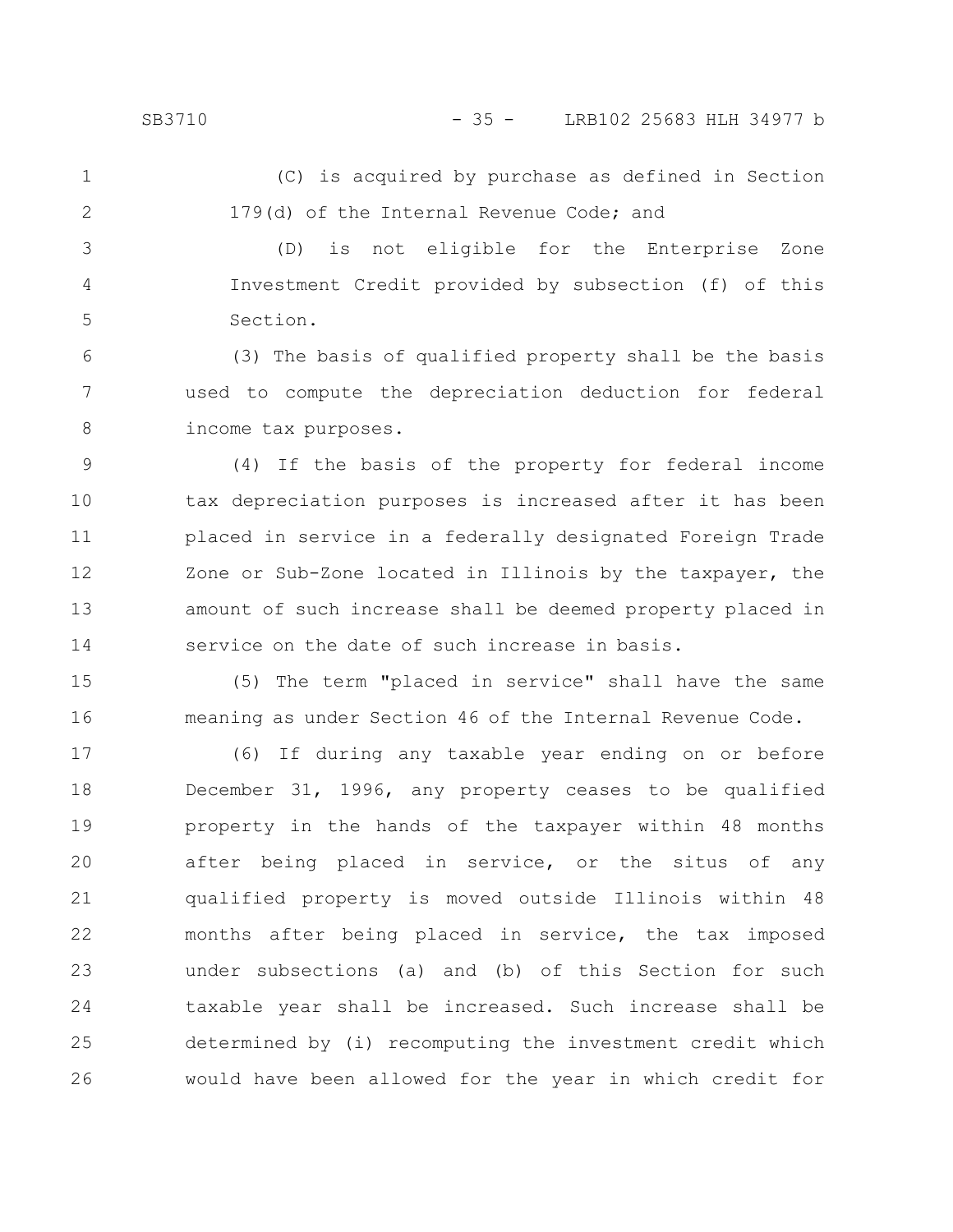such property was originally allowed by eliminating such property from such computation, and (ii) subtracting such recomputed credit from the amount of credit previously allowed. For the purposes of this paragraph (6), a reduction of the basis of qualified property resulting from a redetermination of the purchase price shall be deemed a disposition of qualified property to the extent of such reduction. 1 2 3 4 5 6 7 8

(7) Beginning with tax years ending after December 31, 1996, if a taxpayer qualifies for the credit under this subsection (h) and thereby is granted a tax abatement and the taxpayer relocates its entire facility in violation of the explicit terms and length of the contract under Section 18-183 of the Property Tax Code, the tax imposed under subsections (a) and (b) of this Section shall be increased for the taxable year in which the taxpayer relocated its facility by an amount equal to the amount of credit received by the taxpayer under this subsection (h). 9 10 11 12 13 14 15 16 17 18

(h-5) High Impact Business construction jobs credit. For taxable years beginning on or after January 1, 2021, there shall also be allowed a High Impact Business construction jobs credit against the tax imposed under subsections (a) and (b) of this Section as provided in subsections (i) and (j) of Section 5.5 of the Illinois Enterprise Zone Act. 19 20 21 22 23 24

The credit or credits may not reduce the taxpayer's liability to less than zero. If the amount of the credit or 25 26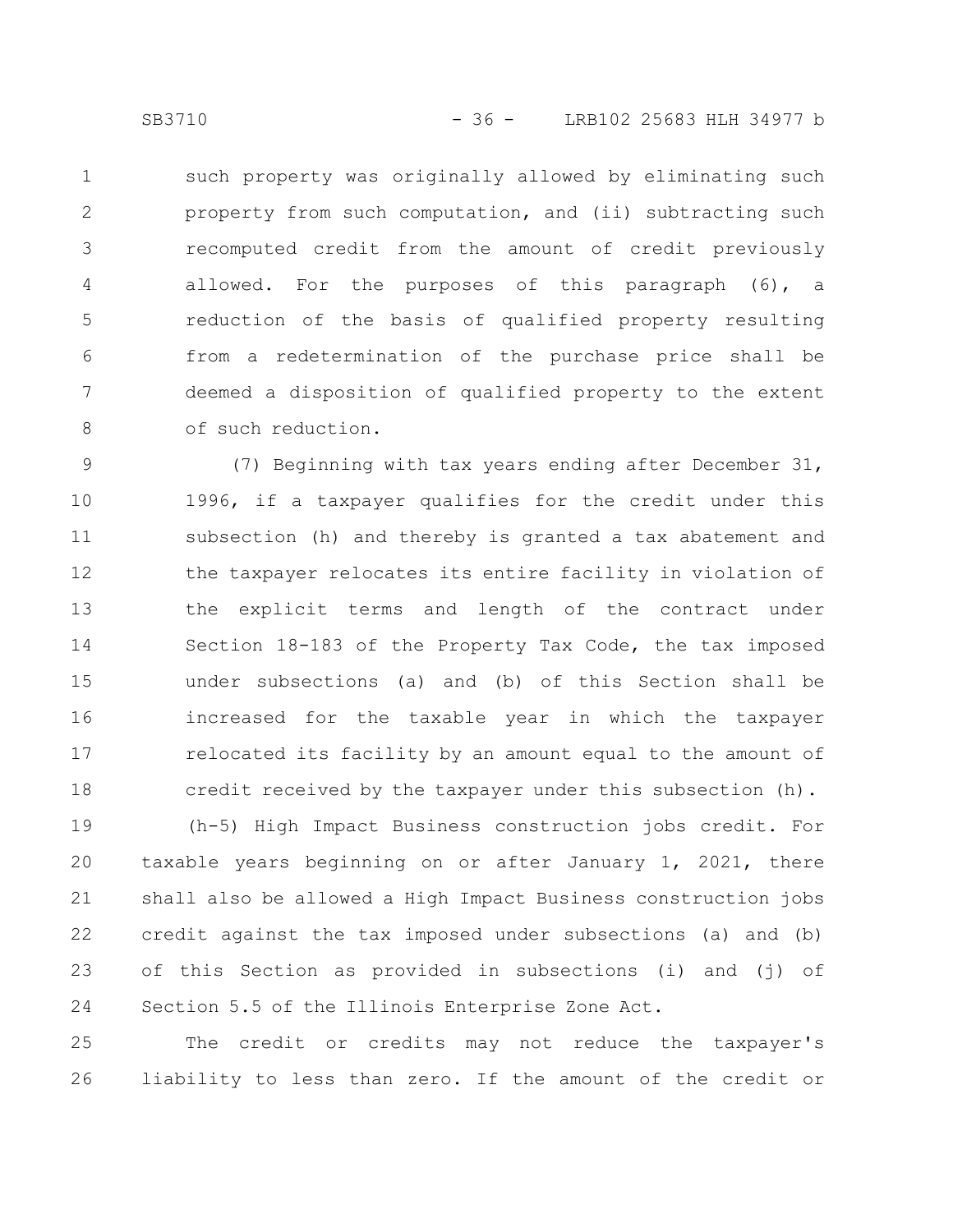credits exceeds the taxpayer's liability, the excess may be carried forward and applied against the taxpayer's liability in succeeding calendar years in the manner provided under paragraph (4) of Section 211 of this Act. The credit or credits shall be applied to the earliest year for which there is a tax liability. If there are credits from more than one taxable year that are available to offset a liability, the earlier credit shall be applied first. 1 2 3 4 5 6 7 8

For partners, shareholders of Subchapter S corporations, and owners of limited liability companies, if the liability company is treated as a partnership for the purposes of federal and State income taxation, there shall be allowed a credit under this Section to be determined in accordance with the determination of income and distributive share of income under Sections 702 and 704 and Subchapter S of the Internal Revenue Code. 9 10 11 12 13 14 15 16

The total aggregate amount of credits awarded under the Blue Collar Jobs Act (Article 20 of Public Act 101-9) shall not exceed \$20,000,000 in any State fiscal year. 17 18 19

This subsection (h-5) is exempt from the provisions of Section 250. 20 21

(i) Credit for Personal Property Tax Replacement Income Tax. For tax years ending prior to December 31, 2003, a credit shall be allowed against the tax imposed by subsections (a) and (b) of this Section for the tax imposed by subsections (c) and (d) of this Section. This credit shall be computed by 22 23 24 25 26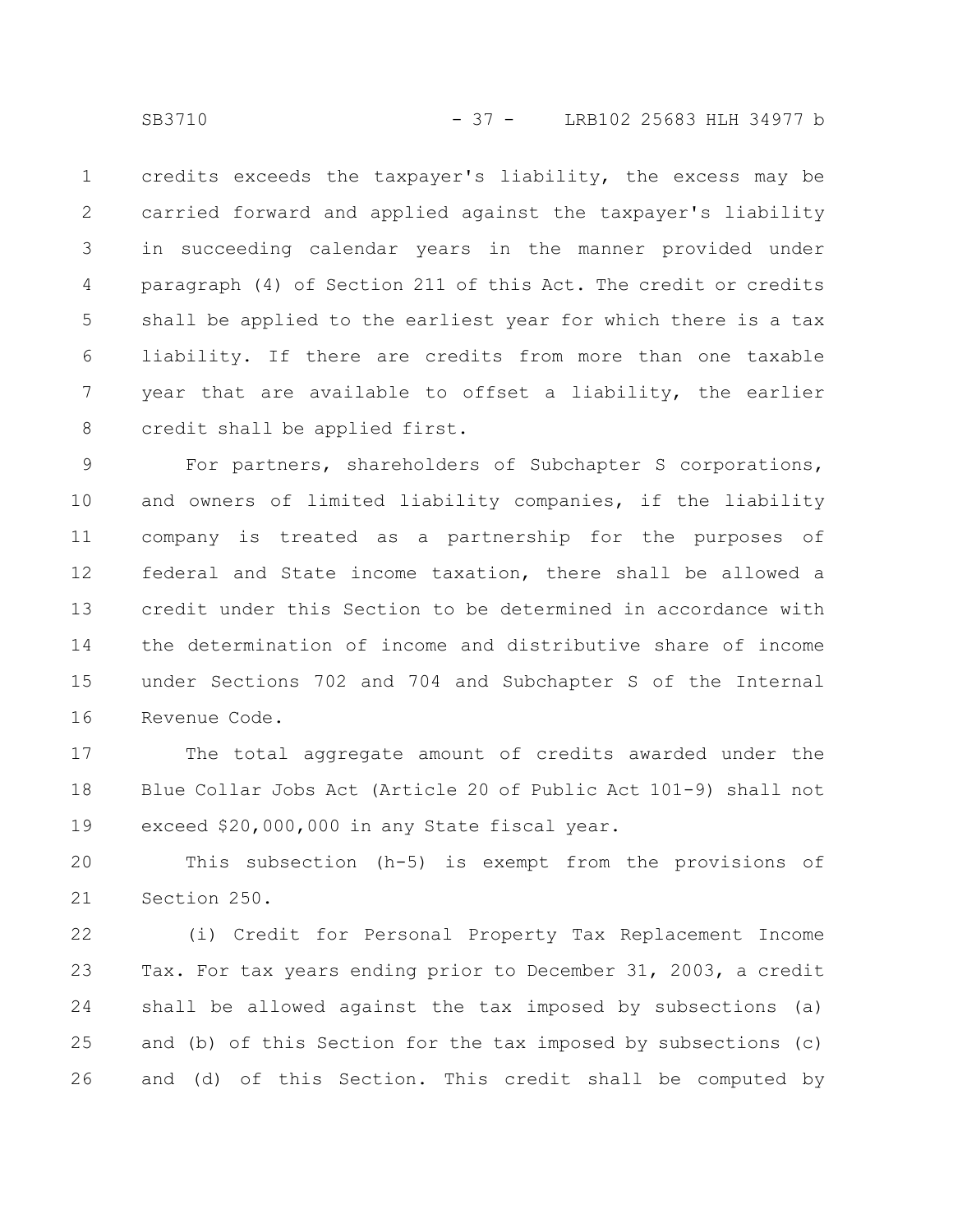multiplying the tax imposed by subsections (c) and (d) of this Section by a fraction, the numerator of which is base income allocable to Illinois and the denominator of which is Illinois base income, and further multiplying the product by the tax rate imposed by subsections (a) and (b) of this Section. 1 2 3 4 5

Any credit earned on or after December 31, 1986 under this subsection which is unused in the year the credit is computed because it exceeds the tax liability imposed by subsections (a) and (b) for that year (whether it exceeds the original liability or the liability as later amended) may be carried forward and applied to the tax liability imposed by subsections (a) and (b) of the 5 taxable years following the excess credit year, provided that no credit may be carried forward to any year ending on or after December 31, 2003. This credit shall be applied first to the earliest year for which there is a liability. If there is a credit under this subsection from more than one tax year that is available to offset a liability the earliest credit arising under this subsection shall be applied first. 6 7 8 9 10 11 12 13 14 15 16 17 18 19

If, during any taxable year ending on or after December 31, 1986, the tax imposed by subsections (c) and (d) of this Section for which a taxpayer has claimed a credit under this subsection (i) is reduced, the amount of credit for such tax shall also be reduced. Such reduction shall be determined by recomputing the credit to take into account the reduced tax imposed by subsections (c) and (d). If any portion of the 20 21 22 23 24 25 26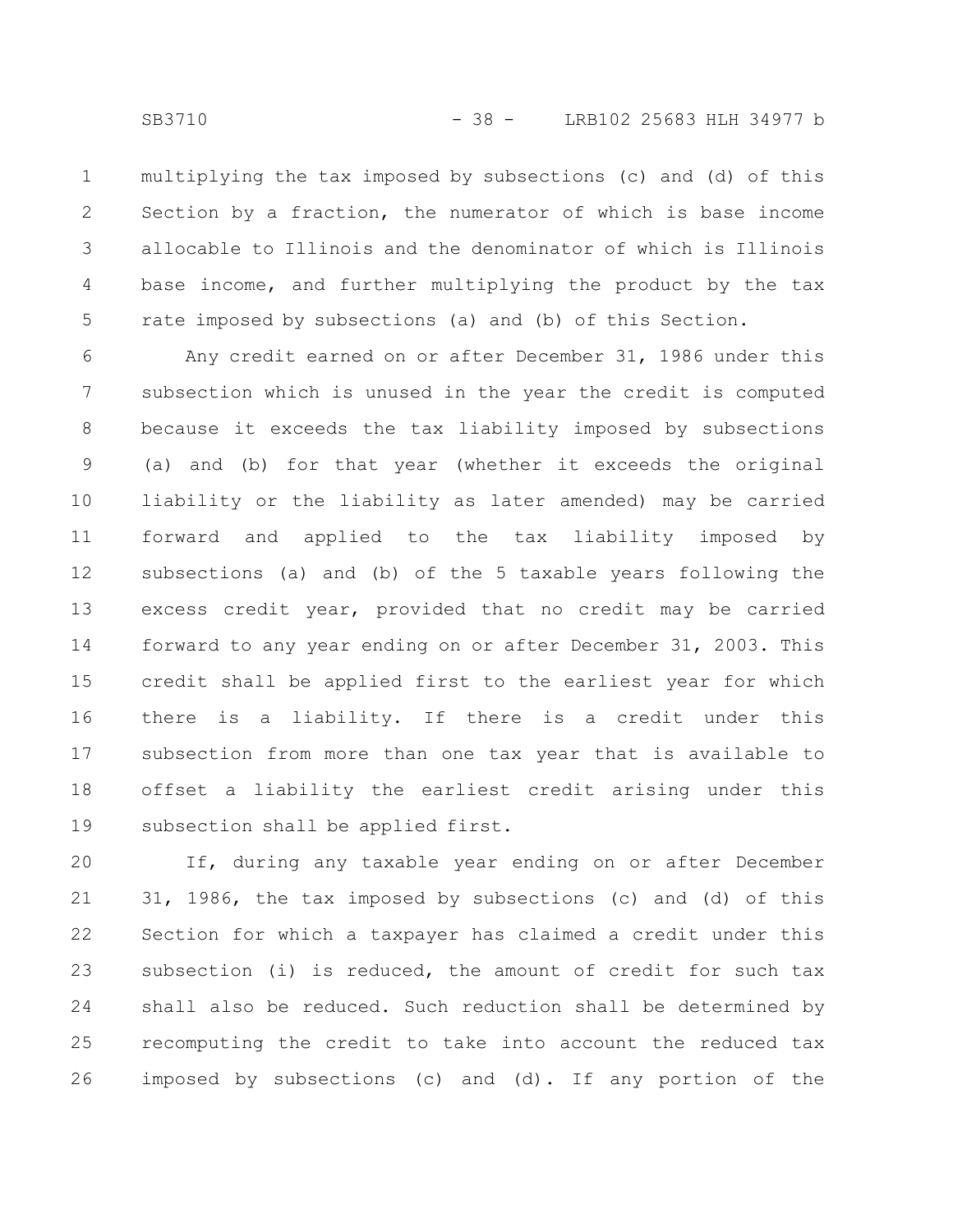reduced amount of credit has been carried to a different taxable year, an amended return shall be filed for such taxable year to reduce the amount of credit claimed. 1 2 3

(j) Training expense credit. Beginning with tax years ending on or after December 31, 1986 and prior to December 31, 2003, a taxpayer shall be allowed a credit against the tax imposed by subsections (a) and (b) under this Section for all amounts paid or accrued, on behalf of all persons employed by the taxpayer in Illinois or Illinois residents employed outside of Illinois by a taxpayer, for educational or vocational training in semi-technical or technical fields or semi-skilled or skilled fields, which were deducted from gross income in the computation of taxable income. The credit against the tax imposed by subsections (a) and (b) shall be 1.6% of such training expenses. For partners, shareholders of subchapter S corporations, and owners of limited liability companies, if the liability company is treated as a partnership for purposes of federal and State income taxation, there shall be allowed a credit under this subsection (j) to be determined in accordance with the determination of income and distributive share of income under Sections 702 and 704 and subchapter S of the Internal Revenue Code. 4 5 6 7 8 9 10 11 12 13 14 15 16 17 18 19 20 21 22

Any credit allowed under this subsection which is unused in the year the credit is earned may be carried forward to each of the 5 taxable years following the year for which the credit is first computed until it is used. This credit shall be 23 24 25 26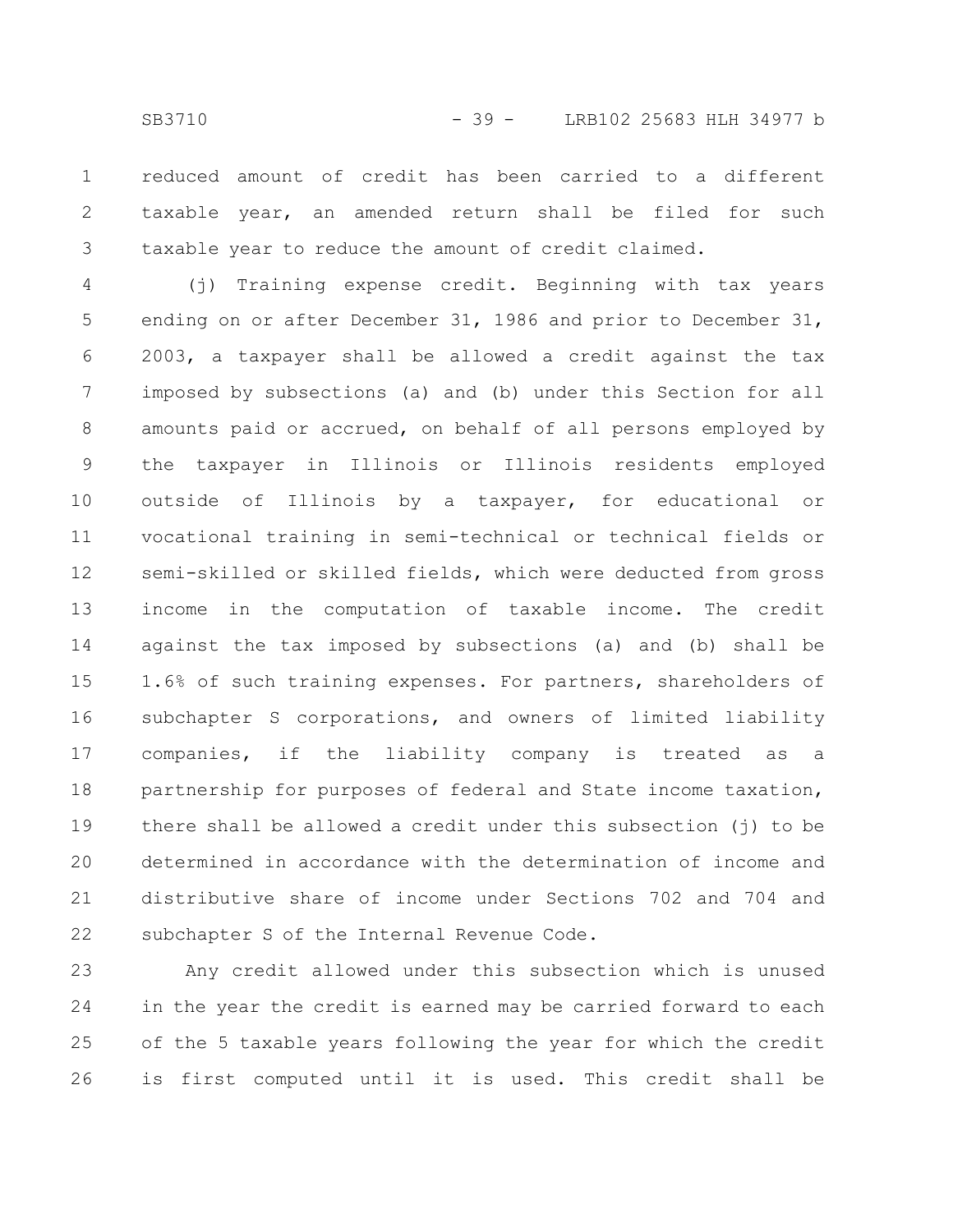applied first to the earliest year for which there is a liability. If there is a credit under this subsection from more than one tax year that is available to offset a liability, the earliest credit arising under this subsection shall be applied first. No carryforward credit may be claimed in any tax year ending on or after December 31, 2003. 1 2 3 4 5 6

(k) Research and development credit. For tax years ending after July 1, 1990 and prior to December 31, 2003, and beginning again for tax years ending on or after December 31, 2004, and ending prior to January 1, 2027, a taxpayer shall be allowed a credit against the tax imposed by subsections (a) and (b) of this Section for increasing research activities in this State. The credit allowed against the tax imposed by subsections (a) and (b) shall be equal to 6 1/2% of the qualifying expenditures for increasing research activities in this State. For partners, shareholders of subchapter S corporations, and owners of limited liability companies, if the liability company is treated as a partnership for purposes of federal and State income taxation, there shall be allowed a credit under this subsection to be determined in accordance with the determination of income and distributive share of income under Sections 702 and 704 and subchapter S of the Internal Revenue Code. 7 8 9 10 11 12 13 14 15 16 17 18 19 20 21 22 23

For purposes of this subsection, "qualifying expenditures" means the qualifying expenditures as defined for the federal credit for increasing research activities which would be 24 25 26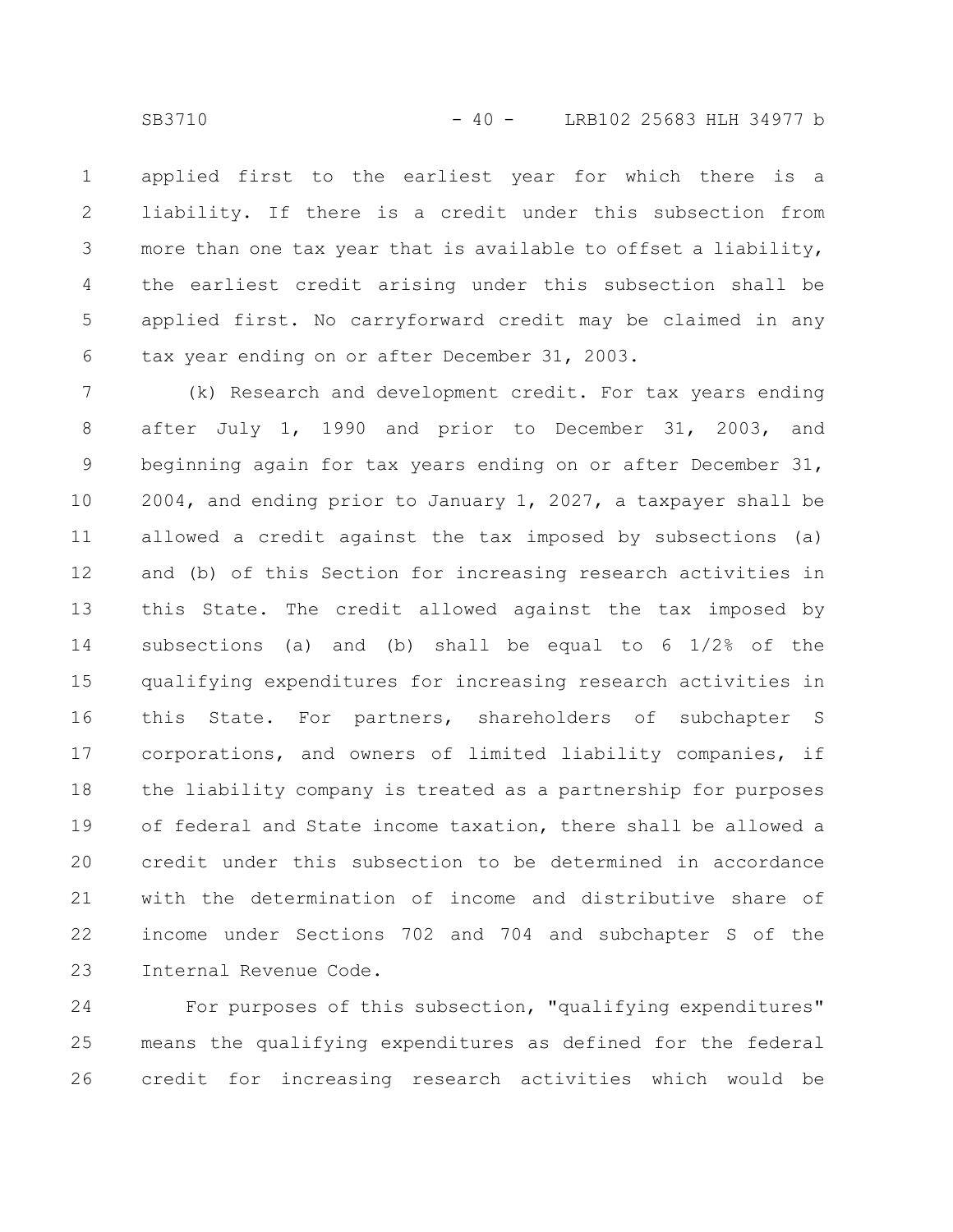allowable under Section 41 of the Internal Revenue Code and which are conducted in this State, "qualifying expenditures for increasing research activities in this State" means the excess of qualifying expenditures for the taxable year in which incurred over qualifying expenditures for the base period, "qualifying expenditures for the base period" means the average of the qualifying expenditures for each year in the base period, and "base period" means the 3 taxable years immediately preceding the taxable year for which the determination is being made. 1 2 3 4 5 6 7 8 9 10

Any credit in excess of the tax liability for the taxable year may be carried forward. A taxpayer may elect to have the unused credit shown on its final completed return carried over as a credit against the tax liability for the following 5 taxable years or until it has been fully used, whichever occurs first; provided that no credit earned in a tax year ending prior to December 31, 2003 may be carried forward to any year ending on or after December 31, 2003. 11 12 13 14 15 16 17 18

If an unused credit is carried forward to a given year from 2 or more earlier years, that credit arising in the earliest year will be applied first against the tax liability for the given year. If a tax liability for the given year still remains, the credit from the next earliest year will then be applied, and so on, until all credits have been used or no tax liability for the given year remains. Any remaining unused credit or credits then will be carried forward to the next 19 20 21 22 23 24 25 26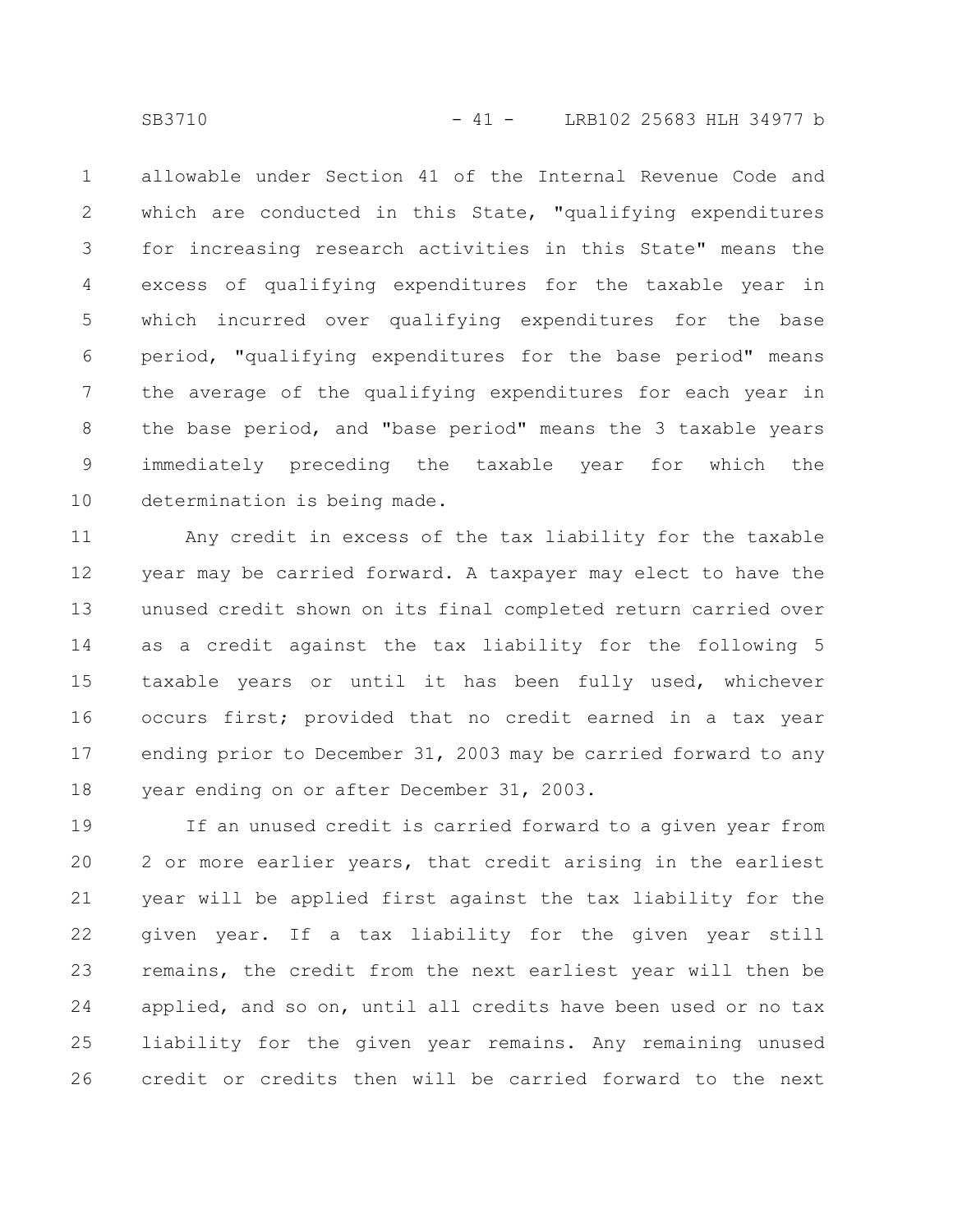following year in which a tax liability is incurred, except that no credit can be carried forward to a year which is more than 5 years after the year in which the expense for which the credit is given was incurred. 1 2 3 4

No inference shall be drawn from Public Act 91-644 in construing this Section for taxable years beginning before January 1, 1999. 5 6 7

It is the intent of the General Assembly that the research and development credit under this subsection (k) shall apply continuously for all tax years ending on or after December 31, 2004 and ending prior to January 1, 2027, including, but not limited to, the period beginning on January 1, 2016 and ending on July 6, 2017 (the effective date of Public Act 100-22). All actions taken in reliance on the continuation of the credit under this subsection (k) by any taxpayer are hereby validated. 8 9 10 11 12 13 14 15 16

17

(l) Environmental Remediation Tax Credit.

(i) For tax years ending after December 31, 1997 and on or before December 31, 2001, a taxpayer shall be allowed a credit against the tax imposed by subsections (a) and (b) of this Section for certain amounts paid for unreimbursed eligible remediation costs, as specified in this subsection. For purposes of this Section, "unreimbursed eligible remediation costs" means costs approved by the Illinois Environmental Protection Agency ("Agency") under Section 58.14 of the Environmental 18 19 20 21 22 23 24 25 26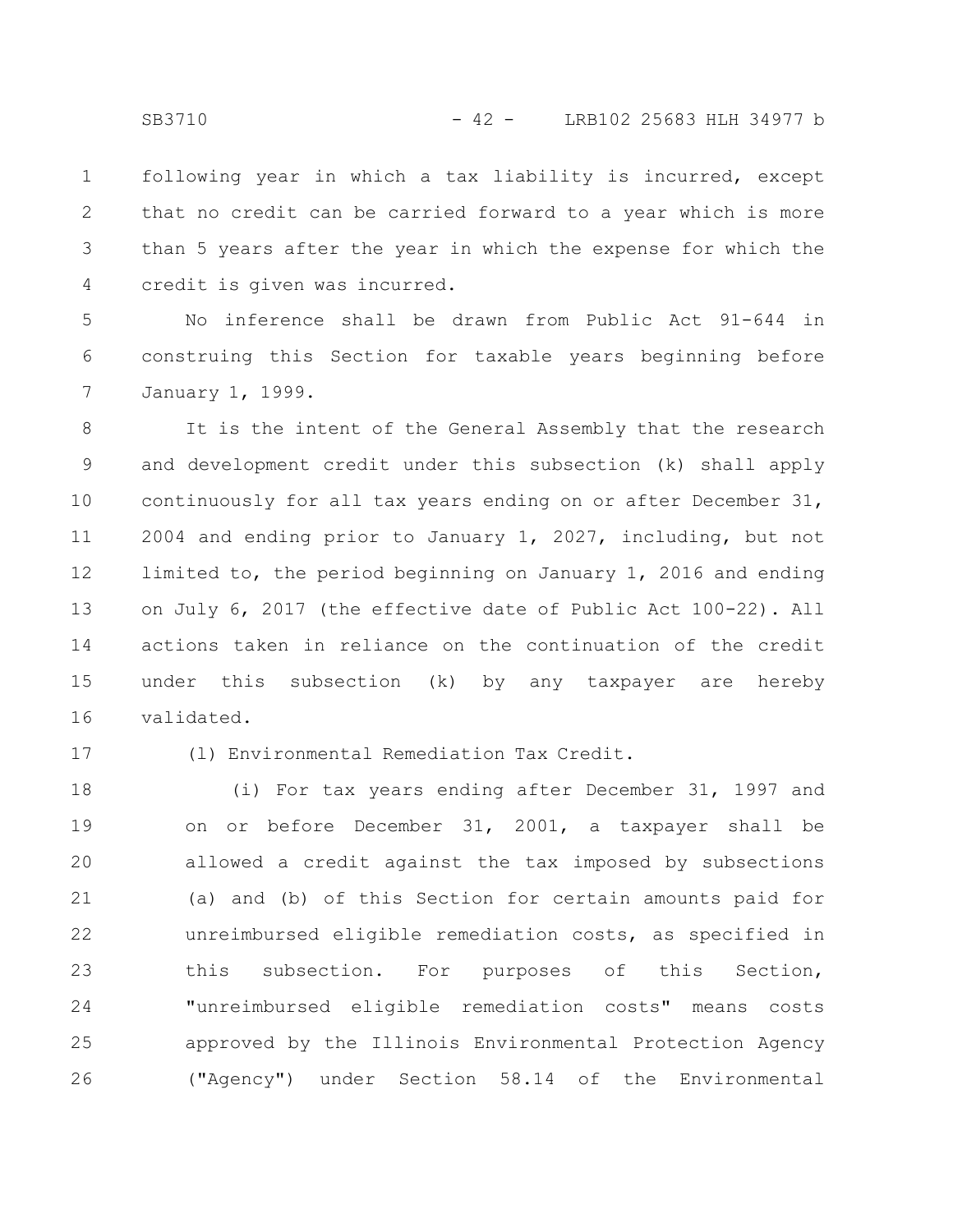Protection Act that were paid in performing environmental remediation at a site for which a No Further Remediation Letter was issued by the Agency and recorded under Section 58.10 of the Environmental Protection Act. The credit must be claimed for the taxable year in which Agency approval of the eligible remediation costs is granted. The credit is not available to any taxpayer if the taxpayer or any related party caused or contributed to, in any material respect, a release of regulated substances on, in, or under the site that was identified and addressed by the remedial action pursuant to the Site Remediation Program of the Environmental Protection Act. After the Pollution Control Board rules are adopted pursuant to the Illinois Administrative Procedure Act for the administration and enforcement of Section 58.9 of the Environmental Protection Act, determinations as to credit availability for purposes of this Section shall be made consistent with those rules. For purposes of this Section, "taxpayer" includes a person whose tax attributes the taxpayer has succeeded to under Section 381 of the Internal Revenue Code and "related party" includes the persons disallowed a deduction for losses by paragraphs  $(b)$ ,  $(c)$ , and  $(f)$  (1) of Section 267 of the Internal Revenue Code by virtue of being a related taxpayer, as well as any of its partners. The credit allowed against the tax imposed by subsections (a) and (b) shall be equal to 25% of the unreimbursed 1 2 3 4 5 6 7 8 9 10 11 12 13 14 15 16 17 18 19 20 21 22 23 24 25 26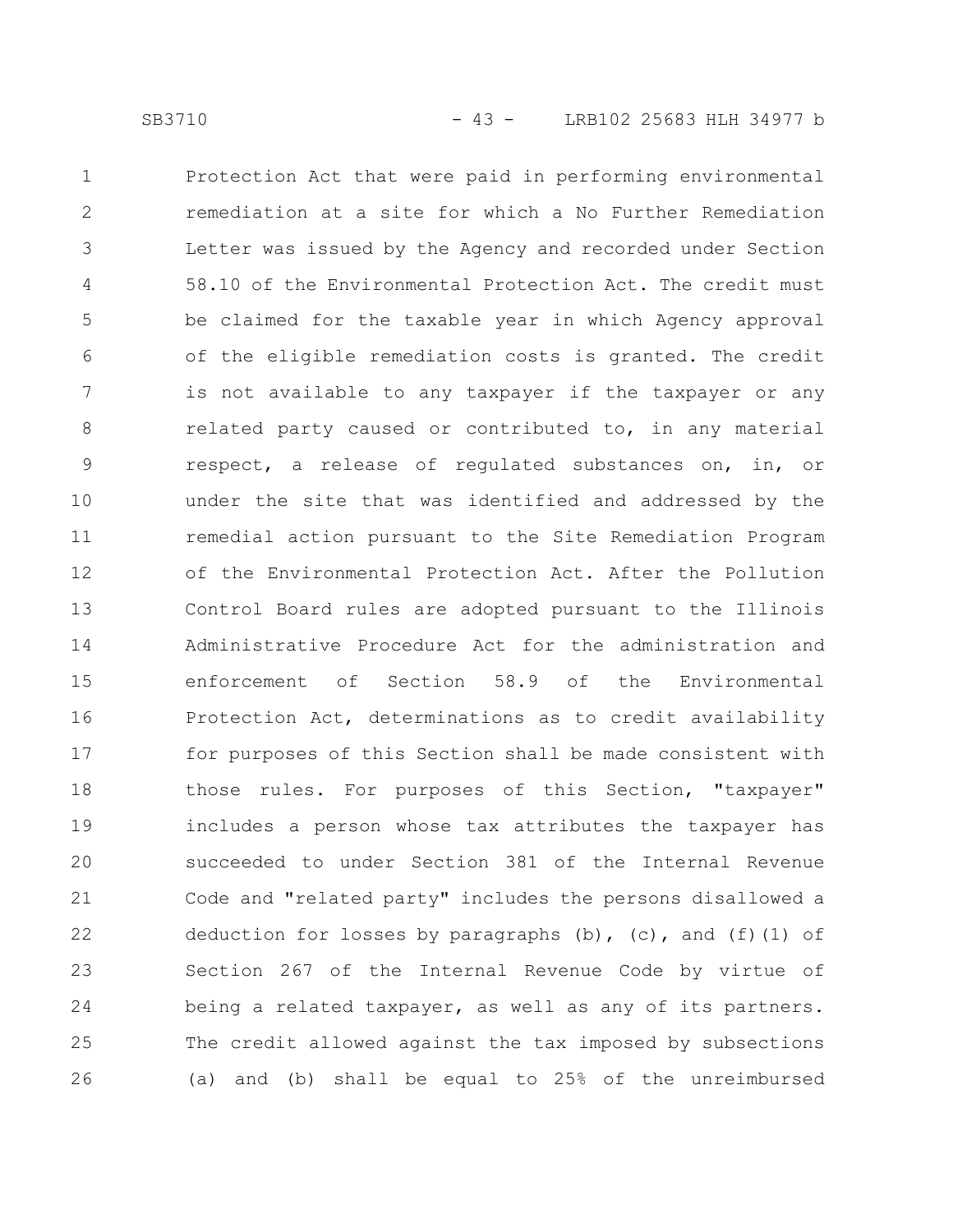eligible remediation costs in excess of \$100,000 per site, except that the \$100,000 threshold shall not apply to any site contained in an enterprise zone as determined by the Department of Commerce and Community Affairs (now Department of Commerce and Economic Opportunity). The total credit allowed shall not exceed \$40,000 per year with a maximum total of \$150,000 per site. For partners and shareholders of subchapter S corporations, there shall be allowed a credit under this subsection to be determined in accordance with the determination of income and distributive share of income under Sections 702 and 704 and subchapter S of the Internal Revenue Code. 1 2 3 4 5 6 7 8 9 10 11 12

(ii) A credit allowed under this subsection that is unused in the year the credit is earned may be carried forward to each of the 5 taxable years following the year for which the credit is first earned until it is used. The term "unused credit" does not include any amounts of unreimbursed eligible remediation costs in excess of the maximum credit per site authorized under paragraph (i). This credit shall be applied first to the earliest year for which there is a liability. If there is a credit under this subsection from more than one tax year that is available to offset a liability, the earliest credit arising under this subsection shall be applied first. A credit allowed under this subsection may be sold to a buyer as part of a sale of all or part of the remediation 13 14 15 16 17 18 19 20 21 22 23 24 25 26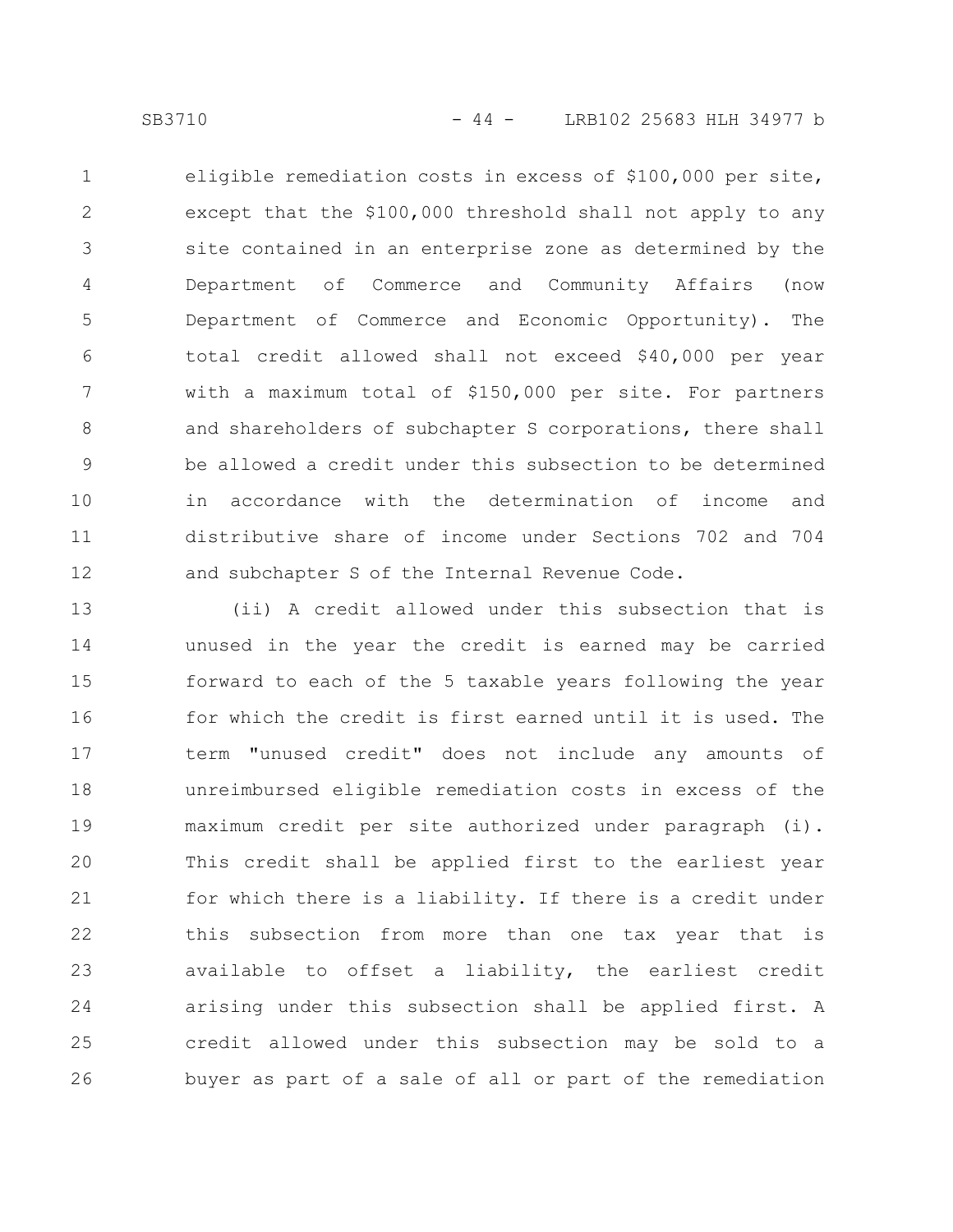site for which the credit was granted. The purchaser of a remediation site and the tax credit shall succeed to the unused credit and remaining carry-forward period of the seller. To perfect the transfer, the assignor shall record the transfer in the chain of title for the site and provide written notice to the Director of the Illinois Department of Revenue of the assignor's intent to sell the remediation site and the amount of the tax credit to be transferred as a portion of the sale. In no event may a credit be transferred to any taxpayer if the taxpayer or a related party would not be eligible under the provisions of subsection (i). 1 2 3 4 5 6 7 8 9 10 11 12

(iii) For purposes of this Section, the term "site" shall have the same meaning as under Section 58.2 of the Environmental Protection Act. 13 14 15

(m) Education expense credit. Beginning with tax years ending after December 31, 1999, a taxpayer who is the custodian of one or more qualifying pupils shall be allowed a credit against the tax imposed by subsections (a) and (b) of this Section for qualified education expenses incurred on behalf of the qualifying pupils. The credit shall be equal to 25% of qualified education expenses, but in no event may the total credit under this subsection claimed by a family that is the custodian of qualifying pupils exceed (i) \$500 for tax years ending prior to December 31, 2017, and (ii) \$750 for tax years ending on or after December 31, 2017. In no event shall a 16 17 18 19 20 21 22 23 24 25 26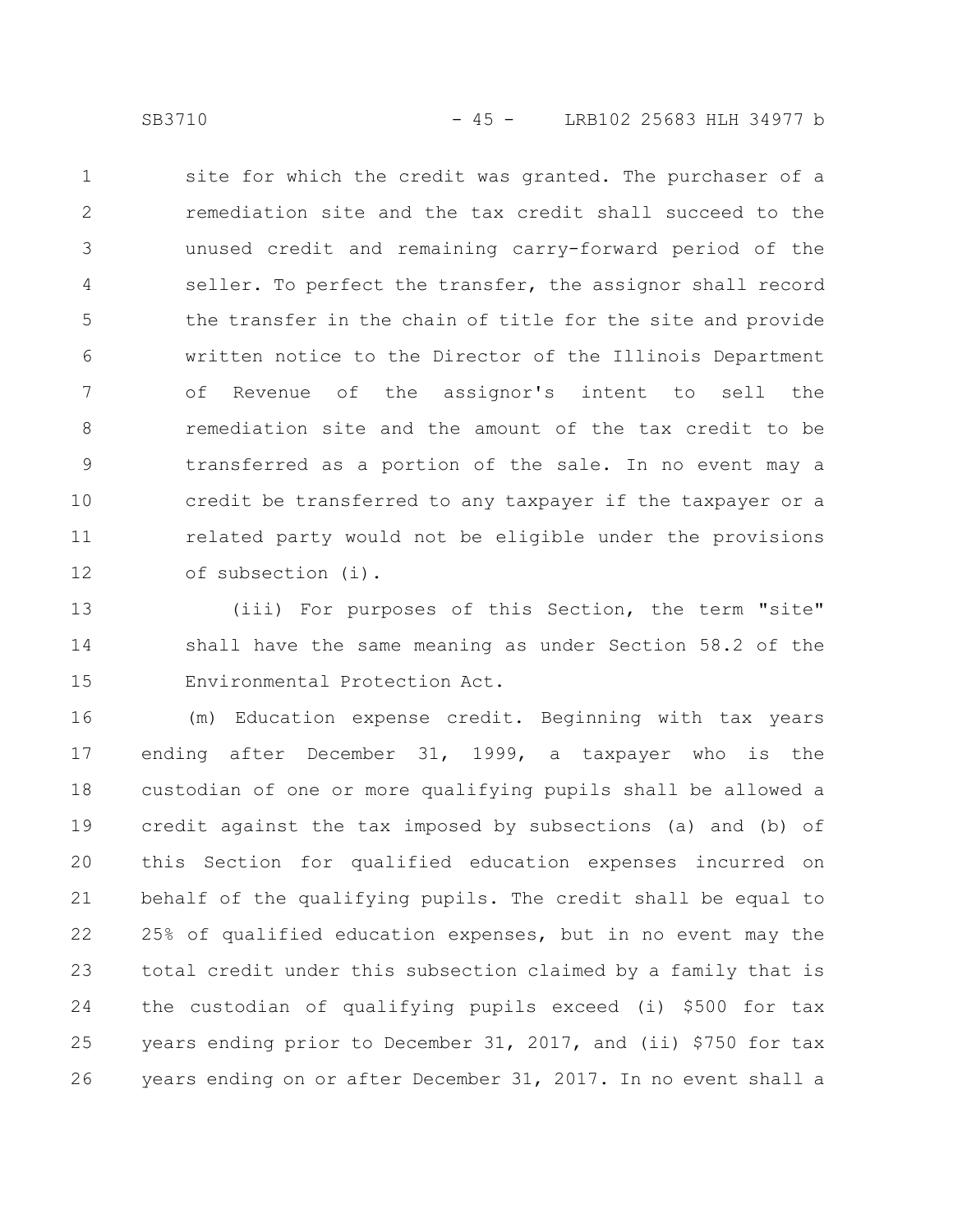credit under this subsection reduce the taxpayer's liability under this Act to less than zero. Notwithstanding any other provision of law, for taxable years beginning on or after January 1, 2017, no taxpayer may claim a credit under this subsection (m) if the taxpayer's adjusted gross income for the taxable year exceeds (i) \$500,000, in the case of spouses filing a joint federal tax return or (ii) \$250,000, in the case of all other taxpayers. This subsection is exempt from the provisions of Section 250 of this Act. 1 2 3 4 5 6 7 8 9

10

For purposes of this subsection:

"Qualifying pupils" means individuals who (i) are residents of the State of Illinois, (ii) are under the age of 21 at the close of the school year for which a credit is sought, and (iii) during the school year for which a credit is sought were full-time pupils enrolled in a kindergarten through twelfth grade education program at any school, as defined in this subsection. 11 12 13 14 15 16 17

"Qualified education expense" means the amount incurred on behalf of a qualifying pupil in excess of \$250 for tuition, book fees, and lab fees at the school in which the pupil is enrolled during the regular school year. 18 19 20 21

"School" means any public or nonpublic elementary or secondary school in Illinois that is in compliance with Title VI of the Civil Rights Act of 1964 and attendance at which satisfies the requirements of Section 26-1 of the School Code, except that nothing shall be construed to require a child to 22 23 24 25 26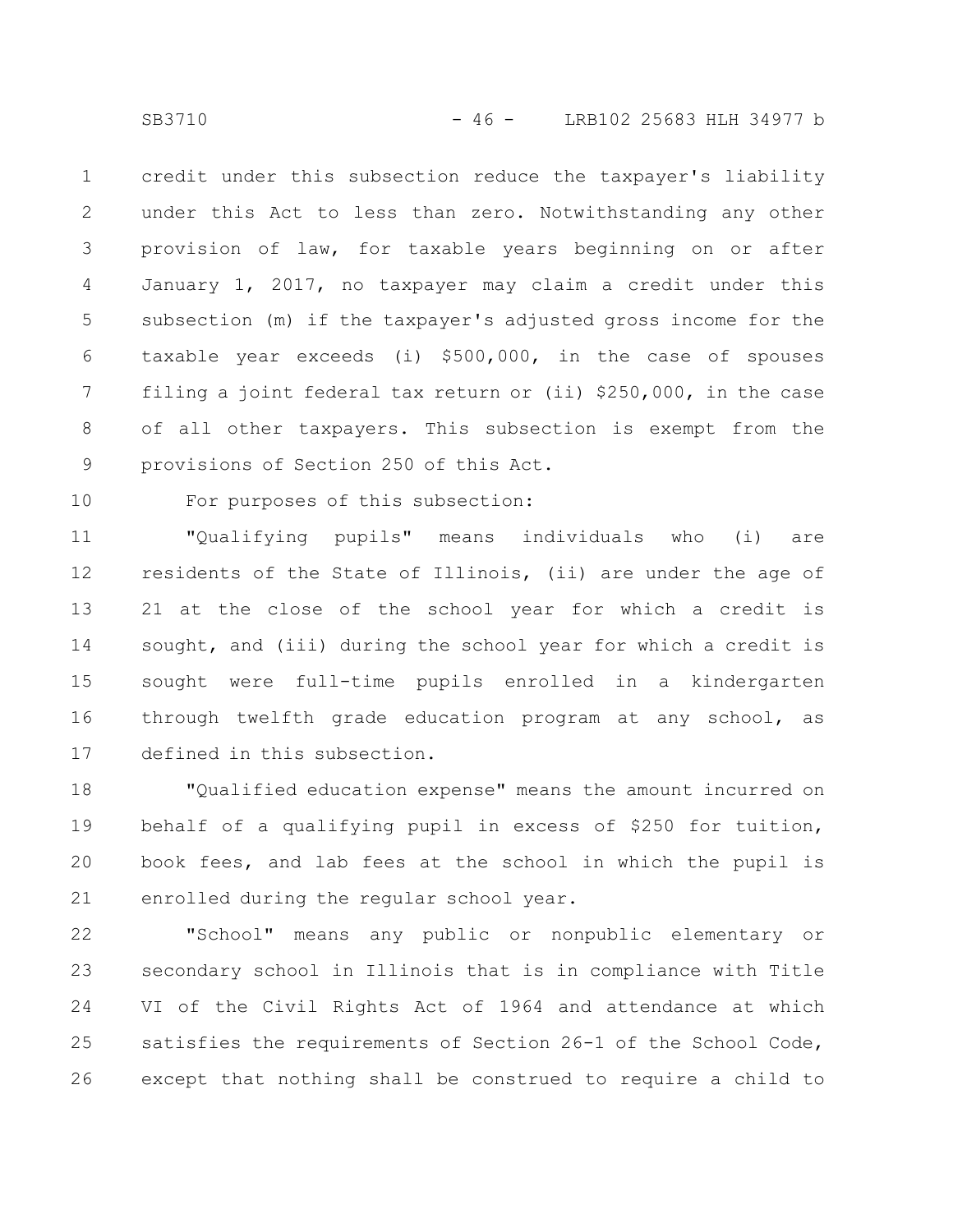attend any particular public or nonpublic school to qualify for the credit under this Section. 1 2

"Custodian" means, with respect to qualifying pupils, an Illinois resident who is a parent, the parents, a legal guardian, or the legal guardians of the qualifying pupils. 3 4 5

(n) River Edge Redevelopment Zone site remediation tax credit. 6 7

(i) For tax years ending on or after December 31, 2006, a taxpayer shall be allowed a credit against the tax imposed by subsections (a) and (b) of this Section for certain amounts paid for unreimbursed eligible remediation costs, as specified in this subsection. For purposes of this Section, "unreimbursed eligible remediation costs" means costs approved by the Illinois Environmental Protection Agency ("Agency") under Section 58.14a of the Environmental Protection Act that were paid in performing environmental remediation at a site within a River Edge Redevelopment Zone for which a No Further Remediation Letter was issued by the Agency and recorded under Section 58.10 of the Environmental Protection Act. The credit must be claimed for the taxable year in which Agency approval of the eligible remediation costs is granted. The credit is not available to any taxpayer if the taxpayer or any related party caused or contributed to, in any material respect, a release of regulated substances on, in, or under the site that was identified and addressed by the 8 9 10 11 12 13 14 15 16 17 18 19 20 21 22 23 24 25 26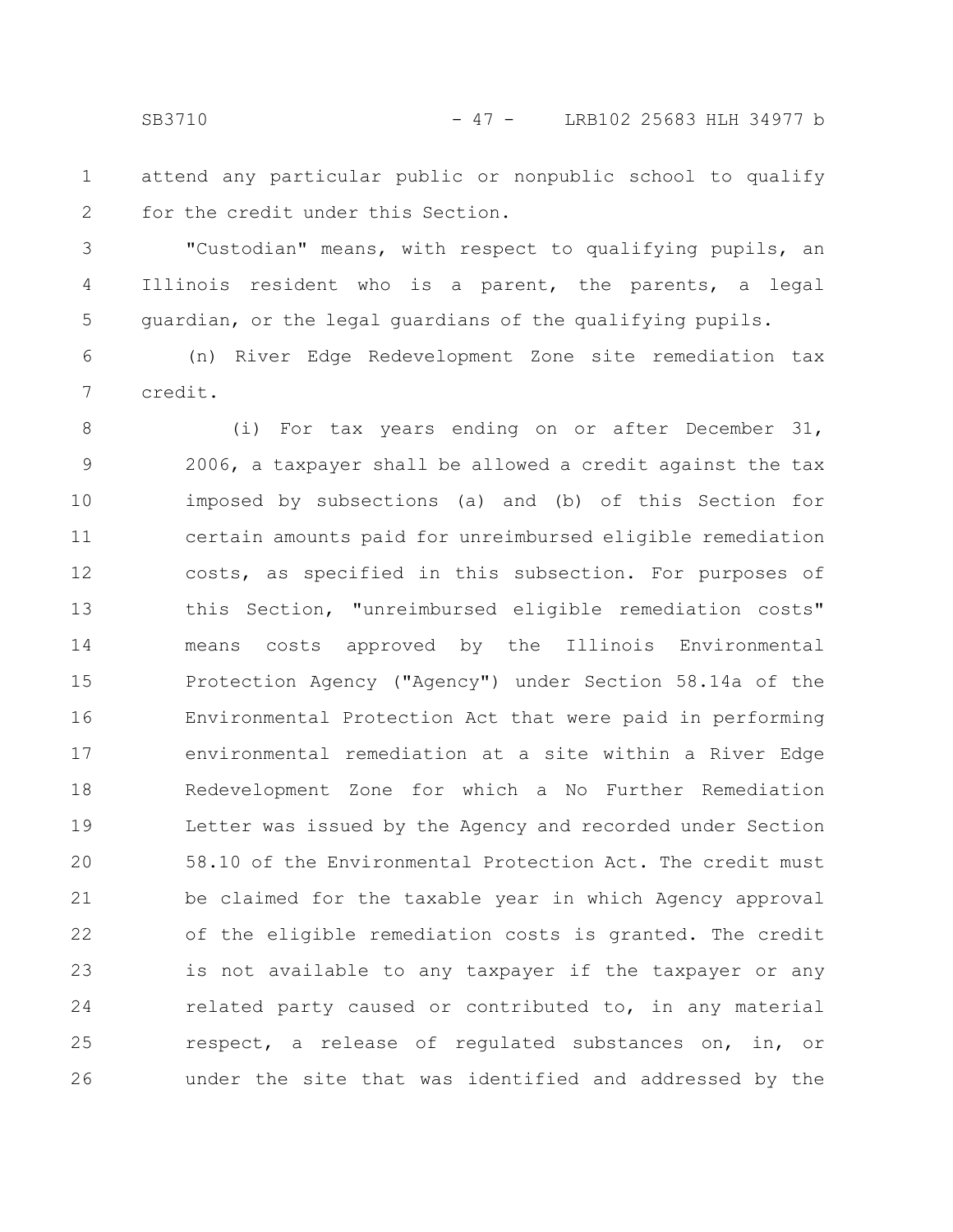remedial action pursuant to the Site Remediation Program of the Environmental Protection Act. Determinations as to credit availability for purposes of this Section shall be made consistent with rules adopted by the Pollution Control Board pursuant to the Illinois Administrative Procedure Act for the administration and enforcement of Section 58.9 of the Environmental Protection Act. For purposes of this Section, "taxpayer" includes a person whose tax attributes the taxpayer has succeeded to under Section 381 of the Internal Revenue Code and "related party" includes the persons disallowed a deduction for losses by paragraphs (b), (c), and (f)(1) of Section 267 of the Internal Revenue Code by virtue of being a related taxpayer, as well as any of its partners. The credit allowed against the tax imposed by subsections (a) and (b) shall be equal to 25% of the unreimbursed eligible remediation costs in excess of \$100,000 per site. 1 2 3 4 5 6 7 8 9 10 11 12 13 14 15 16 17

(ii) A credit allowed under this subsection that is unused in the year the credit is earned may be carried forward to each of the 5 taxable years following the year for which the credit is first earned until it is used. This credit shall be applied first to the earliest year for which there is a liability. If there is a credit under this subsection from more than one tax year that is available to offset a liability, the earliest credit arising under this subsection shall be applied first. A credit allowed 18 19 20 21 22 23 24 25 26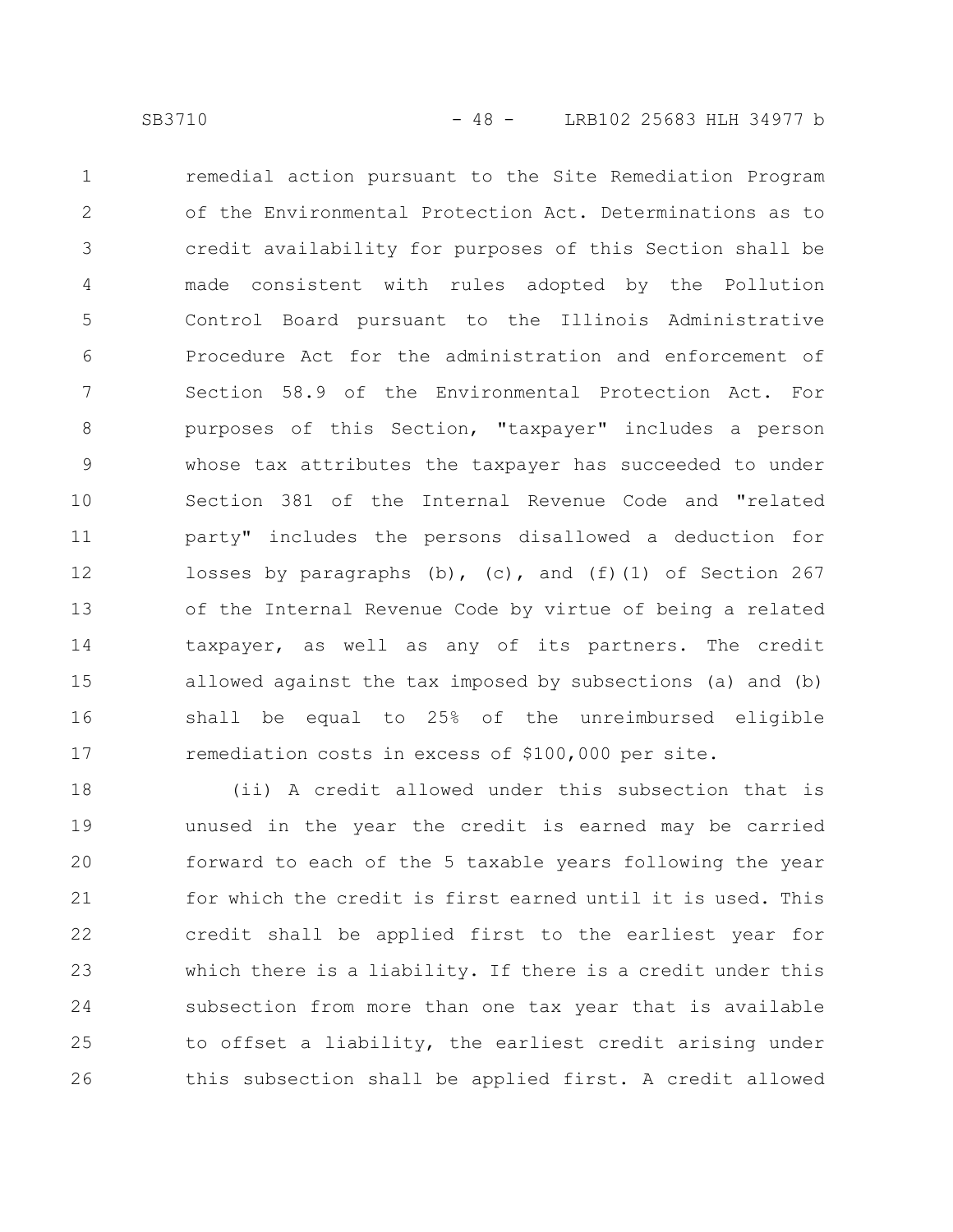under this subsection may be sold to a buyer as part of a sale of all or part of the remediation site for which the credit was granted. The purchaser of a remediation site and the tax credit shall succeed to the unused credit and remaining carry-forward period of the seller. To perfect the transfer, the assignor shall record the transfer in the chain of title for the site and provide written notice to the Director of the Illinois Department of Revenue of the assignor's intent to sell the remediation site and the amount of the tax credit to be transferred as a portion of the sale. In no event may a credit be transferred to any taxpayer if the taxpayer or a related party would not be eligible under the provisions of subsection (i). 1 2 3 4 5 6 7 8 9 10 11 12 13

(iii) For purposes of this Section, the term "site" shall have the same meaning as under Section 58.2 of the Environmental Protection Act. 14 15 16

(n-5) For taxable years beginning on or after the earlier of: (i) January 1, 2025; or (ii) January 1 of the calendar year immediately following the calendar year in which the State reports to the United States Department of the Treasury that all federal funds received under the American Rescue Plan Act of 2021 have been fully expended, a taxpayer shall be allowed an annual credit against the tax imposed by subsections (a) and (b) of this Section of an amount equal to 15% of the cost of equipment and materials incorporated into or used in the business of providing broadband services in a county in the 17 18 19 20 21 22 23 24 25 26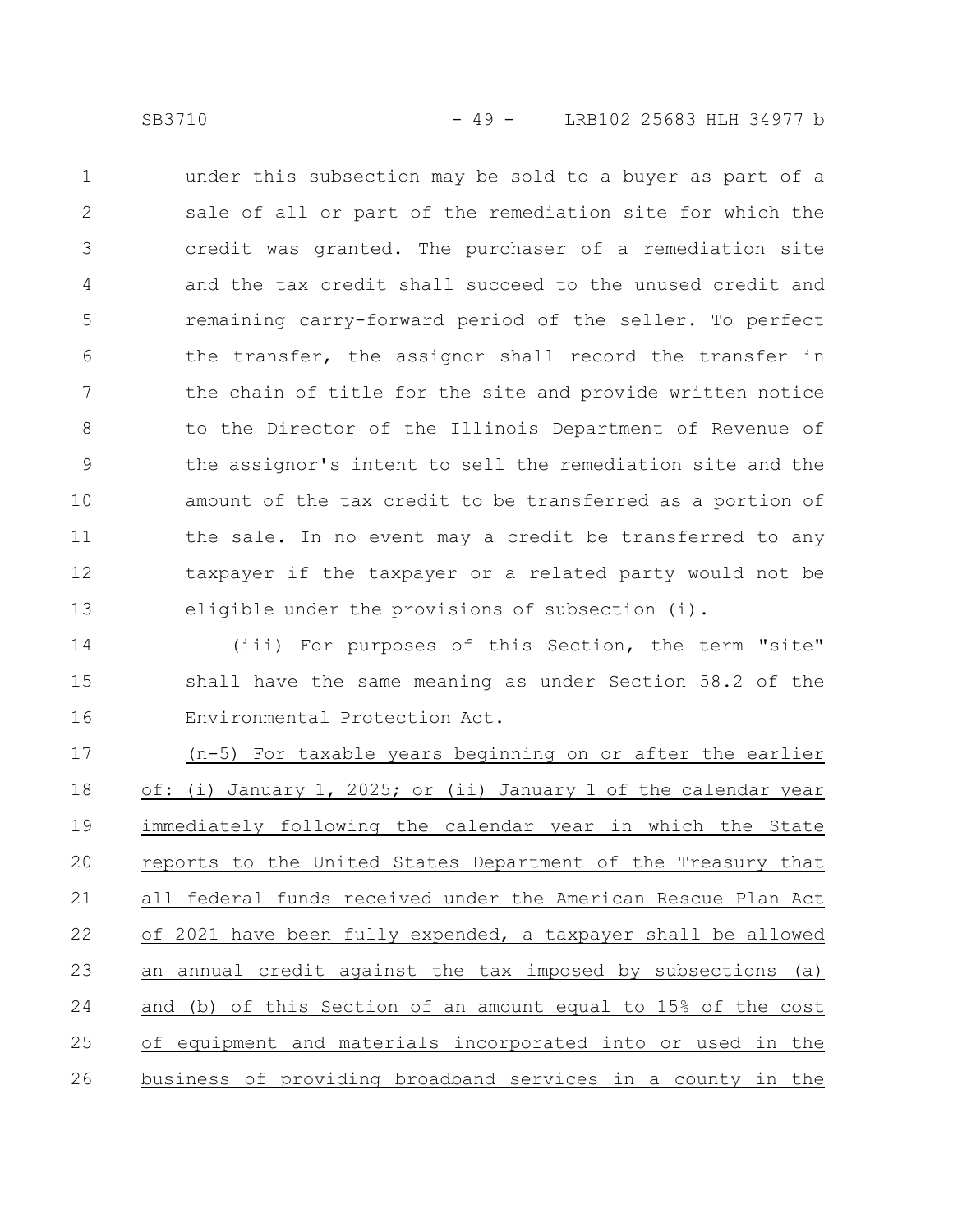| $\mathbf 1$    | State with a population of fewer than 40,000 people or a        |
|----------------|-----------------------------------------------------------------|
| $\mathbf{2}$   | township in the State with a population density of less than 50 |
| $\mathfrak{Z}$ | households per square mile in a county with a population of     |
| $\overline{4}$ | less than 300,000 people during that year. For partners,        |
| 5              | shareholders of Subchapter S corporations, and owners of        |
| $6\,$          | limited liability companies, if the liability company is        |
| $\overline{7}$ | treated as a partnership for purposes of federal and State      |
| $8\,$          | income taxation, there shall be allowed a credit under this     |
| $\mathsf 9$    | be determined in accordance with the<br>subsection to           |
| 10             | determination of income and distributive share of income under  |
| 11             | Sections 702 and 704 and Subchapter S of the Internal Revenue   |
| 12             | Code. Such annual credits shall be allowed commencing with the  |
| 13             | taxable year in which such property is placed in service and    |
| 14             | continue for 9 consecutive years thereafter. The aggregate      |
| 15             | credit established by the subsection taken in any one tax year  |
| 16             | shall not reduce taxpayer's tax liability under subsections     |
| 17             | (a) and (b) of Section 201 by more than 50%; provided, however, |
| 18             | that any tax credit claimed under this subsection but not used  |
| 19             | in any taxable year may be carried forward for 10 consecutive   |
| $20$           | years from the close of the tax year in which the credits were  |
| 21             | earned. The maximum aggregate amount of credits that may be     |
| 22             | claimed under this subsection shall not exceed the original     |
| 23             | investment made by the taxpayer in the qualifying equipment.    |
| 24             | For purposes this subsection: (i) "broadband service"           |
| 25             | means a service provided by wireline or wireless means capable  |
|                |                                                                 |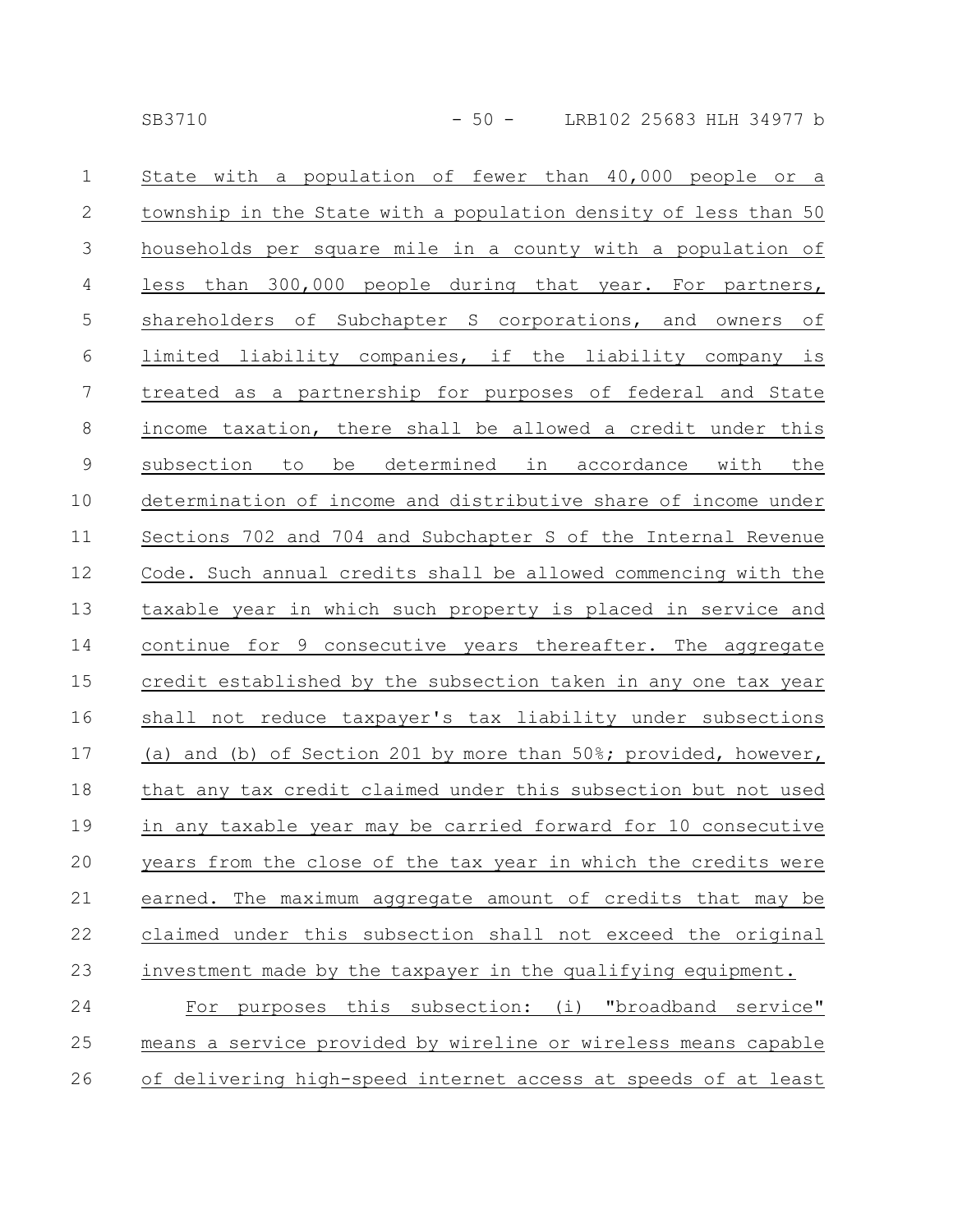| $\mathbf{1}$    | 25 megabits per second of download speed and 3 megabits per     |
|-----------------|-----------------------------------------------------------------|
| $\mathbf{2}$    | second of upload speed; and (ii) "equipment, and materials      |
| 3               | incorporated into or used in the business of providing          |
| $\overline{4}$  | broadband services", means all equipment and materials          |
| $\mathsf S$     | machinery, software, or other tangible personal property        |
| $\sqrt{6}$      | deployed in Illinois on or after January 1, 2023 that is used   |
| $7\phantom{.0}$ | in whole or in part in producing, broadcasting, distributing,   |
| 8               | sending, receiving, storing, transmitting, retransmitting,      |
| 9               | amplifying, switching, or routing broadband services,           |
| $10$            | including the monitoring, testing, maintaining, enabling, or    |
| 11              | facilitating of such equipment, machinery, software, or other   |
| 12              | infrastructure. Such property includes, but is not limited to,  |
| 13              | wires, cables including fiber optic cables, antennas, poles,    |
| 14              | switches, routers, amplifiers, rectifiers, repeaters,           |
| 15              | receivers, multiplexers, duplexers, transmitters, power         |
| 16              | equipment, backup power equipment, diagnostic equipment,        |
| 17              | storage devices, modems, and other general central office       |
| 18              | equipment, such as channel cards, frames, and cabinets.         |
| 19              | The Department may award no more than \$25,000,000 in           |
| 20              | credits under this subsection (n-5) in any taxable year. The    |
| 21              | credit under this subsection (n-5) may be taken for property    |
| 22              | placed in service on or after January 1, 2023; however, the     |
| 23              | credit may not be taken until a taxable year beginning on or    |
| 24              | after the earlier of: (i) January 1, 2025; or (ii) January 1 of |
| 25              | the calendar year immediately following the calendar year in    |
| 26              | which the State reports to the United States Department of the  |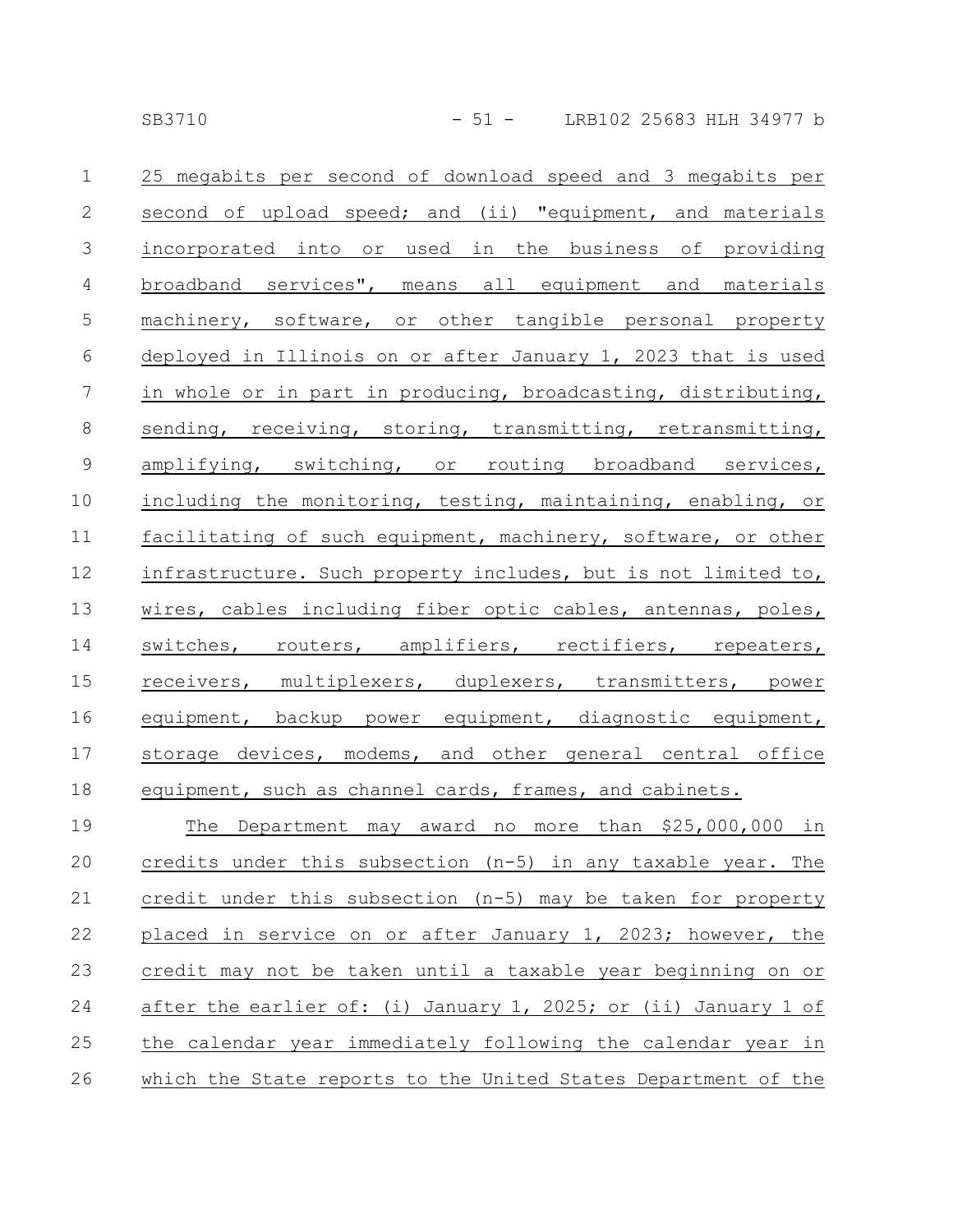Treasury that all federal funds received under the American Rescue Plan Act of 2021 have been fully expended. The credit under this subsection (n-5) does not apply to property placed in service on or after December 31 of the seventh calendar year to occur after the earlier of: (i) January 1, 2025; or (ii) January 1 of the calendar year immediately following the calendar year in which the State reports to the United States Department of the Treasury that all federal funds received under the American Rescue Plan Act of 2021 have been fully 1 2 3 4 5 6 7 8 9

## expended. 10

(o) For each of taxable years during the Compassionate Use of Medical Cannabis Program, a surcharge is imposed on all taxpayers on income arising from the sale or exchange of capital assets, depreciable business property, real property used in the trade or business, and Section 197 intangibles of an organization registrant under the Compassionate Use of Medical Cannabis Program Act. The amount of the surcharge is equal to the amount of federal income tax liability for the taxable year attributable to those sales and exchanges. The surcharge imposed does not apply if: 11 12 13 14 15 16 17 18 19 20

(1) the medical cannabis cultivation center registration, medical cannabis dispensary registration, or the property of a registration is transferred as a result of any of the following: 21 22 23 24

(A) bankruptcy, a receivership, or a debt adjustment initiated by or against the initial 25 26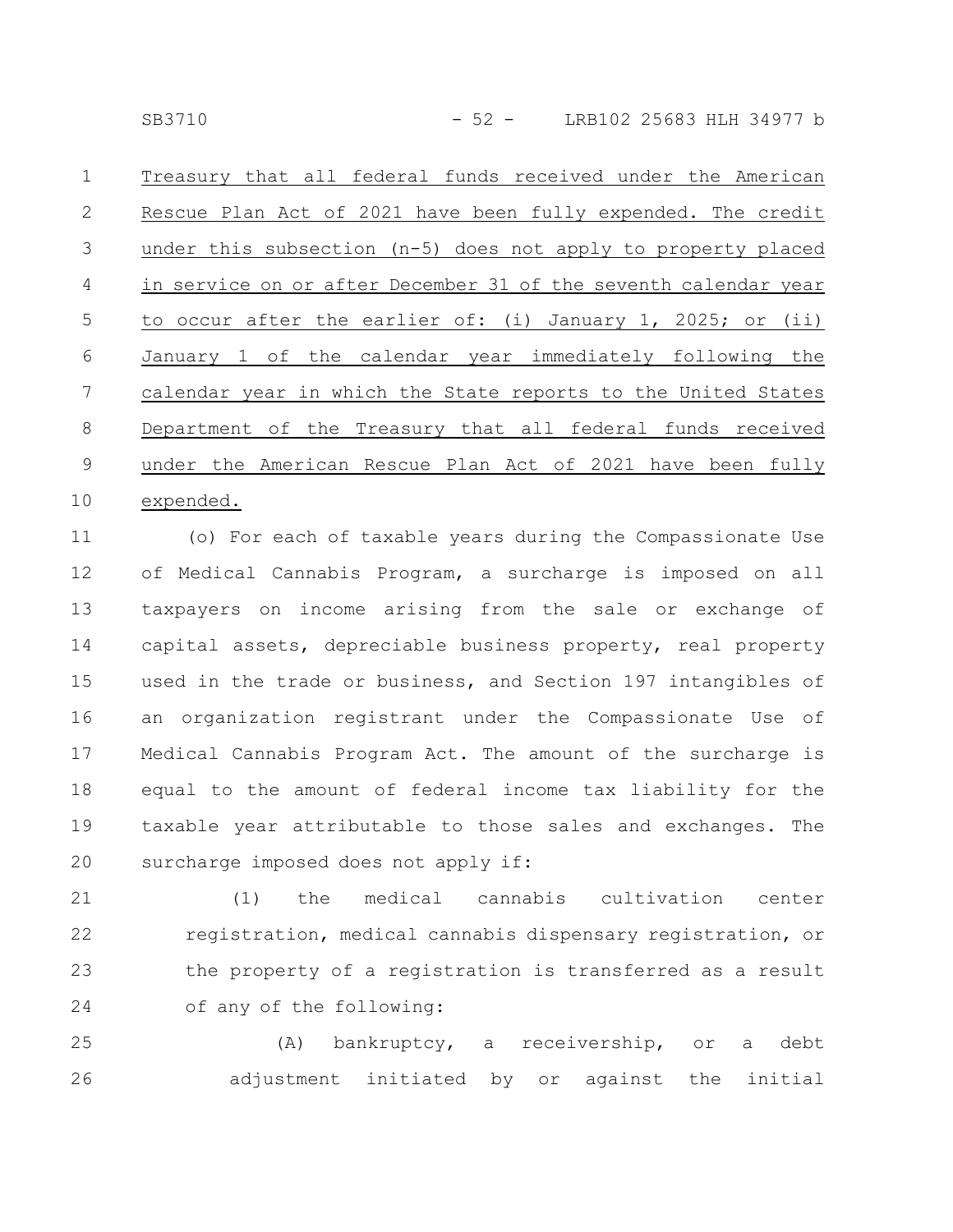registration or the substantial owners of the initial registration; 1 2

(B) cancellation, revocation, or termination of any registration by the Illinois Department of Public Health; 3 4 5

(C) a determination by the Illinois Department of Public Health that transfer of the registration is in the best interests of Illinois qualifying patients as defined by the Compassionate Use of Medical Cannabis Program Act; 6 7 8 9 10

(D) the death of an owner of the equity interest in a registrant; 11 12

(E) the acquisition of a controlling interest in the stock or substantially all of the assets of a publicly traded company; 13 14 15

(F) a transfer by a parent company to a wholly owned subsidiary; or 16 17

(G) the transfer or sale to or by one person to another person where both persons were initial owners of the registration when the registration was issued; or 18 19 20 21

(2) the cannabis cultivation center registration, medical cannabis dispensary registration, or the controlling interest in a registrant's property is transferred in a transaction to lineal descendants in which no gain or loss is recognized or as a result of a 22 23 24 25 26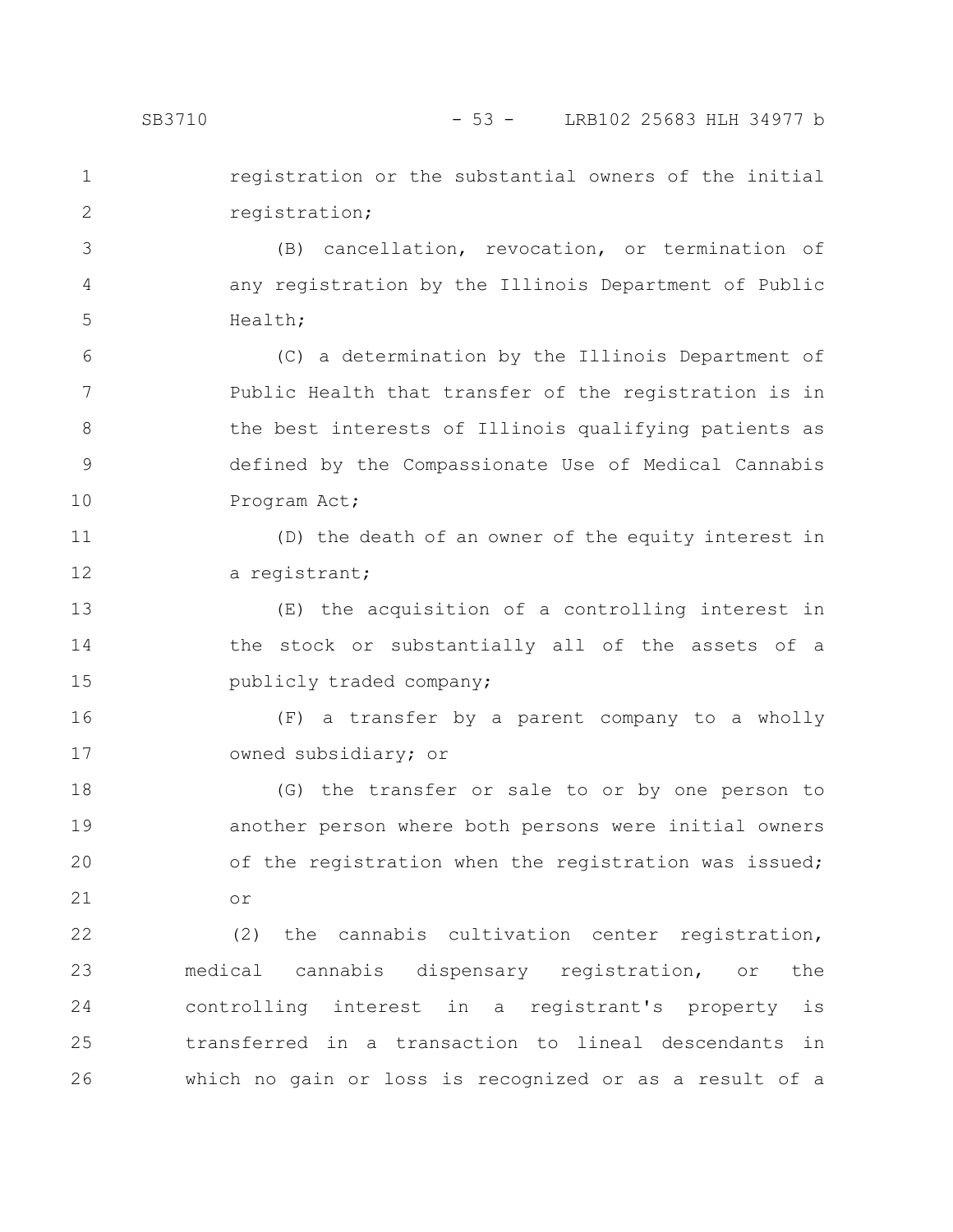1 2 transaction in accordance with Section 351 of the Internal Revenue Code in which no gain or loss is recognized.

(p) Pass-through entity tax.

3 4

(1) For taxable years ending on or after December 31, 2021 and beginning prior to January 1, 2026, a partnership (other than a publicly traded partnership under Section 7704 of the Internal Revenue Code) or Subchapter S corporation may elect to apply the provisions of this subsection. A separate election shall be made for each taxable year. Such election shall be made at such time, and in such form and manner as prescribed by the Department, and, once made, is irrevocable. 5 6 7 8 9 10 11 12

(2) Entity-level tax. A partnership or Subchapter S corporation electing to apply the provisions of this subsection shall be subject to a tax for the privilege of earning or receiving income in this State in an amount equal to 4.95% of the taxpayer's net income for the taxable year. 13 14 15 16 17 18

19

26

(3) Net income defined.

(A) In general. For purposes of paragraph (2), the term net income has the same meaning as defined in Section 202 of this Act, except that the following provisions shall not apply: 20 21 22 23

(i) the standard exemption allowed under Section 204; 24 25

(ii) the deduction for net losses allowed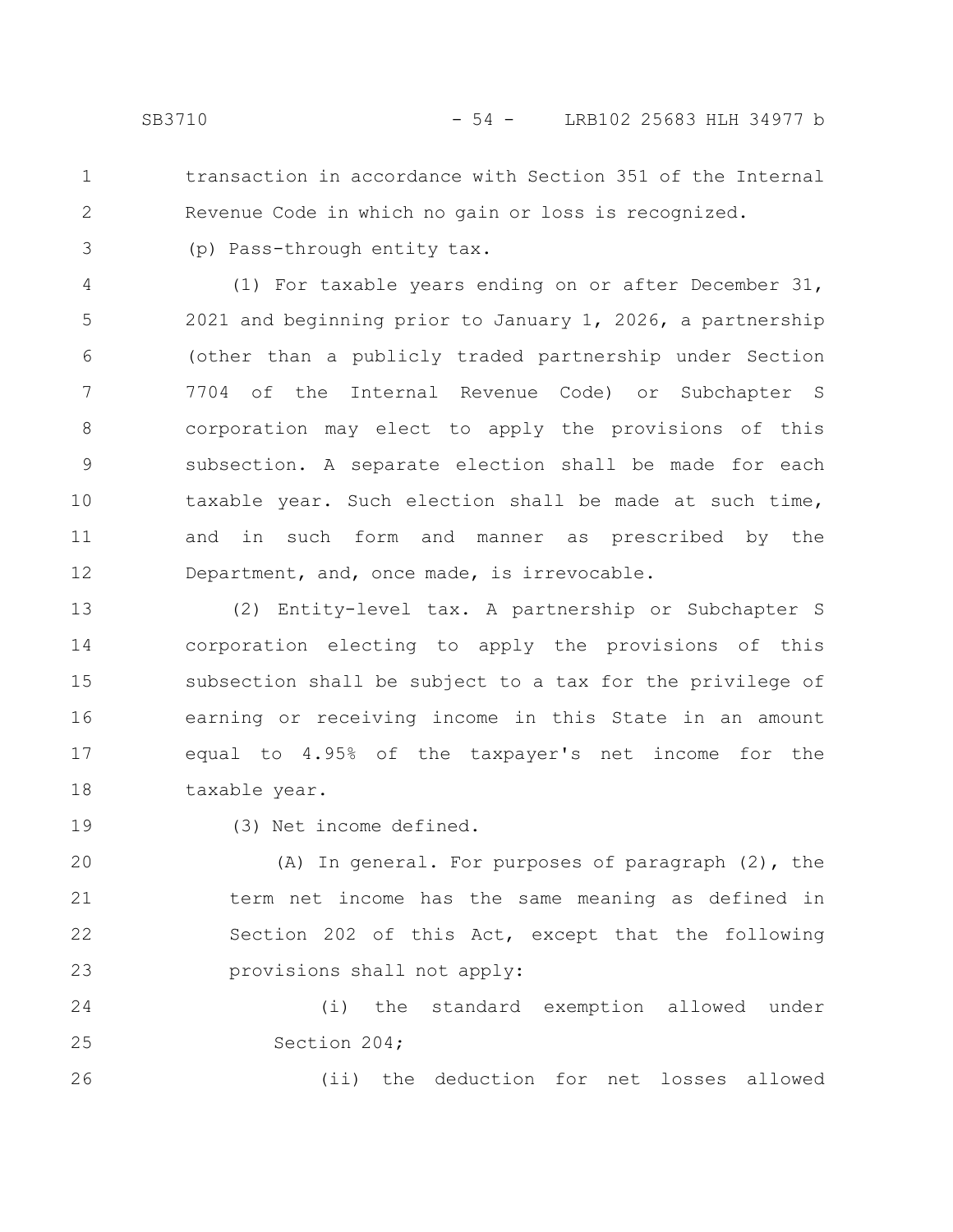1 2

3

4

5

6

under Section 207;

(iii) in the case of an S corporation, the modification under Section 203(b)(2)(S); and

(iv) in the case of a partnership, the modifications under Section 203(d)(2)(H) and Section 203(d)(2)(I).

(B) Special rule for tiered partnerships. If a taxpayer making the election under paragraph (1) is a partner of another taxpayer making the election under paragraph (1), net income shall be computed as provided in subparagraph (A), except that the taxpayer shall subtract its distributive share of the net income of the electing partnership (including its distributive share of the net income of the electing partnership derived as a distributive share from electing partnerships in which it is a partner). 7 8 9 10 11 12 13 14 15 16

(4) Credit for entity level tax. Each partner or shareholder of a taxpayer making the election under this Section shall be allowed a credit against the tax imposed under subsections (a) and (b) of Section 201 of this Act for the taxable year of the partnership or Subchapter S corporation for which an election is in effect ending within or with the taxable year of the partner or shareholder in an amount equal to 4.95% times the partner or shareholder's distributive share of the net income of the electing partnership or Subchapter S corporation, but 17 18 19 20 21 22 23 24 25 26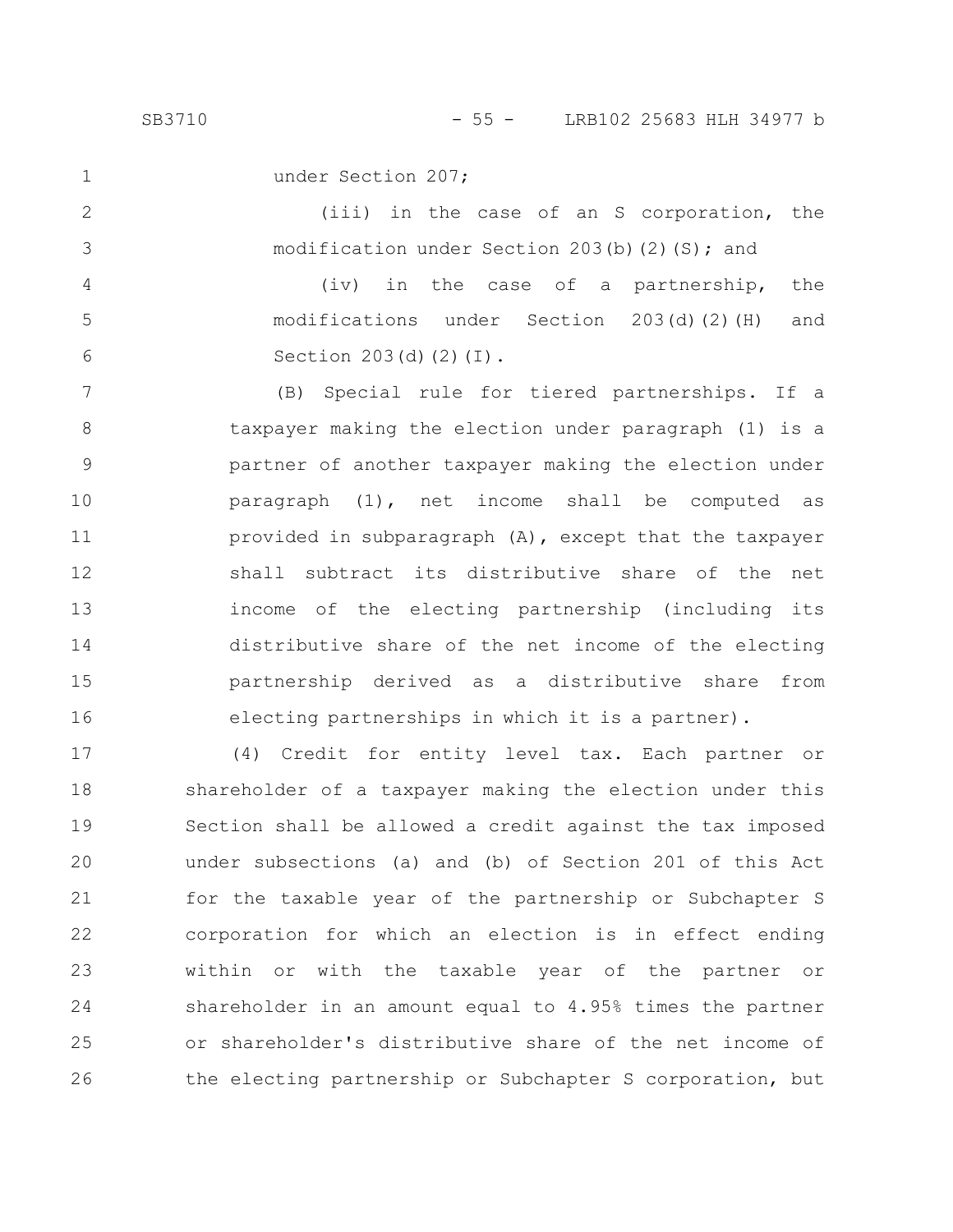not to exceed the partner's or shareholder's share of the

tax imposed under paragraph (1) which is actually paid by the partnership or Subchapter S corporation. If the taxpayer is a partnership or Subchapter S corporation that is itself a partner of a partnership making the election under paragraph (1), the credit under this paragraph shall be allowed to the taxpayer's partners or shareholders (or if the partner is a partnership or Subchapter S corporation then its partners or shareholders) in accordance with the determination of income and distributive share of income under Sections 702 and 704 and Subchapter S of the Internal Revenue Code. If the amount of the credit allowed under this paragraph exceeds the partner's or shareholder's liability for tax imposed under subsections (a) and (b) of Section 201 of this Act for the taxable year, such excess shall be treated as an overpayment for purposes of Section 909 of this Act. 1 2 3 4 5 6 7 8 9 10 11 12 13 14 15 16 17

(5) Nonresidents. A nonresident individual who is a partner or shareholder of a partnership or Subchapter S corporation for a taxable year for which an election is in effect under paragraph (1) shall not be required to file an income tax return under this Act for such taxable year if the only source of net income of the individual (or the individual and the individual's spouse in the case of a joint return) is from an entity making the election under paragraph (1) and the credit allowed to the partner or 18 19 20 21 22 23 24 25 26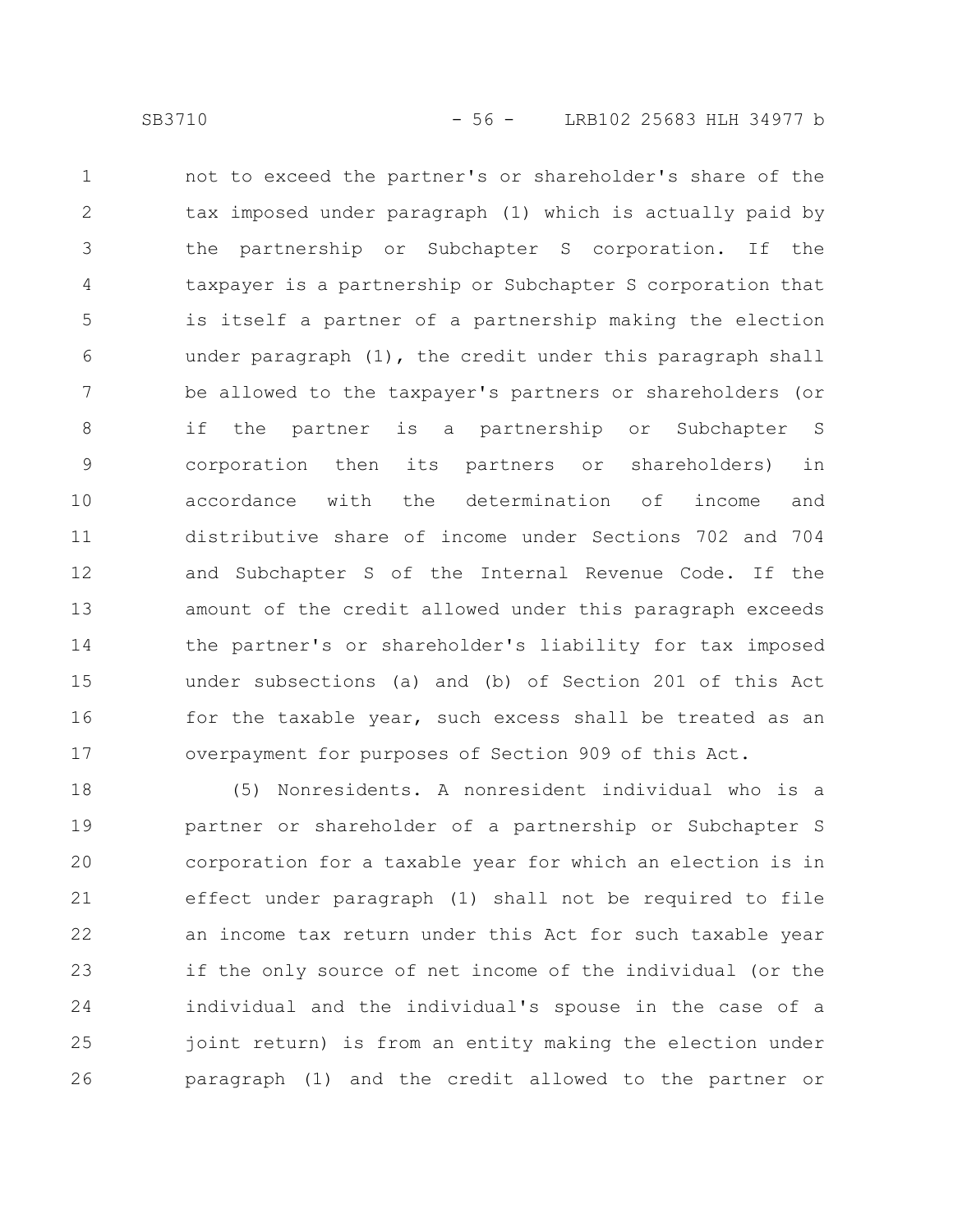shareholder under paragraph (4) equals or exceeds the individual's liability for the tax imposed under subsections (a) and (b) of Section 201 of this Act for the taxable year. 1 2 3 4

(6) Liability for tax. Except as provided in this paragraph, a partnership or Subchapter S making the election under paragraph (1) is liable for the entity-level tax imposed under paragraph (2). If the electing partnership or corporation fails to pay the full amount of tax deemed assessed under paragraph (2), the partners or shareholders shall be liable to pay the tax assessed (including penalties and interest). Each partner or shareholder shall be liable for the unpaid assessment based on the ratio of the partner's or shareholder's share of the net income of the partnership over the total net income of the partnership. If the partnership or Subchapter S corporation fails to pay the tax assessed (including penalties and interest) and thereafter an amount of such tax is paid by the partners or shareholders, such amount shall not be collected from the partnership or corporation. 5 6 7 8 9 10 11 12 13 14 15 16 17 18 19 20 21

(7) Foreign tax. For purposes of the credit allowed under Section 601(b)(3) of this Act, tax paid by a partnership or Subchapter S corporation to another state which, as determined by the Department, is substantially similar to the tax imposed under this subsection, shall be 22 23 24 25 26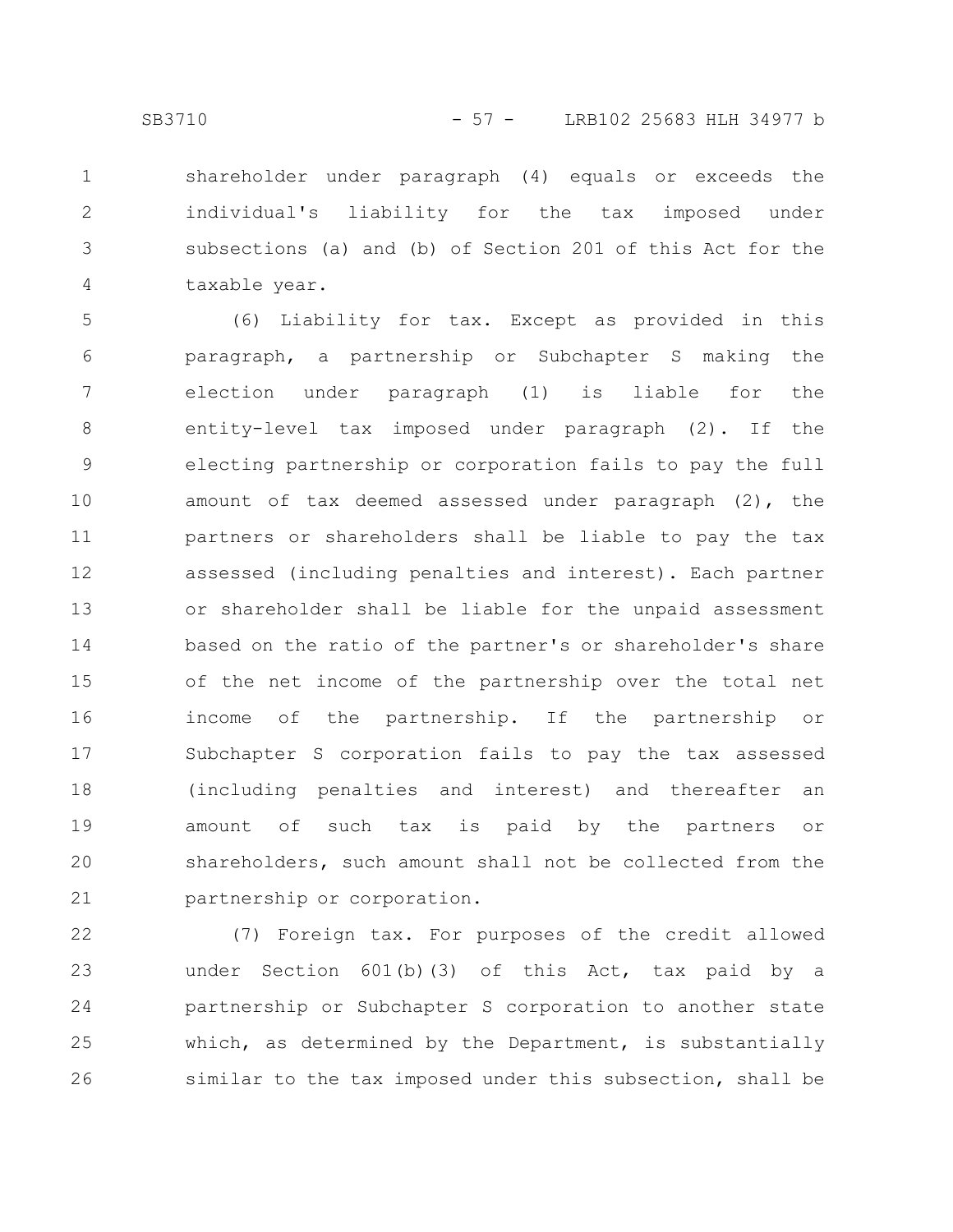considered tax paid by the partner or shareholder to the extent that the partner's or shareholder's share of the income of the partnership or Subchapter S corporation allocated and apportioned to such other state bears to the total income of the partnership or Subchapter S corporation allocated or apportioned to such other state. 1 2 3 4 5 6

(8) Suspension of withholding. The provisions of Section 709.5 of this Act shall not apply to a partnership or Subchapter S corporation for the taxable year for which an election under paragraph (1) is in effect. 7 8 9 10

(9) Requirement to pay estimated tax. For each taxable year for which an election under paragraph (1) is in effect, a partnership or Subchapter S corporation is required to pay estimated tax for such taxable year under Sections 803 and 804 of this Act if the amount payable as estimated tax can reasonably be expected to exceed \$500. 11 12 13 14 15 16

(10) The provisions of this subsection shall apply only with respect to taxable years for which the limitation on individual deductions applies under Section 164(b)(6) of the Internal Revenue Code. 17 18 19 20

(Source: P.A. 101-9, eff. 6-5-19; 101-31, eff. 6-28-19; 101-207, eff. 8-2-19; 101-363, eff. 8-9-19; 102-558, eff. 8-20-21; 102-658, eff. 8-27-21.) 21 22 23

Section 10. The Use Tax Act is amended by changing Sections 2 and 3-5 as follows: 24 25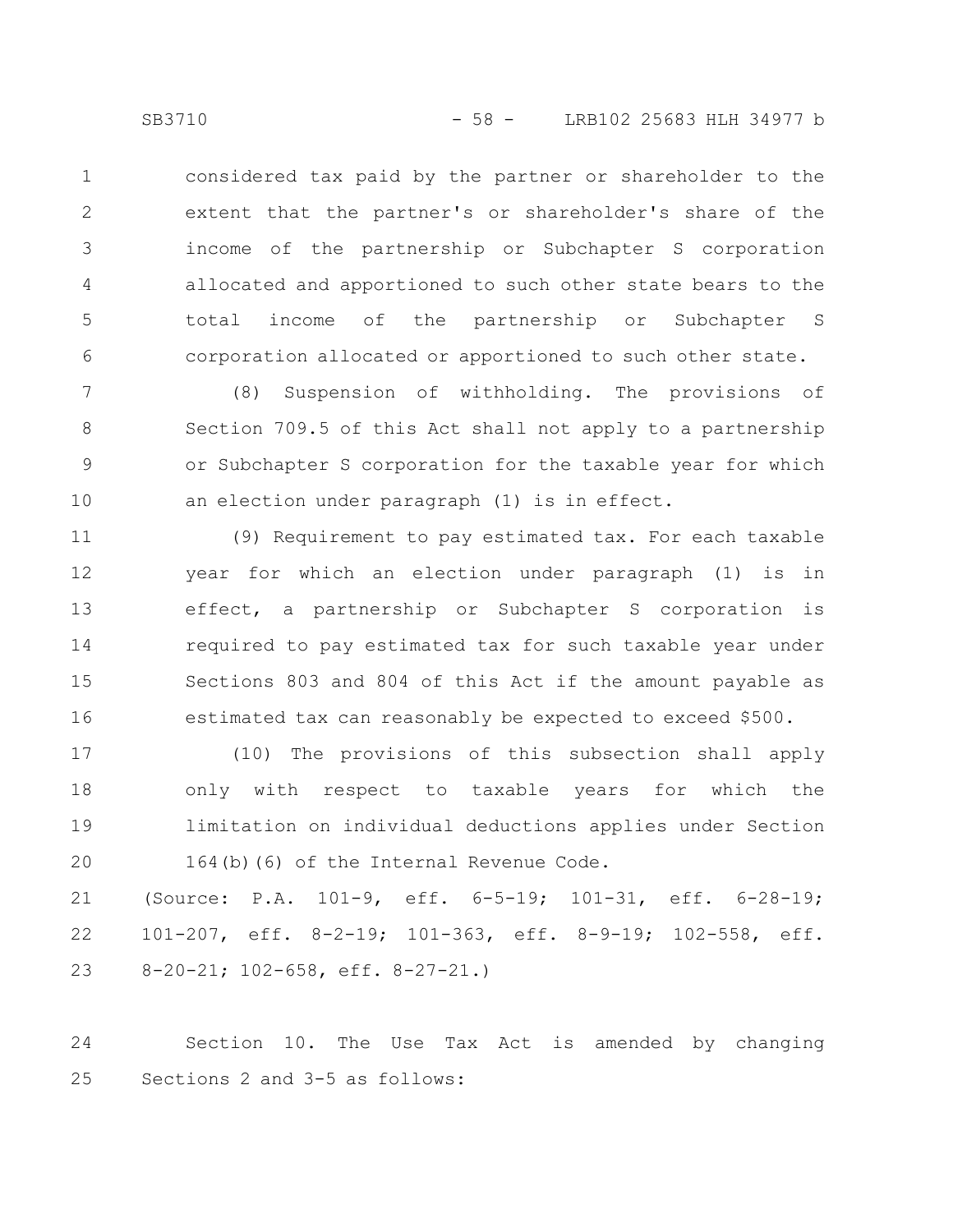```
(35 ILCS 105/2) (from Ch. 120, par. 439.2)
         Sec. 2. Definitions. As used in this Act:
         "Broadband service" means a service provided by wireline
     or wireless means capable of delivering high-speed internet
     access at speeds of at least 25 megabits per second of download
     speed and 3 megabits per second of upload speed.
         "Use" means the exercise by any person of any right or
     power over tangible personal property incident to the
     ownership of that property, except that it does not include
     the sale of such property in any form as tangible personal
     property in the regular course of business to the extent that
1
2
3
4
5
6
7
8
9
```
such property is not first subjected to a use for which it was purchased, and does not include the use of such property by its owner for demonstration purposes: Provided that the property purchased is deemed to be purchased for the purpose of resale, despite first being used, to the extent to which it is resold as an ingredient of an intentionally produced product or by-product of manufacturing. "Use" does not mean the demonstration use or interim use of tangible personal property by a retailer before he sells that tangible personal property. For watercraft or aircraft, if the period of demonstration use or interim use by the retailer exceeds 18 months, the retailer shall pay on the retailers' original cost price the tax imposed by this Act, and no credit for that tax is permitted if the watercraft or aircraft is subsequently sold by the 10 11 12 13 14 15 16 17 18 19 20 21 22 23 24 25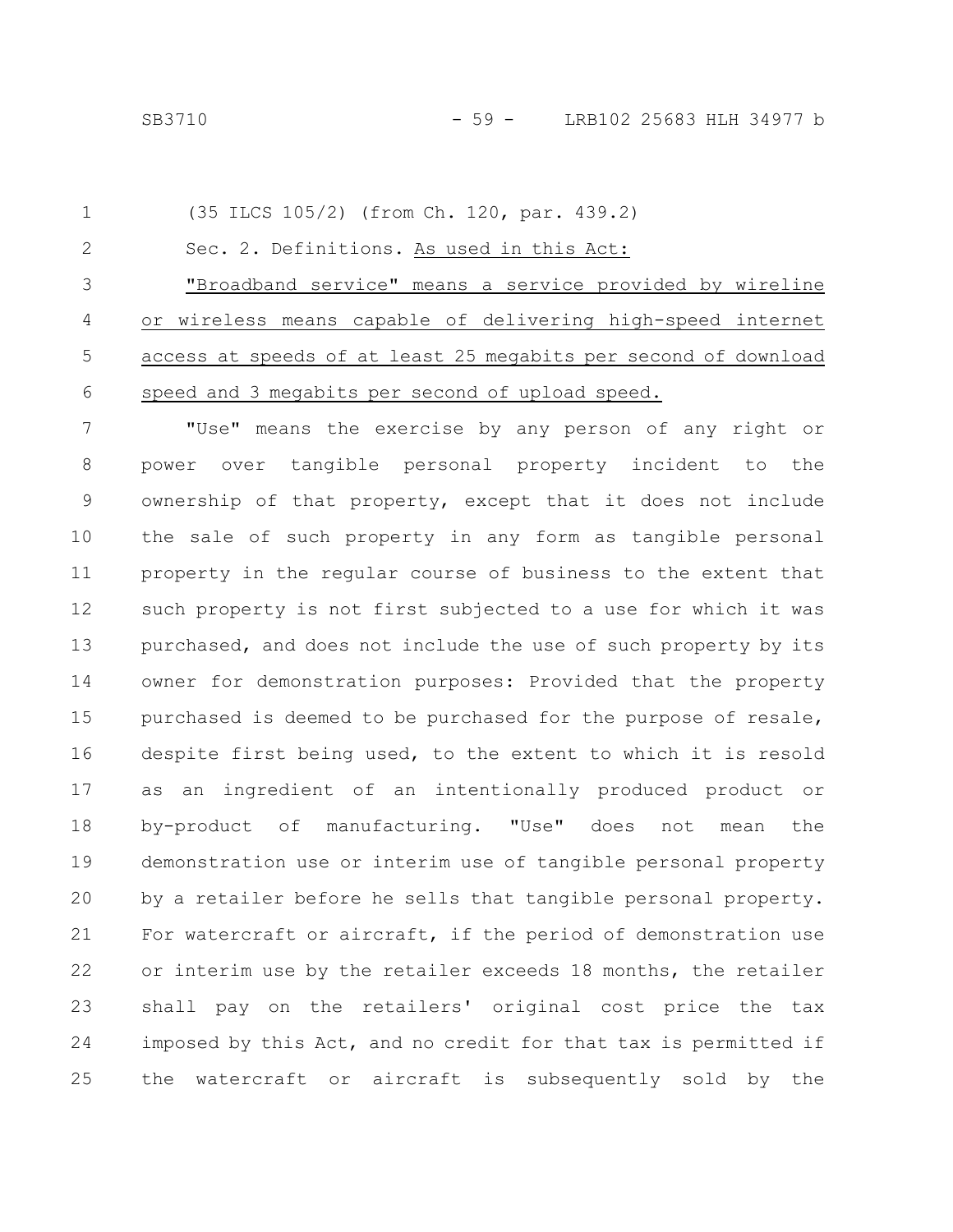retailer. "Use" does not mean the physical incorporation of tangible personal property, to the extent not first subjected to a use for which it was purchased, as an ingredient or constituent, into other tangible personal property (a) which is sold in the regular course of business or (b) which the person incorporating such ingredient or constituent therein has undertaken at the time of such purchase to cause to be transported in interstate commerce to destinations outside the State of Illinois: Provided that the property purchased is deemed to be purchased for the purpose of resale, despite first being used, to the extent to which it is resold as an ingredient of an intentionally produced product or by-product of manufacturing. 1 2 3 4 5 6 7 8 9 10 11 12 13

"Watercraft" means a Class 2, Class 3, or Class 4 watercraft as defined in Section 3-2 of the Boat Registration and Safety Act, a personal watercraft, or any boat equipped with an inboard motor. 14 15 16 17

"Purchase at retail" means the acquisition of the ownership of or title to tangible personal property through a sale at retail. 18 19 20

"Purchaser" means anyone who, through a sale at retail, acquires the ownership of tangible personal property for a valuable consideration. 21 22 23

"Sale at retail" means any transfer of the ownership of or title to tangible personal property to a purchaser, for the purpose of use, and not for the purpose of resale in any form 24 25 26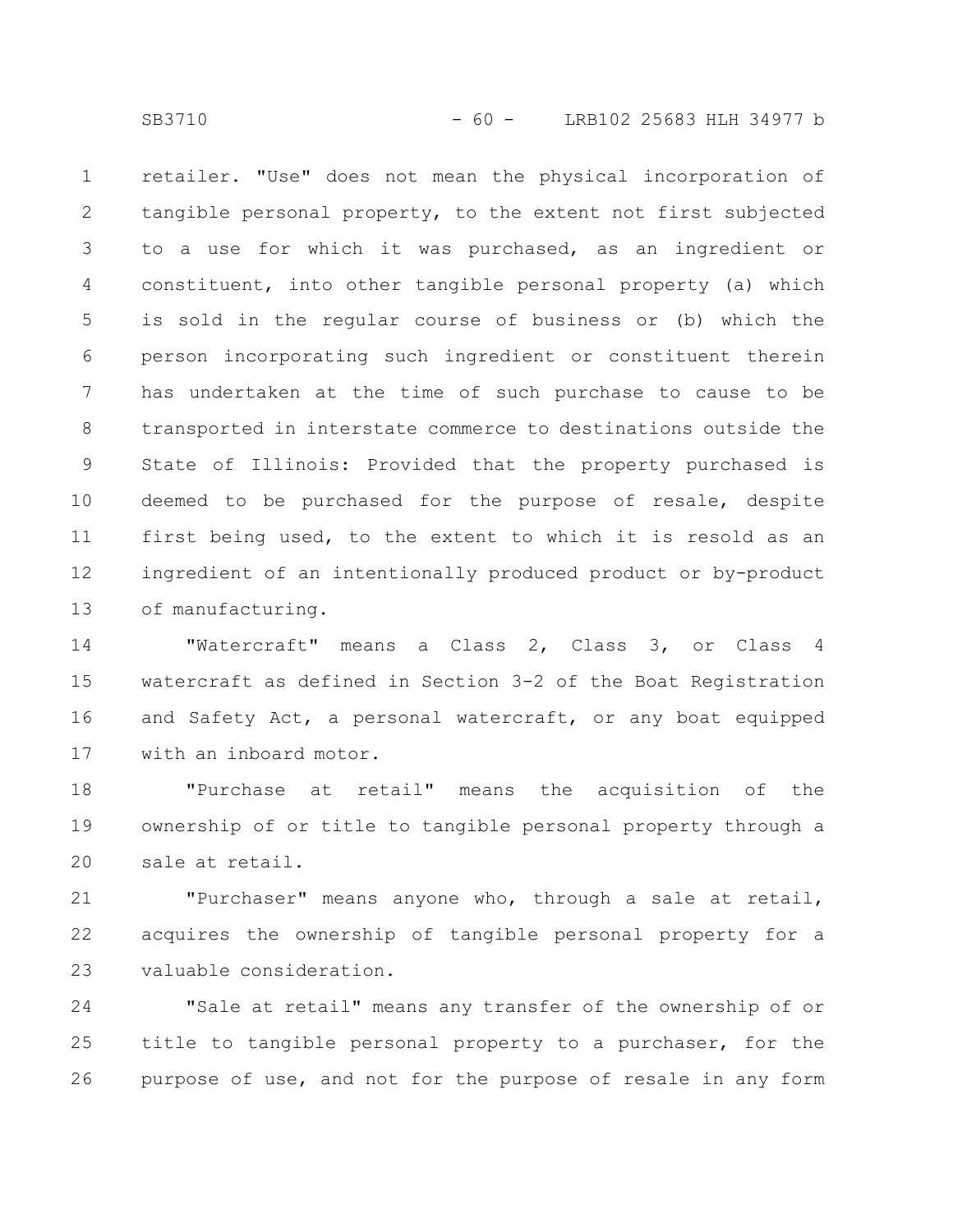as tangible personal property to the extent not first subjected to a use for which it was purchased, for a valuable consideration: Provided that the property purchased is deemed to be purchased for the purpose of resale, despite first being used, to the extent to which it is resold as an ingredient of an intentionally produced product or by-product of manufacturing. For this purpose, slag produced as an incident to manufacturing pig iron or steel and sold is considered to be an intentionally produced by-product of manufacturing. "Sale at retail" includes any such transfer made for resale unless made in compliance with Section 2c of the Retailers' Occupation Tax Act, as incorporated by reference into Section 12 of this Act. Transactions whereby the possession of the property is transferred but the seller retains the title as security for payment of the selling price are sales. 1 2 3 4 5 6 7 8 9 10 11 12 13 14 15

"Sale at retail" shall also be construed to include any Illinois florist's sales transaction in which the purchase order is received in Illinois by a florist and the sale is for use or consumption, but the Illinois florist has a florist in another state deliver the property to the purchaser or the purchaser's donee in such other state. 16 17 18 19 20 21

Nonreusable tangible personal property that is used by persons engaged in the business of operating a restaurant, cafeteria, or drive-in is a sale for resale when it is transferred to customers in the ordinary course of business as part of the sale of food or beverages and is used to deliver, 22 23 24 25 26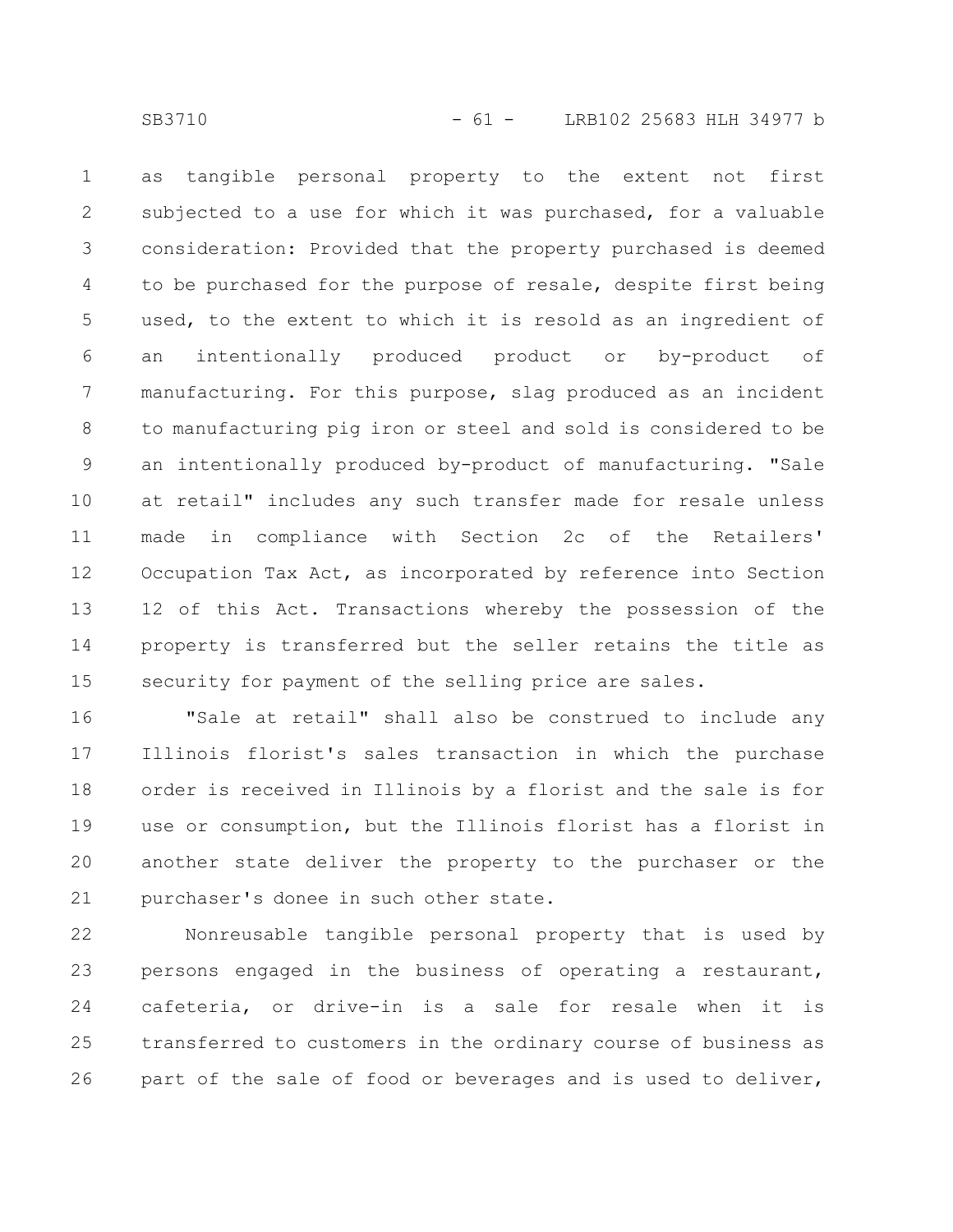package, or consume food or beverages, regardless of where consumption of the food or beverages occurs. Examples of those items include, but are not limited to nonreusable, paper and plastic cups, plates, baskets, boxes, sleeves, buckets or other containers, utensils, straws, placemats, napkins, doggie bags, and wrapping or packaging materials that are transferred to customers as part of the sale of food or beverages in the ordinary course of business. 1 2 3 4 5 6 7 8

The purchase, employment and transfer of such tangible personal property as newsprint and ink for the primary purpose of conveying news (with or without other information) is not a purchase, use or sale of tangible personal property. 9 10 11 12

"Selling price" means the consideration for a sale valued in money whether received in money or otherwise, including cash, credits, property other than as hereinafter provided, and services, but, prior to January 1, 2020 and beginning again on January 1, 2022, not including the value of or credit given for traded-in tangible personal property where the item that is traded-in is of like kind and character as that which is being sold; beginning January 1, 2020 and until January 1, 2022, "selling price" includes the portion of the value of or credit given for traded-in motor vehicles of the First Division as defined in Section 1-146 of the Illinois Vehicle Code of like kind and character as that which is being sold that exceeds \$10,000. "Selling price" shall be determined without any deduction on account of the cost of the property 13 14 15 16 17 18 19 20 21 22 23 24 25 26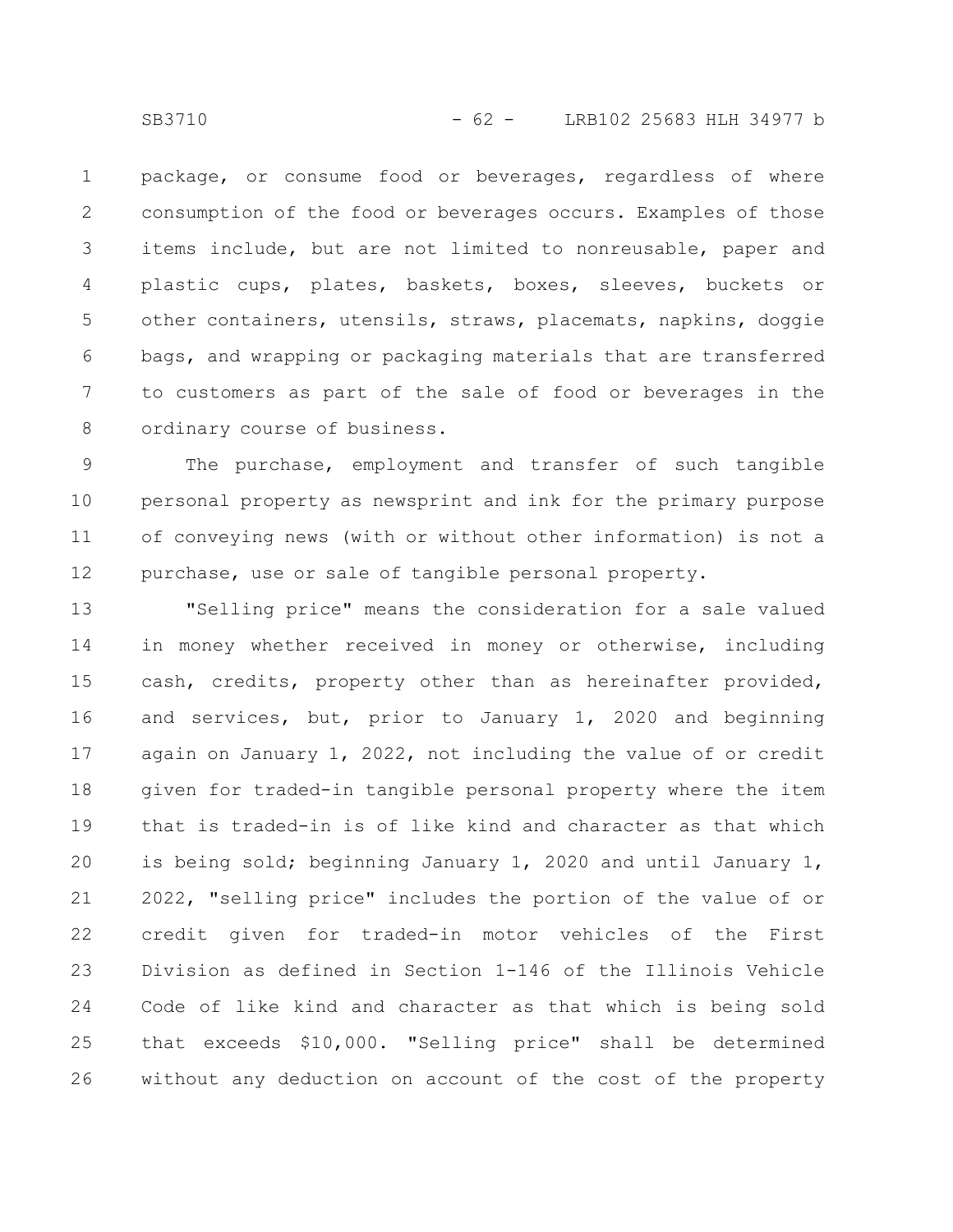sold, the cost of materials used, labor or service cost or any other expense whatsoever, but does not include interest or finance charges which appear as separate items on the bill of sale or sales contract nor charges that are added to prices by sellers on account of the seller's tax liability under the Retailers' Occupation Tax Act, or on account of the seller's duty to collect, from the purchaser, the tax that is imposed by this Act, or, except as otherwise provided with respect to any cigarette tax imposed by a home rule unit, on account of the seller's tax liability under any local occupation tax administered by the Department, or, except as otherwise provided with respect to any cigarette tax imposed by a home rule unit on account of the seller's duty to collect, from the purchasers, the tax that is imposed under any local use tax administered by the Department. Effective December 1, 1985, "selling price" shall include charges that are added to prices by sellers on account of the seller's tax liability under the Cigarette Tax Act, on account of the seller's duty to collect, from the purchaser, the tax imposed under the Cigarette Use Tax Act, and on account of the seller's duty to collect, from the purchaser, any cigarette tax imposed by a home rule unit. 1 2 3 4 5 6 7 8 9 10 11 12 13 14 15 16 17 18 19 20 21

Notwithstanding any law to the contrary, for any motor vehicle, as defined in Section 1-146 of the Vehicle Code, that is sold on or after January 1, 2015 for the purpose of leasing the vehicle for a defined period that is longer than one year and (1) is a motor vehicle of the second division that: (A) is 22 23 24 25 26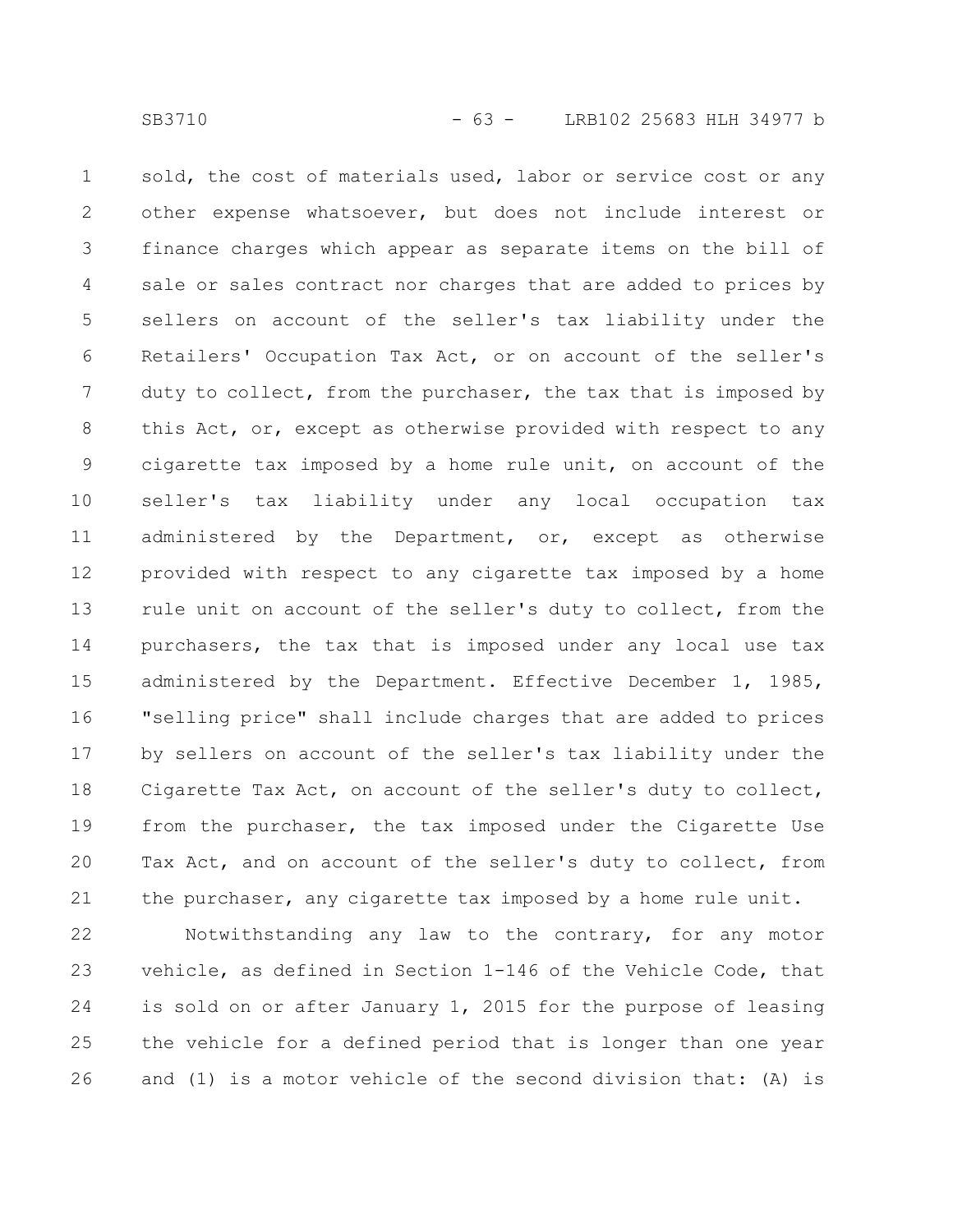a self-contained motor vehicle designed or permanently converted to provide living quarters for recreational, camping, or travel use, with direct walk through access to the living quarters from the driver's seat; (B) is of the van configuration designed for the transportation of not less than 7 nor more than 16 passengers; or (C) has a gross vehicle weight rating of 8,000 pounds or less or (2) is a motor vehicle of the first division, "selling price" or "amount of sale" means the consideration received by the lessor pursuant to the lease contract, including amounts due at lease signing and all monthly or other regular payments charged over the term of the lease. Also included in the selling price is any amount received by the lessor from the lessee for the leased vehicle that is not calculated at the time the lease is executed, including, but not limited to, excess mileage charges and charges for excess wear and tear. For sales that occur in Illinois, with respect to any amount received by the lessor from the lessee for the leased vehicle that is not calculated at the time the lease is executed, the lessor who purchased the motor vehicle does not incur the tax imposed by the Use Tax Act on those amounts, and the retailer who makes the retail sale of the motor vehicle to the lessor is not required to collect the tax imposed by this Act or to pay the tax imposed by the Retailers' Occupation Tax Act on those amounts. However, the lessor who purchased the motor vehicle assumes the liability for reporting and paying the tax on those amounts directly to 1 2 3 4 5 6 7 8 9 10 11 12 13 14 15 16 17 18 19 20 21 22 23 24 25 26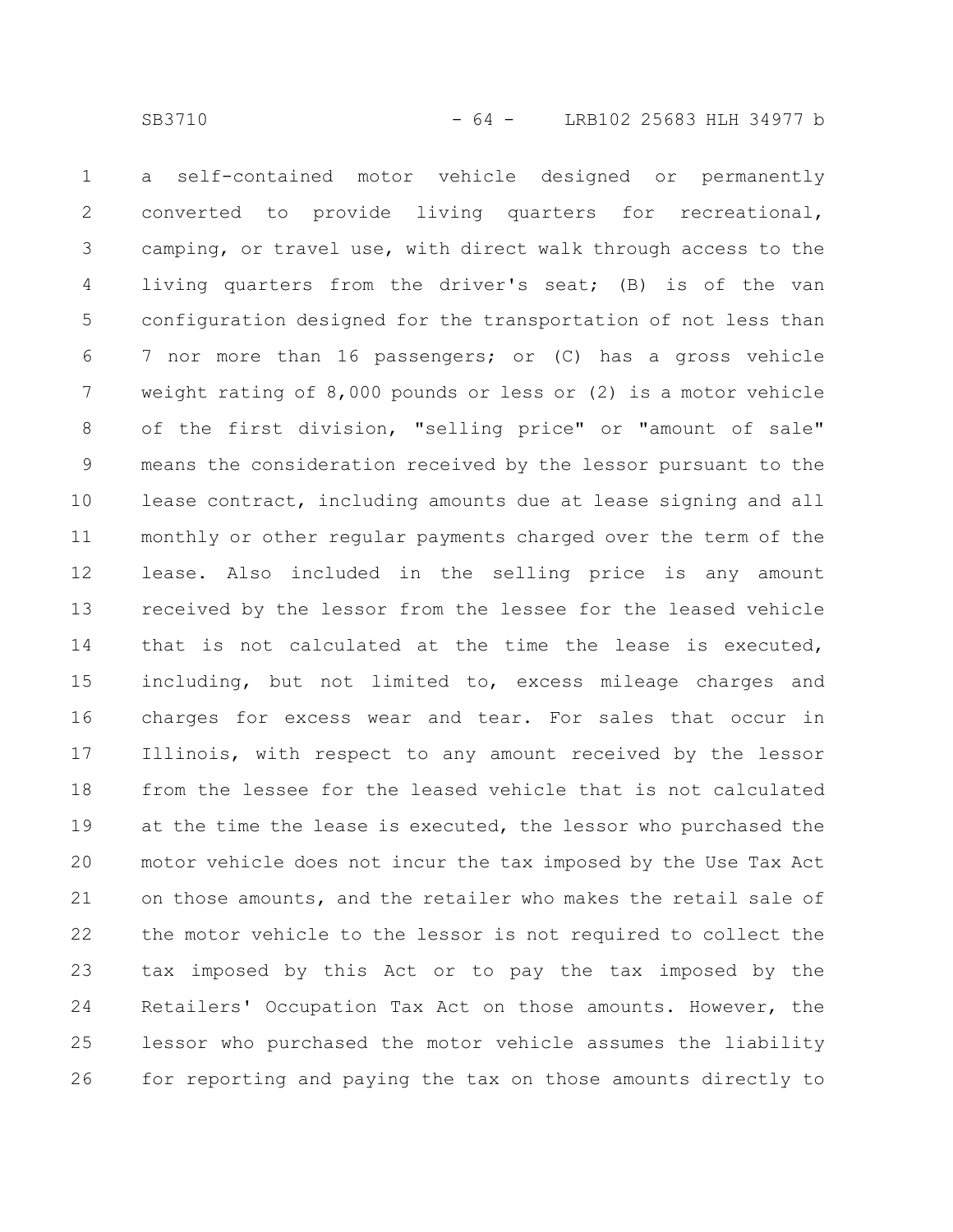the Department in the same form (Illinois Retailers' Occupation Tax, and local retailers' occupation taxes, if applicable) in which the retailer would have reported and paid such tax if the retailer had accounted for the tax to the Department. For amounts received by the lessor from the lessee that are not calculated at the time the lease is executed, the lessor must file the return and pay the tax to the Department by the due date otherwise required by this Act for returns other than transaction returns. If the retailer is entitled under this Act to a discount for collecting and remitting the tax imposed under this Act to the Department with respect to the sale of the motor vehicle to the lessor, then the right to the discount provided in this Act shall be transferred to the lessor with respect to the tax paid by the lessor for any amount received by the lessor from the lessee for the leased vehicle that is not calculated at the time the lease is executed; provided that the discount is only allowed if the return is timely filed and for amounts timely paid. The "selling price" of a motor vehicle that is sold on or after January 1, 2015 for the purpose of leasing for a defined period of longer than one year shall not be reduced by the value of or credit given for traded-in tangible personal property owned by the lessor, nor shall it be reduced by the value of or credit given for traded-in tangible personal property owned by the lessee, regardless of whether the trade-in value thereof is assigned by the lessee to the lessor. In the case of a motor 1 2 3 4 5 6 7 8 9 10 11 12 13 14 15 16 17 18 19 20 21 22 23 24 25 26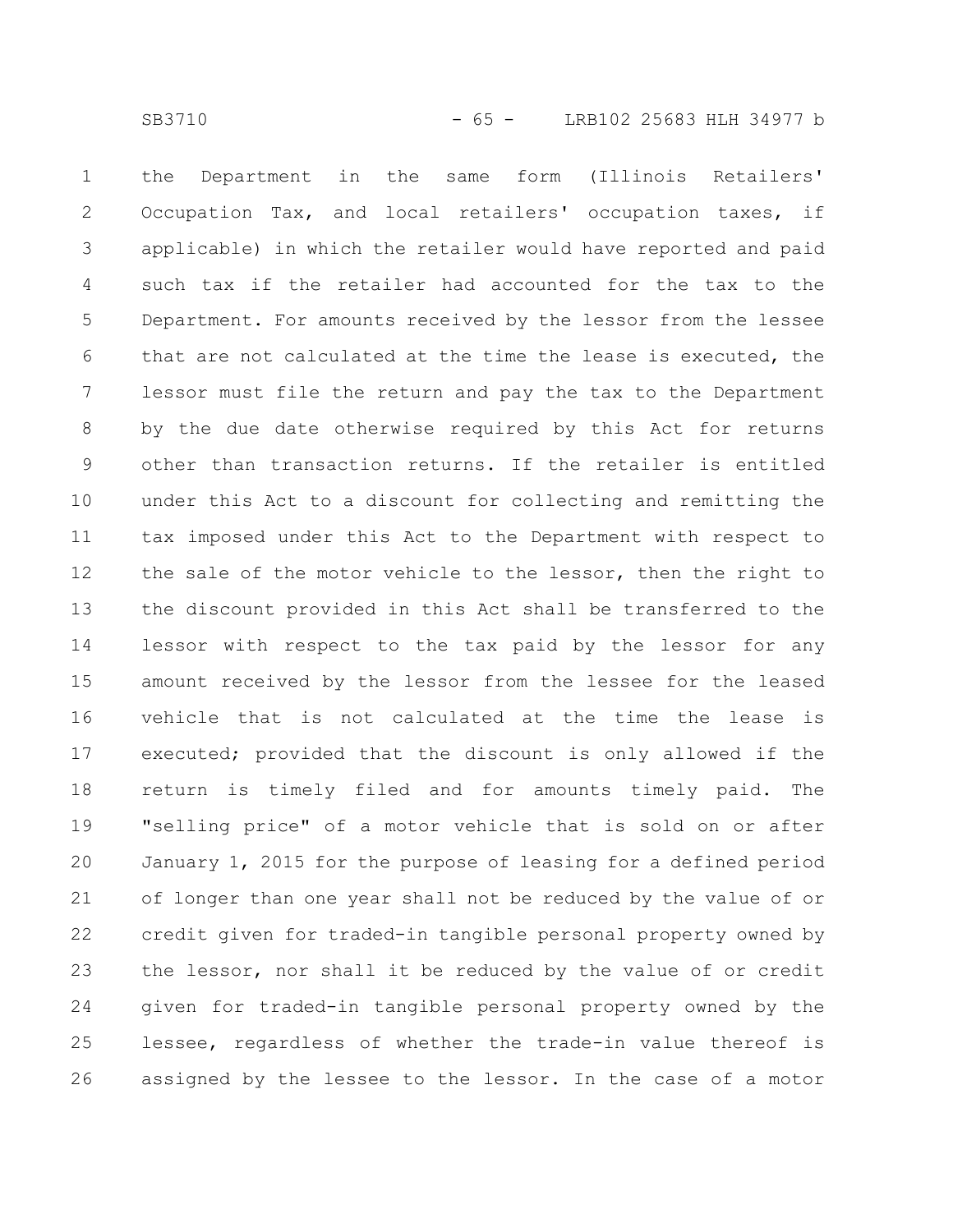vehicle that is sold for the purpose of leasing for a defined period of longer than one year, the sale occurs at the time of the delivery of the vehicle, regardless of the due date of any lease payments. A lessor who incurs a Retailers' Occupation Tax liability on the sale of a motor vehicle coming off lease may not take a credit against that liability for the Use Tax the lessor paid upon the purchase of the motor vehicle (or for any tax the lessor paid with respect to any amount received by the lessor from the lessee for the leased vehicle that was not calculated at the time the lease was executed) if the selling price of the motor vehicle at the time of purchase was calculated using the definition of "selling price" as defined in this paragraph. Notwithstanding any other provision of this Act to the contrary, lessors shall file all returns and make all payments required under this paragraph to the Department by electronic means in the manner and form as required by the Department. This paragraph does not apply to leases of motor vehicles for which, at the time the lease is entered into, the term of the lease is not a defined period, including leases with a defined initial period with the option to continue the lease on a month-to-month or other basis beyond the initial defined period. 1 2 3 4 5 6 7 8 9 10 11 12 13 14 15 16 17 18 19 20 21 22

The phrase "like kind and character" shall be liberally construed (including but not limited to any form of motor vehicle for any form of motor vehicle, or any kind of farm or agricultural implement for any other kind of farm or 23 24 25 26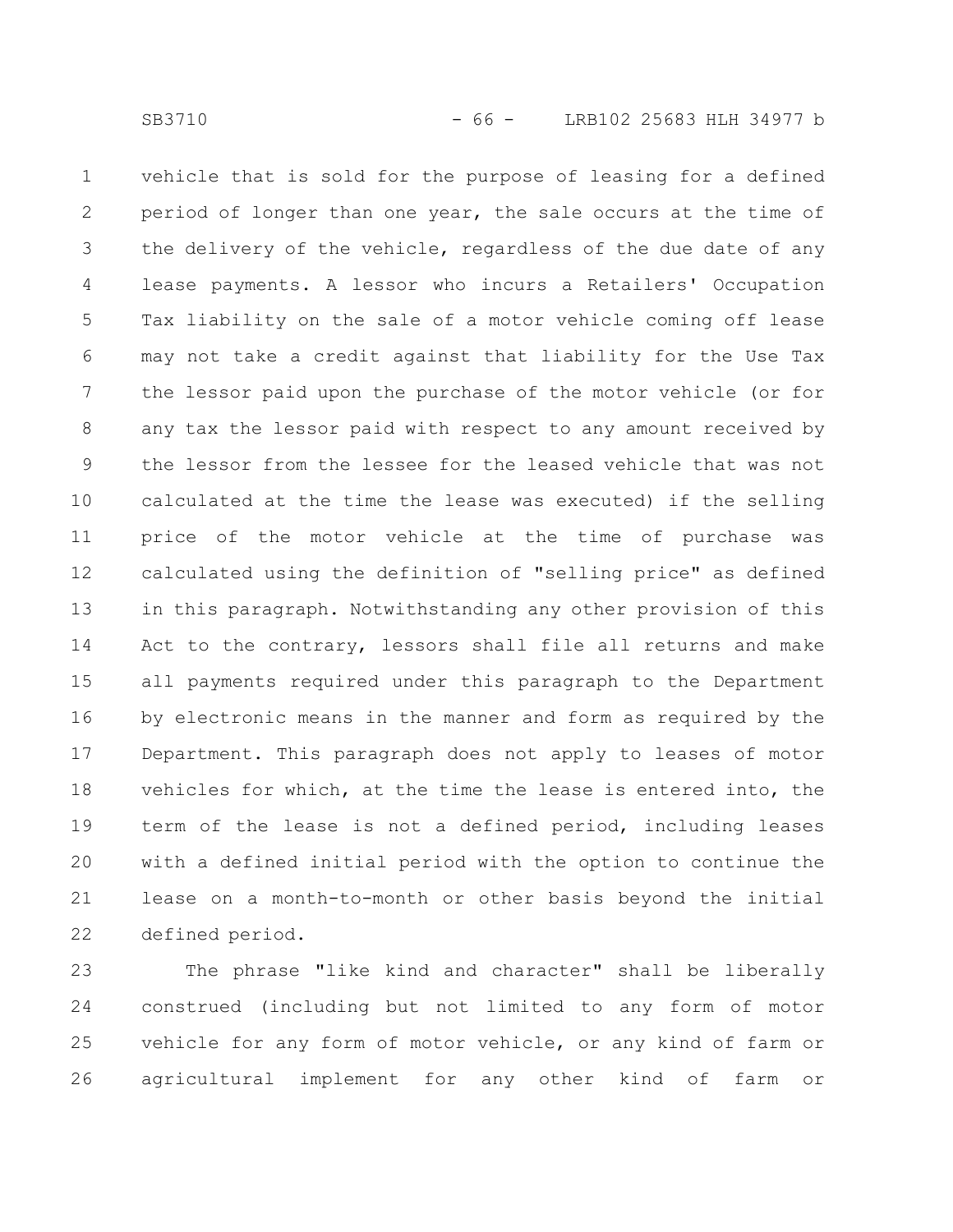agricultural implement), while not including a kind of item which, if sold at retail by that retailer, would be exempt from retailers' occupation tax and use tax as an isolated or occasional sale. 1 2 3 4

5

"Department" means the Department of Revenue.

"Person" means any natural individual, firm, partnership, association, joint stock company, joint adventure, public or private corporation, limited liability company, or a receiver, executor, trustee, guardian or other representative appointed by order of any court. 6 7 8 9 10

"Retailer" means and includes every person engaged in the business of making sales at retail as defined in this Section. 11 12

A person who holds himself or herself out as being engaged (or who habitually engages) in selling tangible personal property at retail is a retailer hereunder with respect to such sales (and not primarily in a service occupation) notwithstanding the fact that such person designs and produces such tangible personal property on special order for the purchaser and in such a way as to render the property of value only to such purchaser, if such tangible personal property so produced on special order serves substantially the same function as stock or standard items of tangible personal property that are sold at retail. 13 14 15 16 17 18 19 20 21 22 23

A person whose activities are organized and conducted primarily as a not-for-profit service enterprise, and who engages in selling tangible personal property at retail 24 25 26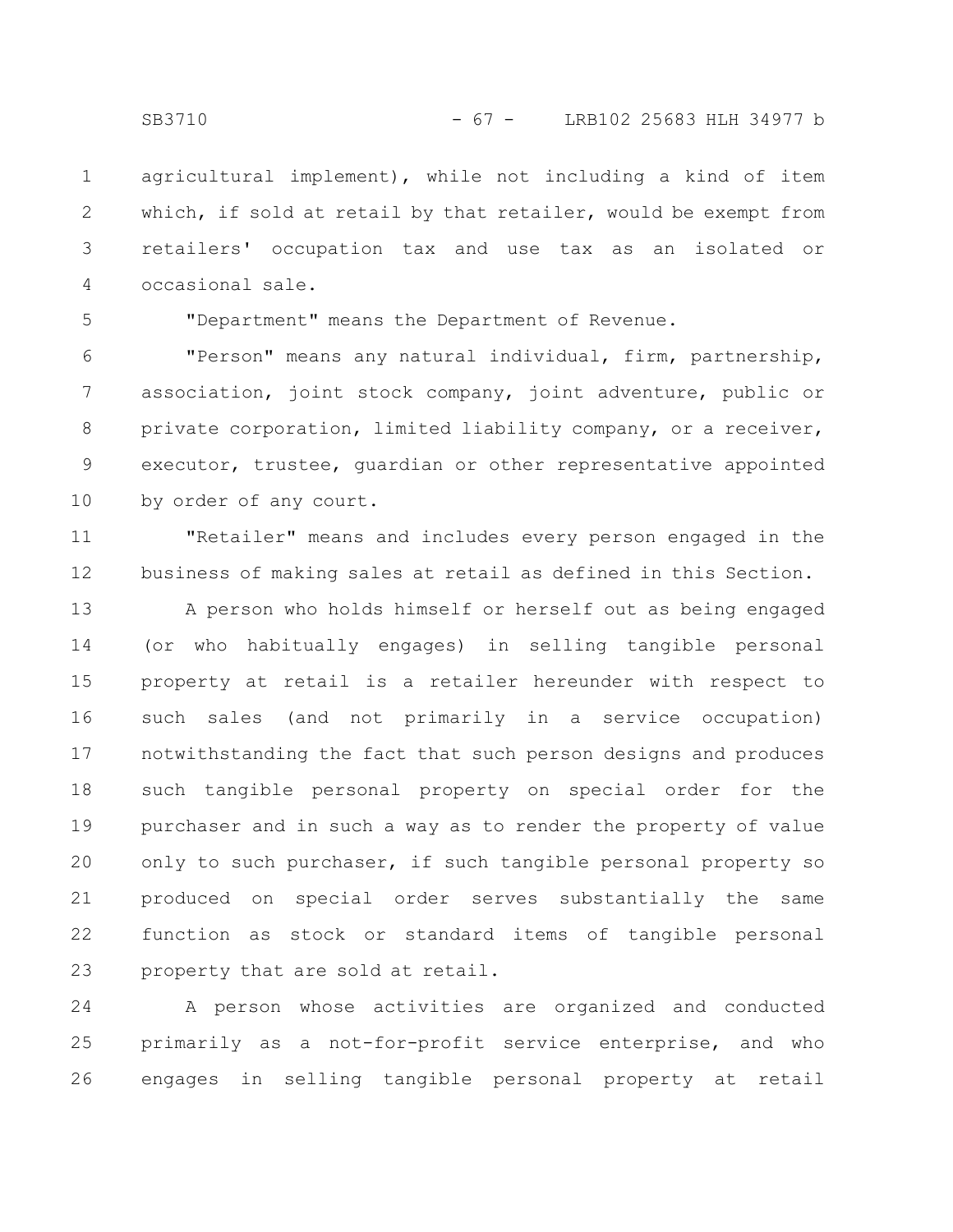(whether to the public or merely to members and their guests) is a retailer with respect to such transactions, excepting only a person organized and operated exclusively for charitable, religious or educational purposes either (1), to the extent of sales by such person to its members, students, patients or inmates of tangible personal property to be used primarily for the purposes of such person, or (2), to the extent of sales by such person of tangible personal property which is not sold or offered for sale by persons organized for profit. The selling of school books and school supplies by schools at retail to students is not "primarily for the purposes of" the school which does such selling. This paragraph does not apply to nor subject to taxation occasional dinners, social or similar activities of a person organized and operated exclusively for charitable, religious or educational purposes, whether or not such activities are open to the public. 1 2 3 4 5 6 7 8 9 10 11 12 13 14 15 16 17

A person who is the recipient of a grant or contract under Title VII of the Older Americans Act of 1965 (P.L. 92-258) and serves meals to participants in the federal Nutrition Program for the Elderly in return for contributions established in amount by the individual participant pursuant to a schedule of suggested fees as provided for in the federal Act is not a retailer under this Act with respect to such transactions. 18 19 20 21 22 23 24

Persons who engage in the business of transferring tangible personal property upon the redemption of trading 25 26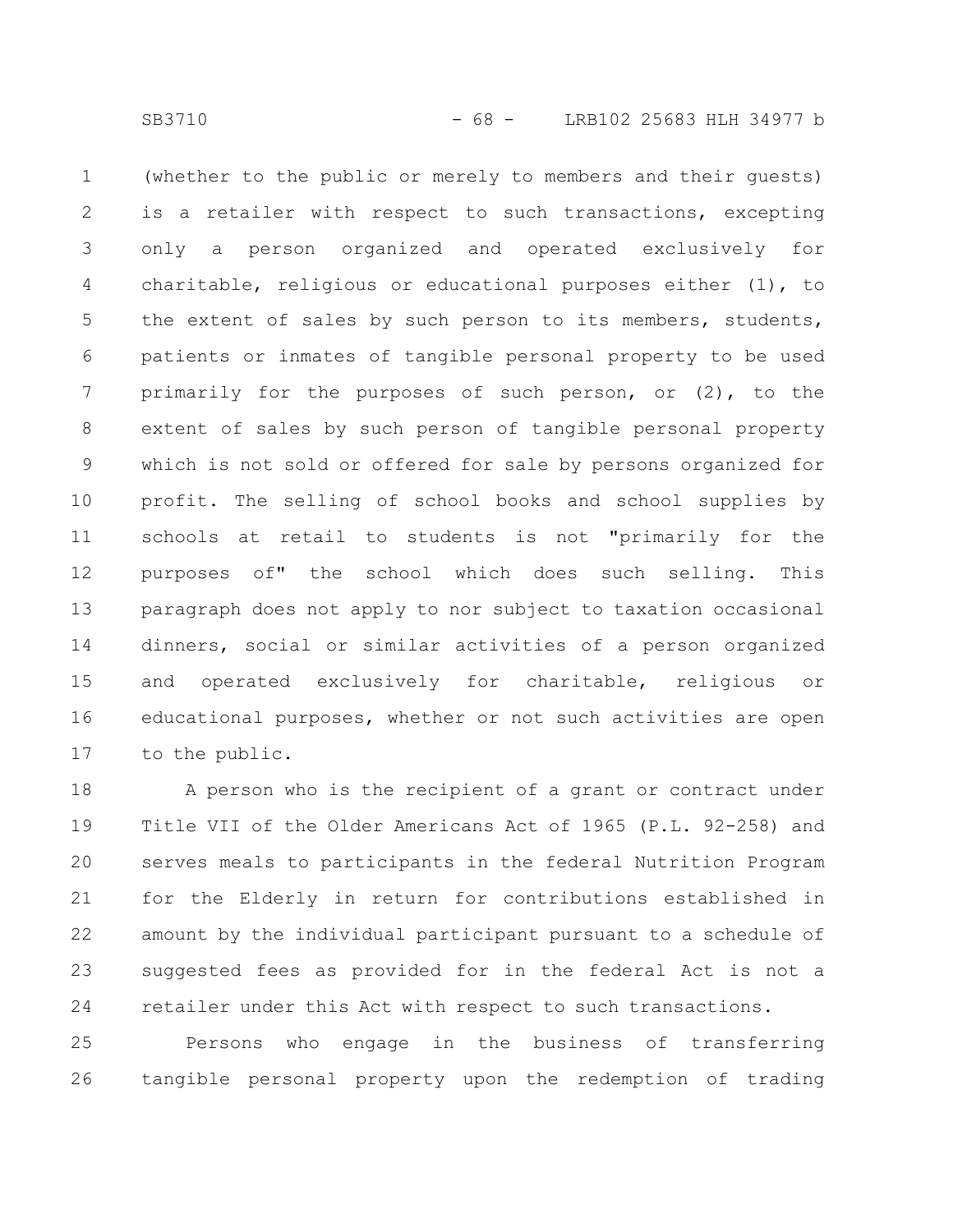1

stamps are retailers hereunder when engaged in such business.

The isolated or occasional sale of tangible personal property at retail by a person who does not hold himself out as being engaged (or who does not habitually engage) in selling such tangible personal property at retail or a sale through a bulk vending machine does not make such person a retailer hereunder. However, any person who is engaged in a business which is not subject to the tax imposed by the Retailers' Occupation Tax Act because of involving the sale of or a contract to sell real estate or a construction contract to improve real estate, but who, in the course of conducting such business, transfers tangible personal property to users or consumers in the finished form in which it was purchased, and which does not become real estate, under any provision of a construction contract or real estate sale or real estate sales agreement entered into with some other person arising out of or because of such nontaxable business, is a retailer to the extent of the value of the tangible personal property so transferred. If, in such transaction, a separate charge is made for the tangible personal property so transferred, the value of such property, for the purposes of this Act, is the amount so separately charged, but not less than the cost of such property to the transferor; if no separate charge is made, the value of such property, for the purposes of this Act, is the cost to the transferor of such tangible personal property. 2 3 4 5 6 7 8 9 10 11 12 13 14 15 16 17 18 19 20 21 22 23 24 25 26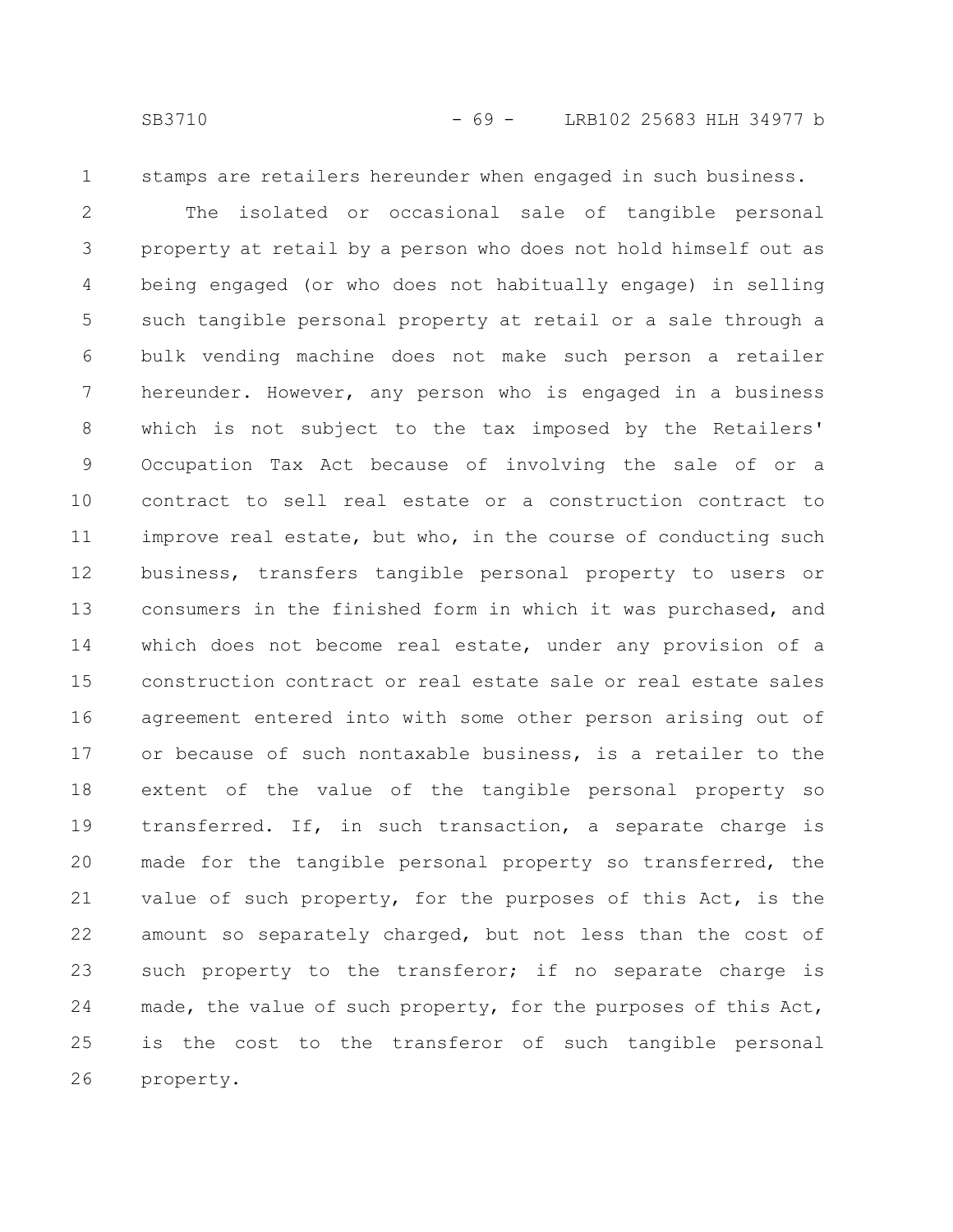"Retailer maintaining a place of business in this State", or any like term, means and includes any of the following retailers: 1 2 3

(1) A retailer having or maintaining within this State, directly or by a subsidiary, an office, distribution house, sales house, warehouse or other place of business, or any agent or other representative operating within this State under the authority of the retailer or its subsidiary, irrespective of whether such place of business or agent or other representative is located here permanently or temporarily, or whether such retailer or subsidiary is licensed to do business in this State. However, the ownership of property that is located at the premises of a printer with which the retailer has contracted for printing and that consists of the final printed product, property that becomes a part of the final printed product, or copy from which the printed product is produced shall not result in the retailer being deemed to have or maintain an office, distribution house, sales house, warehouse, or other place of business within this State. 4 5 6 7 8 9 10 11 12 13 14 15 16 17 18 19 20 21

(1.1) A retailer having a contract with a person located in this State under which the person, for a commission or other consideration based upon the sale of tangible personal property by the retailer, directly or indirectly refers potential customers to the retailer by 22 23 24 25 26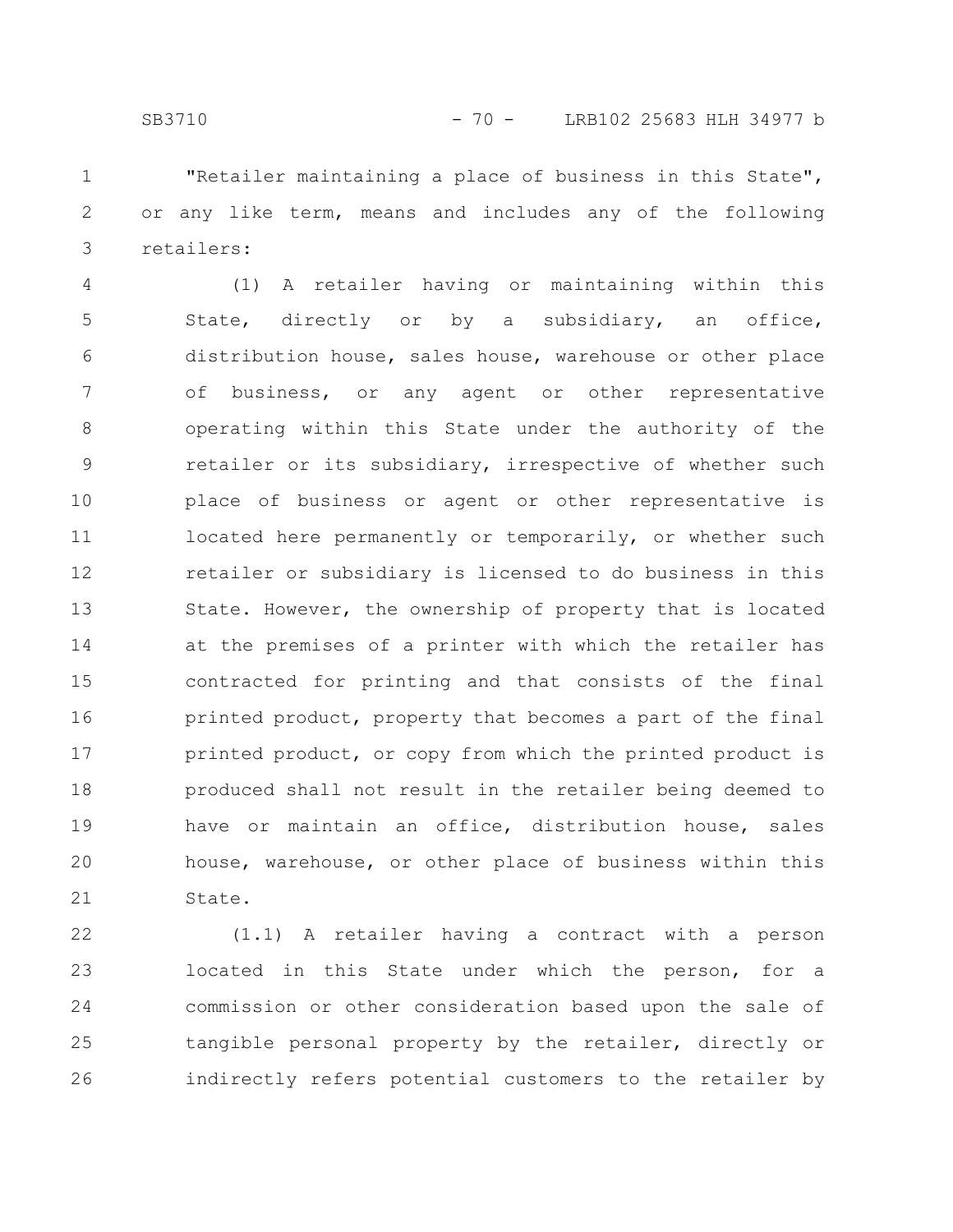providing to the potential customers a promotional code or other mechanism that allows the retailer to track purchases referred by such persons. Examples of mechanisms that allow the retailer to track purchases referred by such persons include but are not limited to the use of a link on the person's Internet website, promotional codes distributed through the person's hand-delivered or mailed material, and promotional codes distributed by the person through radio or other broadcast media. The provisions of this paragraph (1.1) shall apply only if the cumulative gross receipts from sales of tangible personal property by the retailer to customers who are referred to the retailer by all persons in this State under such contracts exceed \$10,000 during the preceding 4 quarterly periods ending on the last day of March, June, September, and December. A retailer meeting the requirements of this paragraph (1.1) shall be presumed to be maintaining a place of business in this State but may rebut this presumption by submitting proof that the referrals or other activities pursued within this State by such persons were not sufficient to meet the nexus standards of the United States Constitution during the preceding 4 quarterly periods. 1 2 3 4 5 6 7 8 9 10 11 12 13 14 15 16 17 18 19 20 21 22

(1.2) Beginning July 1, 2011, a retailer having a contract with a person located in this State under which: 23 24

(A) the retailer sells the same or substantially similar line of products as the person located in this 25 26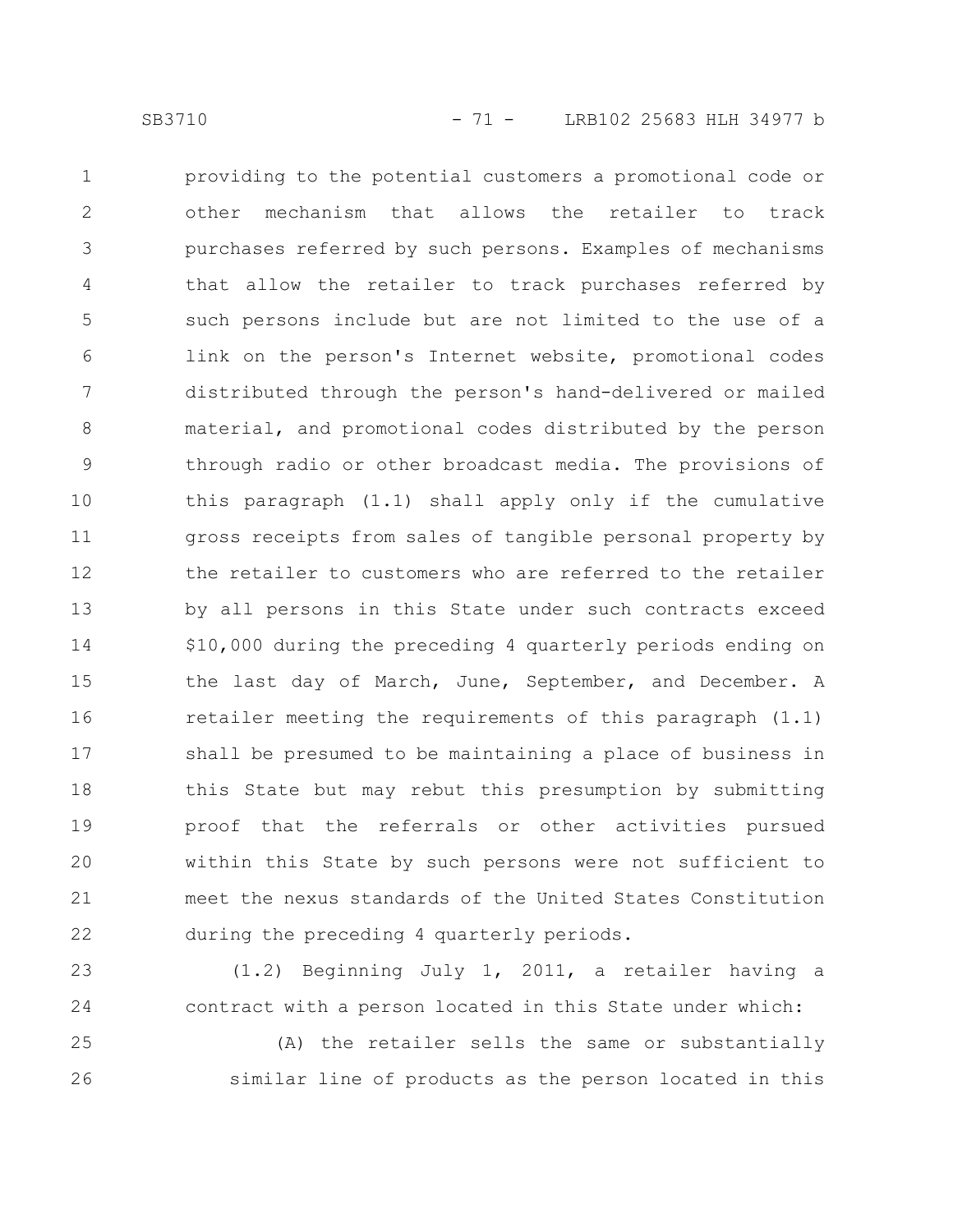State and does so using an identical or substantially similar name, trade name, or trademark as the person located in this State; and 1 2 3

(B) the retailer provides a commission or other consideration to the person located in this State based upon the sale of tangible personal property by the retailer. 4 5 6 7

The provisions of this paragraph (1.2) shall apply only if the cumulative gross receipts from sales of tangible personal property by the retailer to customers in this State under all such contracts exceed \$10,000 during the preceding 4 quarterly periods ending on the last day of March, June, September, and December. 8 9 10 11 12 13

- (2) (Blank). 14
- (3) (Blank). 15
- (4) (Blank). 16
- (5) (Blank). 17
- (6) (Blank). 18
- (7) (Blank). 19
- (8) (Blank). 20

(9) Beginning October 1, 2018, a retailer making sales of tangible personal property to purchasers in Illinois from outside of Illinois if: 21 22 23

(A) the cumulative gross receipts from sales of tangible personal property to purchasers in Illinois are \$100,000 or more; or 24 25 26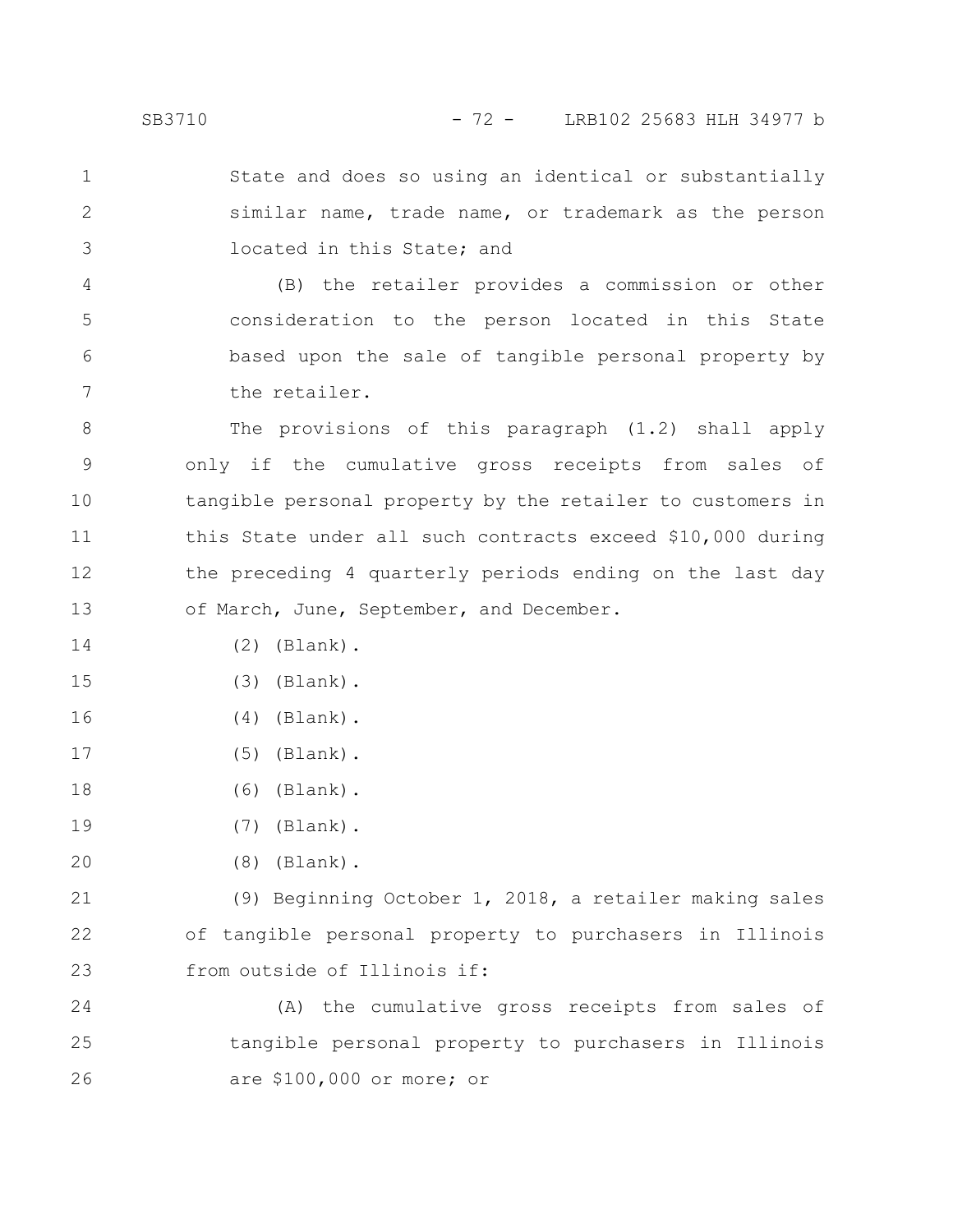(B) the retailer enters into 200 or more separate transactions for the sale of tangible personal property to purchasers in Illinois. 1 2 3

The retailer shall determine on a quarterly basis, ending on the last day of March, June, September, and December, whether he or she meets the criteria of either subparagraph (A) or (B) of this paragraph (9) for the preceding 12-month period. If the retailer meets the threshold of either subparagraph (A) or (B) for a 12-month period, he or she is considered a retailer maintaining a place of business in this State and is required to collect and remit the tax imposed under this Act and file returns for one year. At the end of that one-year period, the retailer shall determine whether he or she met the threshold of either subparagraph (A) or (B) during the preceding 12-month period. If the retailer met the criteria in either subparagraph (A) or (B) for the preceding 12-month period, he or she is considered a retailer maintaining a place of business in this State and is required to collect and remit the tax imposed under this Act and file returns for the subsequent year. If at the end of a one-year period a retailer that was required to collect and remit the tax imposed under this Act determines that he or she did not meet the threshold in either subparagraph (A) or (B) during the preceding 12-month period, the retailer shall subsequently determine 4 5 6 7 8 9 10 11 12 13 14 15 16 17 18 19 20 21 22 23 24 25 26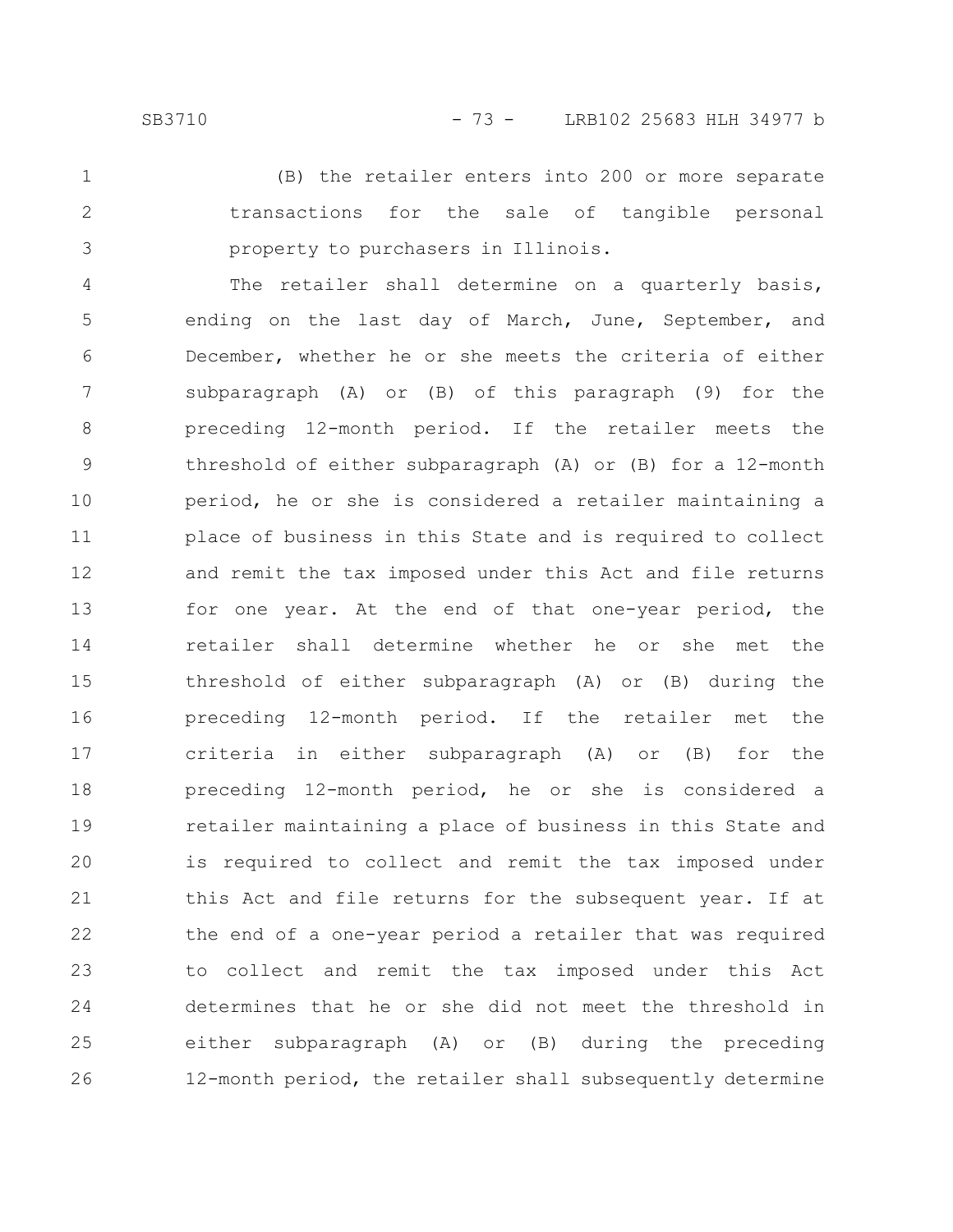on a quarterly basis, ending on the last day of March, June, September, and December, whether he or she meets the threshold of either subparagraph (A) or (B) for the preceding 12-month period. 1 2 3 4

Beginning January 1, 2020, neither the gross receipts from nor the number of separate transactions for sales of tangible personal property to purchasers in Illinois that a retailer makes through a marketplace facilitator and for which the retailer has received a certification from the marketplace facilitator pursuant to Section 2d of this Act shall be included for purposes of determining whether he or she has met the thresholds of this paragraph (9). 5 6 7 8 9 10 11 12

(10) Beginning January 1, 2020, a marketplace facilitator that meets a threshold set forth in subsection (b) of Section 2d of this Act. 13 14 15

"Bulk vending machine" means a vending machine, containing unsorted confections, nuts, toys, or other items designed primarily to be used or played with by children which, when a coin or coins of a denomination not larger than \$0.50 are inserted, are dispensed in equal portions, at random and without selection by the customer. 16 17 18 19 20 21

(Source: P.A. 101-9, eff. 6-5-19; 101-31, eff. 1-1-20; 101-604, eff. 1-1-20; 102-353, eff. 1-1-22.) 22 23

(35 ILCS 105/3-5) 24

Sec. 3-5. Exemptions. Use of the following tangible 25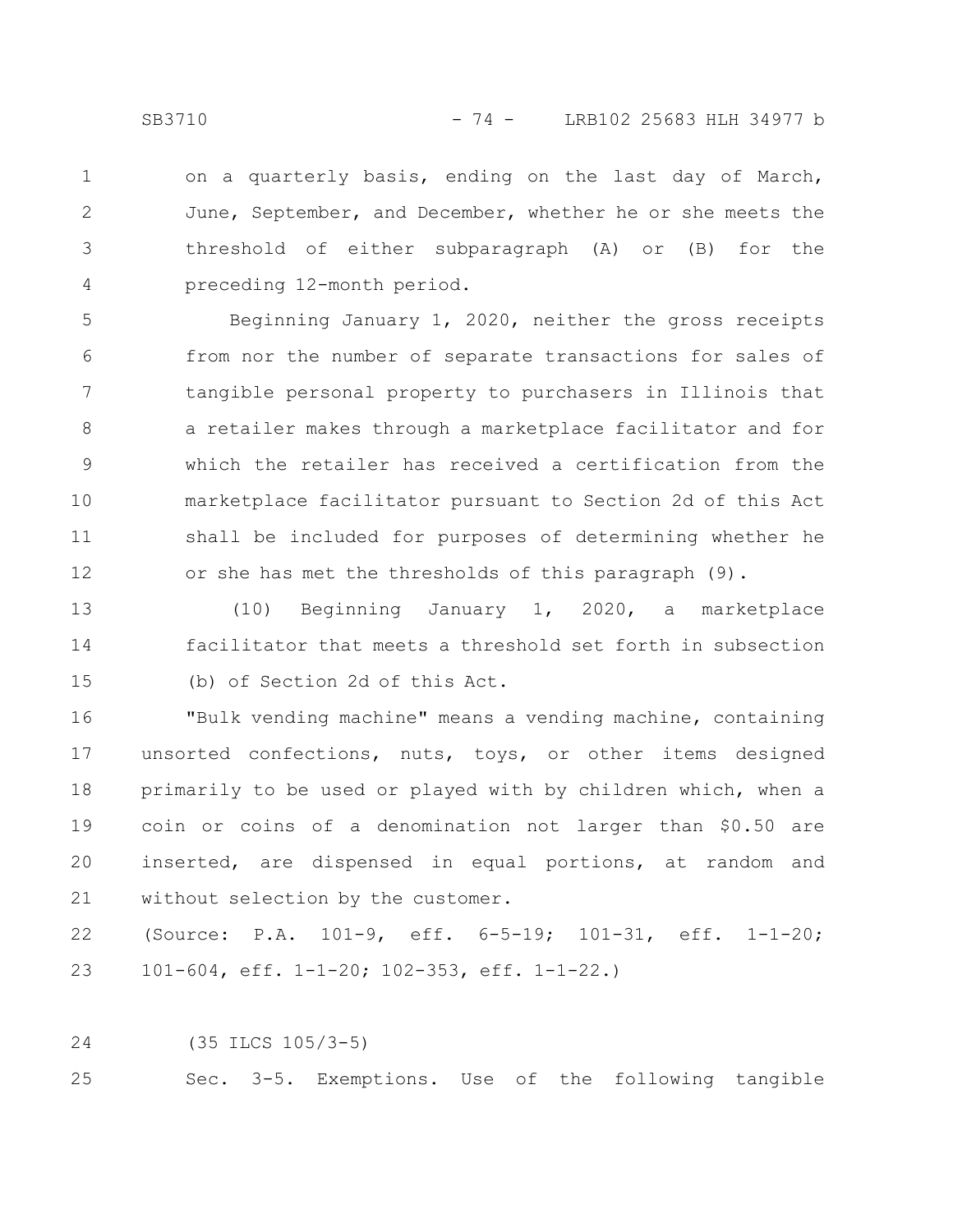personal property is exempt from the tax imposed by this Act: 1

(1) Personal property purchased from a corporation, society, association, foundation, institution, or organization, other than a limited liability company, that is organized and operated as a not-for-profit service enterprise for the benefit of persons 65 years of age or older if the personal property was not purchased by the enterprise for the purpose of resale by the enterprise. 2 3 4 5 6 7 8

(2) Personal property purchased by a not-for-profit Illinois county fair association for use in conducting, operating, or promoting the county fair. 9 10 11

(3) Personal property purchased by a not-for-profit arts or cultural organization that establishes, by proof required by the Department by rule, that it has received an exemption under Section 501(c)(3) of the Internal Revenue Code and that is organized and operated primarily for the presentation or support of arts or cultural programming, activities, or services. These organizations include, but are not limited to, music and dramatic arts organizations such as symphony orchestras and theatrical groups, arts and cultural service organizations, local arts councils, visual arts organizations, and media arts organizations. On and after July 1, 2001 (the effective date of Public Act 92-35), however, an entity otherwise eligible for this exemption shall not make tax-free purchases unless it has an active identification number issued by the Department. 12 13 14 15 16 17 18 19 20 21 22 23 24 25 26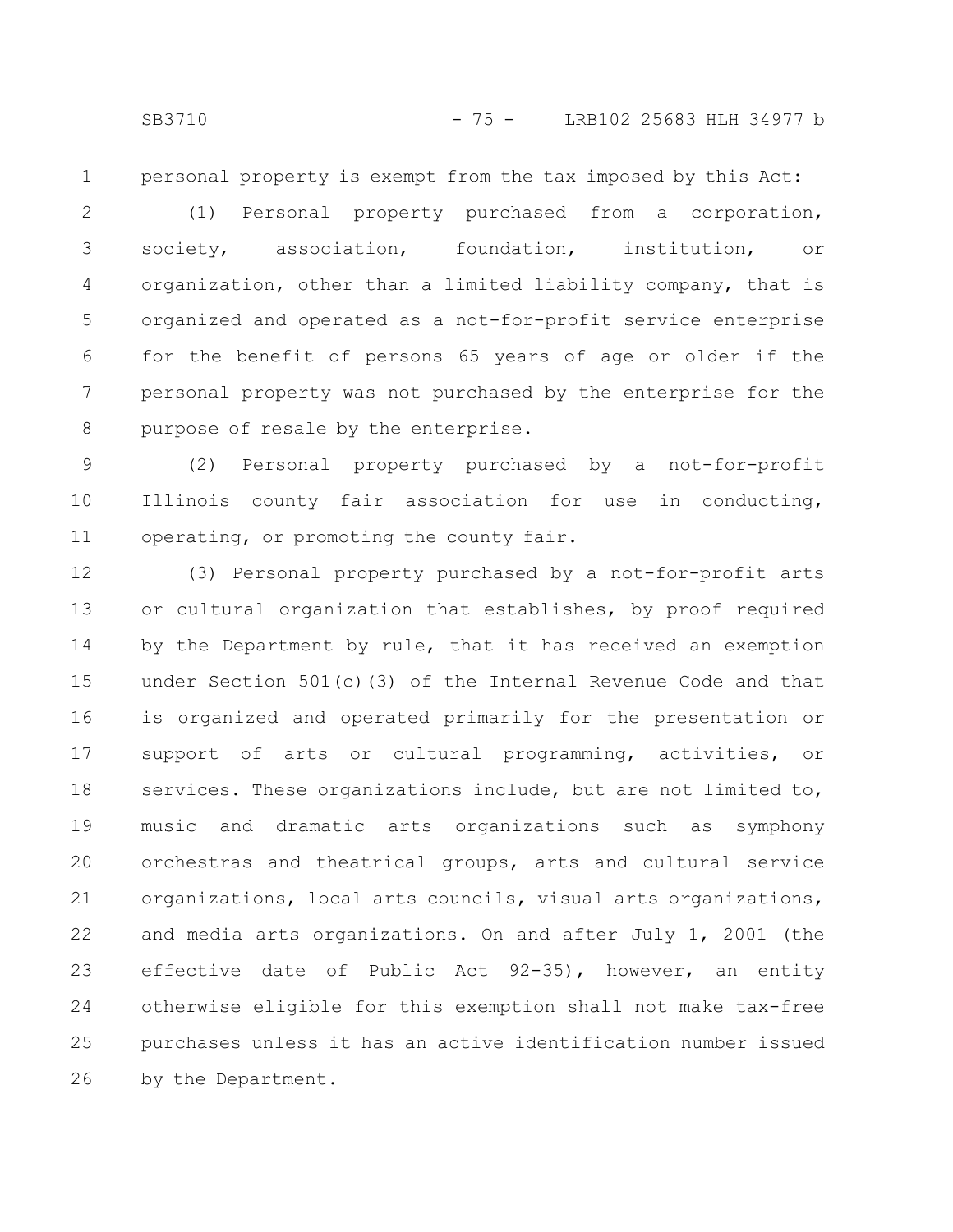SB3710 - 76 - LRB102 25683 HLH 34977 b

(4) Personal property purchased by a governmental body, by a corporation, society, association, foundation, or institution organized and operated exclusively for charitable, religious, or educational purposes, or by a not-for-profit corporation, society, association, foundation, institution, or organization that has no compensated officers or employees and that is organized and operated primarily for the recreation of persons 55 years of age or older. A limited liability company may qualify for the exemption under this paragraph only if the limited liability company is organized and operated exclusively for educational purposes. On and after July 1, 1987, however, no entity otherwise eligible for this exemption shall make tax-free purchases unless it has an active exemption identification number issued by the Department. 1 2 3 4 5 6 7 8 9 10 11 12 13 14

(5) Until July 1, 2003, a passenger car that is a replacement vehicle to the extent that the purchase price of the car is subject to the Replacement Vehicle Tax. 15 16 17

(6) Until July 1, 2003 and beginning again on September 1, 2004 through August 30, 2014, graphic arts machinery and equipment, including repair and replacement parts, both new and used, and including that manufactured on special order, certified by the purchaser to be used primarily for graphic arts production, and including machinery and equipment purchased for lease. Equipment includes chemicals or chemicals acting as catalysts but only if the chemicals or chemicals acting as catalysts effect a direct and immediate change upon 18 19 20 21 22 23 24 25 26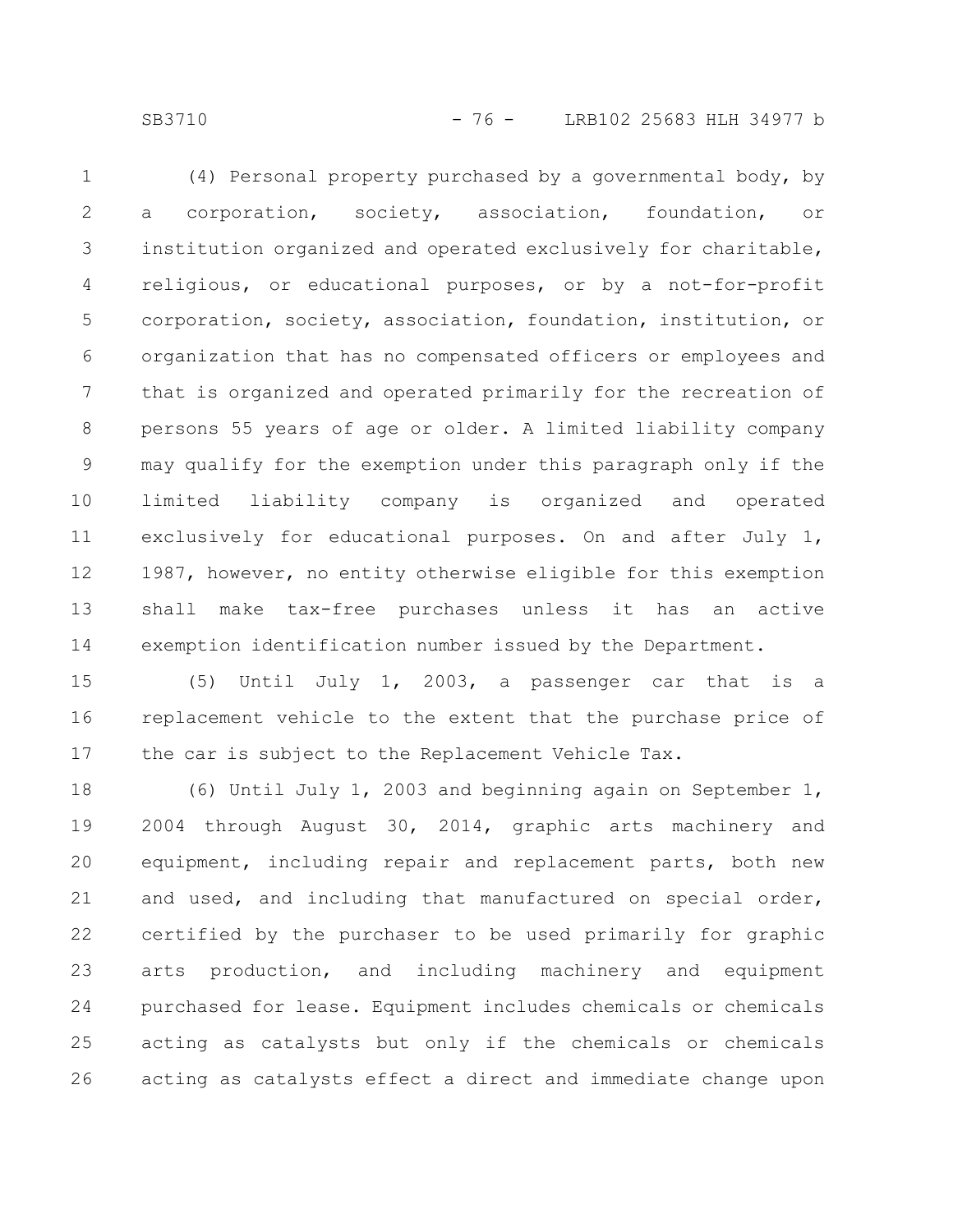a graphic arts product. Beginning on July 1, 2017, graphic arts machinery and equipment is included in the manufacturing and assembling machinery and equipment exemption under paragraph (18). 1 2 3 4

5

(7) Farm chemicals.

(8) Legal tender, currency, medallions, or gold or silver coinage issued by the State of Illinois, the government of the United States of America, or the government of any foreign country, and bullion. 6 7 8 9

(9) Personal property purchased from a teacher-sponsored student organization affiliated with an elementary or secondary school located in Illinois. 10 11 12

(10) A motor vehicle that is used for automobile renting, as defined in the Automobile Renting Occupation and Use Tax Act. 13 14 15

(11) Farm machinery and equipment, both new and used, including that manufactured on special order, certified by the purchaser to be used primarily for production agriculture or State or federal agricultural programs, including individual replacement parts for the machinery and equipment, including machinery and equipment purchased for lease, and including implements of husbandry defined in Section 1-130 of the Illinois Vehicle Code, farm machinery and agricultural chemical and fertilizer spreaders, and nurse wagons required to be registered under Section 3-809 of the Illinois Vehicle Code, but excluding other motor vehicles required to be 16 17 18 19 20 21 22 23 24 25 26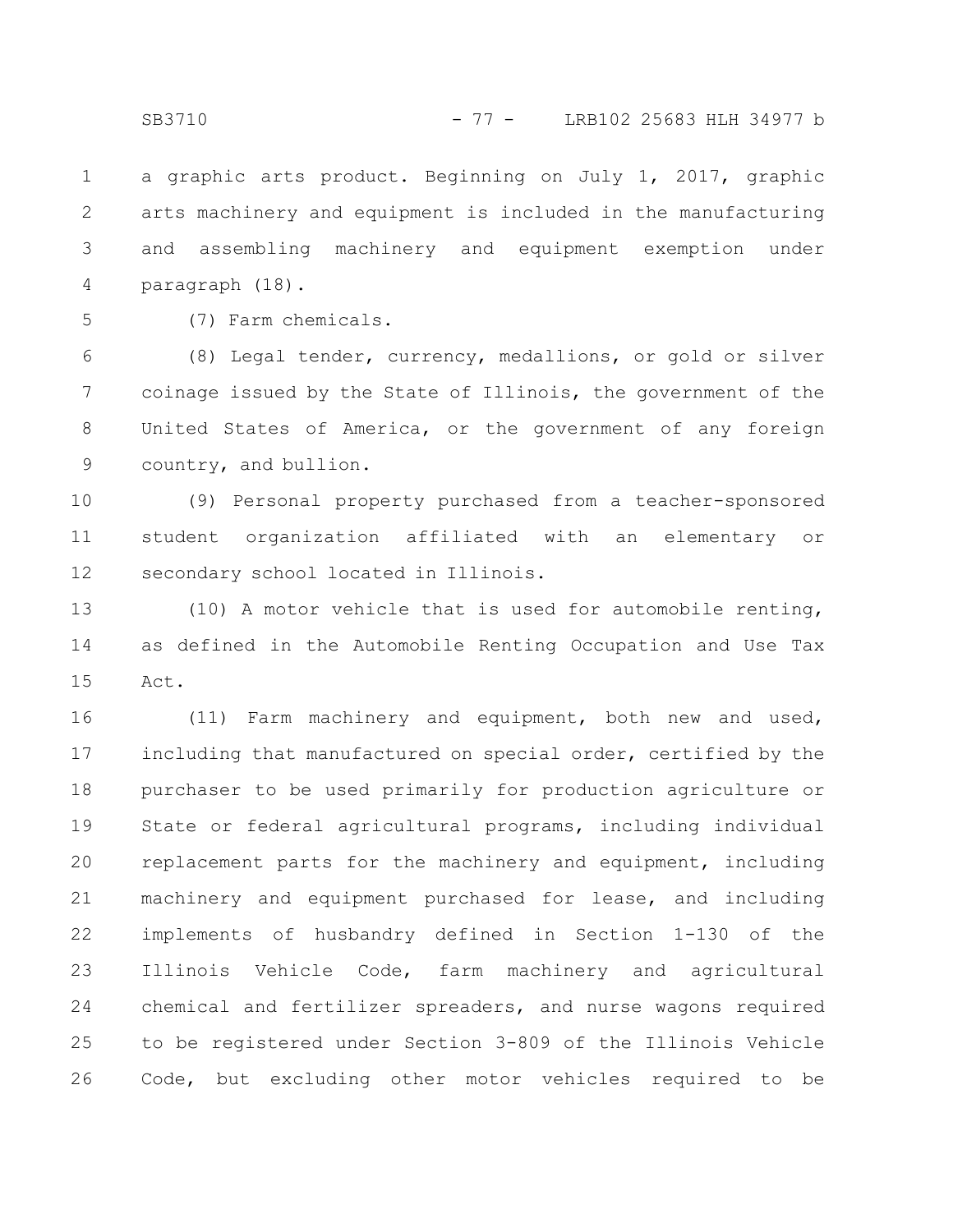registered under the Illinois Vehicle Code. Horticultural polyhouses or hoop houses used for propagating, growing, or overwintering plants shall be considered farm machinery and equipment under this item (11). Agricultural chemical tender tanks and dry boxes shall include units sold separately from a motor vehicle required to be licensed and units sold mounted on a motor vehicle required to be licensed if the selling price of the tender is separately stated. 1 2 3 4 5 6 7 8

Farm machinery and equipment shall include precision farming equipment that is installed or purchased to be installed on farm machinery and equipment including, but not limited to, tractors, harvesters, sprayers, planters, seeders, or spreaders. Precision farming equipment includes, but is not limited to, soil testing sensors, computers, monitors, software, global positioning and mapping systems, and other such equipment. 9 10 11 12 13 14 15 16

Farm machinery and equipment also includes computers, sensors, software, and related equipment used primarily in the computer-assisted operation of production agriculture facilities, equipment, and activities such as, but not limited to, the collection, monitoring, and correlation of animal and crop data for the purpose of formulating animal diets and agricultural chemicals. This item (11) is exempt from the provisions of Section 3-90. 17 18 19 20 21 22 23 24

(12) Until June 30, 2013, fuel and petroleum products sold to or used by an air common carrier, certified by the carrier 25 26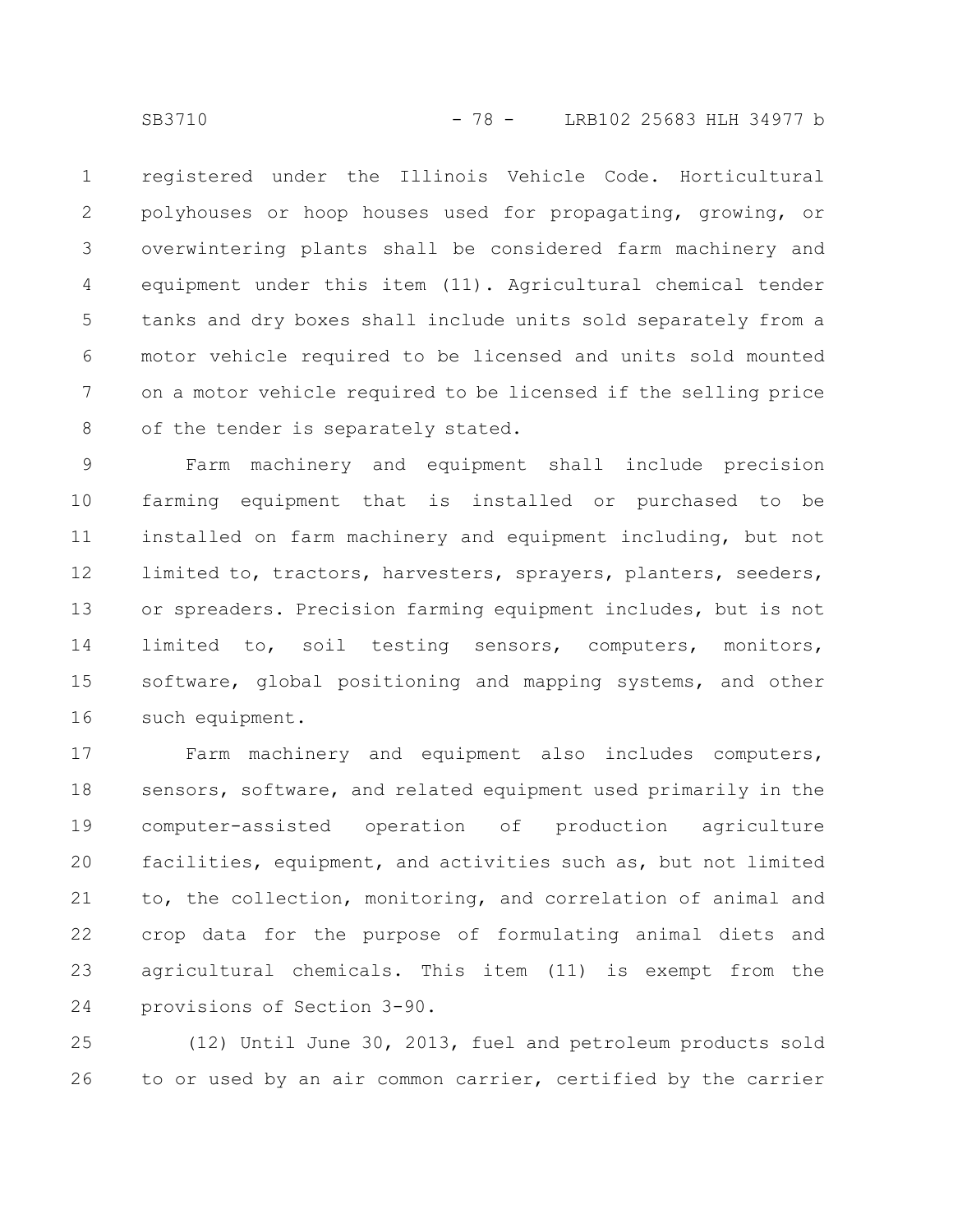to be used for consumption, shipment, or storage in the conduct of its business as an air common carrier, for a flight destined for or returning from a location or locations outside the United States without regard to previous or subsequent domestic stopovers. 1 2 3 4 5

Beginning July 1, 2013, fuel and petroleum products sold to or used by an air carrier, certified by the carrier to be used for consumption, shipment, or storage in the conduct of its business as an air common carrier, for a flight that (i) is engaged in foreign trade or is engaged in trade between the United States and any of its possessions and (ii) transports at least one individual or package for hire from the city of origination to the city of final destination on the same aircraft, without regard to a change in the flight number of that aircraft. 6 7 8 9 10 11 12 13 14 15

(13) Proceeds of mandatory service charges separately stated on customers' bills for the purchase and consumption of food and beverages purchased at retail from a retailer, to the extent that the proceeds of the service charge are in fact turned over as tips or as a substitute for tips to the employees who participate directly in preparing, serving, hosting or cleaning up the food or beverage function with respect to which the service charge is imposed. 16 17 18 19 20 21 22 23

(14) Until July 1, 2003, oil field exploration, drilling, and production equipment, including (i) rigs and parts of rigs, rotary rigs, cable tool rigs, and workover rigs, (ii) 24 25 26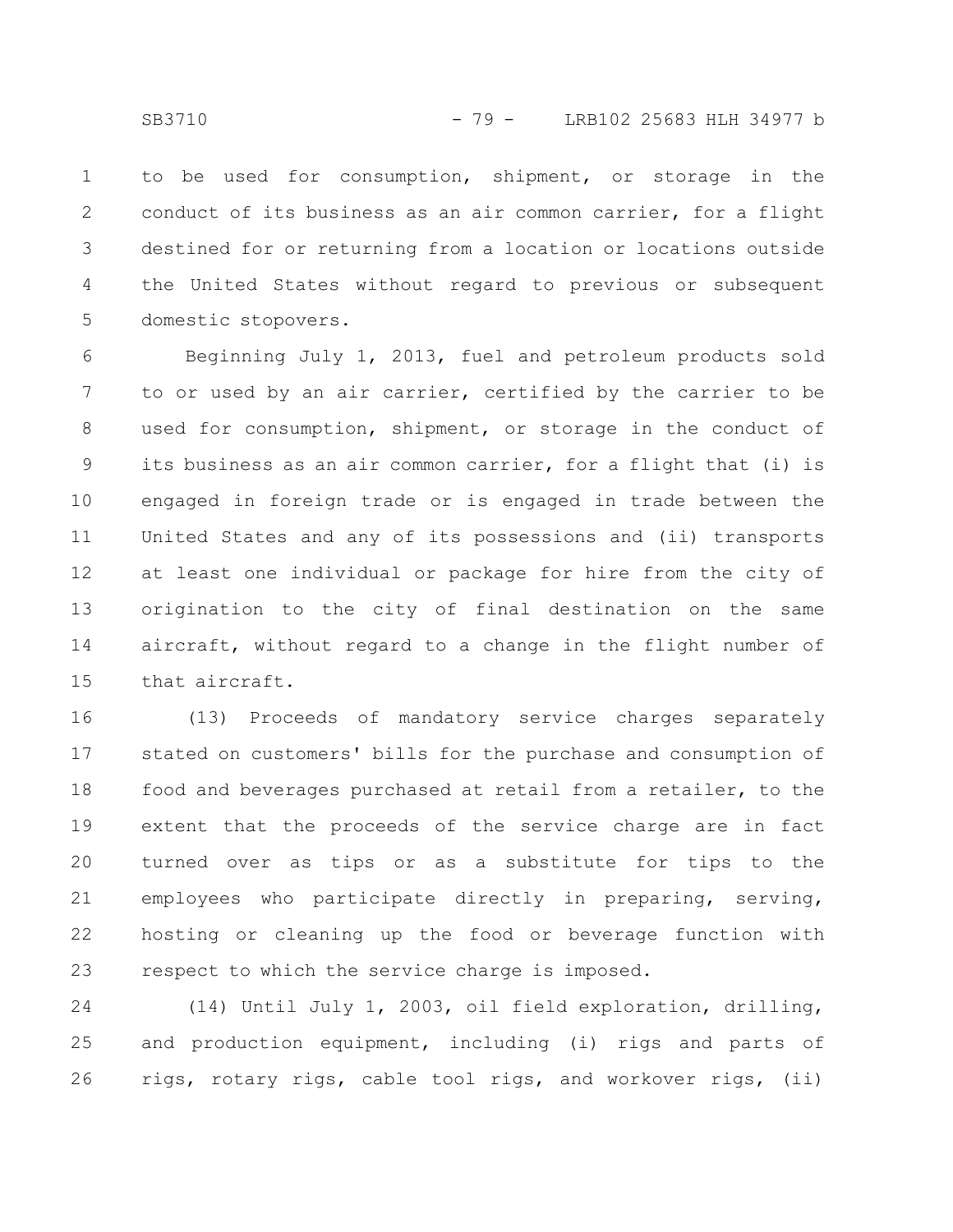pipe and tubular goods, including casing and drill strings, (iii) pumps and pump-jack units, (iv) storage tanks and flow lines, (v) any individual replacement part for oil field exploration, drilling, and production equipment, and (vi) machinery and equipment purchased for lease; but excluding motor vehicles required to be registered under the Illinois Vehicle Code. 1 2 3 4 5 6 7

(15) Photoprocessing machinery and equipment, including repair and replacement parts, both new and used, including that manufactured on special order, certified by the purchaser to be used primarily for photoprocessing, and including photoprocessing machinery and equipment purchased for lease. 8 9 10 11 12

(16) Until July 1, 2023, coal and aggregate exploration, mining, off-highway hauling, processing, maintenance, and reclamation equipment, including replacement parts and equipment, and including equipment purchased for lease, but excluding motor vehicles required to be registered under the Illinois Vehicle Code. The changes made to this Section by Public Act 97-767 apply on and after July 1, 2003, but no claim for credit or refund is allowed on or after August 16, 2013 (the effective date of Public Act 98-456) for such taxes paid during the period beginning July 1, 2003 and ending on August 16, 2013 (the effective date of Public Act 98-456). 13 14 15 16 17 18 19 20 21 22 23

(17) Until July 1, 2003, distillation machinery and equipment, sold as a unit or kit, assembled or installed by the retailer, certified by the user to be used only for the 24 25 26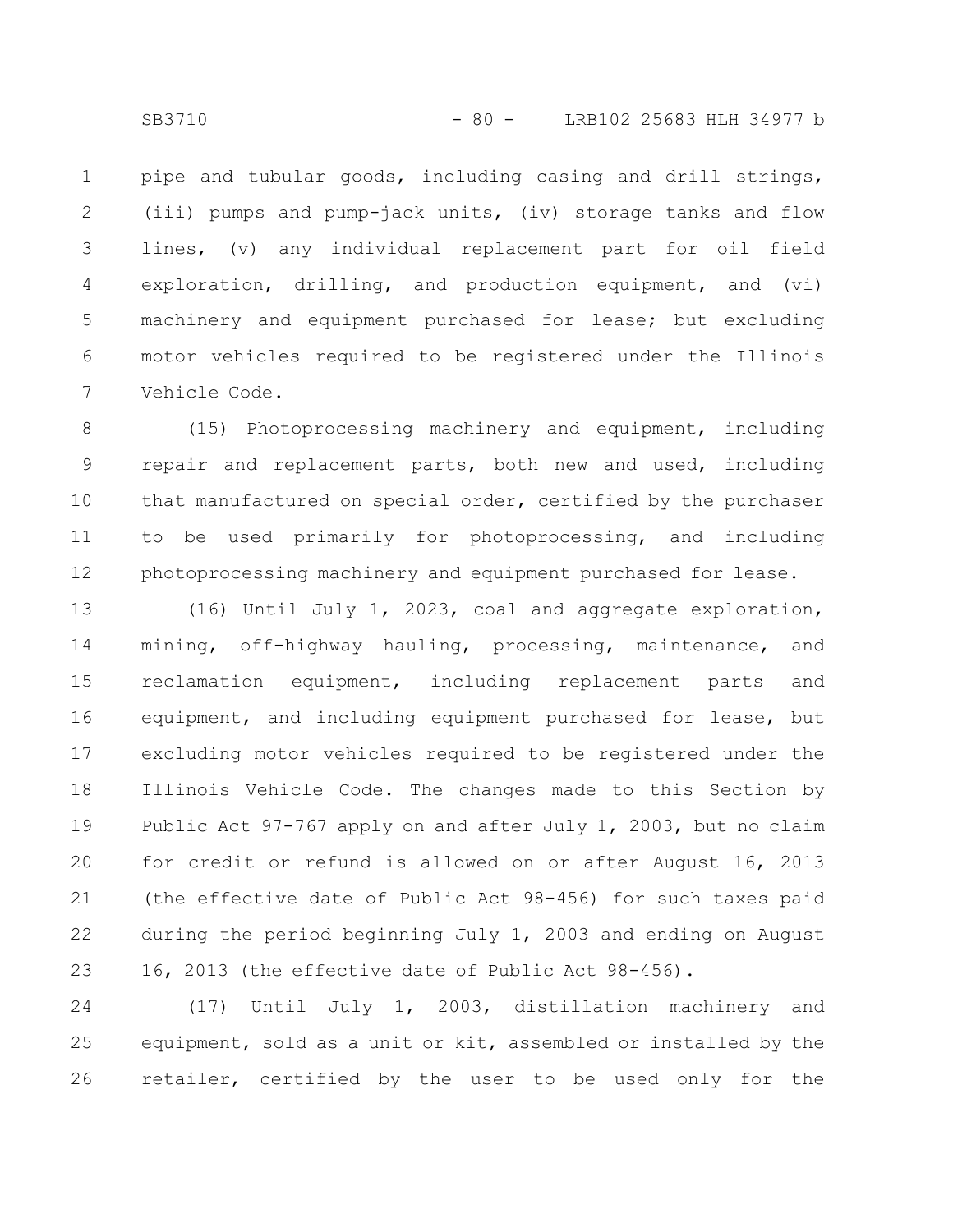production of ethyl alcohol that will be used for consumption as motor fuel or as a component of motor fuel for the personal use of the user, and not subject to sale or resale. 1 2 3

(18) Manufacturing and assembling machinery and equipment used primarily in the process of manufacturing or assembling tangible personal property for wholesale or retail sale or lease, whether that sale or lease is made directly by the manufacturer or by some other person, whether the materials used in the process are owned by the manufacturer or some other person, or whether that sale or lease is made apart from or as an incident to the seller's engaging in the service occupation of producing machines, tools, dies, jigs, patterns, gauges, or other similar items of no commercial value on special order for a particular purchaser. The exemption provided by this paragraph (18) includes production related tangible personal property, as defined in Section 3-50, purchased on or after July 1, 2019. The exemption provided by this paragraph (18) does not include machinery and equipment used in (i) the generation of electricity for wholesale or retail sale; (ii) the generation or treatment of natural or artificial gas for wholesale or retail sale that is delivered to customers through pipes, pipelines, or mains; or (iii) the treatment of water for wholesale or retail sale that is delivered to customers through pipes, pipelines, or mains. The provisions of Public Act 98-583 are declaratory of existing law as to the meaning and scope of this exemption. Beginning on July 1, 4 5 6 7 8 9 10 11 12 13 14 15 16 17 18 19 20 21 22 23 24 25 26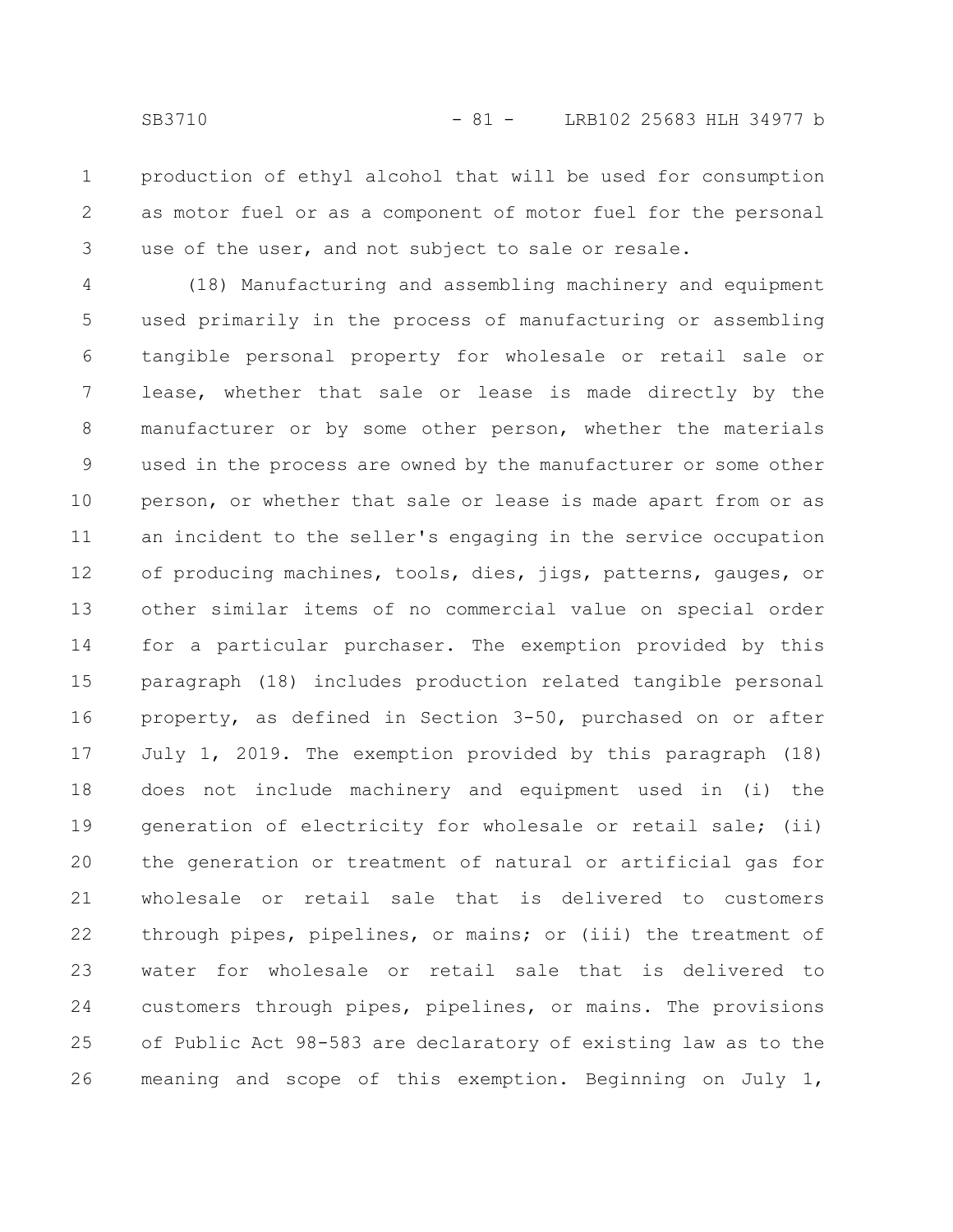2017, the exemption provided by this paragraph (18) includes, but is not limited to, graphic arts machinery and equipment, as defined in paragraph (6) of this Section. 1 2 3

(19) Personal property delivered to a purchaser or purchaser's donee inside Illinois when the purchase order for that personal property was received by a florist located outside Illinois who has a florist located inside Illinois deliver the personal property. 4 5 6 7 8

(20) Semen used for artificial insemination of livestock for direct agricultural production. 9 10

(21) Horses, or interests in horses, registered with and meeting the requirements of any of the Arabian Horse Club Registry of America, Appaloosa Horse Club, American Quarter Horse Association, United States Trotting Association, or Jockey Club, as appropriate, used for purposes of breeding or racing for prizes. This item (21) is exempt from the provisions of Section 3-90, and the exemption provided for under this item (21) applies for all periods beginning May 30, 1995, but no claim for credit or refund is allowed on or after January 1, 2008 for such taxes paid during the period beginning May 30, 2000 and ending on January 1, 2008. 11 12 13 14 15 16 17 18 19 20 21

(22) Computers and communications equipment utilized for any hospital purpose and equipment used in the diagnosis, analysis, or treatment of hospital patients purchased by a lessor who leases the equipment, under a lease of one year or longer executed or in effect at the time the lessor would 22 23 24 25 26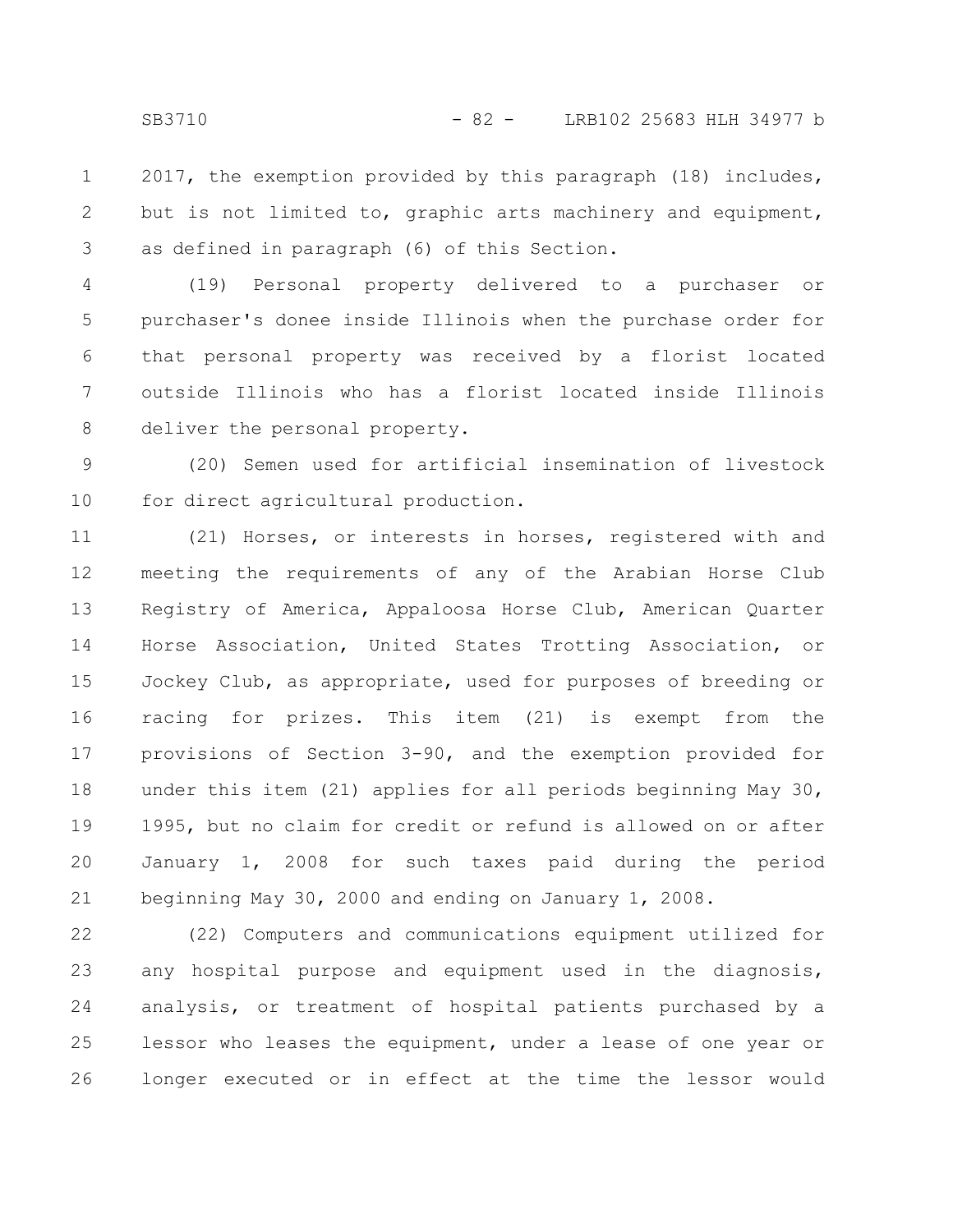otherwise be subject to the tax imposed by this Act, to a hospital that has been issued an active tax exemption identification number by the Department under Section 1g of the Retailers' Occupation Tax Act. If the equipment is leased in a manner that does not qualify for this exemption or is used in any other non-exempt manner, the lessor shall be liable for the tax imposed under this Act or the Service Use Tax Act, as the case may be, based on the fair market value of the property at the time the non-qualifying use occurs. No lessor shall collect or attempt to collect an amount (however designated) that purports to reimburse that lessor for the tax imposed by this Act or the Service Use Tax Act, as the case may be, if the tax has not been paid by the lessor. If a lessor improperly collects any such amount from the lessee, the lessee shall have a legal right to claim a refund of that amount from the lessor. If, however, that amount is not refunded to the lessee for any reason, the lessor is liable to pay that amount to the Department. 1 2 3 4 5 6 7 8 9 10 11 12 13 14 15 16 17 18

(23) Personal property purchased by a lessor who leases the property, under a lease of one year or longer executed or in effect at the time the lessor would otherwise be subject to the tax imposed by this Act, to a governmental body that has been issued an active sales tax exemption identification number by the Department under Section 1g of the Retailers' Occupation Tax Act. If the property is leased in a manner that does not qualify for this exemption or used in any other 19 20 21 22 23 24 25 26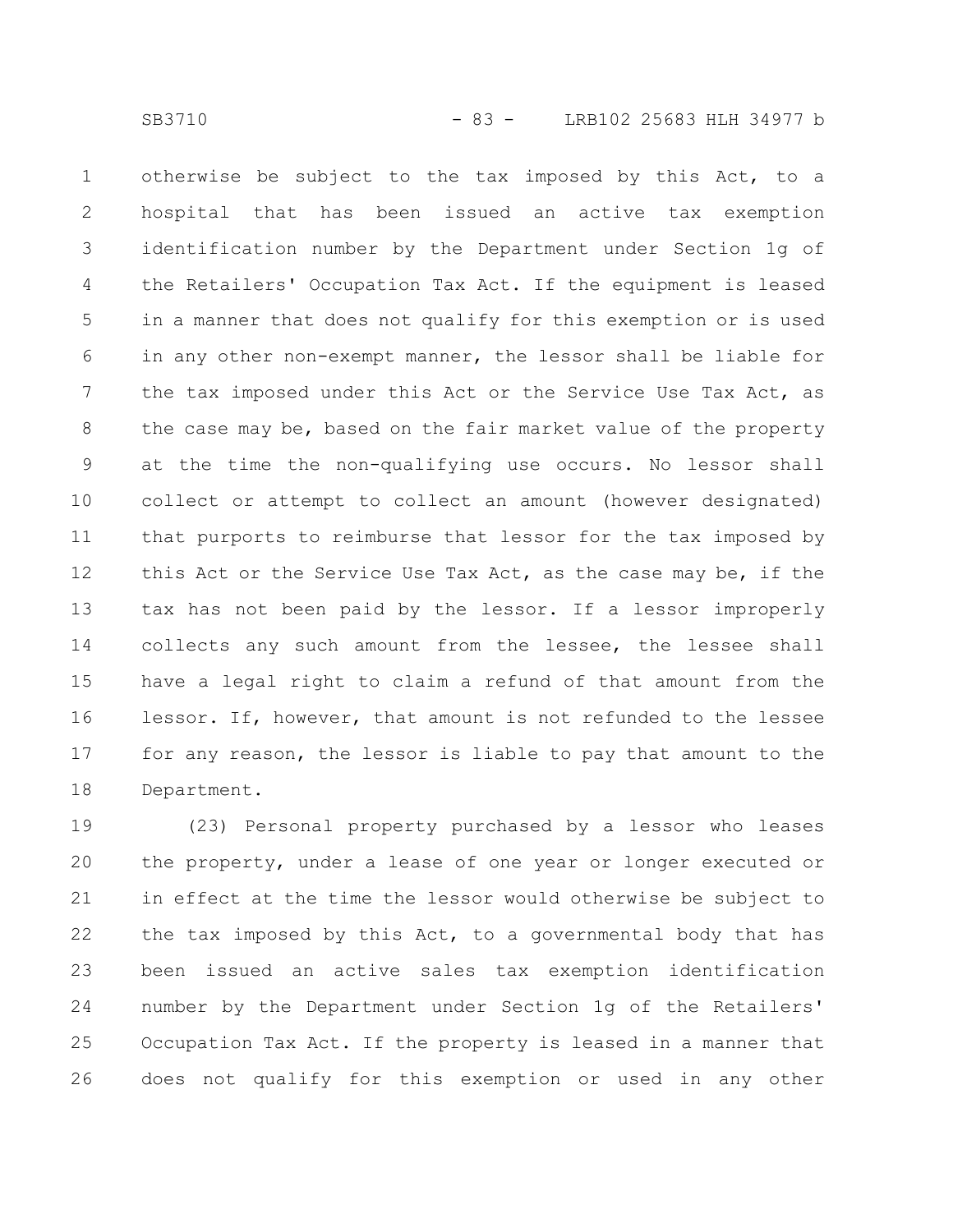non-exempt manner, the lessor shall be liable for the tax imposed under this Act or the Service Use Tax Act, as the case may be, based on the fair market value of the property at the time the non-qualifying use occurs. No lessor shall collect or attempt to collect an amount (however designated) that purports to reimburse that lessor for the tax imposed by this Act or the Service Use Tax Act, as the case may be, if the tax has not been paid by the lessor. If a lessor improperly collects any such amount from the lessee, the lessee shall have a legal right to claim a refund of that amount from the lessor. If, however, that amount is not refunded to the lessee for any reason, the lessor is liable to pay that amount to the Department. 1 2 3 4 5 6 7 8 9 10 11 12 13

(24) Beginning with taxable years ending on or after December 31, 1995 and ending with taxable years ending on or before December 31, 2004, personal property that is donated for disaster relief to be used in a State or federally declared disaster area in Illinois or bordering Illinois by a manufacturer or retailer that is registered in this State to a corporation, society, association, foundation, or institution that has been issued a sales tax exemption identification number by the Department that assists victims of the disaster who reside within the declared disaster area. 14 15 16 17 18 19 20 21 22 23

(25) Beginning with taxable years ending on or after December 31, 1995 and ending with taxable years ending on or before December 31, 2004, personal property that is used in 24 25 26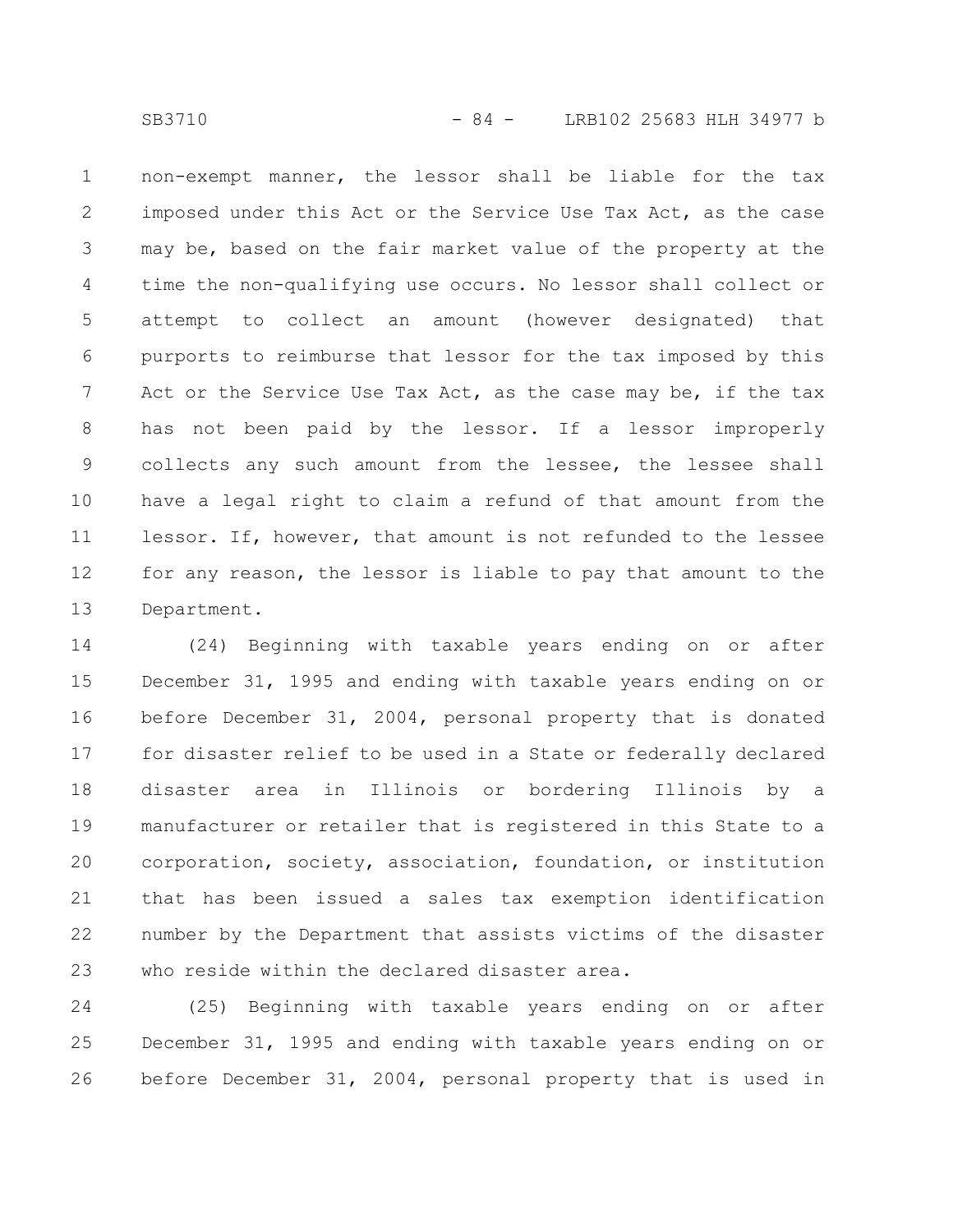the performance of infrastructure repairs in this State, including but not limited to municipal roads and streets, access roads, bridges, sidewalks, waste disposal systems, water and sewer line extensions, water distribution and purification facilities, storm water drainage and retention facilities, and sewage treatment facilities, resulting from a State or federally declared disaster in Illinois or bordering Illinois when such repairs are initiated on facilities located in the declared disaster area within 6 months after the disaster. 1 2 3 4 5 6 7 8 9 10

(26) Beginning July 1, 1999, game or game birds purchased at a "game breeding and hunting preserve area" as that term is used in the Wildlife Code. This paragraph is exempt from the provisions of Section 3-90. 11 12 13 14

(27) A motor vehicle, as that term is defined in Section 1-146 of the Illinois Vehicle Code, that is donated to a corporation, limited liability company, society, association, foundation, or institution that is determined by the Department to be organized and operated exclusively for educational purposes. For purposes of this exemption, "a corporation, limited liability company, society, association, foundation, or institution organized and operated exclusively for educational purposes" means all tax-supported public schools, private schools that offer systematic instruction in useful branches of learning by methods common to public schools and that compare favorably in their scope and 15 16 17 18 19 20 21 22 23 24 25 26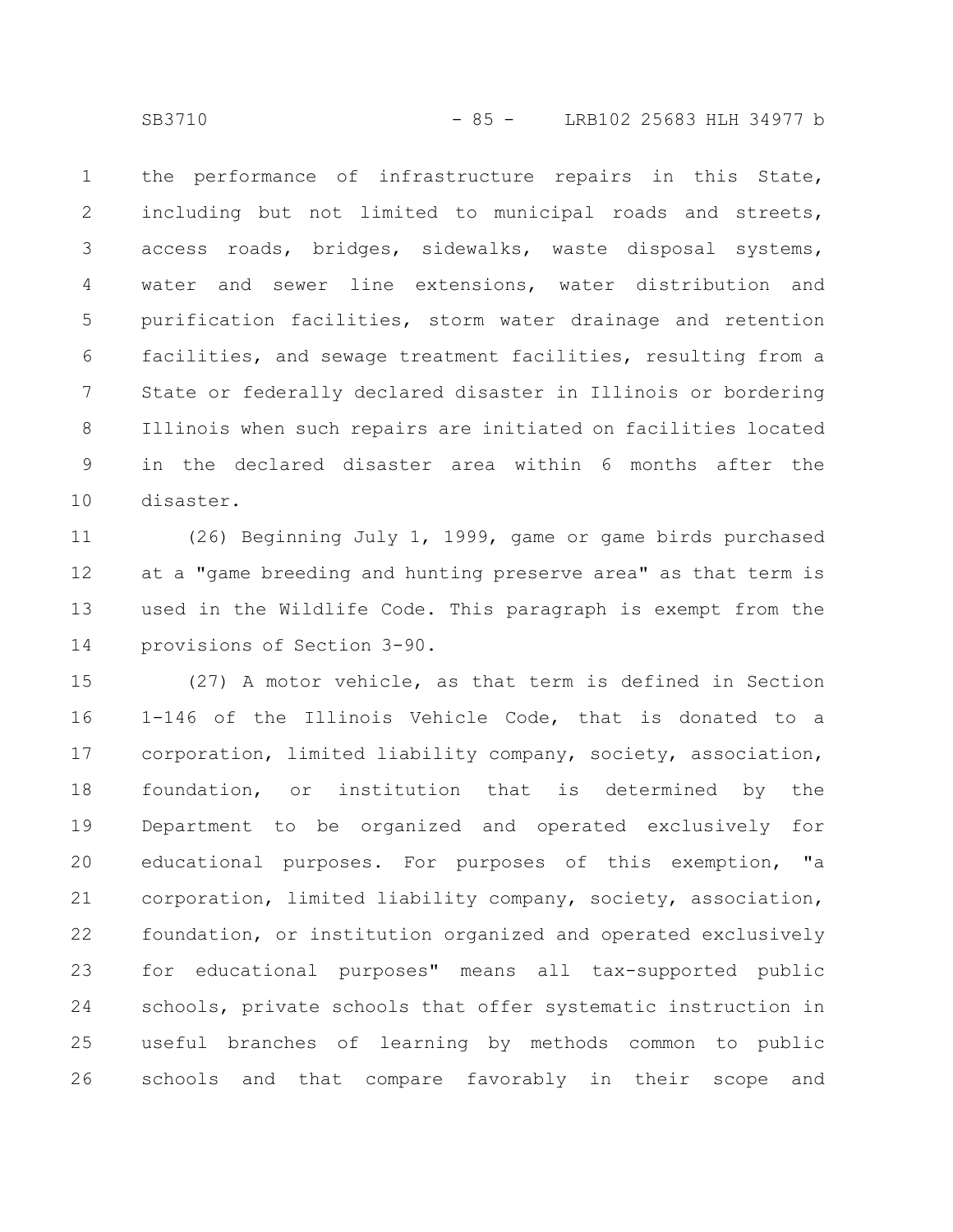intensity with the course of study presented in tax-supported schools, and vocational or technical schools or institutes organized and operated exclusively to provide a course of study of not less than 6 weeks duration and designed to prepare individuals to follow a trade or to pursue a manual, technical, mechanical, industrial, business, or commercial occupation. 1 2 3 4 5 6 7

(28) Beginning January 1, 2000, personal property, including food, purchased through fundraising events for the benefit of a public or private elementary or secondary school, a group of those schools, or one or more school districts if the events are sponsored by an entity recognized by the school district that consists primarily of volunteers and includes parents and teachers of the school children. This paragraph does not apply to fundraising events (i) for the benefit of private home instruction or (ii) for which the fundraising entity purchases the personal property sold at the events from another individual or entity that sold the property for the purpose of resale by the fundraising entity and that profits from the sale to the fundraising entity. This paragraph is exempt from the provisions of Section 3-90. 8 9 10 11 12 13 14 15 16 17 18 19 20 21

(29) Beginning January 1, 2000 and through December 31, 2001, new or used automatic vending machines that prepare and serve hot food and beverages, including coffee, soup, and other items, and replacement parts for these machines. Beginning January 1, 2002 and through June 30, 2003, machines 22 23 24 25 26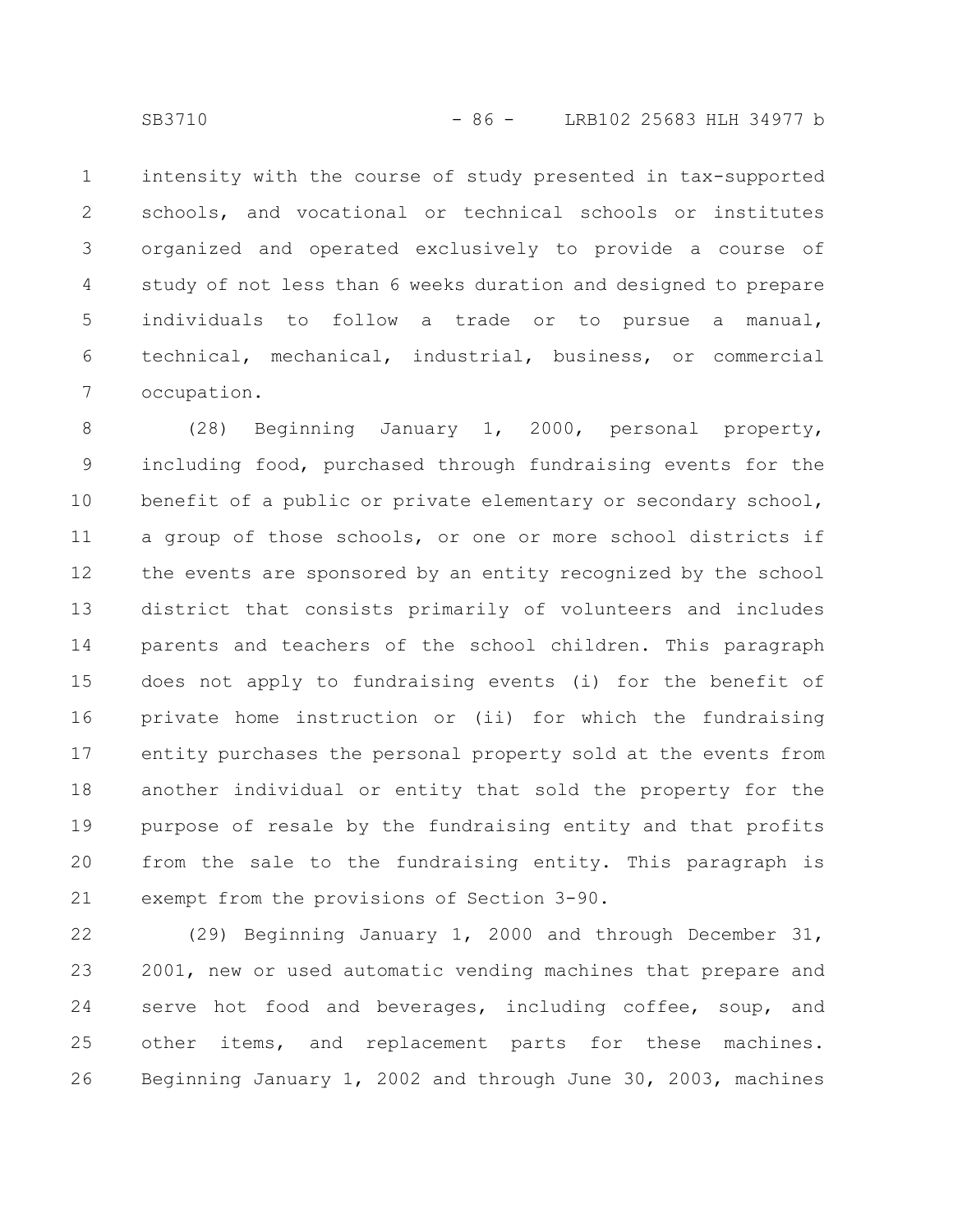and parts for machines used in commercial, coin-operated amusement and vending business if a use or occupation tax is paid on the gross receipts derived from the use of the commercial, coin-operated amusement and vending machines. This paragraph is exempt from the provisions of Section 3-90. 1 2 3 4 5

(30) Beginning January 1, 2001 and through June 30, 2016, food for human consumption that is to be consumed off the premises where it is sold (other than alcoholic beverages, soft drinks, and food that has been prepared for immediate consumption) and prescription and nonprescription medicines, drugs, medical appliances, and insulin, urine testing materials, syringes, and needles used by diabetics, for human use, when purchased for use by a person receiving medical assistance under Article V of the Illinois Public Aid Code who resides in a licensed long-term care facility, as defined in the Nursing Home Care Act, or in a licensed facility as defined in the ID/DD Community Care Act, the MC/DD Act, or the Specialized Mental Health Rehabilitation Act of 2013. 6 7 8 9 10 11 12 13 14 15 16 17 18

(31) Beginning on August 2, 2001 (the effective date of Public Act 92-227), computers and communications equipment utilized for any hospital purpose and equipment used in the diagnosis, analysis, or treatment of hospital patients purchased by a lessor who leases the equipment, under a lease of one year or longer executed or in effect at the time the lessor would otherwise be subject to the tax imposed by this Act, to a hospital that has been issued an active tax exemption 19 20 21 22 23 24 25 26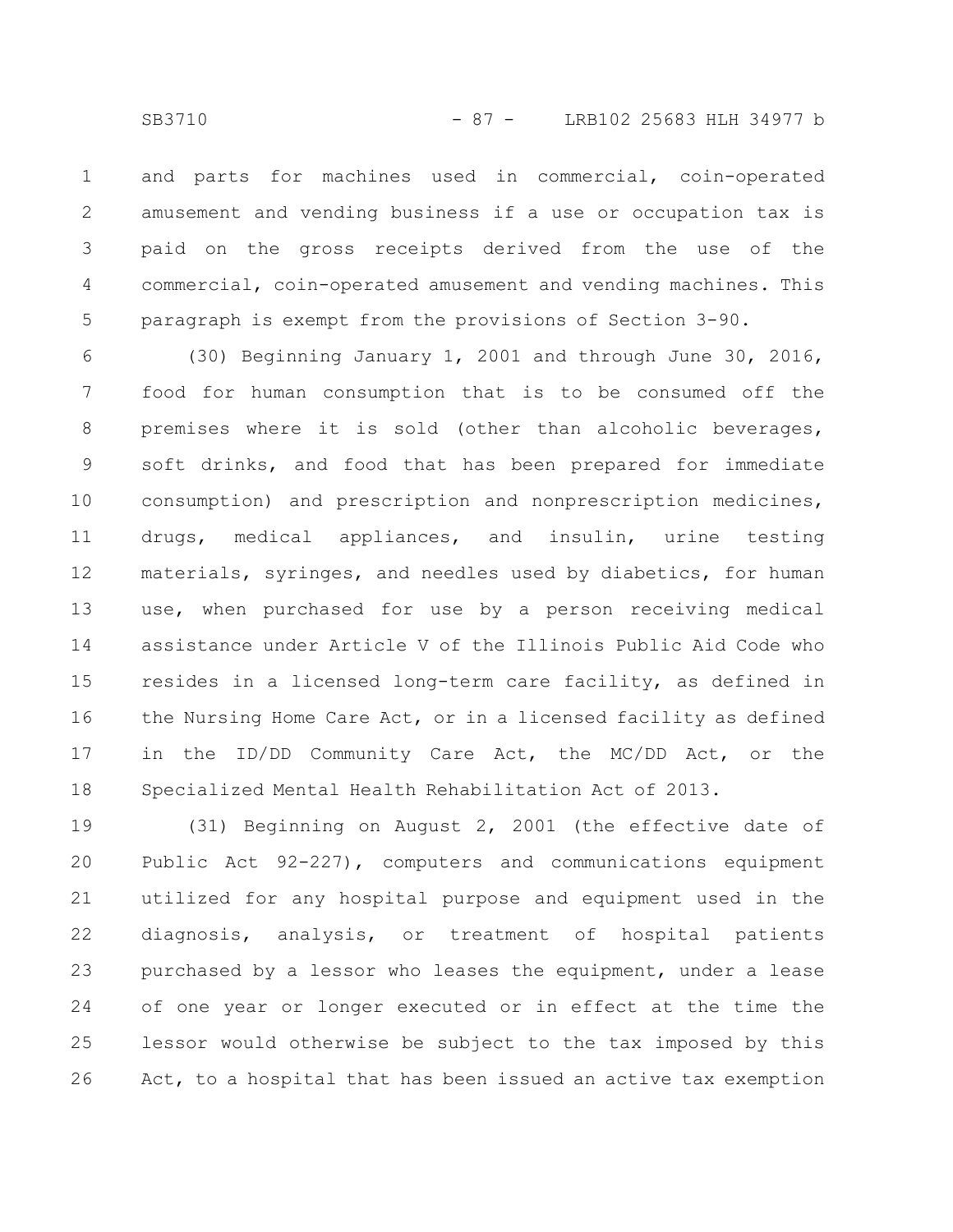identification number by the Department under Section 1g of the Retailers' Occupation Tax Act. If the equipment is leased in a manner that does not qualify for this exemption or is used in any other nonexempt manner, the lessor shall be liable for the tax imposed under this Act or the Service Use Tax Act, as the case may be, based on the fair market value of the property at the time the nonqualifying use occurs. No lessor shall collect or attempt to collect an amount (however designated) that purports to reimburse that lessor for the tax imposed by this Act or the Service Use Tax Act, as the case may be, if the tax has not been paid by the lessor. If a lessor improperly collects any such amount from the lessee, the lessee shall have a legal right to claim a refund of that amount from the lessor. If, however, that amount is not refunded to the lessee for any reason, the lessor is liable to pay that amount to the Department. This paragraph is exempt from the provisions of Section 3-90. 1 2 3 4 5 6 7 8 9 10 11 12 13 14 15 16 17

(32) Beginning on August 2, 2001 (the effective date of Public Act 92-227), personal property purchased by a lessor who leases the property, under a lease of one year or longer executed or in effect at the time the lessor would otherwise be subject to the tax imposed by this Act, to a governmental body that has been issued an active sales tax exemption identification number by the Department under Section 1g of the Retailers' Occupation Tax Act. If the property is leased in a manner that does not qualify for this exemption or used in 18 19 20 21 22 23 24 25 26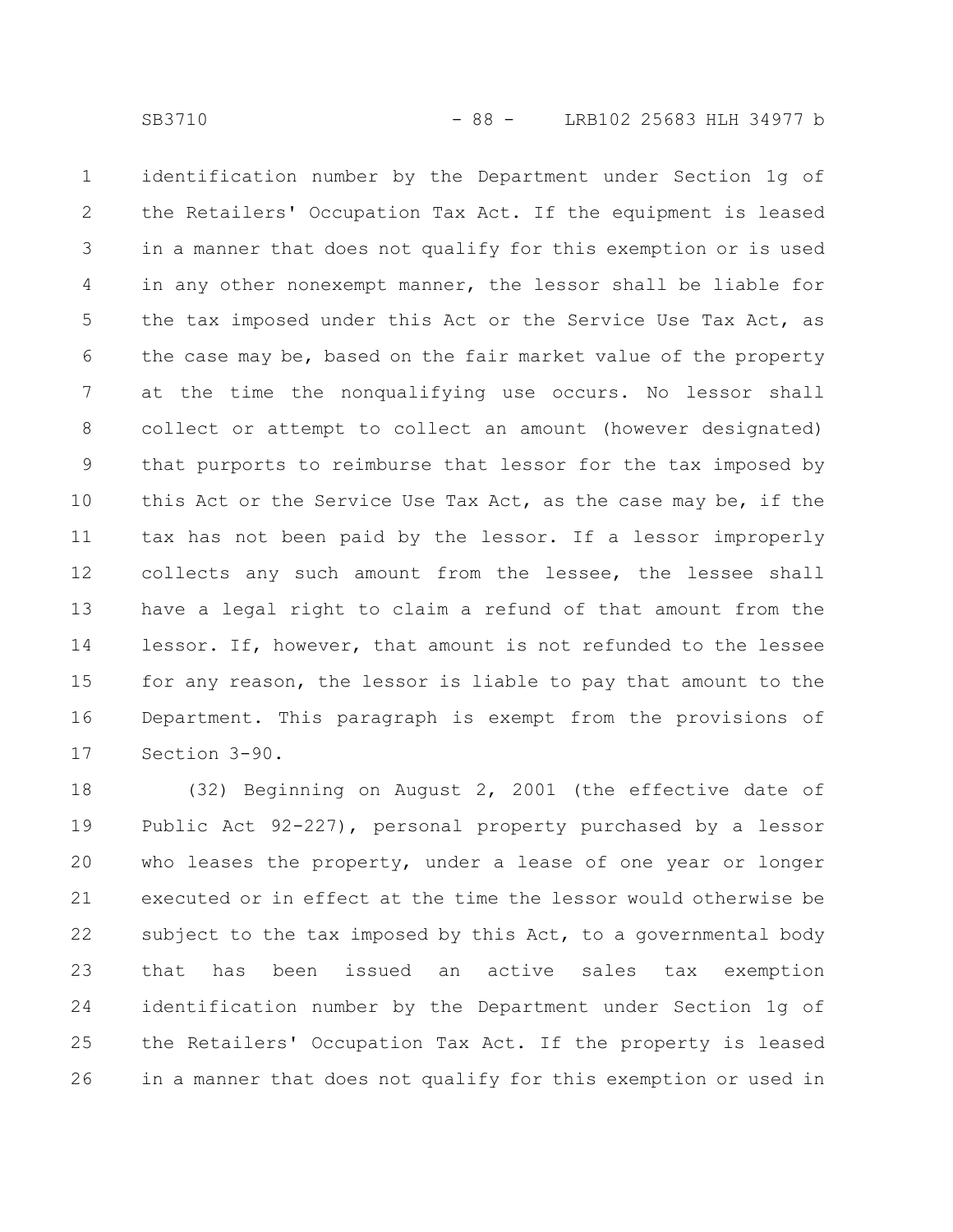any other nonexempt manner, the lessor shall be liable for the tax imposed under this Act or the Service Use Tax Act, as the case may be, based on the fair market value of the property at the time the nonqualifying use occurs. No lessor shall collect or attempt to collect an amount (however designated) that purports to reimburse that lessor for the tax imposed by this Act or the Service Use Tax Act, as the case may be, if the tax has not been paid by the lessor. If a lessor improperly collects any such amount from the lessee, the lessee shall have a legal right to claim a refund of that amount from the lessor. If, however, that amount is not refunded to the lessee for any reason, the lessor is liable to pay that amount to the Department. This paragraph is exempt from the provisions of Section 3-90. 1 2 3 4 5 6 7 8 9 10 11 12 13 14

(33) On and after July 1, 2003 and through June 30, 2004, the use in this State of motor vehicles of the second division with a gross vehicle weight in excess of 8,000 pounds and that are subject to the commercial distribution fee imposed under Section 3-815.1 of the Illinois Vehicle Code. Beginning on July 1, 2004 and through June 30, 2005, the use in this State of motor vehicles of the second division: (i) with a gross vehicle weight rating in excess of 8,000 pounds; (ii) that are subject to the commercial distribution fee imposed under Section 3-815.1 of the Illinois Vehicle Code; and (iii) that are primarily used for commercial purposes. Through June 30, 2005, this exemption applies to repair and replacement parts 15 16 17 18 19 20 21 22 23 24 25 26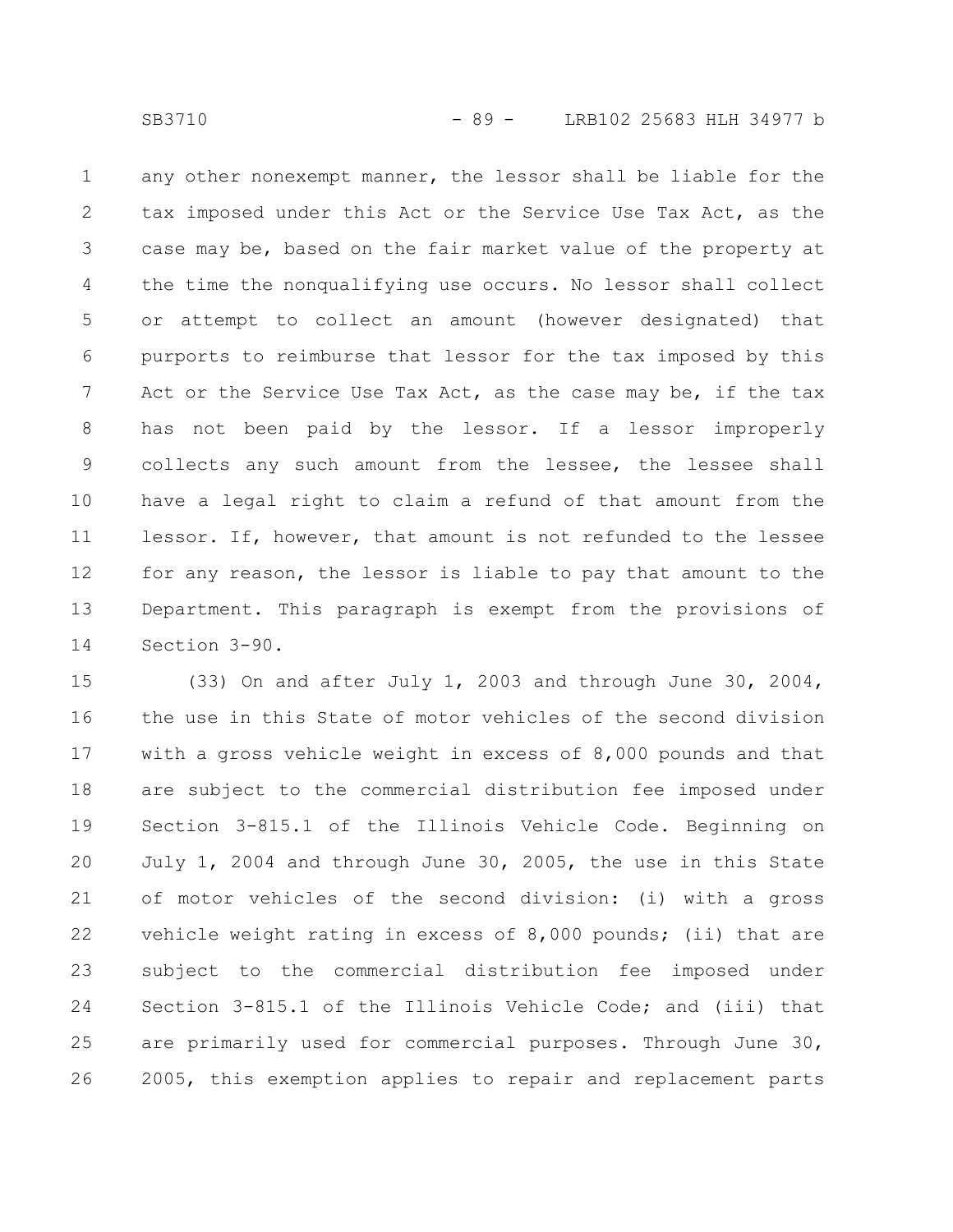added after the initial purchase of such a motor vehicle if that motor vehicle is used in a manner that would qualify for the rolling stock exemption otherwise provided for in this Act. For purposes of this paragraph, the term "used for commercial purposes" means the transportation of persons or property in furtherance of any commercial or industrial enterprise, whether for-hire or not. 1 2 3 4 5 6 7

(34) Beginning January 1, 2008, tangible personal property used in the construction or maintenance of a community water supply, as defined under Section 3.145 of the Environmental Protection Act, that is operated by a not-for-profit corporation that holds a valid water supply permit issued under Title IV of the Environmental Protection Act. This paragraph is exempt from the provisions of Section 3-90. 8 9 10 11 12 13 14

(35) Beginning January 1, 2010 and continuing through December 31, 2024, materials, parts, equipment, components, and furnishings incorporated into or upon an aircraft as part of the modification, refurbishment, completion, replacement, repair, or maintenance of the aircraft. This exemption includes consumable supplies used in the modification, refurbishment, completion, replacement, repair, and maintenance of aircraft, but excludes any materials, parts, equipment, components, and consumable supplies used in the modification, replacement, repair, and maintenance of aircraft engines or power plants, whether such engines or power plants are installed or uninstalled upon any such aircraft. 15 16 17 18 19 20 21 22 23 24 25 26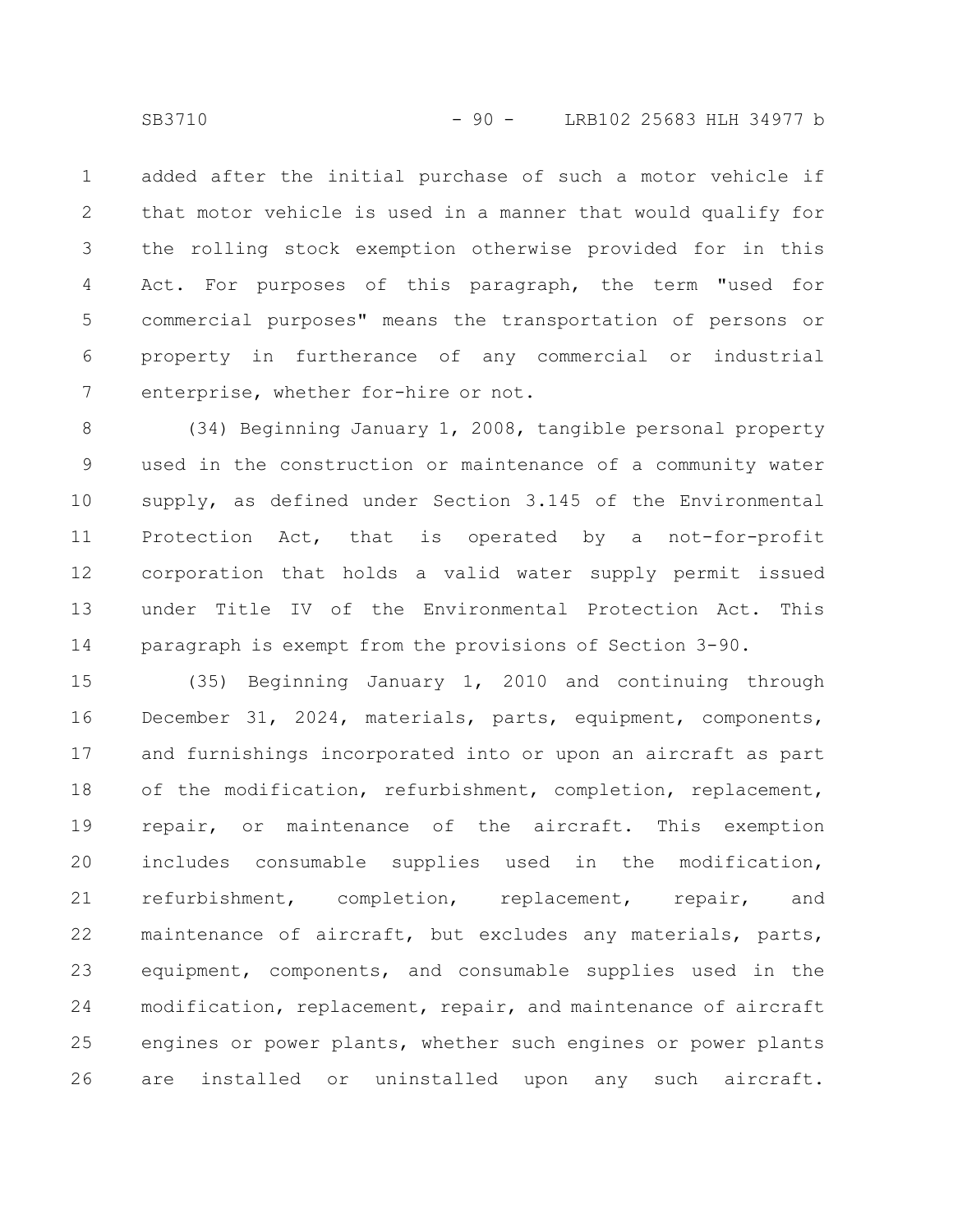"Consumable supplies" include, but are not limited to, adhesive, tape, sandpaper, general purpose lubricants, cleaning solution, latex gloves, and protective films. This exemption applies only to the use of qualifying tangible personal property by persons who modify, refurbish, complete, repair, replace, or maintain aircraft and who (i) hold an Air Agency Certificate and are empowered to operate an approved repair station by the Federal Aviation Administration, (ii) have a Class IV Rating, and (iii) conduct operations in accordance with Part 145 of the Federal Aviation Regulations. The exemption does not include aircraft operated by a commercial air carrier providing scheduled passenger air service pursuant to authority issued under Part 121 or Part 129 of the Federal Aviation Regulations. The changes made to this paragraph (35) by Public Act 98-534 are declarative of existing law. It is the intent of the General Assembly that the exemption under this paragraph (35) applies continuously from January 1, 2010 through December 31, 2024; however, no claim for credit or refund is allowed for taxes paid as a result of the disallowance of this exemption on or after January 1, 2015 and prior to the effective date of this amendatory Act of the 101st General Assembly. 1 2 3 4 5 6 7 8 9 10 11 12 13 14 15 16 17 18 19 20 21 22

(36) Tangible personal property purchased by a public-facilities corporation, as described in Section 11-65-10 of the Illinois Municipal Code, for purposes of constructing or furnishing a municipal convention hall, but 23 24 25 26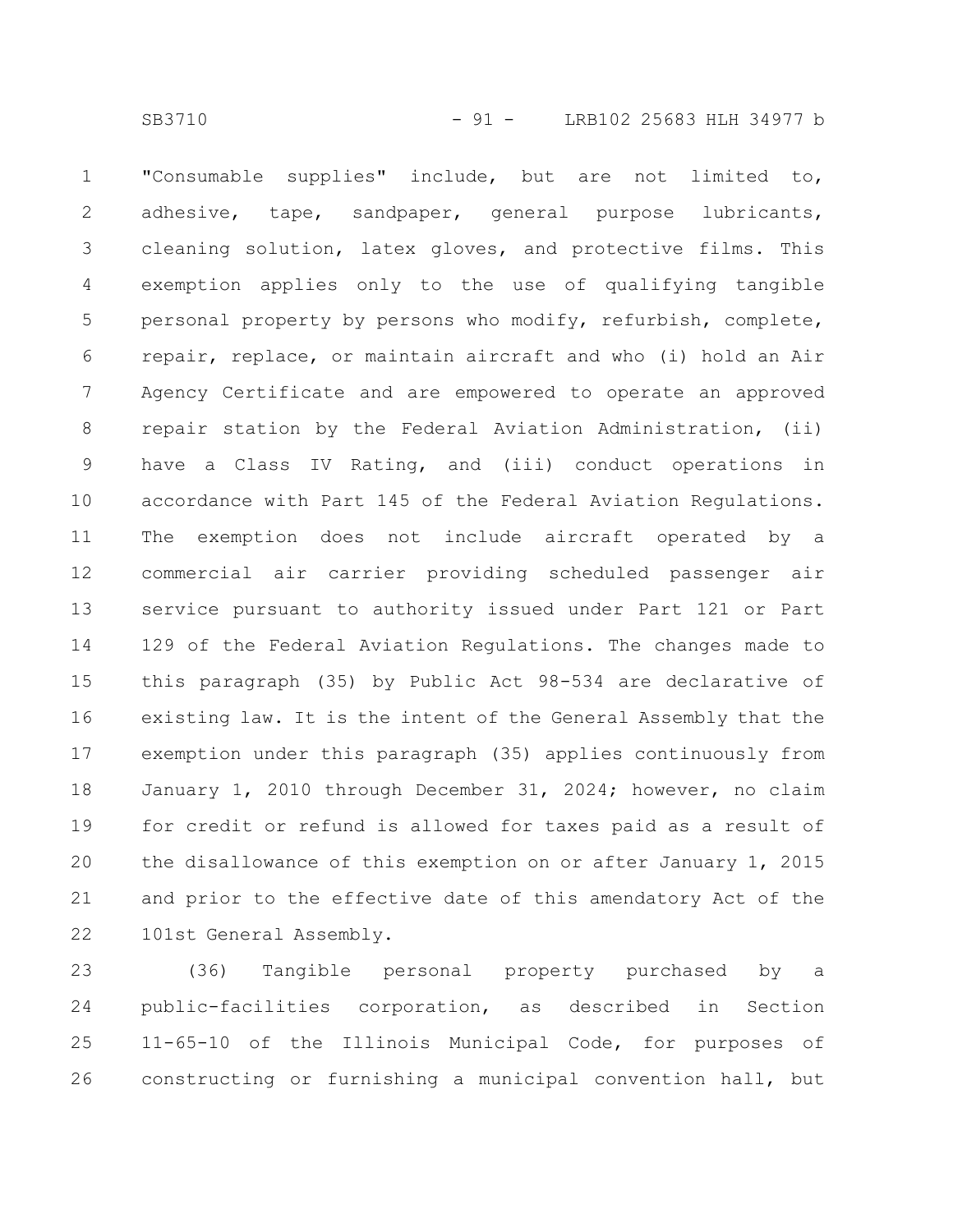only if the legal title to the municipal convention hall is transferred to the municipality without any further consideration by or on behalf of the municipality at the time of the completion of the municipal convention hall or upon the retirement or redemption of any bonds or other debt instruments issued by the public-facilities corporation in connection with the development of the municipal convention hall. This exemption includes existing public-facilities corporations as provided in Section 11-65-25 of the Illinois Municipal Code. This paragraph is exempt from the provisions of Section 3-90. 1 2 3 4 5 6 7 8 9 10 11

(37) Beginning January 1, 2017 and through December 31, 2026, menstrual pads, tampons, and menstrual cups. 12 13

(38) Merchandise that is subject to the Rental Purchase Agreement Occupation and Use Tax. The purchaser must certify that the item is purchased to be rented subject to a rental purchase agreement, as defined in the Rental Purchase Agreement Act, and provide proof of registration under the Rental Purchase Agreement Occupation and Use Tax Act. This paragraph is exempt from the provisions of Section 3-90. 14 15 16 17 18 19 20

(39) Tangible personal property purchased by a purchaser who is exempt from the tax imposed by this Act by operation of federal law. This paragraph is exempt from the provisions of Section 3-90. 21 22 23 24

(40) Qualified tangible personal property used in the construction or operation of a data center that has been 25 26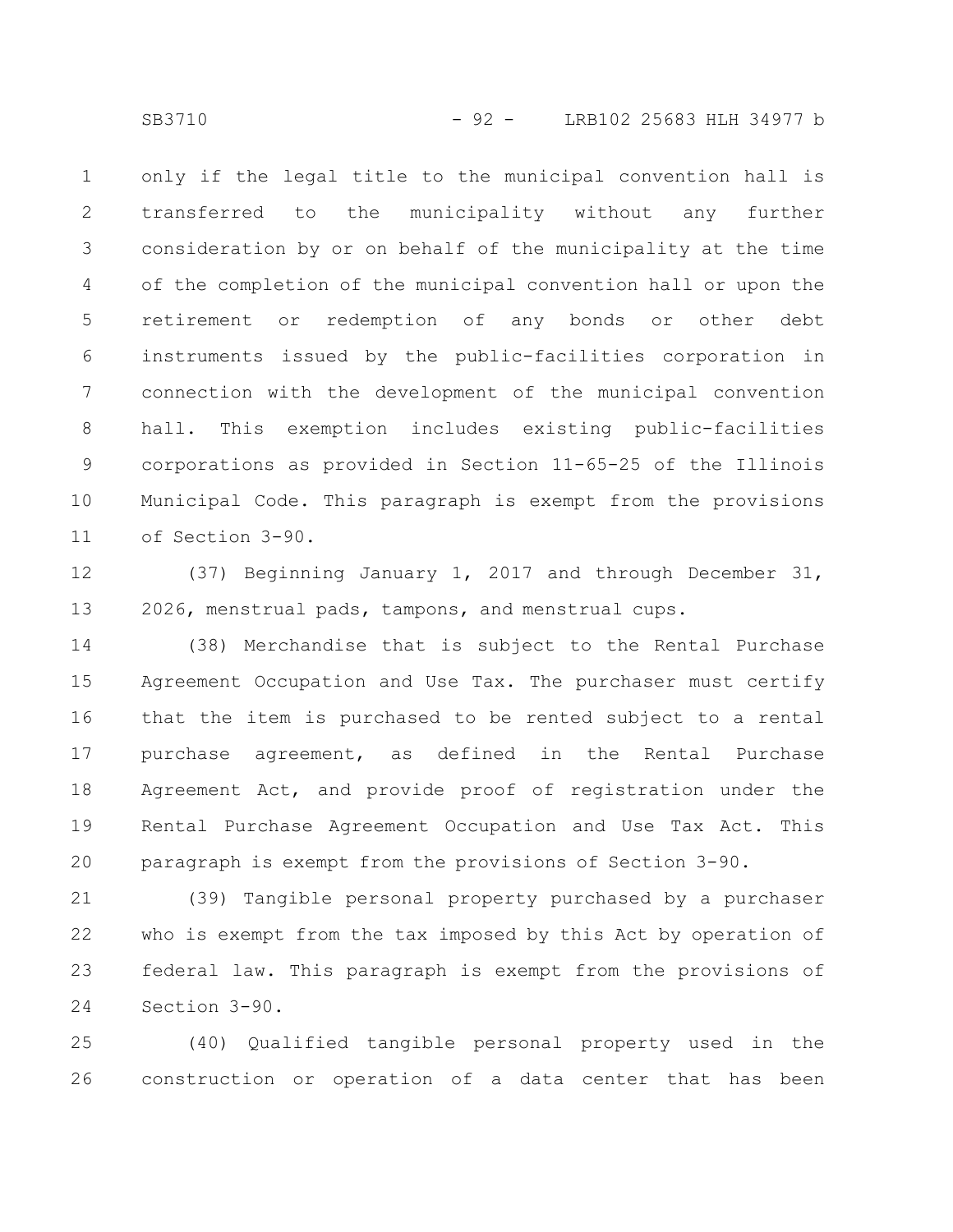SB3710 - 93 - LRB102 25683 HLH 34977 b

granted a certificate of exemption by the Department of Commerce and Economic Opportunity, whether that tangible personal property is purchased by the owner, operator, or tenant of the data center or by a contractor or subcontractor of the owner, operator, or tenant. Data centers that would have qualified for a certificate of exemption prior to January 1, 2020 had Public Act 101-31 been in effect may apply for and obtain an exemption for subsequent purchases of computer equipment or enabling software purchased or leased to upgrade, supplement, or replace computer equipment or enabling software purchased or leased in the original investment that would have qualified. 1 2 3 4 5 6 7 8 9 10 11 12

The Department of Commerce and Economic Opportunity shall grant a certificate of exemption under this item (40) to qualified data centers as defined by Section 605-1025 of the Department of Commerce and Economic Opportunity Law of the Civil Administrative Code of Illinois. 13 14 15 16 17

For the purposes of this item (40): 18

"Data center" means a building or a series of buildings rehabilitated or constructed to house working servers in one physical location or multiple sites within the State of Illinois. 19 20 21 22

"Qualified tangible personal property" means: electrical systems and equipment; climate control and chilling equipment and systems; mechanical systems and equipment; monitoring and secure systems; emergency 23 24 25 26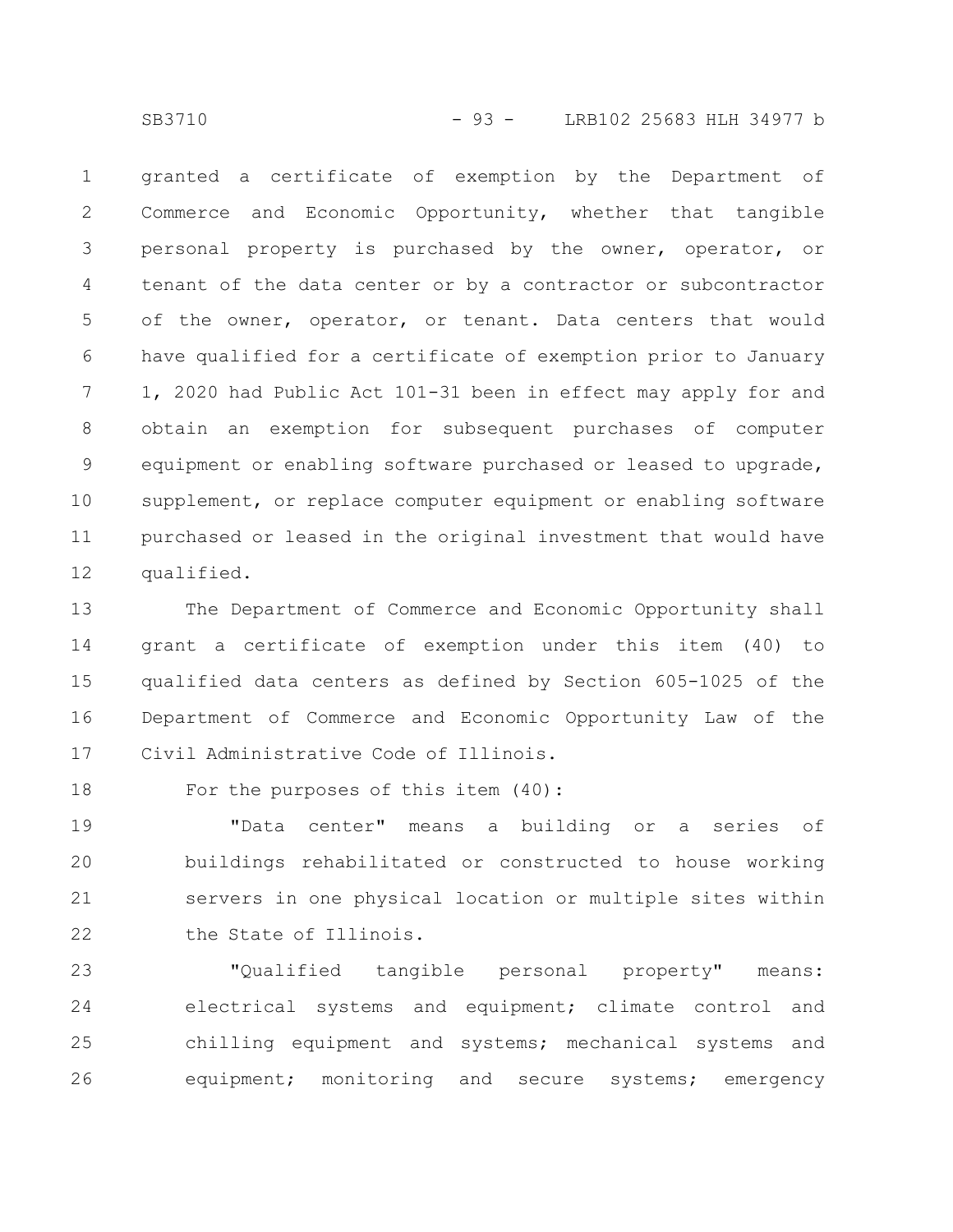generators; hardware; computers; servers; data storage devices; network connectivity equipment; racks; cabinets; telecommunications cabling infrastructure; raised floor systems; peripheral components or systems; software; mechanical, electrical, or plumbing systems; battery systems; cooling systems and towers; temperature control systems; other cabling; and other data center infrastructure equipment and systems necessary to operate qualified tangible personal property, including fixtures; and component parts of any of the foregoing, including installation, maintenance, repair, refurbishment, and replacement of qualified tangible personal property to generate, transform, transmit, distribute, or manage electricity necessary to operate qualified tangible personal property; and all other tangible personal property that is essential to the operations of a computer data center. The term "qualified tangible personal property" also includes building materials physically incorporated in to the qualifying data center. To document the exemption allowed under this Section, the retailer must obtain from the purchaser a copy of the certificate of eligibility issued by the Department of Commerce and Economic Opportunity. 1 2 3 4 5 6 7 8 9 10 11 12 13 14 15 16 17 18 19 20 21 22 23

This item (40) is exempt from the provisions of Section  $3 - 90$ . 24 25

26

(41) Beginning on the earlier of: (i) January 1, 2025; or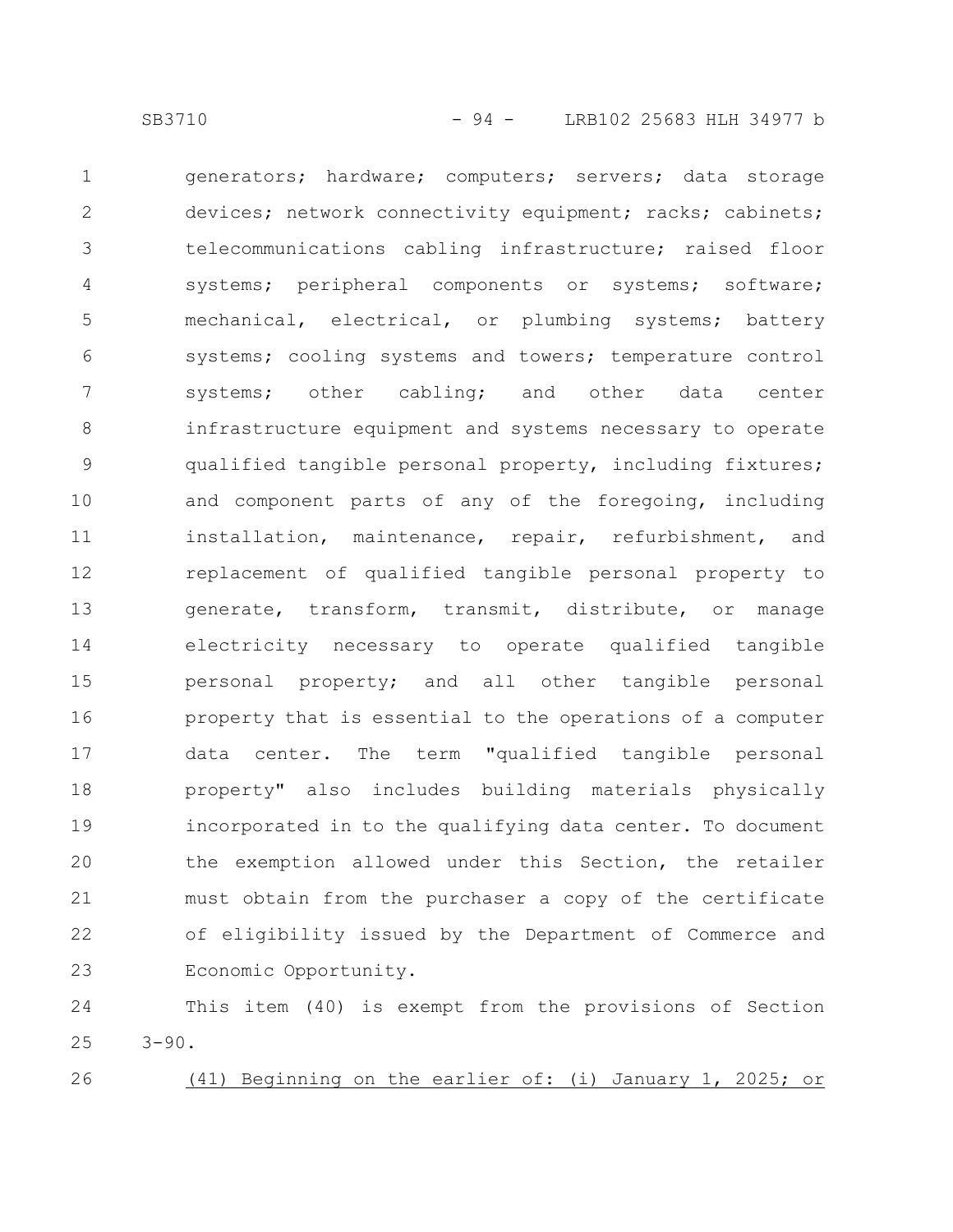| $\mathbf 1$    | (ii) January 1 of the calendar year immediately following the  |
|----------------|----------------------------------------------------------------|
| $\mathbf{2}$   | calendar year in which the State reports to the United States  |
| $\mathfrak{Z}$ | Department of the Treasury that all federal funds received     |
| $\overline{4}$ | under the American Rescue Plan Act of 2021 have been fully     |
| 5              | expended, and continuing through December 31 of the fifth      |
| 6              | calendar year to occur after the earlier of: (i) January 1,    |
| $\overline{7}$ | 2025; or (ii) January 1 of the calendar year immediately       |
| $8\,$          | following the calendar year in which the State reports to the  |
| $\mathsf 9$    | United States Department of the Treasury that all federal      |
| 10             | funds received under the American Rescue Plan Act of 2021 have |
| 11             | been fully expended, equipment and material deployed after     |
| 12             | January 1, 2023 in a county in the State with a population of  |
| 13             | fewer than 40,000 people or a township in the State with a     |
| 14             | population density of less than 50 households per square mile  |
| 15             | in a county with a population of less than 300,000 people      |
| 16             | during that year that is incorporated into or used in the      |
| 17             | business of providing broadband services, including all        |
| 18             | equipment and material, machinery, software, or other tangible |
| 19             | personal property that is used in whole or in part in          |
| 20             | producing, broadcasting, distributing, sending, receiving,     |
| 21             | storing, transmitting, retransmitting, amplifying, switching,  |
| 22             | or routing broadband services, including the monitoring,       |
| 23             | testing, maintaining, enabling, or facilitating of such        |
| 24             | equipment, machinery, software, or other infrastructure. Such  |
| 25             | property includes, but is not limited to, wires, cables        |
| 26             | including fiber optic cables, antennas, poles, switches,       |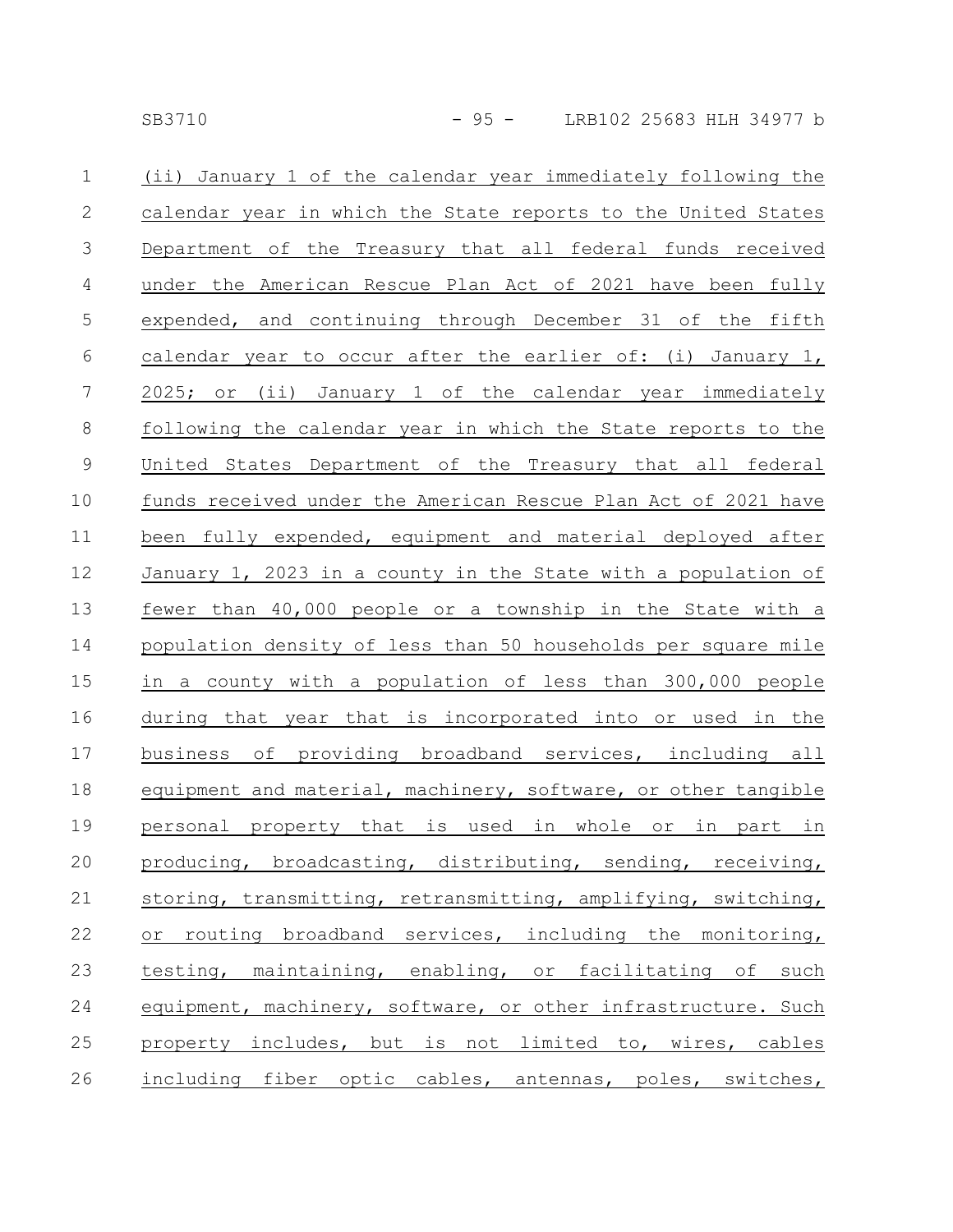SB3710 - 96 - LRB102 25683 HLH 34977 b

| $\mathbf 1$    | routers, amplifiers, rectifiers, repeaters, receivers,         |
|----------------|----------------------------------------------------------------|
| 2              | multiplexers, duplexers, transmitters, power equipment, backup |
| 3              | power equipment, diagnostic equipment, storage devices,        |
| $\overline{4}$ | modems, and other general central office equipment, such as    |
| 5              | channel cards, frames, and cabinets. The exemption under this  |
| 6              | item (41) may be taken for property placed in service on or    |
| 7              | after January 1, 2023; however, the credit may not be taken    |
| 8              | until a taxable year beginning on or after the earlier of: (i) |
| $\mathcal{G}$  | January 1, 2025; or (ii) January 1 of the calendar year        |
| 10             | immediately following the calendar year in which the State     |
| 11             | reports to the United States Department of the Treasury that   |
| 12             | all federal funds received under the American Rescue Plan Act  |
| 13             | of 2021 have been fully expended.                              |
| 14             | (Source: P.A. 101-9, eff. 6-5-19; 101-31, eff. 6-28-19;        |
| 15             | 101-81, eff. 7-12-19; 101-629, eff. 2-5-20; 102-16, eff.       |
| 16             | $6 - 17 - 21.$                                                 |
|                |                                                                |
| 17             | Section 15. The Service Use Tax Act is amended by changing     |
| 18             | Sections 2 and 3-5 as follows:                                 |
|                |                                                                |

(35 ILCS 110/2) (from Ch. 120, par. 439.32) 19

Sec. 2. Definitions. In this Act: 20

"Broadband service" means a service provided by wireline or wireless means capable of delivering high-speed internet access at speeds of at least 25 megabits per second of download 21 22 23

speed and 3 megabits per second of upload speed. 24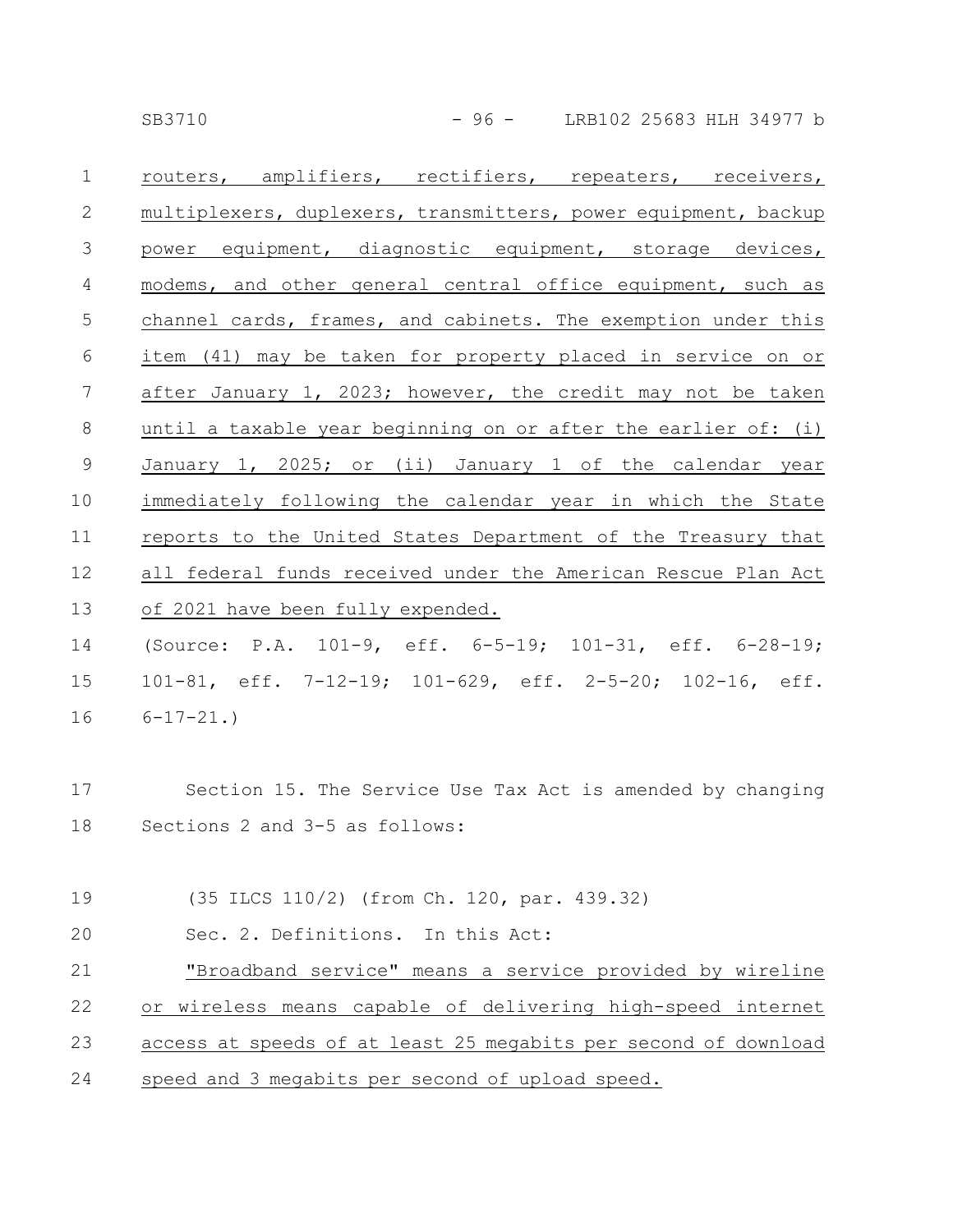SB3710 - 97 - LRB102 25683 HLH 34977 b

"Use" means the exercise by any person of any right or power over tangible personal property incident to the ownership of that property, but does not include the sale or use for demonstration by him of that property in any form as tangible personal property in the regular course of business. "Use" does not mean the interim use of tangible personal property nor the physical incorporation of tangible personal property, as an ingredient or constituent, into other tangible personal property, (a) which is sold in the regular course of business or (b) which the person incorporating such ingredient or constituent therein has undertaken at the time of such purchase to cause to be transported in interstate commerce to destinations outside the State of Illinois. 1 2 3 4 5 6 7 8 9 10 11 12 13

"Purchased from a serviceman" means the acquisition of the ownership of, or title to, tangible personal property through a sale of service. 14 15 16

"Purchaser" means any person who, through a sale of service, acquires the ownership of, or title to, any tangible personal property. 17 18 19

"Cost price" means the consideration paid by the serviceman for a purchase valued in money, whether paid in money or otherwise, including cash, credits and services, and shall be determined without any deduction on account of the supplier's cost of the property sold or on account of any other expense incurred by the supplier. When a serviceman contracts out part or all of the services required in his sale of 20 21 22 23 24 25 26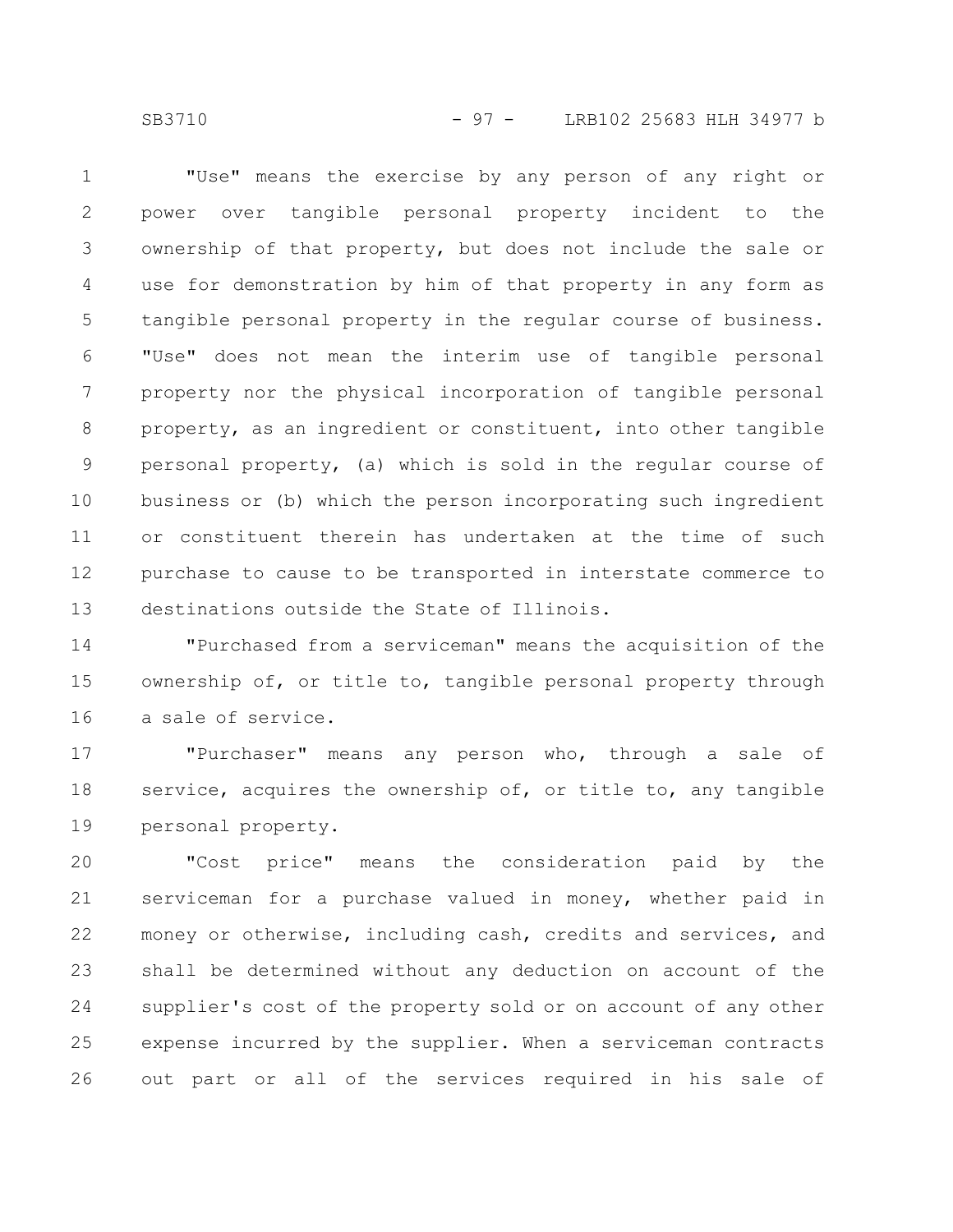service, it shall be presumed that the cost price to the serviceman of the property transferred to him or her by his or her subcontractor is equal to 50% of the subcontractor's charges to the serviceman in the absence of proof of the consideration paid by the subcontractor for the purchase of such property. 1 2 3 4 5 6

"Selling price" means the consideration for a sale valued in money whether received in money or otherwise, including cash, credits and service, and shall be determined without any deduction on account of the serviceman's cost of the property sold, the cost of materials used, labor or service cost or any other expense whatsoever, but does not include interest or finance charges which appear as separate items on the bill of sale or sales contract nor charges that are added to prices by sellers on account of the seller's duty to collect, from the purchaser, the tax that is imposed by this Act. 7 8 9 10 11 12 13 14 15 16

17

"Department" means the Department of Revenue.

"Person" means any natural individual, firm, partnership, association, joint stock company, joint venture, public or private corporation, limited liability company, and any receiver, executor, trustee, guardian or other representative appointed by order of any court. 18 19 20 21 22

"Sale of service" means any transaction except: 23

(1) a retail sale of tangible personal property taxable under the Retailers' Occupation Tax Act or under the Use Tax Act. 24 25 26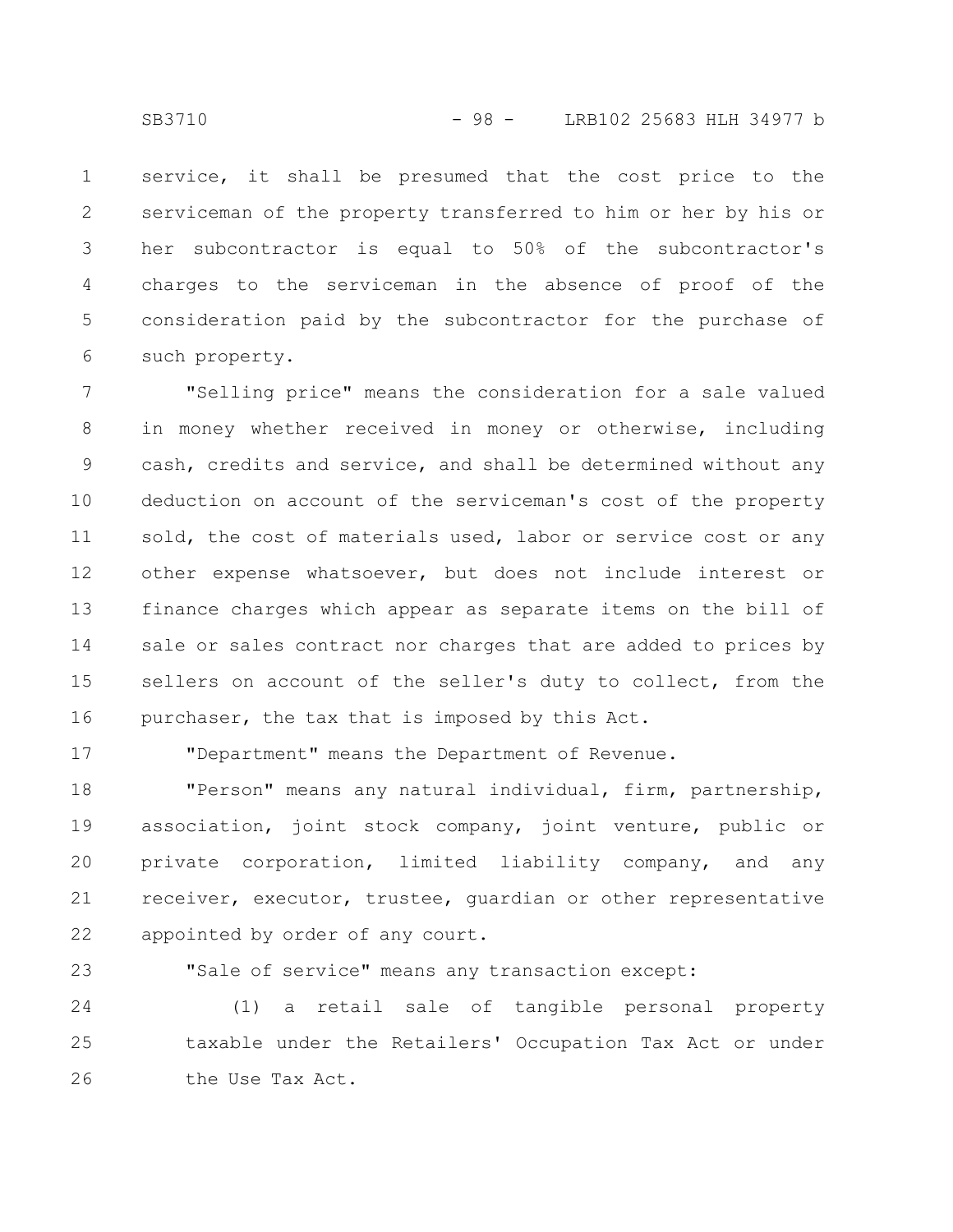(2) a sale of tangible personal property for the purpose of resale made in compliance with Section 2c of the Retailers' Occupation Tax Act. 1 2 3

(3) except as hereinafter provided, a sale or transfer of tangible personal property as an incident to the rendering of service for or by any governmental body, or for or by any corporation, society, association, foundation or institution organized and operated exclusively for charitable, religious or educational purposes or any not-for-profit corporation, society, association, foundation, institution or organization which has no compensated officers or employees and which is organized and operated primarily for the recreation of persons 55 years of age or older. A limited liability company may qualify for the exemption under this paragraph only if the limited liability company is organized and operated exclusively for educational purposes. 4 5 6 7 8 9 10 11 12 13 14 15 16 17

(4) (blank).

18

(4a) a sale or transfer of tangible personal property as an incident to the rendering of service for owners, lessors, or shippers of tangible personal property which is utilized by interstate carriers for hire for use as rolling stock moving in interstate commerce so long as so used by interstate carriers for hire, and equipment operated by a telecommunications provider, licensed as a common carrier by the Federal Communications Commission, 19 20 21 22 23 24 25 26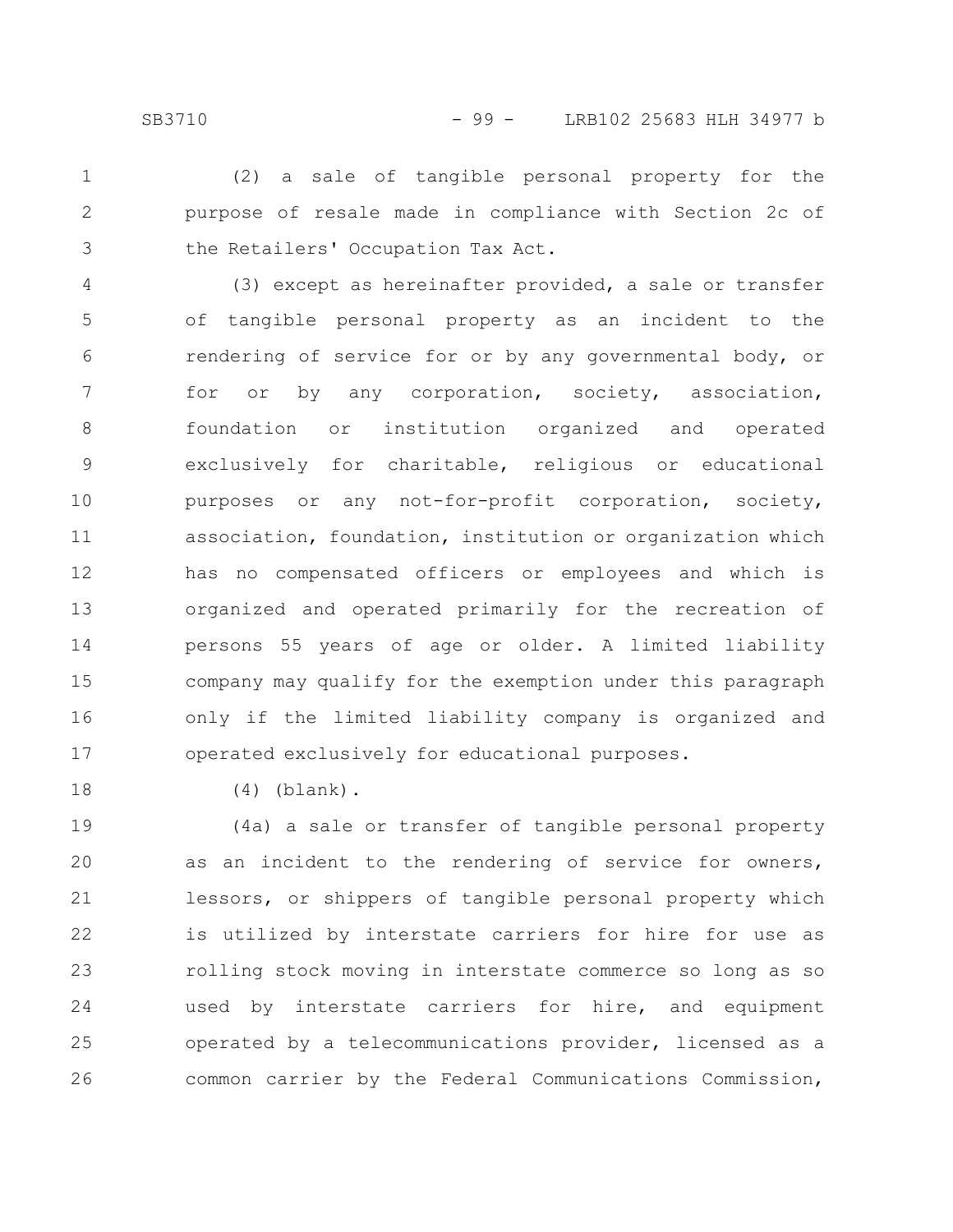1 2

which is permanently installed in or affixed to aircraft moving in interstate commerce.

(4a-5) on and after July 1, 2003 and through June 30, 2004, a sale or transfer of a motor vehicle of the second division with a gross vehicle weight in excess of 8,000 pounds as an incident to the rendering of service if that motor vehicle is subject to the commercial distribution fee imposed under Section 3-815.1 of the Illinois Vehicle Code. Beginning on July 1, 2004 and through June 30, 2005, the use in this State of motor vehicles of the second division: (i) with a gross vehicle weight rating in excess of 8,000 pounds; (ii) that are subject to the commercial distribution fee imposed under Section 3-815.1 of the Illinois Vehicle Code; and (iii) that are primarily used for commercial purposes. Through June 30, 2005, this exemption applies to repair and replacement parts added after the initial purchase of such a motor vehicle if that motor vehicle is used in a manner that would qualify for the rolling stock exemption otherwise provided for in this Act. For purposes of this paragraph, "used for commercial purposes" means the transportation of persons or property in furtherance of any commercial or industrial enterprise whether for-hire or not. 3 4 5 6 7 8 9 10 11 12 13 14 15 16 17 18 19 20 21 22 23

(5) a sale or transfer of machinery and equipment used primarily in the process of the manufacturing or assembling, either in an existing, an expanded or a new 24 25 26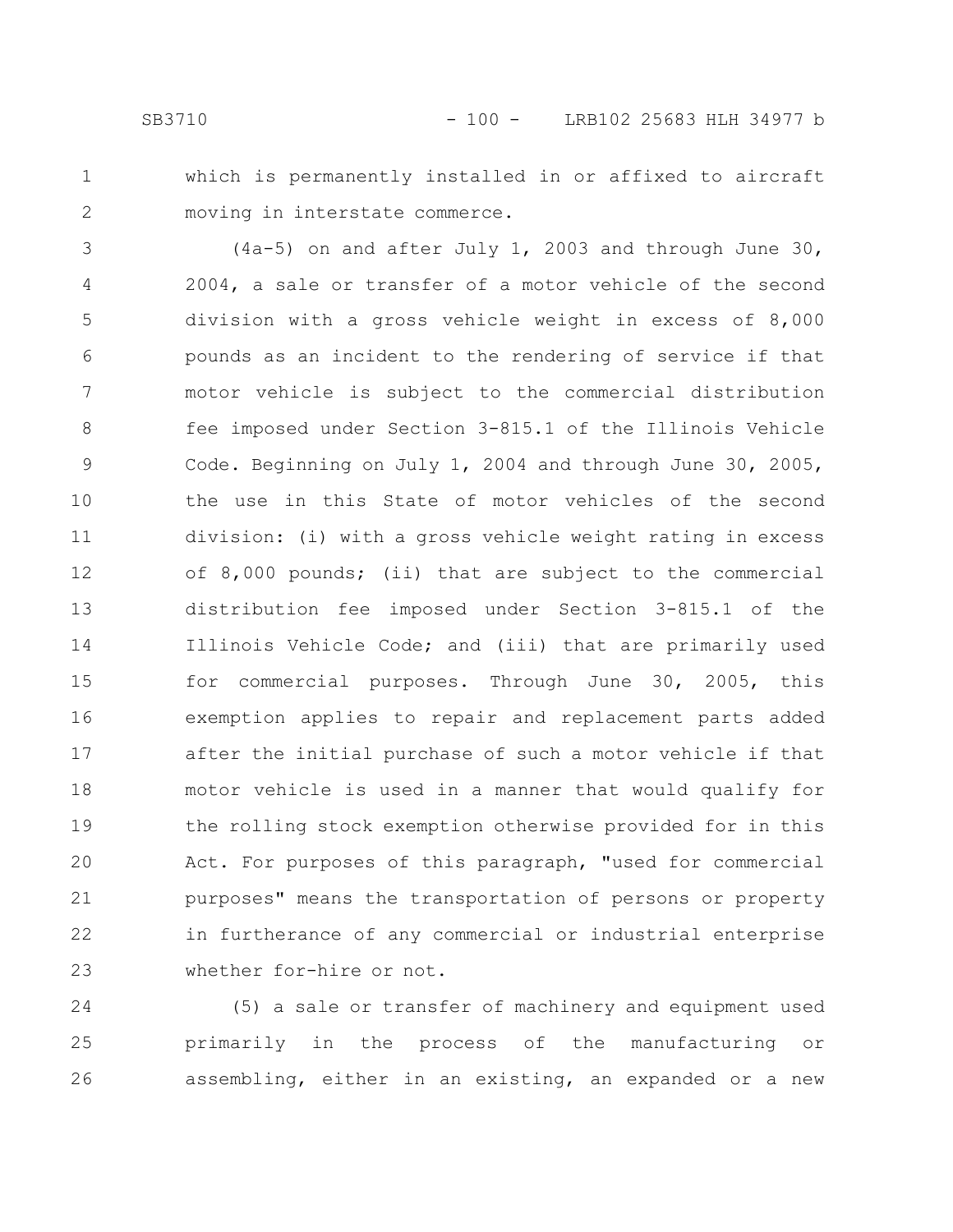manufacturing facility, of tangible personal property for wholesale or retail sale or lease, whether such sale or lease is made directly by the manufacturer or by some other person, whether the materials used in the process are owned by the manufacturer or some other person, or whether such sale or lease is made apart from or as an incident to the seller's engaging in a service occupation and the applicable tax is a Service Use Tax or Service Occupation Tax, rather than Use Tax or Retailers' Occupation Tax. The exemption provided by this paragraph (5) includes production related tangible personal property, as defined in Section 3-50 of the Use Tax Act, purchased on or after July 1, 2019. The exemption provided by this paragraph (5) does not include machinery and equipment used in (i) the generation of electricity for wholesale or retail sale; (ii) the generation or treatment of natural or artificial gas for wholesale or retail sale that is delivered to customers through pipes, pipelines, or mains; or (iii) the treatment of water for wholesale or retail sale that is delivered to customers through pipes, pipelines, or mains. The provisions of Public Act 98-583 are declaratory of existing law as to the meaning and scope of this exemption. The exemption under this paragraph (5) is exempt from the provisions of Section  $3 - 75.$ 1 2 3 4 5 6 7 8 9 10 11 12 13 14 15 16 17 18 19 20 21 22 23 24 25

26

(5a) the repairing, reconditioning or remodeling, for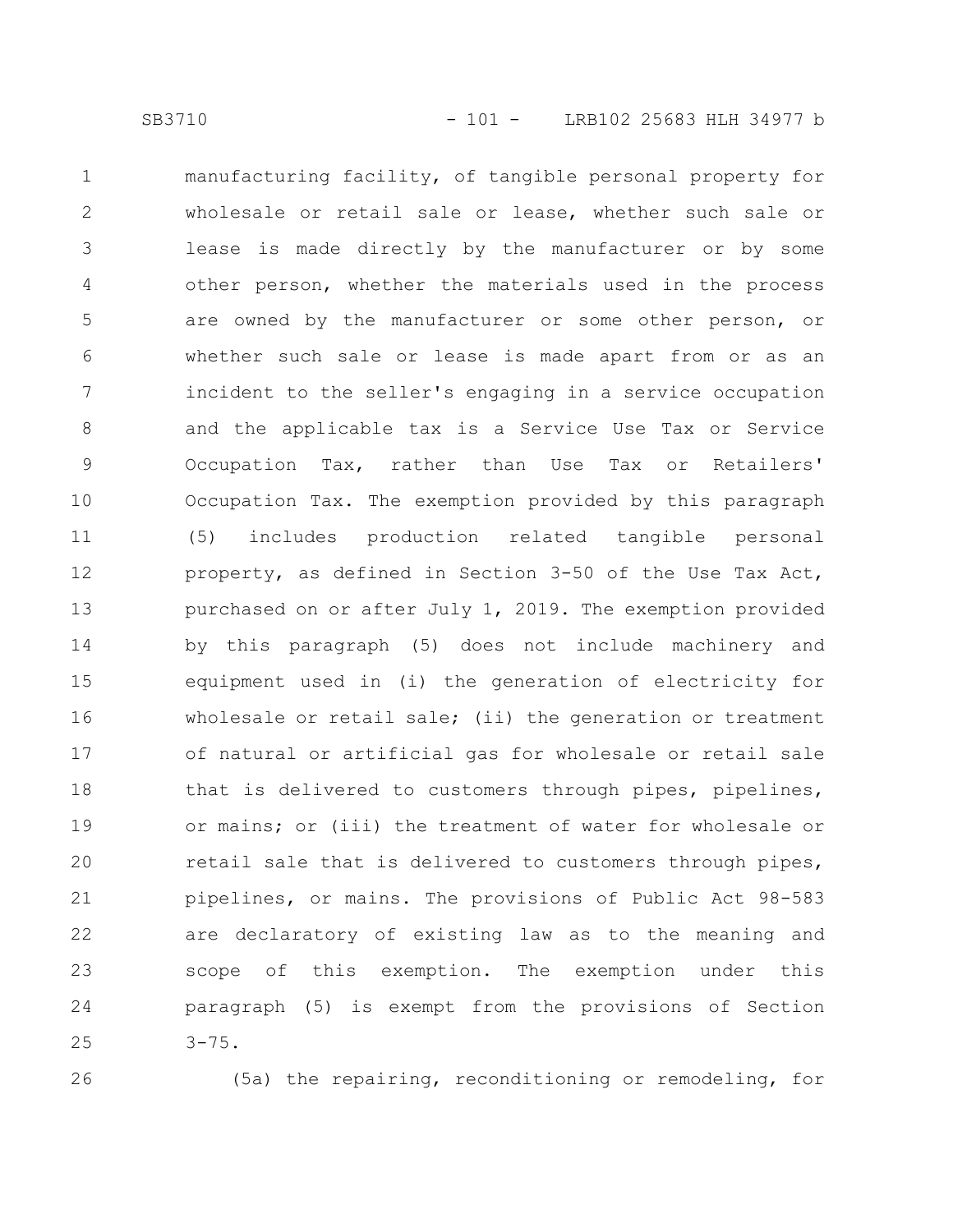a common carrier by rail, of tangible personal property which belongs to such carrier for hire, and as to which such carrier receives the physical possession of the repaired, reconditioned or remodeled item of tangible personal property in Illinois, and which such carrier transports, or shares with another common carrier in the transportation of such property, out of Illinois on a standard uniform bill of lading showing the person who repaired, reconditioned or remodeled the property to a destination outside Illinois, for use outside Illinois. 1 2 3 4 5 6 7 8 9 10

(5b) a sale or transfer of tangible personal property which is produced by the seller thereof on special order in such a way as to have made the applicable tax the Service Occupation Tax or the Service Use Tax, rather than the Retailers' Occupation Tax or the Use Tax, for an interstate carrier by rail which receives the physical possession of such property in Illinois, and which transports such property, or shares with another common carrier in the transportation of such property, out of Illinois on a standard uniform bill of lading showing the seller of the property as the shipper or consignor of such property to a destination outside Illinois, for use outside Illinois. 11 12 13 14 15 16 17 18 19 20 21 22 23

(6) until July 1, 2003, a sale or transfer of distillation machinery and equipment, sold as a unit or kit and assembled or installed by the retailer, which 24 25 26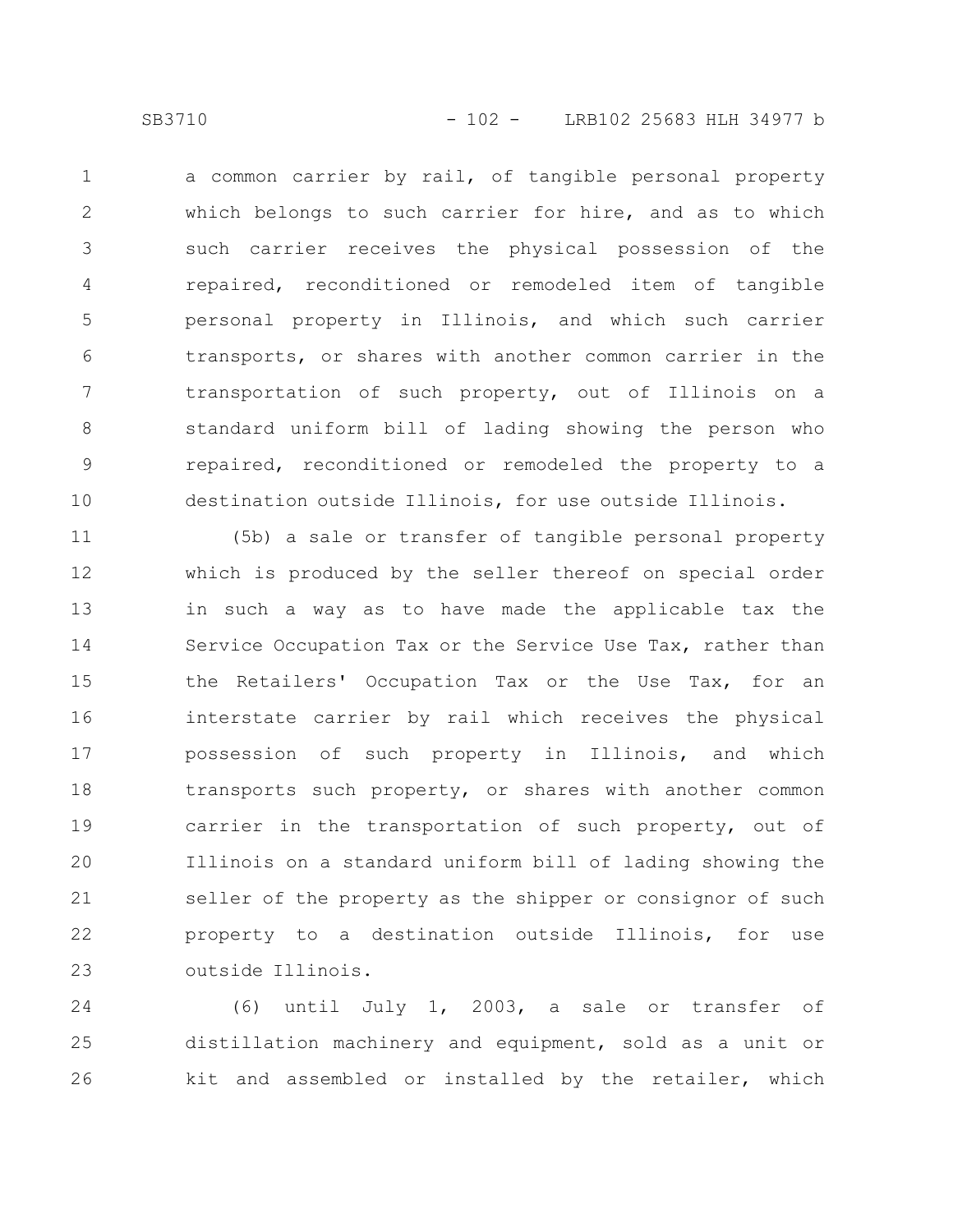machinery and equipment is certified by the user to be used only for the production of ethyl alcohol that will be used for consumption as motor fuel or as a component of motor fuel for the personal use of such user and not subject to sale or resale. 1 2 3 4 5

(7) at the election of any serviceman not required to be otherwise registered as a retailer under Section 2a of the Retailers' Occupation Tax Act, made for each fiscal year sales of service in which the aggregate annual cost price of tangible personal property transferred as an incident to the sales of service is less than 35%, or 75% in the case of servicemen transferring prescription drugs or servicemen engaged in graphic arts production, of the aggregate annual total gross receipts from all sales of service. The purchase of such tangible personal property by the serviceman shall be subject to tax under the Retailers' Occupation Tax Act and the Use Tax Act. However, if a primary serviceman who has made the election described in this paragraph subcontracts service work to a secondary serviceman who has also made the election described in this paragraph, the primary serviceman does not incur a Use Tax liability if the secondary serviceman (i) has paid or will pay Use Tax on his or her cost price of any tangible personal property transferred to the primary serviceman and (ii) certifies that fact in writing to the primary serviceman. 6 7 8 9 10 11 12 13 14 15 16 17 18 19 20 21 22 23 24 25 26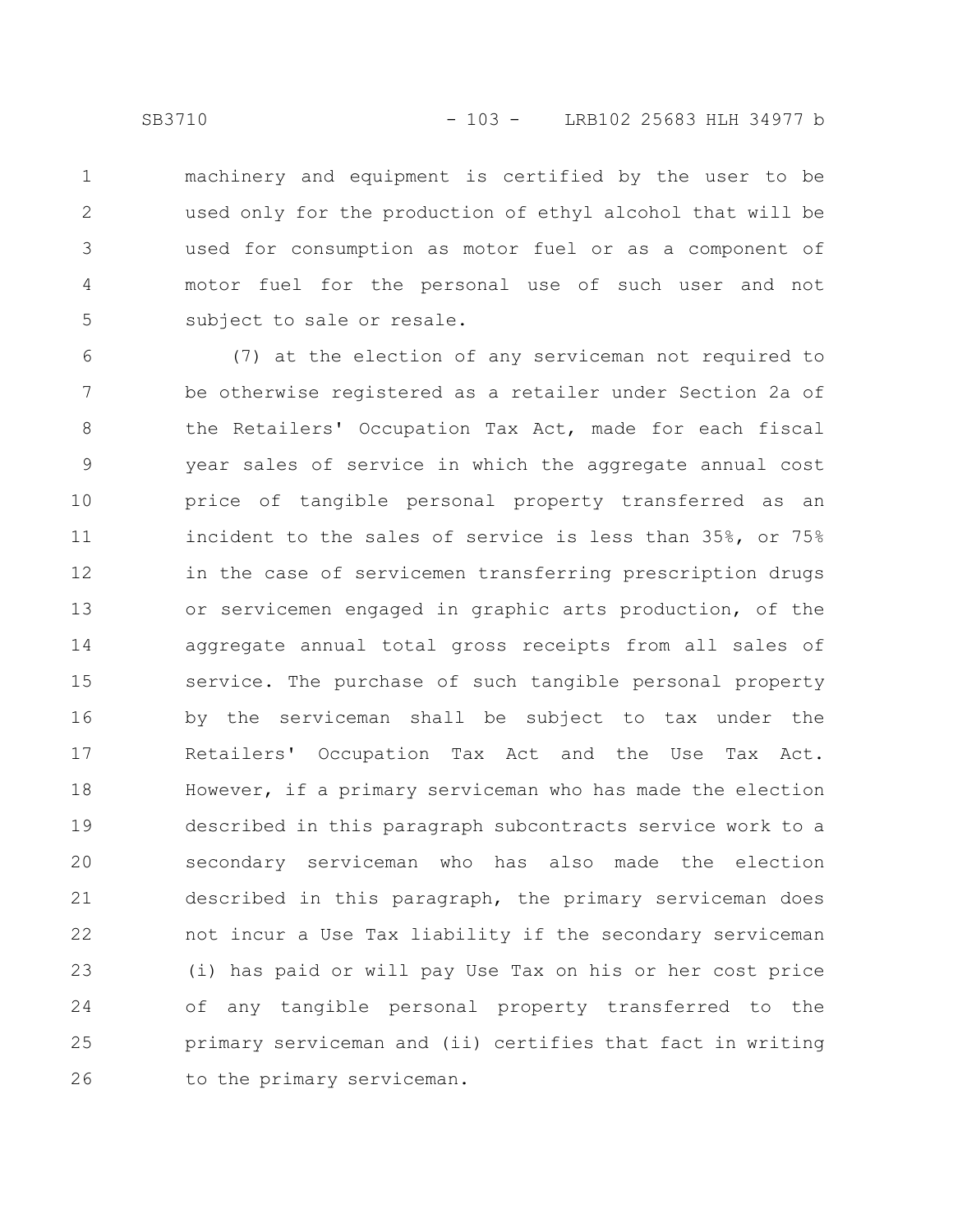Tangible personal property transferred incident to the completion of a maintenance agreement is exempt from the tax imposed pursuant to this Act. 1 2 3

Exemption (5) also includes machinery and equipment used in the general maintenance or repair of such exempt machinery and equipment or for in-house manufacture of exempt machinery and equipment. On and after July 1, 2017, exemption (5) also includes graphic arts machinery and equipment, as defined in paragraph (5) of Section 3-5. The machinery and equipment exemption does not include machinery and equipment used in (i) the generation of electricity for wholesale or retail sale; (ii) the generation or treatment of natural or artificial gas for wholesale or retail sale that is delivered to customers through pipes, pipelines, or mains; or (iii) the treatment of water for wholesale or retail sale that is delivered to customers through pipes, pipelines, or mains. The provisions of Public Act 98-583 are declaratory of existing law as to the meaning and scope of this exemption. For the purposes of exemption (5), each of these terms shall have the following meanings: (1) "manufacturing process" shall mean the production of any article of tangible personal property, whether such article is a finished product or an article for use in the process of manufacturing or assembling a different article of tangible personal property, by procedures commonly regarded as manufacturing, processing, fabricating, or refining which changes some existing material or materials 4 5 6 7 8 9 10 11 12 13 14 15 16 17 18 19 20 21 22 23 24 25 26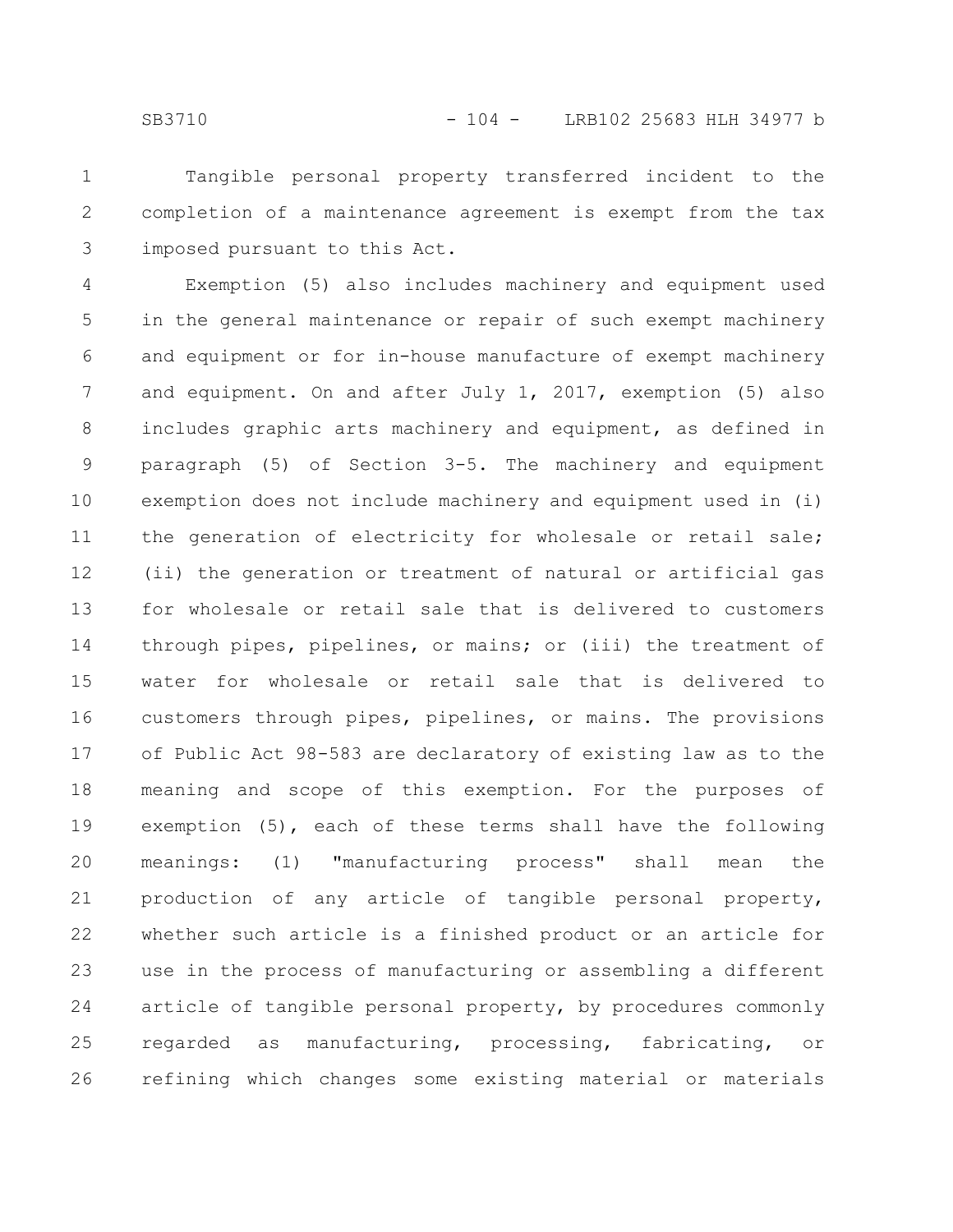into a material with a different form, use or name. In relation to a recognized integrated business composed of a series of operations which collectively constitute manufacturing, or individually constitute manufacturing operations, the manufacturing process shall be deemed to commence with the first operation or stage of production in the series, and shall not be deemed to end until the completion of the final product in the last operation or stage of production in the series; and further, for purposes of exemption (5), photoprocessing is deemed to be a manufacturing process of tangible personal property for wholesale or retail sale; (2) "assembling process" shall mean the production of any article of tangible personal property, whether such article is a finished product or an article for use in the process of manufacturing or assembling a different article of tangible personal property, by the combination of existing materials in a manner commonly regarded as assembling which results in a material of a different form, use or name; (3) "machinery" shall mean major mechanical machines or major components of such machines contributing to a manufacturing or assembling process; and (4) "equipment" shall include any independent device or tool separate from any machinery but essential to an integrated manufacturing or assembly process; including computers used primarily in a manufacturer's computer assisted design, computer assisted manufacturing (CAD/CAM) system; or any subunit or assembly comprising a component of any 1 2 3 4 5 6 7 8 9 10 11 12 13 14 15 16 17 18 19 20 21 22 23 24 25 26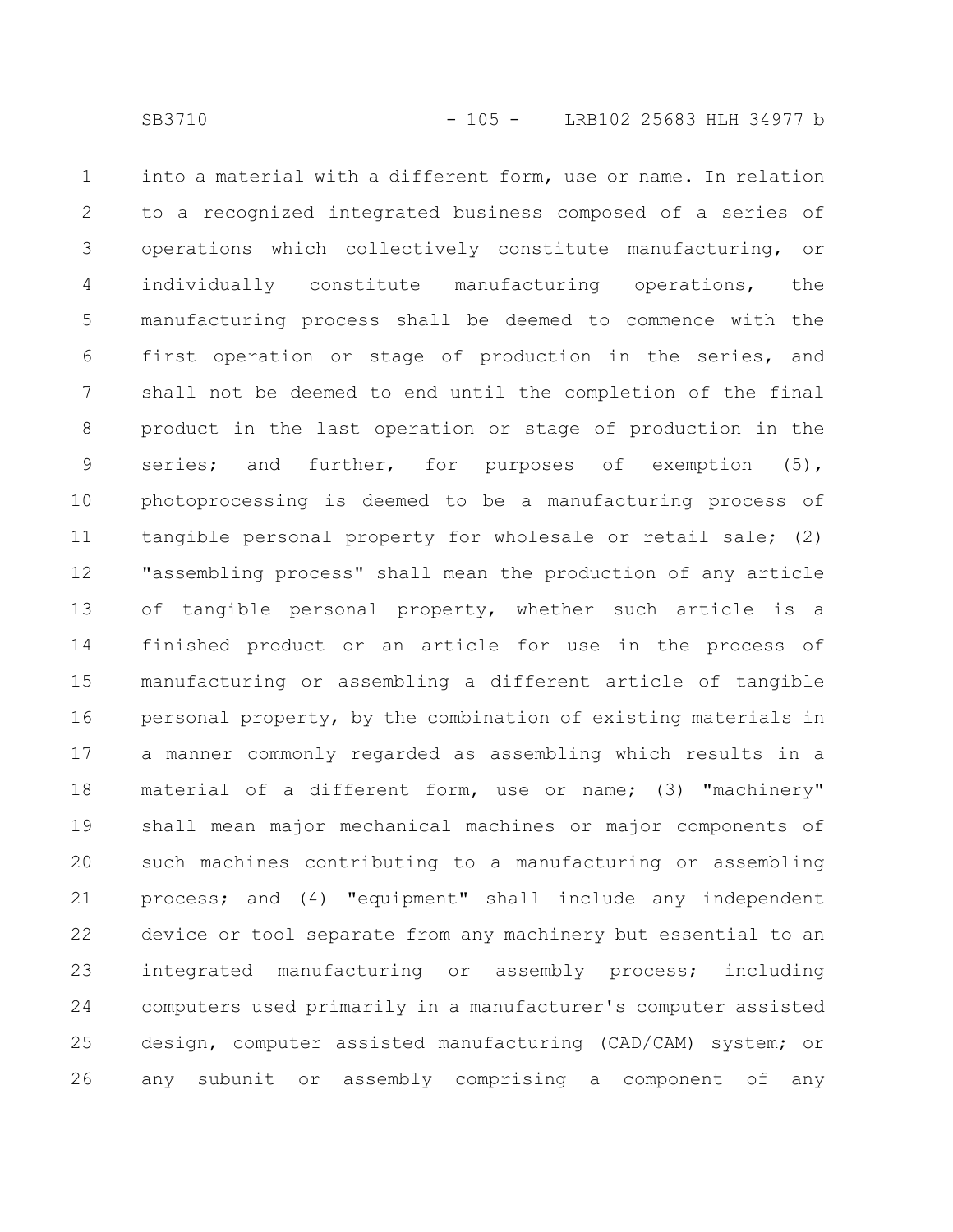machinery or auxiliary, adjunct or attachment parts of machinery, such as tools, dies, jigs, fixtures, patterns and molds; or any parts which require periodic replacement in the course of normal operation; but shall not include hand tools. Equipment includes chemicals or chemicals acting as catalysts but only if the chemicals or chemicals acting as catalysts effect a direct and immediate change upon a product being manufactured or assembled for wholesale or retail sale or lease. The purchaser of such machinery and equipment who has an active resale registration number shall furnish such number to the seller at the time of purchase. The purchaser of such machinery and equipment and tools without an active resale registration number shall prepare a certificate of exemption stating facts establishing the exemption, which certificate shall be available to the Department for inspection or audit. The Department shall prescribe the form of the certificate. 1 2 3 4 5 6 7 8 9 10 11 12 13 14 15 16

Any informal rulings, opinions or letters issued by the Department in response to an inquiry or request for any opinion from any person regarding the coverage and applicability of exemption (5) to specific devices shall be published, maintained as a public record, and made available for public inspection and copying. If the informal ruling, opinion or letter contains trade secrets or other confidential information, where possible the Department shall delete such information prior to publication. Whenever such informal rulings, opinions, or letters contain any policy of general 17 18 19 20 21 22 23 24 25 26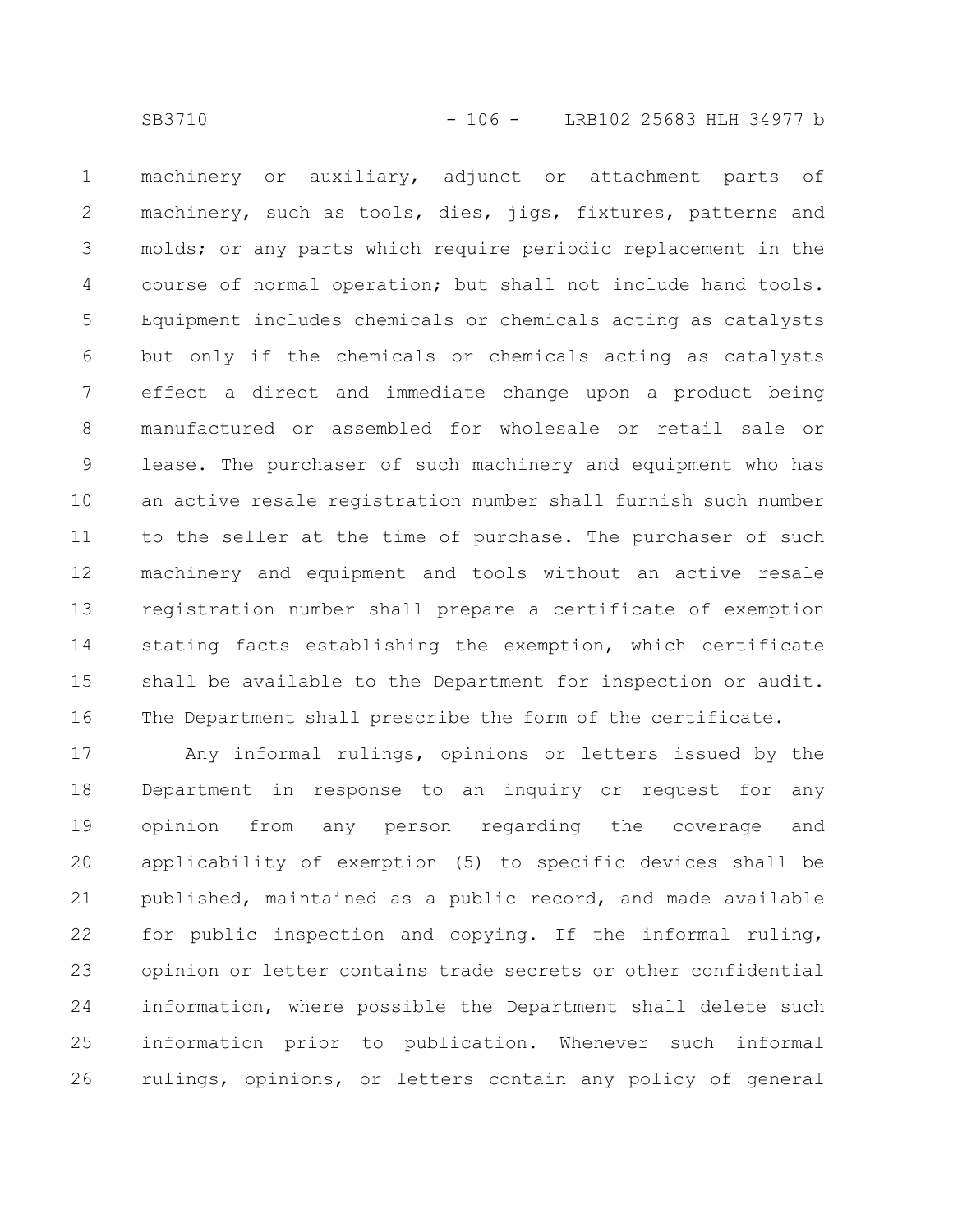applicability, the Department shall formulate and adopt such policy as a rule in accordance with the provisions of the Illinois Administrative Procedure Act. 1 2 3

On and after July 1, 1987, no entity otherwise eligible under exemption (3) of this Section shall make tax-free purchases unless it has an active exemption identification number issued by the Department. 4 5 6 7

The purchase, employment and transfer of such tangible personal property as newsprint and ink for the primary purpose of conveying news (with or without other information) is not a purchase, use or sale of service or of tangible personal property within the meaning of this Act. 8 9 10 11 12

"Serviceman" means any person who is engaged in the occupation of making sales of service. 13 14

"Sale at retail" means "sale at retail" as defined in the Retailers' Occupation Tax Act. 15 16

"Supplier" means any person who makes sales of tangible personal property to servicemen for the purpose of resale as an incident to a sale of service. 17 18 19

"Serviceman maintaining a place of business in this State", or any like term, means and includes any serviceman: 20 21

(1) having or maintaining within this State, directly or by a subsidiary, an office, distribution house, sales house, warehouse or other place of business, or any agent or other representative operating within this State under the authority of the serviceman or its subsidiary, 22 23 24 25 26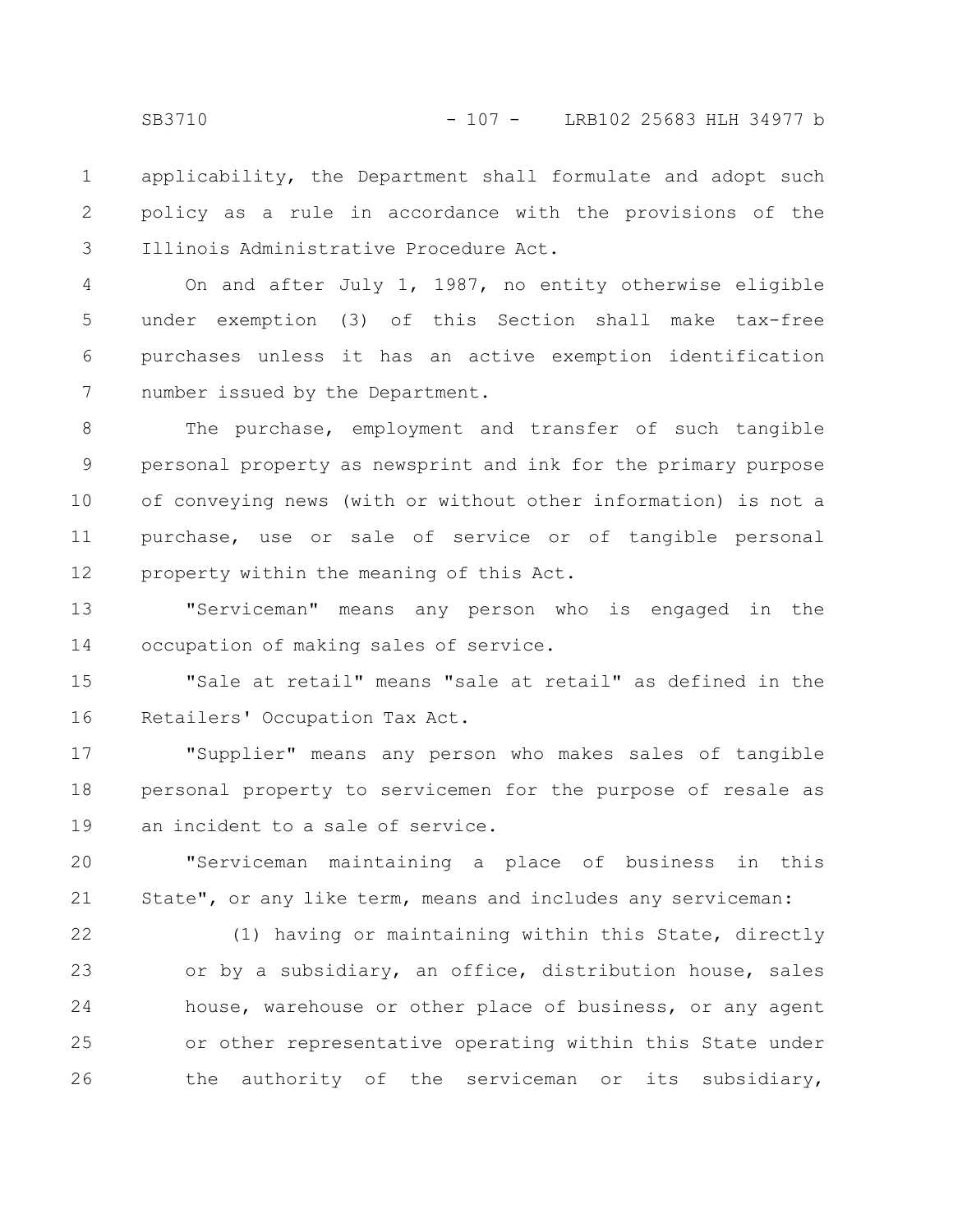irrespective of whether such place of business or agent or other representative is located here permanently or temporarily, or whether such serviceman or subsidiary is licensed to do business in this State; 1 2 3 4

(1.1) having a contract with a person located in this State under which the person, for a commission or other consideration based on the sale of service by the serviceman, directly or indirectly refers potential customers to the serviceman by providing to the potential customers a promotional code or other mechanism that allows the serviceman to track purchases referred by such persons. Examples of mechanisms that allow the serviceman to track purchases referred by such persons include but are not limited to the use of a link on the person's Internet website, promotional codes distributed through the person's hand-delivered or mailed material, and promotional codes distributed by the person through radio or other broadcast media. The provisions of this paragraph (1.1) shall apply only if the cumulative gross receipts from sales of service by the serviceman to customers who are referred to the serviceman by all persons in this State under such contracts exceed \$10,000 during the preceding 4 quarterly periods ending on the last day of March, June, September, and December; a serviceman meeting the requirements of this paragraph (1.1) shall be presumed to be maintaining a place of business in this State but may 5 6 7 8 9 10 11 12 13 14 15 16 17 18 19 20 21 22 23 24 25 26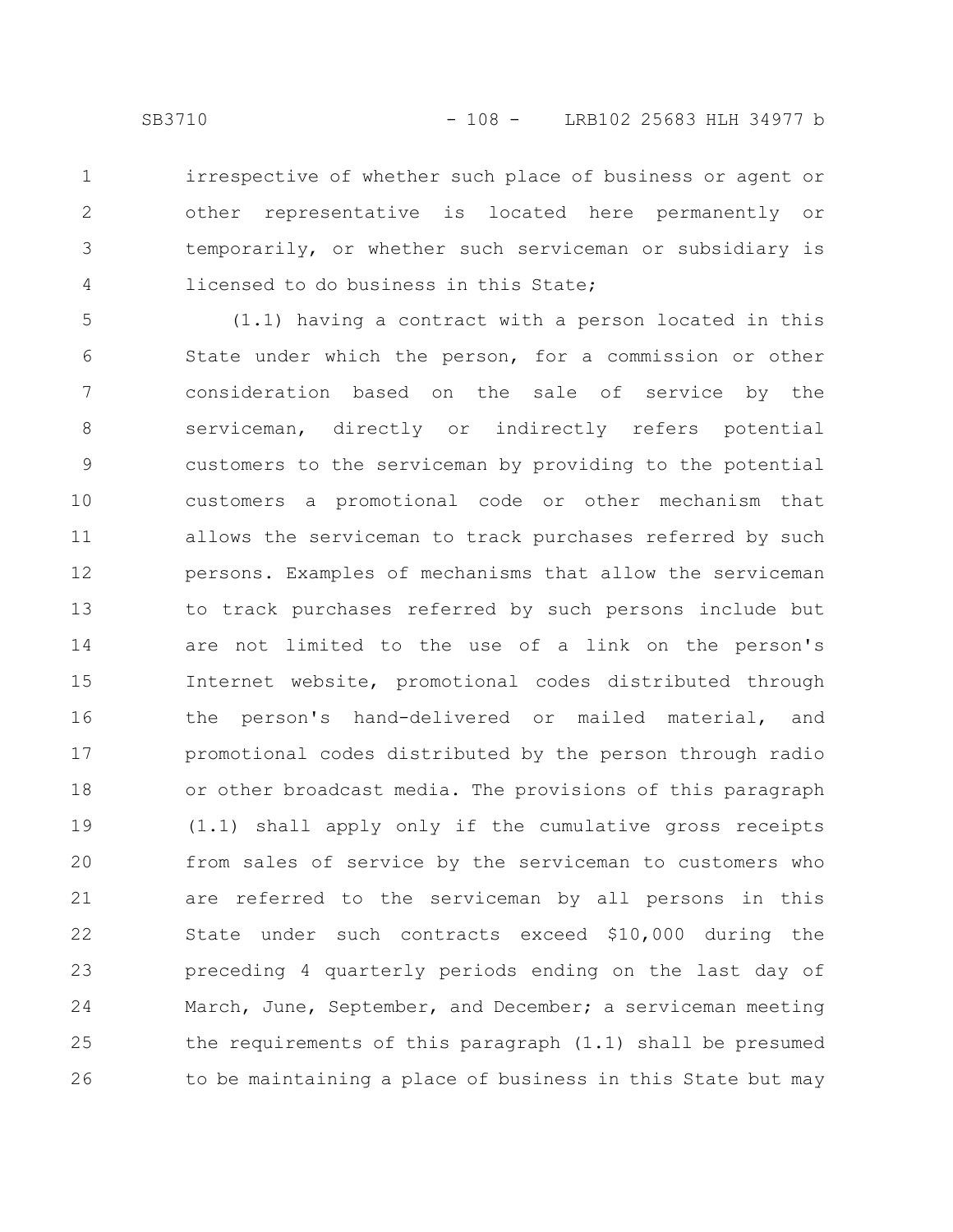rebut this presumption by submitting proof that the referrals or other activities pursued within this State by such persons were not sufficient to meet the nexus standards of the United States Constitution during the preceding 4 quarterly periods; 1 2 3 4 5

(1.2) beginning July 1, 2011, having a contract with a person located in this State under which: 6 7

(A) the serviceman sells the same or substantially similar line of services as the person located in this State and does so using an identical or substantially similar name, trade name, or trademark as the person located in this State; and 8 9 10 11 12

(B) the serviceman provides a commission or other consideration to the person located in this State based upon the sale of services by the serviceman. 13 14 15

The provisions of this paragraph (1.2) shall apply only if the cumulative gross receipts from sales of service by the serviceman to customers in this State under all such contracts exceed \$10,000 during the preceding 4 quarterly periods ending on the last day of March, June, September, and December; 16 17 18 19 20 21

(2) soliciting orders for tangible personal property by means of a telecommunication or television shopping system (which utilizes toll free numbers) which is intended by the retailer to be broadcast by cable television or other means of broadcasting, to consumers 22 23 24 25 26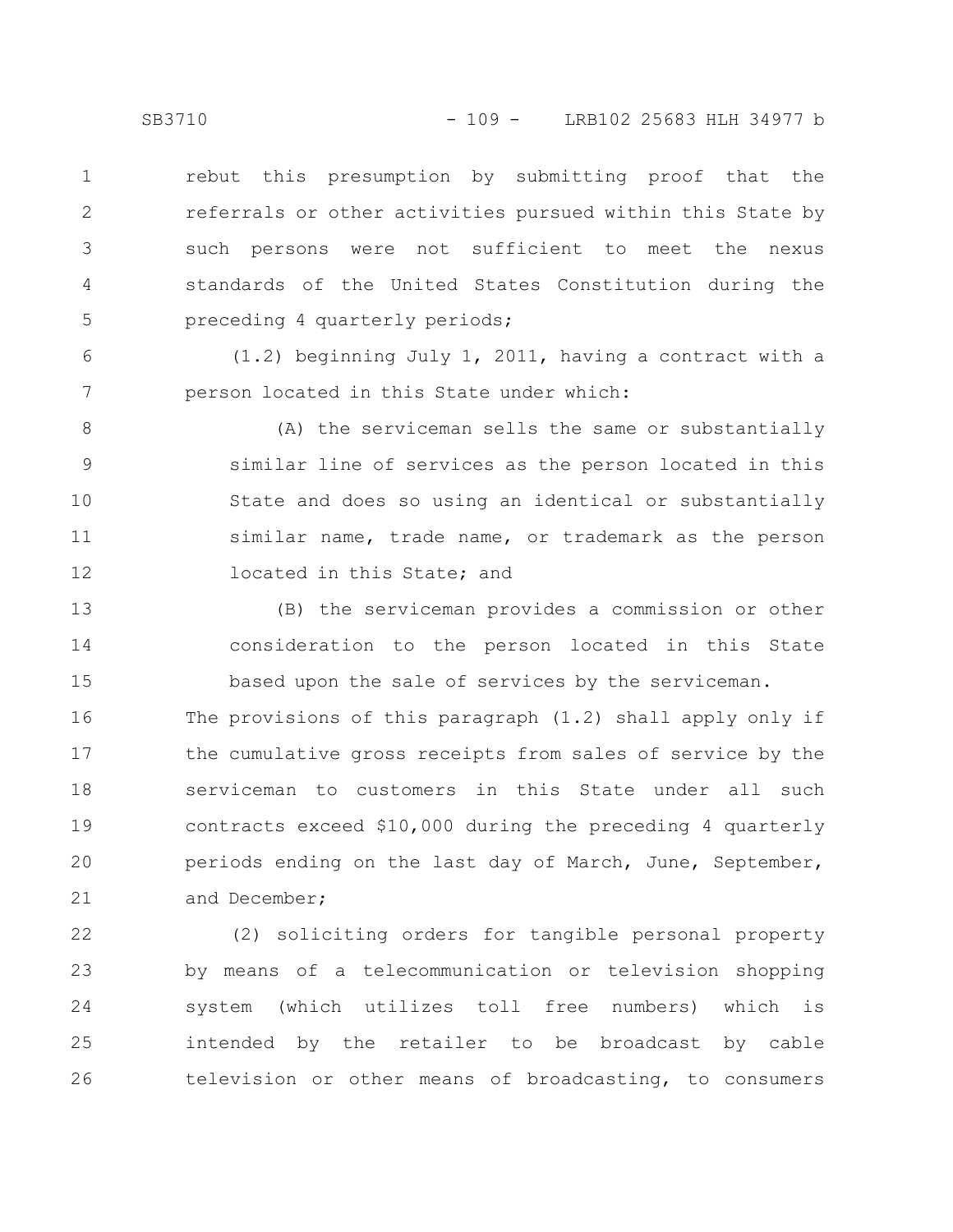located in this State; 1

(3) pursuant to a contract with a broadcaster or publisher located in this State, soliciting orders for tangible personal property by means of advertising which is disseminated primarily to consumers located in this State and only secondarily to bordering jurisdictions; 2 3 4 5 6

(4) soliciting orders for tangible personal property by mail if the solicitations are substantial and recurring and if the retailer benefits from any banking, financing, debt collection, telecommunication, or marketing activities occurring in this State or benefits from the location in this State of authorized installation, servicing, or repair facilities; 7 8 9 10 11 12 13

(5) being owned or controlled by the same interests which own or control any retailer engaging in business in the same or similar line of business in this State; 14 15 16

(6) having a franchisee or licensee operating under its trade name if the franchisee or licensee is required to collect the tax under this Section; 17 18 19

(7) pursuant to a contract with a cable television operator located in this State, soliciting orders for tangible personal property by means of advertising which is transmitted or distributed over a cable television system in this State; 20 21 22 23 24

(8) engaging in activities in Illinois, which activities in the state in which the supply business 25 26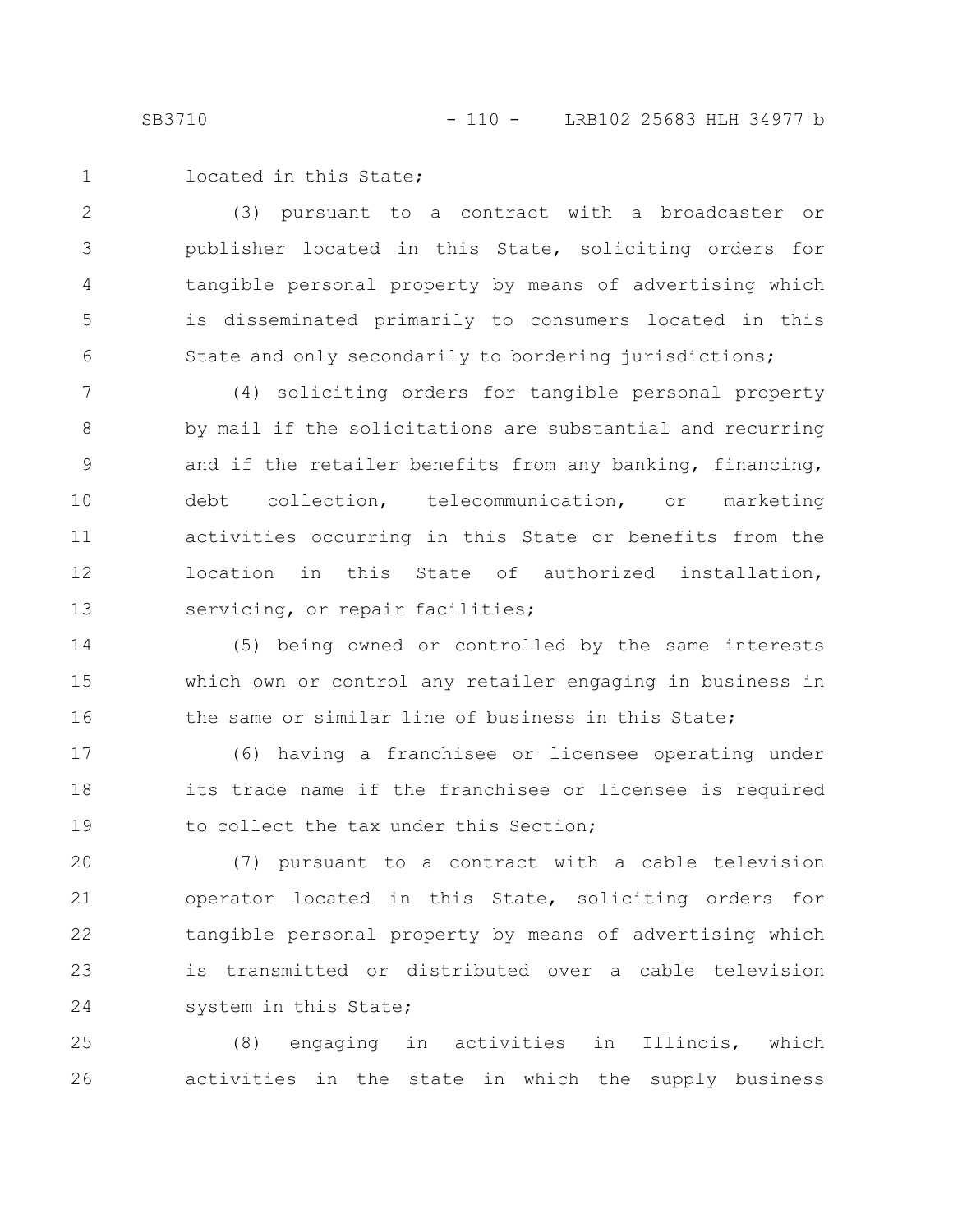1 2

engaging in such activities is located would constitute maintaining a place of business in that state; or

3 4

(9) beginning October 1, 2018, making sales of service to purchasers in Illinois from outside of Illinois if:

(A) the cumulative gross receipts from sales of service to purchasers in Illinois are \$100,000 or more; or 5 6 7

(B) the serviceman enters into 200 or more separate transactions for sales of service to purchasers in Illinois. 8 9 10

The serviceman shall determine on a quarterly basis, ending on the last day of March, June, September, and December, whether he or she meets the criteria of either subparagraph (A) or (B) of this paragraph (9) for the preceding 12-month period. If the serviceman meets the criteria of either subparagraph (A) or (B) for a 12-month period, he or she is considered a serviceman maintaining a place of business in this State and is required to collect and remit the tax imposed under this Act and file returns for one year. At the end of that one-year period, the serviceman shall determine whether the serviceman met the criteria of either subparagraph (A) or (B) during the preceding 12-month period. If the serviceman met the criteria in either subparagraph (A) or (B) for the preceding 12-month period, he or she is considered a serviceman maintaining a place of business in this State 11 12 13 14 15 16 17 18 19 20 21 22 23 24 25 26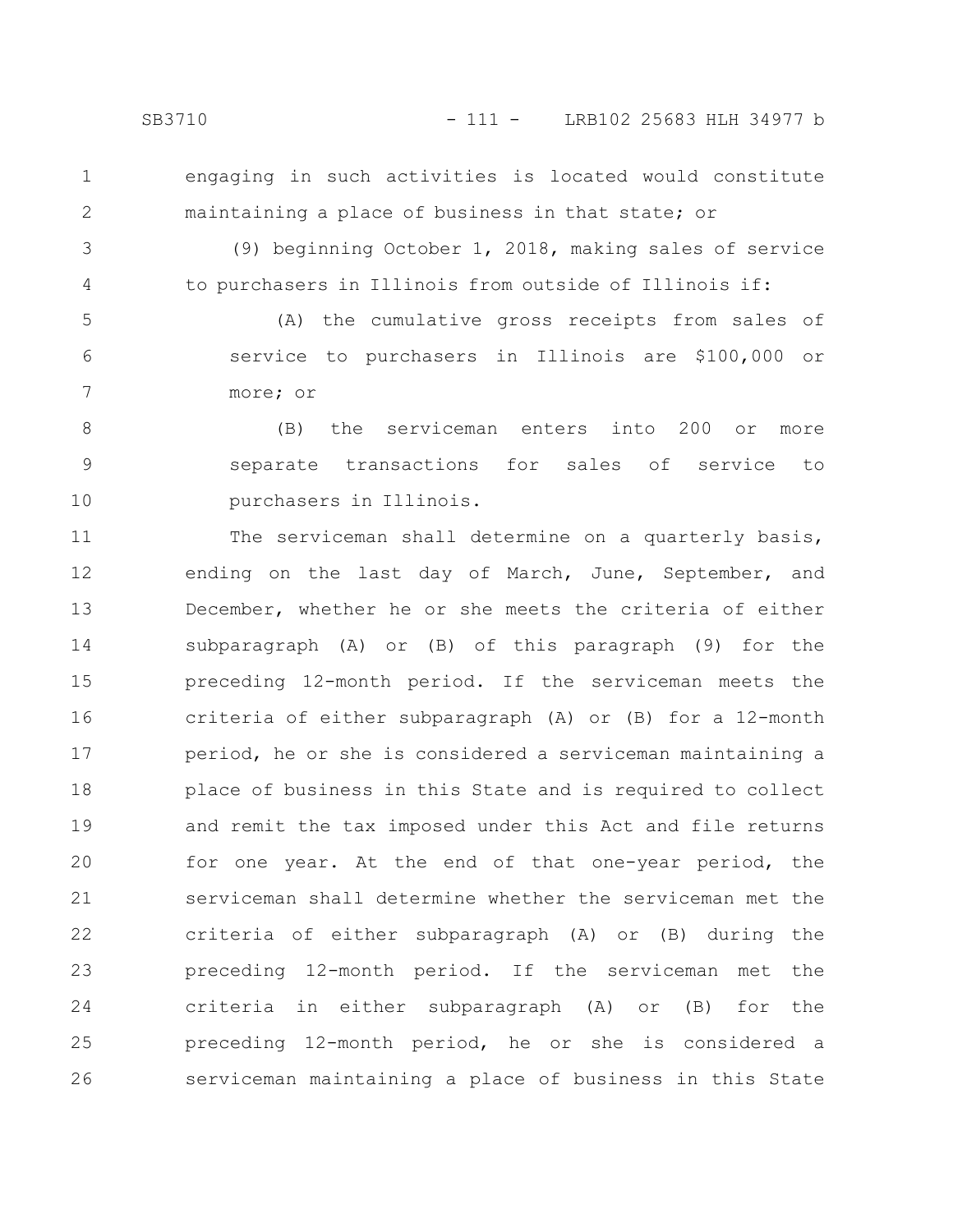and is required to collect and remit the tax imposed under this Act and file returns for the subsequent year. If at the end of a one-year period a serviceman that was required to collect and remit the tax imposed under this Act determines that he or she did not meet the criteria in either subparagraph (A) or (B) during the preceding 12-month period, the serviceman subsequently shall determine on a quarterly basis, ending on the last day of March, June, September, and December, whether he or she meets the criteria of either subparagraph (A) or (B) for the preceding 12-month period. 1 2 3 4 5 6 7 8 9 10 11

Beginning January 1, 2020, neither the gross receipts from nor the number of separate transactions for sales of service to purchasers in Illinois that a serviceman makes through a marketplace facilitator and for which the serviceman has received a certification from the marketplace facilitator pursuant to Section 2d of this Act shall be included for purposes of determining whether he or she has met the thresholds of this paragraph (9). 12 13 14 15 16 17 18 19

(10) Beginning January 1, 2020, a marketplace facilitator, as defined in Section 2d of this Act. 20 21

(Source: P.A. 100-22, eff. 7-6-17; 100-321, eff. 8-24-17; 100-587, eff. 6-4-18; 100-863, eff. 8-14-18; 101-9, Article 10, Section 10-15, eff. 6-5-19; 101-9, Article 25, Section 25-10, eff. 6-5-19; 101-604, eff. 12-13-19.) 22 23 24 25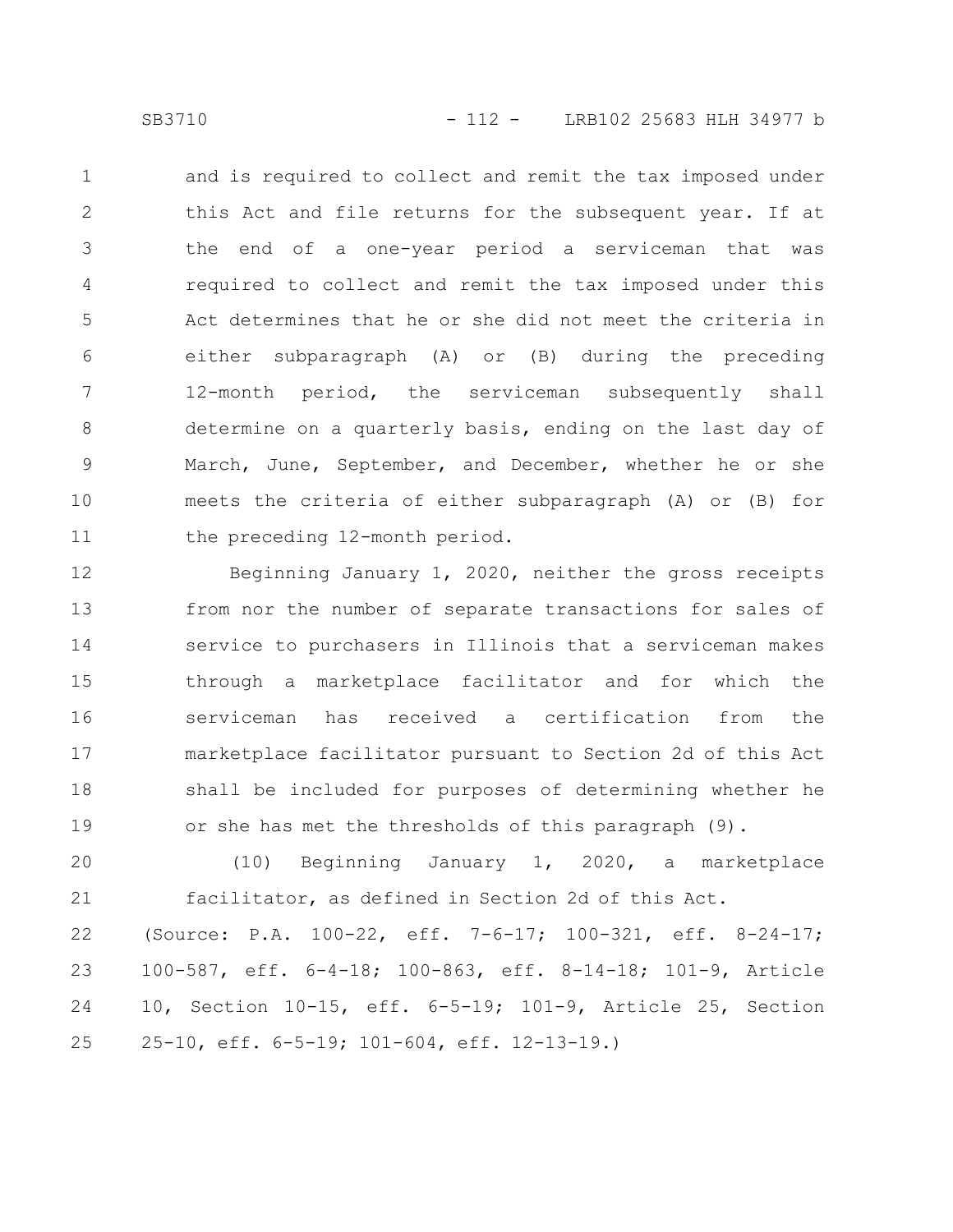(35 ILCS 110/3-5) 1

Sec. 3-5. Exemptions. Use of the following tangible personal property is exempt from the tax imposed by this Act: (1) Personal property purchased from a corporation, society, association, foundation, institution, or organization, other than a limited liability company, that is organized and operated as a not-for-profit service enterprise 2 3 4 5 6 7

for the benefit of persons 65 years of age or older if the personal property was not purchased by the enterprise for the purpose of resale by the enterprise. 8 9 10

(2) Personal property purchased by a non-profit Illinois county fair association for use in conducting, operating, or promoting the county fair. 11 12 13

(3) Personal property purchased by a not-for-profit arts or cultural organization that establishes, by proof required by the Department by rule, that it has received an exemption under Section 501(c)(3) of the Internal Revenue Code and that is organized and operated primarily for the presentation or support of arts or cultural programming, activities, or services. These organizations include, but are not limited to, music and dramatic arts organizations such as symphony orchestras and theatrical groups, arts and cultural service organizations, local arts councils, visual arts organizations, and media arts organizations. On and after July 1, 2001 (the effective date of Public Act 92-35), however, an entity otherwise eligible for this exemption shall not make tax-free 14 15 16 17 18 19 20 21 22 23 24 25 26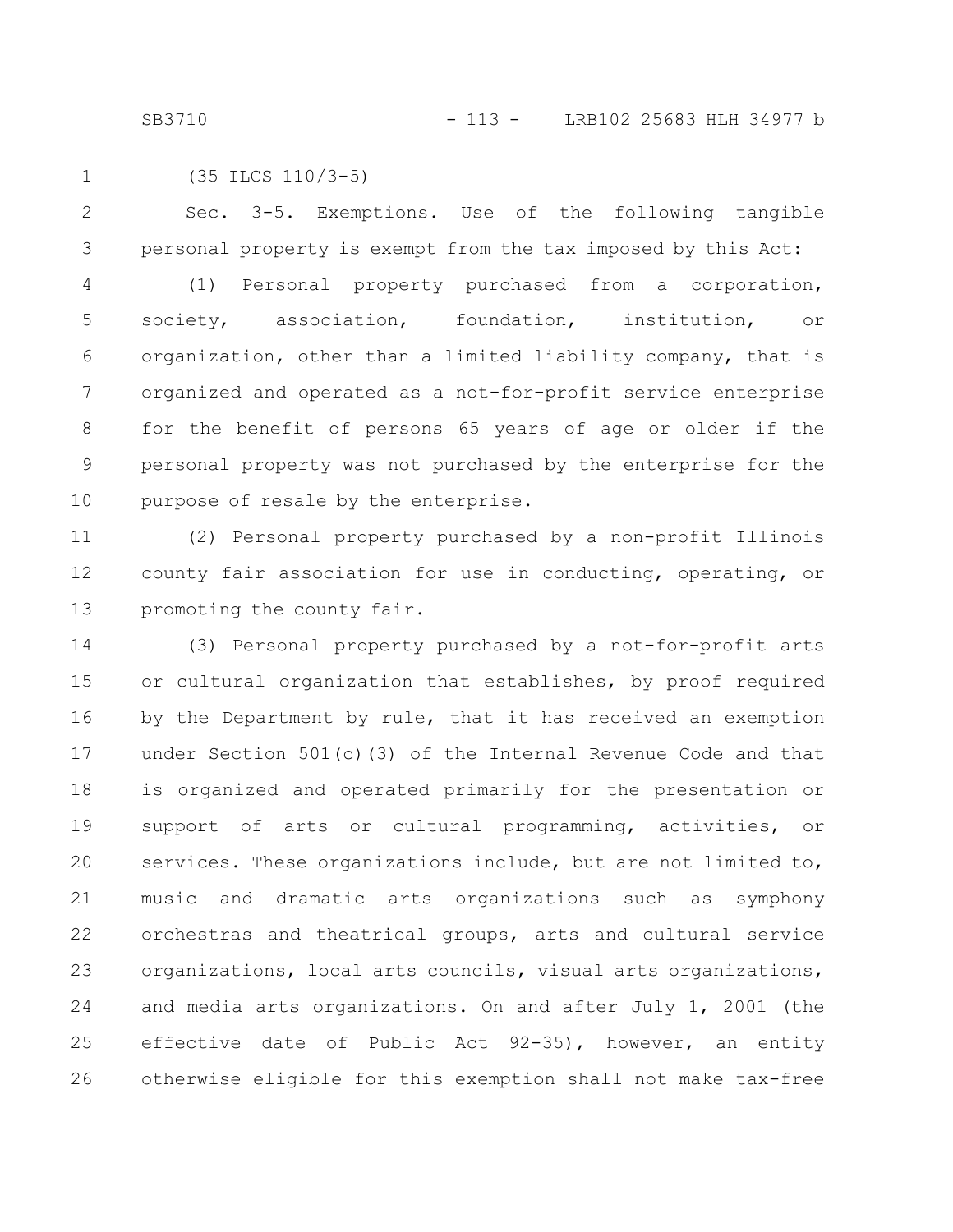purchases unless it has an active identification number issued by the Department. 1 2

(4) Legal tender, currency, medallions, or gold or silver coinage issued by the State of Illinois, the government of the United States of America, or the government of any foreign country, and bullion. 3 4 5 6

(5) Until July 1, 2003 and beginning again on September 1, 2004 through August 30, 2014, graphic arts machinery and equipment, including repair and replacement parts, both new and used, and including that manufactured on special order or purchased for lease, certified by the purchaser to be used primarily for graphic arts production. Equipment includes chemicals or chemicals acting as catalysts but only if the chemicals or chemicals acting as catalysts effect a direct and immediate change upon a graphic arts product. Beginning on July 1, 2017, graphic arts machinery and equipment is included in the manufacturing and assembling machinery and equipment exemption under Section 2 of this Act. 7 8 9 10 11 12 13 14 15 16 17 18

(6) Personal property purchased from a teacher-sponsored student organization affiliated with an elementary or secondary school located in Illinois. 19 20 21

(7) Farm machinery and equipment, both new and used, including that manufactured on special order, certified by the purchaser to be used primarily for production agriculture or State or federal agricultural programs, including individual replacement parts for the machinery and equipment, including 22 23 24 25 26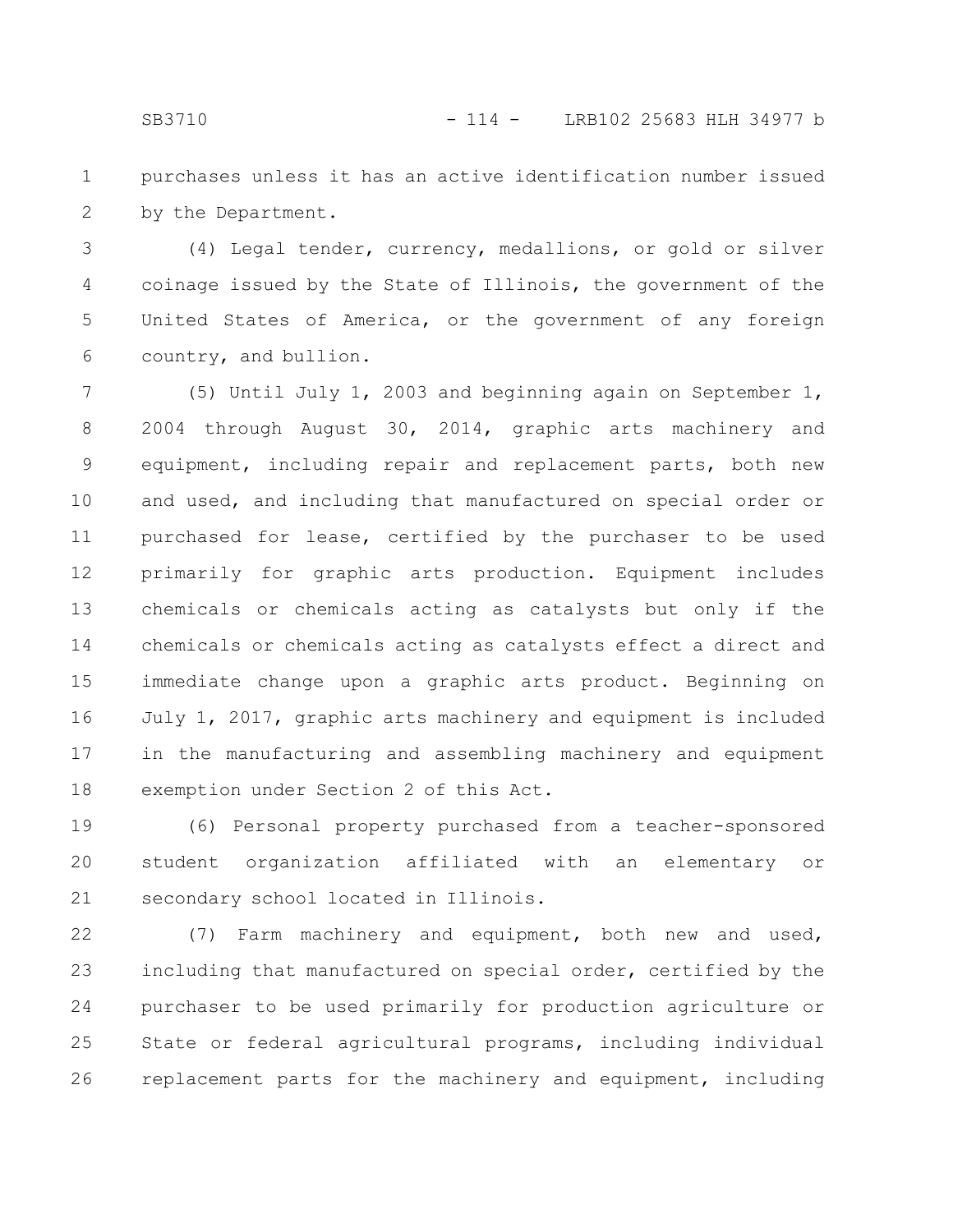machinery and equipment purchased for lease, and including implements of husbandry defined in Section 1-130 of the Illinois Vehicle Code, farm machinery and agricultural chemical and fertilizer spreaders, and nurse wagons required to be registered under Section 3-809 of the Illinois Vehicle Code, but excluding other motor vehicles required to be registered under the Illinois Vehicle Code. Horticultural polyhouses or hoop houses used for propagating, growing, or overwintering plants shall be considered farm machinery and equipment under this item (7). Agricultural chemical tender tanks and dry boxes shall include units sold separately from a motor vehicle required to be licensed and units sold mounted on a motor vehicle required to be licensed if the selling price of the tender is separately stated. 1 2 3 4 5 6 7 8 9 10 11 12 13 14

Farm machinery and equipment shall include precision farming equipment that is installed or purchased to be installed on farm machinery and equipment including, but not limited to, tractors, harvesters, sprayers, planters, seeders, or spreaders. Precision farming equipment includes, but is not limited to, soil testing sensors, computers, monitors, software, global positioning and mapping systems, and other such equipment. 15 16 17 18 19 20 21 22

Farm machinery and equipment also includes computers, sensors, software, and related equipment used primarily in the computer-assisted operation of production agriculture facilities, equipment, and activities such as, but not limited 23 24 25 26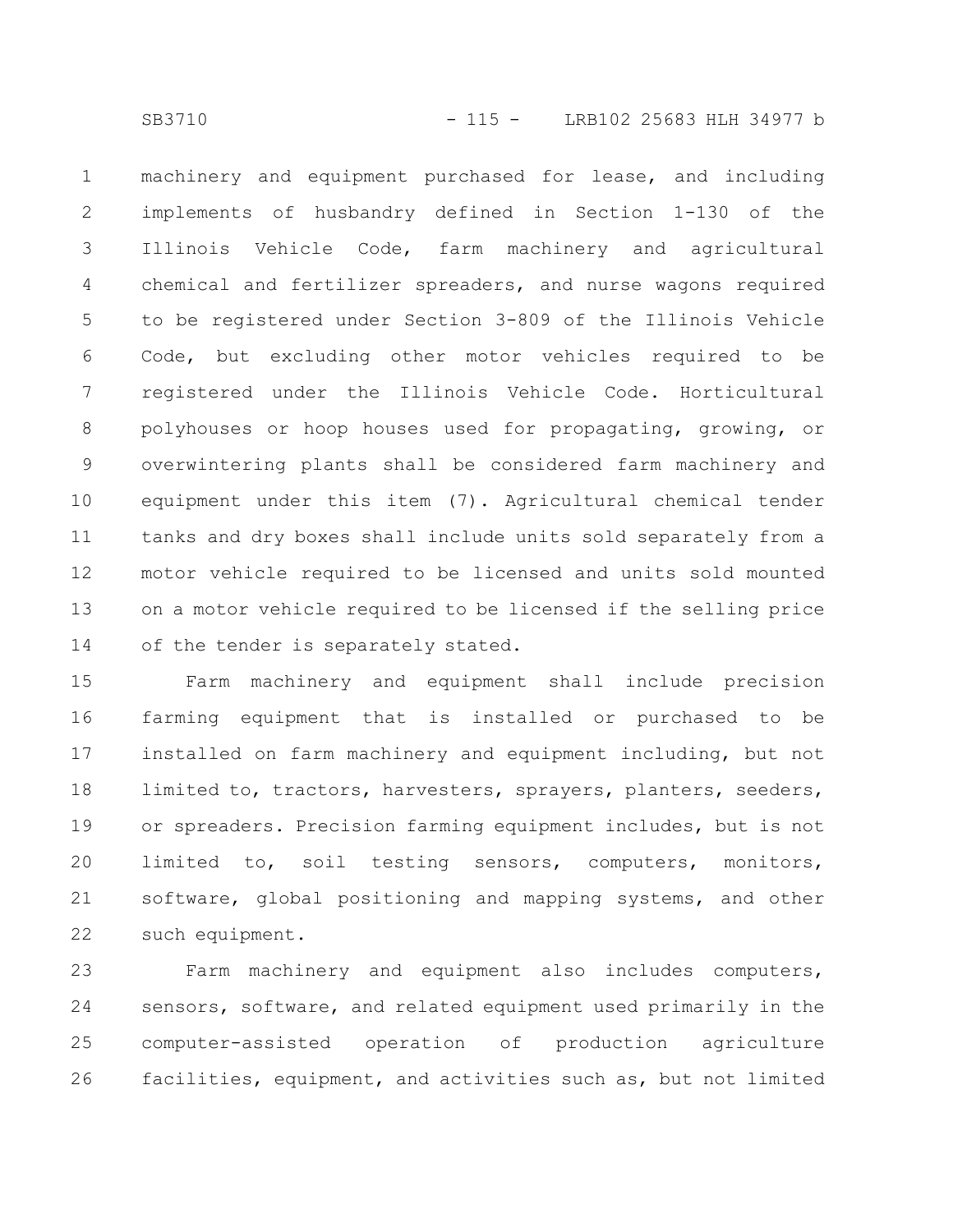to, the collection, monitoring, and correlation of animal and crop data for the purpose of formulating animal diets and agricultural chemicals. This item (7) is exempt from the provisions of Section 3-75. 1 2 3 4

(8) Until June 30, 2013, fuel and petroleum products sold to or used by an air common carrier, certified by the carrier to be used for consumption, shipment, or storage in the conduct of its business as an air common carrier, for a flight destined for or returning from a location or locations outside the United States without regard to previous or subsequent domestic stopovers. 5 6 7 8 9 10 11

Beginning July 1, 2013, fuel and petroleum products sold to or used by an air carrier, certified by the carrier to be used for consumption, shipment, or storage in the conduct of its business as an air common carrier, for a flight that (i) is engaged in foreign trade or is engaged in trade between the United States and any of its possessions and (ii) transports at least one individual or package for hire from the city of origination to the city of final destination on the same aircraft, without regard to a change in the flight number of that aircraft. 12 13 14 15 16 17 18 19 20 21

(9) Proceeds of mandatory service charges separately stated on customers' bills for the purchase and consumption of food and beverages acquired as an incident to the purchase of a service from a serviceman, to the extent that the proceeds of the service charge are in fact turned over as tips or as a 22 23 24 25 26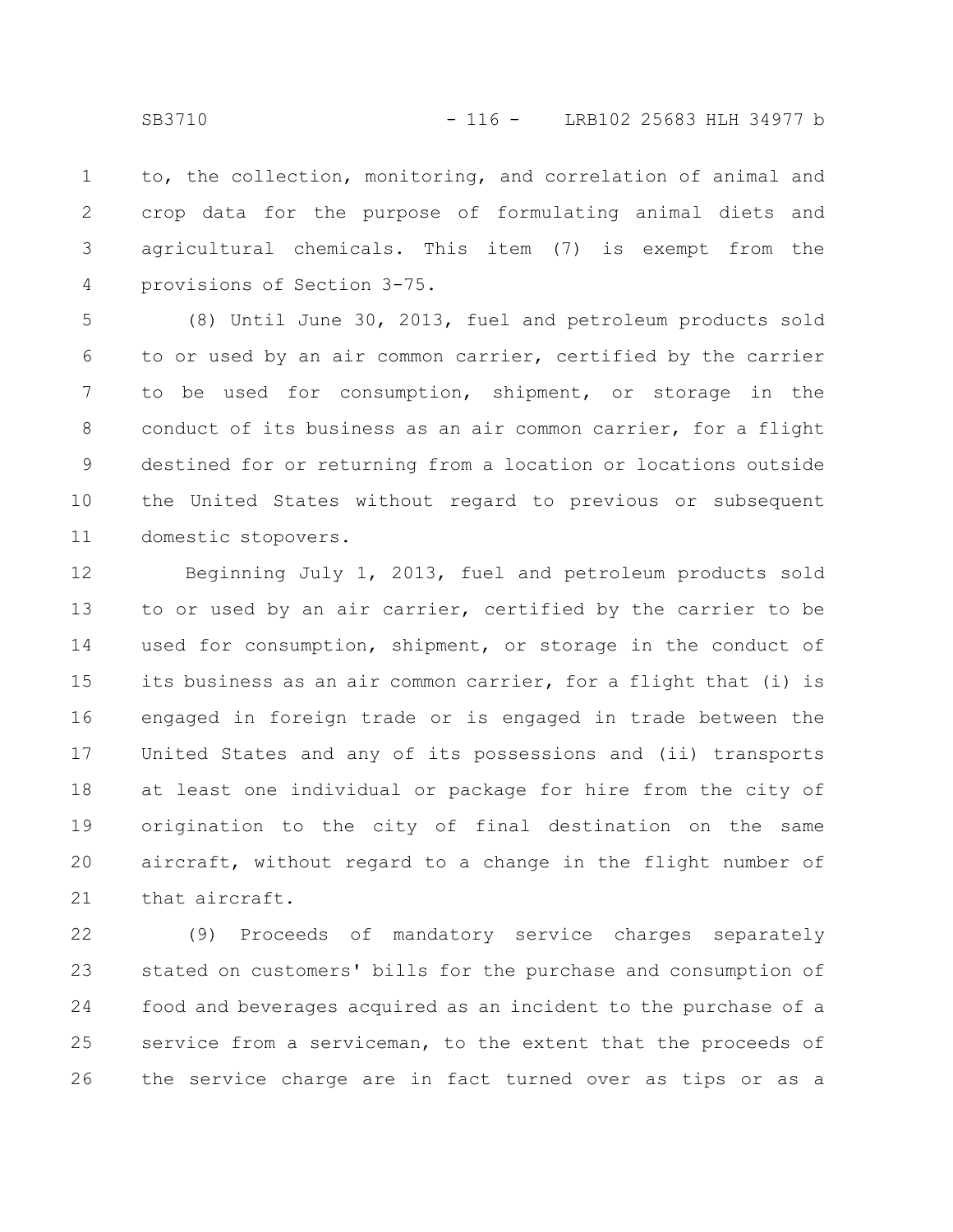substitute for tips to the employees who participate directly in preparing, serving, hosting or cleaning up the food or beverage function with respect to which the service charge is imposed. 1 2 3 4

(10) Until July 1, 2003, oil field exploration, drilling, and production equipment, including (i) rigs and parts of rigs, rotary rigs, cable tool rigs, and workover rigs, (ii) pipe and tubular goods, including casing and drill strings, (iii) pumps and pump-jack units, (iv) storage tanks and flow lines, (v) any individual replacement part for oil field exploration, drilling, and production equipment, and (vi) machinery and equipment purchased for lease; but excluding motor vehicles required to be registered under the Illinois Vehicle Code. 5 6 7 8 9 10 11 12 13 14

(11) Proceeds from the sale of photoprocessing machinery and equipment, including repair and replacement parts, both new and used, including that manufactured on special order, certified by the purchaser to be used primarily for photoprocessing, and including photoprocessing machinery and equipment purchased for lease. 15 16 17 18 19 20

(12) Until July 1, 2023, coal and aggregate exploration, mining, off-highway hauling, processing, maintenance, and reclamation equipment, including replacement parts and equipment, and including equipment purchased for lease, but excluding motor vehicles required to be registered under the Illinois Vehicle Code. The changes made to this Section by 21 22 23 24 25 26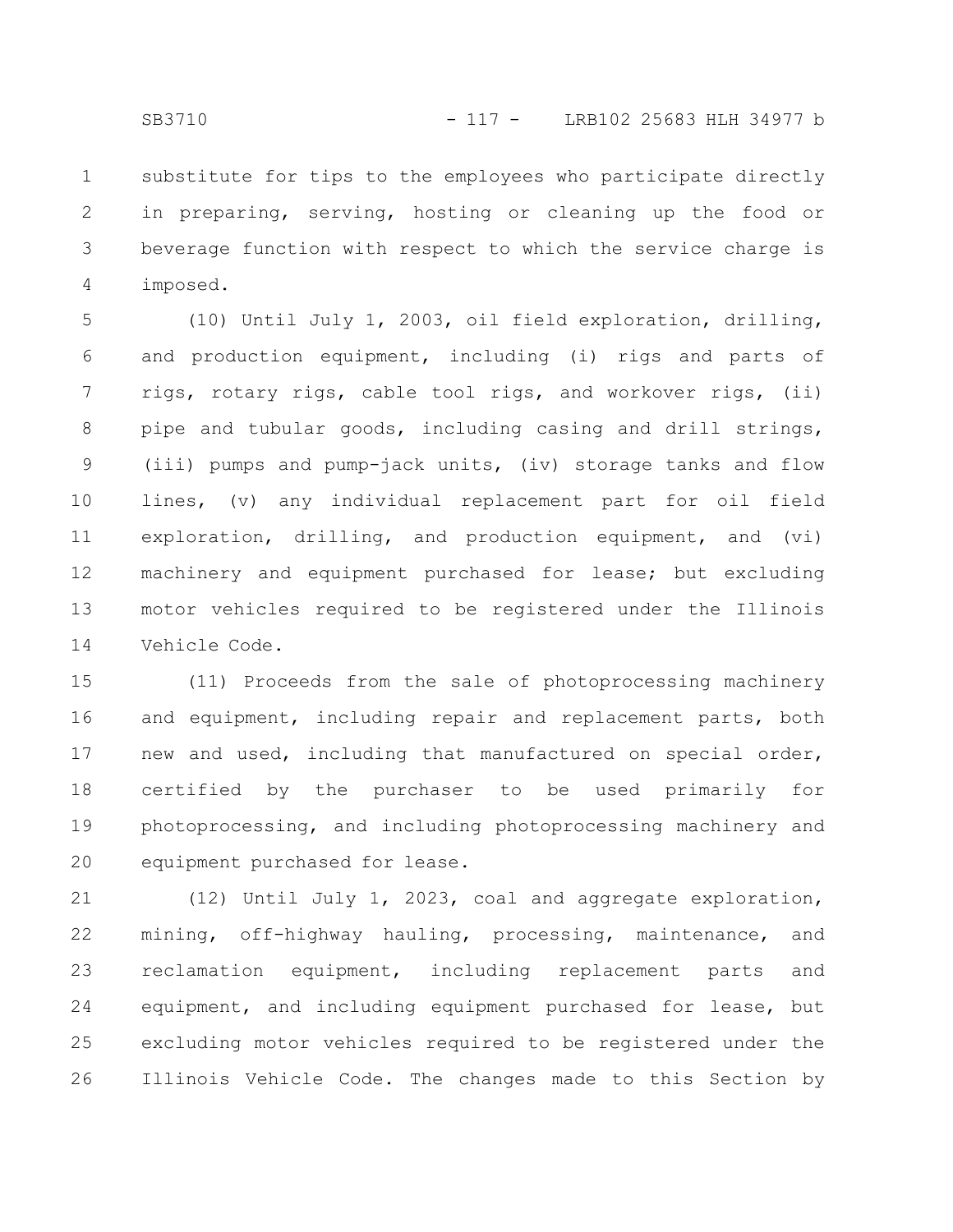Public Act 97-767 apply on and after July 1, 2003, but no claim for credit or refund is allowed on or after August 16, 2013 (the effective date of Public Act 98-456) for such taxes paid during the period beginning July 1, 2003 and ending on August 16, 2013 (the effective date of Public Act 98-456). 1 2 3 4 5

(13) Semen used for artificial insemination of livestock for direct agricultural production. 6 7

(14) Horses, or interests in horses, registered with and meeting the requirements of any of the Arabian Horse Club Registry of America, Appaloosa Horse Club, American Quarter Horse Association, United States Trotting Association, or Jockey Club, as appropriate, used for purposes of breeding or racing for prizes. This item (14) is exempt from the provisions of Section 3-75, and the exemption provided for under this item (14) applies for all periods beginning May 30, 1995, but no claim for credit or refund is allowed on or after January 1, 2008 (the effective date of Public Act 95-88) for such taxes paid during the period beginning May 30, 2000 and ending on January 1, 2008 (the effective date of Public Act 95-88). 8 9 10 11 12 13 14 15 16 17 18 19 20

(15) Computers and communications equipment utilized for any hospital purpose and equipment used in the diagnosis, analysis, or treatment of hospital patients purchased by a lessor who leases the equipment, under a lease of one year or longer executed or in effect at the time the lessor would otherwise be subject to the tax imposed by this Act, to a 21 22 23 24 25 26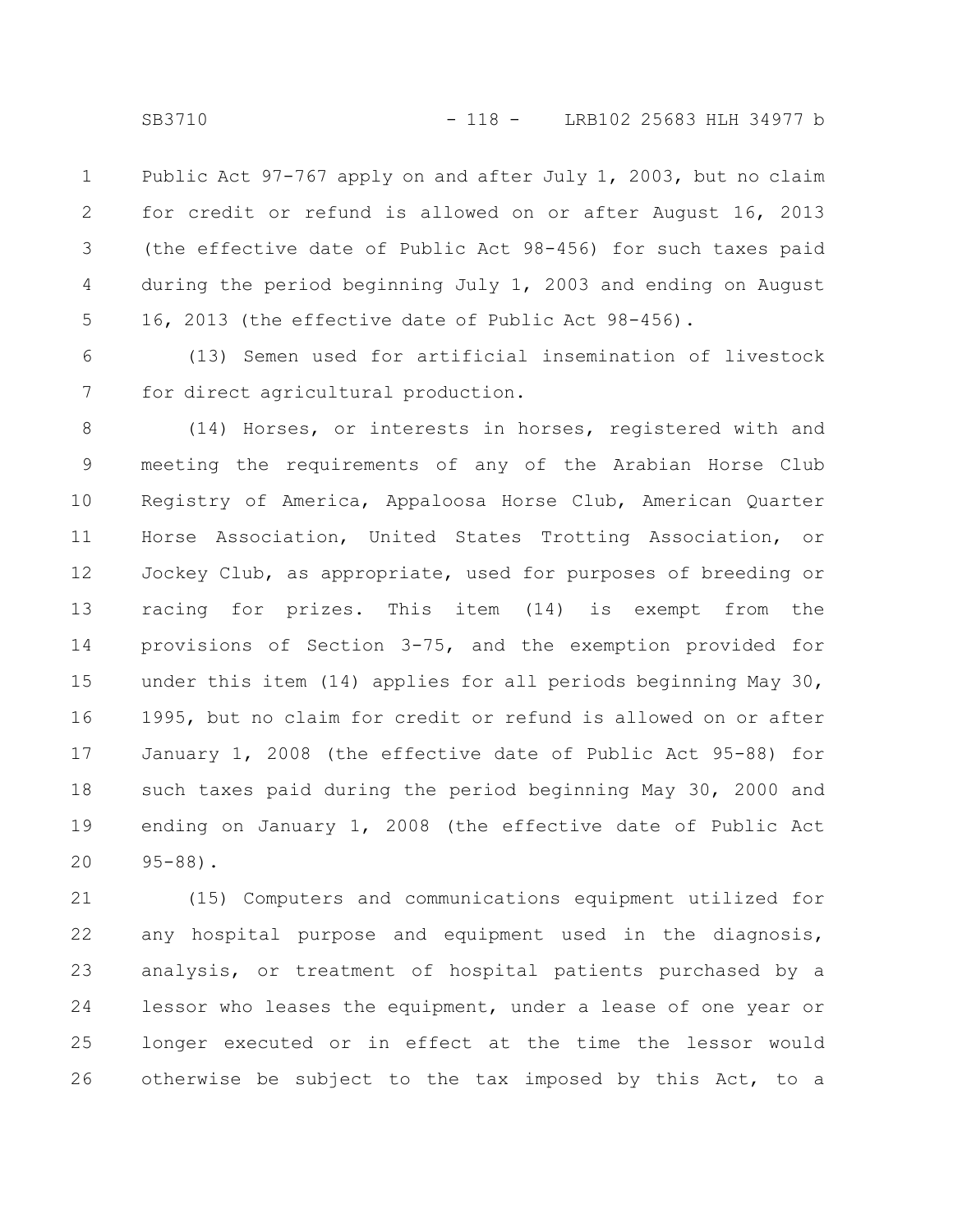hospital that has been issued an active tax exemption identification number by the Department under Section 1g of the Retailers' Occupation Tax Act. If the equipment is leased in a manner that does not qualify for this exemption or is used in any other non-exempt manner, the lessor shall be liable for the tax imposed under this Act or the Use Tax Act, as the case may be, based on the fair market value of the property at the time the non-qualifying use occurs. No lessor shall collect or attempt to collect an amount (however designated) that purports to reimburse that lessor for the tax imposed by this Act or the Use Tax Act, as the case may be, if the tax has not been paid by the lessor. If a lessor improperly collects any such amount from the lessee, the lessee shall have a legal right to claim a refund of that amount from the lessor. If, however, that amount is not refunded to the lessee for any reason, the lessor is liable to pay that amount to the Department. 1 2 3 4 5 6 7 8 9 10 11 12 13 14 15 16 17

(16) Personal property purchased by a lessor who leases the property, under a lease of one year or longer executed or in effect at the time the lessor would otherwise be subject to the tax imposed by this Act, to a governmental body that has been issued an active tax exemption identification number by the Department under Section 1g of the Retailers' Occupation Tax Act. If the property is leased in a manner that does not qualify for this exemption or is used in any other non-exempt manner, the lessor shall be liable for the tax imposed under 18 19 20 21 22 23 24 25 26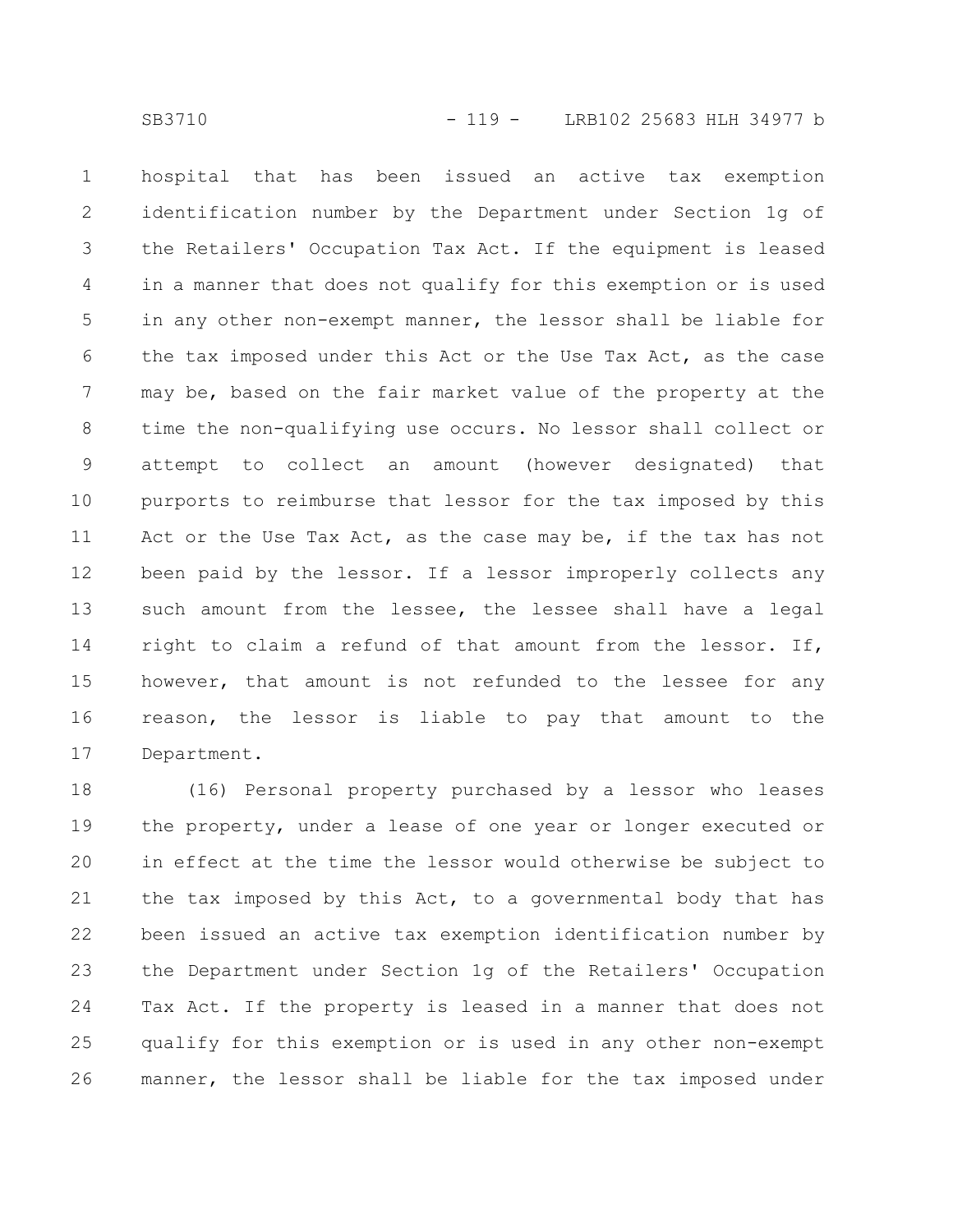this Act or the Use Tax Act, as the case may be, based on the fair market value of the property at the time the non-qualifying use occurs. No lessor shall collect or attempt to collect an amount (however designated) that purports to reimburse that lessor for the tax imposed by this Act or the Use Tax Act, as the case may be, if the tax has not been paid by the lessor. If a lessor improperly collects any such amount from the lessee, the lessee shall have a legal right to claim a refund of that amount from the lessor. If, however, that amount is not refunded to the lessee for any reason, the lessor is liable to pay that amount to the Department. 1 2 3 4 5 6 7 8 9 10 11

(17) Beginning with taxable years ending on or after December 31, 1995 and ending with taxable years ending on or before December 31, 2004, personal property that is donated for disaster relief to be used in a State or federally declared disaster area in Illinois or bordering Illinois by a manufacturer or retailer that is registered in this State to a corporation, society, association, foundation, or institution that has been issued a sales tax exemption identification number by the Department that assists victims of the disaster who reside within the declared disaster area. 12 13 14 15 16 17 18 19 20 21

(18) Beginning with taxable years ending on or after December 31, 1995 and ending with taxable years ending on or before December 31, 2004, personal property that is used in the performance of infrastructure repairs in this State, including but not limited to municipal roads and streets, 22 23 24 25 26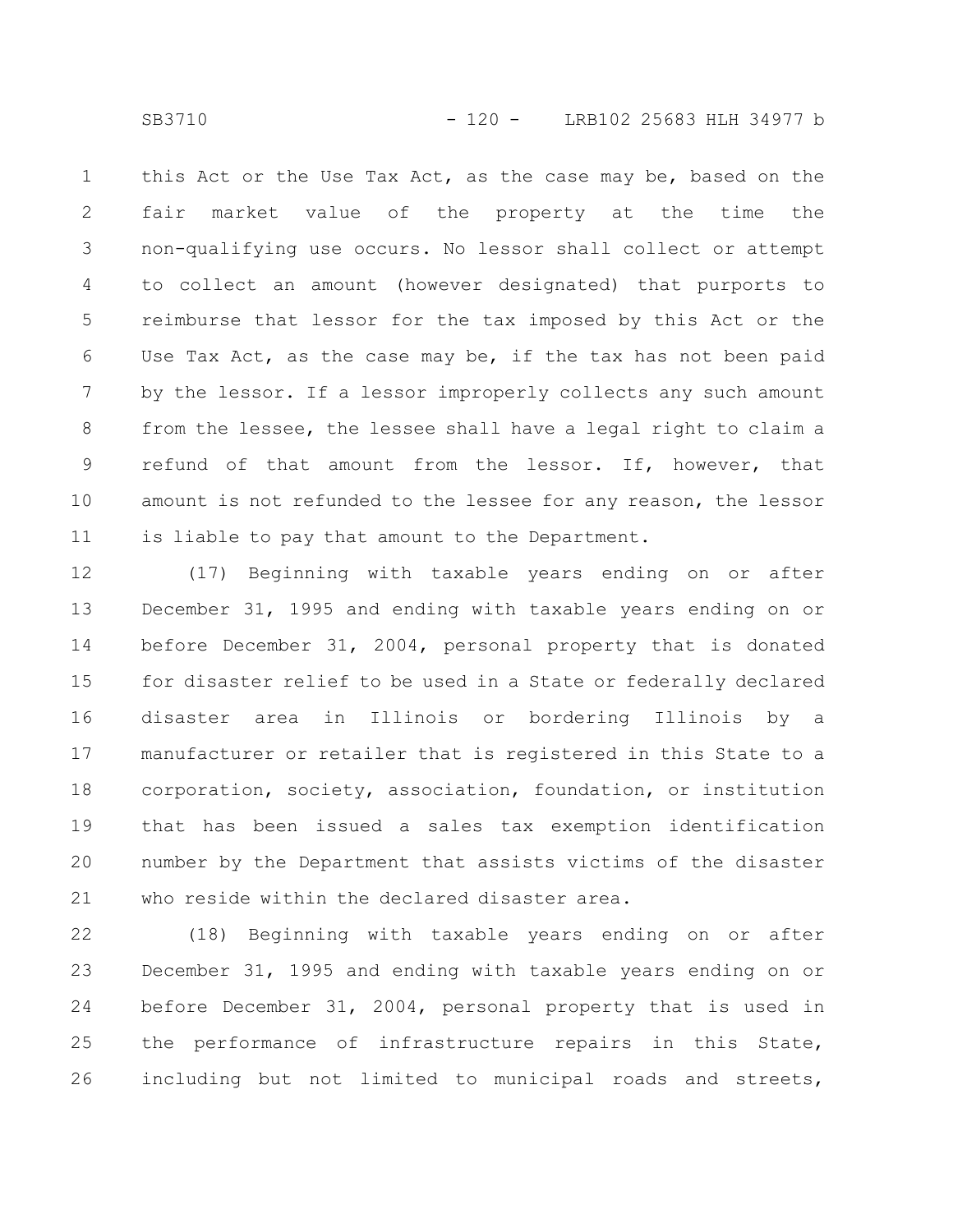access roads, bridges, sidewalks, waste disposal systems, water and sewer line extensions, water distribution and purification facilities, storm water drainage and retention facilities, and sewage treatment facilities, resulting from a State or federally declared disaster in Illinois or bordering Illinois when such repairs are initiated on facilities located in the declared disaster area within 6 months after the disaster. 1 2 3 4 5 6 7 8

(19) Beginning July 1, 1999, game or game birds purchased at a "game breeding and hunting preserve area" as that term is used in the Wildlife Code. This paragraph is exempt from the provisions of Section 3-75. 9 10 11 12

(20) A motor vehicle, as that term is defined in Section 1-146 of the Illinois Vehicle Code, that is donated to a corporation, limited liability company, society, association, foundation, or institution that is determined by the Department to be organized and operated exclusively for educational purposes. For purposes of this exemption, "a corporation, limited liability company, society, association, foundation, or institution organized and operated exclusively for educational purposes" means all tax-supported public schools, private schools that offer systematic instruction in useful branches of learning by methods common to public schools and that compare favorably in their scope and intensity with the course of study presented in tax-supported schools, and vocational or technical schools or institutes 13 14 15 16 17 18 19 20 21 22 23 24 25 26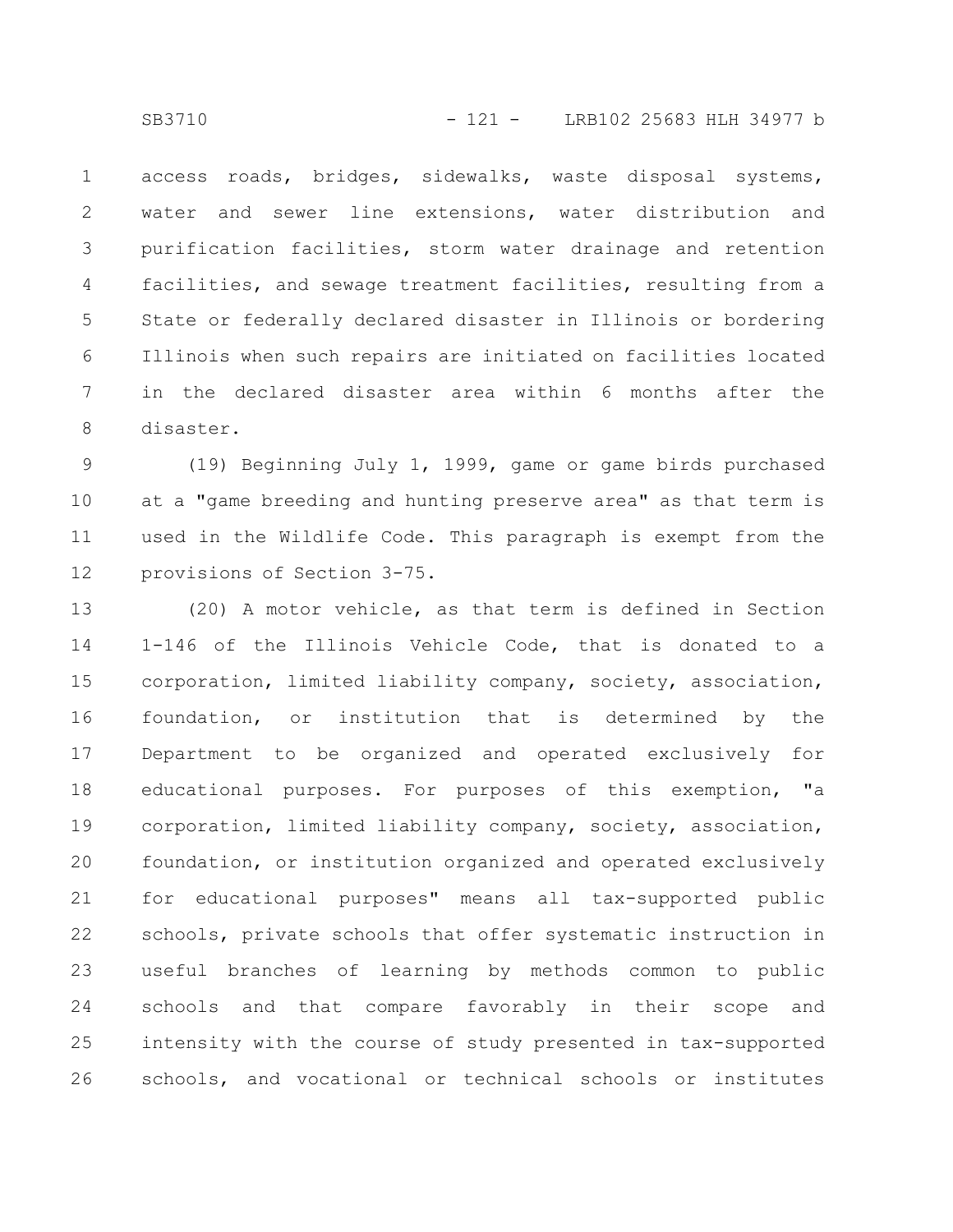organized and operated exclusively to provide a course of study of not less than 6 weeks duration and designed to prepare individuals to follow a trade or to pursue a manual, technical, mechanical, industrial, business, or commercial occupation. 1 2 3 4 5

(21) Beginning January 1, 2000, personal property, including food, purchased through fundraising events for the benefit of a public or private elementary or secondary school, a group of those schools, or one or more school districts if the events are sponsored by an entity recognized by the school district that consists primarily of volunteers and includes parents and teachers of the school children. This paragraph does not apply to fundraising events (i) for the benefit of private home instruction or (ii) for which the fundraising entity purchases the personal property sold at the events from another individual or entity that sold the property for the purpose of resale by the fundraising entity and that profits from the sale to the fundraising entity. This paragraph is exempt from the provisions of Section 3-75. 6 7 8 9 10 11 12 13 14 15 16 17 18 19

(22) Beginning January 1, 2000 and through December 31, 2001, new or used automatic vending machines that prepare and serve hot food and beverages, including coffee, soup, and other items, and replacement parts for these machines. Beginning January 1, 2002 and through June 30, 2003, machines and parts for machines used in commercial, coin-operated amusement and vending business if a use or occupation tax is 20 21 22 23 24 25 26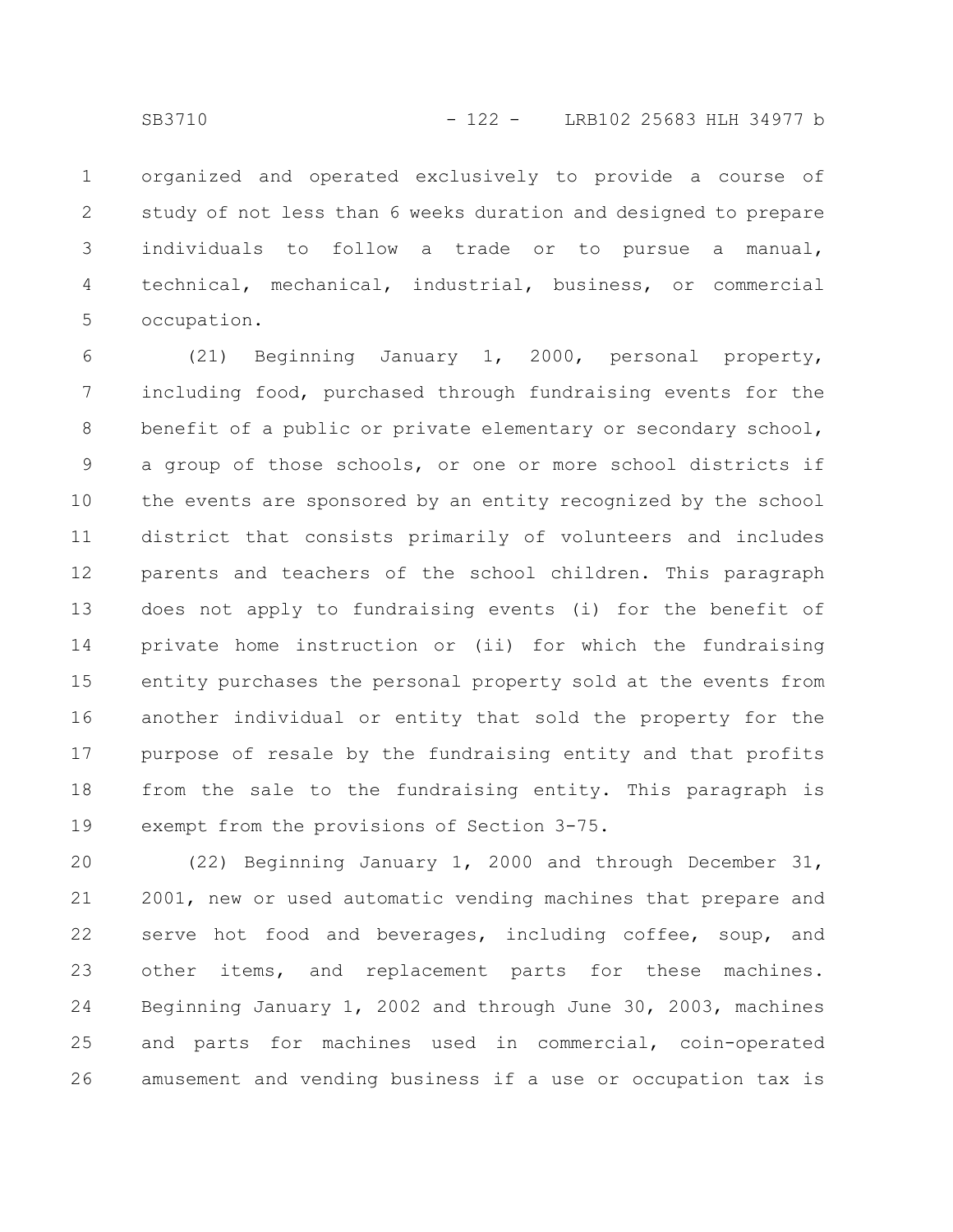paid on the gross receipts derived from the use of the commercial, coin-operated amusement and vending machines. This paragraph is exempt from the provisions of Section 3-75. 1 2 3

(23) Beginning August 23, 2001 and through June 30, 2016, food for human consumption that is to be consumed off the premises where it is sold (other than alcoholic beverages, soft drinks, and food that has been prepared for immediate consumption) and prescription and nonprescription medicines, drugs, medical appliances, and insulin, urine testing materials, syringes, and needles used by diabetics, for human use, when purchased for use by a person receiving medical assistance under Article V of the Illinois Public Aid Code who resides in a licensed long-term care facility, as defined in the Nursing Home Care Act, or in a licensed facility as defined in the ID/DD Community Care Act, the MC/DD Act, or the Specialized Mental Health Rehabilitation Act of 2013. 4 5 6 7 8 9 10 11 12 13 14 15 16

(24) Beginning on August 2, 2001 (the effective date of Public Act 92-227), computers and communications equipment utilized for any hospital purpose and equipment used in the diagnosis, analysis, or treatment of hospital patients purchased by a lessor who leases the equipment, under a lease of one year or longer executed or in effect at the time the lessor would otherwise be subject to the tax imposed by this Act, to a hospital that has been issued an active tax exemption identification number by the Department under Section 1g of the Retailers' Occupation Tax Act. If the equipment is leased 17 18 19 20 21 22 23 24 25 26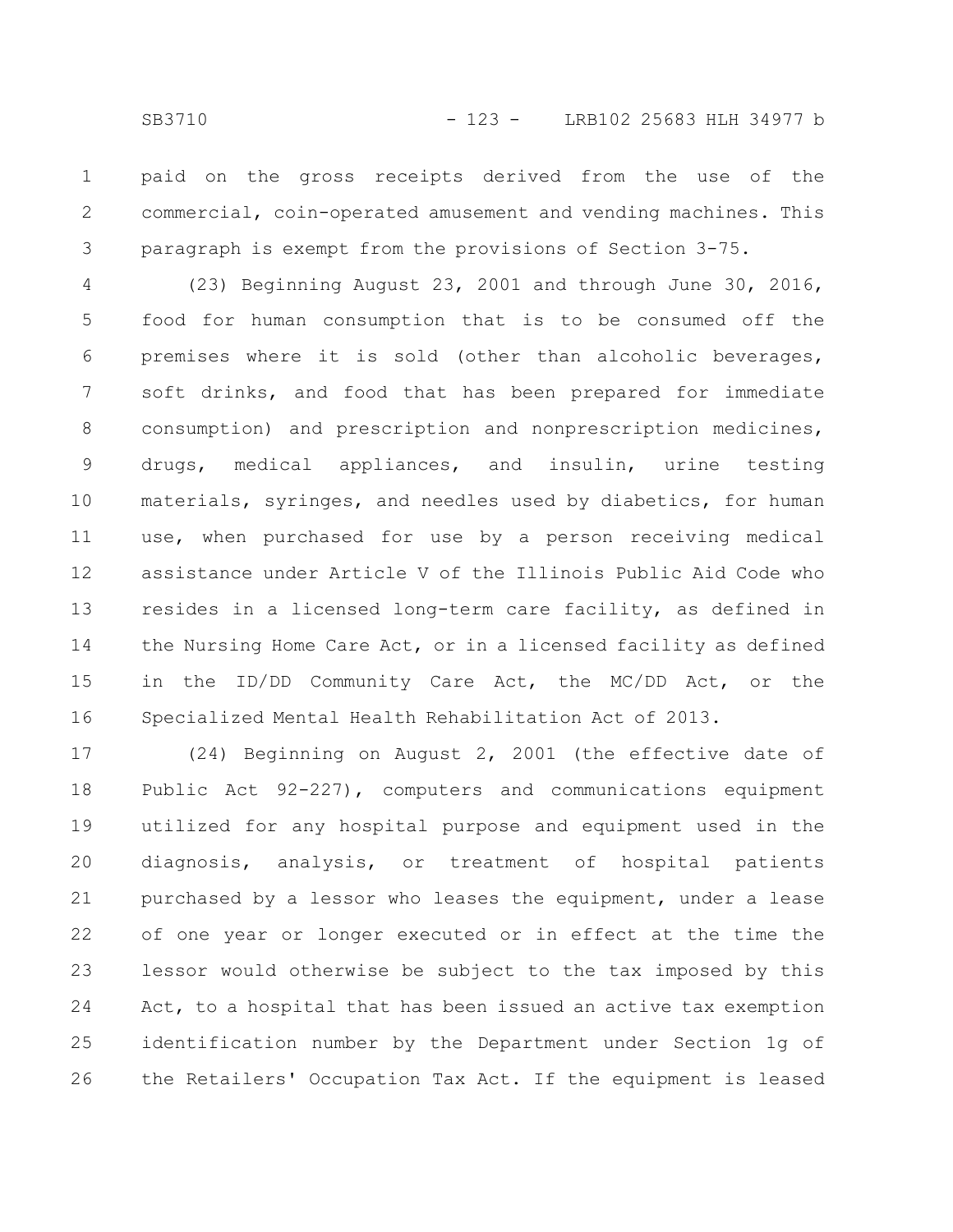in a manner that does not qualify for this exemption or is used in any other nonexempt manner, the lessor shall be liable for the tax imposed under this Act or the Use Tax Act, as the case may be, based on the fair market value of the property at the time the nonqualifying use occurs. No lessor shall collect or attempt to collect an amount (however designated) that purports to reimburse that lessor for the tax imposed by this Act or the Use Tax Act, as the case may be, if the tax has not been paid by the lessor. If a lessor improperly collects any such amount from the lessee, the lessee shall have a legal right to claim a refund of that amount from the lessor. If, however, that amount is not refunded to the lessee for any reason, the lessor is liable to pay that amount to the Department. This paragraph is exempt from the provisions of Section 3-75. 1 2 3 4 5 6 7 8 9 10 11 12 13 14 15

(25) Beginning on August 2, 2001 (the effective date of Public Act 92-227), personal property purchased by a lessor who leases the property, under a lease of one year or longer executed or in effect at the time the lessor would otherwise be subject to the tax imposed by this Act, to a governmental body that has been issued an active tax exemption identification number by the Department under Section 1g of the Retailers' Occupation Tax Act. If the property is leased in a manner that does not qualify for this exemption or is used in any other nonexempt manner, the lessor shall be liable for the tax imposed under this Act or the Use Tax Act, as the case may be, 16 17 18 19 20 21 22 23 24 25 26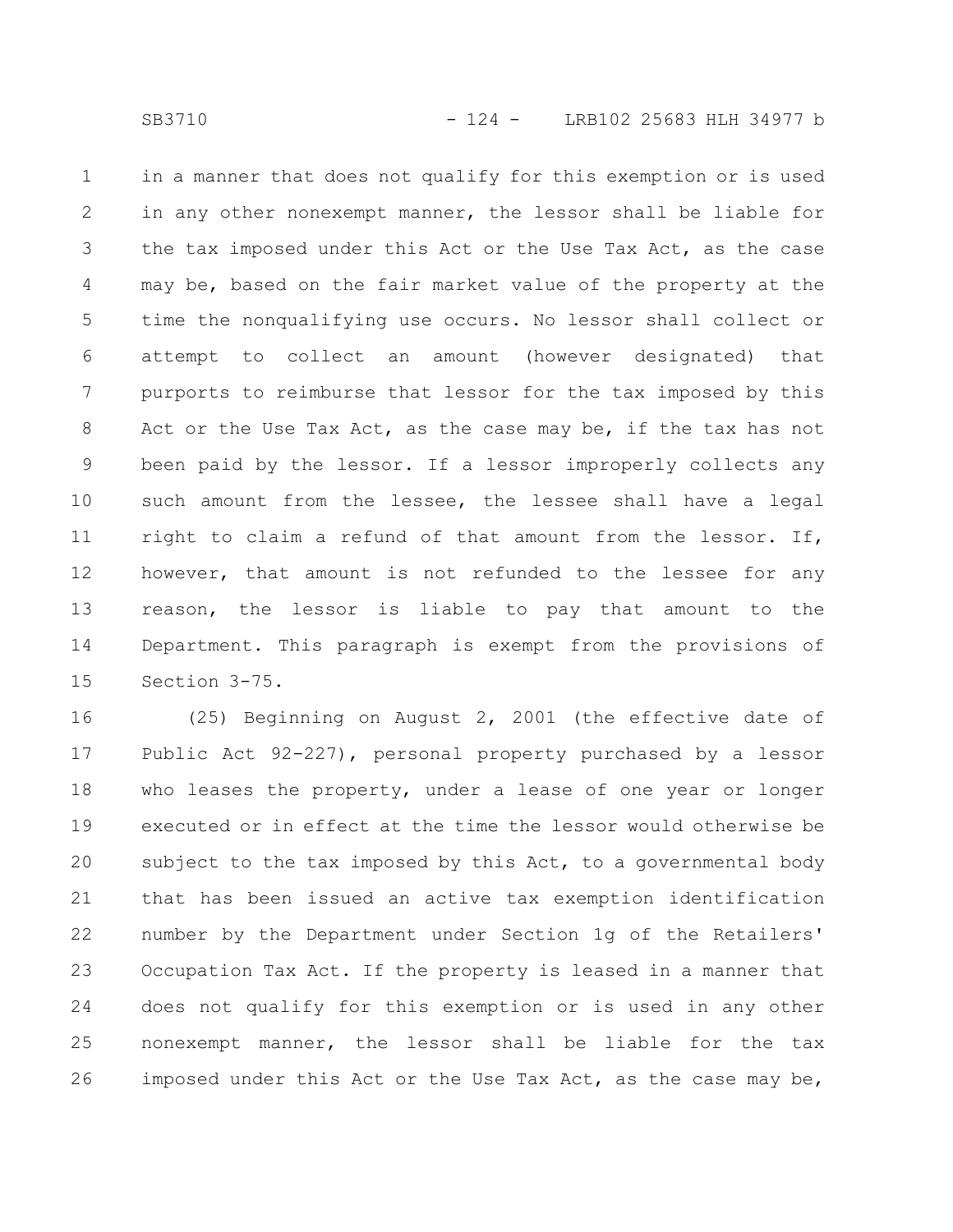based on the fair market value of the property at the time the nonqualifying use occurs. No lessor shall collect or attempt to collect an amount (however designated) that purports to reimburse that lessor for the tax imposed by this Act or the Use Tax Act, as the case may be, if the tax has not been paid by the lessor. If a lessor improperly collects any such amount from the lessee, the lessee shall have a legal right to claim a refund of that amount from the lessor. If, however, that amount is not refunded to the lessee for any reason, the lessor is liable to pay that amount to the Department. This paragraph is exempt from the provisions of Section 3-75. 1 2 3 4 5 6 7 8 9 10 11

(26) Beginning January 1, 2008, tangible personal property used in the construction or maintenance of a community water supply, as defined under Section 3.145 of the Environmental Protection Act, that is operated by a not-for-profit corporation that holds a valid water supply permit issued under Title IV of the Environmental Protection Act. This paragraph is exempt from the provisions of Section 3-75. 12 13 14 15 16 17 18

(27) Beginning January 1, 2010 and continuing through December 31, 2024, materials, parts, equipment, components, and furnishings incorporated into or upon an aircraft as part of the modification, refurbishment, completion, replacement, repair, or maintenance of the aircraft. This exemption includes consumable supplies used in the modification, refurbishment, completion, replacement, repair, and maintenance of aircraft, but excludes any materials, parts, 19 20 21 22 23 24 25 26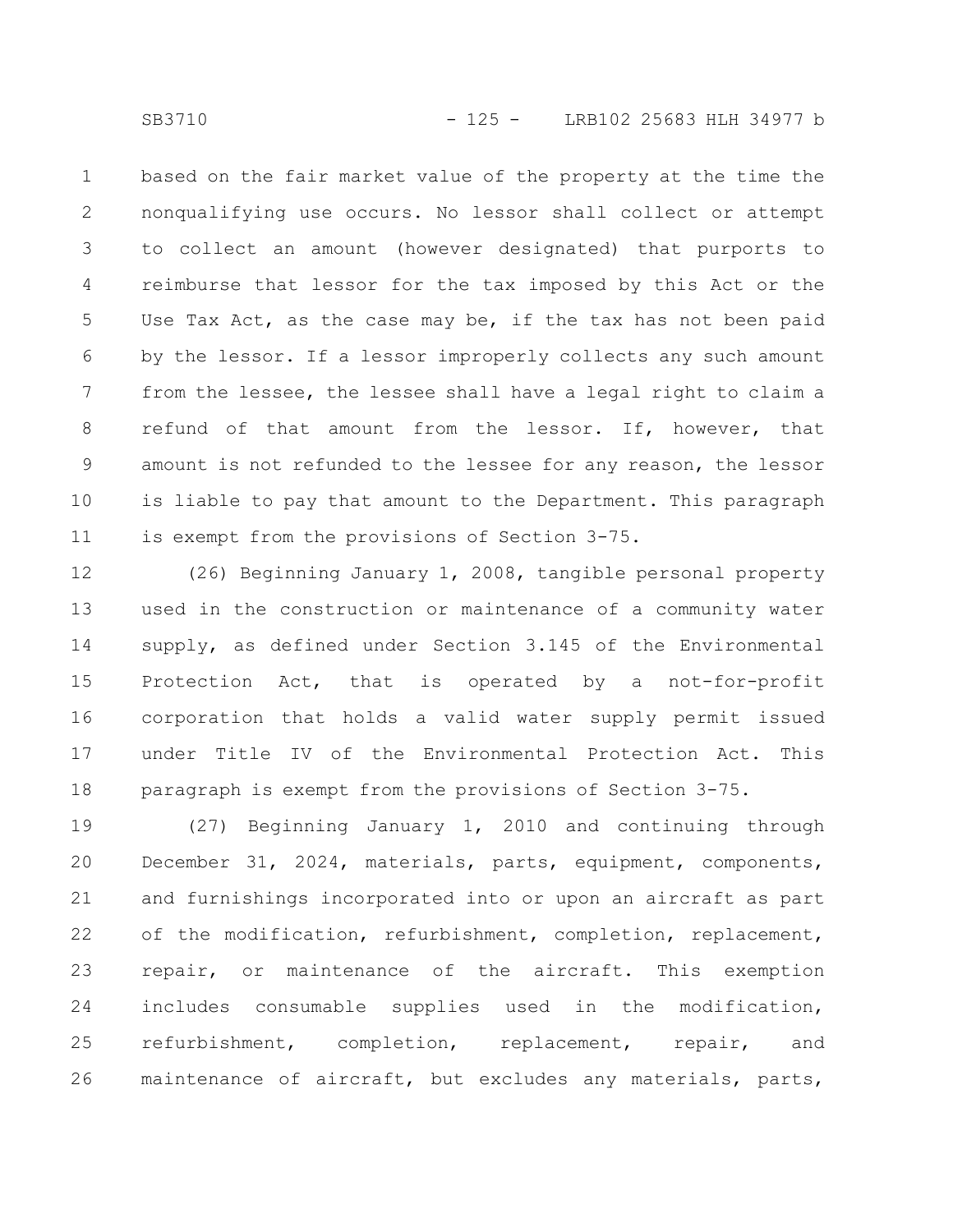equipment, components, and consumable supplies used in the modification, replacement, repair, and maintenance of aircraft engines or power plants, whether such engines or power plants are installed or uninstalled upon any such aircraft. "Consumable supplies" include, but are not limited to, adhesive, tape, sandpaper, general purpose lubricants, cleaning solution, latex gloves, and protective films. This exemption applies only to the use of qualifying tangible personal property transferred incident to the modification, refurbishment, completion, replacement, repair, or maintenance of aircraft by persons who (i) hold an Air Agency Certificate and are empowered to operate an approved repair station by the Federal Aviation Administration, (ii) have a Class IV Rating, and (iii) conduct operations in accordance with Part 145 of the Federal Aviation Regulations. The exemption does not include aircraft operated by a commercial air carrier providing scheduled passenger air service pursuant to authority issued under Part 121 or Part 129 of the Federal Aviation Regulations. The changes made to this paragraph (27) by Public Act 98-534 are declarative of existing law. It is the intent of the General Assembly that the exemption under this paragraph (27) applies continuously from January 1, 2010 through December 31, 2024; however, no claim for credit or refund is allowed for taxes paid as a result of the disallowance of this exemption on or after January 1, 2015 and prior to the effective date of this amendatory Act of the 101st 1 2 3 4 5 6 7 8 9 10 11 12 13 14 15 16 17 18 19 20 21 22 23 24 25 26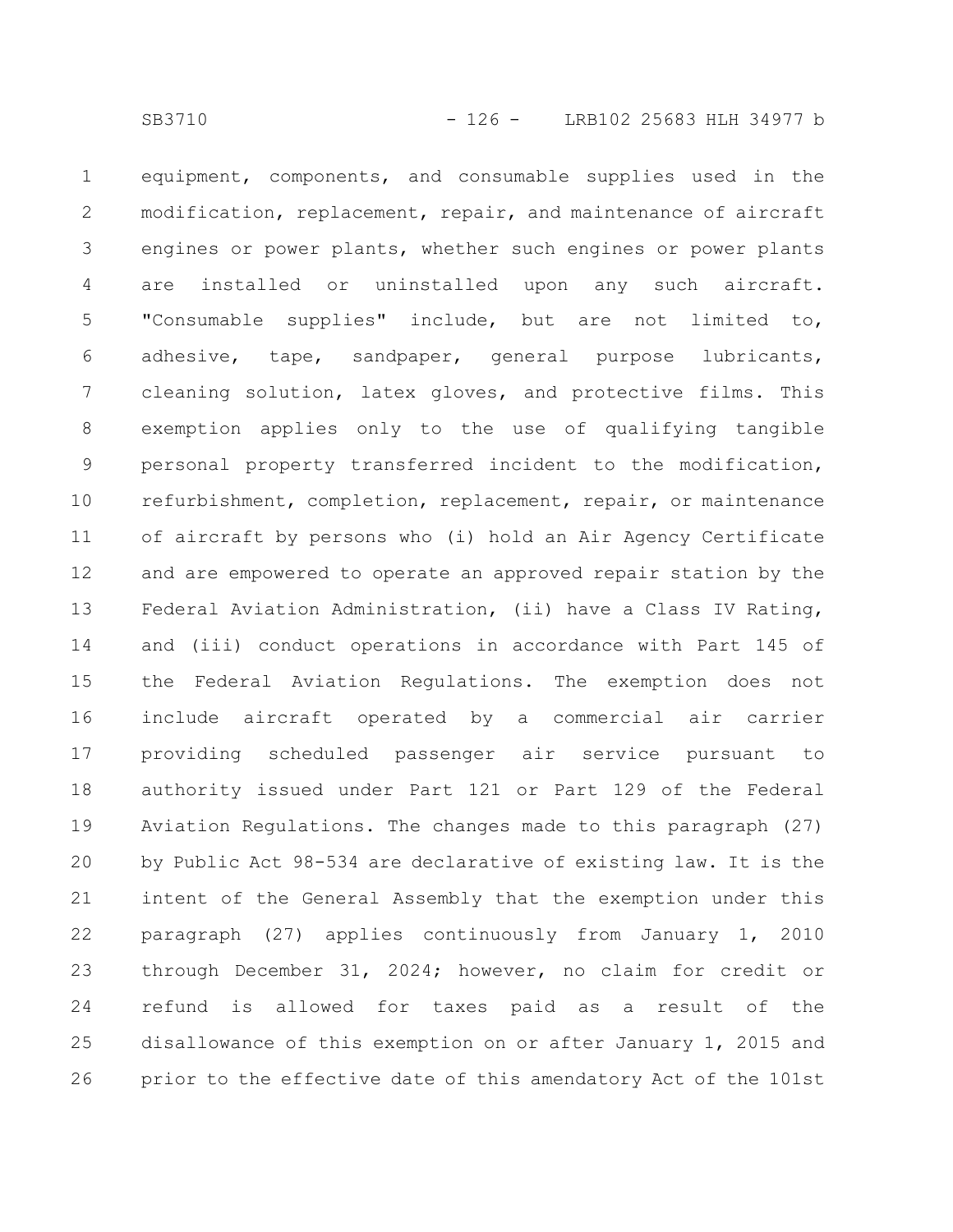SB3710 - 127 - LRB102 25683 HLH 34977 b

General Assembly. 1

(28) Tangible personal property purchased by a public-facilities corporation, as described in Section 11-65-10 of the Illinois Municipal Code, for purposes of constructing or furnishing a municipal convention hall, but only if the legal title to the municipal convention hall is transferred to the municipality without any further consideration by or on behalf of the municipality at the time of the completion of the municipal convention hall or upon the retirement or redemption of any bonds or other debt instruments issued by the public-facilities corporation in connection with the development of the municipal convention hall. This exemption includes existing public-facilities corporations as provided in Section 11-65-25 of the Illinois Municipal Code. This paragraph is exempt from the provisions of Section 3-75. 2 3 4 5 6 7 8 9 10 11 12 13 14 15 16

(29) Beginning January 1, 2017 and through December 31, 2026, menstrual pads, tampons, and menstrual cups. 17 18

(30) Tangible personal property transferred to a purchaser who is exempt from the tax imposed by this Act by operation of federal law. This paragraph is exempt from the provisions of Section 3-75. 19 20 21 22

(31) Qualified tangible personal property used in the construction or operation of a data center that has been granted a certificate of exemption by the Department of Commerce and Economic Opportunity, whether that tangible 23 24 25 26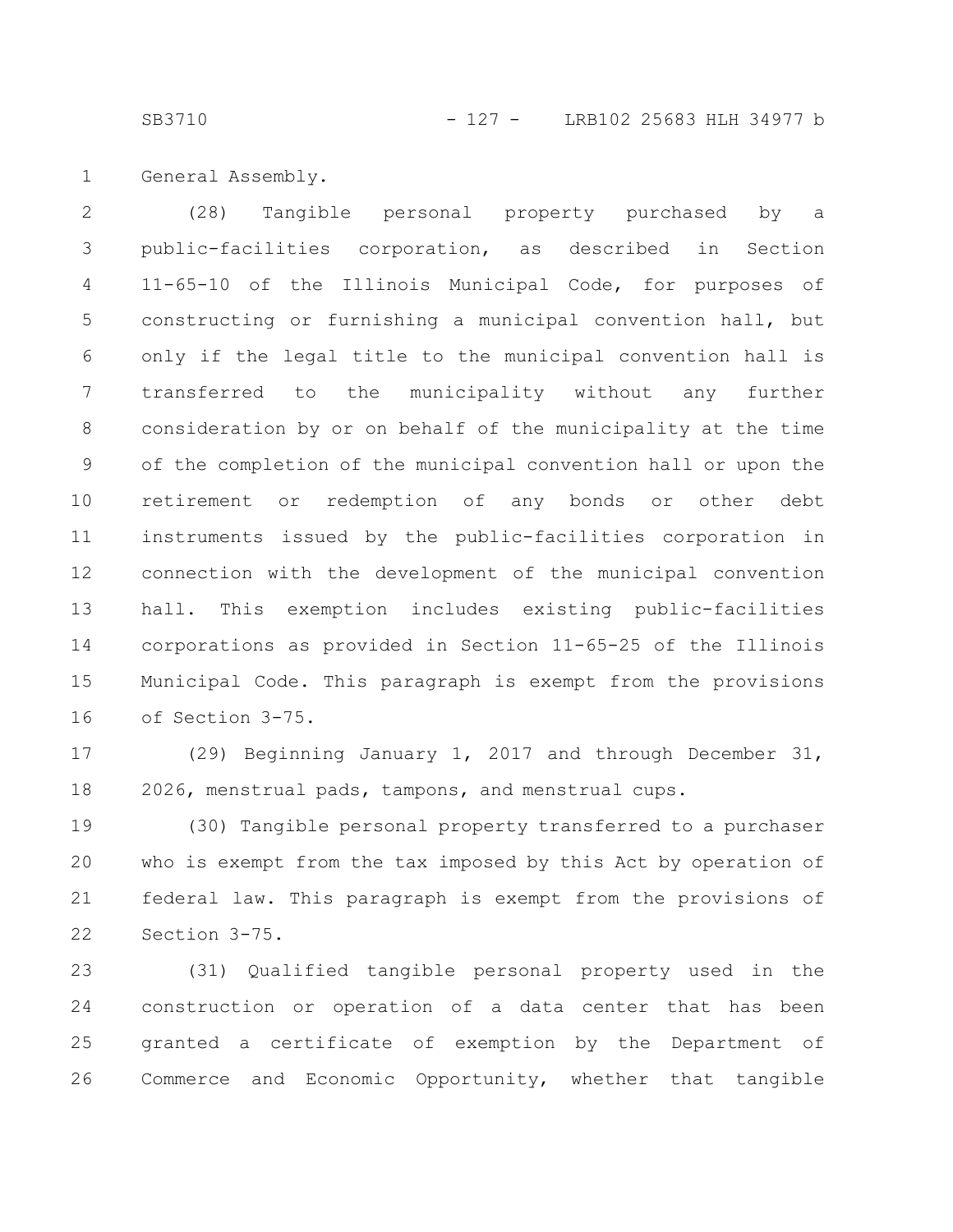personal property is purchased by the owner, operator, or tenant of the data center or by a contractor or subcontractor of the owner, operator, or tenant. Data centers that would have qualified for a certificate of exemption prior to January 1, 2020 had this amendatory Act of the 101st General Assembly been in effect, may apply for and obtain an exemption for subsequent purchases of computer equipment or enabling software purchased or leased to upgrade, supplement, or replace computer equipment or enabling software purchased or leased in the original investment that would have qualified. 1 2 3 4 5 6 7 8 9 10

The Department of Commerce and Economic Opportunity shall grant a certificate of exemption under this item (31) to qualified data centers as defined by Section 605-1025 of the Department of Commerce and Economic Opportunity Law of the Civil Administrative Code of Illinois. 11 12 13 14 15

For the purposes of this item (31):

"Data center" means a building or a series of buildings rehabilitated or constructed to house working servers in one physical location or multiple sites within the State of Illinois. 17 18 19 20

"Qualified tangible personal property" means: electrical systems and equipment; climate control and chilling equipment and systems; mechanical systems and equipment; monitoring and secure systems; emergency generators; hardware; computers; servers; data storage devices; network connectivity equipment; racks; cabinets; 21 22 23 24 25 26

16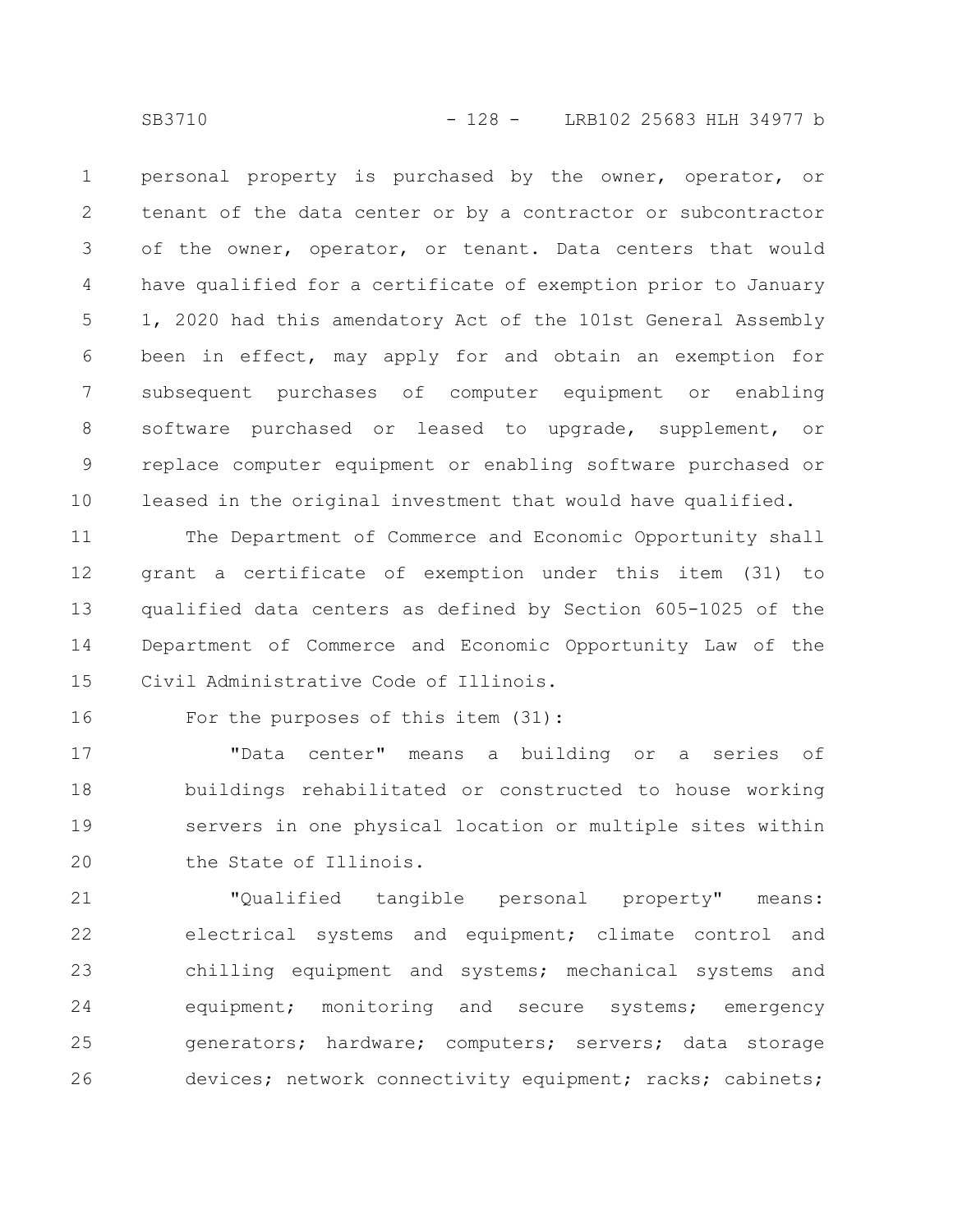telecommunications cabling infrastructure; raised floor systems; peripheral components or systems; software; mechanical, electrical, or plumbing systems; battery systems; cooling systems and towers; temperature control systems; other cabling; and other data center infrastructure equipment and systems necessary to operate qualified tangible personal property, including fixtures; and component parts of any of the foregoing, including installation, maintenance, repair, refurbishment, and replacement of qualified tangible personal property to generate, transform, transmit, distribute, or manage electricity necessary to operate qualified tangible personal property; and all other tangible personal property that is essential to the operations of a computer data center. The term "qualified tangible personal property" also includes building materials physically incorporated in to the qualifying data center. To document the exemption allowed under this Section, the retailer must obtain from the purchaser a copy of the certificate of eligibility issued by the Department of Commerce and Economic Opportunity. 1 2 3 4 5 6 7 8 9 10 11 12 13 14 15 16 17 18 19 20 21

This item (31) is exempt from the provisions of Section  $3 - 75$ . 22 23

(32) Beginning on the earlier of: (i) January 1, 2025; or (ii) January 1 of the calendar year immediately following the calendar year in which the State reports to the United States 24 25 26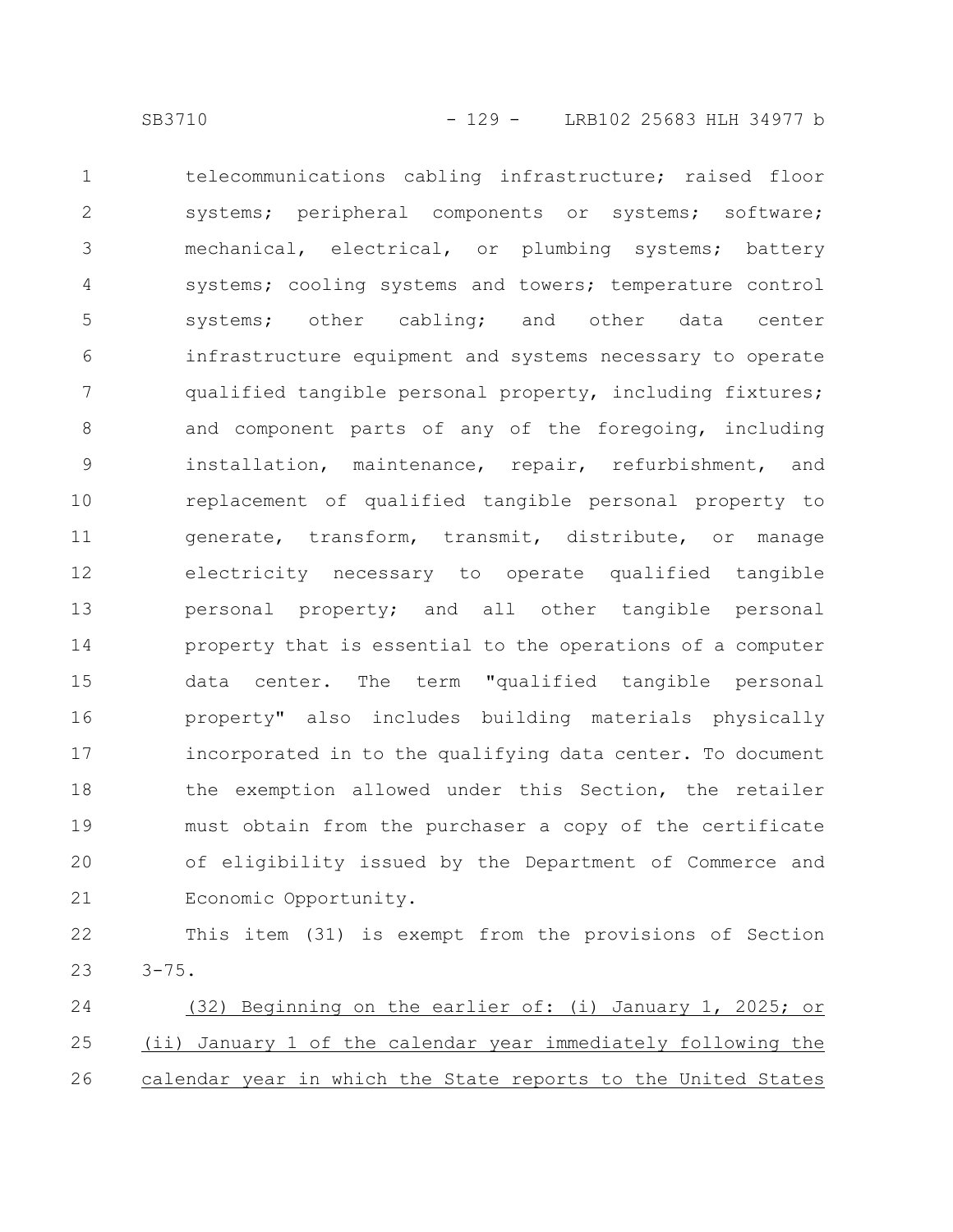| $\mathbf{1}$     | Department of the Treasury that all federal funds received     |
|------------------|----------------------------------------------------------------|
| $\mathbf{2}$     | under the American Rescue Plan Act of 2021 have been fully     |
| $\mathfrak{Z}$   | expended, and continuing through December 31 of the fifth      |
| $\overline{4}$   | calendar year to occur after the earlier of: (i) January 1,    |
| $\mathsf S$      | 2025; or (ii) January 1 of the calendar year immediately       |
| $\sqrt{6}$       | following the calendar year in which the State reports to the  |
| $\boldsymbol{7}$ | United States Department of the Treasury that all federal      |
| $8\,$            | funds received under the American Rescue Plan Act of 2021 have |
| $\mathsf 9$      | been fully expended, equipment and material deployed after     |
| 10               | January 1, 2023 in a county in the State with a population of  |
| 11               | fewer than 40,000 people or a township in the State with a     |
| 12               | population density of less than 50 households per square mile  |
| 13               | in a county with a population of less than 300,000 people      |
| 14               | during that year that is incorporated into or used in the      |
| 15               | business of providing broadband services, including all        |
| 16               | equipment and material, machinery, software, or other tangible |
| 17               | personal property that is used in whole or in part in          |
| 18               | producing, broadcasting, distributing, sending, receiving,     |
| 19               | storing, transmitting, retransmitting, amplifying, switching,  |
| 20               | or routing broadband services, including the monitoring,       |
| 21               | testing, maintaining, enabling, or facilitating of such        |
| 22               | equipment, machinery, software, or other infrastructure. Such  |
| 23               | property includes, but is not limited to, wires, cables        |
| 24               | including fiber optic cables, antennas, poles, switches,       |
| 25               | routers, amplifiers, rectifiers, repeaters, receivers,         |
| 26               | multiplexers, duplexers, transmitters, power equipment, backup |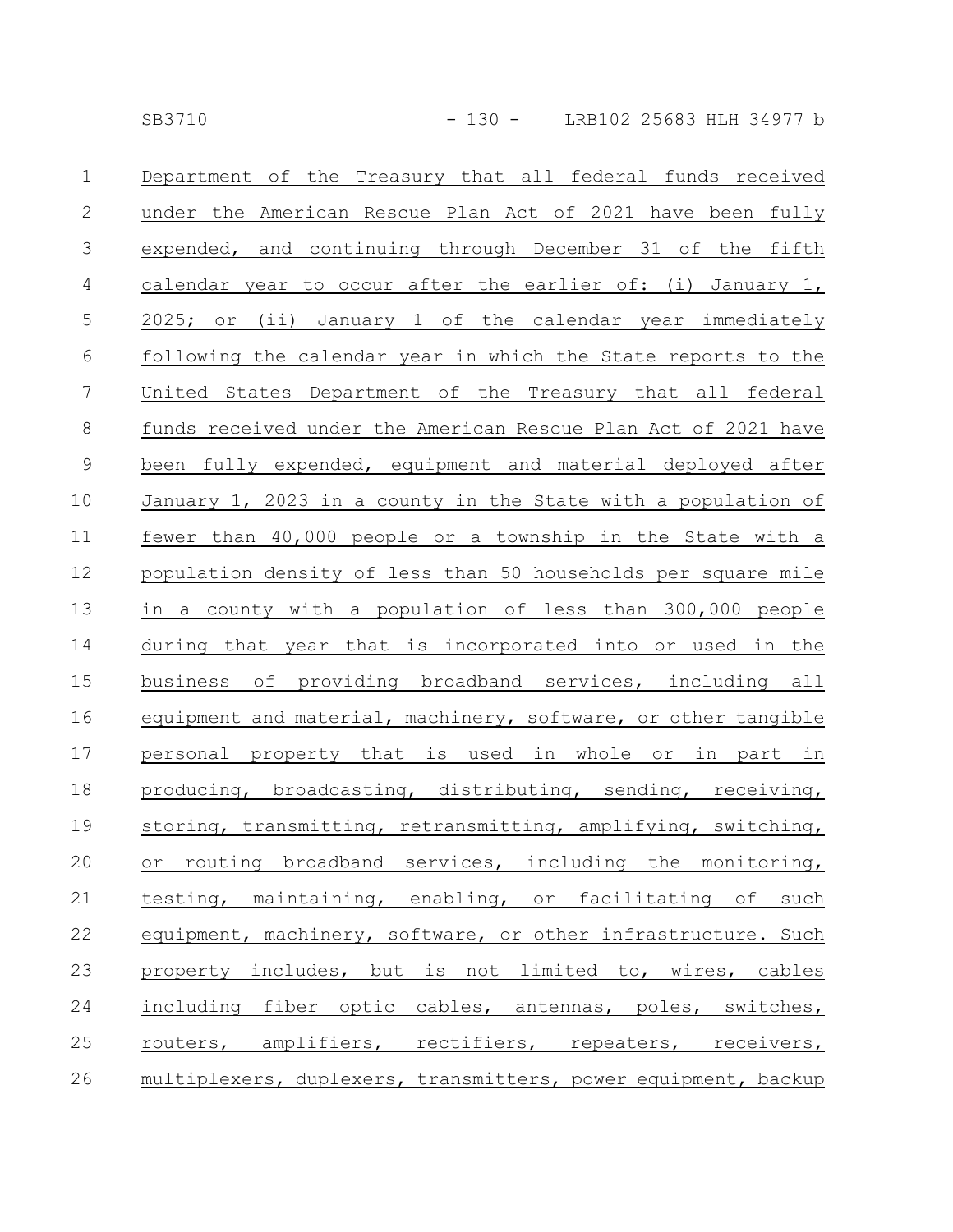| $\mathbf 1$ | power equipment, diagnostic equipment, storage devices,          |
|-------------|------------------------------------------------------------------|
| 2           | modems, and other general central office equipment, such as      |
| 3           | channel cards, frames, and cabinets. The exemption under this    |
| 4           | item (32) may be taken for property placed in service on or      |
| 5           | after January 1, 2023; however, the credit may not be taken      |
| 6           | until a taxable year beginning on or after the earlier of: $(i)$ |
| 7           | January 1, 2025; or (ii) January 1 of the calendar year          |
| $8\,$       | immediately following the calendar year in which the State       |
| 9           | reports to the United States Department of the Treasury that     |
| 10          |                                                                  |
|             | all federal funds received under the American Rescue Plan Act    |
| 11          | of 2021 have been fully expended.                                |
| 12          | (Source: P.A. 101-31, eff. 6-28-19; 101-81, eff. 7-12-19;        |

101-629, eff. 2-5-20; 102-16, eff. 6-17-21.) 13

## Section 20. The Service Occupation Tax Act is amended by changing Sections 2 and 3-5 as follows: 14 15

- (35 ILCS 115/2) (from Ch. 120, par. 439.102) 16
- Sec. 2. In this Act: 17

"Broadband service" means a service provided by wireline or wireless means capable of delivering high-speed internet access at speeds of at least 25 megabits per second of download speed and 3 megabits per second of upload speed. 18 19 20 21

"Transfer" means any transfer of the title to property or of the ownership of property whether or not the transferor retains title as security for the payment of amounts due him 22 23 24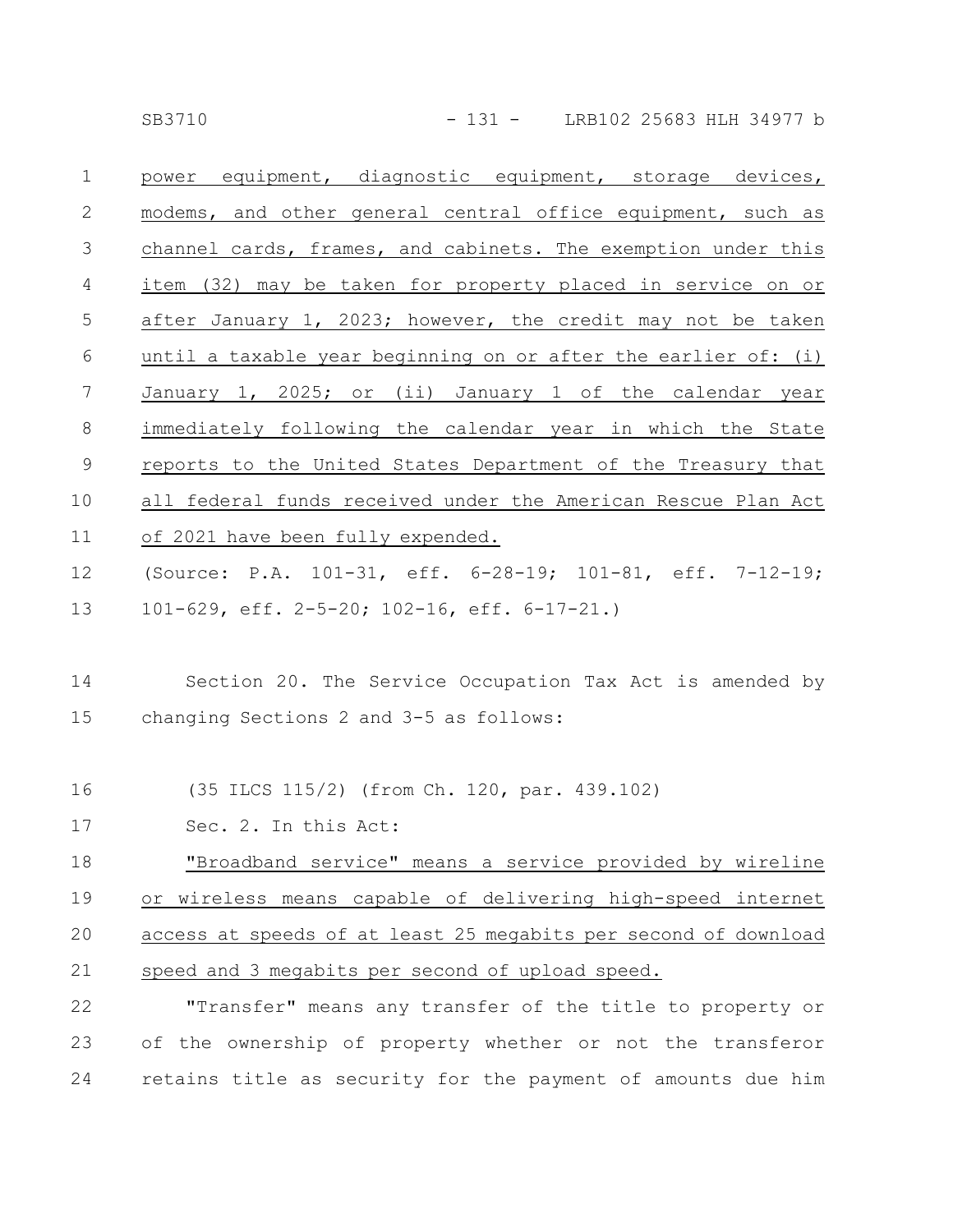SB3710 - 132 - LRB102 25683 HLH 34977 b

from the transferee. 1

"Cost Price" means the consideration paid by the serviceman for a purchase valued in money, whether paid in money or otherwise, including cash, credits and services, and shall be determined without any deduction on account of the supplier's cost of the property sold or on account of any other expense incurred by the supplier. When a serviceman contracts out part or all of the services required in his sale of service, it shall be presumed that the cost price to the serviceman of the property transferred to him by his or her subcontractor is equal to 50% of the subcontractor's charges to the serviceman in the absence of proof of the consideration paid by the subcontractor for the purchase of such property. 2 3 4 5 6 7 8 9 10 11 12 13

14

"Department" means the Department of Revenue.

"Person" means any natural individual, firm, partnership, association, joint stock company, joint venture, public or private corporation, limited liability company, and any receiver, executor, trustee, guardian or other representative appointed by order of any court. 15 16 17 18 19

20

"Sale of Service" means any transaction except:

(a) A retail sale of tangible personal property taxable under the Retailers' Occupation Tax Act or under the Use Tax Act. 21 22 23

(b) A sale of tangible personal property for the purpose of resale made in compliance with Section 2c of the Retailers' Occupation Tax Act. 24 25 26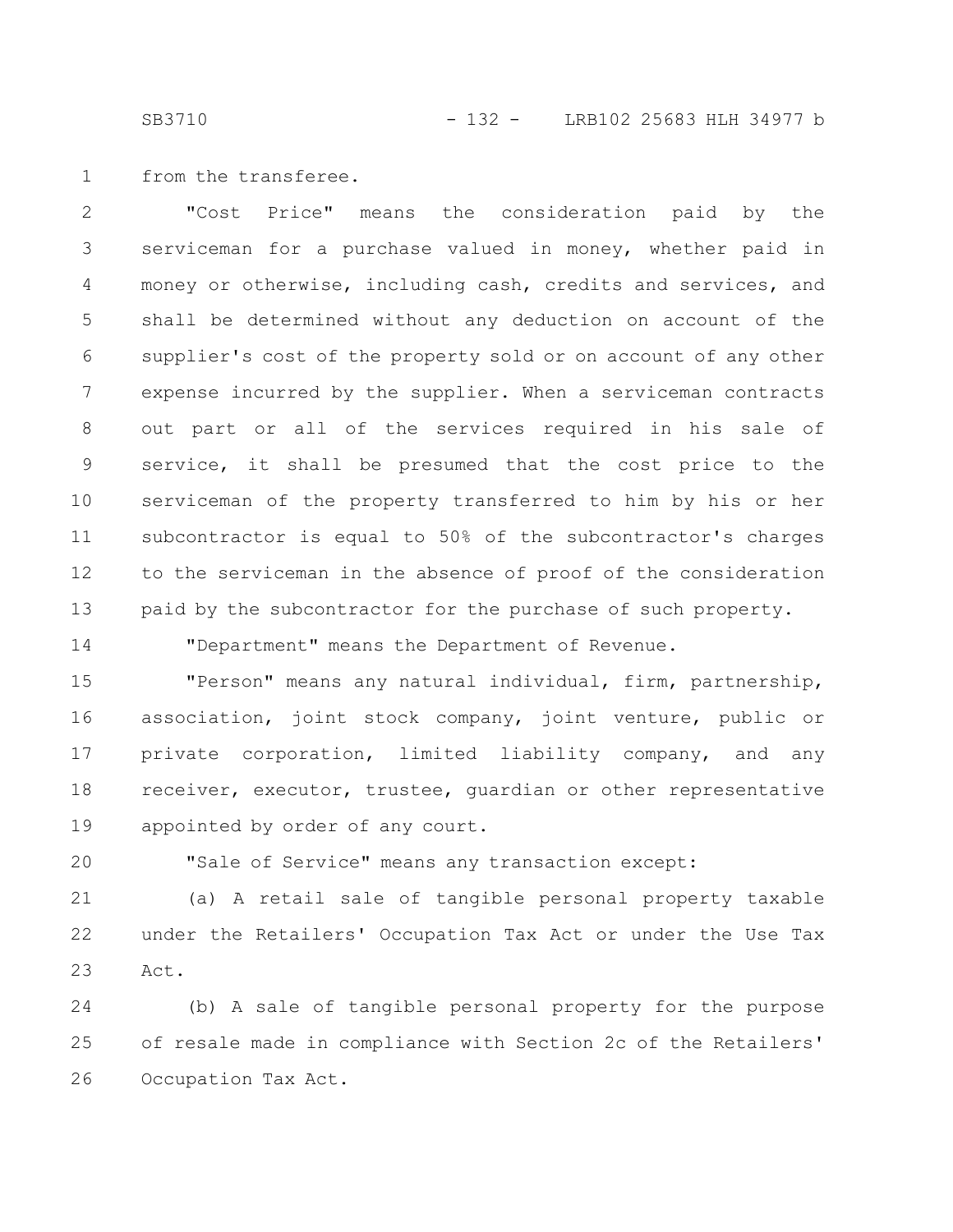SB3710 - 133 - LRB102 25683 HLH 34977 b

(c) Except as hereinafter provided, a sale or transfer of tangible personal property as an incident to the rendering of service for or by any governmental body or for or by any corporation, society, association, foundation or institution organized and operated exclusively for charitable, religious or educational purposes or any not-for-profit corporation, society, association, foundation, institution or organization which has no compensated officers or employees and which is organized and operated primarily for the recreation of persons 55 years of age or older. A limited liability company may qualify for the exemption under this paragraph only if the limited liability company is organized and operated exclusively for educational purposes. 1 2 3 4 5 6 7 8 9 10 11 12 13

14

(d) (Blank).

(d-1) A sale or transfer of tangible personal property as an incident to the rendering of service for owners, lessors or shippers of tangible personal property which is utilized by interstate carriers for hire for use as rolling stock moving in interstate commerce, and equipment operated by a telecommunications provider, licensed as a common carrier by the Federal Communications Commission, which is permanently installed in or affixed to aircraft moving in interstate commerce. 15 16 17 18 19 20 21 22 23

(d-1.1) On and after July 1, 2003 and through June 30, 2004, a sale or transfer of a motor vehicle of the second division with a gross vehicle weight in excess of 8,000 pounds 24 25 26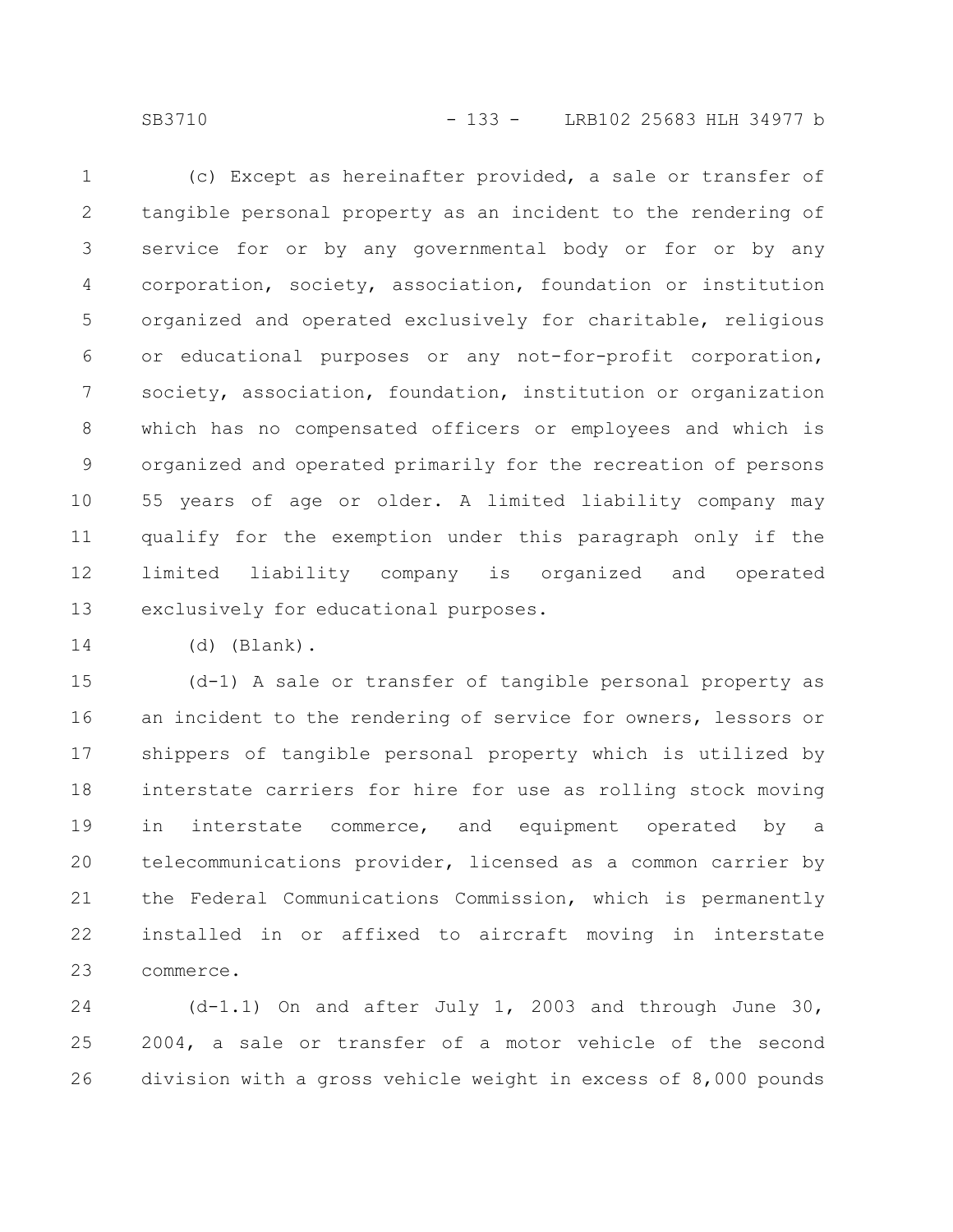as an incident to the rendering of service if that motor vehicle is subject to the commercial distribution fee imposed under Section 3-815.1 of the Illinois Vehicle Code. Beginning on July 1, 2004 and through June 30, 2005, the use in this State of motor vehicles of the second division: (i) with a gross vehicle weight rating in excess of 8,000 pounds; (ii) that are subject to the commercial distribution fee imposed under Section 3-815.1 of the Illinois Vehicle Code; and (iii) that are primarily used for commercial purposes. Through June 30, 2005, this exemption applies to repair and replacement parts added after the initial purchase of such a motor vehicle if that motor vehicle is used in a manner that would qualify for the rolling stock exemption otherwise provided for in this Act. For purposes of this paragraph, "used for commercial purposes" means the transportation of persons or property in furtherance of any commercial or industrial enterprise whether for-hire or not. 1 2 3 4 5 6 7 8 9 10 11 12 13 14 15 16 17

(d-2) The repairing, reconditioning or remodeling, for a common carrier by rail, of tangible personal property which belongs to such carrier for hire, and as to which such carrier receives the physical possession of the repaired, reconditioned or remodeled item of tangible personal property in Illinois, and which such carrier transports, or shares with another common carrier in the transportation of such property, out of Illinois on a standard uniform bill of lading showing the person who repaired, reconditioned or remodeled the 18 19 20 21 22 23 24 25 26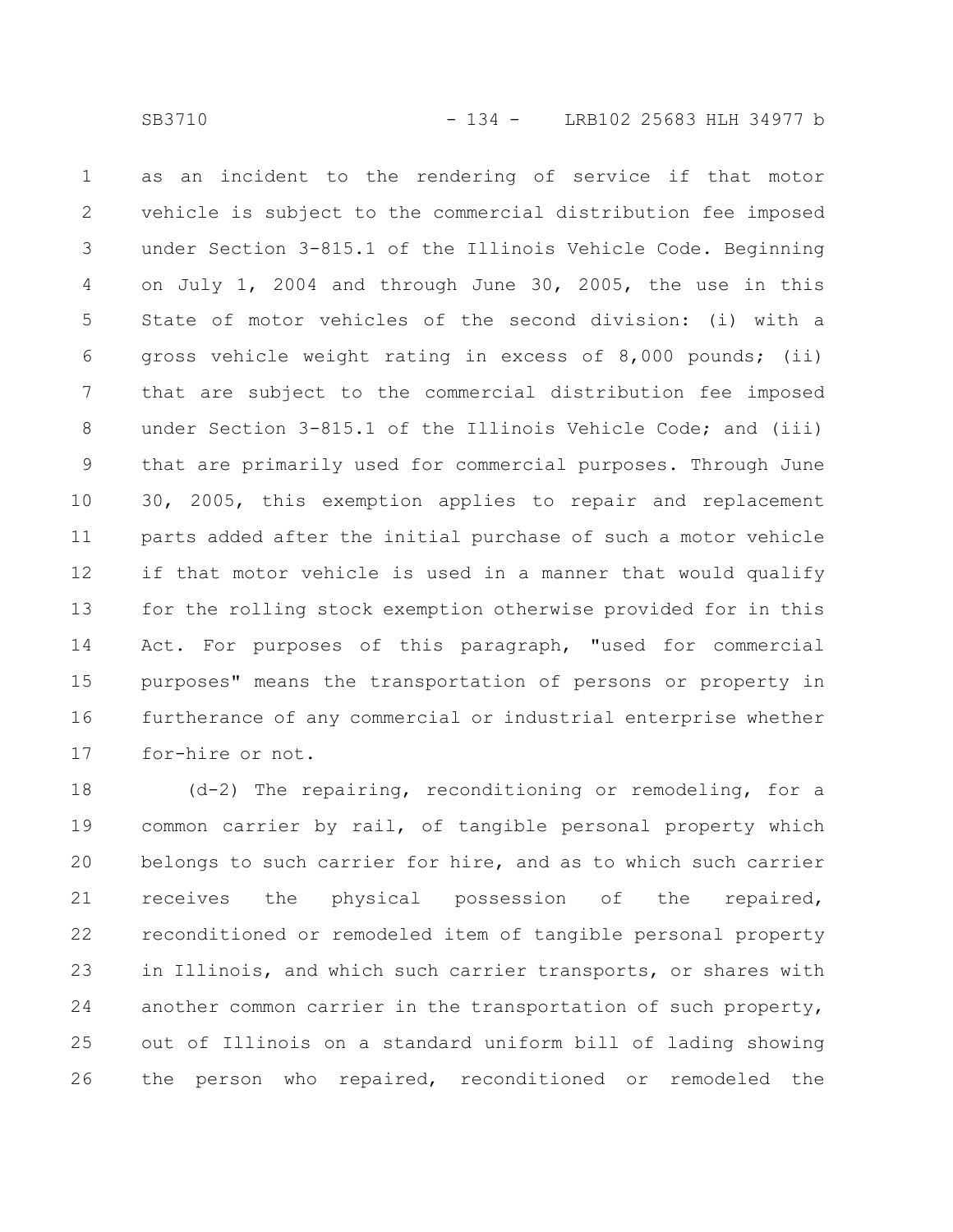1 2

property as the shipper or consignor of such property to a destination outside Illinois, for use outside Illinois.

(d-3) A sale or transfer of tangible personal property which is produced by the seller thereof on special order in such a way as to have made the applicable tax the Service Occupation Tax or the Service Use Tax, rather than the Retailers' Occupation Tax or the Use Tax, for an interstate carrier by rail which receives the physical possession of such property in Illinois, and which transports such property, or shares with another common carrier in the transportation of such property, out of Illinois on a standard uniform bill of lading showing the seller of the property as the shipper or consignor of such property to a destination outside Illinois, for use outside Illinois. 3 4 5 6 7 8 9 10 11 12 13 14

(d-4) Until January 1, 1997, a sale, by a registered serviceman paying tax under this Act to the Department, of special order printed materials delivered outside Illinois and which are not returned to this State, if delivery is made by the seller or agent of the seller, including an agent who causes the product to be delivered outside Illinois by a common carrier or the U.S. postal service. 15 16 17 18 19 20 21

(e) A sale or transfer of machinery and equipment used primarily in the process of the manufacturing or assembling, either in an existing, an expanded or a new manufacturing facility, of tangible personal property for wholesale or retail sale or lease, whether such sale or lease is made 22 23 24 25 26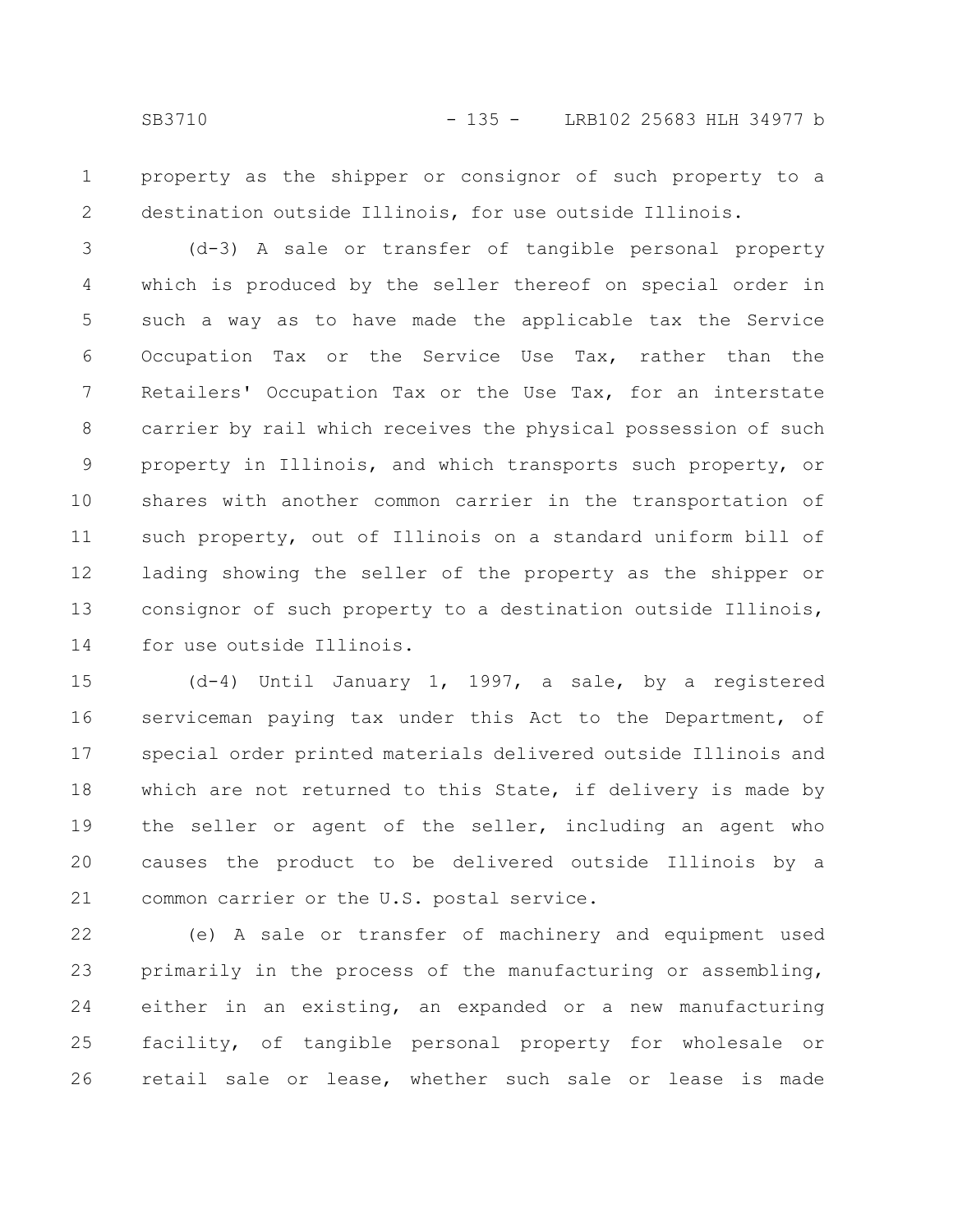directly by the manufacturer or by some other person, whether the materials used in the process are owned by the manufacturer or some other person, or whether such sale or lease is made apart from or as an incident to the seller's engaging in a service occupation and the applicable tax is a Service Occupation Tax or Service Use Tax, rather than Retailers' Occupation Tax or Use Tax. The exemption provided by this paragraph (e) includes production related tangible personal property, as defined in Section 3-50 of the Use Tax Act, purchased on or after July 1, 2019. The exemption provided by this paragraph (e) does not include machinery and equipment used in (i) the generation of electricity for wholesale or retail sale; (ii) the generation or treatment of natural or artificial gas for wholesale or retail sale that is delivered to customers through pipes, pipelines, or mains; or (iii) the treatment of water for wholesale or retail sale that is delivered to customers through pipes, pipelines, or mains. The provisions of Public Act 98-583 are declaratory of existing law as to the meaning and scope of this exemption. The exemption under this subsection (e) is exempt from the provisions of Section 3-75. 1 2 3 4 5 6 7 8 9 10 11 12 13 14 15 16 17 18 19 20 21

(f) Until July 1, 2003, the sale or transfer of distillation machinery and equipment, sold as a unit or kit and assembled or installed by the retailer, which machinery and equipment is certified by the user to be used only for the production of ethyl alcohol that will be used for consumption 22 23 24 25 26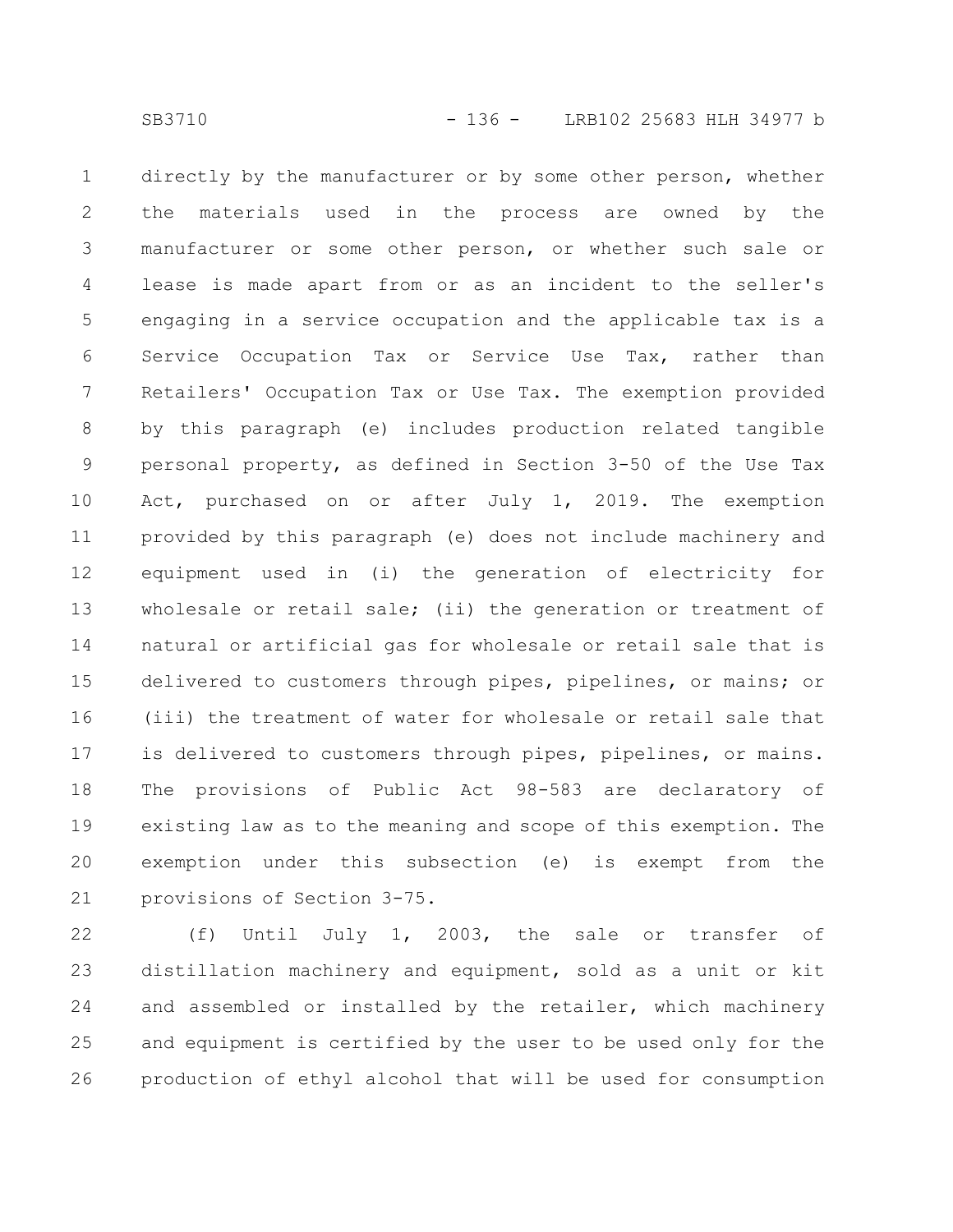as motor fuel or as a component of motor fuel for the personal use of such user and not subject to sale or resale. 1 2

(g) At the election of any serviceman not required to be otherwise registered as a retailer under Section 2a of the Retailers' Occupation Tax Act, made for each fiscal year sales of service in which the aggregate annual cost price of tangible personal property transferred as an incident to the sales of service is less than 35% (75% in the case of servicemen transferring prescription drugs or servicemen engaged in graphic arts production) of the aggregate annual total gross receipts from all sales of service. The purchase of such tangible personal property by the serviceman shall be subject to tax under the Retailers' Occupation Tax Act and the Use Tax Act. However, if a primary serviceman who has made the election described in this paragraph subcontracts service work to a secondary serviceman who has also made the election described in this paragraph, the primary serviceman does not incur a Use Tax liability if the secondary serviceman (i) has paid or will pay Use Tax on his or her cost price of any tangible personal property transferred to the primary serviceman and (ii) certifies that fact in writing to the primary serviceman. 3 4 5 6 7 8 9 10 11 12 13 14 15 16 17 18 19 20 21 22

Tangible personal property transferred incident to the completion of a maintenance agreement is exempt from the tax imposed pursuant to this Act. 23 24 25

26

Exemption (e) also includes machinery and equipment used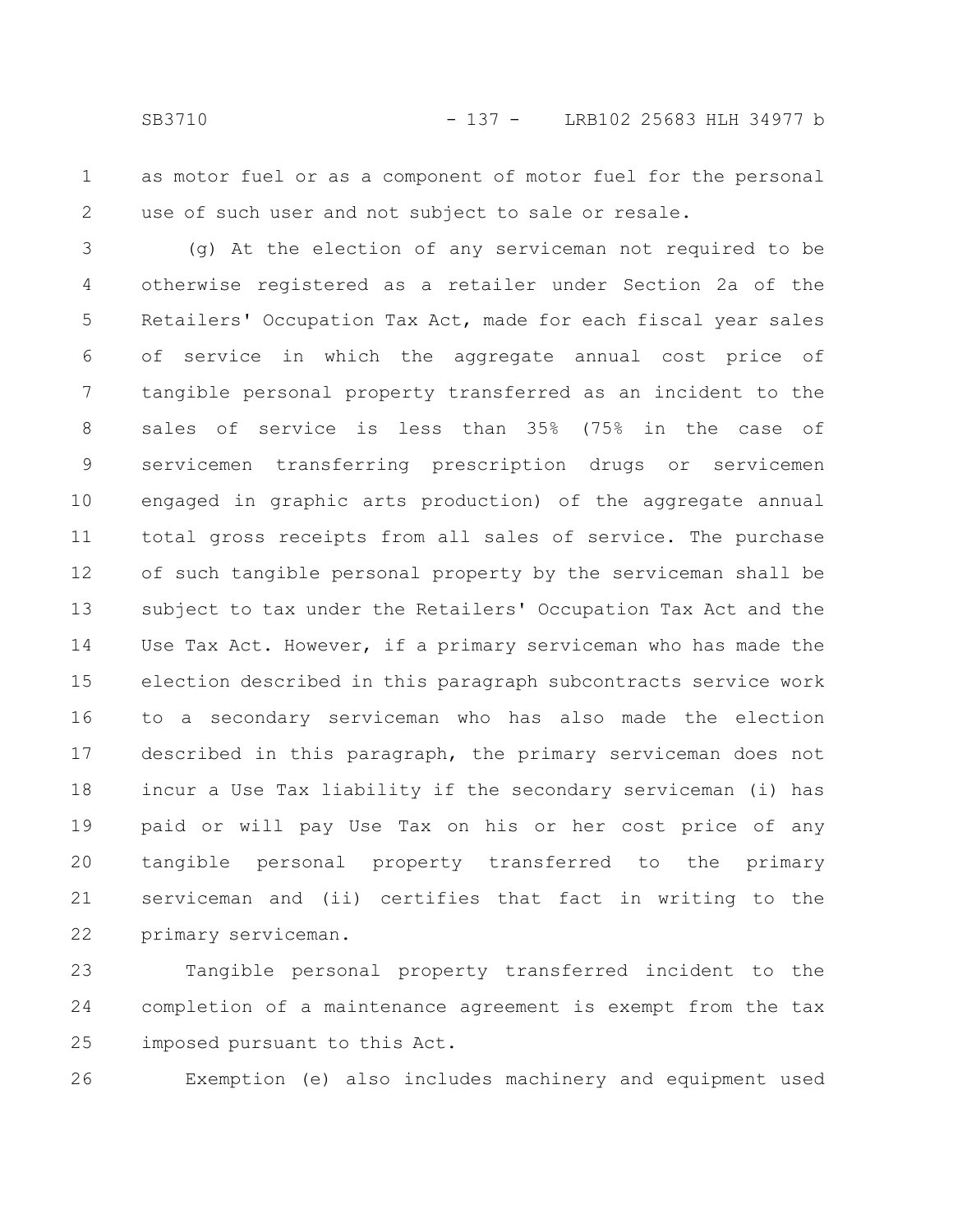in the general maintenance or repair of such exempt machinery and equipment or for in-house manufacture of exempt machinery and equipment. On and after July 1, 2017, exemption (e) also includes graphic arts machinery and equipment, as defined in paragraph (5) of Section 3-5. The machinery and equipment exemption does not include machinery and equipment used in (i) the generation of electricity for wholesale or retail sale; (ii) the generation or treatment of natural or artificial gas for wholesale or retail sale that is delivered to customers through pipes, pipelines, or mains; or (iii) the treatment of water for wholesale or retail sale that is delivered to customers through pipes, pipelines, or mains. The provisions of Public Act 98-583 are declaratory of existing law as to the meaning and scope of this exemption. For the purposes of exemption (e), each of these terms shall have the following meanings: (1) "manufacturing process" shall mean the production of any article of tangible personal property, whether such article is a finished product or an article for use in the process of manufacturing or assembling a different article of tangible personal property, by procedures commonly regarded as manufacturing, processing, fabricating, or refining which changes some existing material or materials into a material with a different form, use or name. In relation to a recognized integrated business composed of a series of operations which collectively constitute manufacturing, or individually constitute manufacturing operations, the 1 2 3 4 5 6 7 8 9 10 11 12 13 14 15 16 17 18 19 20 21 22 23 24 25 26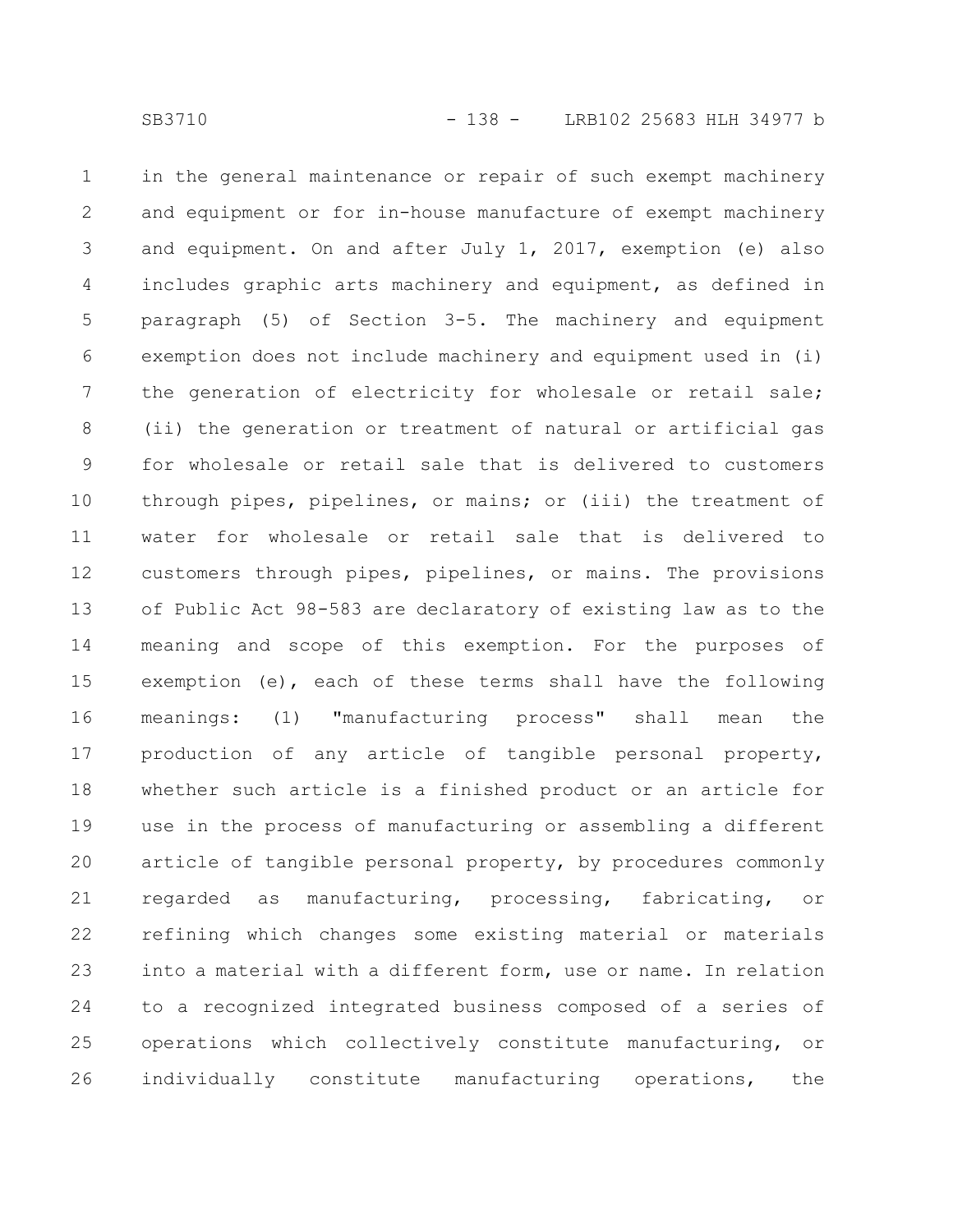manufacturing process shall be deemed to commence with the first operation or stage of production in the series, and shall not be deemed to end until the completion of the final product in the last operation or stage of production in the series; and further for purposes of exemption (e), photoprocessing is deemed to be a manufacturing process of tangible personal property for wholesale or retail sale; (2) "assembling process" shall mean the production of any article of tangible personal property, whether such article is a finished product or an article for use in the process of manufacturing or assembling a different article of tangible personal property, by the combination of existing materials in a manner commonly regarded as assembling which results in a material of a different form, use or name; (3) "machinery" shall mean major mechanical machines or major components of such machines contributing to a manufacturing or assembling process; and (4) "equipment" shall include any independent device or tool separate from any machinery but essential to an integrated manufacturing or assembly process; including computers used primarily in a manufacturer's computer assisted design, computer assisted manufacturing (CAD/CAM) system; or any subunit or assembly comprising a component of any machinery or auxiliary, adjunct or attachment parts of machinery, such as tools, dies, jigs, fixtures, patterns and molds; or any parts which require periodic replacement in the course of normal operation; but shall not include hand tools. 1 2 3 4 5 6 7 8 9 10 11 12 13 14 15 16 17 18 19 20 21 22 23 24 25 26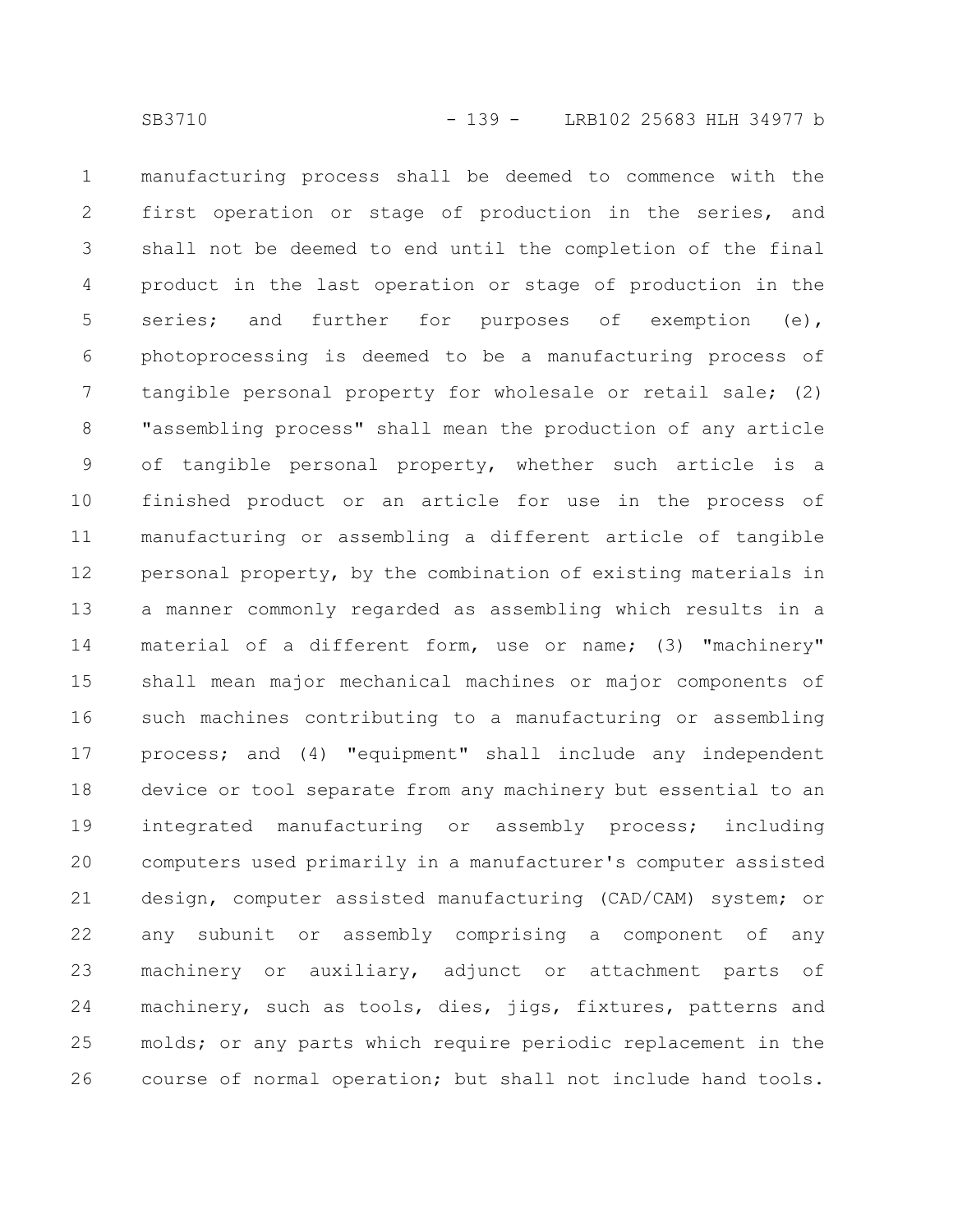SB3710 - 140 - LRB102 25683 HLH 34977 b

Equipment includes chemicals or chemicals acting as catalysts but only if the chemicals or chemicals acting as catalysts effect a direct and immediate change upon a product being manufactured or assembled for wholesale or retail sale or lease. The purchaser of such machinery and equipment who has an active resale registration number shall furnish such number to the seller at the time of purchase. The purchaser of such machinery and equipment and tools without an active resale registration number shall furnish to the seller a certificate of exemption stating facts establishing the exemption, which certificate shall be available to the Department for inspection or audit. 1 2 3 4 5 6 7 8 9 10 11 12

Except as provided in Section 2d of this Act, the rolling stock exemption applies to rolling stock used by an interstate carrier for hire, even just between points in Illinois, if such rolling stock transports, for hire, persons whose journeys or property whose shipments originate or terminate outside Illinois. 13 14 15 16 17 18

Any informal rulings, opinions or letters issued by the Department in response to an inquiry or request for any opinion from any person regarding the coverage and applicability of exemption (e) to specific devices shall be published, maintained as a public record, and made available for public inspection and copying. If the informal ruling, opinion or letter contains trade secrets or other confidential information, where possible the Department shall delete such 19 20 21 22 23 24 25 26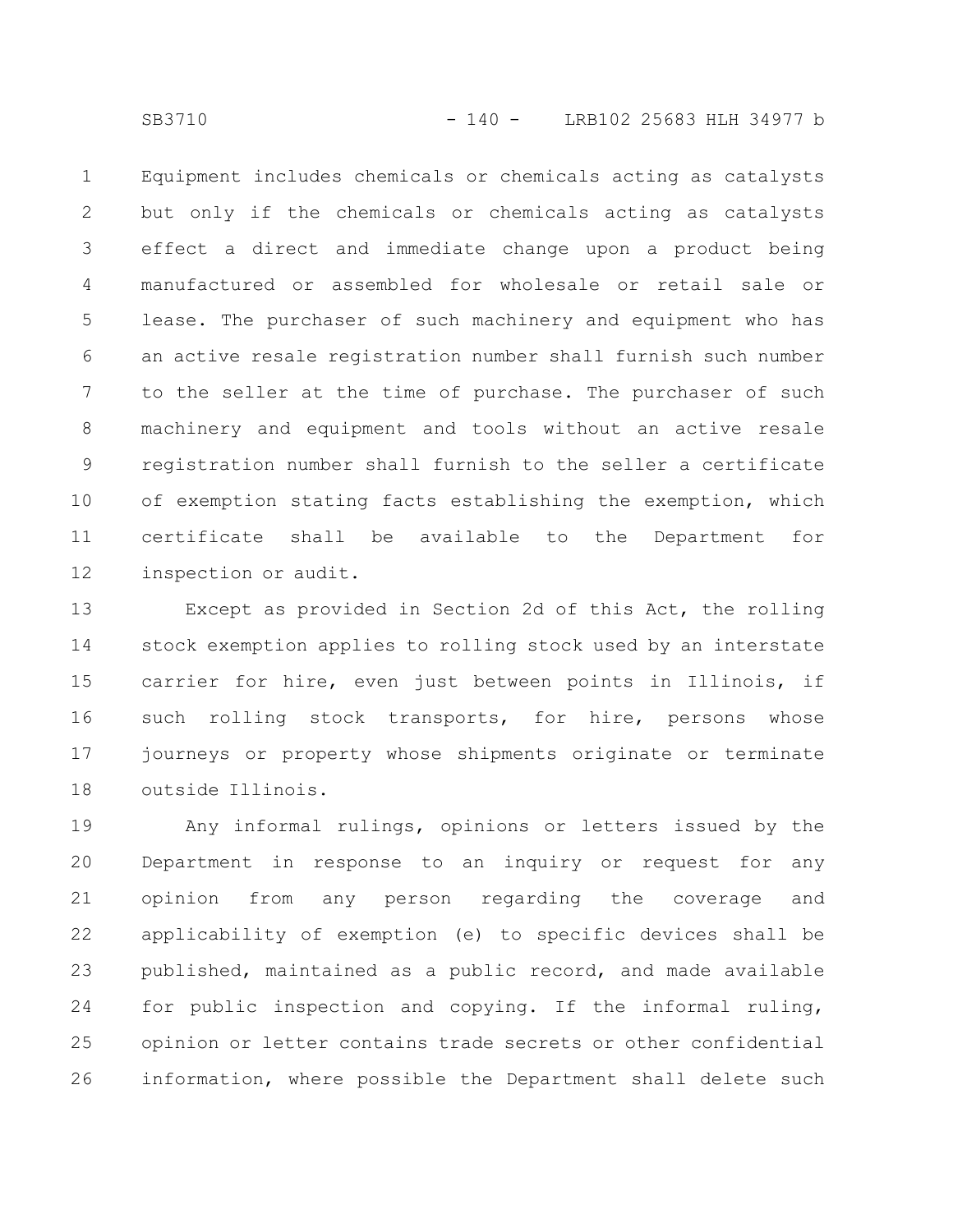information prior to publication. Whenever such informal rulings, opinions, or letters contain any policy of general applicability, the Department shall formulate and adopt such policy as a rule in accordance with the provisions of the Illinois Administrative Procedure Act. 1 2 3 4 5

On and after July 1, 1987, no entity otherwise eligible under exemption (c) of this Section shall make tax-free purchases unless it has an active exemption identification number issued by the Department. 6 7 8 9

"Serviceman" means any person who is engaged in the occupation of making sales of service. 10 11

"Sale at Retail" means "sale at retail" as defined in the Retailers' Occupation Tax Act. 12 13

"Supplier" means any person who makes sales of tangible personal property to servicemen for the purpose of resale as an incident to a sale of service. 14 15 16

(Source: P.A. 100-22, eff. 7-6-17; 100-321, eff. 8-24-17; 100-863, eff. 8-14-18; 101-9, eff. 6-5-19; 101-604, eff.  $12 - 13 - 19.$ 17 18 19

(35 ILCS 115/3-5) 20

Sec. 3-5. Exemptions. The following tangible personal property is exempt from the tax imposed by this Act: 21 22

(1) Personal property sold by a corporation, society, association, foundation, institution, or organization, other than a limited liability company, that is organized and 23 24 25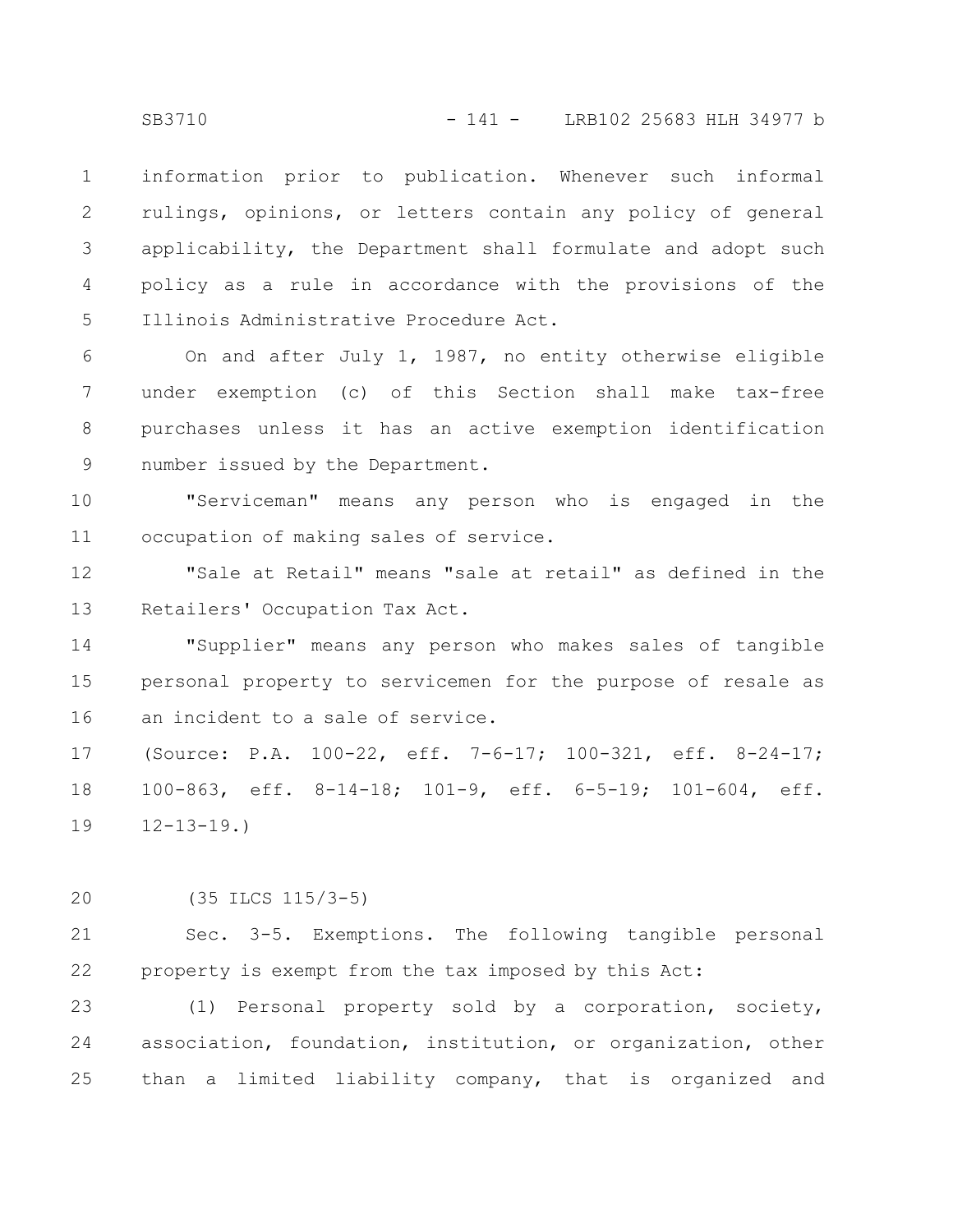operated as a not-for-profit service enterprise for the benefit of persons 65 years of age or older if the personal property was not purchased by the enterprise for the purpose of resale by the enterprise. 1 2 3 4

(2) Personal property purchased by a not-for-profit Illinois county fair association for use in conducting, operating, or promoting the county fair. 5 6 7

(3) Personal property purchased by any not-for-profit arts or cultural organization that establishes, by proof required by the Department by rule, that it has received an exemption under Section 501(c)(3) of the Internal Revenue Code and that is organized and operated primarily for the presentation or support of arts or cultural programming, activities, or services. These organizations include, but are not limited to, music and dramatic arts organizations such as symphony orchestras and theatrical groups, arts and cultural service organizations, local arts councils, visual arts organizations, and media arts organizations. On and after July 1, 2001 (the effective date of Public Act 92-35), however, an entity otherwise eligible for this exemption shall not make tax-free purchases unless it has an active identification number issued by the Department. 8 9 10 11 12 13 14 15 16 17 18 19 20 21 22

(4) Legal tender, currency, medallions, or gold or silver coinage issued by the State of Illinois, the government of the United States of America, or the government of any foreign country, and bullion. 23 24 25 26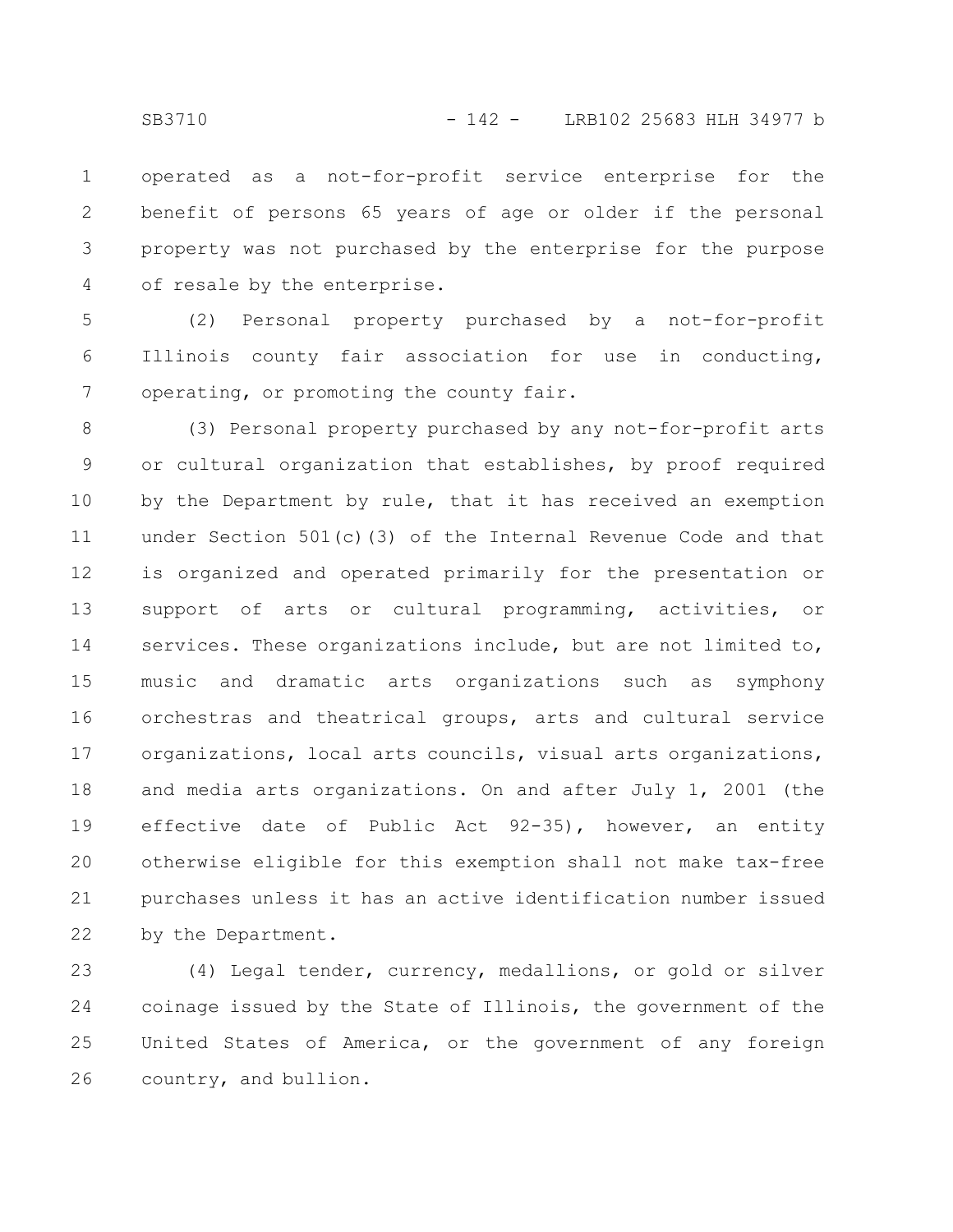SB3710 - 143 - LRB102 25683 HLH 34977 b

(5) Until July 1, 2003 and beginning again on September 1, 2004 through August 30, 2014, graphic arts machinery and equipment, including repair and replacement parts, both new and used, and including that manufactured on special order or purchased for lease, certified by the purchaser to be used primarily for graphic arts production. Equipment includes chemicals or chemicals acting as catalysts but only if the chemicals or chemicals acting as catalysts effect a direct and immediate change upon a graphic arts product. Beginning on July 1, 2017, graphic arts machinery and equipment is included in the manufacturing and assembling machinery and equipment exemption under Section 2 of this Act. 1 2 3 4 5 6 7 8 9 10 11 12

(6) Personal property sold by a teacher-sponsored student organization affiliated with an elementary or secondary school located in Illinois. 13 14 15

(7) Farm machinery and equipment, both new and used, including that manufactured on special order, certified by the purchaser to be used primarily for production agriculture or State or federal agricultural programs, including individual replacement parts for the machinery and equipment, including machinery and equipment purchased for lease, and including implements of husbandry defined in Section 1-130 of the Illinois Vehicle Code, farm machinery and agricultural chemical and fertilizer spreaders, and nurse wagons required to be registered under Section 3-809 of the Illinois Vehicle Code, but excluding other motor vehicles required to be 16 17 18 19 20 21 22 23 24 25 26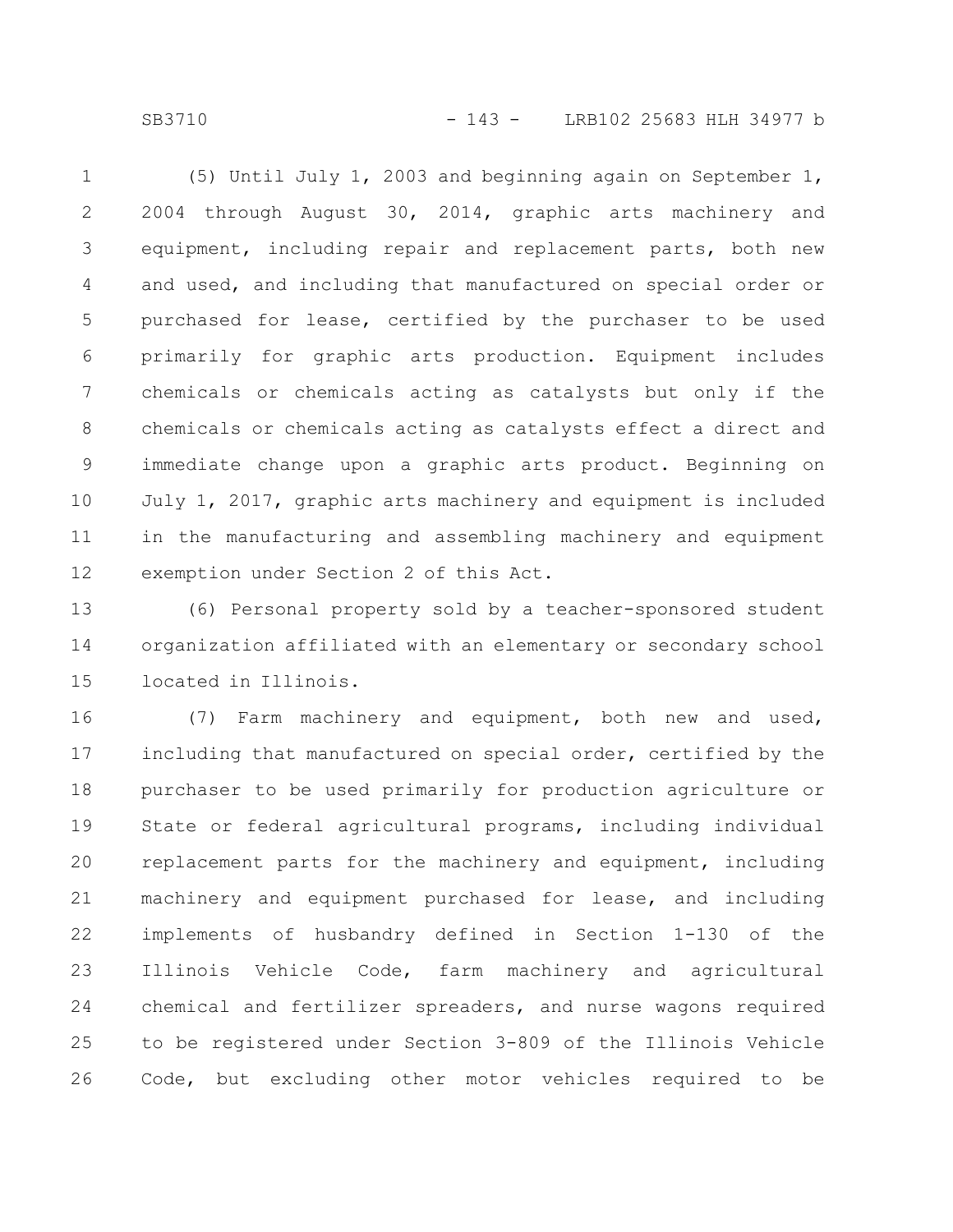registered under the Illinois Vehicle Code. Horticultural polyhouses or hoop houses used for propagating, growing, or overwintering plants shall be considered farm machinery and equipment under this item (7). Agricultural chemical tender tanks and dry boxes shall include units sold separately from a motor vehicle required to be licensed and units sold mounted on a motor vehicle required to be licensed if the selling price of the tender is separately stated. 1 2 3 4 5 6 7 8

Farm machinery and equipment shall include precision farming equipment that is installed or purchased to be installed on farm machinery and equipment including, but not limited to, tractors, harvesters, sprayers, planters, seeders, or spreaders. Precision farming equipment includes, but is not limited to, soil testing sensors, computers, monitors, software, global positioning and mapping systems, and other such equipment. 9 10 11 12 13 14 15 16

Farm machinery and equipment also includes computers, sensors, software, and related equipment used primarily in the computer-assisted operation of production agriculture facilities, equipment, and activities such as, but not limited to, the collection, monitoring, and correlation of animal and crop data for the purpose of formulating animal diets and agricultural chemicals. This item (7) is exempt from the provisions of Section 3-55. 17 18 19 20 21 22 23 24

(8) Until June 30, 2013, fuel and petroleum products sold to or used by an air common carrier, certified by the carrier 25 26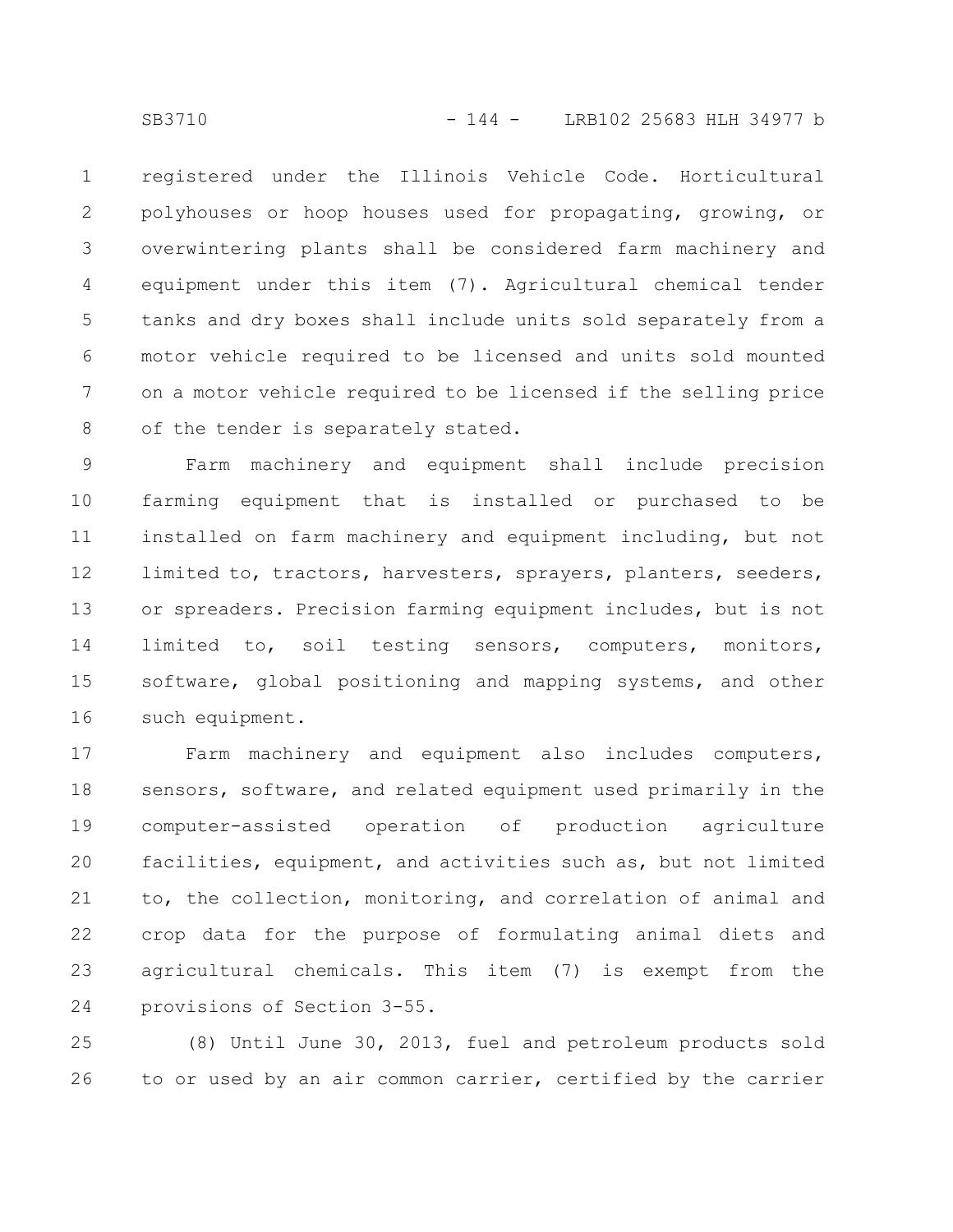to be used for consumption, shipment, or storage in the conduct of its business as an air common carrier, for a flight destined for or returning from a location or locations outside the United States without regard to previous or subsequent domestic stopovers. 1 2 3 4 5

Beginning July 1, 2013, fuel and petroleum products sold to or used by an air carrier, certified by the carrier to be used for consumption, shipment, or storage in the conduct of its business as an air common carrier, for a flight that (i) is engaged in foreign trade or is engaged in trade between the United States and any of its possessions and (ii) transports at least one individual or package for hire from the city of origination to the city of final destination on the same aircraft, without regard to a change in the flight number of that aircraft. 6 7 8 9 10 11 12 13 14 15

(9) Proceeds of mandatory service charges separately stated on customers' bills for the purchase and consumption of food and beverages, to the extent that the proceeds of the service charge are in fact turned over as tips or as a substitute for tips to the employees who participate directly in preparing, serving, hosting or cleaning up the food or beverage function with respect to which the service charge is imposed. 16 17 18 19 20 21 22 23

(10) Until July 1, 2003, oil field exploration, drilling, and production equipment, including (i) rigs and parts of rigs, rotary rigs, cable tool rigs, and workover rigs, (ii) 24 25 26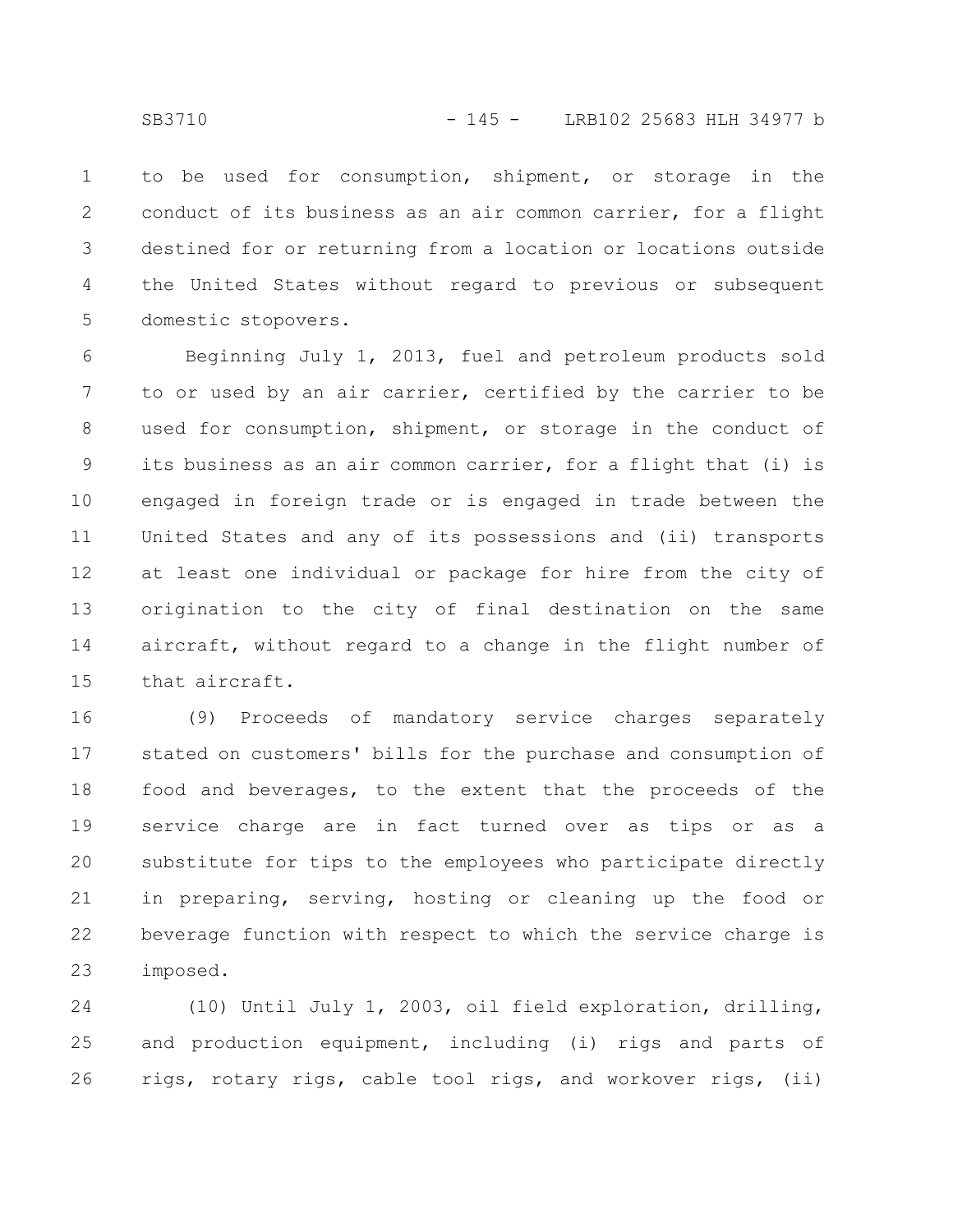pipe and tubular goods, including casing and drill strings, (iii) pumps and pump-jack units, (iv) storage tanks and flow lines, (v) any individual replacement part for oil field exploration, drilling, and production equipment, and (vi) machinery and equipment purchased for lease; but excluding motor vehicles required to be registered under the Illinois Vehicle Code. 1 2 3 4 5 6 7

(11) Photoprocessing machinery and equipment, including repair and replacement parts, both new and used, including that manufactured on special order, certified by the purchaser to be used primarily for photoprocessing, and including photoprocessing machinery and equipment purchased for lease. 8 9 10 11 12

(12) Until July 1, 2023, coal and aggregate exploration, mining, off-highway hauling, processing, maintenance, and reclamation equipment, including replacement parts and equipment, and including equipment purchased for lease, but excluding motor vehicles required to be registered under the Illinois Vehicle Code. The changes made to this Section by Public Act 97-767 apply on and after July 1, 2003, but no claim for credit or refund is allowed on or after August 16, 2013 (the effective date of Public Act 98-456) for such taxes paid during the period beginning July 1, 2003 and ending on August 16, 2013 (the effective date of Public Act 98-456). 13 14 15 16 17 18 19 20 21 22 23

(13) Beginning January 1, 1992 and through June 30, 2016, food for human consumption that is to be consumed off the premises where it is sold (other than alcoholic beverages, 24 25 26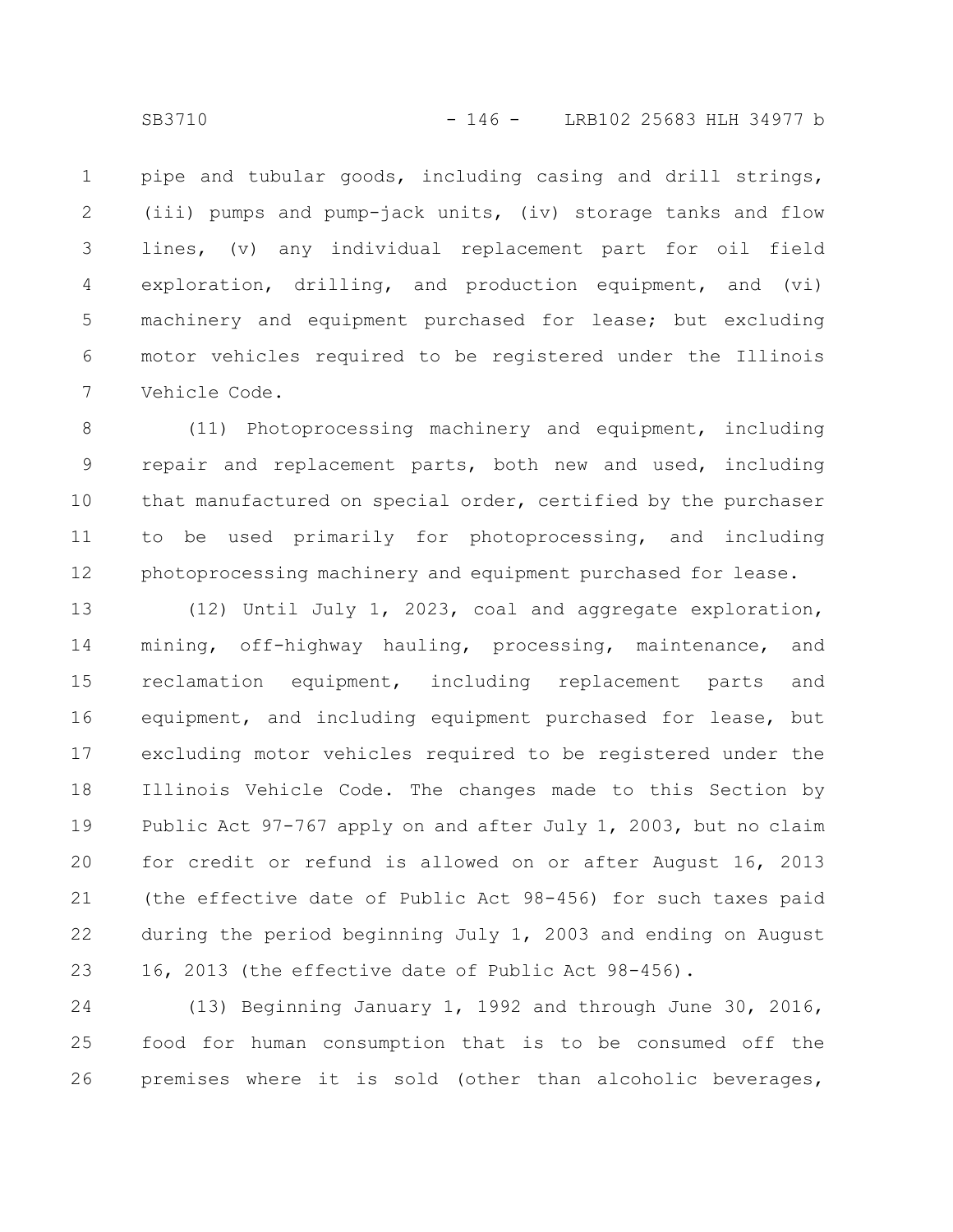soft drinks and food that has been prepared for immediate consumption) and prescription and non-prescription medicines, drugs, medical appliances, and insulin, urine testing materials, syringes, and needles used by diabetics, for human use, when purchased for use by a person receiving medical assistance under Article V of the Illinois Public Aid Code who resides in a licensed long-term care facility, as defined in the Nursing Home Care Act, or in a licensed facility as defined in the ID/DD Community Care Act, the MC/DD Act, or the Specialized Mental Health Rehabilitation Act of 2013. 1 2 3 4 5 6 7 8 9 10

(14) Semen used for artificial insemination of livestock for direct agricultural production. 11 12

(15) Horses, or interests in horses, registered with and meeting the requirements of any of the Arabian Horse Club Registry of America, Appaloosa Horse Club, American Quarter Horse Association, United States Trotting Association, or Jockey Club, as appropriate, used for purposes of breeding or racing for prizes. This item (15) is exempt from the provisions of Section 3-55, and the exemption provided for under this item (15) applies for all periods beginning May 30, 1995, but no claim for credit or refund is allowed on or after January 1, 2008 (the effective date of Public Act 95-88) for such taxes paid during the period beginning May 30, 2000 and ending on January 1, 2008 (the effective date of Public Act 95-88). 13 14 15 16 17 18 19 20 21 22 23 24 25

26

(16) Computers and communications equipment utilized for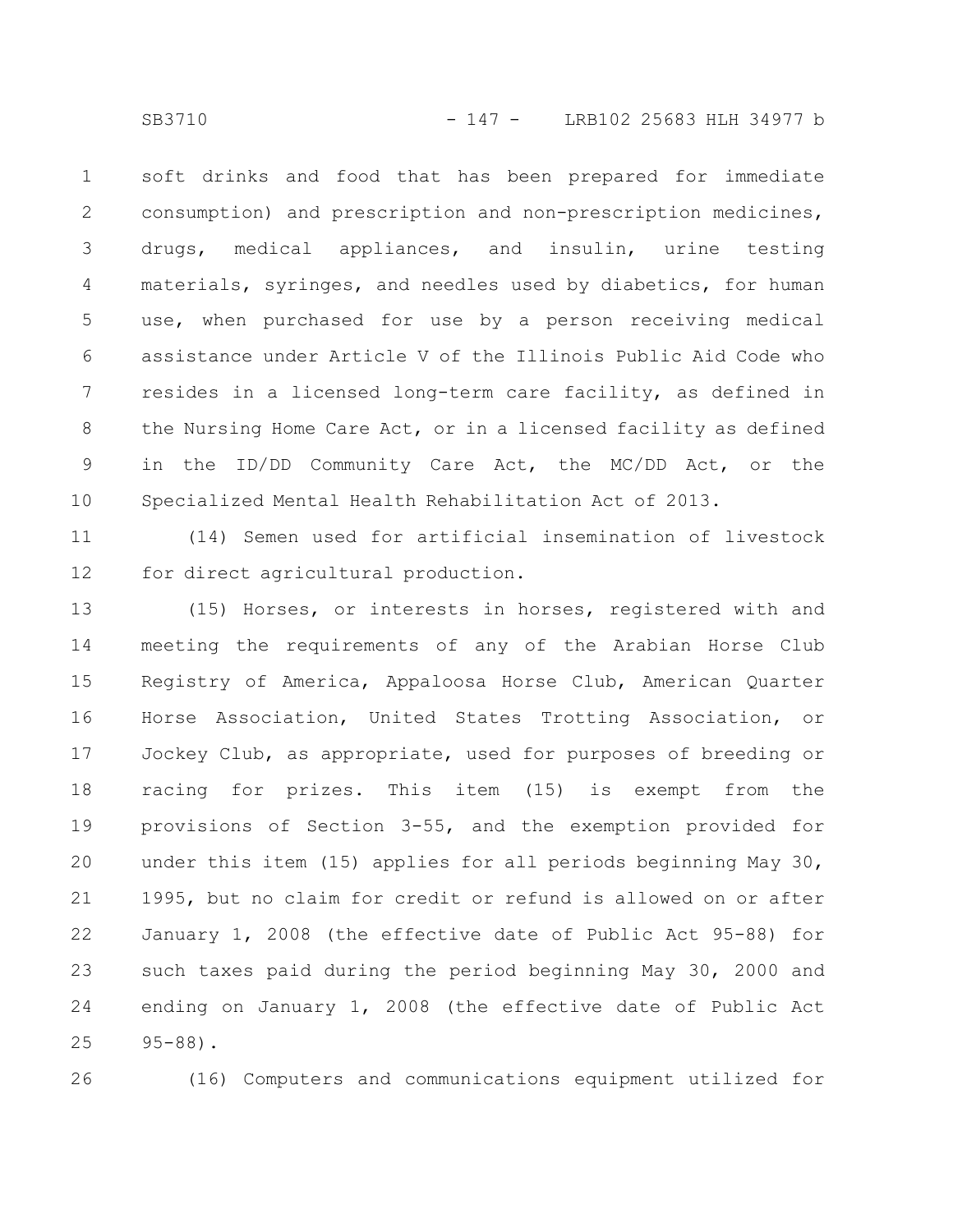any hospital purpose and equipment used in the diagnosis, analysis, or treatment of hospital patients sold to a lessor who leases the equipment, under a lease of one year or longer executed or in effect at the time of the purchase, to a hospital that has been issued an active tax exemption identification number by the Department under Section 1g of the Retailers' Occupation Tax Act. 1 2 3 4 5 6 7

(17) Personal property sold to a lessor who leases the property, under a lease of one year or longer executed or in effect at the time of the purchase, to a governmental body that has been issued an active tax exemption identification number by the Department under Section 1g of the Retailers' Occupation Tax Act. 8 9 10 11 12 13

(18) Beginning with taxable years ending on or after December 31, 1995 and ending with taxable years ending on or before December 31, 2004, personal property that is donated for disaster relief to be used in a State or federally declared disaster area in Illinois or bordering Illinois by a manufacturer or retailer that is registered in this State to a corporation, society, association, foundation, or institution that has been issued a sales tax exemption identification number by the Department that assists victims of the disaster who reside within the declared disaster area. 14 15 16 17 18 19 20 21 22 23

(19) Beginning with taxable years ending on or after December 31, 1995 and ending with taxable years ending on or before December 31, 2004, personal property that is used in 24 25 26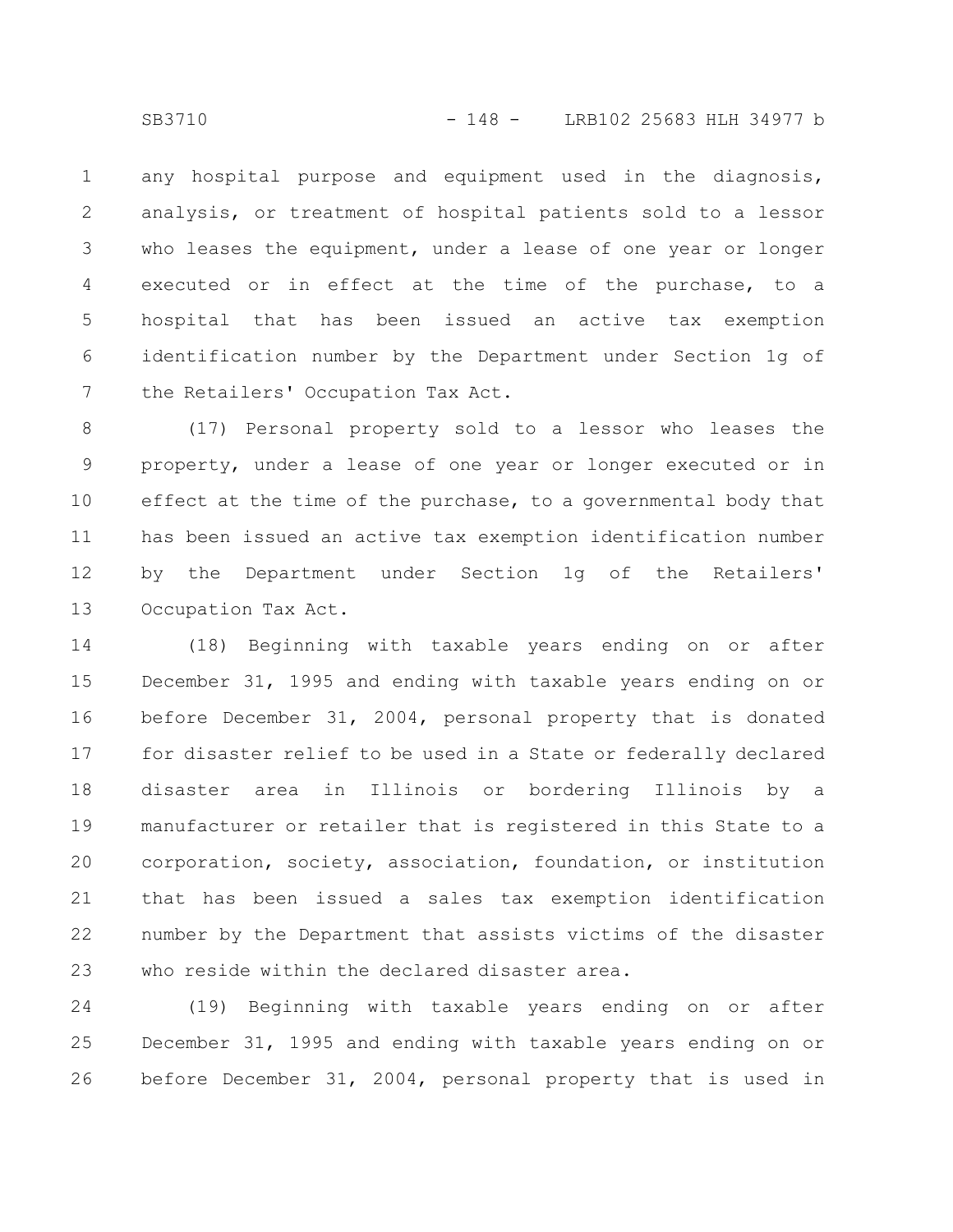the performance of infrastructure repairs in this State, including but not limited to municipal roads and streets, access roads, bridges, sidewalks, waste disposal systems, water and sewer line extensions, water distribution and purification facilities, storm water drainage and retention facilities, and sewage treatment facilities, resulting from a State or federally declared disaster in Illinois or bordering Illinois when such repairs are initiated on facilities located in the declared disaster area within 6 months after the disaster. 1 2 3 4 5 6 7 8 9 10

(20) Beginning July 1, 1999, game or game birds sold at a "game breeding and hunting preserve area" as that term is used in the Wildlife Code. This paragraph is exempt from the provisions of Section 3-55. 11 12 13 14

(21) A motor vehicle, as that term is defined in Section 1-146 of the Illinois Vehicle Code, that is donated to a corporation, limited liability company, society, association, foundation, or institution that is determined by the Department to be organized and operated exclusively for educational purposes. For purposes of this exemption, "a corporation, limited liability company, society, association, foundation, or institution organized and operated exclusively for educational purposes" means all tax-supported public schools, private schools that offer systematic instruction in useful branches of learning by methods common to public schools and that compare favorably in their scope and 15 16 17 18 19 20 21 22 23 24 25 26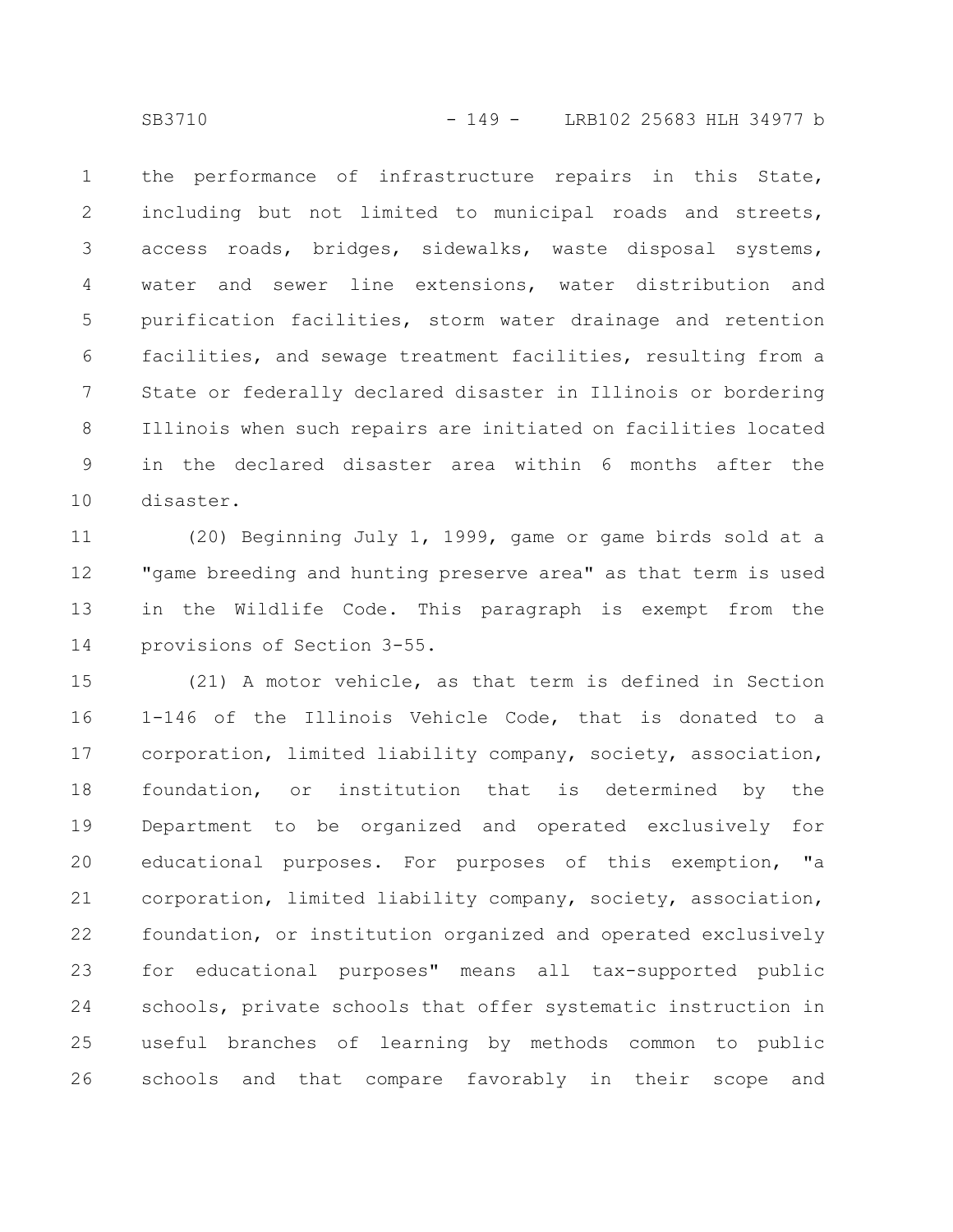intensity with the course of study presented in tax-supported schools, and vocational or technical schools or institutes organized and operated exclusively to provide a course of study of not less than 6 weeks duration and designed to prepare individuals to follow a trade or to pursue a manual, technical, mechanical, industrial, business, or commercial occupation. 1 2 3 4 5 6 7

(22) Beginning January 1, 2000, personal property, including food, purchased through fundraising events for the benefit of a public or private elementary or secondary school, a group of those schools, or one or more school districts if the events are sponsored by an entity recognized by the school district that consists primarily of volunteers and includes parents and teachers of the school children. This paragraph does not apply to fundraising events (i) for the benefit of private home instruction or (ii) for which the fundraising entity purchases the personal property sold at the events from another individual or entity that sold the property for the purpose of resale by the fundraising entity and that profits from the sale to the fundraising entity. This paragraph is exempt from the provisions of Section 3-55. 8 9 10 11 12 13 14 15 16 17 18 19 20 21

(23) Beginning January 1, 2000 and through December 31, 2001, new or used automatic vending machines that prepare and serve hot food and beverages, including coffee, soup, and other items, and replacement parts for these machines. Beginning January 1, 2002 and through June 30, 2003, machines 22 23 24 25 26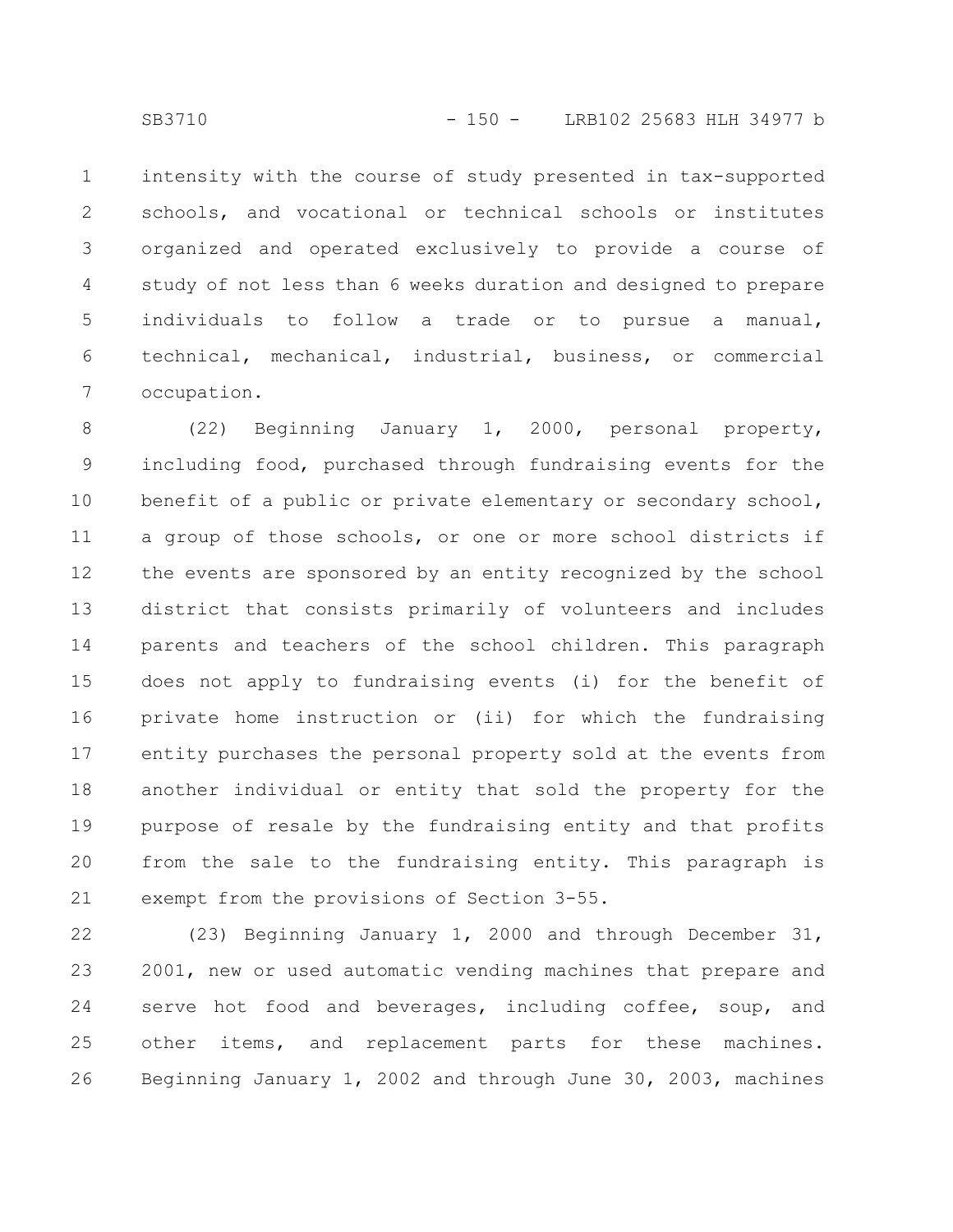and parts for machines used in commercial, coin-operated amusement and vending business if a use or occupation tax is paid on the gross receipts derived from the use of the commercial, coin-operated amusement and vending machines. This paragraph is exempt from the provisions of Section 3-55. 1 2 3 4 5

(24) Beginning on August 2, 2001 (the effective date of Public Act 92-227), computers and communications equipment utilized for any hospital purpose and equipment used in the diagnosis, analysis, or treatment of hospital patients sold to a lessor who leases the equipment, under a lease of one year or longer executed or in effect at the time of the purchase, to a hospital that has been issued an active tax exemption identification number by the Department under Section 1g of the Retailers' Occupation Tax Act. This paragraph is exempt from the provisions of Section 3-55. 6 7 8 9 10 11 12 13 14 15

(25) Beginning on August 2, 2001 (the effective date of Public Act 92-227), personal property sold to a lessor who leases the property, under a lease of one year or longer executed or in effect at the time of the purchase, to a governmental body that has been issued an active tax exemption identification number by the Department under Section 1g of the Retailers' Occupation Tax Act. This paragraph is exempt from the provisions of Section 3-55. 16 17 18 19 20 21 22 23

(26) Beginning on January 1, 2002 and through June 30, 2016, tangible personal property purchased from an Illinois retailer by a taxpayer engaged in centralized purchasing 24 25 26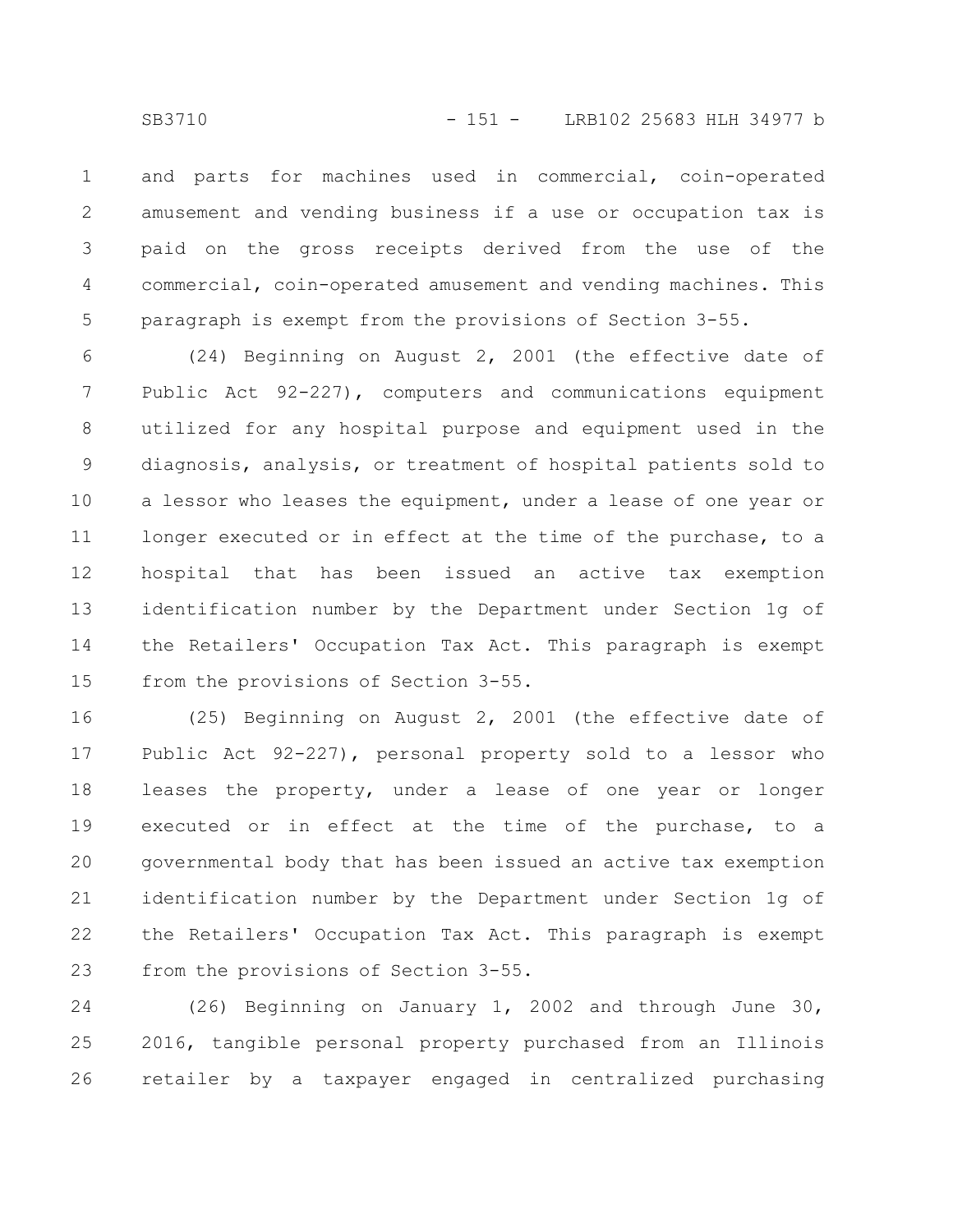activities in Illinois who will, upon receipt of the property in Illinois, temporarily store the property in Illinois (i) for the purpose of subsequently transporting it outside this State for use or consumption thereafter solely outside this State or (ii) for the purpose of being processed, fabricated, or manufactured into, attached to, or incorporated into other tangible personal property to be transported outside this State and thereafter used or consumed solely outside this State. The Director of Revenue shall, pursuant to rules adopted in accordance with the Illinois Administrative Procedure Act, issue a permit to any taxpayer in good standing with the Department who is eligible for the exemption under this paragraph (26). The permit issued under this paragraph (26) shall authorize the holder, to the extent and in the manner specified in the rules adopted under this Act, to purchase tangible personal property from a retailer exempt from the taxes imposed by this Act. Taxpayers shall maintain all necessary books and records to substantiate the use and consumption of all such tangible personal property outside of the State of Illinois. 1 2 3 4 5 6 7 8 9 10 11 12 13 14 15 16 17 18 19 20

(27) Beginning January 1, 2008, tangible personal property used in the construction or maintenance of a community water supply, as defined under Section 3.145 of the Environmental Protection Act, that is operated by a not-for-profit corporation that holds a valid water supply permit issued under Title IV of the Environmental Protection Act. This 21 22 23 24 25 26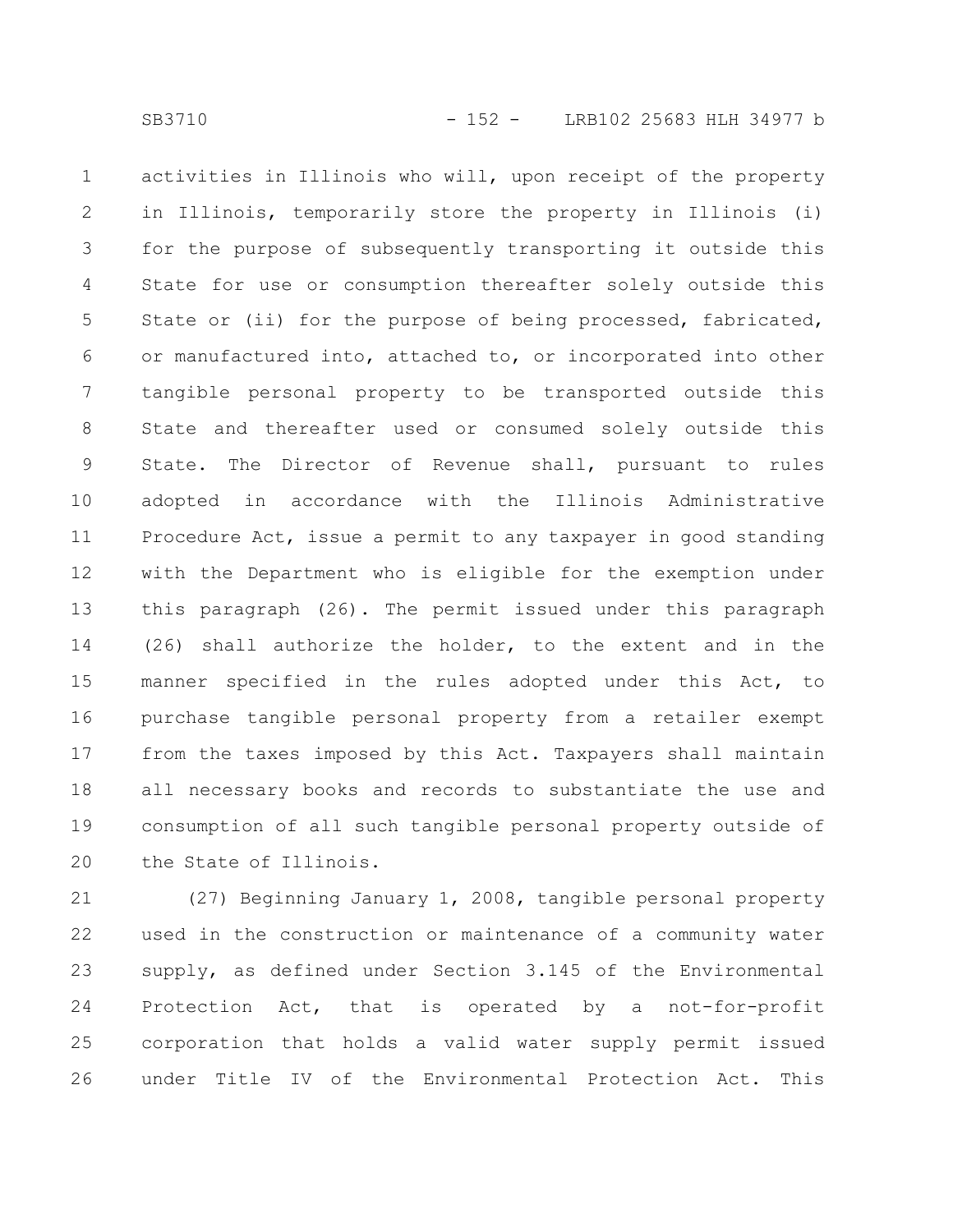1

paragraph is exempt from the provisions of Section 3-55.

(28) Tangible personal property sold to a public-facilities corporation, as described in Section 11-65-10 of the Illinois Municipal Code, for purposes of constructing or furnishing a municipal convention hall, but only if the legal title to the municipal convention hall is transferred to the municipality without any further consideration by or on behalf of the municipality at the time of the completion of the municipal convention hall or upon the retirement or redemption of any bonds or other debt instruments issued by the public-facilities corporation in connection with the development of the municipal convention hall. This exemption includes existing public-facilities corporations as provided in Section 11-65-25 of the Illinois Municipal Code. This paragraph is exempt from the provisions of Section 3-55. 2 3 4 5 6 7 8 9 10 11 12 13 14 15 16

(29) Beginning January 1, 2010 and continuing through December 31, 2024, materials, parts, equipment, components, and furnishings incorporated into or upon an aircraft as part of the modification, refurbishment, completion, replacement, repair, or maintenance of the aircraft. This exemption includes consumable supplies used in the modification, refurbishment, completion, replacement, repair, and maintenance of aircraft, but excludes any materials, parts, equipment, components, and consumable supplies used in the modification, replacement, repair, and maintenance of aircraft 17 18 19 20 21 22 23 24 25 26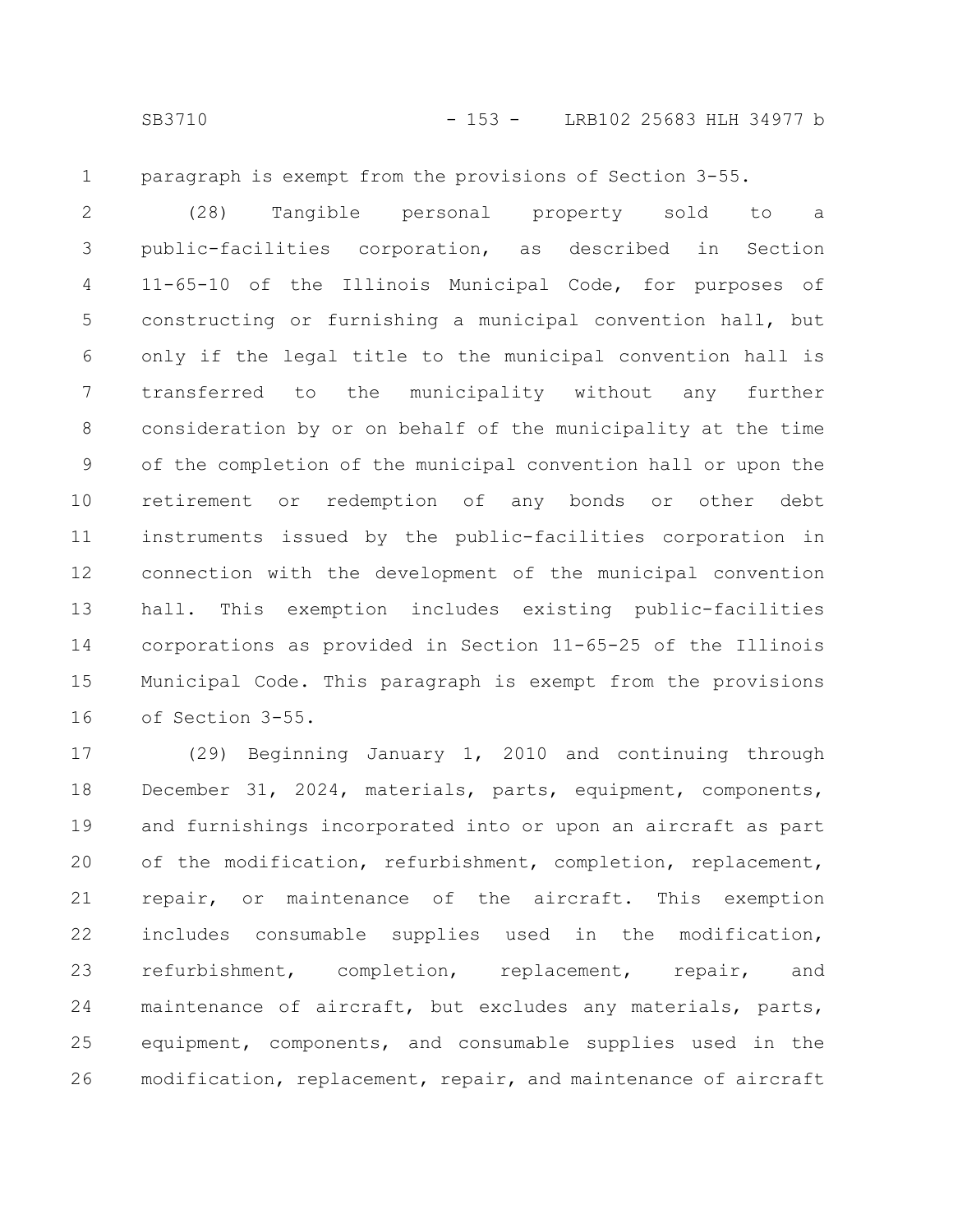engines or power plants, whether such engines or power plants are installed or uninstalled upon any such aircraft. "Consumable supplies" include, but are not limited to, adhesive, tape, sandpaper, general purpose lubricants, cleaning solution, latex gloves, and protective films. This exemption applies only to the transfer of qualifying tangible personal property incident to the modification, refurbishment, completion, replacement, repair, or maintenance of an aircraft by persons who (i) hold an Air Agency Certificate and are empowered to operate an approved repair station by the Federal Aviation Administration, (ii) have a Class IV Rating, and (iii) conduct operations in accordance with Part 145 of the Federal Aviation Regulations. The exemption does not include aircraft operated by a commercial air carrier providing scheduled passenger air service pursuant to authority issued under Part 121 or Part 129 of the Federal Aviation Regulations. The changes made to this paragraph (29) by Public Act 98-534 are declarative of existing law. It is the intent of the General Assembly that the exemption under this paragraph (29) applies continuously from January 1, 2010 through December 31, 2024; however, no claim for credit or refund is allowed for taxes paid as a result of the disallowance of this exemption on or after January 1, 2015 and prior to the effective date of this amendatory Act of the 101st General Assembly. 1 2 3 4 5 6 7 8 9 10 11 12 13 14 15 16 17 18 19 20 21 22 23 24 25

26

(30) Beginning January 1, 2017 and through December 31,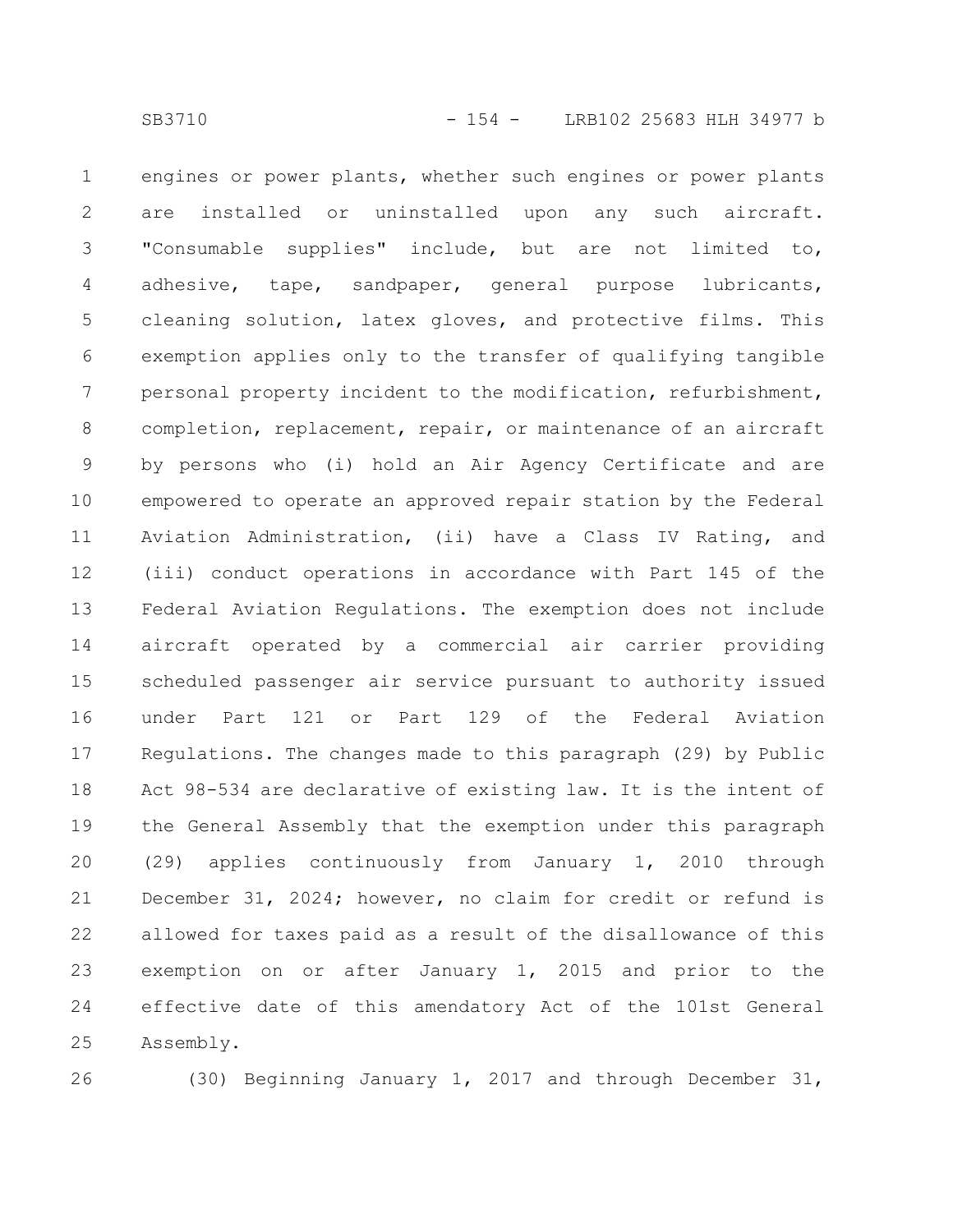2026, menstrual pads, tampons, and menstrual cups. 1

(31) Tangible personal property transferred to a purchaser who is exempt from tax by operation of federal law. This paragraph is exempt from the provisions of Section 3-55. 2 3 4

(32) Qualified tangible personal property used in the construction or operation of a data center that has been granted a certificate of exemption by the Department of Commerce and Economic Opportunity, whether that tangible personal property is purchased by the owner, operator, or tenant of the data center or by a contractor or subcontractor of the owner, operator, or tenant. Data centers that would have qualified for a certificate of exemption prior to January 1, 2020 had this amendatory Act of the 101st General Assembly been in effect, may apply for and obtain an exemption for subsequent purchases of computer equipment or enabling software purchased or leased to upgrade, supplement, or replace computer equipment or enabling software purchased or leased in the original investment that would have qualified. 5 6 7 8 9 10 11 12 13 14 15 16 17 18

The Department of Commerce and Economic Opportunity shall grant a certificate of exemption under this item (32) to qualified data centers as defined by Section 605-1025 of the Department of Commerce and Economic Opportunity Law of the Civil Administrative Code of Illinois. 19 20 21 22 23

For the purposes of this item (32): 24

"Data center" means a building or a series of buildings rehabilitated or constructed to house working 25 26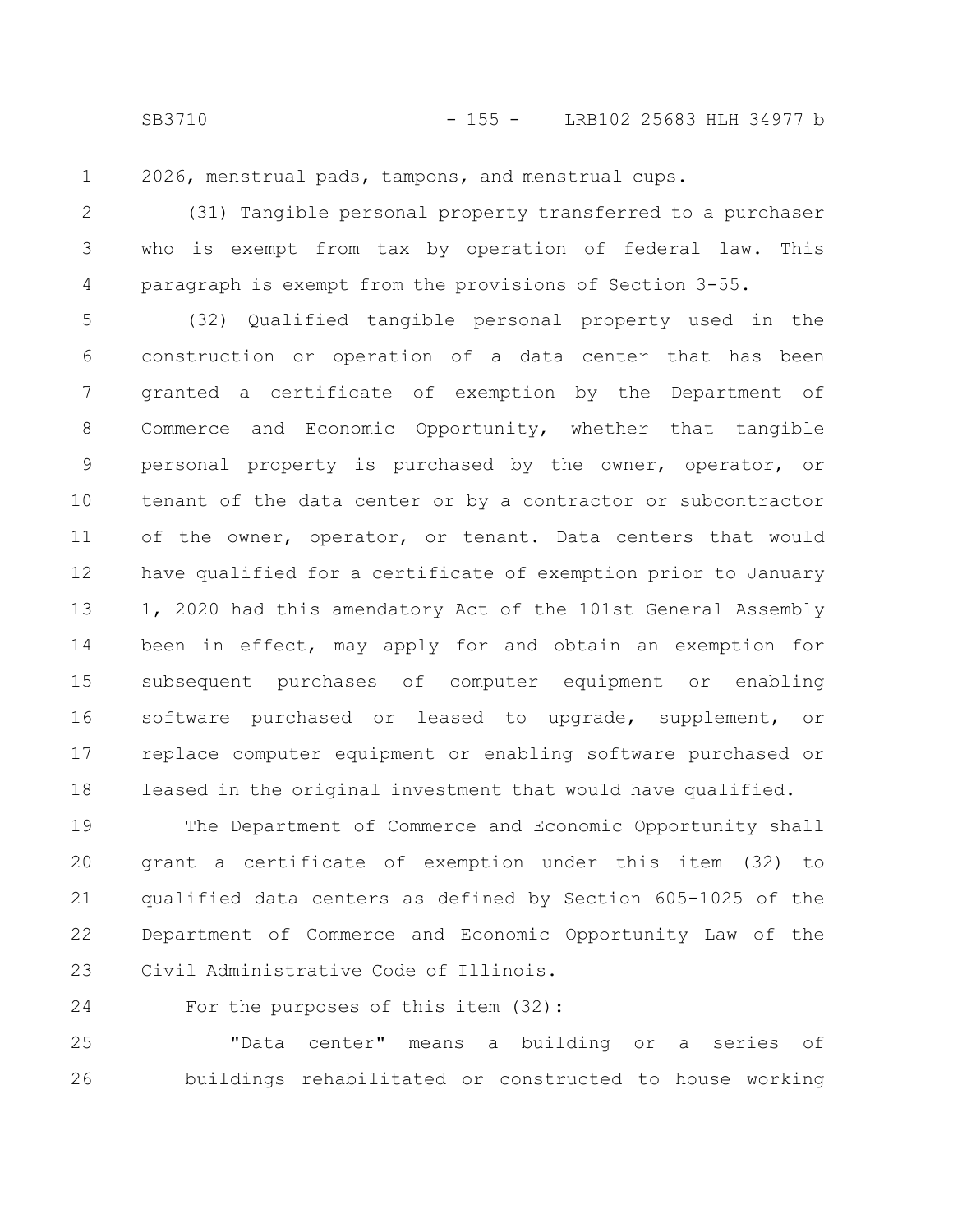servers in one physical location or multiple sites within the State of Illinois. 1 2

"Qualified tangible personal property" means: electrical systems and equipment; climate control and chilling equipment and systems; mechanical systems and equipment; monitoring and secure systems; emergency generators; hardware; computers; servers; data storage devices; network connectivity equipment; racks; cabinets; telecommunications cabling infrastructure; raised floor systems; peripheral components or systems; software; mechanical, electrical, or plumbing systems; battery systems; cooling systems and towers; temperature control systems; other cabling; and other data center infrastructure equipment and systems necessary to operate qualified tangible personal property, including fixtures; and component parts of any of the foregoing, including installation, maintenance, repair, refurbishment, and replacement of qualified tangible personal property to generate, transform, transmit, distribute, or manage electricity necessary to operate qualified tangible personal property; and all other tangible personal property that is essential to the operations of a computer data center. The term "qualified tangible personal property" also includes building materials physically incorporated in to the qualifying data center. To document the exemption allowed under this Section, the retailer 3 4 5 6 7 8 9 10 11 12 13 14 15 16 17 18 19 20 21 22 23 24 25 26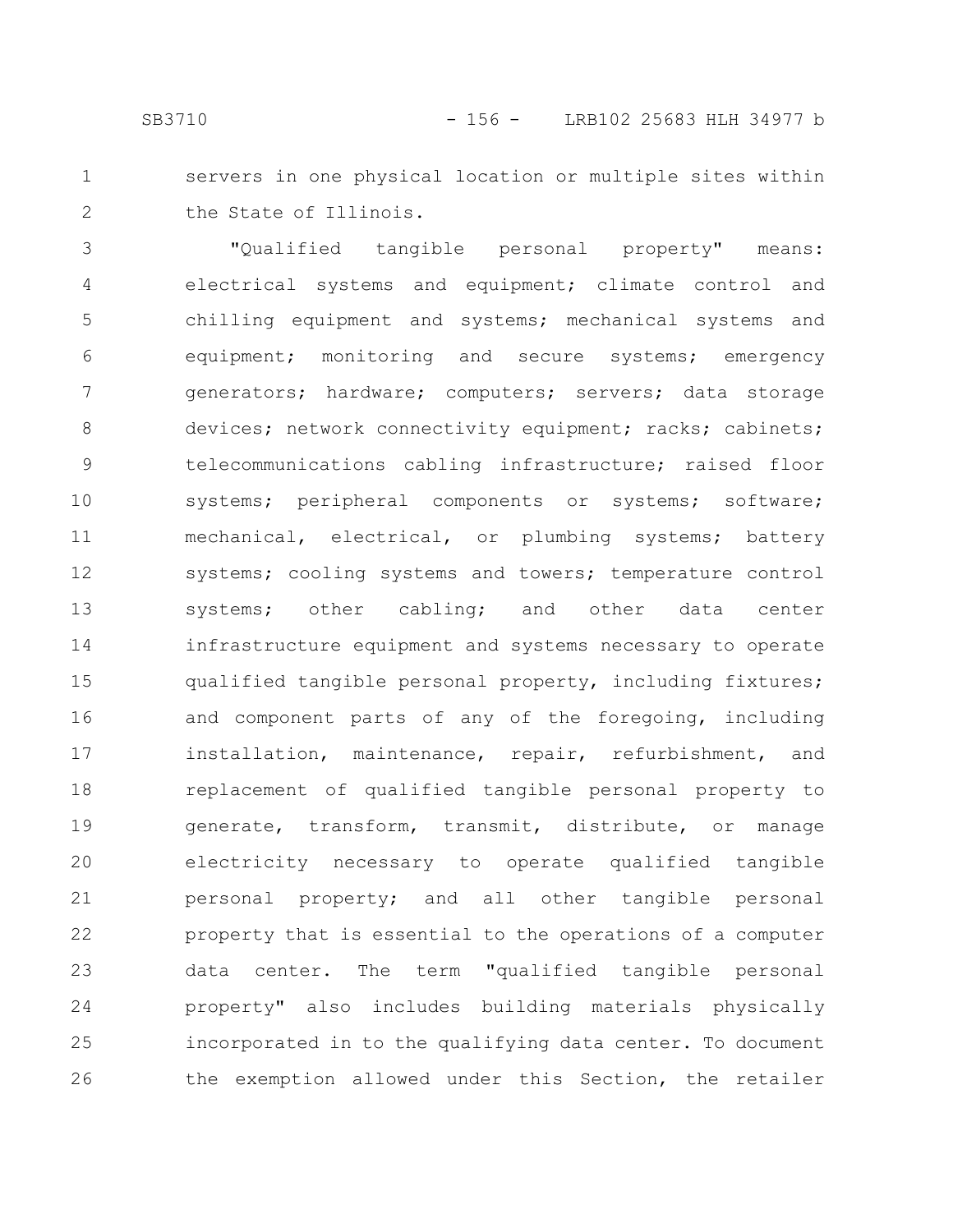must obtain from the purchaser a copy of the certificate of eligibility issued by the Department of Commerce and Economic Opportunity. 1 2 3

This item (32) is exempt from the provisions of Section  $3 - 55.$ 4 5

(33) Beginning on the earlier of: (i) January 1, 2025; or (ii) January 1 of the calendar year immediately following the calendar year in which the State reports to the United States Department of the Treasury that all federal funds received under the American Rescue Plan Act of 2021 have been fully expended, and continuing through December 31 of the fifth calendar year to occur after the earlier of: (i) January 1, 2025; or (ii) January 1 of the calendar year immediately following the calendar year in which the State reports to the United States Department of the Treasury that all federal funds received under the American Rescue Plan Act of 2021 have been fully expended, equipment and material deployed after January 1, 2023 in a county in the State with a population of fewer than 40,000 people or a township in the State with a population density of less than 50 households per square mile in a county with a population of less than 300,000 people during that year that is incorporated into or used in the business of providing broadband services, including all equipment and material, machinery, software, or other tangible personal property that is used in whole or in part in producing, broadcasting, distributing, sending, receiving, 6 7 8 9 10 11 12 13 14 15 16 17 18 19 20 21 22 23 24 25 26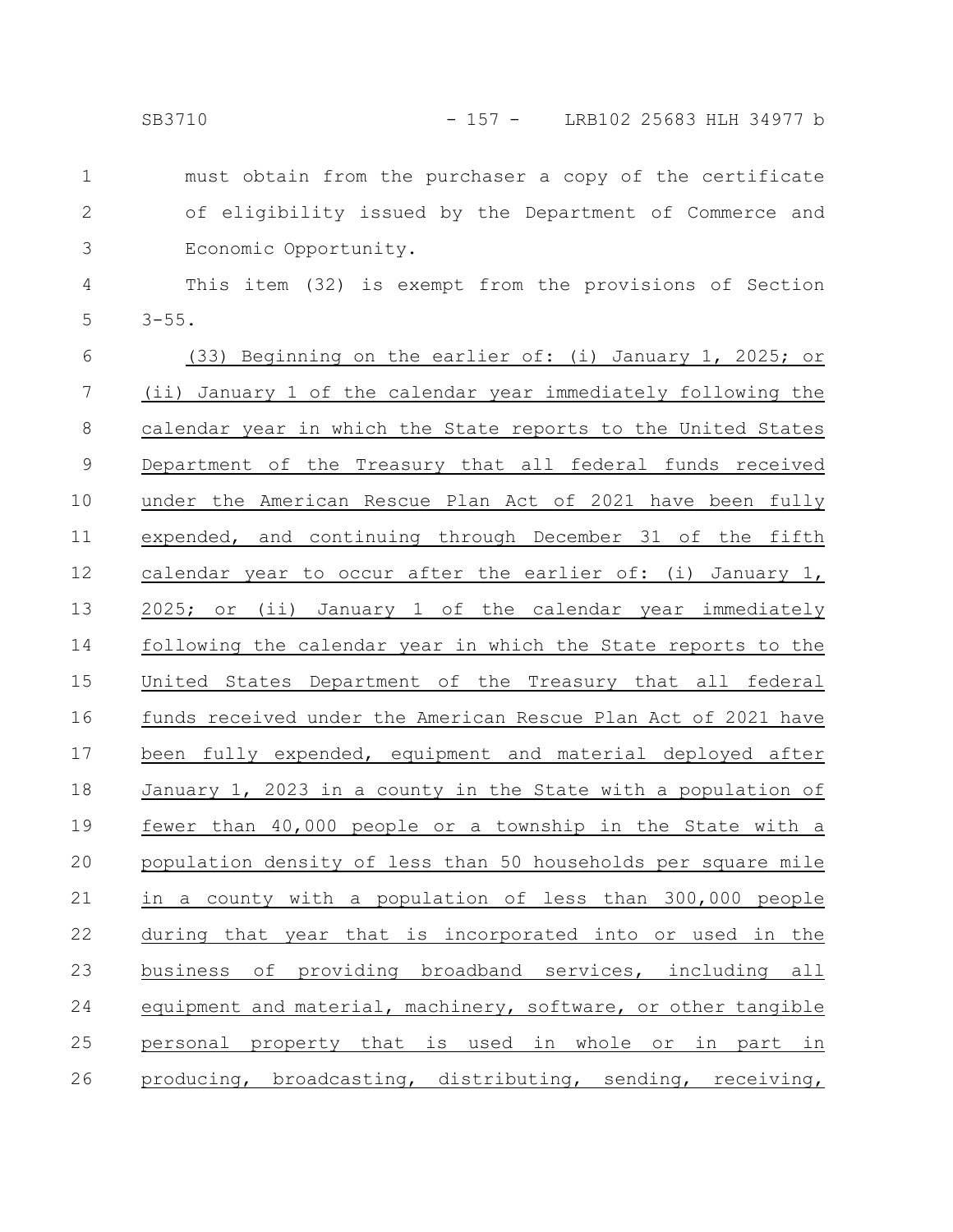| $\mathbf 1$      | storing, transmitting, retransmitting, amplifying, switching,  |
|------------------|----------------------------------------------------------------|
| $\mathbf{2}$     | or routing broadband services, including the monitoring,       |
| $\mathfrak{Z}$   | testing, maintaining, enabling, or facilitating of such        |
| $\overline{4}$   | equipment, machinery, software, or other infrastructure. Such  |
| $\mathsf S$      | property includes, but is not limited to, wires, cables        |
| 6                | including fiber optic cables, antennas, poles, switches,       |
| $\boldsymbol{7}$ | routers, amplifiers, rectifiers, repeaters, receivers,         |
| $\,8\,$          | multiplexers, duplexers, transmitters, power equipment, backup |
| $\mathsf 9$      | power equipment, diagnostic equipment, storage devices,        |
| 10               | modems, and other general central office equipment, such as    |
| 11               | channel cards, frames, and cabinets. The exemption under this  |
| 12               | item (33) may be taken for property placed in service on or    |
| 13               | after January 1, 2023; however, the credit may not be taken    |
| 14               | until a taxable year beginning on or after the earlier of: (i) |
| 15               | January 1, 2025; or (ii) January 1 of the calendar year        |
| 16               | immediately following the calendar year in which the State     |
| 17               | reports to the United States Department of the Treasury that   |
| 18               | all federal funds received under the American Rescue Plan Act  |
| 19               | of 2021 have been fully expended.                              |
| 20               | (Source: P.A. 101-31, eff. 6-28-19; 101-81, eff. 7-12-19;      |
| 21               | 101-629, eff. $2-5-20$ ; 102-16, eff. 6-17-21.)                |
|                  |                                                                |
| 22               | Section 25. The Retailers' Occupation Tax Act is amended       |
| 23               | by changing Sections 1 and 2-5 as follows:                     |
|                  |                                                                |
| 24               | (35 ILCS 120/1) (from Ch. 120, par. 440)                       |
|                  |                                                                |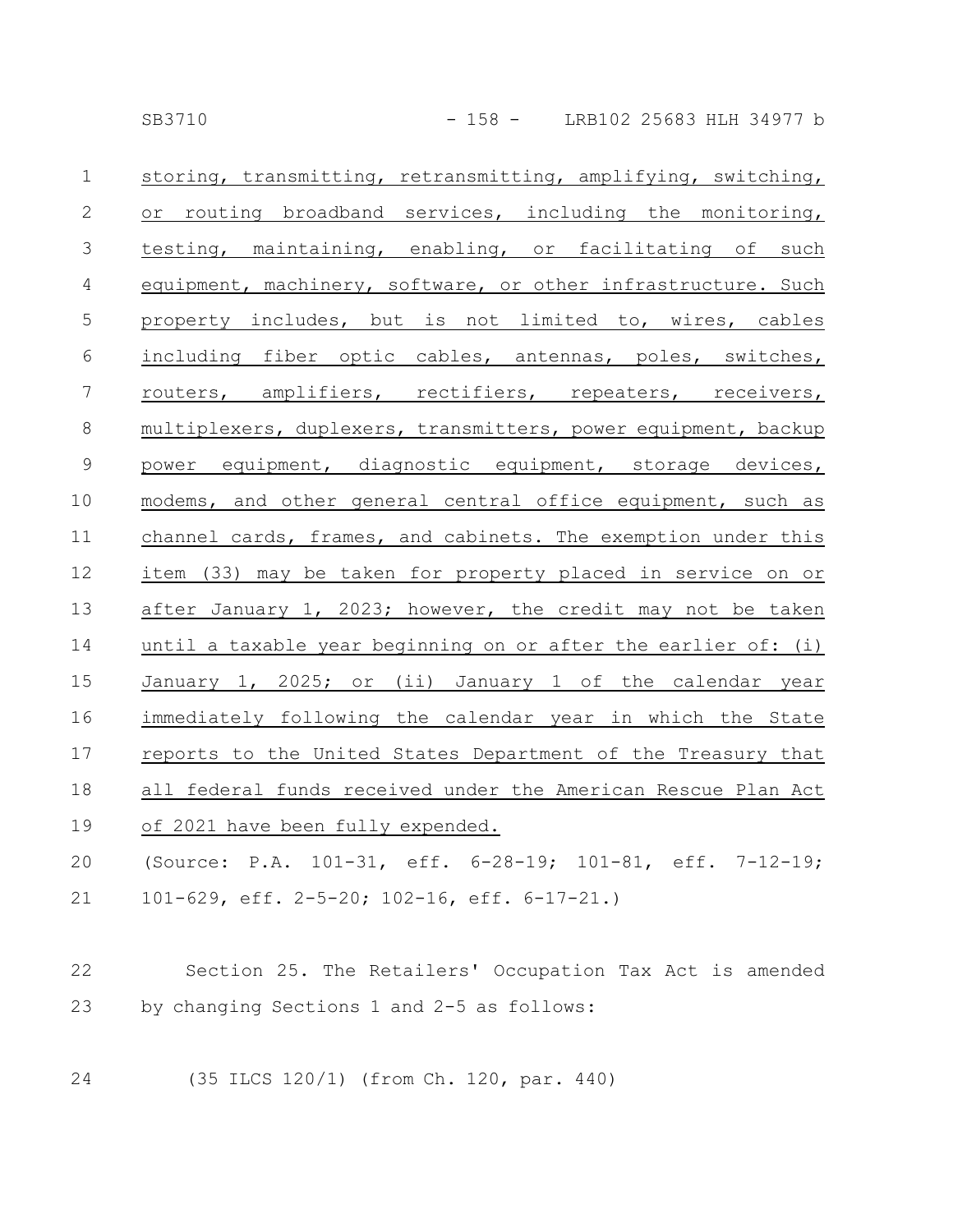SB3710 - 159 - LRB102 25683 HLH 34977 b

Sec. 1. Definitions. As used in this Act: "Broadband service" means a service provided by wireline or wireless means capable of delivering high-speed internet access at speeds of at least 25 megabits per second of download speed and 3 megabits per second of upload speed. "Sale at retail" means any transfer of the ownership of or title to tangible personal property to a purchaser, for the purpose of use or consumption, and not for the purpose of resale in any form as tangible personal property to the extent not first subjected to a use for which it was purchased, for a valuable consideration: Provided that the property purchased is deemed to be purchased for the purpose of resale, despite first being used, to the extent to which it is resold as an ingredient of an intentionally produced product or byproduct of manufacturing. For this purpose, slag produced as an incident to manufacturing pig iron or steel and sold is considered to be an intentionally produced byproduct of manufacturing. Transactions whereby the possession of the property is transferred but the seller retains the title as security for payment of the selling price shall be deemed to be sales. 1 2 3 4 5 6 7 8 9 10 11 12 13 14 15 16 17 18 19 20 21

"Sale at retail" shall be construed to include any transfer of the ownership of or title to tangible personal property to a purchaser, for use or consumption by any other person to whom such purchaser may transfer the tangible personal property without a valuable consideration, and to 22 23 24 25 26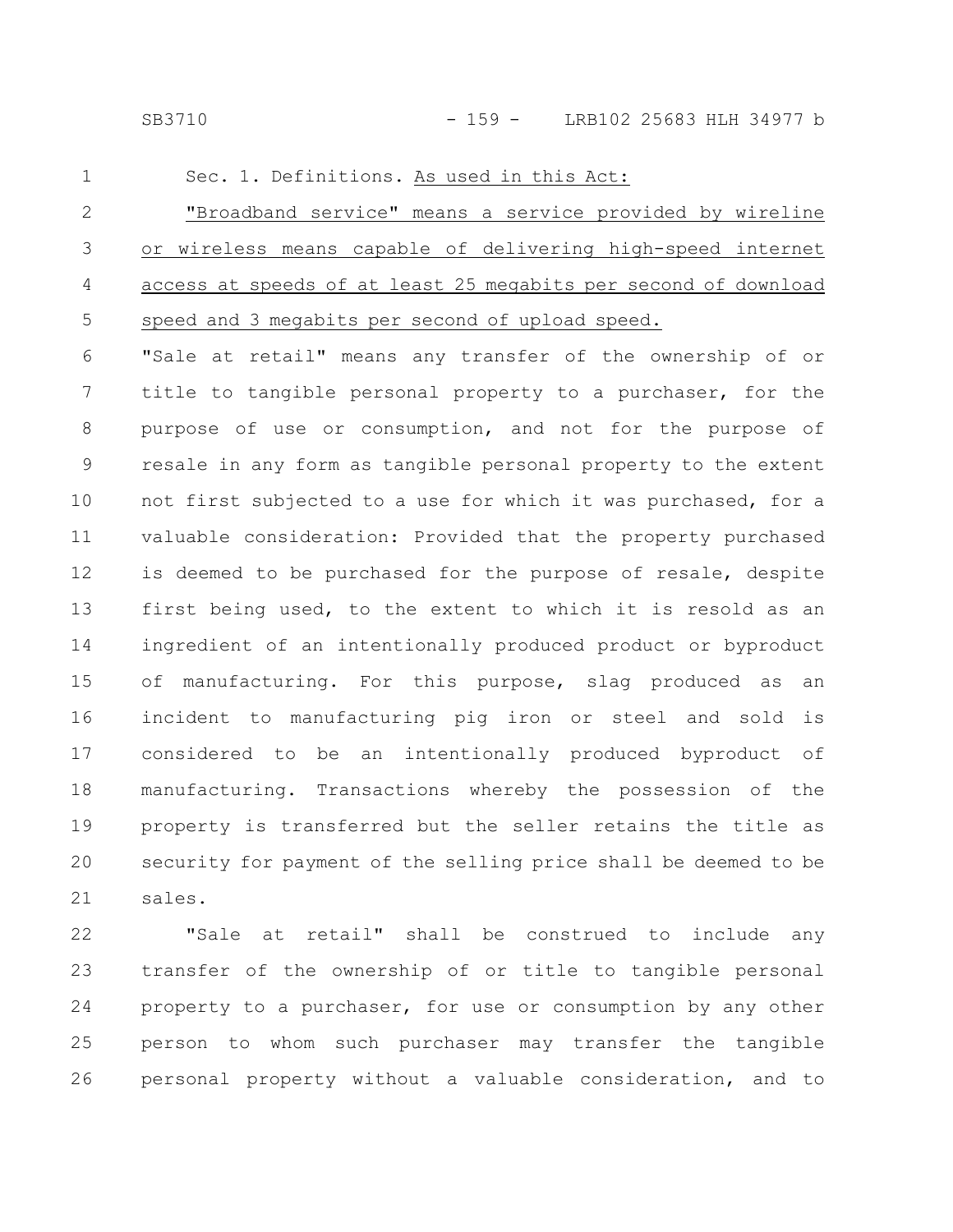include any transfer, whether made for or without a valuable consideration, for resale in any form as tangible personal property unless made in compliance with Section 2c of this Act. 1 2 3 4

Sales of tangible personal property, which property, to the extent not first subjected to a use for which it was purchased, as an ingredient or constituent, goes into and forms a part of tangible personal property subsequently the subject of a "Sale at retail", are not sales at retail as defined in this Act: Provided that the property purchased is deemed to be purchased for the purpose of resale, despite first being used, to the extent to which it is resold as an ingredient of an intentionally produced product or byproduct of manufacturing. 5 6 7 8 9 10 11 12 13 14

"Sale at retail" shall be construed to include any Illinois florist's sales transaction in which the purchase order is received in Illinois by a florist and the sale is for use or consumption, but the Illinois florist has a florist in another state deliver the property to the purchaser or the purchaser's donee in such other state. 15 16 17 18 19 20

Nonreusable tangible personal property that is used by persons engaged in the business of operating a restaurant, cafeteria, or drive-in is a sale for resale when it is transferred to customers in the ordinary course of business as part of the sale of food or beverages and is used to deliver, package, or consume food or beverages, regardless of where 21 22 23 24 25 26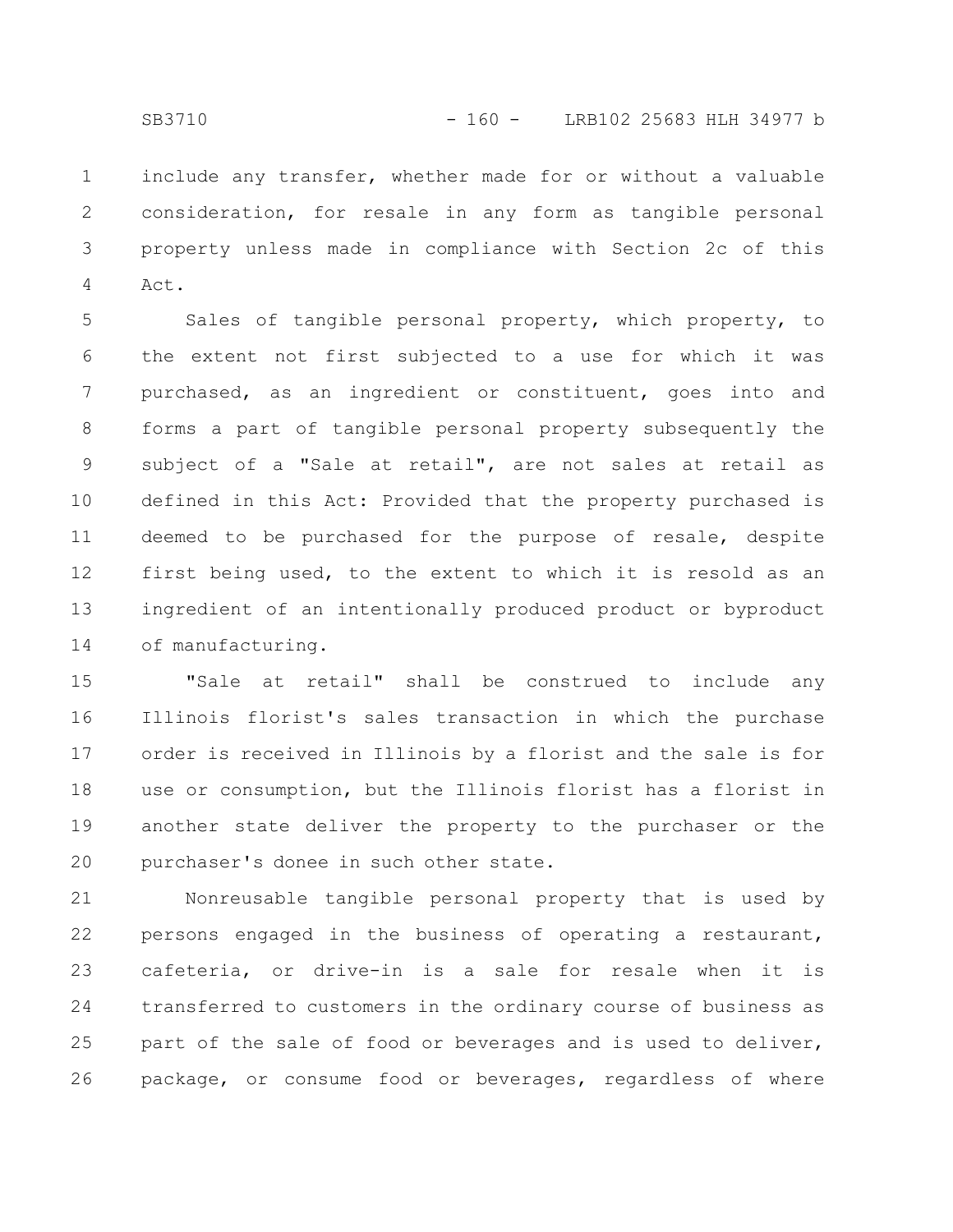consumption of the food or beverages occurs. Examples of those items include, but are not limited to nonreusable, paper and plastic cups, plates, baskets, boxes, sleeves, buckets or other containers, utensils, straws, placemats, napkins, doggie bags, and wrapping or packaging materials that are transferred to customers as part of the sale of food or beverages in the ordinary course of business. 1 2 3 4 5 6 7

The purchase, employment and transfer of such tangible personal property as newsprint and ink for the primary purpose of conveying news (with or without other information) is not a purchase, use or sale of tangible personal property. 8 9 10 11

A person whose activities are organized and conducted primarily as a not-for-profit service enterprise, and who engages in selling tangible personal property at retail (whether to the public or merely to members and their guests) is engaged in the business of selling tangible personal property at retail with respect to such transactions, excepting only a person organized and operated exclusively for charitable, religious or educational purposes either (1), to the extent of sales by such person to its members, students, patients or inmates of tangible personal property to be used primarily for the purposes of such person, or (2), to the extent of sales by such person of tangible personal property which is not sold or offered for sale by persons organized for profit. The selling of school books and school supplies by schools at retail to students is not "primarily for the 12 13 14 15 16 17 18 19 20 21 22 23 24 25 26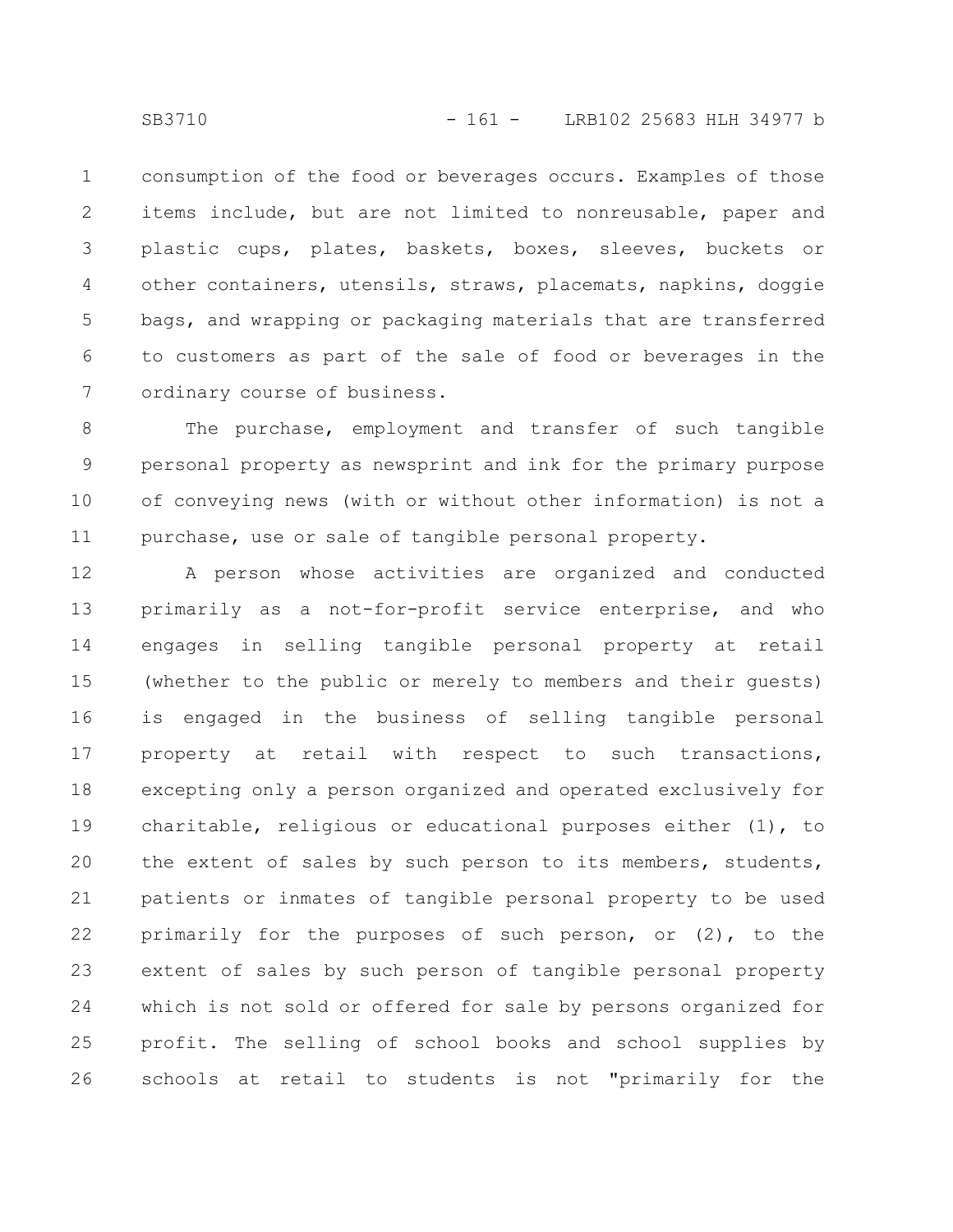purposes of" the school which does such selling. The provisions of this paragraph shall not apply to nor subject to taxation occasional dinners, socials or similar activities of a person organized and operated exclusively for charitable, religious or educational purposes, whether or not such activities are open to the public. 1 2 3 4 5 6

A person who is the recipient of a grant or contract under Title VII of the Older Americans Act of 1965 (P.L. 92-258) and serves meals to participants in the federal Nutrition Program for the Elderly in return for contributions established in amount by the individual participant pursuant to a schedule of suggested fees as provided for in the federal Act is not engaged in the business of selling tangible personal property at retail with respect to such transactions. 7 8 9 10 11 12 13 14

"Purchaser" means anyone who, through a sale at retail, acquires the ownership of or title to tangible personal property for a valuable consideration. 15 16 17

"Reseller of motor fuel" means any person engaged in the business of selling or delivering or transferring title of motor fuel to another person other than for use or consumption. No person shall act as a reseller of motor fuel within this State without first being registered as a reseller pursuant to Section 2c or a retailer pursuant to Section 2a. 18 19 20 21 22 23

"Selling price" or the "amount of sale" means the consideration for a sale valued in money whether received in money or otherwise, including cash, credits, property, other 24 25 26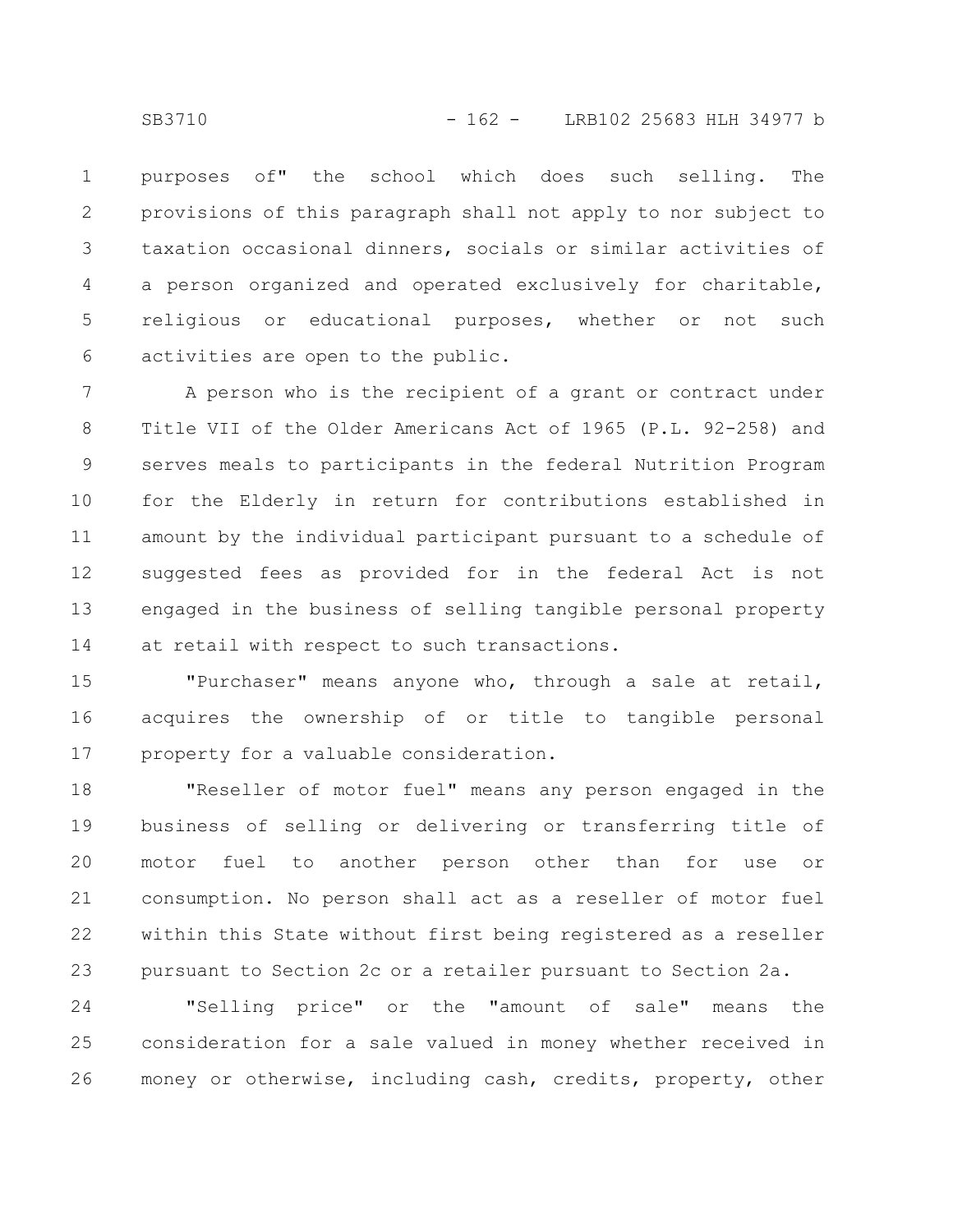than as hereinafter provided, and services, but, prior to January 1, 2020 and beginning again on January 1, 2022, not including the value of or credit given for traded-in tangible personal property where the item that is traded-in is of like kind and character as that which is being sold; beginning January 1, 2020 and until January 1, 2022, "selling price" includes the portion of the value of or credit given for traded-in motor vehicles of the First Division as defined in Section 1-146 of the Illinois Vehicle Code of like kind and character as that which is being sold that exceeds \$10,000. "Selling price" shall be determined without any deduction on account of the cost of the property sold, the cost of materials used, labor or service cost or any other expense whatsoever, but does not include charges that are added to prices by sellers on account of the seller's tax liability under this Act, or on account of the seller's duty to collect, from the purchaser, the tax that is imposed by the Use Tax Act, or, except as otherwise provided with respect to any cigarette tax imposed by a home rule unit, on account of the seller's tax liability under any local occupation tax administered by the Department, or, except as otherwise provided with respect to any cigarette tax imposed by a home rule unit on account of the seller's duty to collect, from the purchasers, the tax that is imposed under any local use tax administered by the Department. Effective December 1, 1985, "selling price" shall include charges that are added to prices by sellers on account 1 2 3 4 5 6 7 8 9 10 11 12 13 14 15 16 17 18 19 20 21 22 23 24 25 26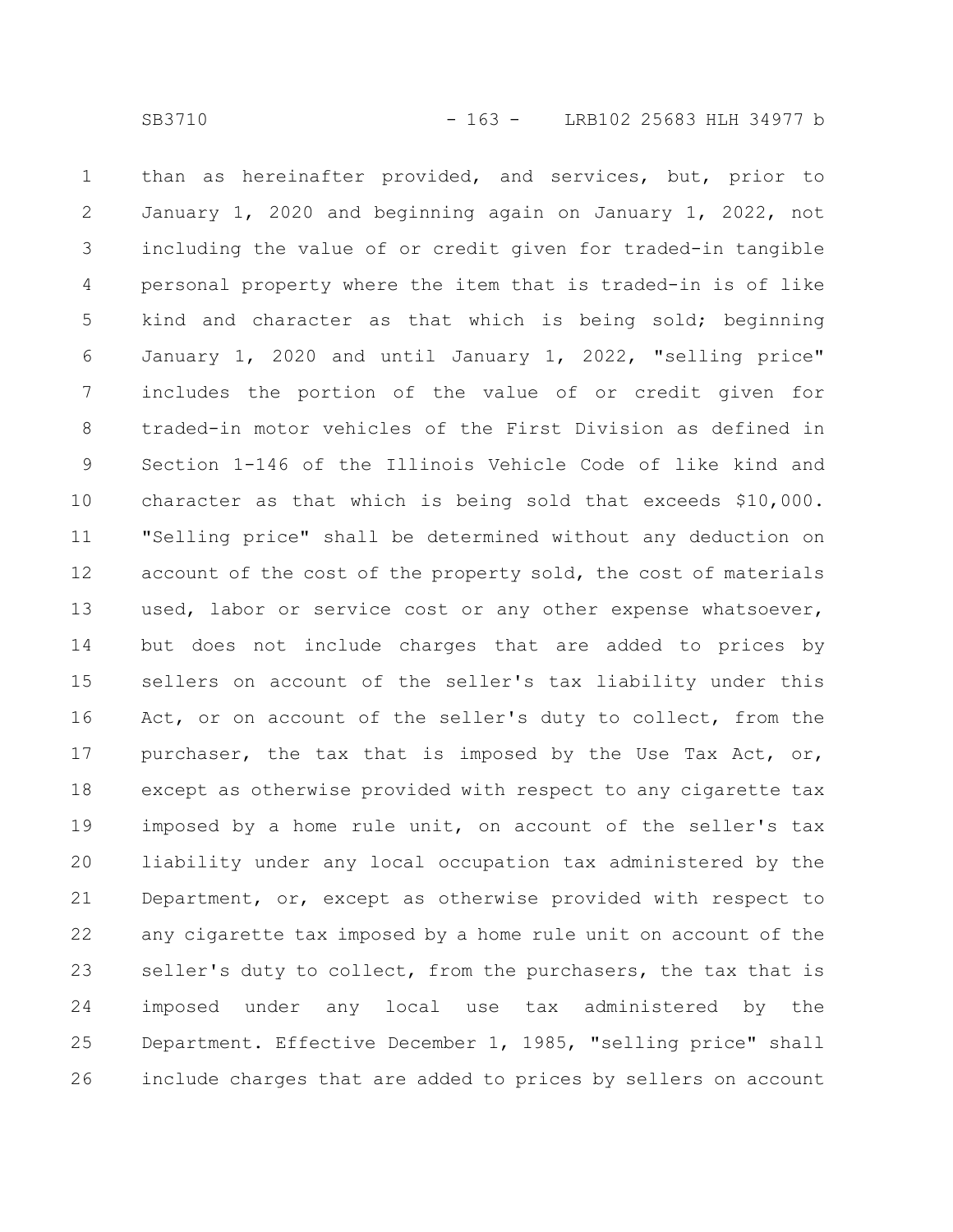of the seller's tax liability under the Cigarette Tax Act, on account of the sellers' duty to collect, from the purchaser, the tax imposed under the Cigarette Use Tax Act, and on account of the seller's duty to collect, from the purchaser, any cigarette tax imposed by a home rule unit. 1 2 3 4 5

Notwithstanding any law to the contrary, for any motor vehicle, as defined in Section 1-146 of the Vehicle Code, that is sold on or after January 1, 2015 for the purpose of leasing the vehicle for a defined period that is longer than one year and (1) is a motor vehicle of the second division that: (A) is a self-contained motor vehicle designed or permanently converted to provide living quarters for recreational, camping, or travel use, with direct walk through access to the living quarters from the driver's seat; (B) is of the van configuration designed for the transportation of not less than 7 nor more than 16 passengers; or (C) has a gross vehicle weight rating of 8,000 pounds or less or (2) is a motor vehicle of the first division, "selling price" or "amount of sale" means the consideration received by the lessor pursuant to the lease contract, including amounts due at lease signing and all monthly or other regular payments charged over the term of the lease. Also included in the selling price is any amount received by the lessor from the lessee for the leased vehicle that is not calculated at the time the lease is executed, including, but not limited to, excess mileage charges and charges for excess wear and tear. For sales that occur in 6 7 8 9 10 11 12 13 14 15 16 17 18 19 20 21 22 23 24 25 26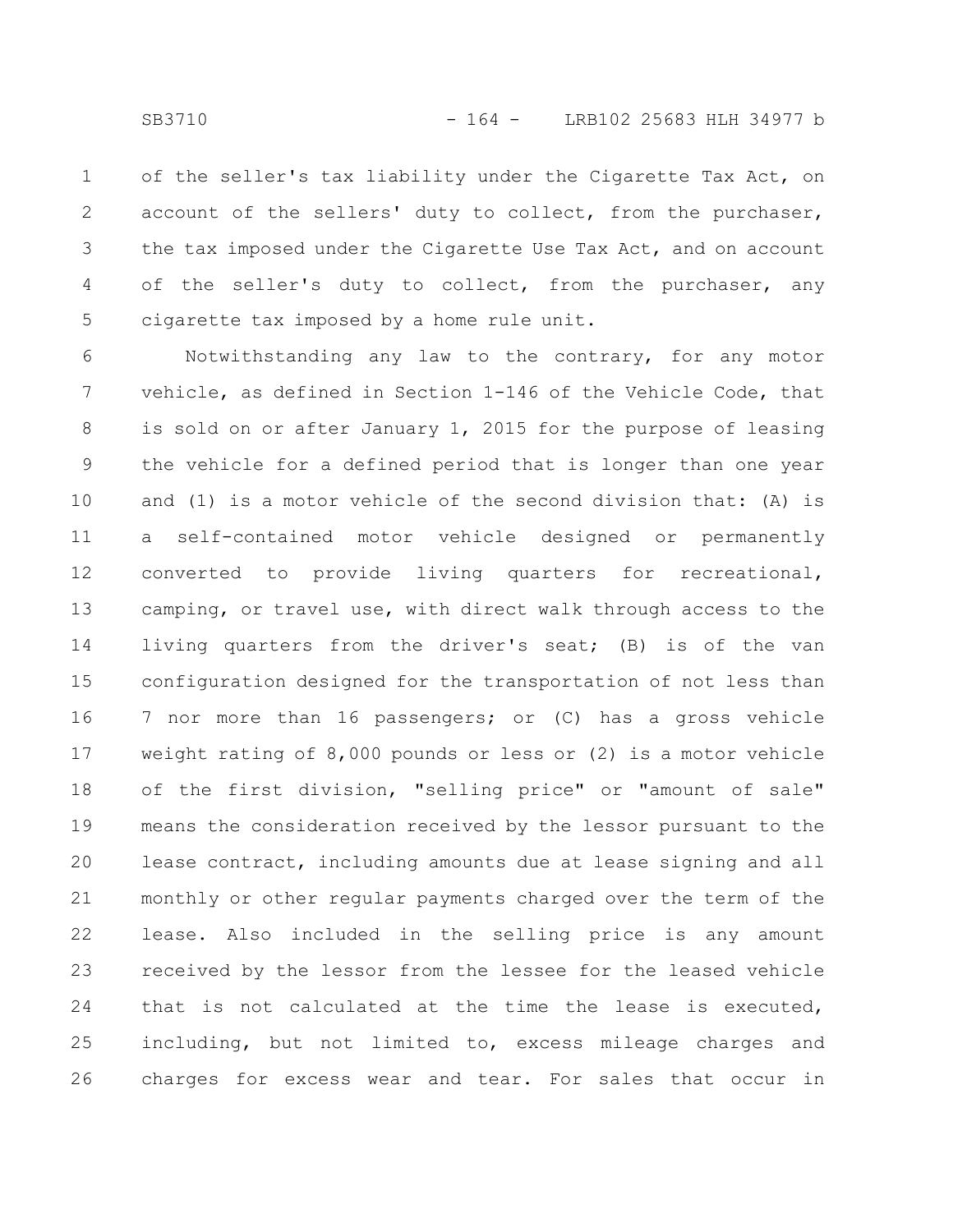Illinois, with respect to any amount received by the lessor from the lessee for the leased vehicle that is not calculated at the time the lease is executed, the lessor who purchased the motor vehicle does not incur the tax imposed by the Use Tax Act on those amounts, and the retailer who makes the retail sale of the motor vehicle to the lessor is not required to collect the tax imposed by the Use Tax Act or to pay the tax imposed by this Act on those amounts. However, the lessor who purchased the motor vehicle assumes the liability for reporting and paying the tax on those amounts directly to the Department in the same form (Illinois Retailers' Occupation Tax, and local retailers' occupation taxes, if applicable) in which the retailer would have reported and paid such tax if the retailer had accounted for the tax to the Department. For amounts received by the lessor from the lessee that are not calculated at the time the lease is executed, the lessor must file the return and pay the tax to the Department by the due date otherwise required by this Act for returns other than transaction returns. If the retailer is entitled under this Act to a discount for collecting and remitting the tax imposed under this Act to the Department with respect to the sale of the motor vehicle to the lessor, then the right to the discount provided in this Act shall be transferred to the lessor with respect to the tax paid by the lessor for any amount received by the lessor from the lessee for the leased vehicle that is not calculated at the time the lease is executed; provided 1 2 3 4 5 6 7 8 9 10 11 12 13 14 15 16 17 18 19 20 21 22 23 24 25 26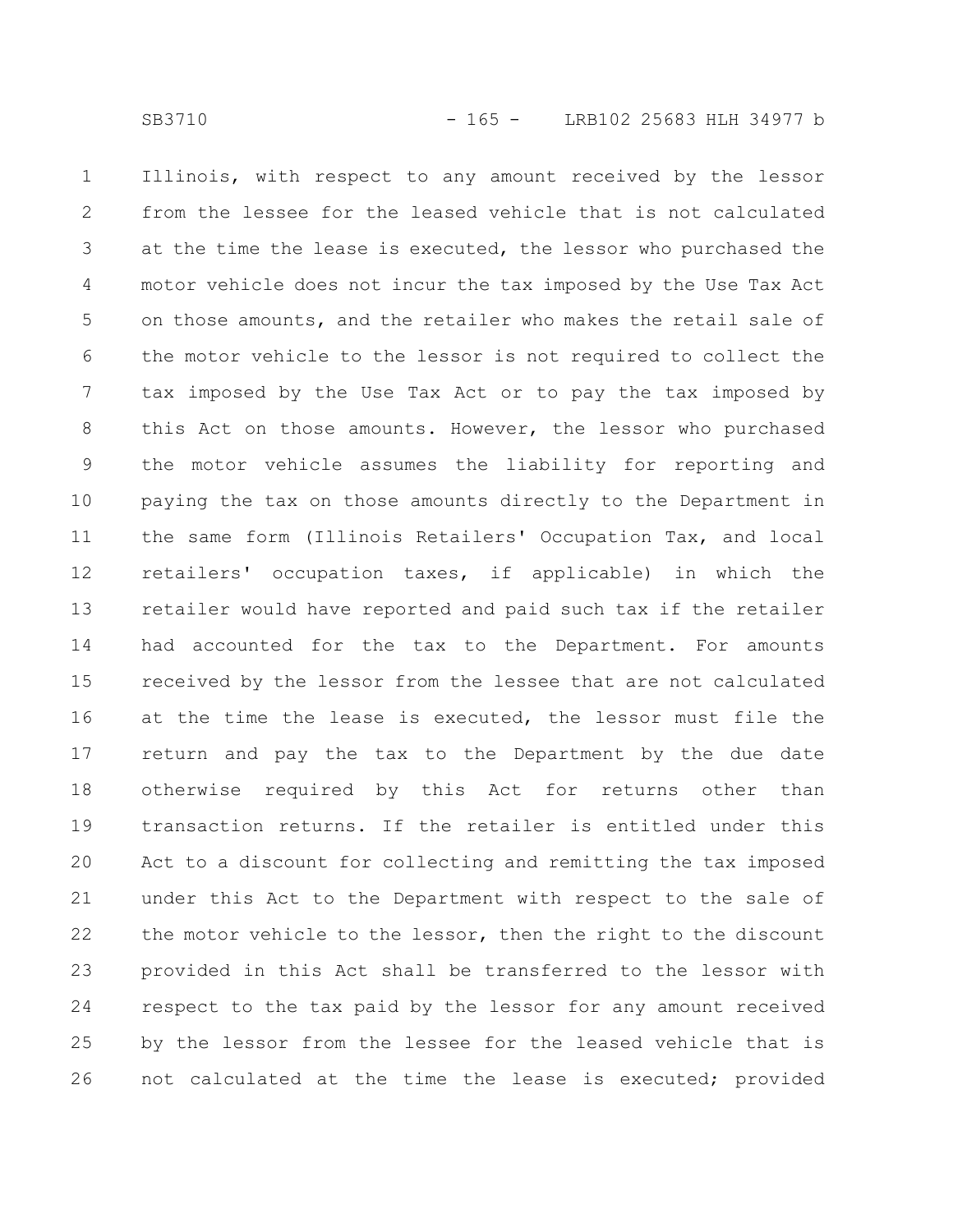that the discount is only allowed if the return is timely filed and for amounts timely paid. The "selling price" of a motor vehicle that is sold on or after January 1, 2015 for the purpose of leasing for a defined period of longer than one year shall not be reduced by the value of or credit given for traded-in tangible personal property owned by the lessor, nor shall it be reduced by the value of or credit given for traded-in tangible personal property owned by the lessee, regardless of whether the trade-in value thereof is assigned by the lessee to the lessor. In the case of a motor vehicle that is sold for the purpose of leasing for a defined period of longer than one year, the sale occurs at the time of the delivery of the vehicle, regardless of the due date of any lease payments. A lessor who incurs a Retailers' Occupation Tax liability on the sale of a motor vehicle coming off lease may not take a credit against that liability for the Use Tax the lessor paid upon the purchase of the motor vehicle (or for any tax the lessor paid with respect to any amount received by the lessor from the lessee for the leased vehicle that was not calculated at the time the lease was executed) if the selling price of the motor vehicle at the time of purchase was calculated using the definition of "selling price" as defined in this paragraph. Notwithstanding any other provision of this Act to the contrary, lessors shall file all returns and make all payments required under this paragraph to the Department by electronic means in the manner and form as required by the 1 2 3 4 5 6 7 8 9 10 11 12 13 14 15 16 17 18 19 20 21 22 23 24 25 26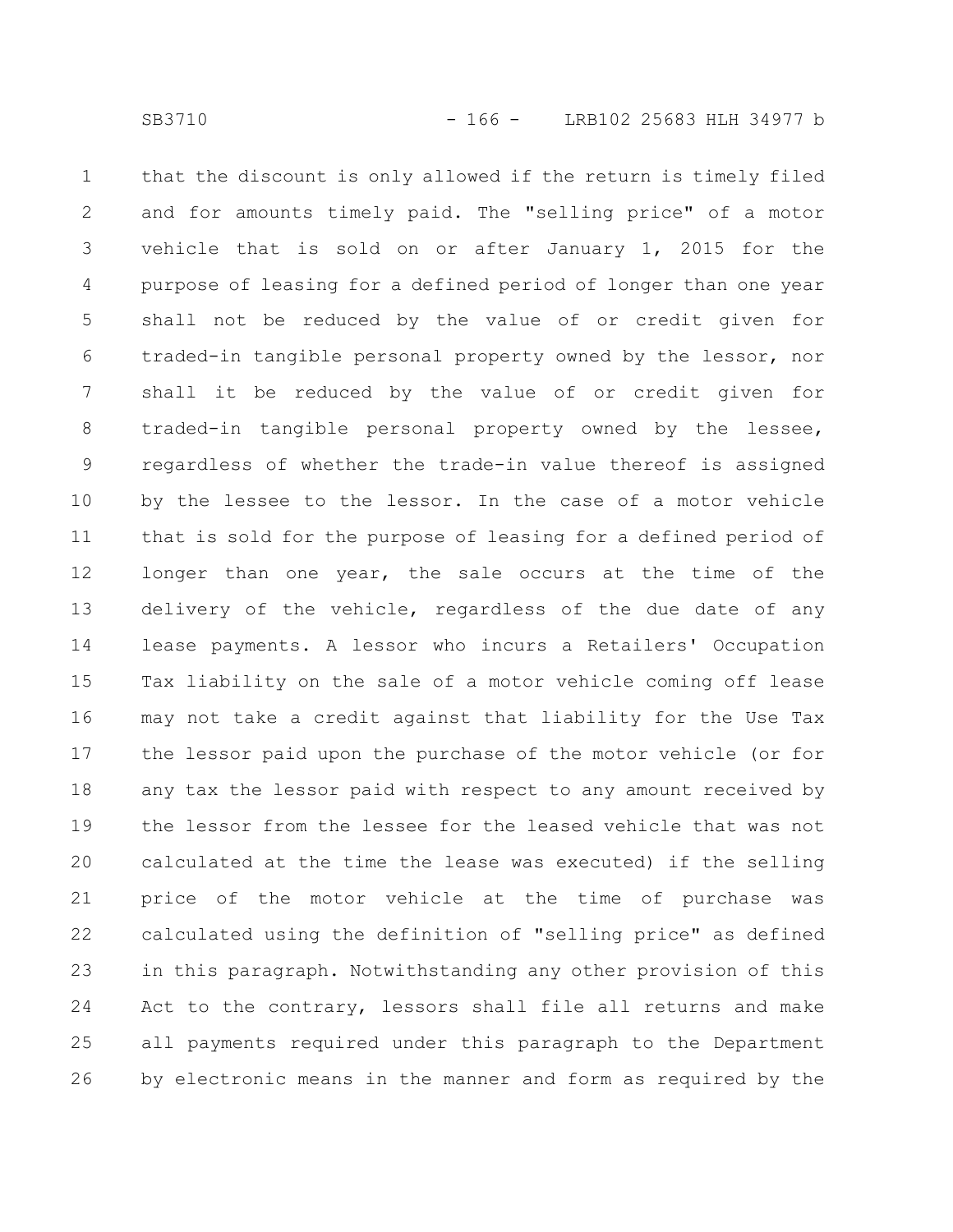Department. This paragraph does not apply to leases of motor vehicles for which, at the time the lease is entered into, the term of the lease is not a defined period, including leases with a defined initial period with the option to continue the lease on a month-to-month or other basis beyond the initial defined period. 1 2 3 4 5 6

The phrase "like kind and character" shall be liberally construed (including but not limited to any form of motor vehicle for any form of motor vehicle, or any kind of farm or agricultural implement for any other kind of farm or agricultural implement), while not including a kind of item which, if sold at retail by that retailer, would be exempt from retailers' occupation tax and use tax as an isolated or occasional sale. 7 8 9 10 11 12 13 14

"Gross receipts" from the sales of tangible personal property at retail means the total selling price or the amount of such sales, as hereinbefore defined. In the case of charge and time sales, the amount thereof shall be included only as and when payments are received by the seller. Receipts or other consideration derived by a seller from the sale, transfer or assignment of accounts receivable to a wholly owned subsidiary will not be deemed payments prior to the time the purchaser makes payment on such accounts. 15 16 17 18 19 20 21 22 23

"Department" means the Department of Revenue.

"Person" means any natural individual, firm, partnership, association, joint stock company, joint adventure, public or 25 26

24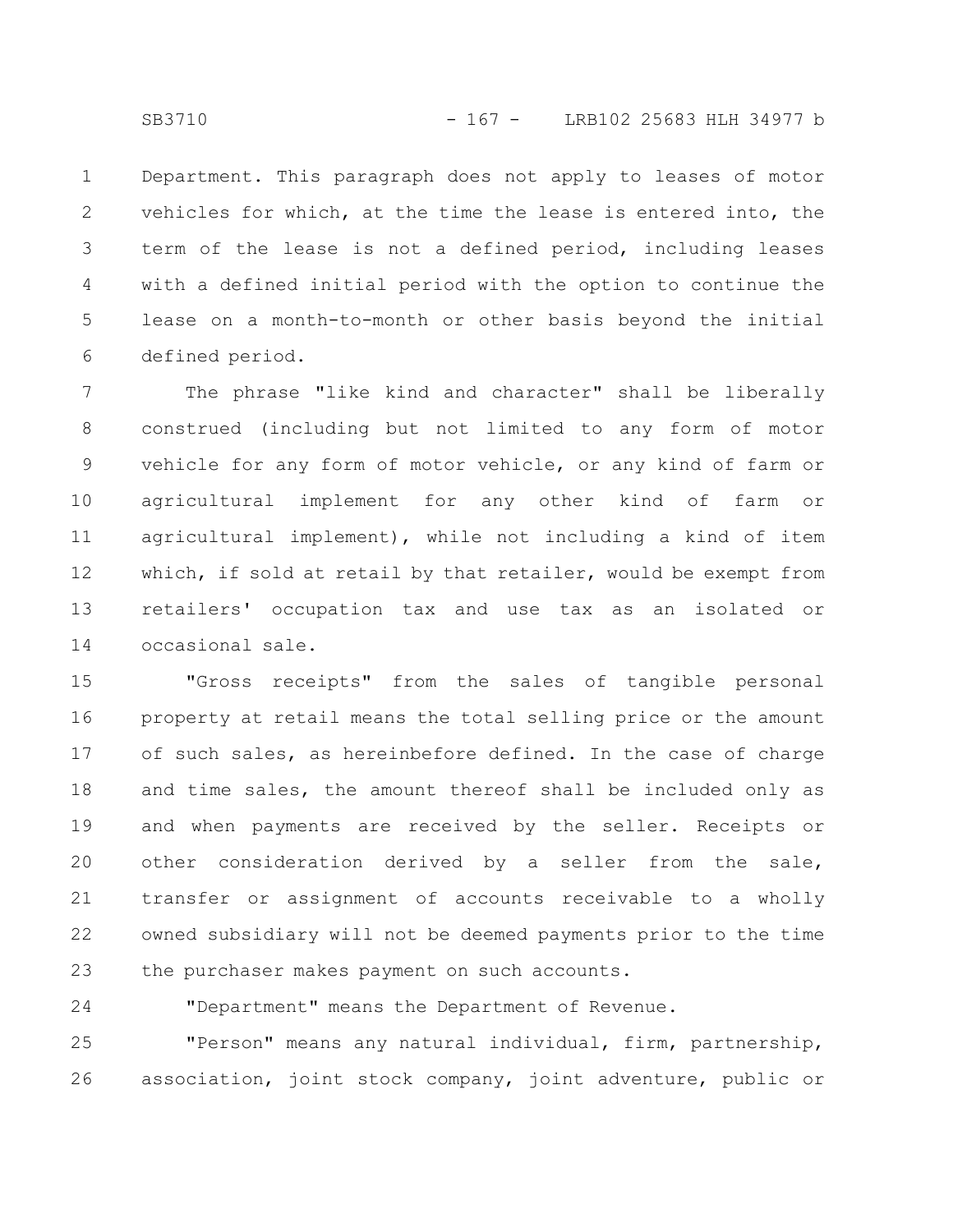private corporation, limited liability company, or a receiver, executor, trustee, guardian or other representative appointed by order of any court. 1 2 3

The isolated or occasional sale of tangible personal property at retail by a person who does not hold himself out as being engaged (or who does not habitually engage) in selling such tangible personal property at retail, or a sale through a bulk vending machine, does not constitute engaging in a business of selling such tangible personal property at retail within the meaning of this Act; provided that any person who is engaged in a business which is not subject to the tax imposed by this Act because of involving the sale of or a contract to sell real estate or a construction contract to improve real estate or a construction contract to engineer, install, and maintain an integrated system of products, but who, in the course of conducting such business, transfers tangible personal property to users or consumers in the finished form in which it was purchased, and which does not become real estate or was not engineered and installed, under any provision of a construction contract or real estate sale or real estate sales agreement entered into with some other person arising out of or because of such nontaxable business, is engaged in the business of selling tangible personal property at retail to the extent of the value of the tangible personal property so transferred. If, in such a transaction, a separate charge is made for the tangible personal property so 4 5 6 7 8 9 10 11 12 13 14 15 16 17 18 19 20 21 22 23 24 25 26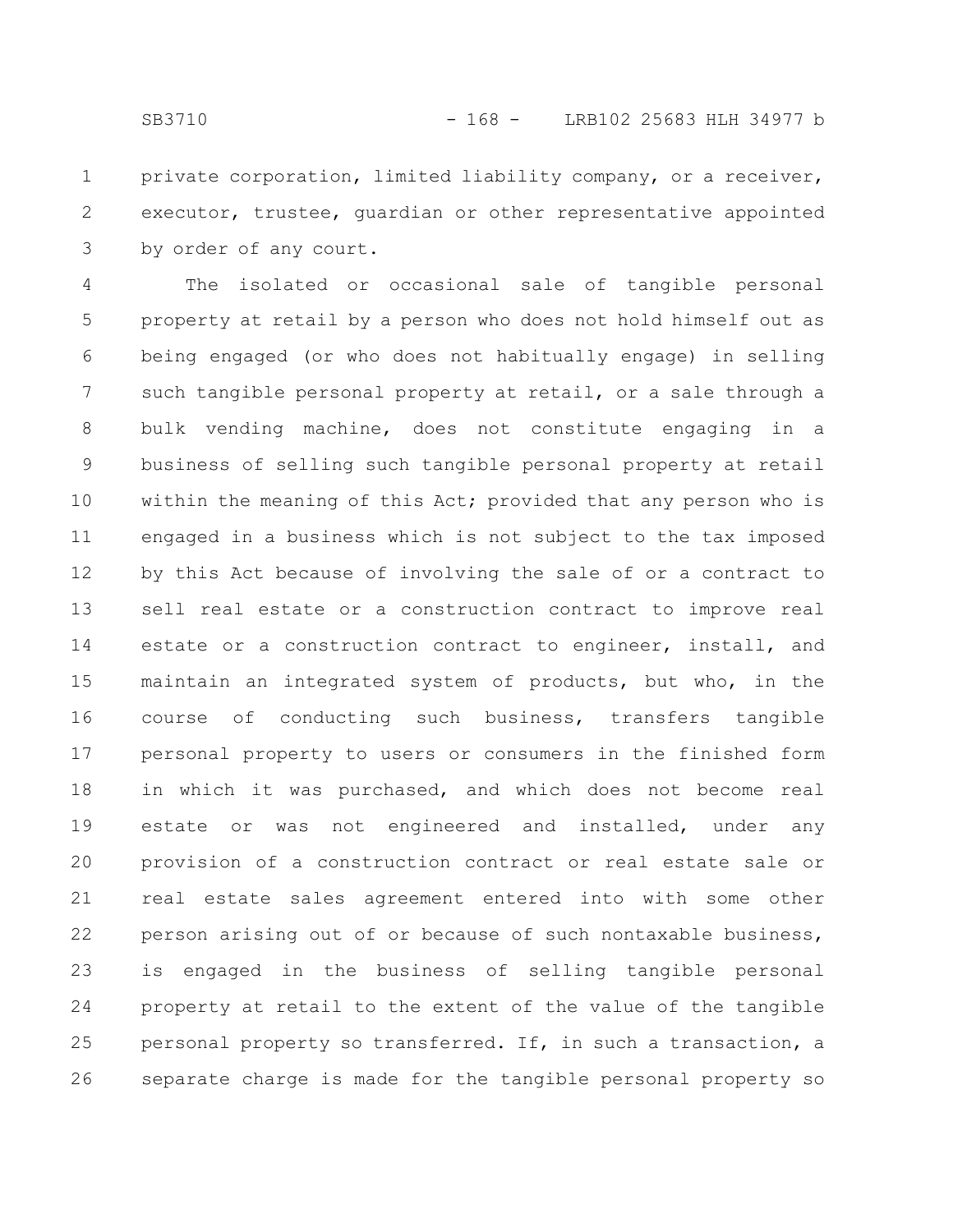transferred, the value of such property, for the purpose of this Act, shall be the amount so separately charged, but not less than the cost of such property to the transferor; if no separate charge is made, the value of such property, for the purposes of this Act, is the cost to the transferor of such tangible personal property. Construction contracts for the improvement of real estate consisting of engineering, installation, and maintenance of voice, data, video, security, and all telecommunication systems do not constitute engaging in a business of selling tangible personal property at retail within the meaning of this Act if they are sold at one specified contract price. 1 2 3 4 5 6 7 8 9 10 11 12

A person who holds himself or herself out as being engaged (or who habitually engages) in selling tangible personal property at retail is a person engaged in the business of selling tangible personal property at retail hereunder with respect to such sales (and not primarily in a service occupation) notwithstanding the fact that such person designs and produces such tangible personal property on special order for the purchaser and in such a way as to render the property of value only to such purchaser, if such tangible personal property so produced on special order serves substantially the same function as stock or standard items of tangible personal property that are sold at retail. 13 14 15 16 17 18 19 20 21 22 23 24

Persons who engage in the business of transferring tangible personal property upon the redemption of trading 25 26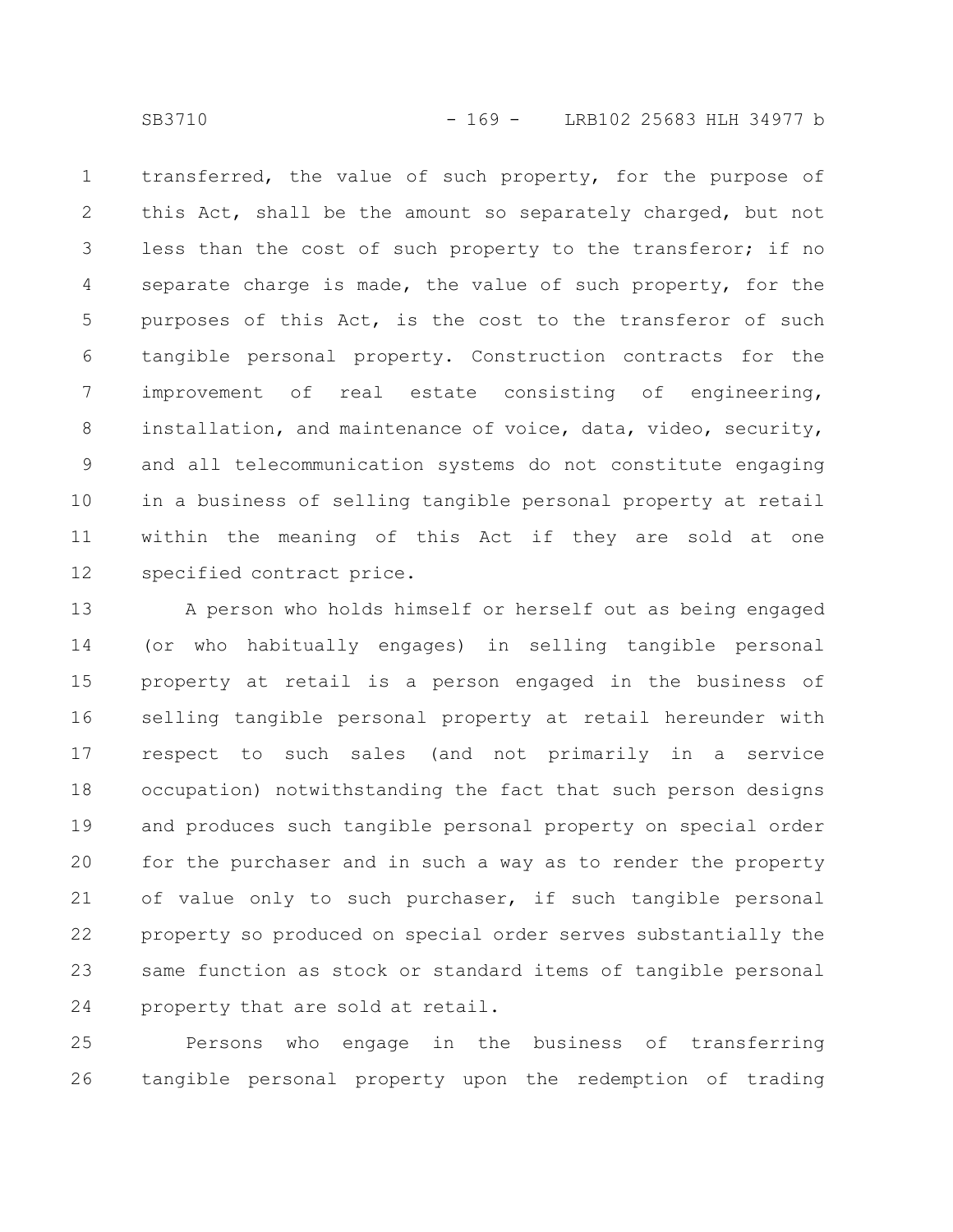stamps are engaged in the business of selling such property at retail and shall be liable for and shall pay the tax imposed by this Act on the basis of the retail value of the property transferred upon redemption of such stamps. 1 2 3 4

"Bulk vending machine" means a vending machine, containing unsorted confections, nuts, toys, or other items designed primarily to be used or played with by children which, when a coin or coins of a denomination not larger than \$0.50 are inserted, are dispensed in equal portions, at random and without selection by the customer. 5 6 7 8 9 10

"Remote retailer" means a retailer that does not maintain within this State, directly or by a subsidiary, an office, distribution house, sales house, warehouse or other place of business, or any agent or other representative operating within this State under the authority of the retailer or its subsidiary, irrespective of whether such place of business or agent is located here permanently or temporarily or whether such retailer or subsidiary is licensed to do business in this State. 11 12 13 14 15 16 17 18 19

"Marketplace" means a physical or electronic place, forum, platform, application, or other method by which a marketplace seller sells or offers to sell items. 20 21 22

"Marketplace facilitator" means a person who, pursuant to an agreement with an unrelated third-party marketplace seller, directly or indirectly through one or more affiliates facilitates a retail sale by an unrelated third party 23 24 25 26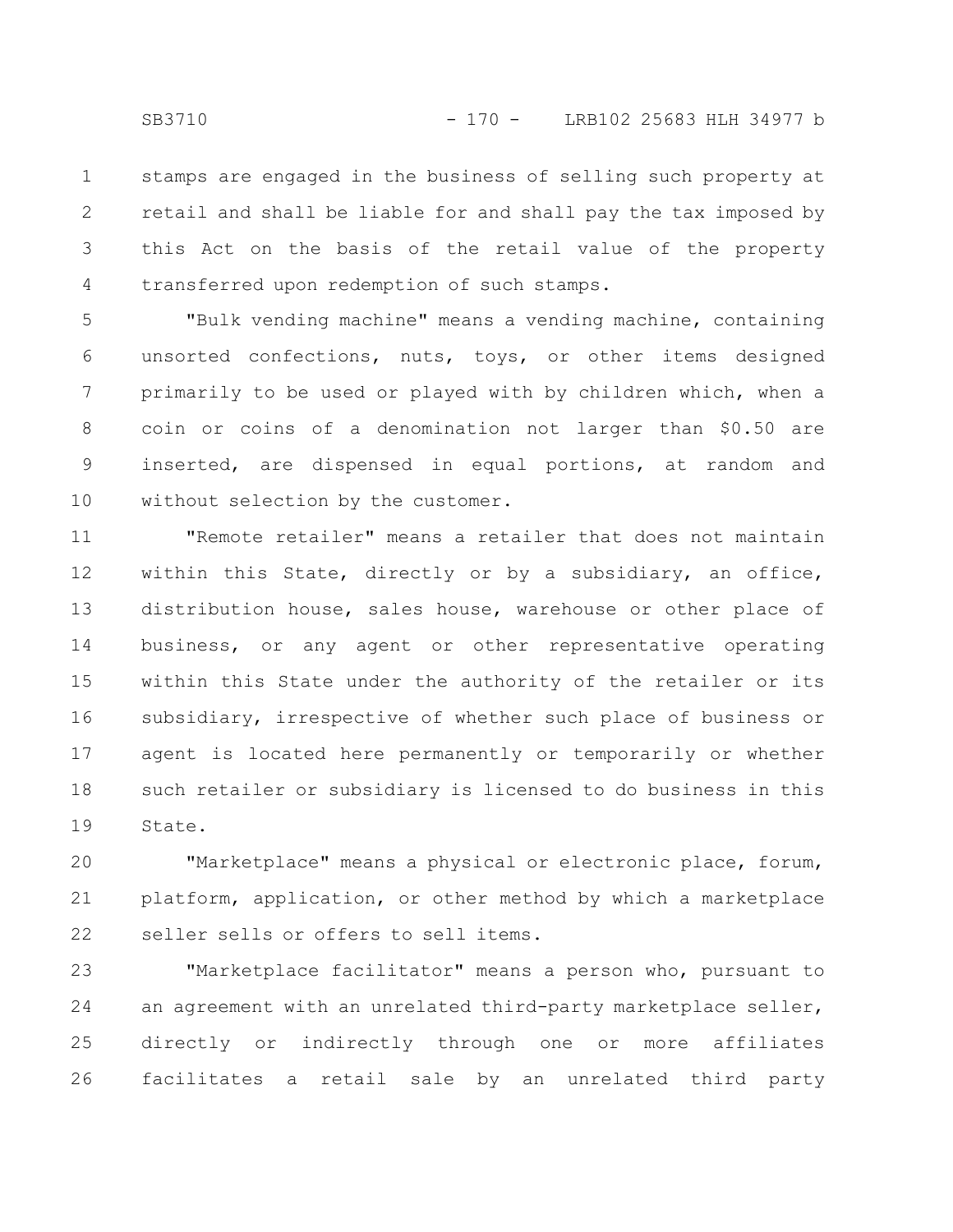marketplace seller by: 1

(1) listing or advertising for sale by the marketplace seller in a marketplace, tangible personal property that is subject to tax under this Act; and 2 3 4

(2) either directly or indirectly, through agreements or arrangements with third parties, collecting payment from the customer and transmitting that payment to the marketplace seller regardless of whether the marketplace facilitator receives compensation or other consideration in exchange for its services. 5 6 7 8 9 10

A person who provides advertising services, including listing products for sale, is not considered a marketplace facilitator, so long as the advertising service platform or forum does not engage, directly or indirectly through one or more affiliated persons, in the activities described in paragraph (2) of this definition of "marketplace facilitator". 11 12 13 14 15 16

"Marketplace facilitator" does not include any person licensed under the Auction License Act. This exemption does not apply to any person who is an Internet auction listing service, as defined by the Auction License Act. 17 18 19 20

"Marketplace seller" means a person that makes sales through a marketplace operated by an unrelated third party marketplace facilitator. 21 22 23

(Source: P.A. 101-31, eff. 6-28-19; 101-604, eff. 1-1-20; 102-353, eff. 1-1-22; 102-634, eff. 8-27-21; revised 11-1-21.) 24 25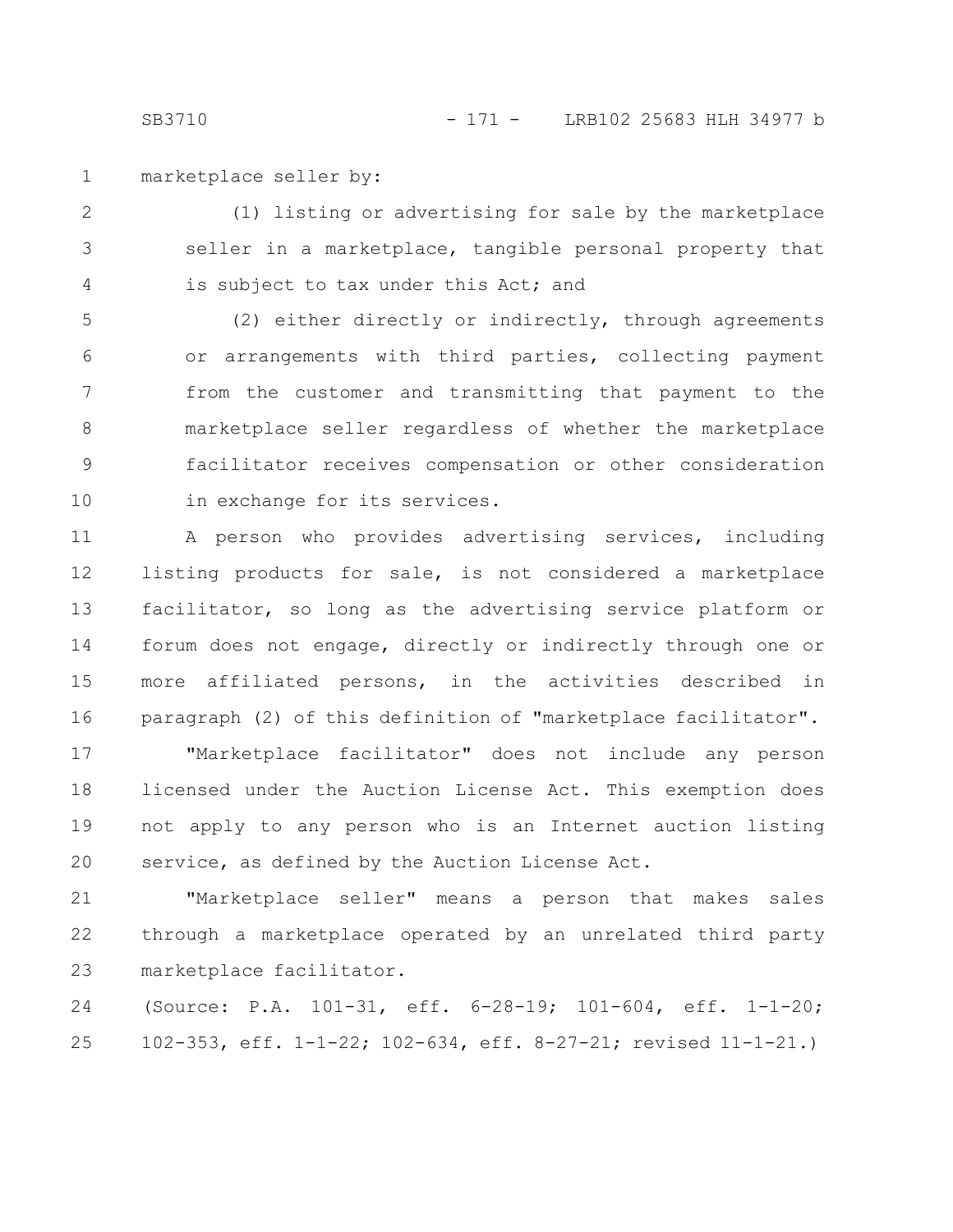SB3710 - 172 - LRB102 25683 HLH 34977 b

1

(35 ILCS 120/2-5)

Sec. 2-5. Exemptions. Gross receipts from proceeds from the sale of the following tangible personal property are exempt from the tax imposed by this Act: 2 3 4

5

(1) Farm chemicals.

(2) Farm machinery and equipment, both new and used, including that manufactured on special order, certified by the purchaser to be used primarily for production agriculture or State or federal agricultural programs, including individual replacement parts for the machinery and equipment, including machinery and equipment purchased for lease, and including implements of husbandry defined in Section 1-130 of the Illinois Vehicle Code, farm machinery and agricultural chemical and fertilizer spreaders, and nurse wagons required to be registered under Section 3-809 of the Illinois Vehicle Code, but excluding other motor vehicles required to be registered under the Illinois Vehicle Code. Horticultural polyhouses or hoop houses used for propagating, growing, or overwintering plants shall be considered farm machinery and equipment under this item (2). Agricultural chemical tender tanks and dry boxes shall include units sold separately from a motor vehicle required to be licensed and units sold mounted on a motor vehicle required to be licensed, if the selling price of the tender is separately stated. 6 7 8 9 10 11 12 13 14 15 16 17 18 19 20 21 22 23 24 25 26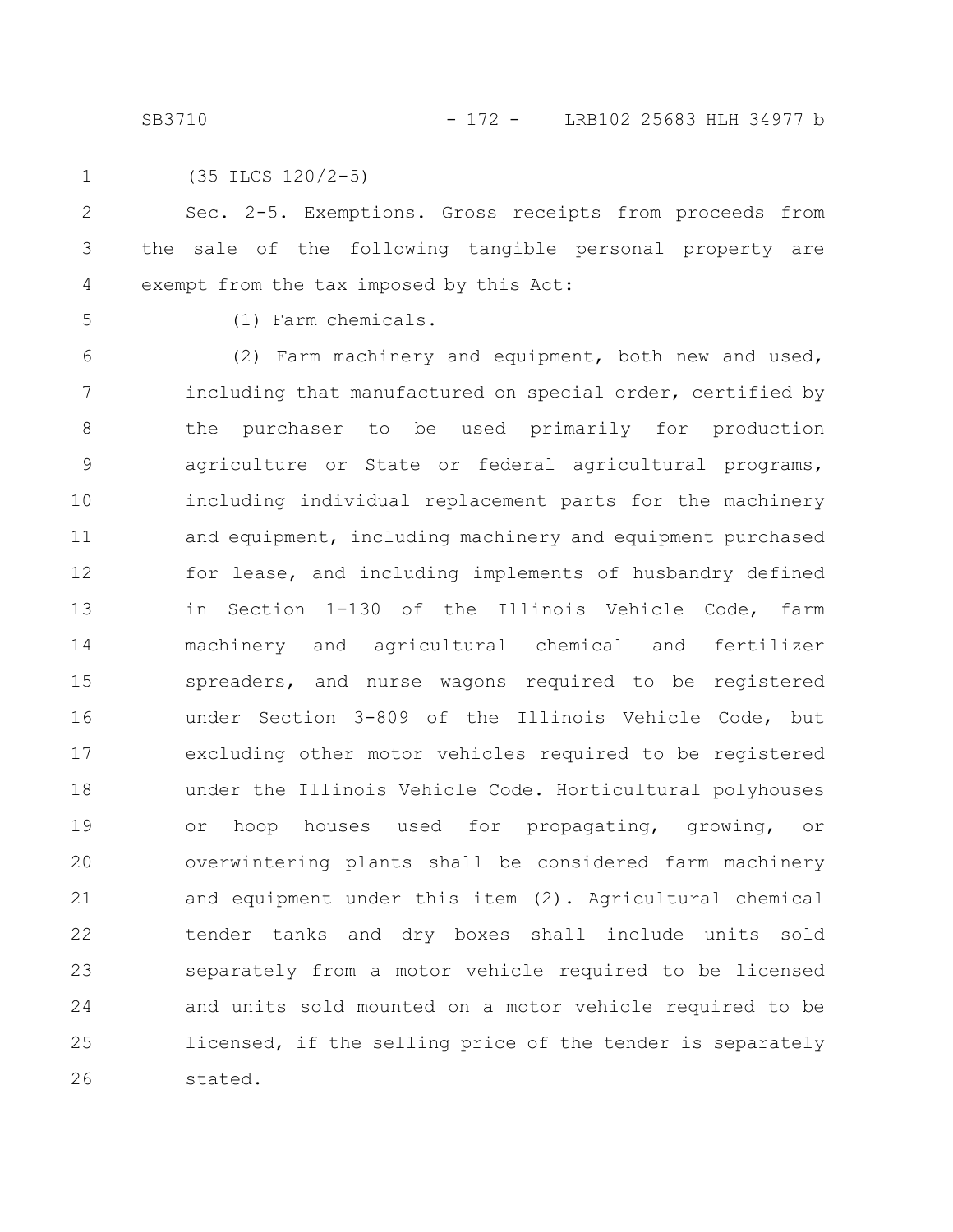Farm machinery and equipment shall include precision farming equipment that is installed or purchased to be installed on farm machinery and equipment including, but not limited to, tractors, harvesters, sprayers, planters, seeders, or spreaders. Precision farming equipment includes, but is not limited to, soil testing sensors, computers, monitors, software, global positioning and mapping systems, and other such equipment. 1 2 3 4 5 6 7 8

Farm machinery and equipment also includes computers, sensors, software, and related equipment used primarily in the computer-assisted operation of production agriculture facilities, equipment, and activities such as, but not limited to, the collection, monitoring, and correlation of animal and crop data for the purpose of formulating animal diets and agricultural chemicals. This item (2) is exempt from the provisions of Section 2-70. 9 10 11 12 13 14 15 16

(3) Until July 1, 2003, distillation machinery and equipment, sold as a unit or kit, assembled or installed by the retailer, certified by the user to be used only for the production of ethyl alcohol that will be used for consumption as motor fuel or as a component of motor fuel for the personal use of the user, and not subject to sale or resale. 17 18 19 20 21 22 23

(4) Until July 1, 2003 and beginning again September 1, 2004 through August 30, 2014, graphic arts machinery and equipment, including repair and replacement parts, 24 25 26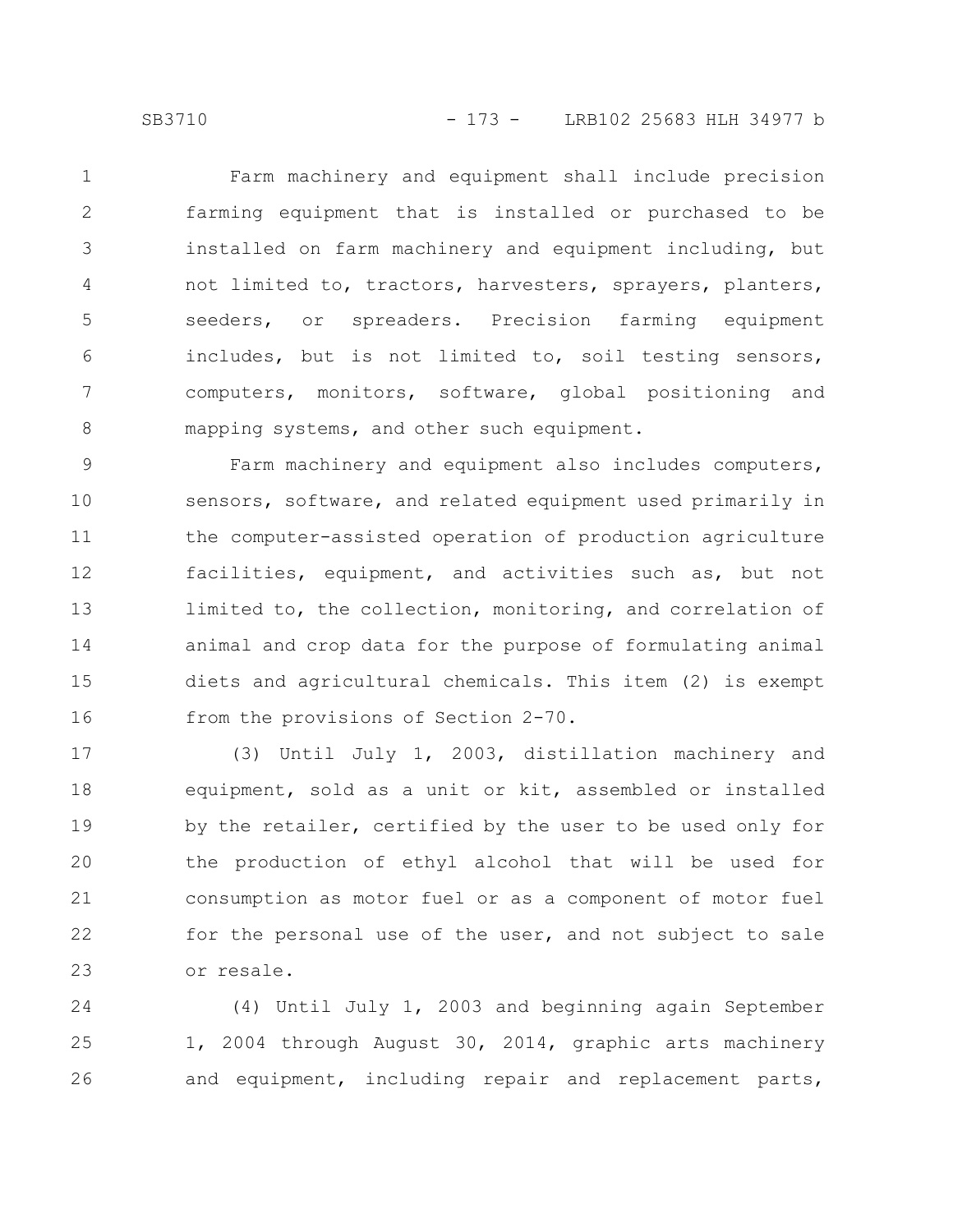both new and used, and including that manufactured on special order or purchased for lease, certified by the purchaser to be used primarily for graphic arts production. Equipment includes chemicals or chemicals acting as catalysts but only if the chemicals or chemicals acting as catalysts effect a direct and immediate change upon a graphic arts product. Beginning on July 1, 2017, graphic arts machinery and equipment is included in the manufacturing and assembling machinery and equipment exemption under paragraph (14). 1 2 3 4 5 6 7 8 9 10

(5) A motor vehicle that is used for automobile renting, as defined in the Automobile Renting Occupation and Use Tax Act. This paragraph is exempt from the provisions of Section 2-70. 11 12 13 14

(6) Personal property sold by a teacher-sponsored student organization affiliated with an elementary or secondary school located in Illinois. 15 16 17

(7) Until July 1, 2003, proceeds of that portion of the selling price of a passenger car the sale of which is subject to the Replacement Vehicle Tax. 18 19 20

(8) Personal property sold to an Illinois county fair association for use in conducting, operating, or promoting the county fair. 21 22 23

(9) Personal property sold to a not-for-profit arts or cultural organization that establishes, by proof required by the Department by rule, that it has received an 24 25 26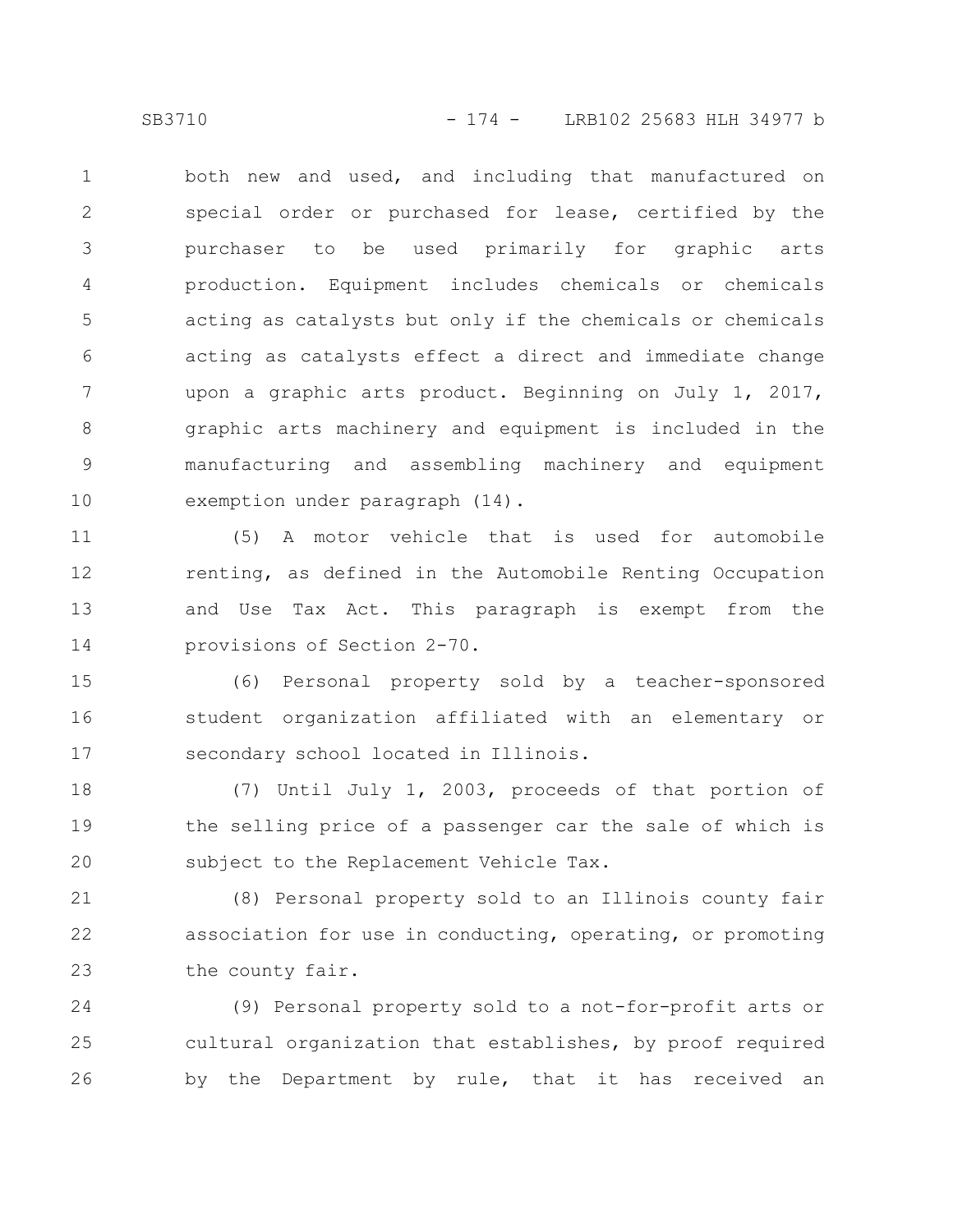exemption under Section 501(c)(3) of the Internal Revenue Code and that is organized and operated primarily for the presentation or support of arts or cultural programming, activities, or services. These organizations include, but are not limited to, music and dramatic arts organizations such as symphony orchestras and theatrical groups, arts and cultural service organizations, local arts councils, visual arts organizations, and media arts organizations. On and after July 1, 2001 (the effective date of Public Act 92-35), however, an entity otherwise eligible for this exemption shall not make tax-free purchases unless it has an active identification number issued by the Department. 1 2 3 4 5 6 7 8 9 10 11 12

(10) Personal property sold by a corporation, society, association, foundation, institution, or organization, other than a limited liability company, that is organized and operated as a not-for-profit service enterprise for the benefit of persons 65 years of age or older if the personal property was not purchased by the enterprise for the purpose of resale by the enterprise. 13 14 15 16 17 18 19

(11) Personal property sold to a governmental body, to a corporation, society, association, foundation, or institution organized and operated exclusively for charitable, religious, or educational purposes, or to a not-for-profit corporation, society, association, foundation, institution, or organization that has no compensated officers or employees and that is organized 20 21 22 23 24 25 26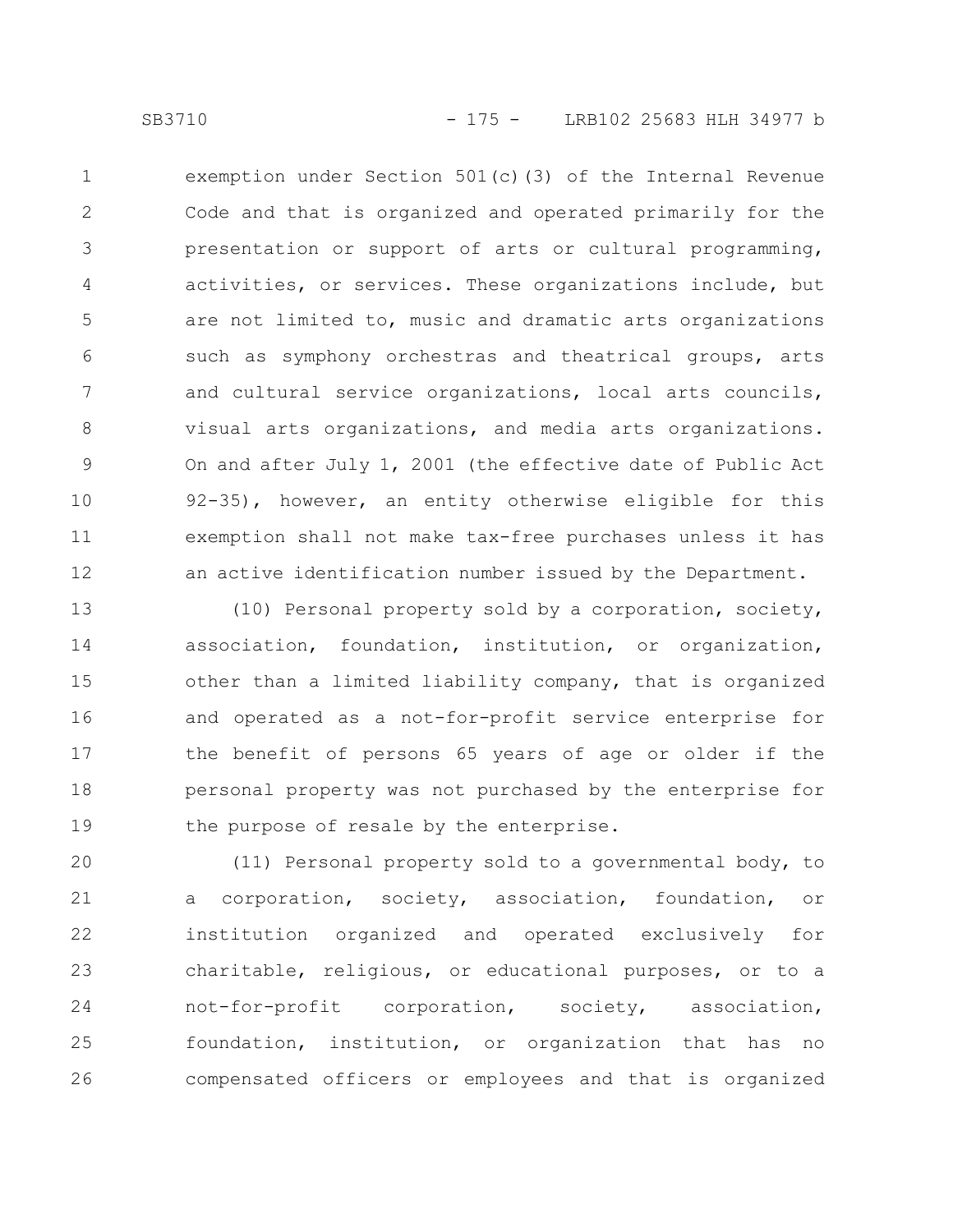and operated primarily for the recreation of persons 55 years of age or older. A limited liability company may qualify for the exemption under this paragraph only if the limited liability company is organized and operated exclusively for educational purposes. On and after July 1, 1987, however, no entity otherwise eligible for this exemption shall make tax-free purchases unless it has an active identification number issued by the Department.

9

8

1

2

3

4

5

6

7

(12) (Blank).

(12-5) On and after July 1, 2003 and through June 30, 2004, motor vehicles of the second division with a gross vehicle weight in excess of 8,000 pounds that are subject to the commercial distribution fee imposed under Section 3-815.1 of the Illinois Vehicle Code. Beginning on July 1, 2004 and through June 30, 2005, the use in this State of motor vehicles of the second division: (i) with a gross vehicle weight rating in excess of 8,000 pounds; (ii) that are subject to the commercial distribution fee imposed under Section 3-815.1 of the Illinois Vehicle Code; and (iii) that are primarily used for commercial purposes. Through June 30, 2005, this exemption applies to repair and replacement parts added after the initial purchase of such a motor vehicle if that motor vehicle is used in a manner that would qualify for the rolling stock exemption otherwise provided for in this Act. For purposes of this paragraph, "used for commercial purposes" means the 10 11 12 13 14 15 16 17 18 19 20 21 22 23 24 25 26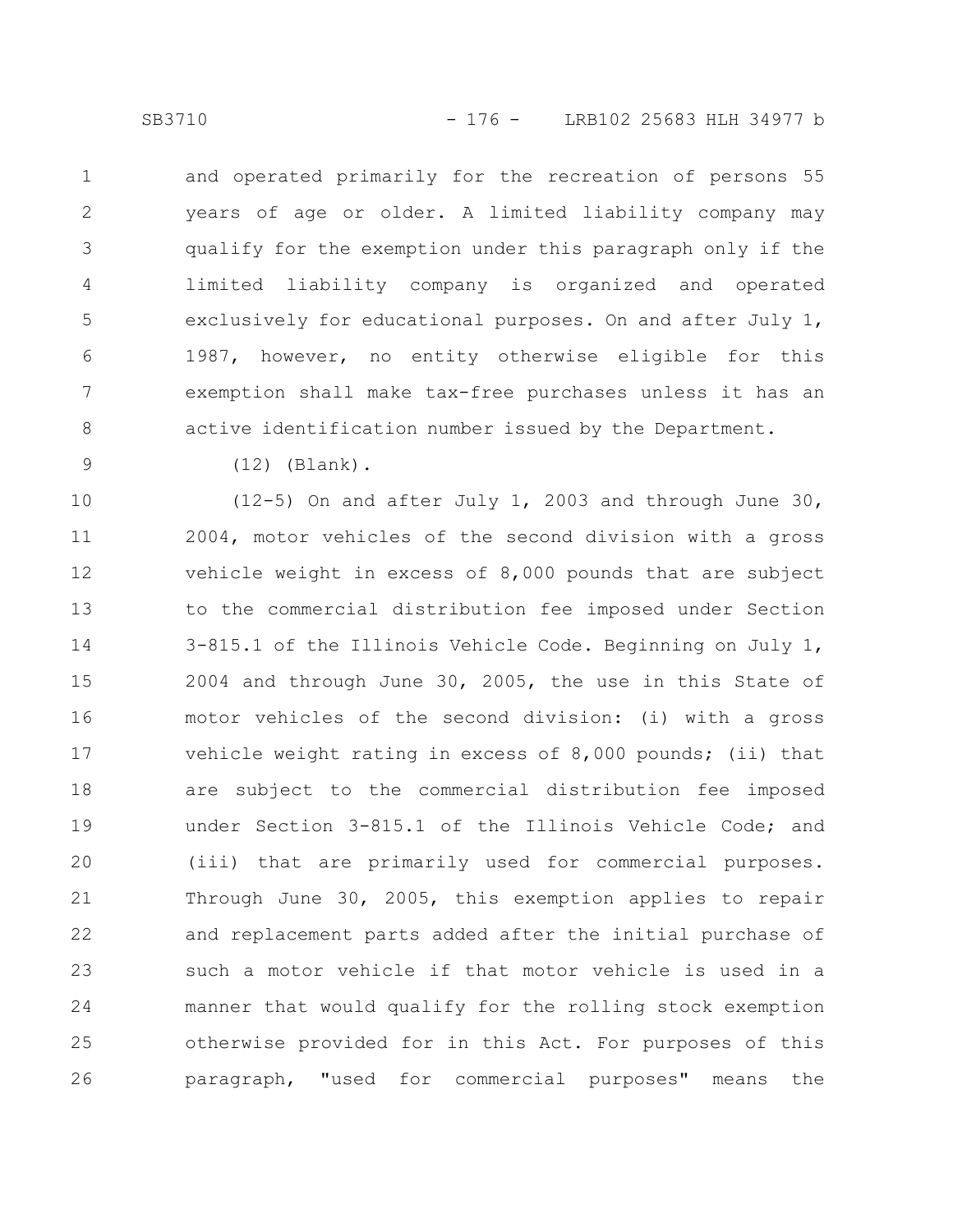transportation of persons or property in furtherance of any commercial or industrial enterprise whether for-hire or not. 1 2 3

(13) Proceeds from sales to owners, lessors, or shippers of tangible personal property that is utilized by interstate carriers for hire for use as rolling stock moving in interstate commerce and equipment operated by a telecommunications provider, licensed as a common carrier by the Federal Communications Commission, which is permanently installed in or affixed to aircraft moving in interstate commerce. 4 5 6 7 8 9 10 11

(14) Machinery and equipment that will be used by the purchaser, or a lessee of the purchaser, primarily in the process of manufacturing or assembling tangible personal property for wholesale or retail sale or lease, whether the sale or lease is made directly by the manufacturer or by some other person, whether the materials used in the process are owned by the manufacturer or some other person, or whether the sale or lease is made apart from or as an incident to the seller's engaging in the service occupation of producing machines, tools, dies, jigs, patterns, gauges, or other similar items of no commercial value on special order for a particular purchaser. The exemption provided by this paragraph (14) does not include machinery and equipment used in (i) the generation of electricity for wholesale or retail sale; (ii) the 12 13 14 15 16 17 18 19 20 21 22 23 24 25 26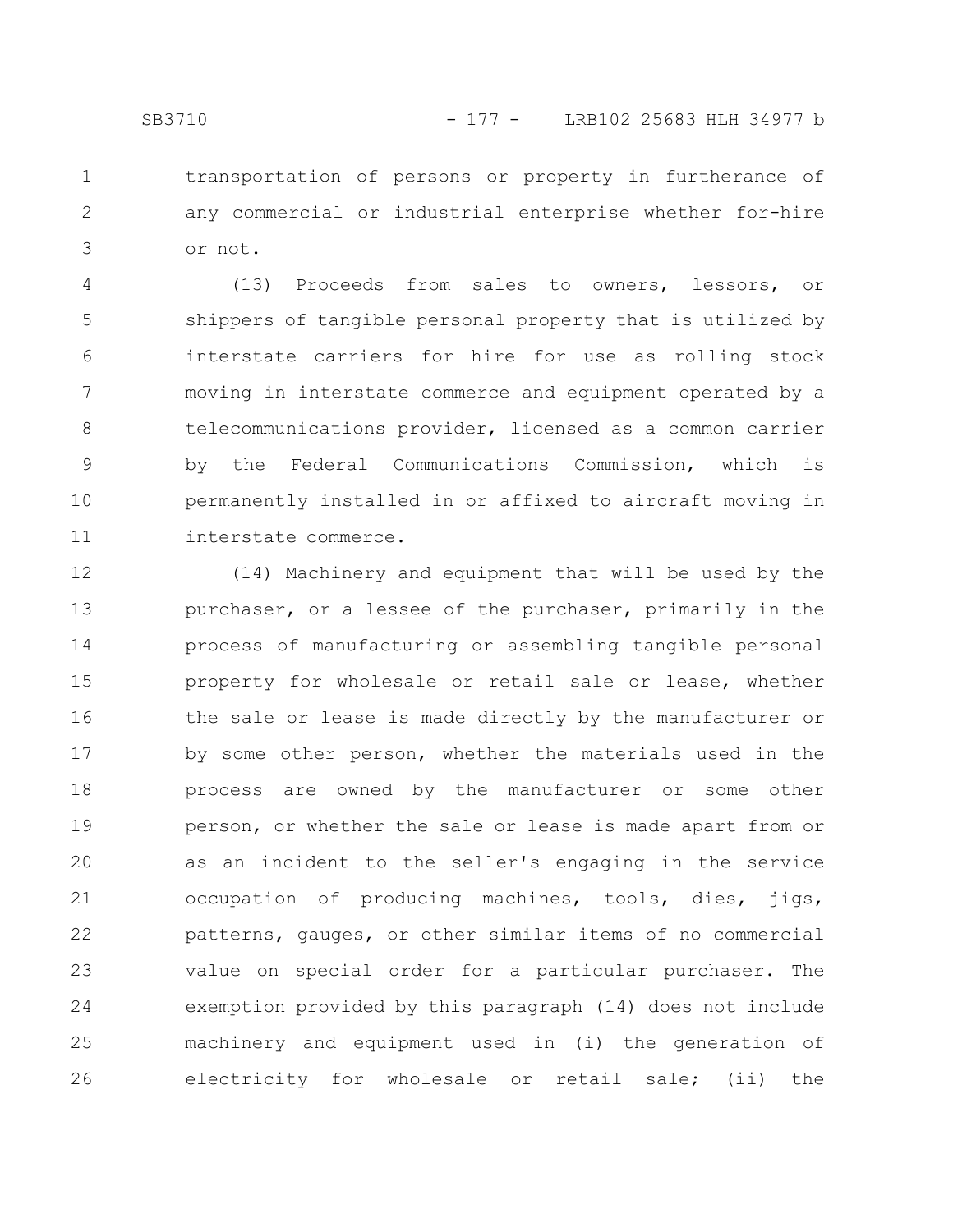generation or treatment of natural or artificial gas for wholesale or retail sale that is delivered to customers through pipes, pipelines, or mains; or (iii) the treatment of water for wholesale or retail sale that is delivered to customers through pipes, pipelines, or mains. The provisions of Public Act 98-583 are declaratory of existing law as to the meaning and scope of this exemption. Beginning on July 1, 2017, the exemption provided by this paragraph (14) includes, but is not limited to, graphic arts machinery and equipment, as defined in paragraph (4) of this Section. 1 2 3 4 5 6 7 8 9 10 11

(15) Proceeds of mandatory service charges separately stated on customers' bills for purchase and consumption of food and beverages, to the extent that the proceeds of the service charge are in fact turned over as tips or as a substitute for tips to the employees who participate directly in preparing, serving, hosting or cleaning up the food or beverage function with respect to which the service charge is imposed. 12 13 14 15 16 17 18 19

(16) Tangible personal property sold to a purchaser if the purchaser is exempt from use tax by operation of federal law. This paragraph is exempt from the provisions of Section 2-70. 20 21 22 23

(17) Tangible personal property sold to a common carrier by rail or motor that receives the physical possession of the property in Illinois and that transports 24 25 26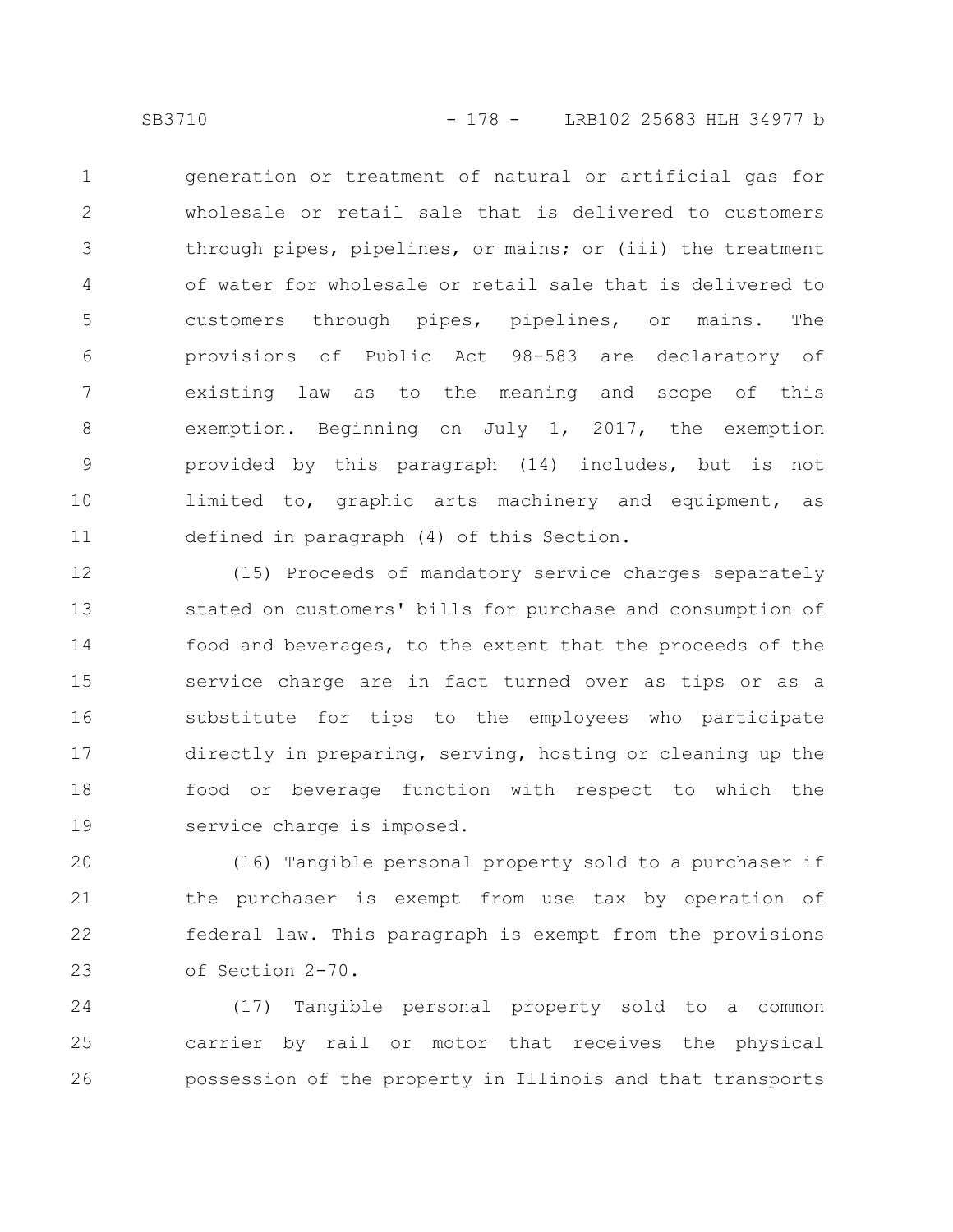the property, or shares with another common carrier in the transportation of the property, out of Illinois on a standard uniform bill of lading showing the seller of the property as the shipper or consignor of the property to a destination outside Illinois, for use outside Illinois. 1 2 3 4 5

(18) Legal tender, currency, medallions, or gold or silver coinage issued by the State of Illinois, the government of the United States of America, or the government of any foreign country, and bullion. 6 7 8 9

(19) Until July 1, 2003, oil field exploration, drilling, and production equipment, including (i) rigs and parts of rigs, rotary rigs, cable tool rigs, and workover rigs, (ii) pipe and tubular goods, including casing and drill strings, (iii) pumps and pump-jack units, (iv) storage tanks and flow lines, (v) any individual replacement part for oil field exploration, drilling, and production equipment, and (vi) machinery and equipment purchased for lease; but excluding motor vehicles required to be registered under the Illinois Vehicle Code. 10 11 12 13 14 15 16 17 18 19

(20) Photoprocessing machinery and equipment, including repair and replacement parts, both new and used, including that manufactured on special order, certified by the purchaser to be used primarily for photoprocessing, and including photoprocessing machinery and equipment purchased for lease. 20 21 22 23 24 25

(21) Until July 1, 2023, coal and aggregate

26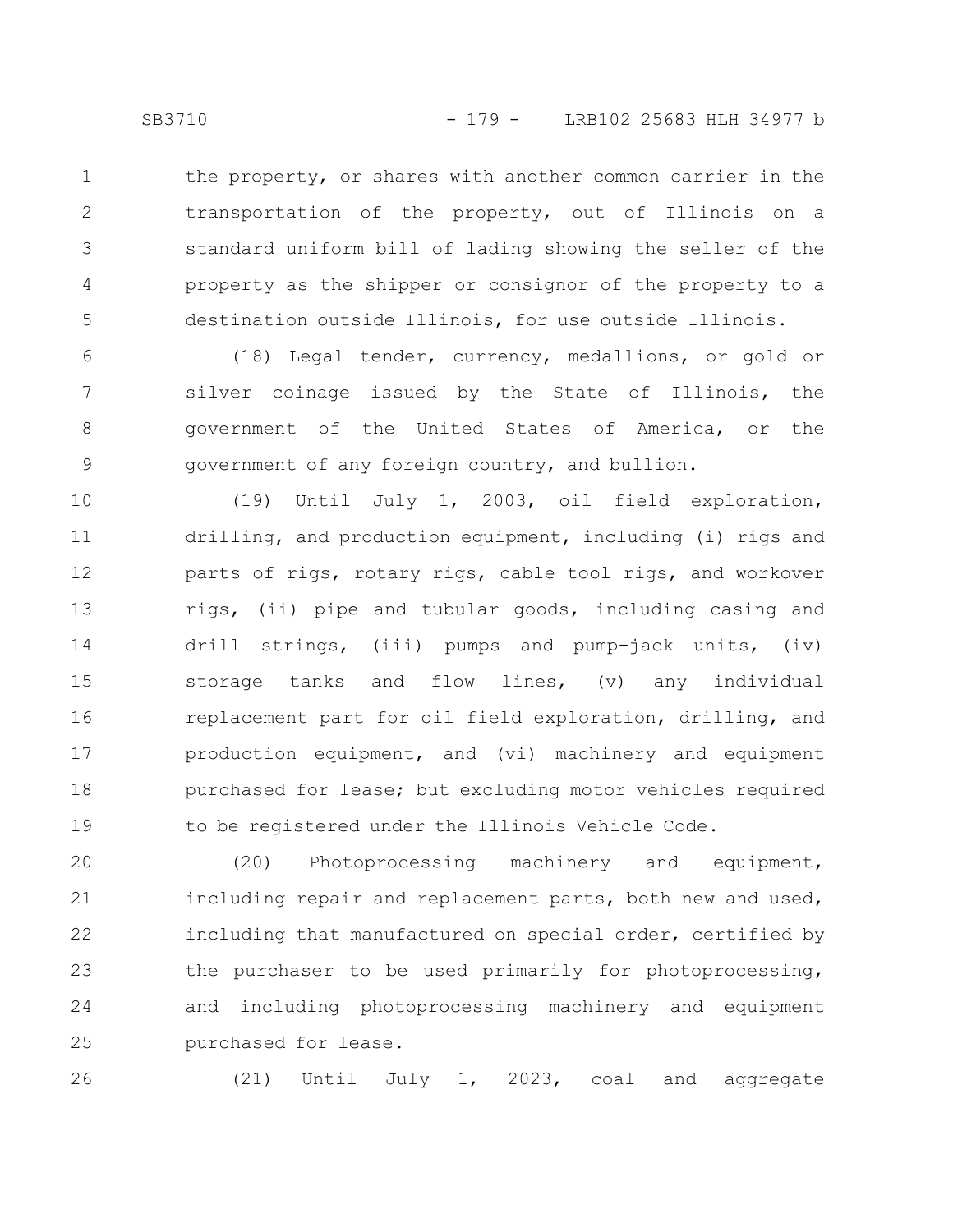exploration, mining, off-highway hauling, processing, maintenance, and reclamation equipment, including replacement parts and equipment, and including equipment purchased for lease, but excluding motor vehicles required to be registered under the Illinois Vehicle Code. The changes made to this Section by Public Act 97-767 apply on and after July 1, 2003, but no claim for credit or refund is allowed on or after August 16, 2013 (the effective date of Public Act 98-456) for such taxes paid during the period beginning July 1, 2003 and ending on August 16, 2013 (the effective date of Public Act 98-456). 1 2 3 4 5 6 7 8 9 10 11

(22) Until June 30, 2013, fuel and petroleum products sold to or used by an air carrier, certified by the carrier to be used for consumption, shipment, or storage in the conduct of its business as an air common carrier, for a flight destined for or returning from a location or locations outside the United States without regard to previous or subsequent domestic stopovers. 12 13 14 15 16 17 18

Beginning July 1, 2013, fuel and petroleum products sold to or used by an air carrier, certified by the carrier to be used for consumption, shipment, or storage in the conduct of its business as an air common carrier, for a flight that (i) is engaged in foreign trade or is engaged in trade between the United States and any of its possessions and (ii) transports at least one individual or package for hire from the city of origination to the city 19 20 21 22 23 24 25 26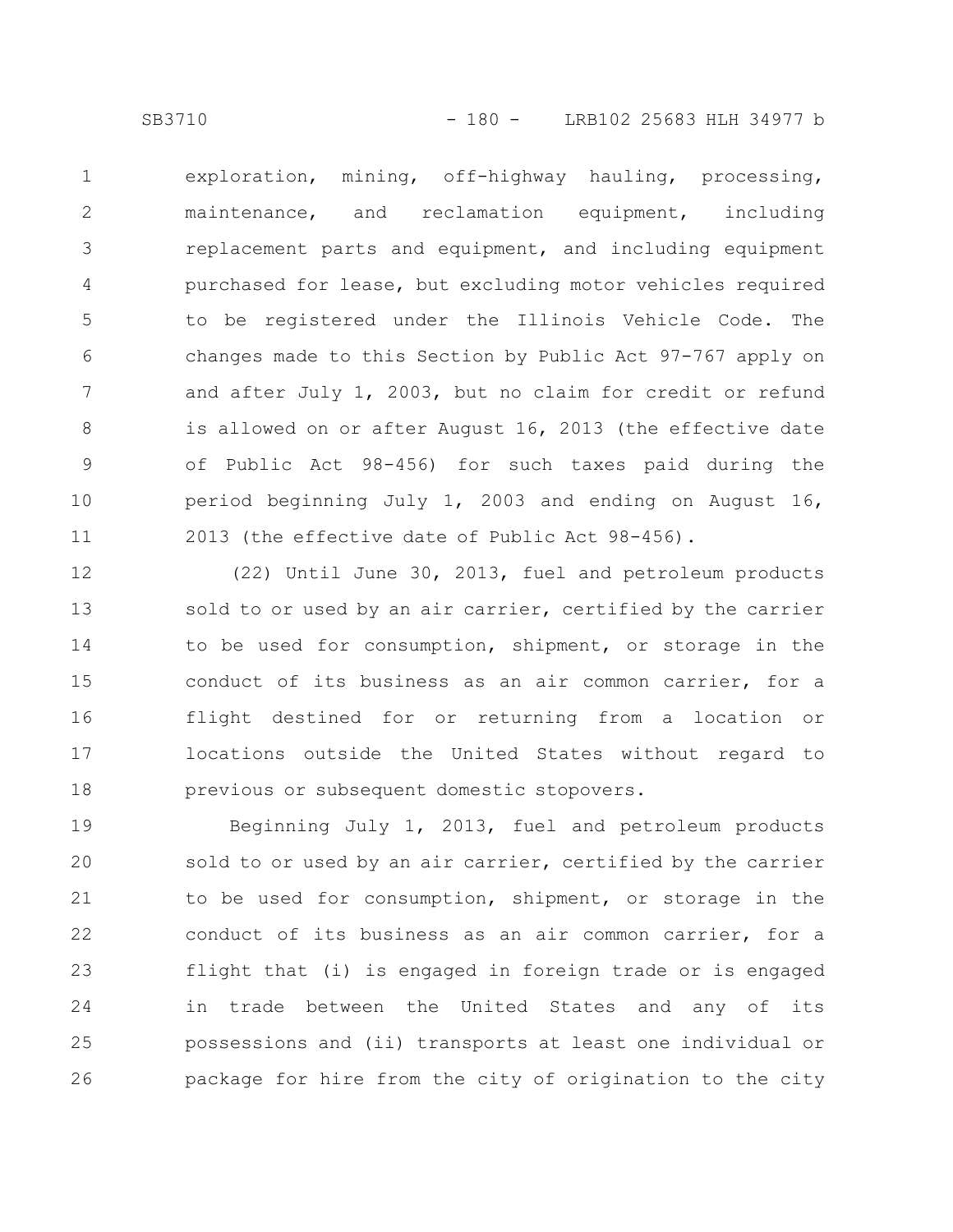2

3

4

5

6

of final destination on the same aircraft, without regard to a change in the flight number of that aircraft.

(23) A transaction in which the purchase order is received by a florist who is located outside Illinois, but who has a florist located in Illinois deliver the property to the purchaser or the purchaser's donee in Illinois.

(24) Fuel consumed or used in the operation of ships, barges, or vessels that are used primarily in or for the transportation of property or the conveyance of persons for hire on rivers bordering on this State if the fuel is delivered by the seller to the purchaser's barge, ship, or vessel while it is afloat upon that bordering river. 7 8 9 10 11 12

(25) Except as provided in item (25-5) of this Section, a motor vehicle sold in this State to a nonresident even though the motor vehicle is delivered to the nonresident in this State, if the motor vehicle is not to be titled in this State, and if a drive-away permit is issued to the motor vehicle as provided in Section 3-603 of the Illinois Vehicle Code or if the nonresident purchaser has vehicle registration plates to transfer to the motor vehicle upon returning to his or her home state. The issuance of the drive-away permit or having the out-of-state registration plates to be transferred is prima facie evidence that the motor vehicle will not be titled in this State. 13 14 15 16 17 18 19 20 21 22 23 24 25

26

(25-5) The exemption under item (25) does not apply if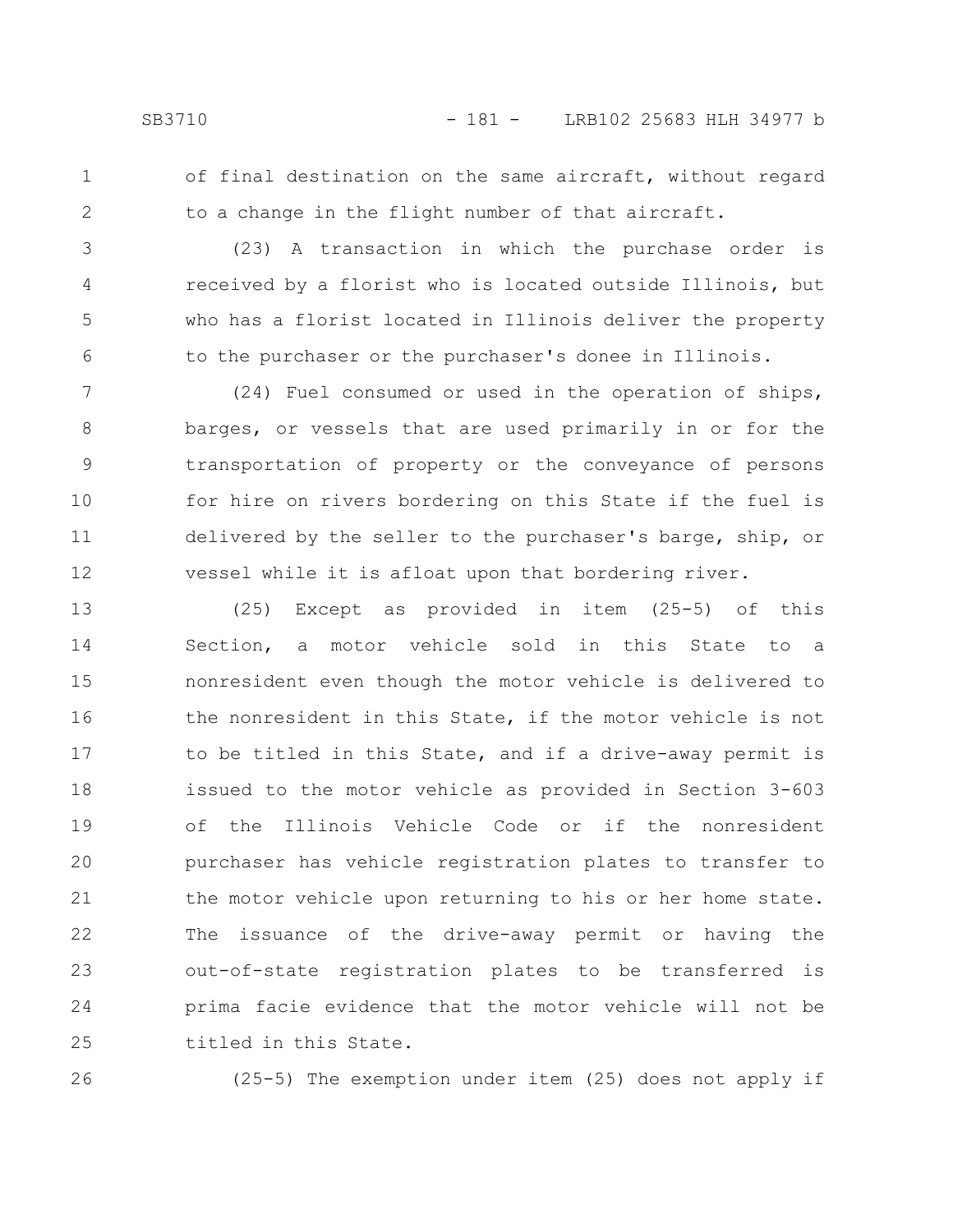the state in which the motor vehicle will be titled does not allow a reciprocal exemption for a motor vehicle sold and delivered in that state to an Illinois resident but titled in Illinois. The tax collected under this Act on the sale of a motor vehicle in this State to a resident of another state that does not allow a reciprocal exemption shall be imposed at a rate equal to the state's rate of tax on taxable property in the state in which the purchaser is a resident, except that the tax shall not exceed the tax that would otherwise be imposed under this Act. At the time of the sale, the purchaser shall execute a statement, signed under penalty of perjury, of his or her intent to title the vehicle in the state in which the purchaser is a resident within 30 days after the sale and of the fact of the payment to the State of Illinois of tax in an amount equivalent to the state's rate of tax on taxable property in his or her state of residence and shall submit the statement to the appropriate tax collection agency in his or her state of residence. In addition, the retailer must retain a signed copy of the statement in his or her records. Nothing in this item shall be construed to require the removal of the vehicle from this state following the filing of an intent to title the vehicle in the purchaser's state of residence if the purchaser titles the vehicle in his or her state of residence within 30 days after the date of sale. The tax collected under this Act in 1 2 3 4 5 6 7 8 9 10 11 12 13 14 15 16 17 18 19 20 21 22 23 24 25 26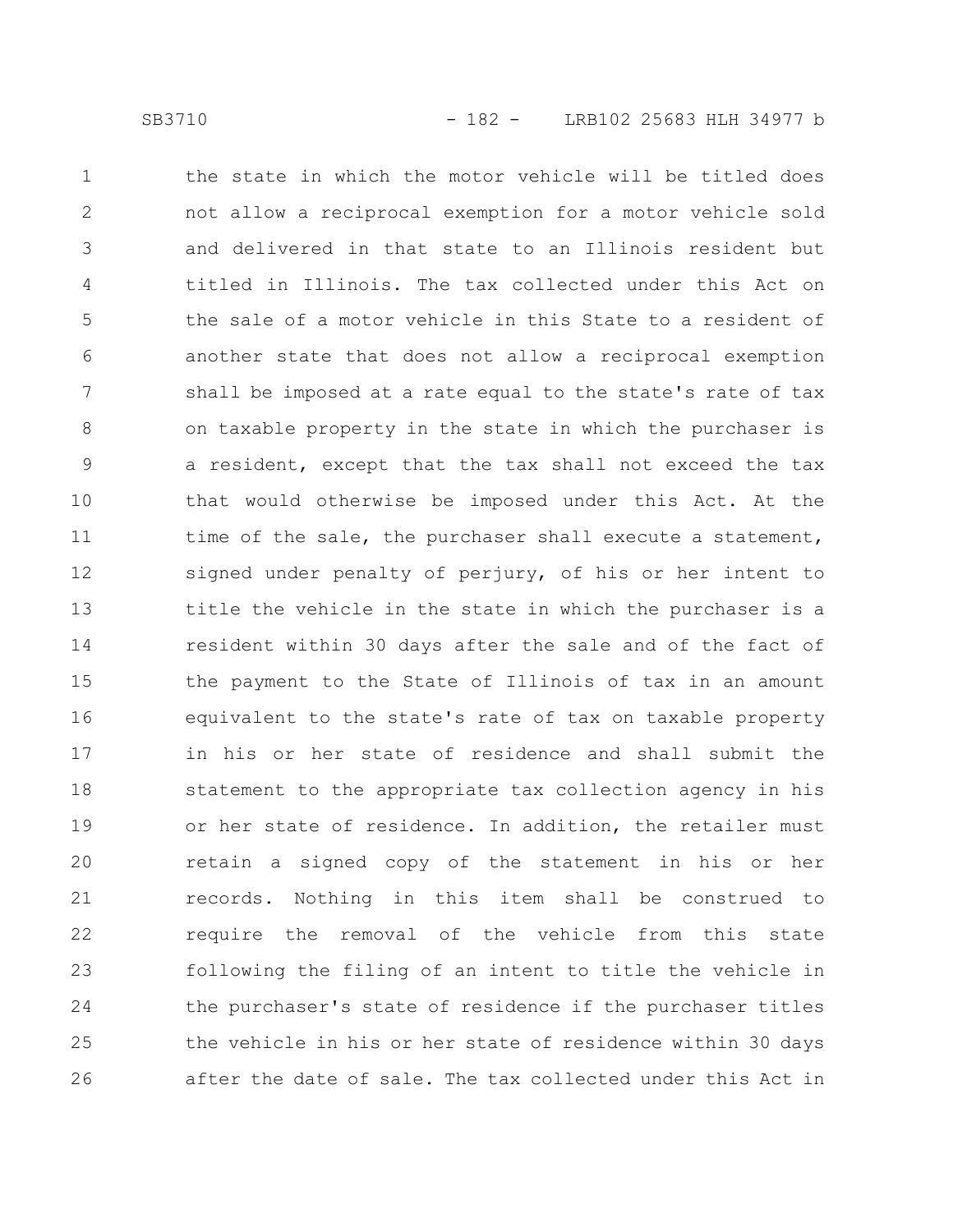accordance with this item (25-5) shall be proportionately distributed as if the tax were collected at the 6.25% general rate imposed under this Act. 1 2 3

(25-7) Beginning on July 1, 2007, no tax is imposed under this Act on the sale of an aircraft, as defined in Section 3 of the Illinois Aeronautics Act, if all of the following conditions are met: 4 5 6 7

(1) the aircraft leaves this State within 15 days after the later of either the issuance of the final billing for the sale of the aircraft, or the authorized approval for return to service, completion of the maintenance record entry, and completion of the test flight and ground test for inspection, as required by 14 C.F.R. 91.407; 8 9 10 11 12 13 14

(2) the aircraft is not based or registered in this State after the sale of the aircraft; and 15 16

(3) the seller retains in his or her books and records and provides to the Department a signed and dated certification from the purchaser, on a form prescribed by the Department, certifying that the requirements of this item (25-7) are met. The certificate must also include the name and address of the purchaser, the address of the location where the aircraft is to be titled or registered, the address of the primary physical location of the aircraft, and other information that the Department may reasonably 17 18 19 20 21 22 23 24 25 26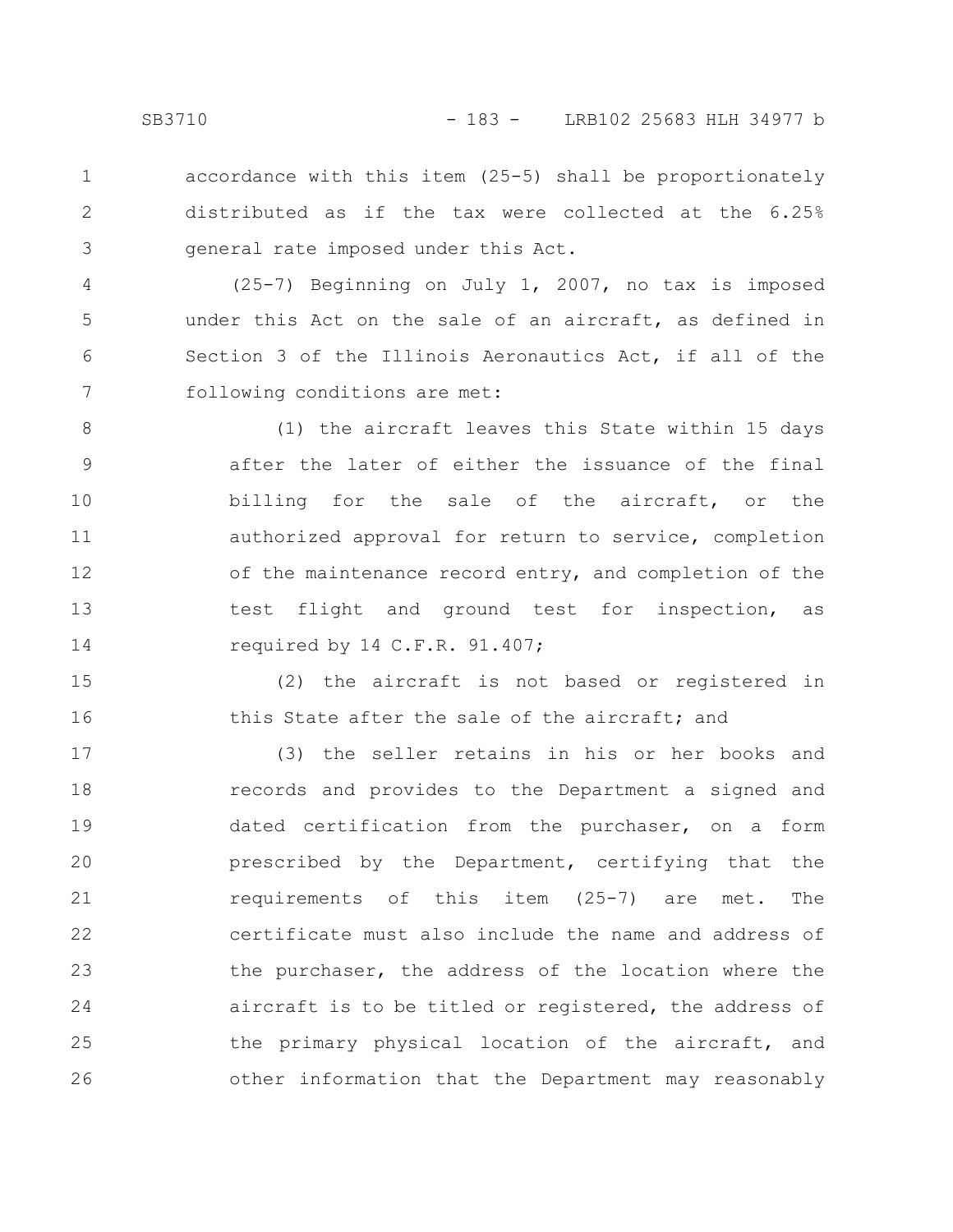require. 1

For purposes of this item (25-7):

"Based in this State" means hangared, stored, or otherwise used, excluding post-sale customizations as defined in this Section, for 10 or more days in each 12-month period immediately following the date of the sale of the aircraft. 3 4 5 6 7

"Registered in this State" means an aircraft registered with the Department of Transportation, Aeronautics Division, or titled or registered with the Federal Aviation Administration to an address located in this State. 8 9 10 11 12

This paragraph (25-7) is exempt from the provisions of Section 2-70. 13 14

(26) Semen used for artificial insemination of livestock for direct agricultural production. 15 16

(27) Horses, or interests in horses, registered with and meeting the requirements of any of the Arabian Horse Club Registry of America, Appaloosa Horse Club, American Quarter Horse Association, United States Trotting Association, or Jockey Club, as appropriate, used for purposes of breeding or racing for prizes. This item (27) is exempt from the provisions of Section 2-70, and the exemption provided for under this item (27) applies for all periods beginning May 30, 1995, but no claim for credit or refund is allowed on or after January 1, 2008 17 18 19 20 21 22 23 24 25 26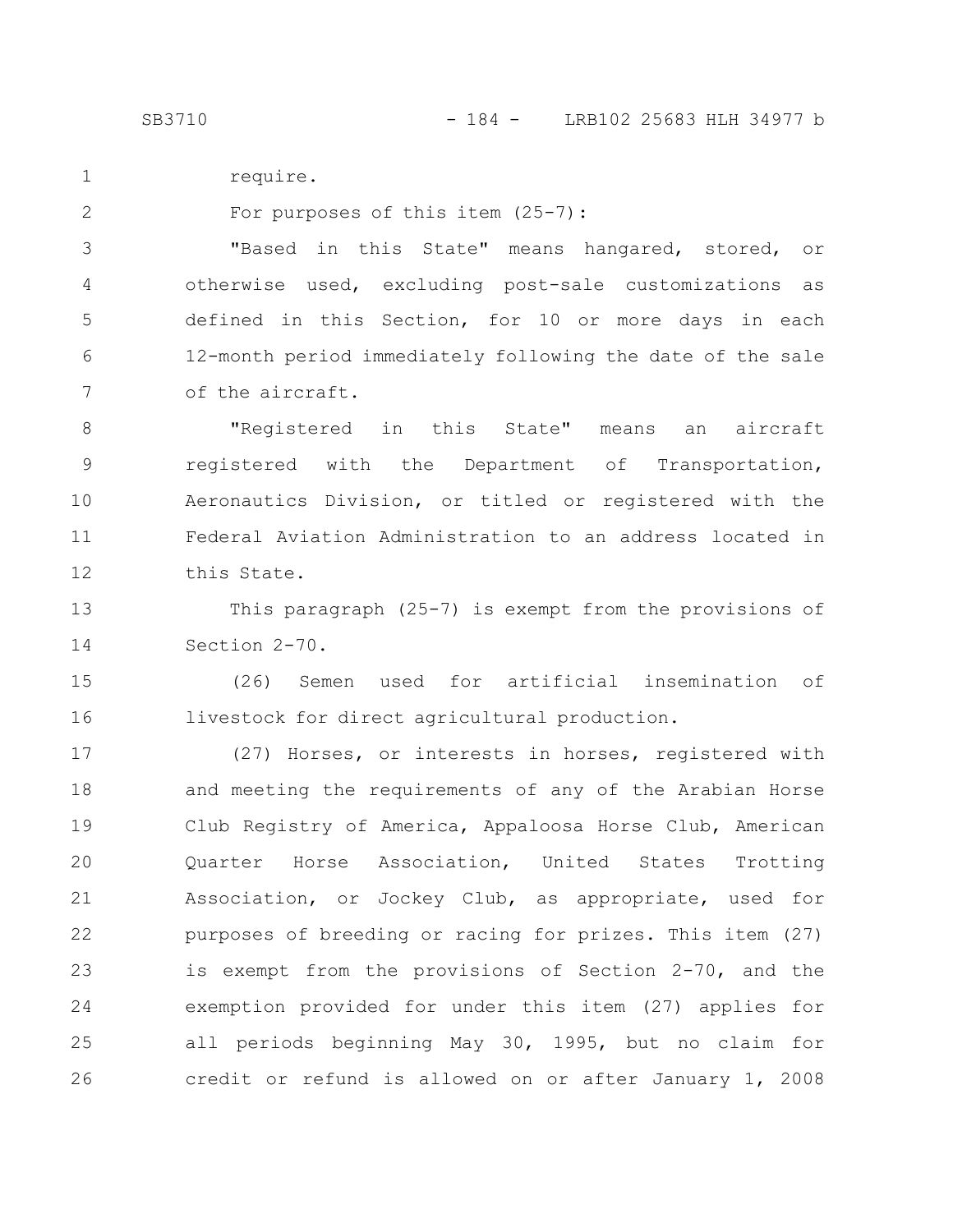(the effective date of Public Act 95-88) for such taxes paid during the period beginning May 30, 2000 and ending on January 1, 2008 (the effective date of Public Act 95-88). 1 2 3 4

(28) Computers and communications equipment utilized for any hospital purpose and equipment used in the diagnosis, analysis, or treatment of hospital patients sold to a lessor who leases the equipment, under a lease of one year or longer executed or in effect at the time of the purchase, to a hospital that has been issued an active tax exemption identification number by the Department under Section 1g of this Act. 5 6 7 8 9 10 11 12

(29) Personal property sold to a lessor who leases the property, under a lease of one year or longer executed or in effect at the time of the purchase, to a governmental body that has been issued an active tax exemption identification number by the Department under Section 1g of this Act. 13 14 15 16 17 18

(30) Beginning with taxable years ending on or after December 31, 1995 and ending with taxable years ending on or before December 31, 2004, personal property that is donated for disaster relief to be used in a State or federally declared disaster area in Illinois or bordering Illinois by a manufacturer or retailer that is registered in this State to a corporation, society, association, foundation, or institution that has been issued a sales 19 20 21 22 23 24 25 26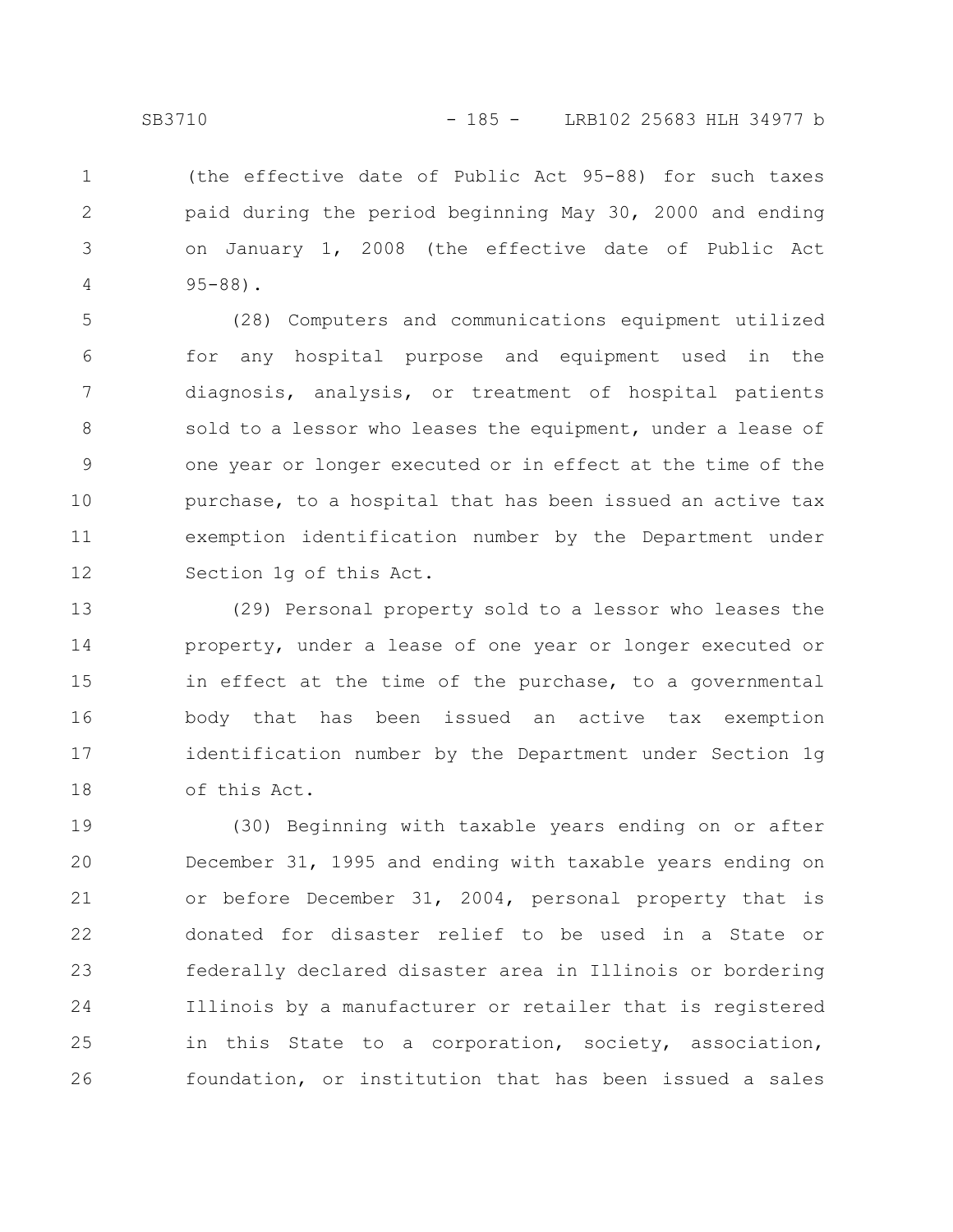3

tax exemption identification number by the Department that assists victims of the disaster who reside within the declared disaster area.

(31) Beginning with taxable years ending on or after December 31, 1995 and ending with taxable years ending on or before December 31, 2004, personal property that is used in the performance of infrastructure repairs in this State, including but not limited to municipal roads and streets, access roads, bridges, sidewalks, waste disposal systems, water and sewer line extensions, water distribution and purification facilities, storm water drainage and retention facilities, and sewage treatment facilities, resulting from a State or federally declared disaster in Illinois or bordering Illinois when such repairs are initiated on facilities located in the declared disaster area within 6 months after the disaster. 4 5 6 7 8 9 10 11 12 13 14 15 16

(32) Beginning July 1, 1999, game or game birds sold at a "game breeding and hunting preserve area" as that term is used in the Wildlife Code. This paragraph is exempt from the provisions of Section 2-70. 17 18 19 20

(33) A motor vehicle, as that term is defined in Section 1-146 of the Illinois Vehicle Code, that is donated to a corporation, limited liability company, society, association, foundation, or institution that is determined by the Department to be organized and operated exclusively for educational purposes. For purposes of this 21 22 23 24 25 26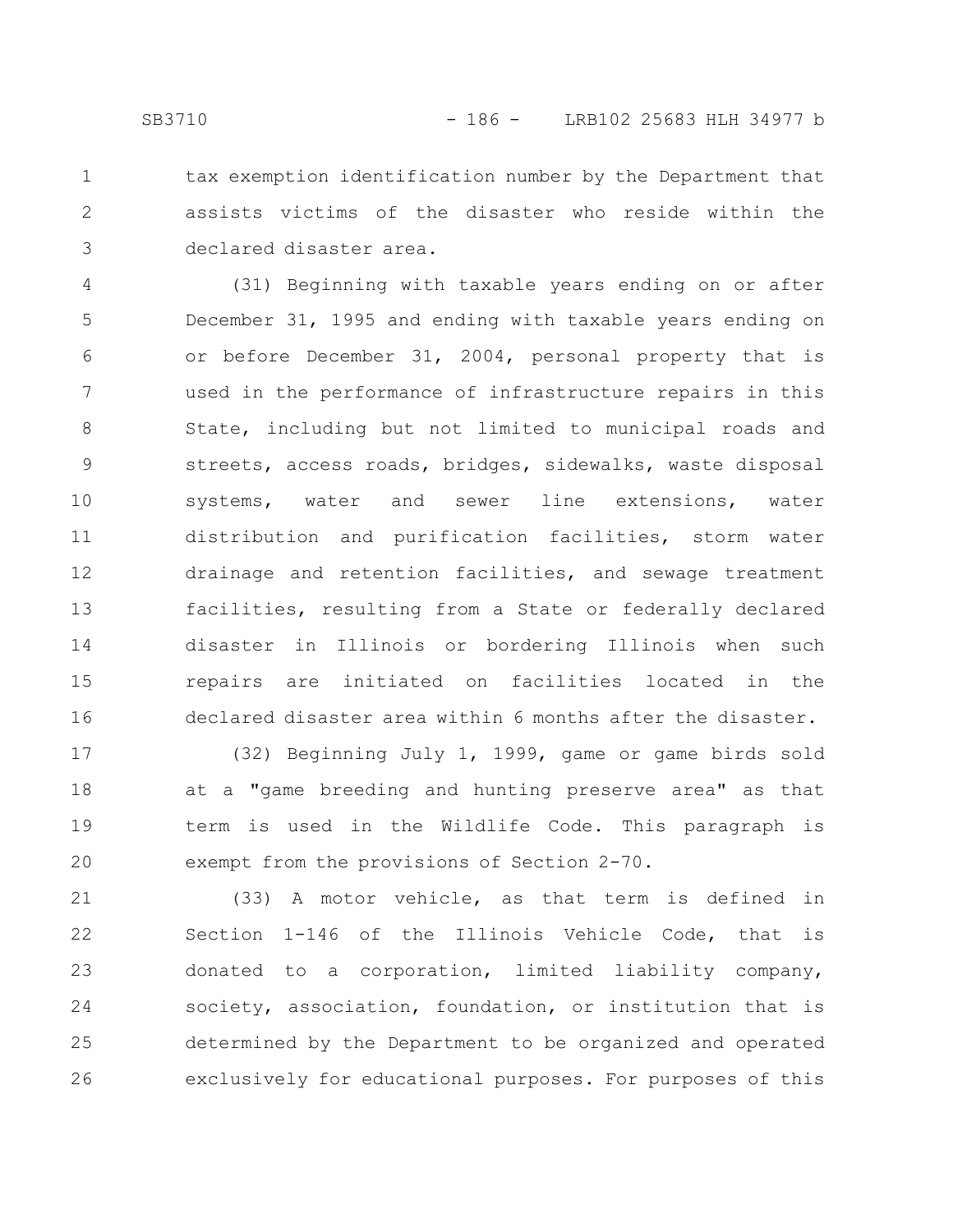exemption, "a corporation, limited liability company, society, association, foundation, or institution organized and operated exclusively for educational purposes" means all tax-supported public schools, private schools that offer systematic instruction in useful branches of learning by methods common to public schools and that compare favorably in their scope and intensity with the course of study presented in tax-supported schools, and vocational or technical schools or institutes organized and operated exclusively to provide a course of study of not less than 6 weeks duration and designed to prepare individuals to follow a trade or to pursue a manual, technical, mechanical, industrial, business, or commercial occupation. 1 2 3 4 5 6 7 8 9 10 11 12 13 14

(34) Beginning January 1, 2000, personal property, including food, purchased through fundraising events for the benefit of a public or private elementary or secondary school, a group of those schools, or one or more school districts if the events are sponsored by an entity recognized by the school district that consists primarily of volunteers and includes parents and teachers of the school children. This paragraph does not apply to fundraising events (i) for the benefit of private home instruction or (ii) for which the fundraising entity purchases the personal property sold at the events from another individual or entity that sold the property for 15 16 17 18 19 20 21 22 23 24 25 26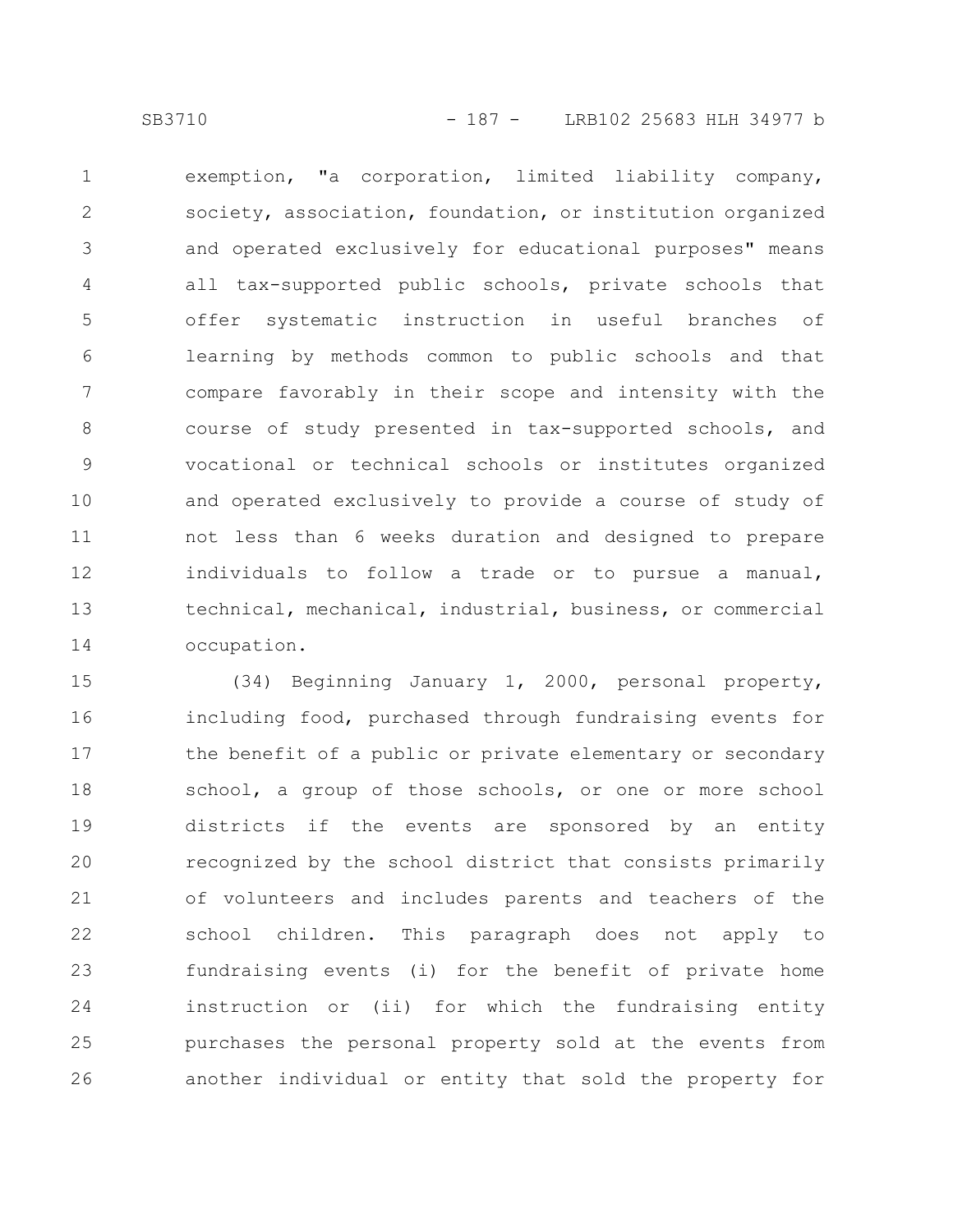- 
- 1

3

the purpose of resale by the fundraising entity and that profits from the sale to the fundraising entity. This paragraph is exempt from the provisions of Section 2-70.

(35) Beginning January 1, 2000 and through December 31, 2001, new or used automatic vending machines that prepare and serve hot food and beverages, including coffee, soup, and other items, and replacement parts for these machines. Beginning January 1, 2002 and through June 30, 2003, machines and parts for machines used in commercial, coin-operated amusement and vending business if a use or occupation tax is paid on the gross receipts derived from the use of the commercial, coin-operated amusement and vending machines. This paragraph is exempt from the provisions of Section 2-70. 4 5 6 7 8 9 10 11 12 13 14

(35-5) Beginning August 23, 2001 and through June 30, 2016, food for human consumption that is to be consumed off the premises where it is sold (other than alcoholic beverages, soft drinks, and food that has been prepared for immediate consumption) and prescription and nonprescription medicines, drugs, medical appliances, and insulin, urine testing materials, syringes, and needles used by diabetics, for human use, when purchased for use by a person receiving medical assistance under Article V of the Illinois Public Aid Code who resides in a licensed long-term care facility, as defined in the Nursing Home Care Act, or a licensed facility as defined in the ID/DD 15 16 17 18 19 20 21 22 23 24 25 26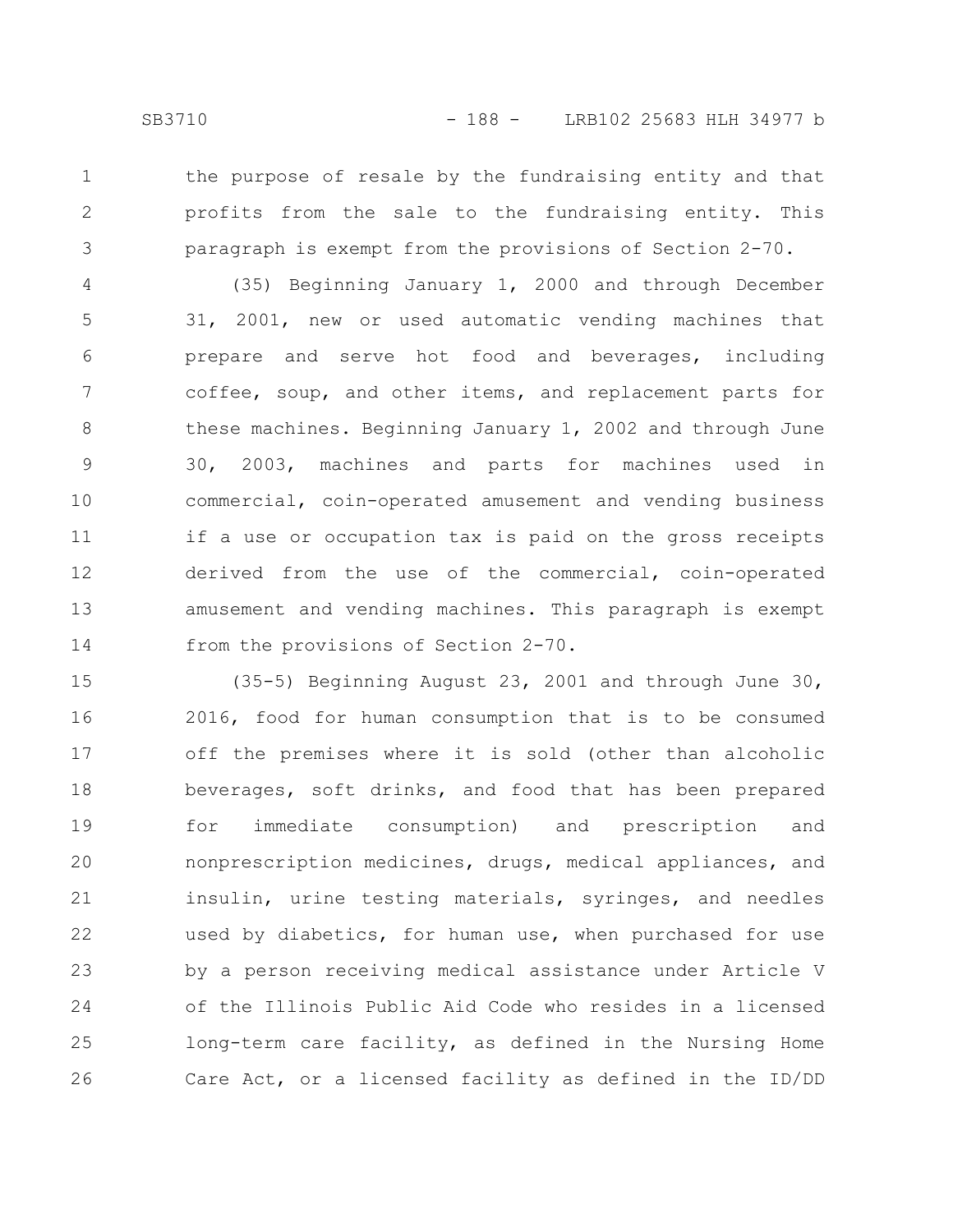2

Community Care Act, the MC/DD Act, or the Specialized Mental Health Rehabilitation Act of 2013.

(36) Beginning August 2, 2001, computers and communications equipment utilized for any hospital purpose and equipment used in the diagnosis, analysis, or treatment of hospital patients sold to a lessor who leases the equipment, under a lease of one year or longer executed or in effect at the time of the purchase, to a hospital that has been issued an active tax exemption identification number by the Department under Section 1g of this Act. This paragraph is exempt from the provisions of Section 2-70. 3 4 5 6 7 8 9 10 11 12

(37) Beginning August 2, 2001, personal property sold to a lessor who leases the property, under a lease of one year or longer executed or in effect at the time of the purchase, to a governmental body that has been issued an active tax exemption identification number by the Department under Section 1g of this Act. This paragraph is exempt from the provisions of Section 2-70. 13 14 15 16 17 18 19

(38) Beginning on January 1, 2002 and through June 30, 2016, tangible personal property purchased from an Illinois retailer by a taxpayer engaged in centralized purchasing activities in Illinois who will, upon receipt of the property in Illinois, temporarily store the property in Illinois (i) for the purpose of subsequently transporting it outside this State for use or consumption 20 21 22 23 24 25 26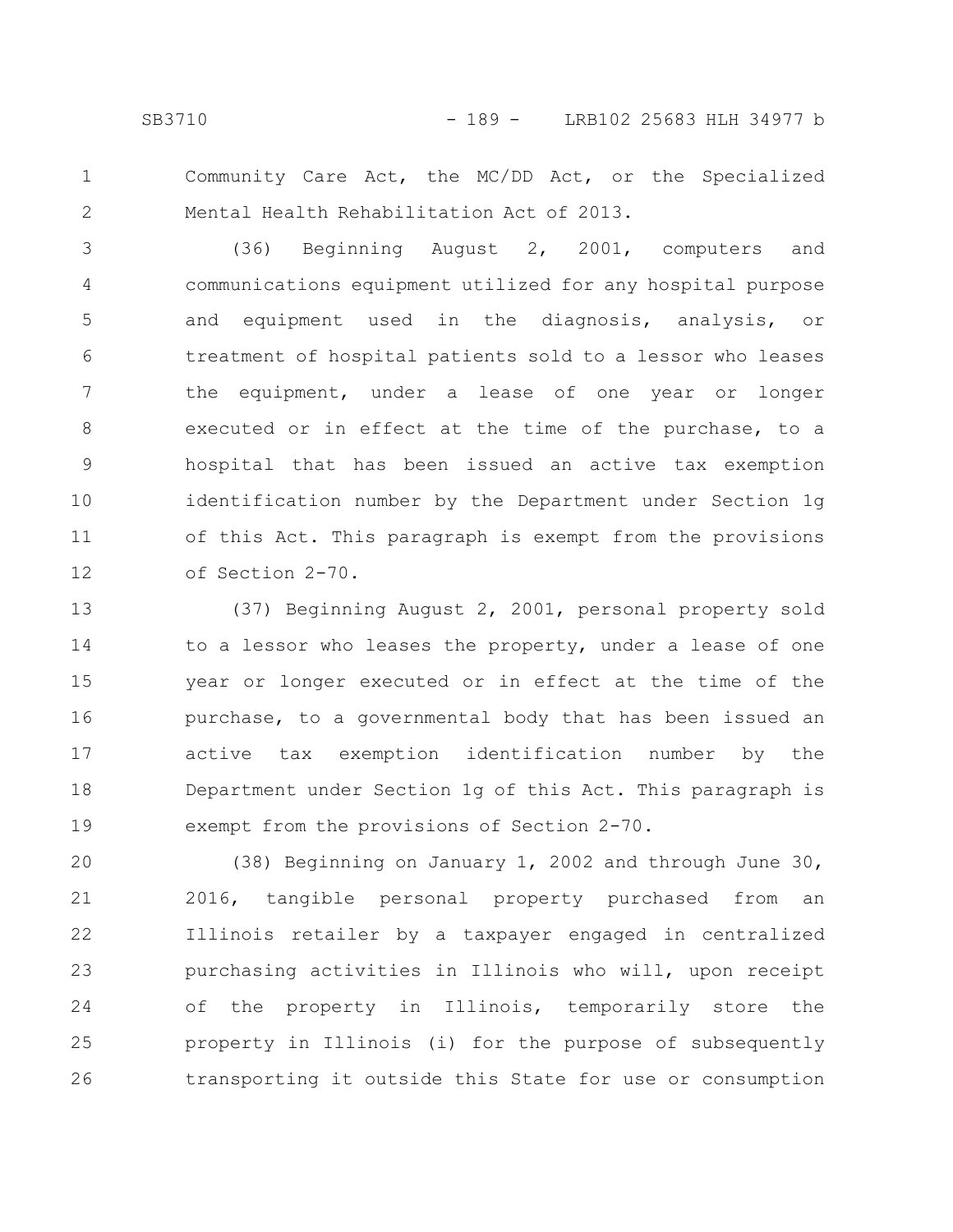thereafter solely outside this State or (ii) for the purpose of being processed, fabricated, or manufactured into, attached to, or incorporated into other tangible personal property to be transported outside this State and thereafter used or consumed solely outside this State. The Director of Revenue shall, pursuant to rules adopted in accordance with the Illinois Administrative Procedure Act, issue a permit to any taxpayer in good standing with the Department who is eligible for the exemption under this paragraph (38). The permit issued under this paragraph (38) shall authorize the holder, to the extent and in the manner specified in the rules adopted under this Act, to purchase tangible personal property from a retailer exempt from the taxes imposed by this Act. Taxpayers shall maintain all necessary books and records to substantiate the use and consumption of all such tangible personal property outside of the State of Illinois. 1 2 3 4 5 6 7 8 9 10 11 12 13 14 15 16 17

(39) Beginning January 1, 2008, tangible personal property used in the construction or maintenance of a community water supply, as defined under Section 3.145 of the Environmental Protection Act, that is operated by a not-for-profit corporation that holds a valid water supply permit issued under Title IV of the Environmental Protection Act. This paragraph is exempt from the provisions of Section 2-70. 18 19 20 21 22 23 24 25

26

(40) Beginning January 1, 2010 and continuing through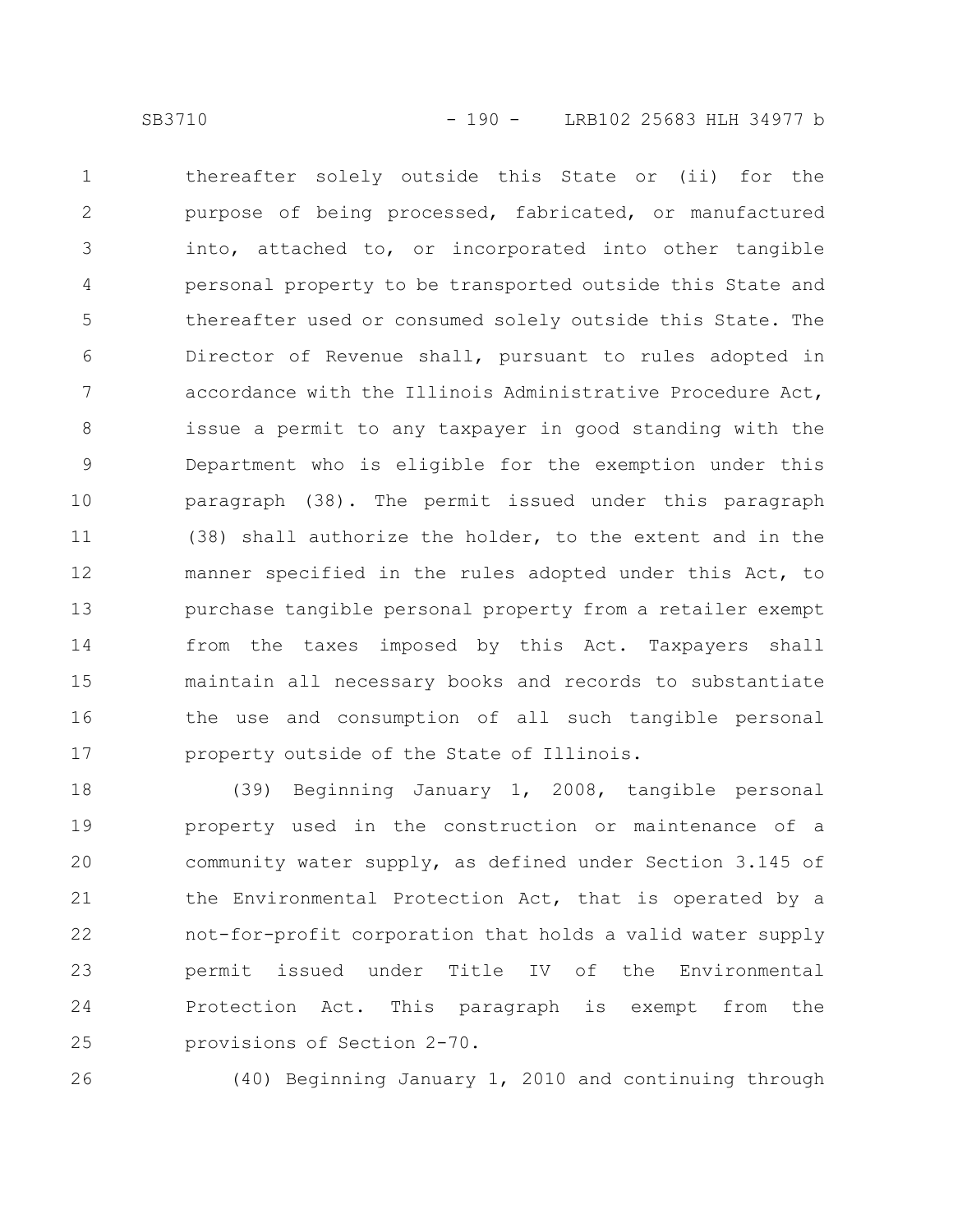December 31, 2024, materials, parts, equipment, components, and furnishings incorporated into or upon an aircraft as part of the modification, refurbishment, completion, replacement, repair, or maintenance of the aircraft. This exemption includes consumable supplies used in the modification, refurbishment, completion, replacement, repair, and maintenance of aircraft, but excludes any materials, parts, equipment, components, and consumable supplies used in the modification, replacement, repair, and maintenance of aircraft engines or power plants, whether such engines or power plants are installed or uninstalled upon any such aircraft. "Consumable supplies" include, but are not limited to, adhesive, tape, sandpaper, general purpose lubricants, cleaning solution, latex gloves, and protective films. This exemption applies only to the sale of qualifying tangible personal property to persons who modify, refurbish, complete, replace, or maintain an aircraft and who (i) hold an Air Agency Certificate and are empowered to operate an approved repair station by the Federal Aviation Administration, (ii) have a Class IV Rating, and (iii) conduct operations in accordance with Part 145 of the Federal Aviation Regulations. The exemption does not include aircraft operated by a commercial air carrier providing scheduled passenger air service pursuant to authority issued under Part 121 or Part 129 of the Federal Aviation Regulations. 1 2 3 4 5 6 7 8 9 10 11 12 13 14 15 16 17 18 19 20 21 22 23 24 25 26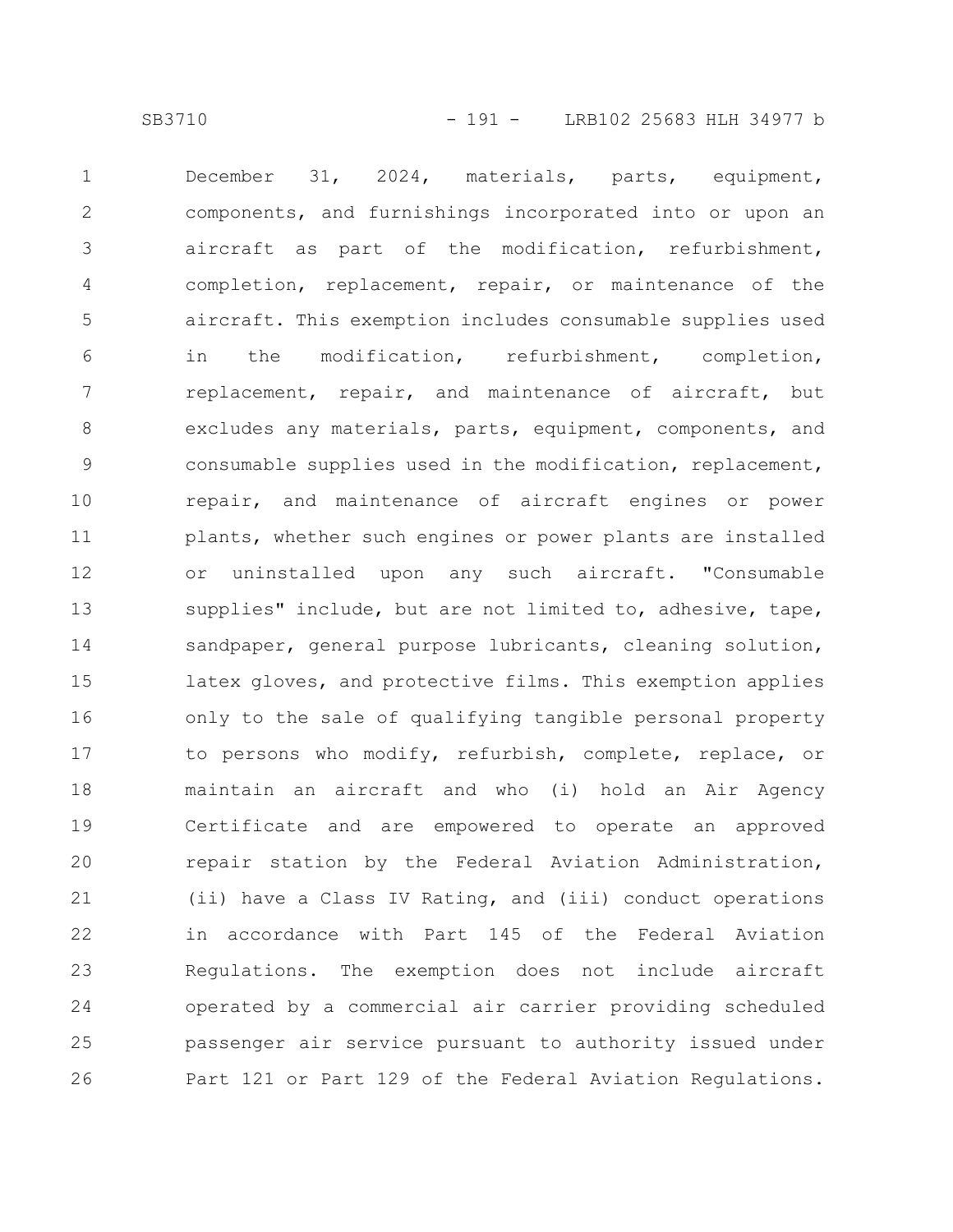The changes made to this paragraph (40) by Public Act 98-534 are declarative of existing law. It is the intent of the General Assembly that the exemption under this paragraph (40) applies continuously from January 1, 2010 through December 31, 2024; however, no claim for credit or refund is allowed for taxes paid as a result of the disallowance of this exemption on or after January 1, 2015 and prior to the effective date of this amendatory Act of the 101st General Assembly. 1 2 3 4 5 6 7 8 9

(41) Tangible personal property sold to a public-facilities corporation, as described in Section 11-65-10 of the Illinois Municipal Code, for purposes of constructing or furnishing a municipal convention hall, but only if the legal title to the municipal convention hall is transferred to the municipality without any further consideration by or on behalf of the municipality at the time of the completion of the municipal convention hall or upon the retirement or redemption of any bonds or other debt instruments issued by the public-facilities corporation in connection with the development of the municipal convention hall. This exemption includes existing public-facilities corporations as provided in Section 11-65-25 of the Illinois Municipal Code. This paragraph is exempt from the provisions of Section 2-70. 10 11 12 13 14 15 16 17 18 19 20 21 22 23 24

(42) Beginning January 1, 2017 and through December 31, 2026, menstrual pads, tampons, and menstrual cups. 25 26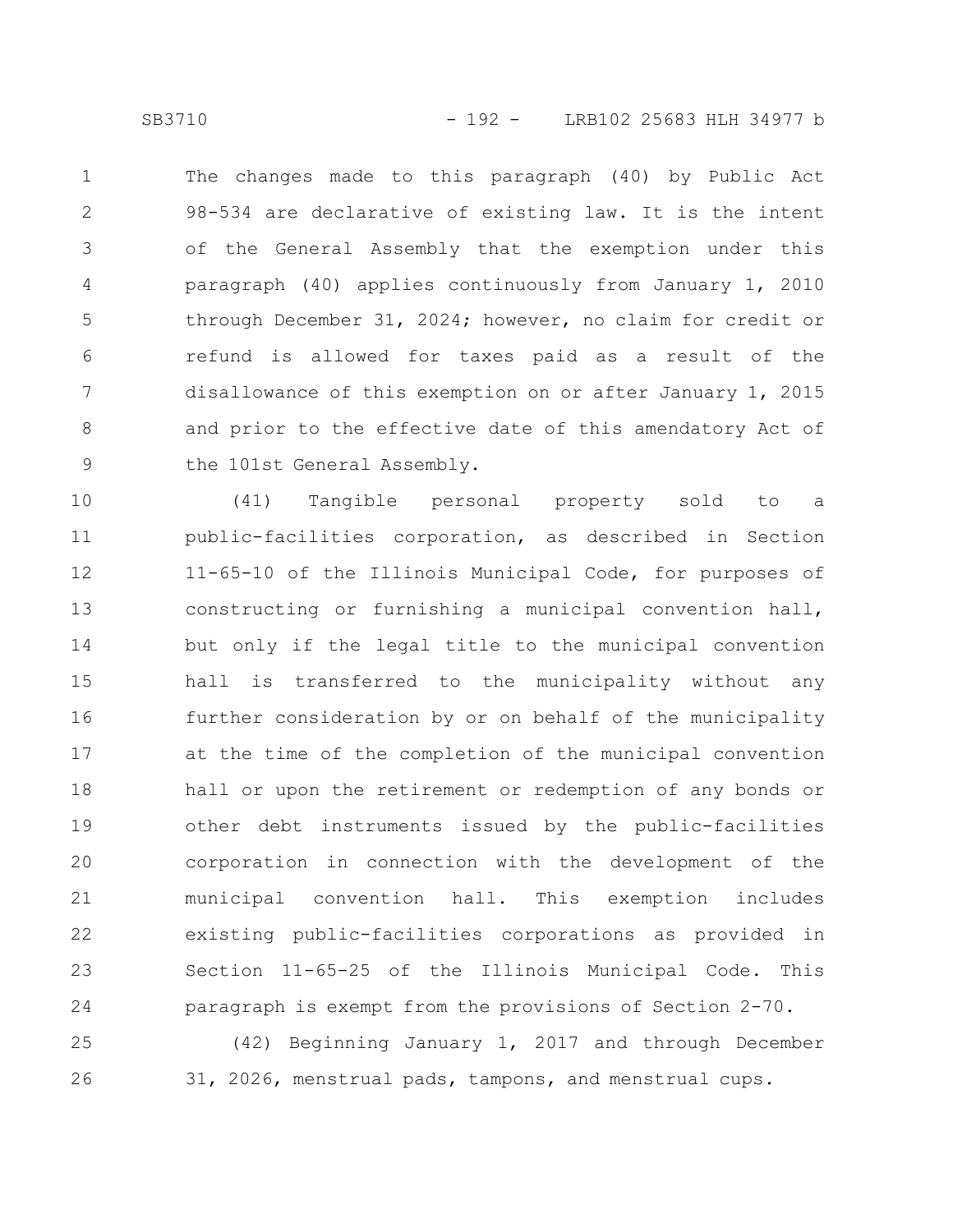SB3710 - 193 - LRB102 25683 HLH 34977 b

(43) Merchandise that is subject to the Rental Purchase Agreement Occupation and Use Tax. The purchaser must certify that the item is purchased to be rented subject to a rental purchase agreement, as defined in the Rental Purchase Agreement Act, and provide proof of registration under the Rental Purchase Agreement Occupation and Use Tax Act. This paragraph is exempt from the provisions of Section 2-70. 1 2 3 4 5 6 7 8

(44) Qualified tangible personal property used in the construction or operation of a data center that has been granted a certificate of exemption by the Department of Commerce and Economic Opportunity, whether that tangible personal property is purchased by the owner, operator, or tenant of the data center or by a contractor or subcontractor of the owner, operator, or tenant. Data centers that would have qualified for a certificate of exemption prior to January 1, 2020 had this amendatory Act of the 101st General Assembly been in effect, may apply for and obtain an exemption for subsequent purchases of computer equipment or enabling software purchased or leased to upgrade, supplement, or replace computer equipment or enabling software purchased or leased in the original investment that would have qualified. 9 10 11 12 13 14 15 16 17 18 19 20 21 22 23

The Department of Commerce and Economic Opportunity shall grant a certificate of exemption under this item (44) to qualified data centers as defined by Section 24 25 26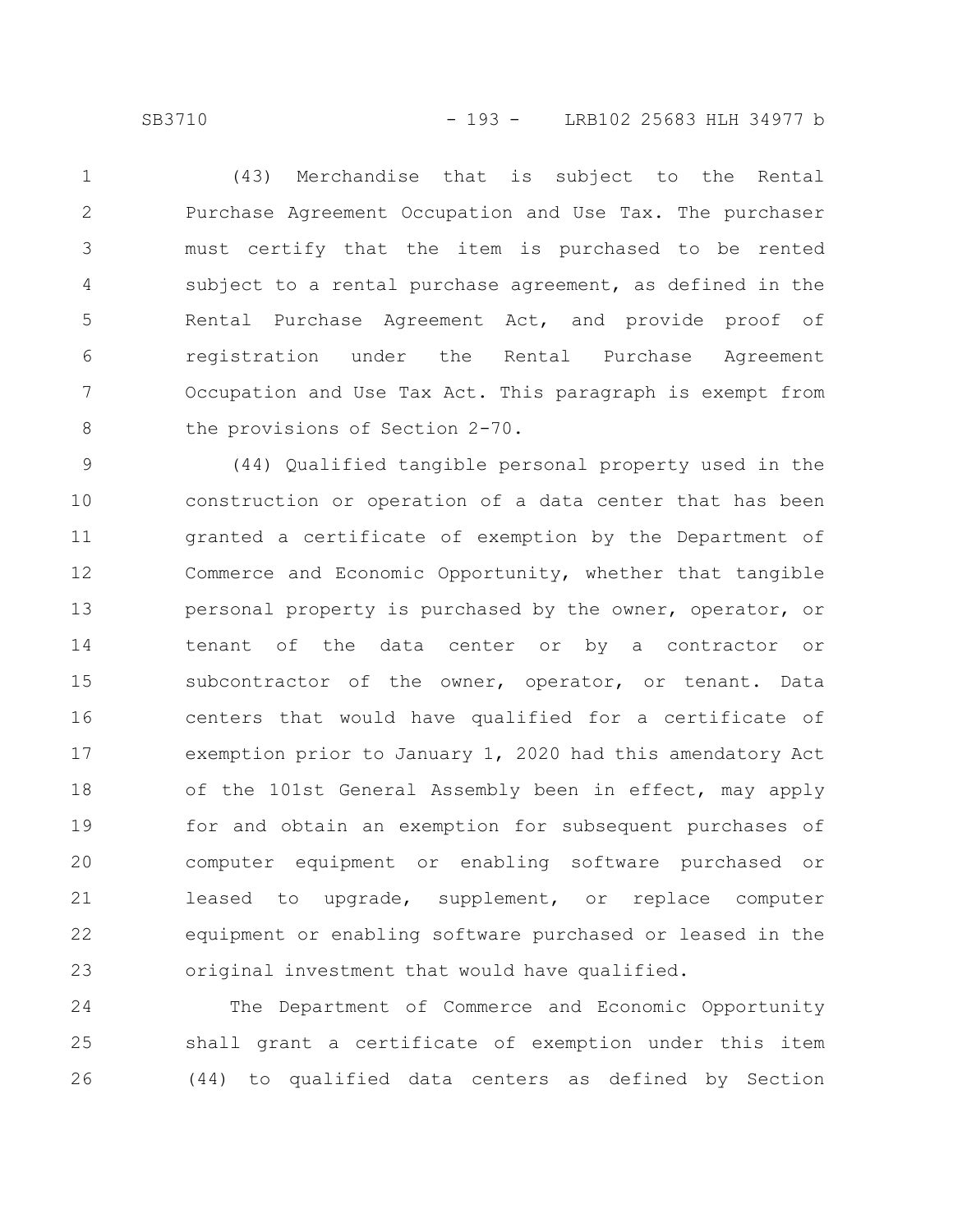605-1025 of the Department of Commerce and Economic Opportunity Law of the Civil Administrative Code of Illinois. 1 2 3

4

For the purposes of this item (44):

"Data center" means a building or a series of buildings rehabilitated or constructed to house working servers in one physical location or multiple sites within the State of Illinois. 5 6 7 8

"Qualified tangible personal property" means: electrical systems and equipment; climate control and chilling equipment and systems; mechanical systems and equipment; monitoring and secure systems; emergency generators; hardware; computers; servers; data storage devices; network connectivity equipment; racks; cabinets; telecommunications cabling infrastructure; raised floor systems; peripheral components or systems; software; mechanical, electrical, or plumbing systems; battery systems; cooling systems and towers; temperature control systems; other cabling; and other data center infrastructure equipment and systems necessary to operate qualified tangible personal property, including fixtures; and component parts of any of the foregoing, including installation, maintenance, repair, refurbishment, and replacement of qualified tangible personal property to generate, transform, transmit, distribute, or manage electricity 9 10 11 12 13 14 15 16 17 18 19 20 21 22 23 24 25 26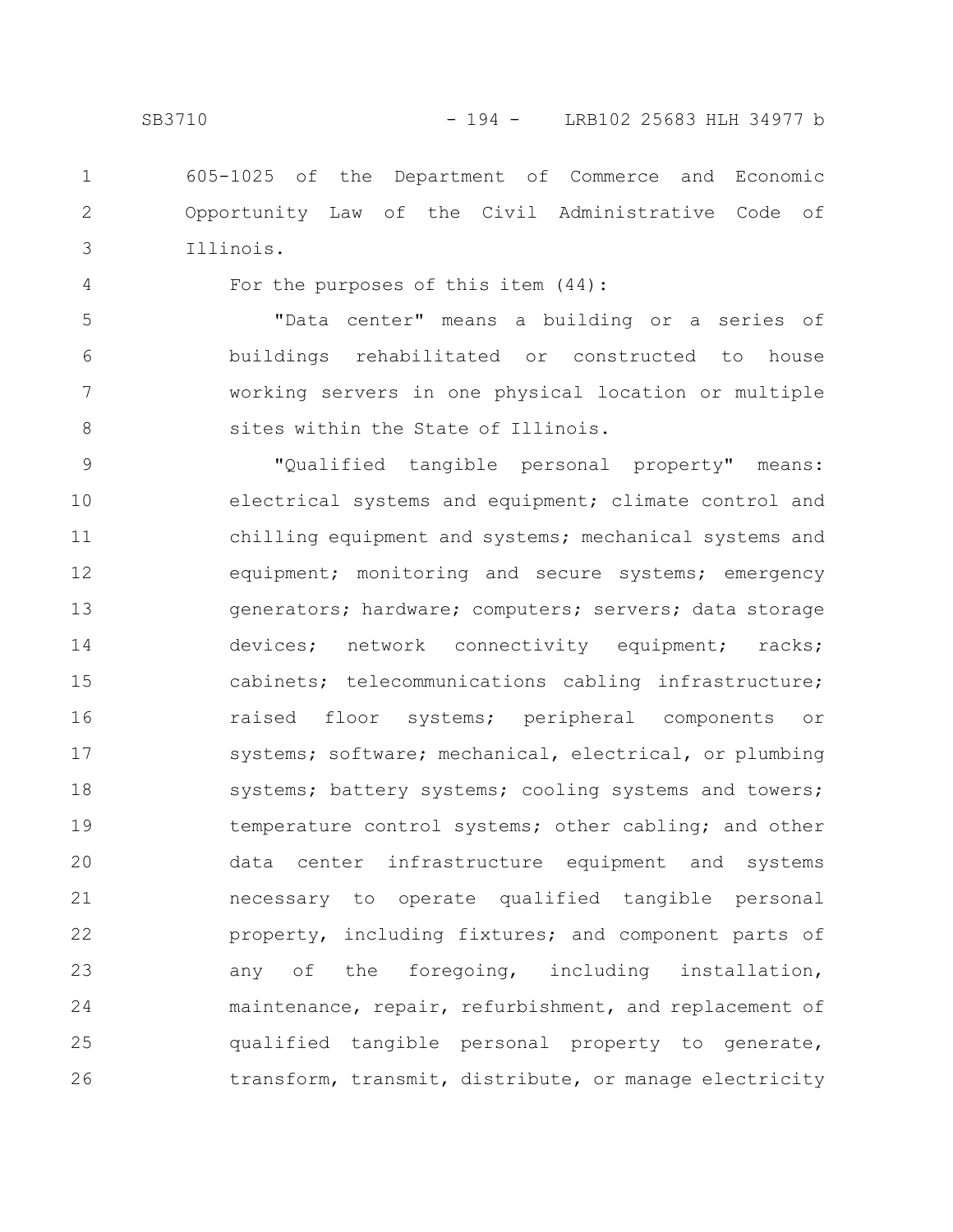necessary to operate qualified tangible personal property; and all other tangible personal property that is essential to the operations of a computer data center. The term "qualified tangible personal property" also includes building materials physically incorporated into in to the qualifying data center. To document the exemption allowed under this Section, the retailer must obtain from the purchaser a copy of the certificate of eligibility issued by the Department of Commerce and Economic Opportunity. 1 2 3 4 5 6 7 8 9 10

This item (44) is exempt from the provisions of Section 2-70. 11 12

(45) Beginning January 1, 2020 and through December 31, 2020, sales of tangible personal property made by a marketplace seller over a marketplace for which tax is due under this Act but for which use tax has been collected and remitted to the Department by a marketplace facilitator under Section 2d of the Use Tax Act are exempt from tax under this Act. A marketplace seller claiming this exemption shall maintain books and records demonstrating that the use tax on such sales has been collected and remitted by a marketplace facilitator. Marketplace sellers that have properly remitted tax under this Act on such sales may file a claim for credit as provided in Section 6 of this Act. No claim is allowed, however, for such taxes for which a credit or refund has been issued to the 13 14 15 16 17 18 19 20 21 22 23 24 25 26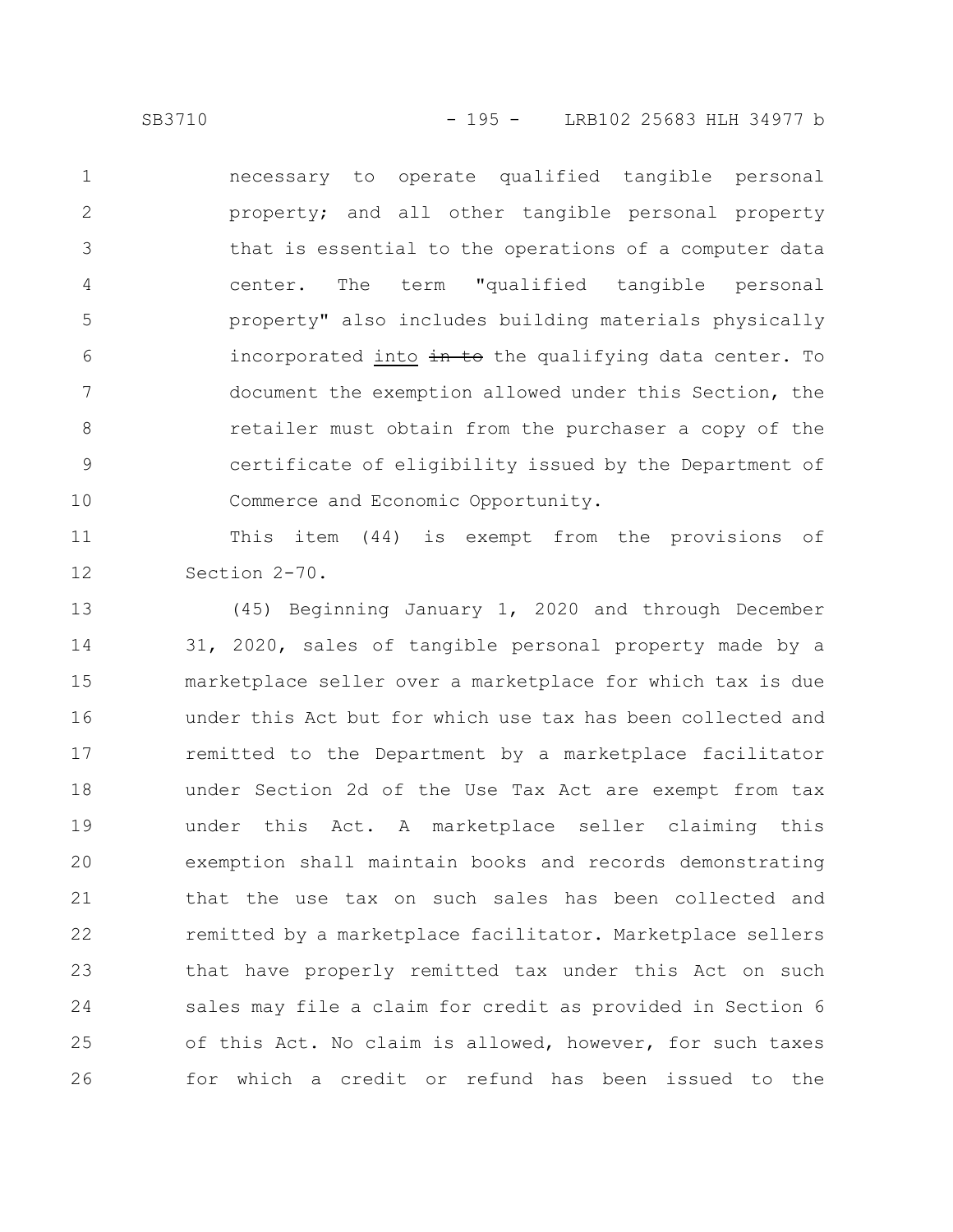2

3

marketplace facilitator under the Use Tax Act, or for which the marketplace facilitator has filed a claim for credit or refund under the Use Tax Act.

(46) Beginning on the earlier of: (i) January 1, 2025; or (ii) January 1 of the calendar year immediately following the calendar year in which the State reports to the United States Department of the Treasury that all federal funds received under the American Rescue Plan Act of 2021 have been fully expended, and continuing through December 31 of the fifth calendar year to occur after the earlier of: (i) January 1, 2025; or (ii) January 1 of the calendar year immediately following the calendar year in which the State reports to the United States Department of the Treasury that all federal funds received under the American Rescue Plan Act of 2021 have been fully expended, equipment and material deployed after January 1, 2023 in a county in the State with a population of fewer than 40,000 people or a township in the State with a population density of less than 50 households per square mile in a county with a population of less than 300,000 people during that year that is incorporated into or used in the business of providing broadband services, including all equipment and material, machinery, software, or other tangible personal property that is used in whole or in part in producing, broadcasting, distributing, sending, receiving, storing, transmitting, retransmitting, 4 5 6 7 8 9 10 11 12 13 14 15 16 17 18 19 20 21 22 23 24 25 26